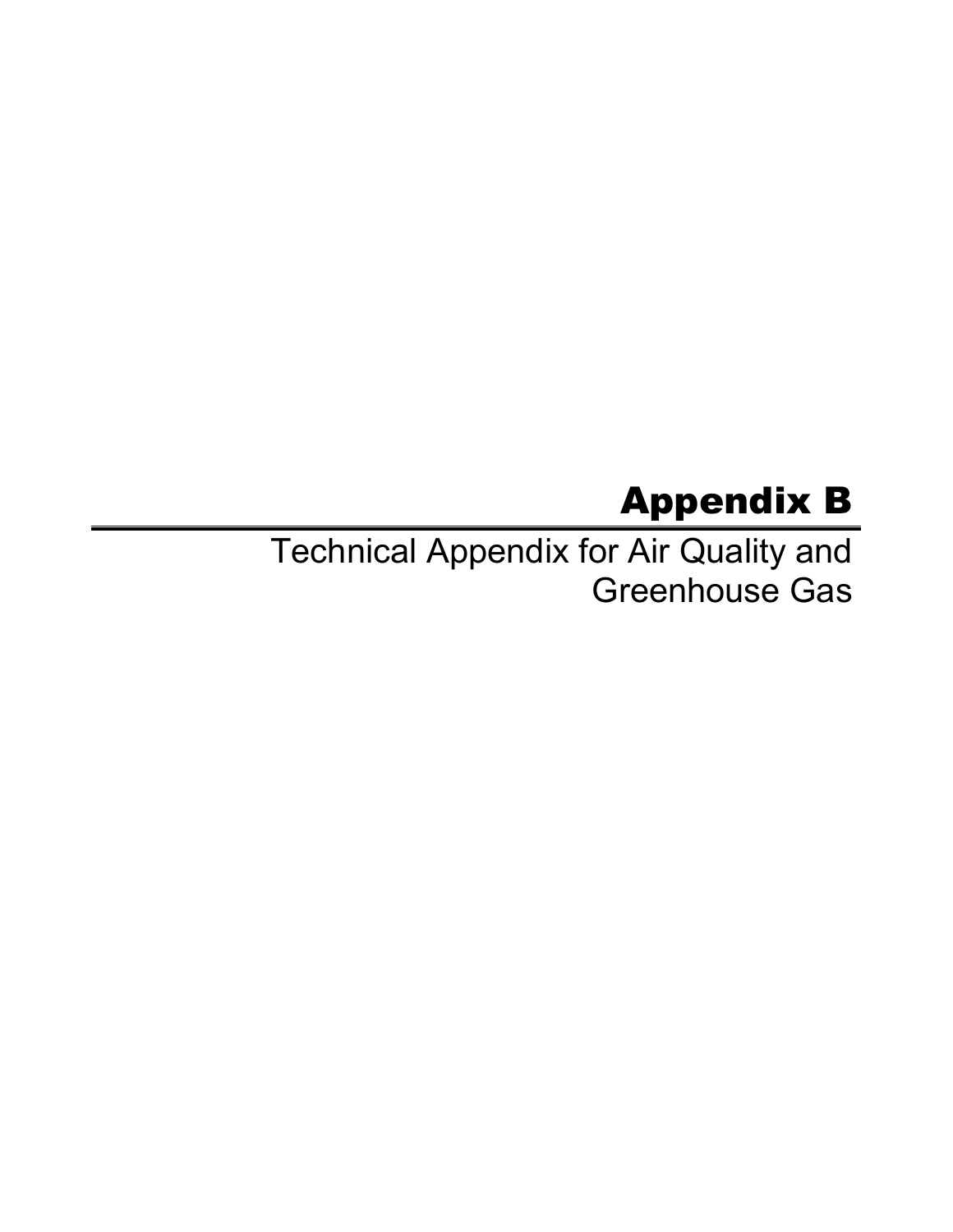## **2143 Violet**  Draft EIR Technical Appendix for Air Quality and Greenhouse Gas Emissions

- Appendix B-1: Air Quality and Greenhouse Gas Emissions Methodology
- Appendix B-2: Air Quality Worksheets and Modeling Output Files
	- Appendix B-2.1: Summary of Air Pollutant Emissions
	- Appendix B-2.2: Localized Significance Threshold (LST) Calculation Worksheet
	- Appendix B-2.3: CalEEMod Outputs
		- o Existing Operations
		- o Future Project Construction and Operations
		- o Future Project Construction (Onsite)
- Appendix B-3: Greenhouse Gas Worksheets and Modeling Output Files
	- Appendix B-3.1: GHG Modeling Parameters and Summary of Emissions
		- o GHG Parameters and Summary
			- **Existing Trip Generation Rates**
			- VMT based on LADOT VMT Calculator
			- **Parking Structure Electricity Calculations**
			- Summary of Emissions
			- **Electric Vehicle Charging Station GHG Emission Reduction** Calculations
	- Appendix B-3.2: CalEEMod Outputs
		- o Existing Operations
		- o Future Project—Construction and Operations
		- o Future Project—Operations with No MXD Reduction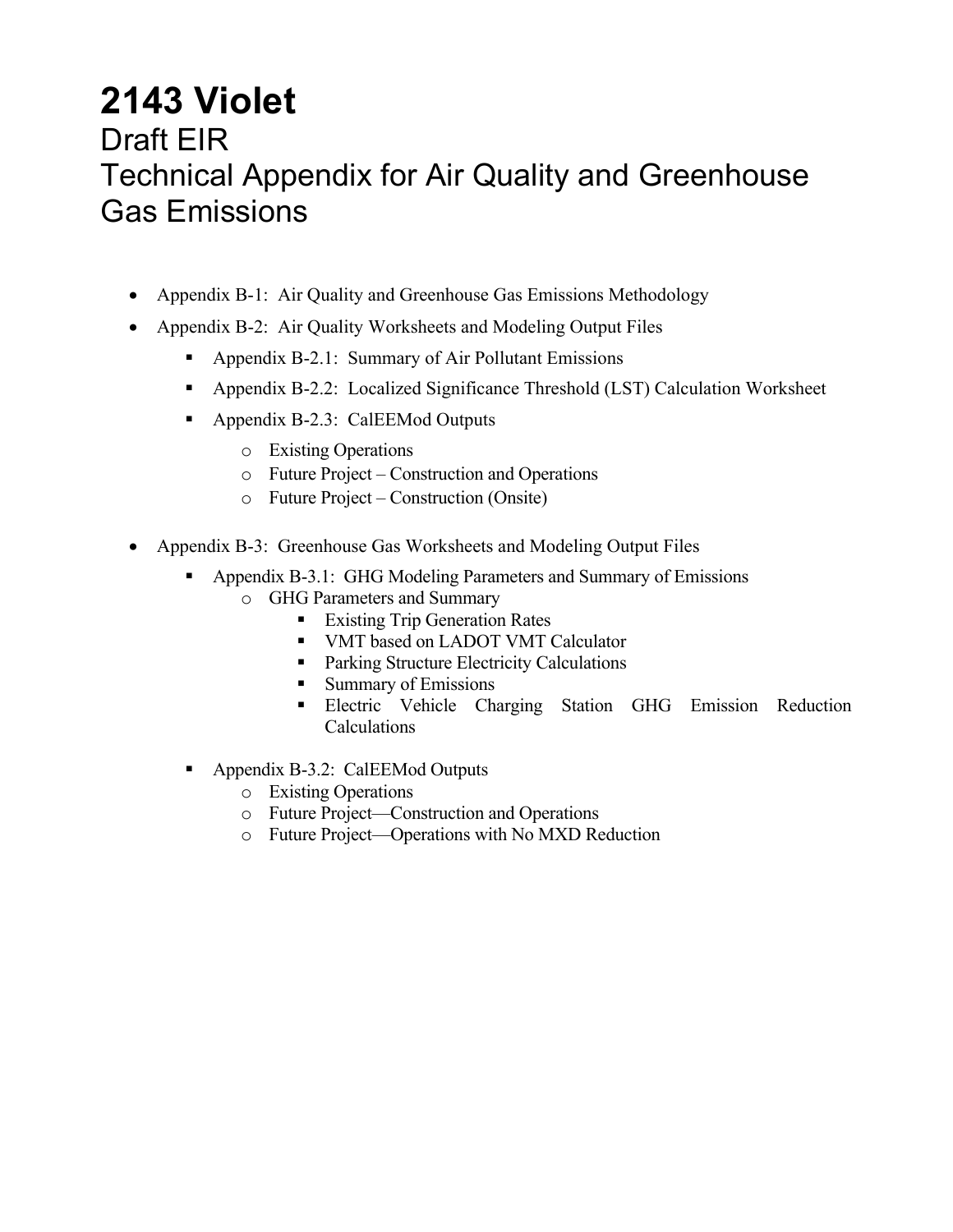# **2143 Violet**

Draft EIR Appendix C-1-Air Quality and Greenhouse Gas Emissions Methodology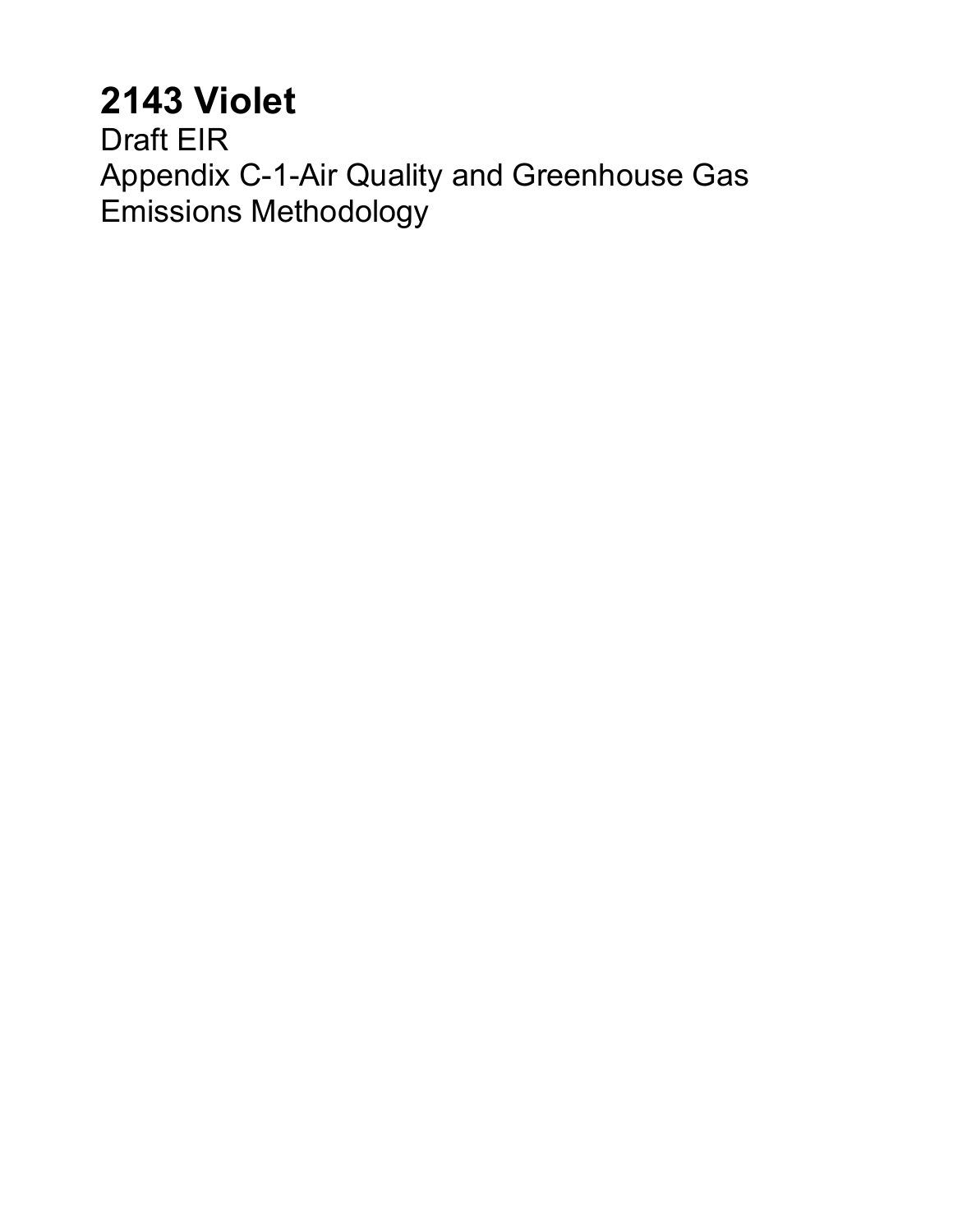### **AIR QUALITY AND GREENHOUSE GAS EMISSIONS METHODLOGY**

**2143 Violet Street Project** 

*Prepared by:* 

**Eyestone Environmental, LLC** 

**April 2020**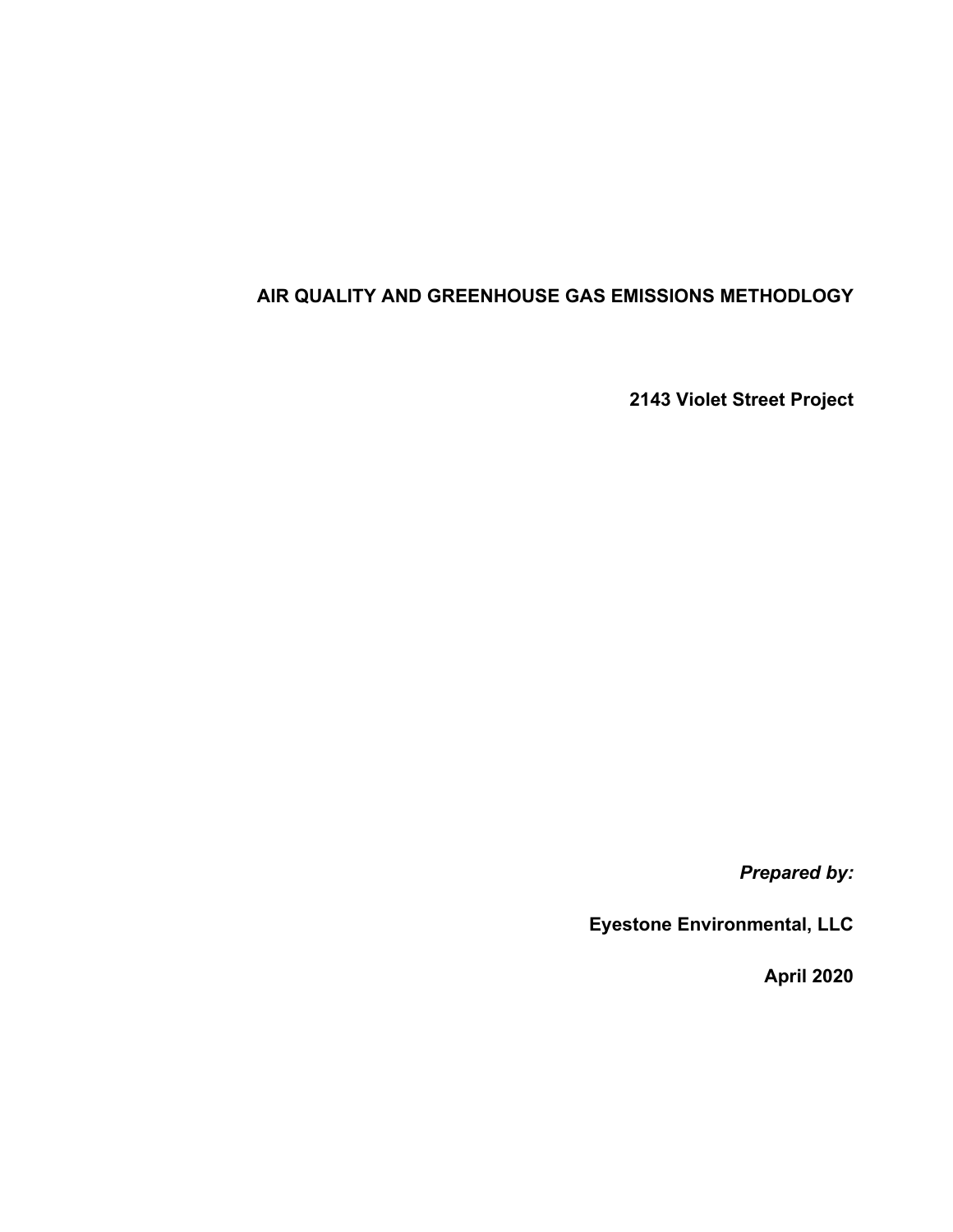## **2143 Violet Street Project Air Quality and Greenhouse Gas Emissions Methodology**

## **1. Introduction**

Eyestone Environmental has been retained to conduct a comprehensive greenhouse gas (GHG) and criteria air pollutant emissions assessment for the Sunset Gower Studios Preservation and Enhancement Plan (the "Project"). Emissions during both construction and operation of the Project were quantified. This assessment describes the methodology used to estimate the GHG and air pollutant emissions from existing and Project conditions and describes the methodology used to quantify GHG and air pollutant emission reductions from project design features and mitigation measures.

## **2. Air Pollutant and Greenhouse Gas Emissions Methodology**

The Project would result in direct emissions of criteria pollutants and direct and indirect GHG emissions generated by different types of emissions sources, including:<sup>1</sup>

- Direct Emissions:
	- Construction: emissions associated with demolition of existing uses, shoring, excavation, grading, and construction-related equipment and vehicular activity;
	- Area source: emissions associated with consumer products, architectural coatings, and landscape equipment;
	- Energy source (building operations): emissions associated with space heating and cooling, and water heating;

*<sup>1</sup> Direct sources of emissions include Project-related vehicular trips and onsite combustion of fossil fuels (e.g., natural gas, propane, gasoline, and diesel). Whereas, indirect sources of emissions include offsite emissions associated with purchased electricity and embodied energy (e.g., energy used to convey, treat, and distribute water and wastewater)*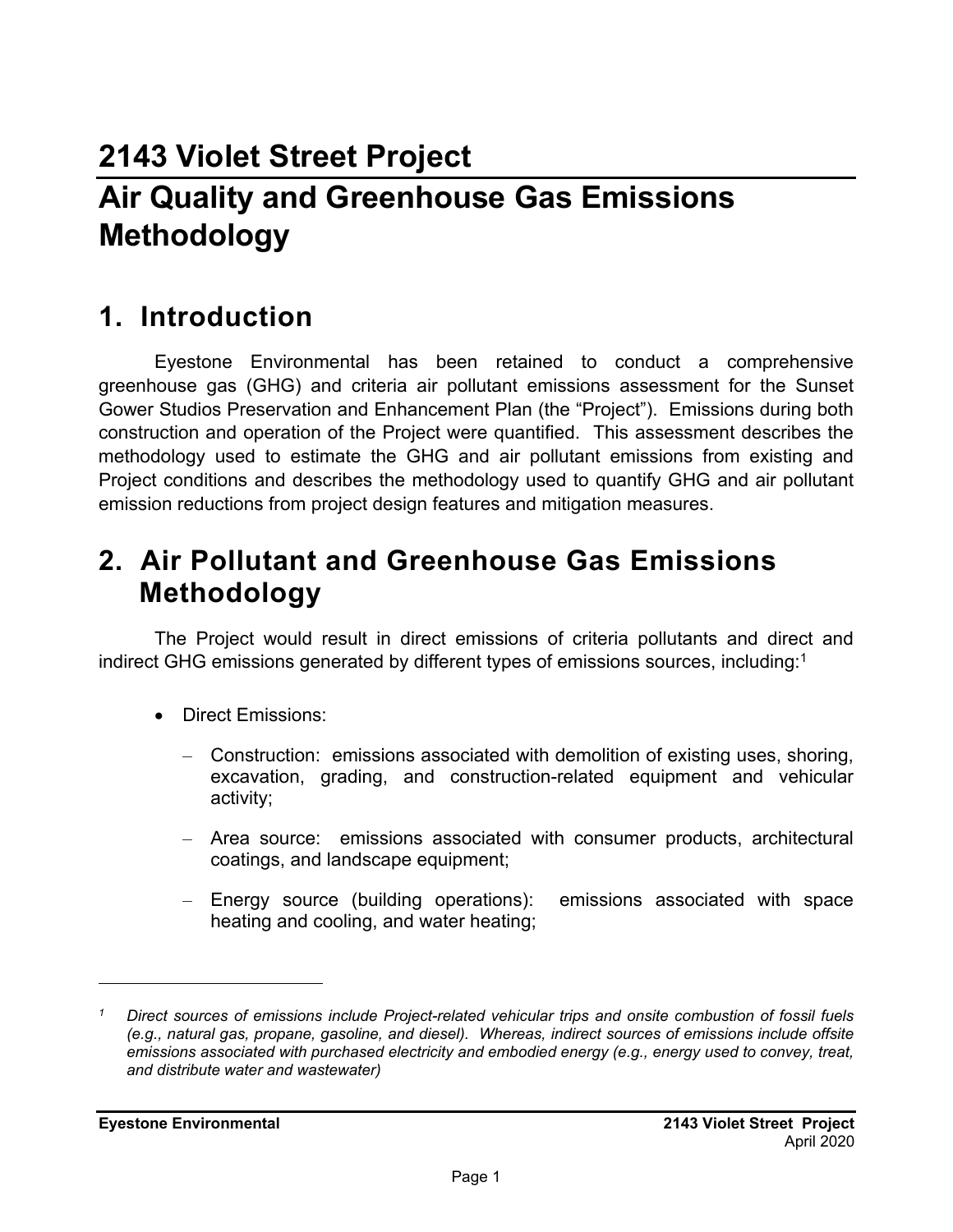- Mobile source: emissions associated with vehicles accessing the project site; and
- Stationary source: emissions associated with stationary equipment (e.g., emergency generators).
- Indirect Emissions:
	- Energy source (building operations): emissions associated with energy consumption, and lighting;
	- Solid Waste: emissions associated with the decomposition of the waste, which generates methane based on the total amount of degradable organic carbon; and
	- Water/Wastewater: emissions associated with energy used to pump, convey, deliver, and treat water.

## **a. Emission Inventories**

Project-related construction and operation emissions were calculated using SCAQMD's recommended California Emissions Estimator Model (CalEEMod). CalEEMod is a statewide land use emissions computer model designed to provide a uniform platform for government agencies, land use planners, and environmental professionals to quantify potential criteria pollutant and GHG emissions associated with both construction and operations from a variety of land use projects. CalEEMod was developed in collaboration with the air districts of California. Data (e.g., emission factors, trip lengths, meteorology, source inventory, etc.) have been provided by the various California air districts to account for local requirements and conditions. The model is considered by the SCAQMD to be an accurate and comprehensive tool for quantifying criteria pollutant and GHG impacts from land use projects throughout California.<sup>2</sup>

CalEEMod utilizes widely accepted models for emission estimates combined with appropriate default data that can be used if site-specific information is not available. These models and default estimates use sources such as the USEPA AP-42 emission factors, CARB's on-road emission model (EMission FACtor model (EMFAC)) and off-road equipment emission model (Off-road Emissions Inventory Program model (OFFROAD)).

<sup>2</sup> *See www.caleemod.com.*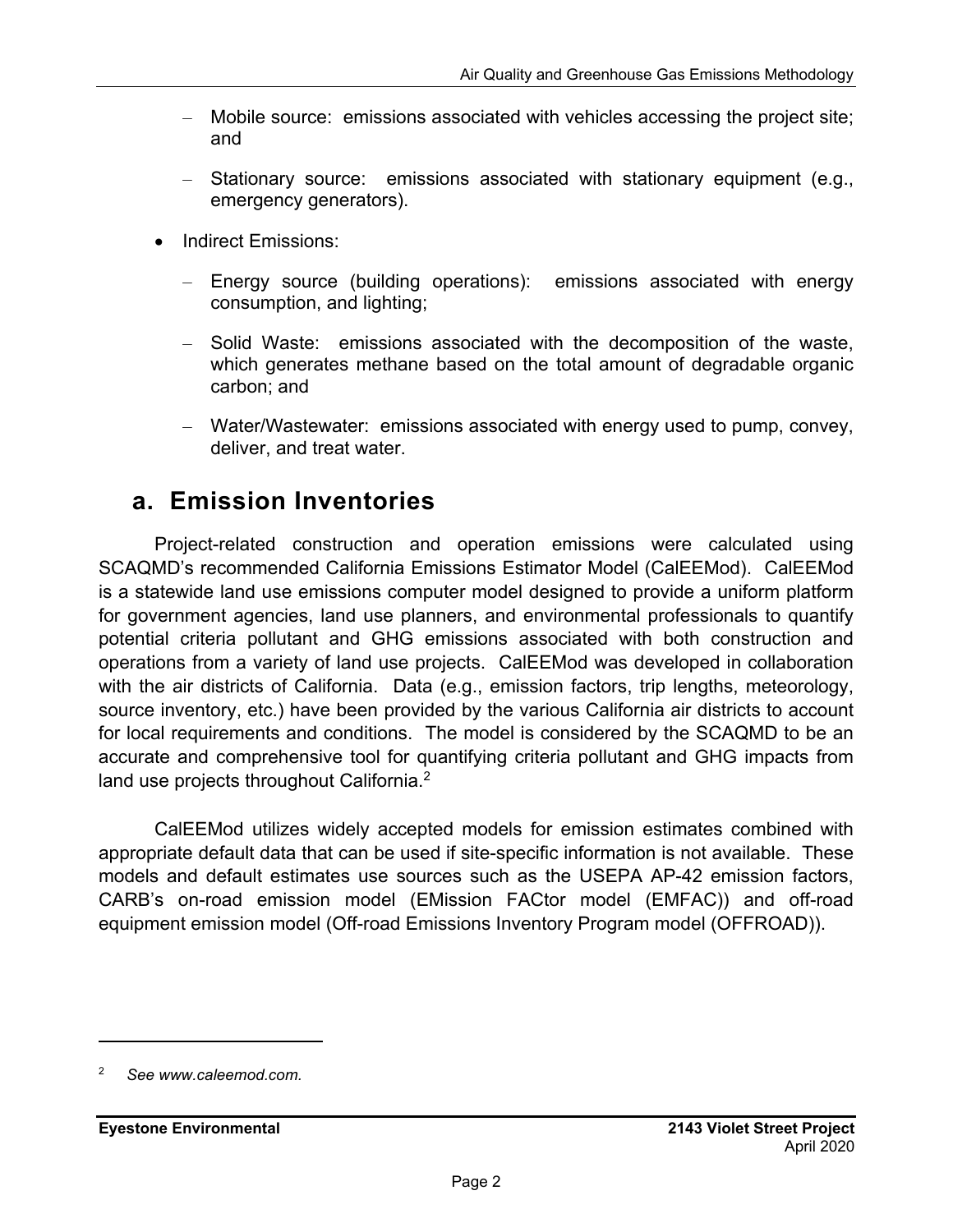## (1) Construction

Construction activities would generate emissions from off-road equipment usage, on-road vehicle travel (truck hauling, vendor deliveries, and workers commuting), architectural coating, and paving. Each of these source types is discussed in more detail below. The Project's construction emissions were calculated using the SCAQMD recommended CalEEMod (Version 2016.3.2). Please refer to CalEEMod construction output files for a complete listing of construction details modeled. CalEEMod default values were used for equipment and vehicle emission factors, equipment load factors and vehicle trip lengths. It should be noted that the maximum daily emissions were predicted values for the worst-case day and do not represent the emissions that would occur for every day of Project construction. The maximum daily emissions were compared to the SCAQMD daily regional numeric indicators. Annual emissions were calculated based on the total number of hours each piece of equipment was used and the total number of vehicular trips (i.e., worker, vendor, and haul) over the duration of construction. In accordance with the SCAQMD's guidance, GHG emissions from construction were amortized over the lifetime of the Project. The SCAQMD defines the lifetime of a project as 30 years.<sup>3</sup> Therefore, total construction GHG emissions were divided by 30 to determine an annual construction emissions estimate comparable to operational emissions.

## *(a) Emissions from Construction Equipment*

The emission calculations associated with construction equipment are from off-road equipment engine use based on the equipment list and phase length. Since the majority of the off-road construction equipment used for construction projects are diesel fueled, CalEEMod assumes all of the equipment operates on diesel fuel. Construction equipment emissions vary with engine model years in which newer equipment will emit fewer pollutants. As a conservative assumption, the CalEEMod model uses an emission rate for equipment which represents an average model year for available equipment within the Air Basin. CalEEMod calculates the exhaust emissions based on CARB OFFROAD methodology using the equation presented below.

### Construction Off-Road Equipment:

Emissions Diesel [lbs] =  $(\sum_i (EF_i \times Pop_i \times AvgHP_i \times Load_i \times Activity_i)$ 

Where:  $EF_i$  = Emission factor from OFFROAD (lbs/hr)

 $Pop<sub>i</sub>$  = Population (quantity of same equipment)

*<sup>3</sup> SCAQMD, Interim CEQA GHG Significance Threshold for Stationary Sources, Rules and Plans, 2008.*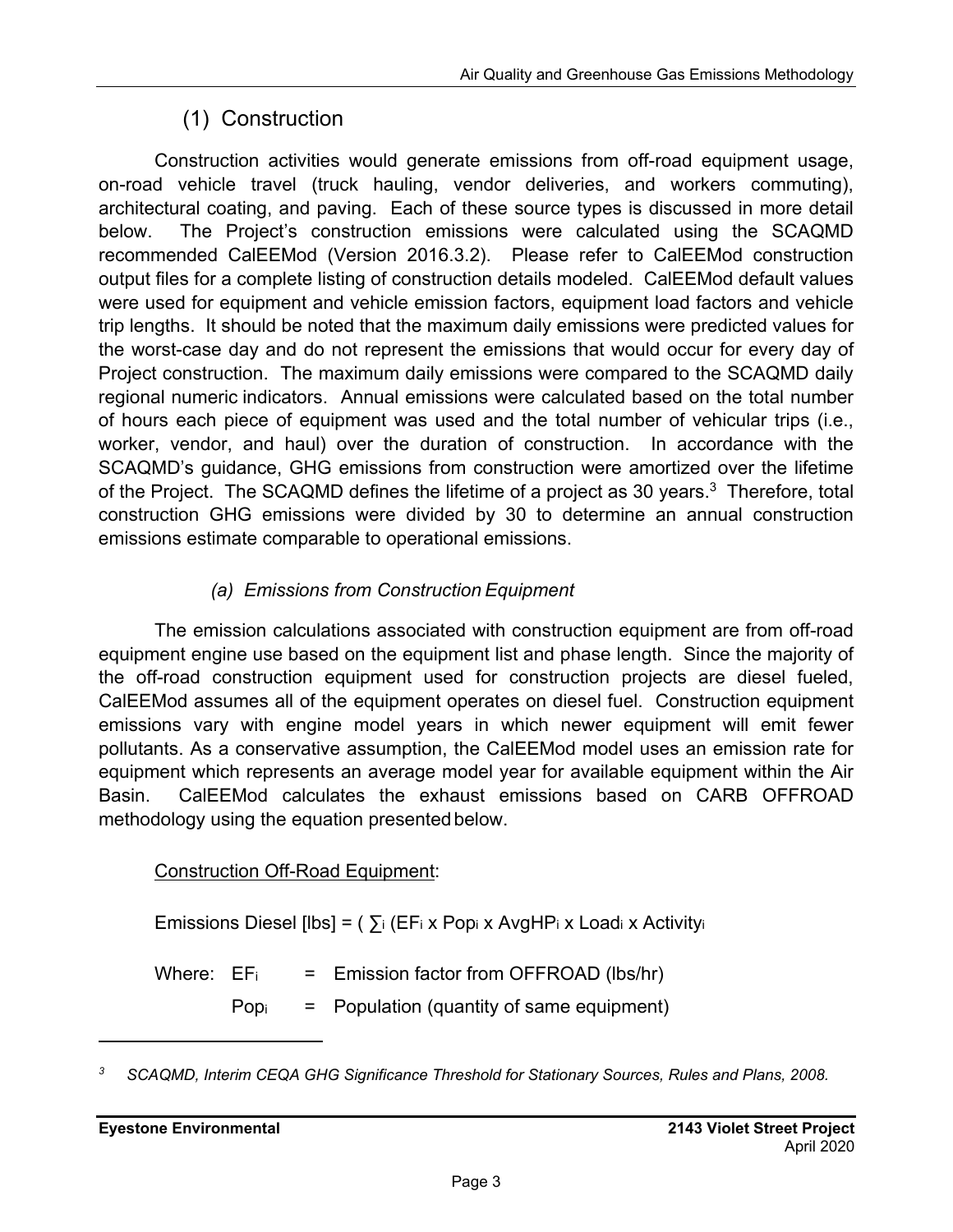AvgHP $_{i}$  = Maximum rated average horsepower (hp)  $Load<sub>i</sub> = Load Factor (dimensionless)$ Activity $i =$  Hours of operation (hours) *i* = Summation index

Fugitive dust emissions from use of off-road equipment were also calculated using CalEEMod based on the types of equipment used during grading activities and based on the amount of import/export from loading or unloading dirt into haul trucks. These methods have been adapted from USEPA's AP-42 method for Western Coal Mining. As recommended by SCAQMD, the fugitive dust emissions from the grading phase are calculated using the methodology described in USEPA AP-42. PM10 and PM2.5 emissions from fugitive dust will be controlled by watering the construction site three times a day consistent with SCAQMD Rule 403 and were estimated to be reduced by 61 percent.

### *(b) Emissions from On-Road Trips*

Construction generates on-road vehicle exhaust, evaporative, and dust emissions from personal vehicles for worker commuting, vendor deliveries, and trucks for soil and material hauling. These emissions are based on the number of trips and VMT along with emission factors from EMFAC. The emissions from mobile sources were calculated with the trip rates, trip lengths and emission factors for running from EMFAC as follows:

Construction On-Road Equipment:

Emissions pollutant (lbs) = VMT \* EF running, pollutant

Where: VMT = vehicle miles traveled (miles)

EF running,pollutant = emission factor for running emissions (lbs/VMT)

Evaporative emissions, starting and idling emissions in CalEEMod were calculated by multiplying the number of trips times the respective emission factor for each pollutant. Consistent with Mitigation Measure AIR-MM-1, off-road equipment would meet Tier 4 offroad emissions standards, where feasible, and the emission reduction was calculated within CalEEMod.

### *(c) Emissions from Architectural Coating*

VOC off-gassing emissions result from evaporation of solvents contained in surface coatings. CalEEMod calculates the VOC evaporative emissions from application of residential and non-residential surface coatings using the following equation: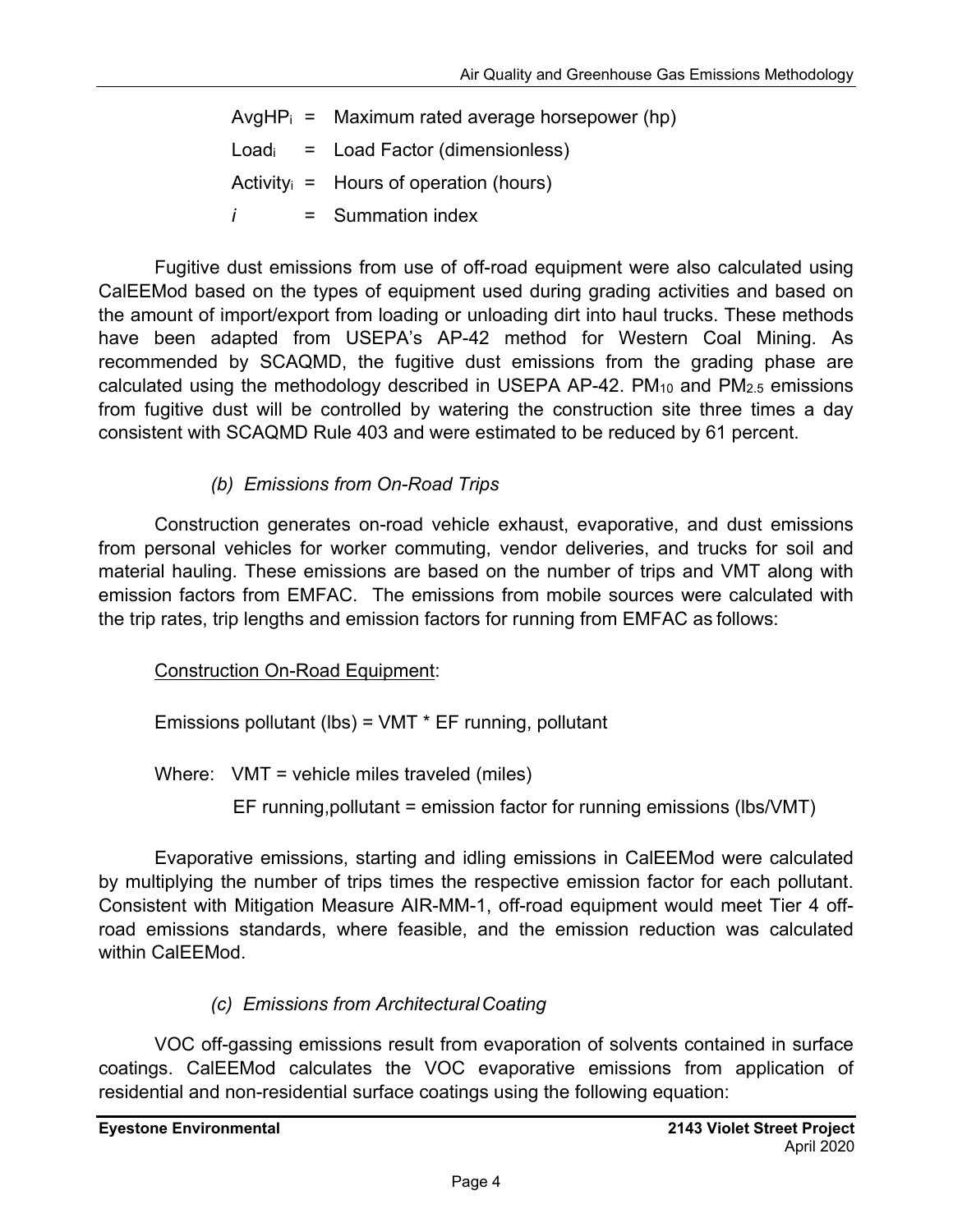Construction Architectural Coating Emissions:

Emissions Architectural Coatings (lbs) = $EFAC X F^*A_{paint}$ 

Where:  $EF_{AC} = Emission Factor (lb/sf)$  $A_{\text{paint}}$  = Building Surface Area (sf)

The CalEEMod tool assumes the total surface for painting equals 2.7 times the floor square footage for residential and 2 times that for nonresidential square footage. All of the land use information provided by a metric other than square footage erewill be converted to square footage using the default conversions or user defined equivalence.

 $F =$  fraction of surface area [%].

The default values based on SCAQMD methods used in their coating rules are 75 percent for the interior surfaces and 25 percent for the exterior shell. Parking areas are based on 6-percent coverage.

The emission factor (EF) is based on the VOC content of the surface coatings and is calculated estimated using the equation below:

 $EF_{AC} = C_{VOC}/454(g/lb) \times 3.785(L/gal)/180*sf)$ 

Where:  $EF =$  emission factor (lb/sf)

 $C = VOC$  content (g/L or gram per liter)

The emission factors for coating categories were calculated using the equation above based on default VOC content from provided by the air districts or CARB's statewide limits in CalEEMod. Architectural coating VOC emission factors are also consistent with SCAQMD Rule 1113 as discussed above.

## *(d) Emissions from Paving*

CalEEMod estimates VOC off-gassing emissions associated with asphalt paving of parking lots using the following equation:

 $Emissions_{AP}$  (lbs) =  $EF_{AP}$  x  $A_{parking}$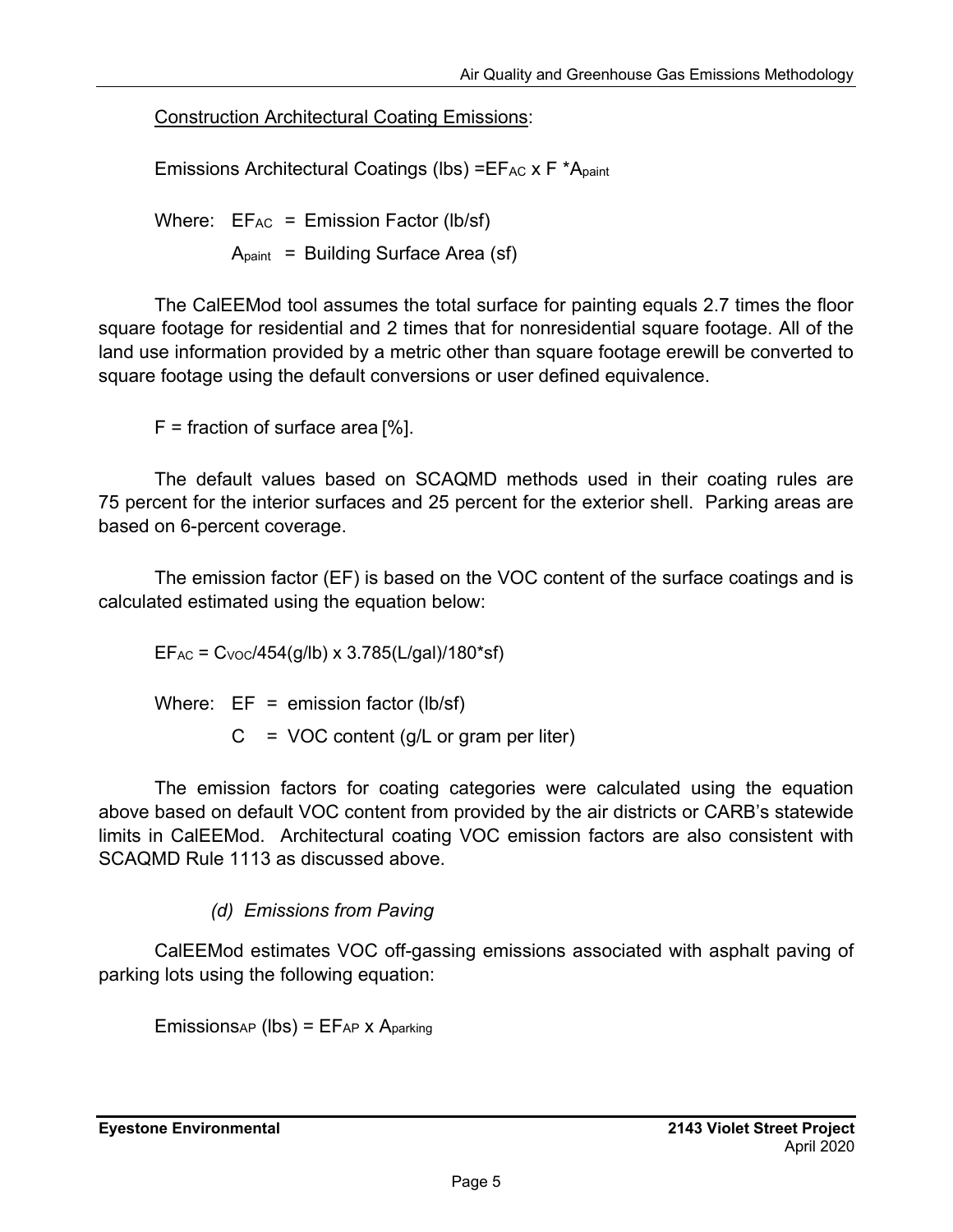Where:  $EF =$  emission factor (lb/acre)

 $A = area of the parking lot (acre)$ 

Note: The Sacramento Metropolitan Air Quality Management District (SMAQMD) default emission factor is 2.62 lb/acre.

## (2) Operation

Similar to construction, the SCAQMD-recommended CalEEMod was used to calculate potential emissions generated by the Project, including area source, energy sources (electricity and natural gas), mobile source, stationary sources (emergency generator), solid waste generation and disposal, and water usage/wastewater generation.

## (3) Area Source Emissions

Area source emissions were calculated using the CalEEMod emissions inventory model, which includes consumer products, architectural coatings, and landscape maintenance equipment. Pollutant emissions generated by the Project were calculated using CalEEMod defaults, based upon the land uses that will be included in each project.

Consumer products are chemically formulated products used by household and institutional consumers, including, but not limited to, detergents; cleaning compounds; polishes; floor finishes; cosmetics; personal care products; home, lawn, and garden products; disinfectants; sanitizers; aerosol paints; and automotive specialty products; but does not include other paint products, furniture coatings, or architectural coatings. SCAQMD did an evaluation of consumer product use compared to the total square footage of buildings using data from CARB consumer product Emission Inventory. To calculate the VOC emissions from consumer product use, the following equation was used in CalEEMod:

Emissions Consumer Products (lbs) =  $E$ F<sub>CP</sub> x Building Area

Where:

EFCP = pounds of VOC per building square foot

The factor is 1.98 x 10<sup>-5</sup> lbs/sf for SCAQMD areas.

Building Area = the total square footage of all buildings including residential square footage

VOC off-gassing emissions result from evaporation of solvents contained in surface coatings such as in paints and primers. The operational emission methodology from architecture coating is the same as the construction methodology discussed above. All land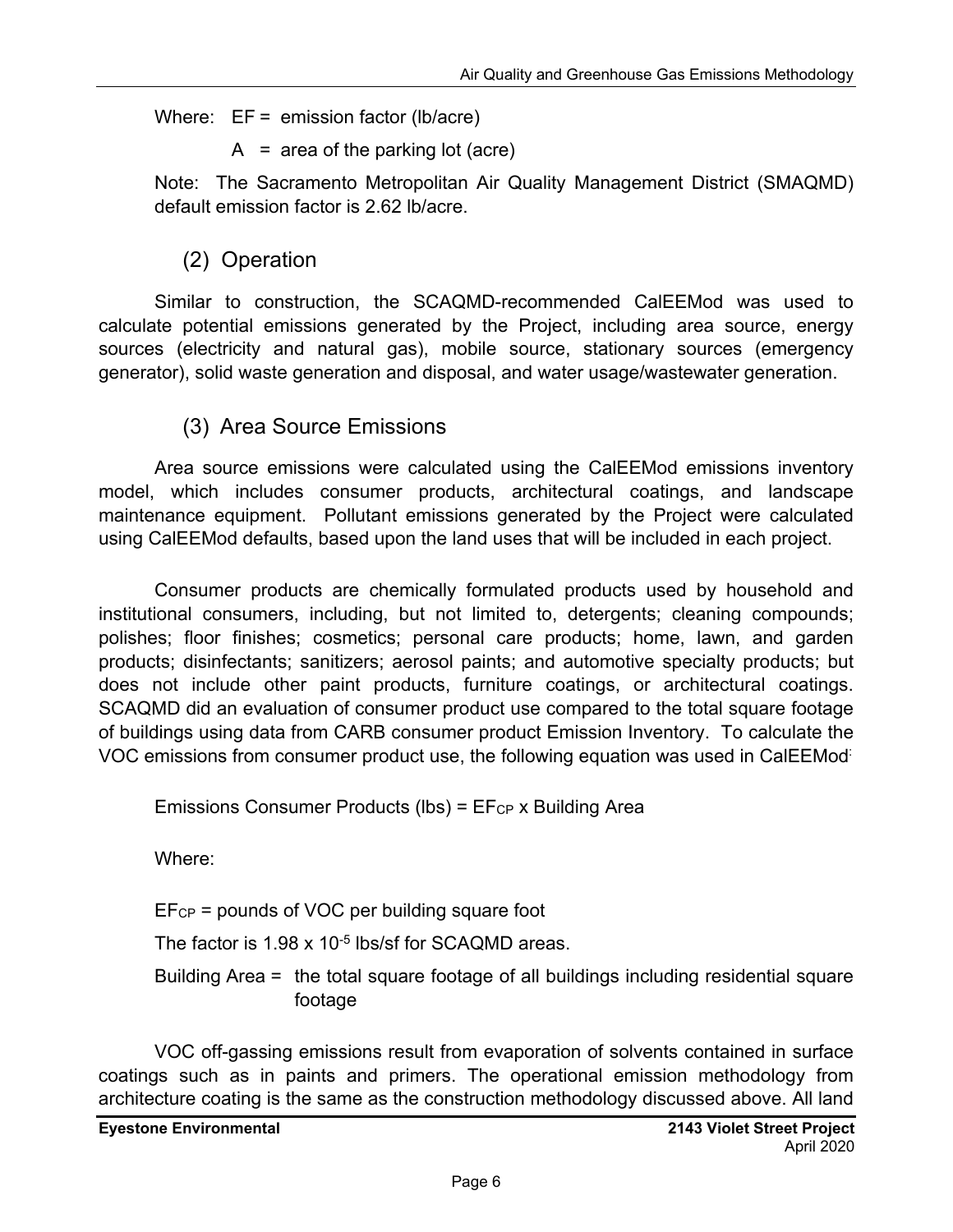use buildings are assumed to be repainted at a rate of 10 percent of area per year. This is based on the assumptions used by SCAQMD.

The combustion of fossil fuels to operate landscape equipment such as lawnmowers and trimmers, results in pollutant emissions. The emissions occur on-site and are considered a direct source of pollutant emissions. The emissions for landscaping equipment are based on the size of the land uses, the pollutant emission factors for fuel combustion. Pollutant emissions from landscaping equipment are generally calculated in CalEEMod as follows:

Landscaping Equipment:

Landscaping Equipment Emissions [lbs] =  $(\Sigma_i$  (Units  $\times$  EF<sub>LE</sub>  $\times$  A<sub>LE</sub>)<sub>*i*</sub>)

Where: Units = Number of land use units (same land use type) [1,000 sf]

 $EFE = Emission factor [grams (g)/1,000 sfday]$ 

*i* = Summation index

Note: For residential land uses, emission factors are specified in units of dwelling units (DU) instead of 1,000 sf.

(4) Energy Emissions (Electricity and Natural Gas)

Pollutant emissions are emitted as a result of activities in buildings when electricity and natural gas are used as energy sources. Combustion of any type of fuel emits pollutant emissions directly into the atmosphere; when this occurs in a building, it is a direct emission source associated with that building. Pollutant emissions are also emitted during the generation of electricity from fossil fuels. When electricity is used in a building, the electricity generation typically takes place off-site at the power plant; electricity use in a building generally causes emissions in an indirect manner.

Energy demand emissions were calculated using the CalEEMod emissions inventory model. Energy use in buildings is divided into energy consumed by the built environment and energy consumed by uses that are independent of the construction of the building such as in plug-in appliances. CalEEMod calculates energy use from systems covered by Title 24 Building Energy Efficiency Standards (e.g., heating, ventilation, and air conditioning [HVAC] system, water heating system, and lighting system); energy use from lighting; and energy use from office equipment, appliances, plug-ins, and other sources not covered by Title 24 or lighting.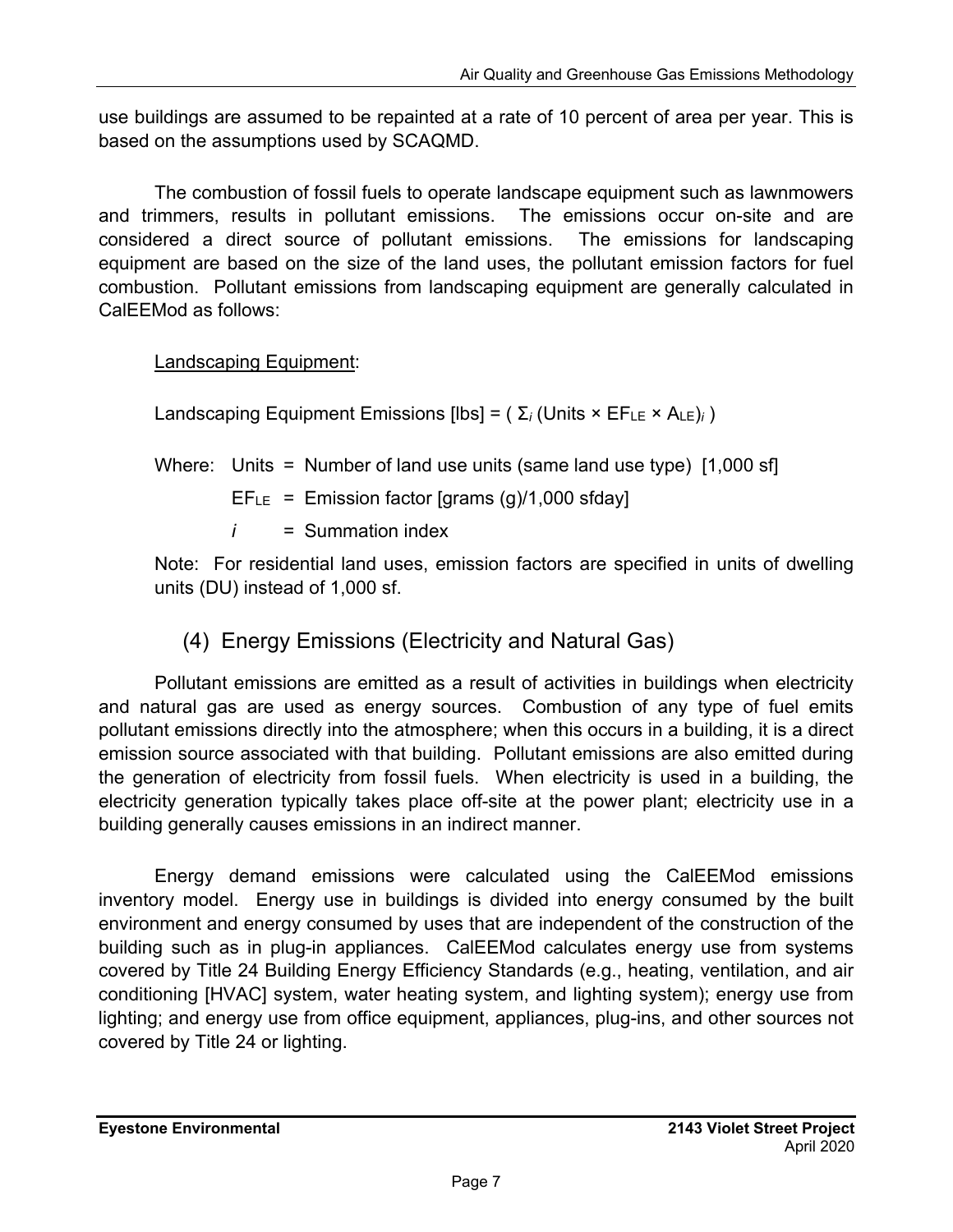CalEEMod energy demand is based on the California Energy Commission (CEC) sponsored California Commercial End Use Survey (CEUS) study.4 The data is specific for climate zones and, therefore, Zone 11 was selected for the Project Site based on the ZIP Code tool. The 2016 standards are included in default parameters provided in CalEEMod. Therefore, a conservative 10 percent reduction was applied to the default CalEEMod parameters to account for the more stringent 2019 Title 24 standards.

### *(a) Electricity*

Because power plants are existing stationary sources permitted by air districts and/or the USEPA, criteria pollutant emissions are generally associated with the power plants themselves, and not individual buildings or electricity users. Additionally, criteria pollutant emissions from power plants are subject to local, state, and federal control measures, which can be considered to be the maximum feasible level of mitigation for stack emissions. In contrast, GHG emissions from power plants are not subject to stationary source permitting requirements to the same degree as criteria pollutants. As such, GHGs emitted by power plants may be indirectly attributed to individual buildings and electricity users, who have the greatest ability to decrease usage by applying mitigation measures to individual electricity "end uses." CalEEMod therefore calculates GHG emissions (but not criteria pollutant emissions) from regional power plants associated with building electricity use.

Emissions associated with electricity demand are based on the size of the residential, commercial and retail land uses, the electrical demand factors for the land uses, the emission factors for the electricity utility provider, and the GWP values for the GHGs emitted. Annual electricity GHG emissions in units of MTCO<sub>2</sub>e are calculated as follows:

*<sup>4</sup> CEC, Commercial End-Use Survey, March 2006.*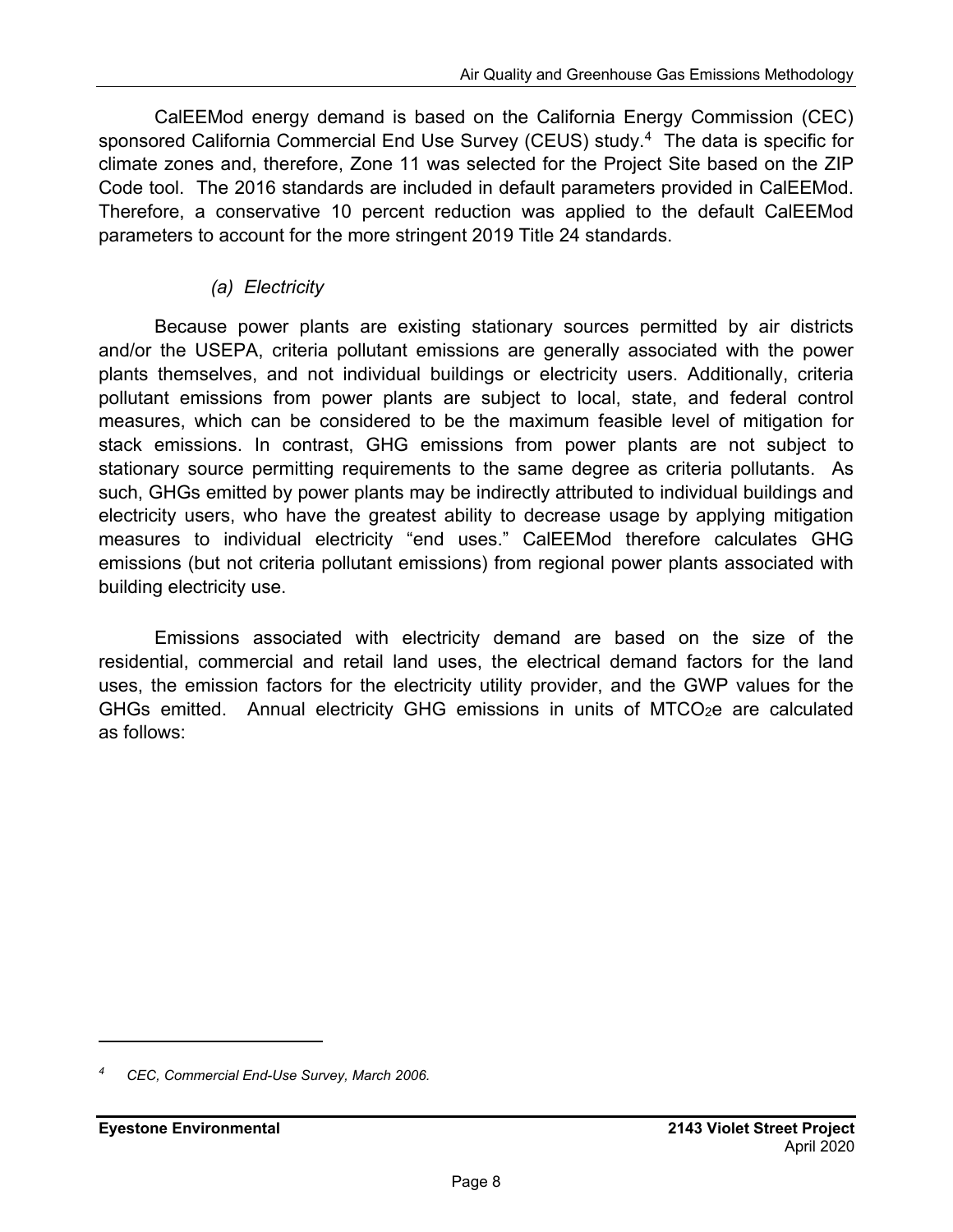Electricity:

Annual Emissions [MTCO<sub>2</sub>e] = ( $\Sigma$ <sub>*i*</sub> (Units × D<sub>E</sub> × EF<sub>E</sub> × GWP)<sub>*i*</sub>) ÷ 2,204.62

| Where: Units |              | = Number of land use units (same land use type) [1,000 sf]   |
|--------------|--------------|--------------------------------------------------------------|
|              | $D_{E}$      | = Electrical demand factor [megawatt-hour (MWh)/1,000 sf/yr] |
|              | $EF_E$       | = GHG emission factor [pounds per megawatt-hour (MWh)]       |
|              | <b>GWP</b>   | = Global warming potential $[CO2 = 1, CH4 = 21, N2O = 310]$  |
|              |              | 2,204.62 = Conversion factor [pounds/MT]                     |
|              | $\mathbf{I}$ | = Summation index                                            |

Note: For residential land uses, emission factors are specified in units of dwelling units (DU) instead of 1,000 sf.

GHG emissions from electricity use are directly dependent on the electricity utility provider. The Los Angeles Department of Water and Power (LADWP) provides electric service to the Project Site. Thus, GHG intensity factors for LADWP were selected in CalEEMod. Intensity factors for GHGs due to electrical generation to serve the electrical demands of the existing condition were obtained from the LADWP 2017 Power Integrated Resource Plan, which provides a  $CO<sub>2</sub>$  intensity of 960 pounds of  $CO<sub>2</sub>$  per MWh for 2018. By 2030, at least 50 percent of electricity shall be obtained from renewable sources. The 2016 Power Integrated Resource Plan estimates that the LADWP CO2 intensity would be 500 pounds of  $CO<sub>2</sub>$  per MWh by Year 2026.<sup>5</sup> As year-by-year data is currently not available, the CO<sub>2</sub> intensity factor for the Project buildout was determined based on straight line interpolation based on current and Year 2028 data points (615 pounds of  $CO<sub>2</sub>$  per MWh for Year 2024).

## *(b) Natural Gas*

The direct source emissions associated with natural gas combustion are based on the size of the land uses and the natural gas combustion factors for the land uses in units of million British thermal units (MMBtu). Natural gas emissions are calculated in CalEEMod as follows:

*<sup>5 2016</sup> Final Power Integrated Resource Plan, Figure 4-7. LADWP. December 2016.*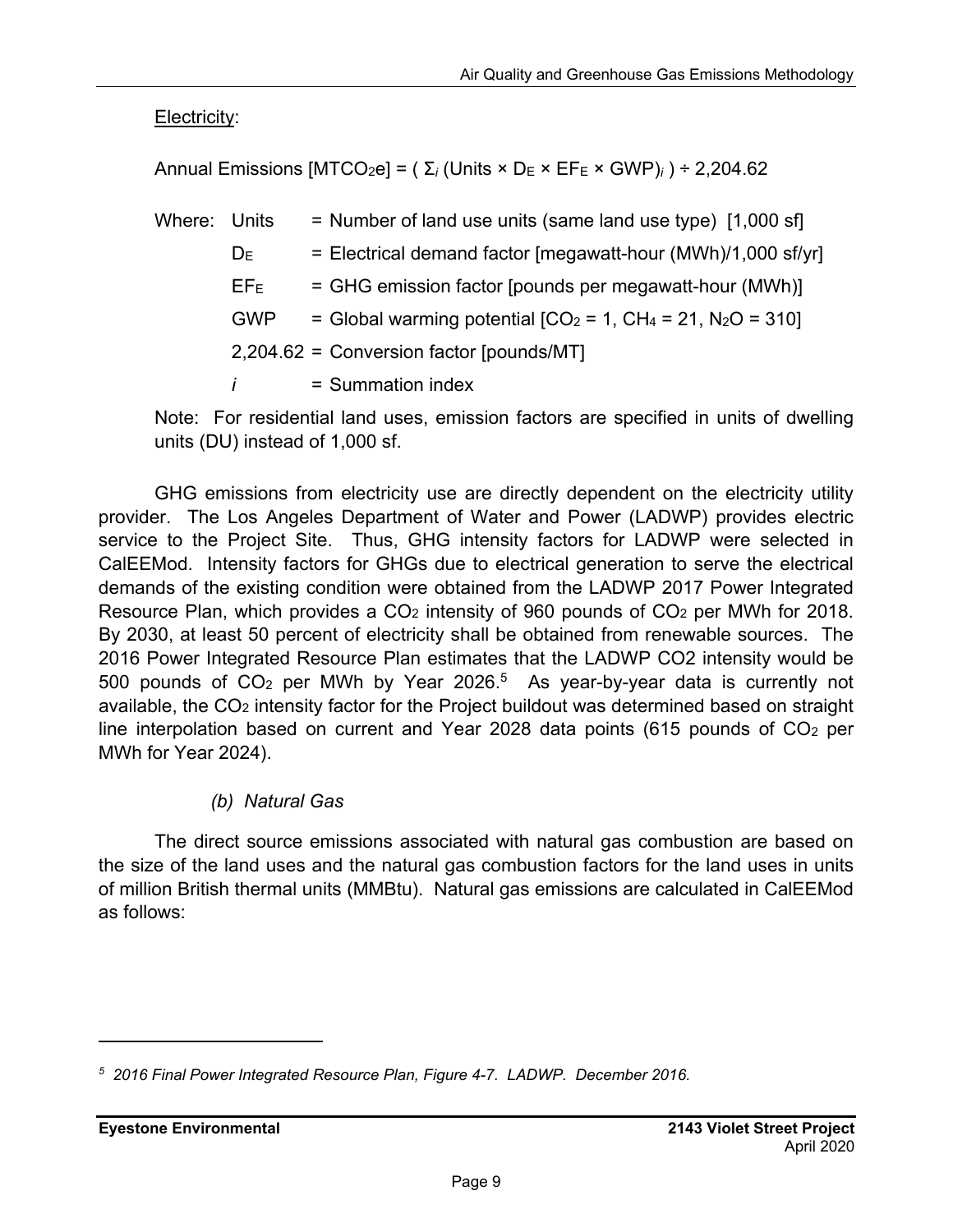**Natural Gas:** 

Natural Gas Emissions (lbs) =  $(\Sigma_i$  (Units × D<sub>NG</sub> × EF<sub>NG</sub>)<sub>*i*</sub>)

| Where: Units |                        | = Number of land use units (same land use type) [1,000 sf] |
|--------------|------------------------|------------------------------------------------------------|
|              | $D_{NG}$               | = Natural Gas combustion factor [MMBtu/1,000 sf]           |
|              | <b>EF<sub>NG</sub></b> | $=$ Natural Gas combustion factor [pounds/MMBtu]           |
|              | $\mathbf{I}$           | $=$ Summation index                                        |

Note: For residential land uses, emission factors are specified in units of dwelling units (DU) instead of 1,000 sf.

(5) Mobile Source Emissions

Mobile-source emissions were calculated using the CalEEMod emissions inventory model. CalEEMod calculates the emissions associated with on-road mobile sources associated with residents, employees, visitors, and delivery vehicles visiting the Project Site based on the number of daily trips generated and vehicle miles traveled (VMT).

Previously, trip generation for land uses was calculated based on survey data collected by the Institute of Transportation Engineers (ITE). However, these ITE trip generation rates were based on data collected at suburban, single-use, free standing sites, which may not be representative of urban mixed-use environments. Beginning in 2019, the USEPA has sponsored a study to collect travel survey data from mixed-use developments in order provide a more representative trip generation rate for multi-use sites. Results of the USEPA survey indicate that trip generation and VMT are affected by factors such as resident and job density, availability of transit, and accessibility of biking and walking paths. Based on these factors, the USEPA has developed equations known as the EPA Mixed-Use Development (MXD) model to calculate trip reductions for multi-use developments.<sup>6</sup> The LADOT VMT Calculator incorporates the USEPA MXD model and accounts for project features such as increased density and proximity to transit, which would reduce VMT and associated fuel usage in comparison to free-standing sites. The VMT calculated within the LADOT VMT Calculator was input into CalEEMod and the modeling was also conducted using the Los Angeles County vehicle fleet mix for all vehicle types as provided in EMFAC2014.

*<sup>6</sup> Environmental Protection Agency, Mixed-Use Trip Generation Model. www.epa.gov/smartgrowth/mixeduse-trip-generation-model, accessed on December 16, 2019.*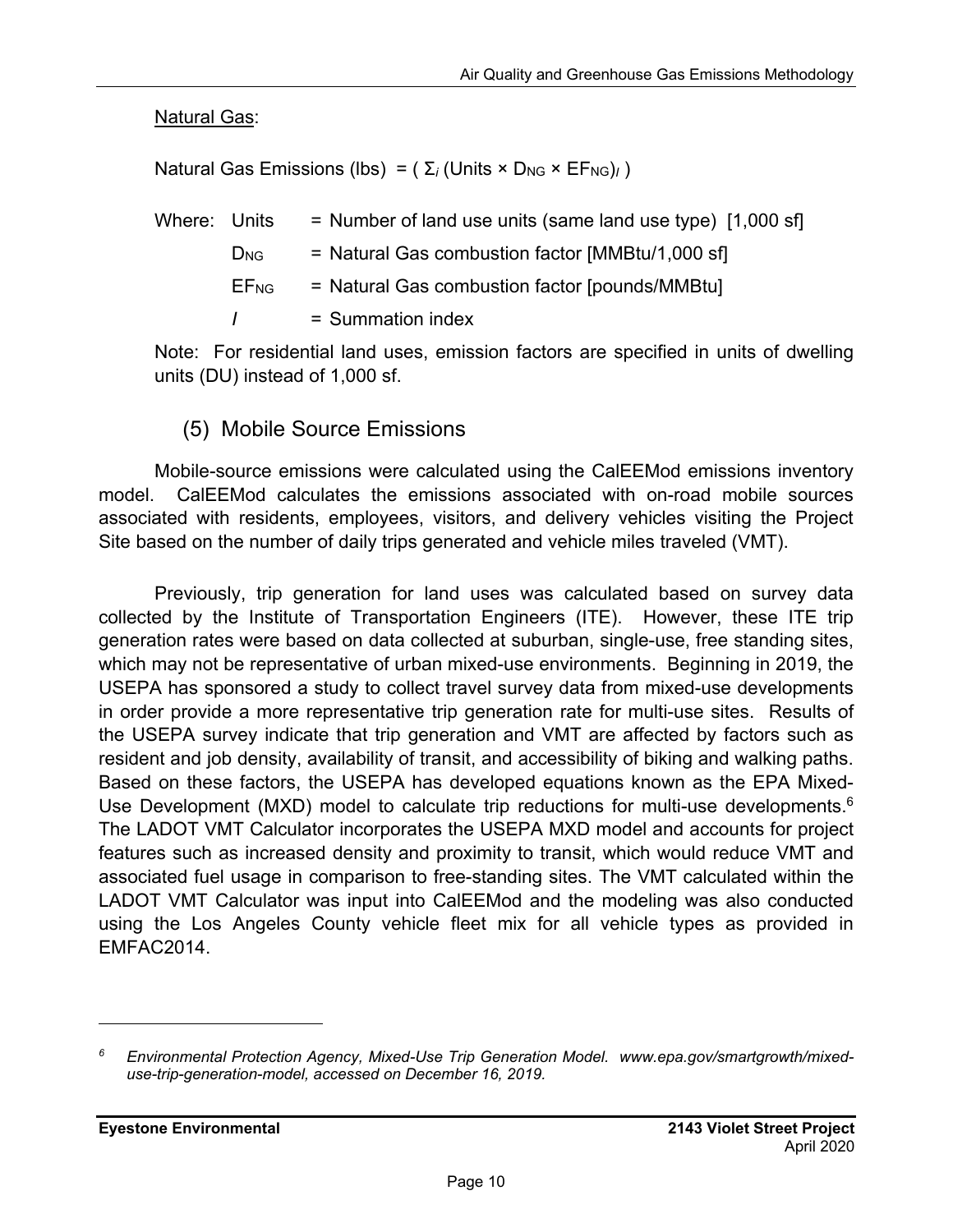Mobile source emissions were generally calculated in CalEEMod as follows:

Mobile:

Mobile Emissions [lbs] =  $(\Sigma_i$  (Units × ADT x D<sub>TRIP</sub> × EF<sub>i</sub>)

| Where: Units |                   | = Number of vehicles (same vehicle model year and class) |
|--------------|-------------------|----------------------------------------------------------|
|              | ADT               | $=$ Average daily trip rate [trips/day]                  |
|              | D <sub>TRIP</sub> | $=$ Trip distance [miles/trip]                           |
|              | FF.               | = Pollutant emission factor [pounds per mile]            |
|              | $\mathbf{I}$      | $=$ Summation index                                      |

Note: For residential land uses, emission factors are specified in units of dwelling units (DU) instead of 1,000 sf.

Compliance with City EV charging requirements would require 30 percent of the total code-required parking spaces be capable of supporting future electric vehicle supply equipment (EVSE) and 10 percent of the total code-required parking spaces with EV charging stations and/or outlets for plugin. Implementation of these measures would reduce the number of trips associated with fossil-fueled vehicles by providing 10 percent of the total code-required parking spaces with EV charging stations and/or outlets for plugin. The estimated emission reduction accounts for each mile driven in an electric vehicle as compared to the default emission factor calculated by CalEEMod® in the mobile emissions inventory. To ensure that the calculated Project benefit is in only the incremental increase in EV usage beyond what is already anticipated, the emission factor and emissions inventory incorporates the existing EV fleet penetration rates included in EMFAC2014. This ensures that the VMT reduction benefits of the Project EVs do not double count the benefit of the existing EVs.

Charging stations/plugins would be available to both residential and commercial uses 24 hours per day. However, the analysis conservatively only calculated the residential charging of vehicles. It was assumed that the charging stations/plugins for residential uses would be fully utilized which is supported by the projected number of electric vehicles in the future.<sup>7</sup> Please refer to Appendix B, Greenhouse Gas Worksheets and Modeling Runs, for calculation of these reductions in GHG emissions.

*<sup>7</sup> Bloomberg New Energy Finance projects that electric vehicles will represent 35 percent of global new car sales by 2040 (https://about.bnef.com/blog/electric-vehicles-to-be-35-of-global-new-car-sales-by-2040/).*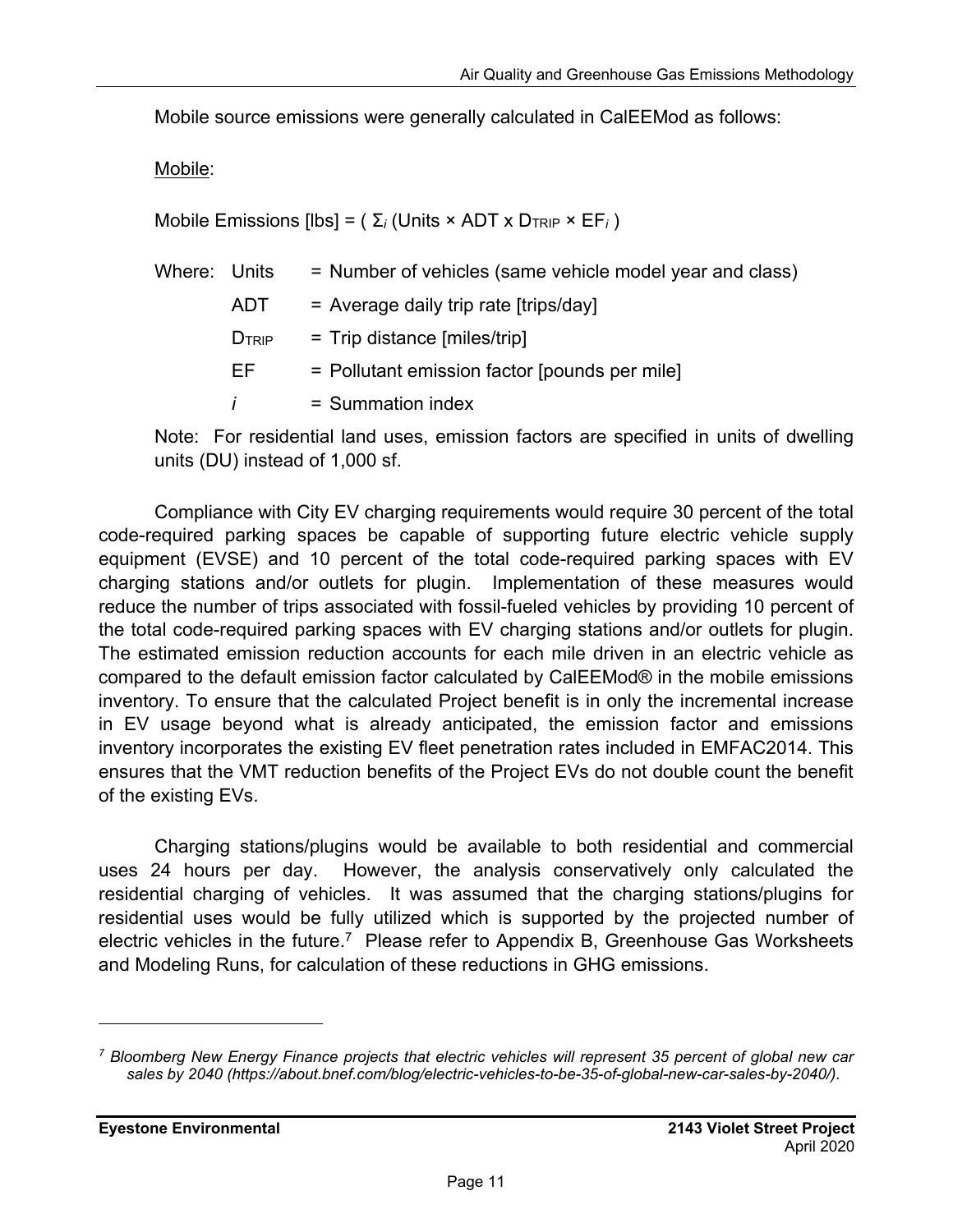## (6) Stationary Source (Emergency Generator Emissions)

Emissions of GHGs associated with use of emergency generators were calculated using CalEEMod, in which emission factors are based on Table 3.4-1 (Gaseous Emission Factors for Large Stationary Diesel Engines) from EPA's AP-42: Compilation of Air Pollutant Emission Factors. The emissions are based on the horsepower rating of the diesel generator and the number of hours operated per year for testing purposes. Annual emergency generator GHG emissions in units of MTCO<sub>2</sub>e were calculated as follows:

Emergency Generator:

Emissions  $[Ibs] = (Total HP x LF x HR x EF)$ 

- Where: Total  $HP = Total$  horsepower of emergency generators  $(Hp)$ 
	- $LF =$  Load Factor (CalEEMod default of 0.73)
	- HR = Hours Operated per Year
	- $EF = AP-42$  Emission Factor of 1.16 lb/hp-hr)
	- (7) Solid Waste Emissions

The generation of municipal solid waste (MSW) from day-to-day operational activities generally consists of product packaging, grass clippings, furniture, clothing, bottles, food scraps, newspapers, plastic, and other items routinely disposed of in trash bins. A portion of the MSW is diverted to waste recycling and reclamation facilities. Waste that is not diverted is usually sent to local landfills for disposal. MSW that is disposed in landfills results in GHG emissions of  $CO<sub>2</sub>$  and  $CH<sub>4</sub>$  from the decomposition of the waste that occurs over the span of many years.

Emissions of GHGs associated with solid waste disposal were calculated using the CalEEMod emissions inventory model. The emissions are based on the size of the retail and restaurant land uses, the waste disposal rate for the land uses, the waste diversion rate, the GHG emission factors for solid waste decomposition, and the GWP values for the GHGs emitted. Annual waste disposal GHG emissions in units of MTCO<sub>2</sub>e were calculated in CalEEMod as follows: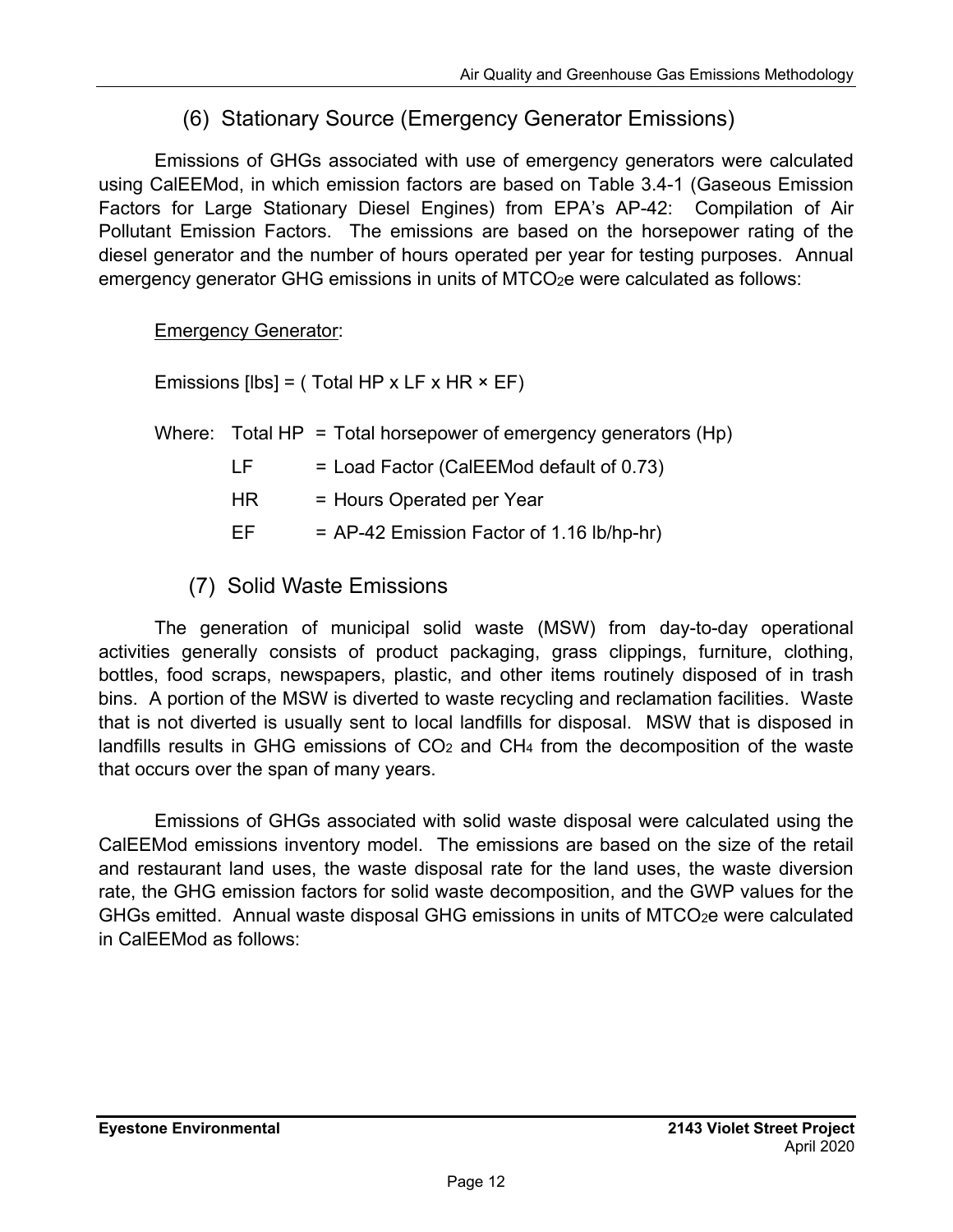Solid Waste:

Annual Emissions  $[MTCO_2e] = (\Sigma_i (Units \times D_{MSW} \times EF_{MSW} \times GWP)_i) \div 1.1023$ 

Where: Units = Number of land use units (same land use type) [1,000 sf]  $D_{MSW}$  = Waste disposal rate  $[tons/1,000 sf/yr]$  $EF_{MSW} = GHG$  emission factor [tons/ton waste] GWP = Global warming potential  $[CO_2 = 1, CH_4 = 21, N_2O = 310]$  1.1023 = Conversion factor [tons/MT] *i* = Summation index

Note: For residential land uses, emission factors are specified in units of dwelling units (DU) instead of 1,000 sf.

CalEEMod allows the input of several variables to quantify solid waste emissions. The model requires the amount of waste disposed, which is the product of the waste disposal rate times the land use units. CalEEMod default annaual solid waste disposal rates used. The GHG emission factors, particularly for CH4, depend on characteristics of the landfill, such as the presence of a landfill gas capture system and subsequent flaring or energy recovery. The default values, as provided in CalEEMod, for landfill gas capture (e.g., no capture, flaring, energy recovery), which are statewide averages, were used in this assessment. The Project includes a 50 percent diversion rate as required by the City of Los Angeles.

## (8) Water Usage and Wastewater Generation Emissions

GHG emissions are related to the energy used to convey, treat, and distribute water and wastewater. Thus, these emissions are generally indirect emissions from the production of electricity to power these systems. Three processes are necessary to supply potable water and include: (1) supply and conveyance of the water from the source; (2) treatment of the water to potable standards; and (3) distribution of the water to individual users. After use, energy is used as the wastewater is treated and reused as reclaimed water.

Emissions related to water usage and wastewater generation were calculated using the CalEEMod emissions inventory model. The emissions are based on the size of the land uses, the water demand factors, the electrical intensity factors for water supply, treatment, and distribution and for wastewater treatment, the GHG emission factors for the electricity utility provider, and the GWP values for the GHGs emitted. CalEEMod default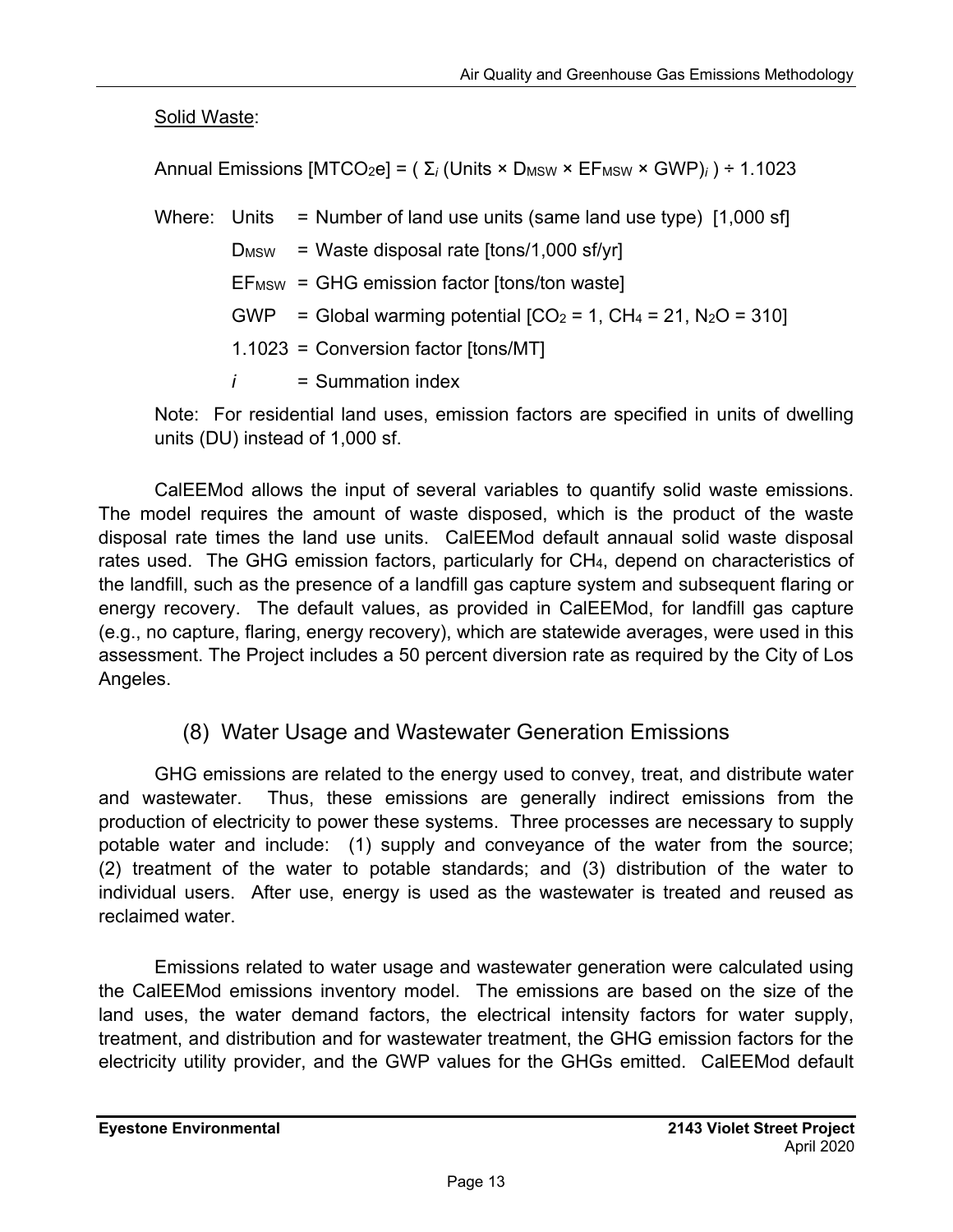annual water demand and wastewater rates were used. GHG emissions due to electricity are calculated in CalEEMod as follows for indoor and outdoor water demand:

Water Supply, Treatment, and Distribution; Wastewater Treatment (electricity):

Annual Emissions  $[MTCO_2e] = (\Sigma_i (Units \times Dw \times (Elw \div 1,000) \times EF_w \times GWP)_i) \div$ 2,204.62

| Where: | Units          | = Number of land use units (same land use type) [1,000 sf]     |
|--------|----------------|----------------------------------------------------------------|
|        | D <sub>W</sub> | = Water demand factor [million gallons (Mgal)/1,000 sf/yr]     |
|        | Elw            | = Electricity intensity factor [kilowatt-hours (kWh)/Mgal]     |
|        | 1,000          | = Conversion factor [kWh/MWh]                                  |
|        | EFw            | = GHG emission factor [pounds/MWh]                             |
|        | <b>GWP</b>     | = Global warming potential $[CO_2 = 1, CH_4 = 21, N_2O = 310]$ |
|        | 2,205          | = Conversion factor [pounds/MT]                                |
|        | i              | $=$ Summation index                                            |
|        |                |                                                                |

Note: For residential land uses, emission factors are specified in units of dwelling units (DU) instead of 1,000 sf.

CalEEMod provides options to account for the use of water saving features such as the use of low-flow water fixtures (e.g., low-flow faucets, low-flow toilets). The same electricity GHG emissions factors discussed above were used for water and wastewater energy usage. In addition, the calculation of Project GHG emissions from water/wastewater usage accounts for a 20 percent reduction in water/wastewater emissions with implementation of Project Design Features WAT-PDF-1 provided in Section IV.J, Utilities and Service Systems—Water Supply and Infrastructure, of this Draft EIR.

## **b. Post-230 Analysis**

Recent studies show that the State's existing and proposed regulatory framework will put the State on a pathway to reduce its GHG emissions level to 40 percent below 1990 levels by 2030, and to 80 percent below 1990 levels by 2050 if additional appropriate reduction measures are adopted. $8$  Even though these studies did not provide an exact

*<sup>8</sup> Energy and Environmental Economics (E3). "Summary of the California State Agencies' PATHWAYS Project: Long-term Greenhouse Gas Reduction Scenarios" (April 2015); Greenblatt, Jeffrey, Energy Policy, "Modeling California Impacts on Greenhouse Gas Emissions" (Vol. 78, pp. 158–172). The California Air Resources Board, California Energy Commission, California Public Utilities Commission, (Footnote continued on next page)*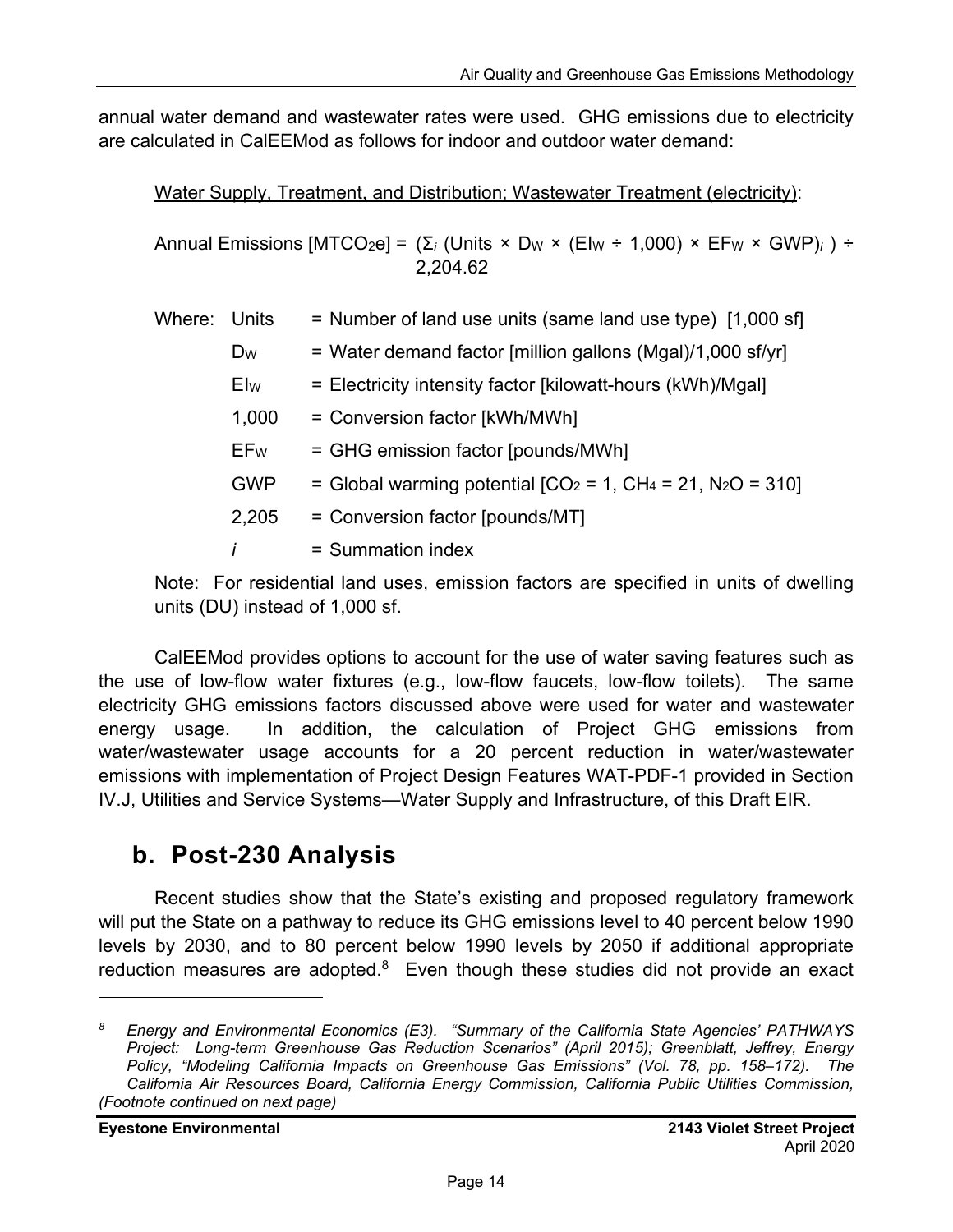regulatory and technological roadmap to achieve the 2030 and 2050 goals, they demonstrated that various combinations of policies could allow the Statewide emissions level to remain very low through 2050.

Subsequent to the findings of these studies, SB 32 was passed on September 8, 2016, which would require the State board to ensure that Statewide GHG emissions are reduced to 40 percent below the 1990 level by 2030. The new plan outlined in SB 32 involves increasing renewable energy use, imposing tighter limits on the carbon content of gasoline and diesel fuel, putting more electric cars on the road, improving energy efficiency, and curbing emissions from key industries. An evaluation was provided to determine whether the Project's design features advanced these goals by reducing VMT, increasing the use of electric vehicles, improving energy efficiency and reducing water usage.

Further, an evaluation of the Project's consistency with SCAG's RTP/SCS was provided to demonstrate that the Project will be consistent with post-2020 GHG reduction goals. The 2016–2040 RTP/SCS would result in an estimated 8-percent decrease in per capita GHG emissions by 2020, 18-percent decrease in per capita GHG emissions from passenger vehicles by 2035, and 21-percent decrease in per capita GHG emissions from passenger vehicles by 2040. In March 2018, CARB adopted updated targets requiring a 19-percent decrease in VMT for the SCAG region by 2035. As the CARB targets were adopted after the 2016–2040 RTP/SCS, it is expected that the updated targets will be incorporated into the next RTP/SCS. The 2016–2040 RTP/SCS and/or the next RTP/SCS are expected to fulfill and exceed SB 375 compliance with respect to meeting the State's GHG emission reduction goals.

*and the California Independent System Operator engaged E3 to evaluate the feasibility and cost of a range of potential 2030 targets along the way to the state's goal of reducing GHG emissions to 80 percent below 1990 levels by 2050. With input from the agencies, E3 developed scenarios that*  explore the potential pace at which emission reductions can be achieved, as well as the mix of *technologies and practices deployed. E3 conducted the analysis using its California PATHWAYS model. Enhanced specifically for this study, the model encompasses the entire California economy with detailed representations of the buildings, industry, transportation and electricity sectors.*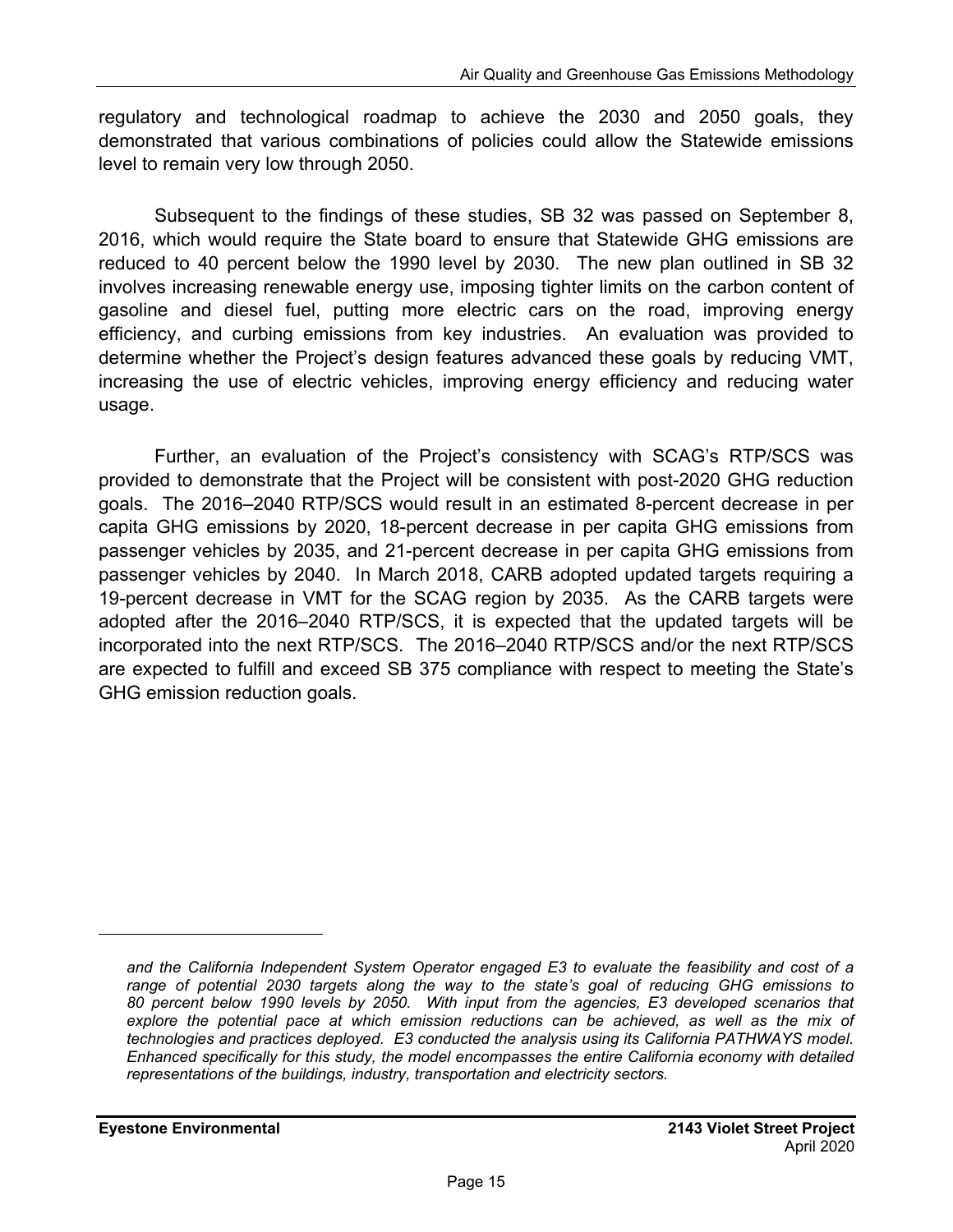## **2143 Violet**  Draft EIR Appendix C-2-Air Quality Worksheets and Modeling Output Files

- Appendix B-2.1: Summary of Air Pollutant Emissions
- Appendix B-2.2: Localized Significance Threshold (LST) Calculation Worksheet
- Appendix B-2.3: CalEEMod Outputs
	- **Existing Operations**
	- $\blacksquare$  Future Project Construction and Operations
	- **Future Project Construction (Onsite)**
	- **Future Project with TDM**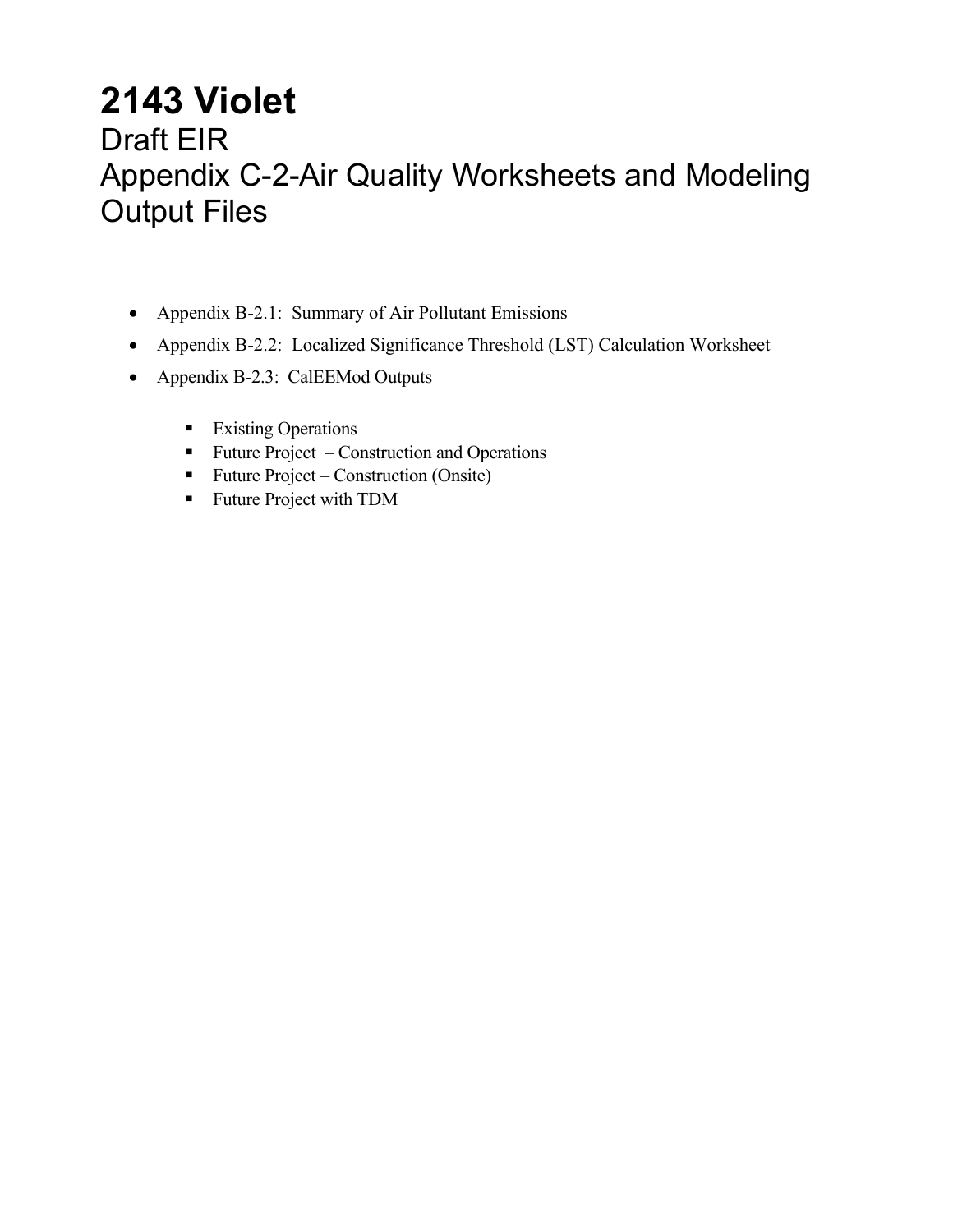| 2143 Violet                   |
|-------------------------------|
| Air Quality Emissions Summary |

| AQ SUMMARY OF EMISSIONS<br><b>Construction Emissions (Unmitigated)</b> |            |                 |         |                 |           |                   |  |  |
|------------------------------------------------------------------------|------------|-----------------|---------|-----------------|-----------|-------------------|--|--|
| Regional (Daily) Unmitigated                                           | <b>ROG</b> | NO <sub>x</sub> | CO.     | SO <sub>2</sub> | $PM_{10}$ | PM <sub>2.5</sub> |  |  |
| 2021                                                                   | 9          | 90              | 75      | $\leq$ 1        | 11        | 6                 |  |  |
| 2022                                                                   | 6          | 49              | 53      | $\leq 1$        | 9         | 3                 |  |  |
| 2023                                                                   | 49         | 50              | 65      | $\leq$ 1        | 11        | 4                 |  |  |
| 2024                                                                   | 49         | 48              | 63      | $<$ 1           | 10        | 4                 |  |  |
| <b>MAX</b>                                                             | 49         | 90              | 75      | $\leq$ 1        | 11        | 6                 |  |  |
| <b>Threshold</b>                                                       | 75         | 100             | 550     | 150             | 150       | 55                |  |  |
| <b>Difference</b>                                                      | (26)       | (10)            | (475)   | (150)           | (139)     | (49)              |  |  |
| Impact                                                                 | <b>No</b>  | No              | No      | No              | No        | No                |  |  |
|                                                                        |            |                 |         |                 |           |                   |  |  |
| Localized (Daily) Unmitigated                                          | ROG        | NO <sub>x</sub> | CO.     | SO <sub>2</sub> | $PM_{10}$ | PM <sub>2.5</sub> |  |  |
| 2021                                                                   | 5          | 51              | 45      | $<$ 1           | 7         | 4.7               |  |  |
| 2022                                                                   | 3          | 30              | 32      | $<$ 1           | 1         | 1                 |  |  |
| 2023                                                                   | 47         | 34              | 42      | $\leq$ 1        | 1         | $\mathbf{1}$      |  |  |
| 2024                                                                   | 46         | 32              | 41      | $<$ 1           | 1         | 1                 |  |  |
| <b>MAX</b>                                                             |            | 51              | 45      | $<$ 1           | 7         | 5                 |  |  |
| <b>Threshold</b>                                                       |            | 65              | 1102    |                 | 9         | 5.2               |  |  |
| <b>Difference</b>                                                      |            | (15)            | (1,057) |                 | (2)       | (1)               |  |  |
| Impact                                                                 |            | No              | No      |                 | No        | No                |  |  |
|                                                                        |            |                 |         |                 |           |                   |  |  |

#### **Operation Emissions (With Project Design Features)**

| <b>Baseline Regional</b>   | <b>ROG</b>     | NO <sub>x</sub> | CO             | <b>SO2</b> | $PM_{10}$      | PM <sub>2.5</sub> |
|----------------------------|----------------|-----------------|----------------|------------|----------------|-------------------|
| Area                       | $\mathbf{1}$   | <1              | $<$ 1          | $<$ 1      | <1             | $<$ 1             |
| Energy                     | $<$ 1          | <1              | $<$ 1          | $<$ 1      | $<$ 1          | $\leq$ 1          |
| Mobile                     | $\overline{2}$ | 7               | 16             | $<$ 1      | $\overline{2}$ | $\leq$ 1          |
| <b>Emergency Generator</b> | <1             | ${<}1$          | <1             | $<$ 1      | $\leq$ 1       | $\leq$ 1          |
| Total                      | 3              | 7               | 17             | $<$ 1      | 2              | $<$ 1             |
| <b>Regional Buildout</b>   | <b>ROG</b>     | NO <sub>x</sub> | CO             | <b>SO2</b> | $PM_{10}$      | PM <sub>2.5</sub> |
| Area                       | 13             | 6               | 31             | $<$ 1      | $\leq$ 1       | $\leq$ 1          |
| Energy                     | <1             | 3               | $\overline{2}$ | $<$ 1      | $\leq$ 1       | $\leq$ 1          |
| Mobile                     | 7              | 31              | 85             | $<$ 1      | 29             | 8                 |
| <b>Emergency Generator</b> | $<$ 1          | <1              | $<$ 1          | $<$ 1      | <1             | $\leq 1$          |
| Total                      | 21             | 39              | 118            | $<$ 1      | 30             | 9                 |
| <b>Project Regional</b>    |                |                 |                |            |                |                   |
|                            |                |                 |                |            |                |                   |
|                            | <b>ROG</b>     | NO <sub>x</sub> | CO             | <b>SO2</b> | $PM_{10}$      | PM <sub>2.5</sub> |
| Area                       | 13             | 6               | 31             | $<$ 1      | <1             | $<$ 1             |
| Energy                     | $\leq$ 1       | 3               | $\overline{2}$ | $<$ 1      | $<$ 1          | $<$ 1             |
| Mobile                     | $\overline{7}$ | 31              | 85             | $<$ 1      | 29.03          | 7.94              |
| <b>Emergency Generator</b> | $<$ 1          | <1              | $<$ 1          | $<$ 1      | $<$ 1          | $<$ 1             |
| Total                      | 21             | 39              | 118            | $<$ 1      | 30             | 9                 |
| <b>Threshold</b>           | 55             | 55              | 550            | 150        | 150            | 55                |
| <b>Difference</b>          | (34)           | (16)            | (432)          | (150)      | (120)          | (46)              |
| Impact                     | No             | No              | No             | No         | No             | No                |
|                            |                |                 |                |            |                |                   |
| Project Localized          |                |                 |                |            |                |                   |
| <b>Onsite Total</b>        |                | 8               | 33             |            | 1              | 0.8               |
| <b>Threshold</b>           |                | 65              | 1102           |            | 2.13           | 2.00              |
| <b>Difference</b>          |                | (57)            | (1069)         |            | (1)            | (1)               |
| Impact                     |                | No              | No             |            | No             | No                |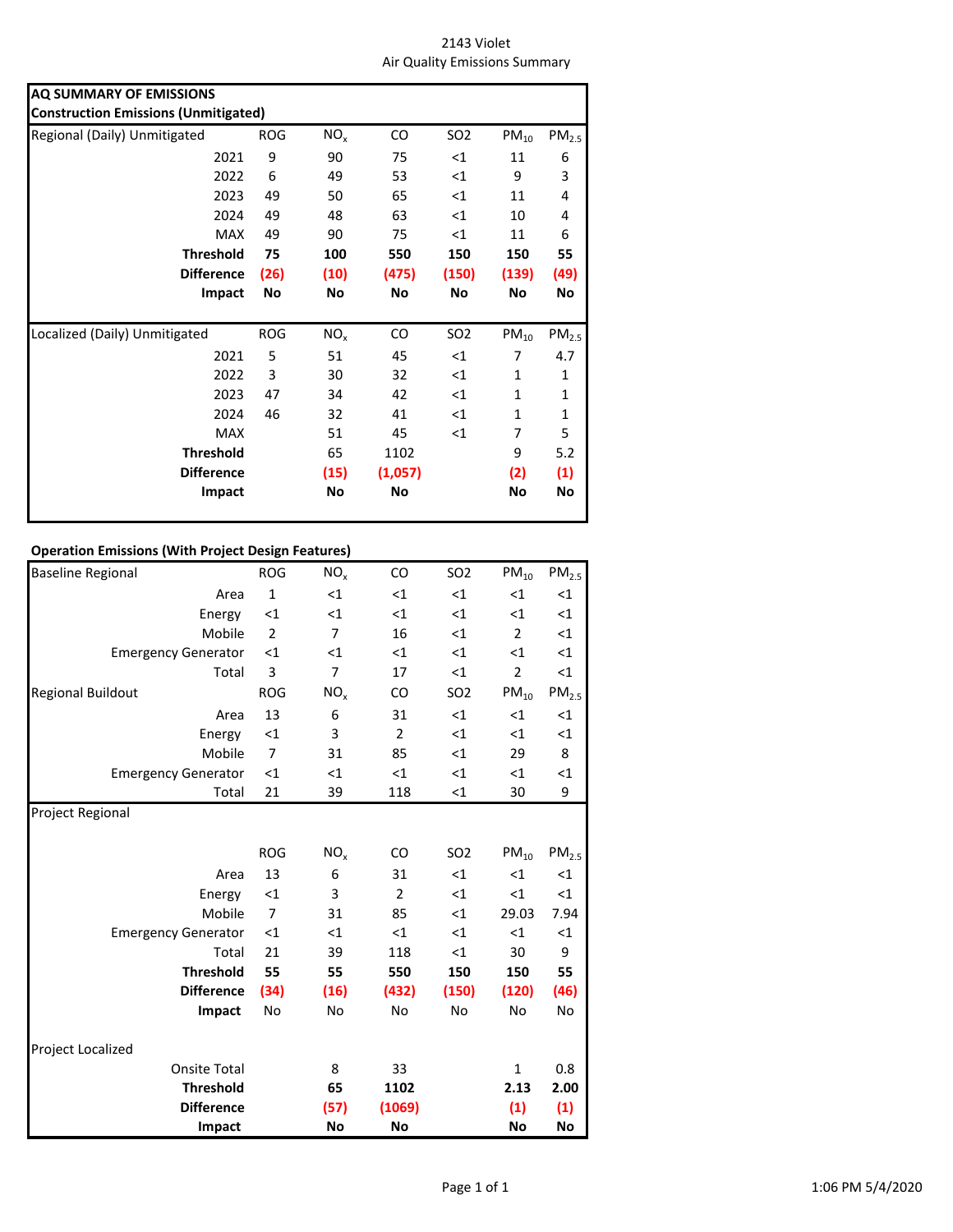#### **Step 1. Determine Allowable Increase using 98th percentile NO2 and Max NO2 data Central LA NO2 Monitoring Data**

|            |            | Design Value                                    |      |      | 98th percentile, ppb |      |                 |                                    |
|------------|------------|-------------------------------------------------|------|------|----------------------|------|-----------------|------------------------------------|
| <b>SRA</b> | City       | 2014-2016                                       | 2013 | 2014 | 2015                 | 2016 | Threshold (ppb) | Allowable Increase<br>(ppb)        |
|            | Central LA | 65                                              |      | 67   | 62                   | 65   | 100             | 35                                 |
|            |            | Design Value                                    |      |      | Max Hourly, ppb      |      | Threshold (ppb) | <b>Allowable Increase</b><br>(ppb) |
| <b>SRA</b> | City       | 2006-2008                                       | 2013 | 2014 | 2015                 | 2016 |                 |                                    |
|            | Central LA | 120                                             |      | 82   | 79                   | 65   | 180             | 60                                 |
| Increase)  |            | Max Hourly vs. 98th Percentile Ratio (Allowable |      | 59%  |                      |      |                 |                                    |

#### **Step 2. Use ratio in Step 1 to determine LST lookup value. Extrapolate/Interpolate LST look-up value for project area**

#### **LST Threshold (SRA 1, 25 meter receptor)**

| <b>Project Size</b><br>(acres) | NO <sub>2</sub><br>(lbs/day) | 98th Percentile<br>NO <sub>2</sub> (Ibs/day) | <b>CO</b> | <b>PM10</b><br>(lbs/day) (lbs/day) (lbs/day) | <b>PM2.5</b> | PM <sub>10</sub> Ops<br>(Ibs/day) | PM2.5 Ops<br>(lbs/day) |
|--------------------------------|------------------------------|----------------------------------------------|-----------|----------------------------------------------|--------------|-----------------------------------|------------------------|
|                                | 74                           | 43                                           | 680       | 5                                            |              |                                   |                        |
| 2                              | 108                          | 63                                           | 1048      | 8                                            | 5            | 2                                 | 2                      |
| 5                              | 161                          | 94                                           | 1861      | 16                                           | 8            | 4                                 | 2                      |
| 2.2                            | 112                          | 65                                           | 1102      | 9                                            |              |                                   |                        |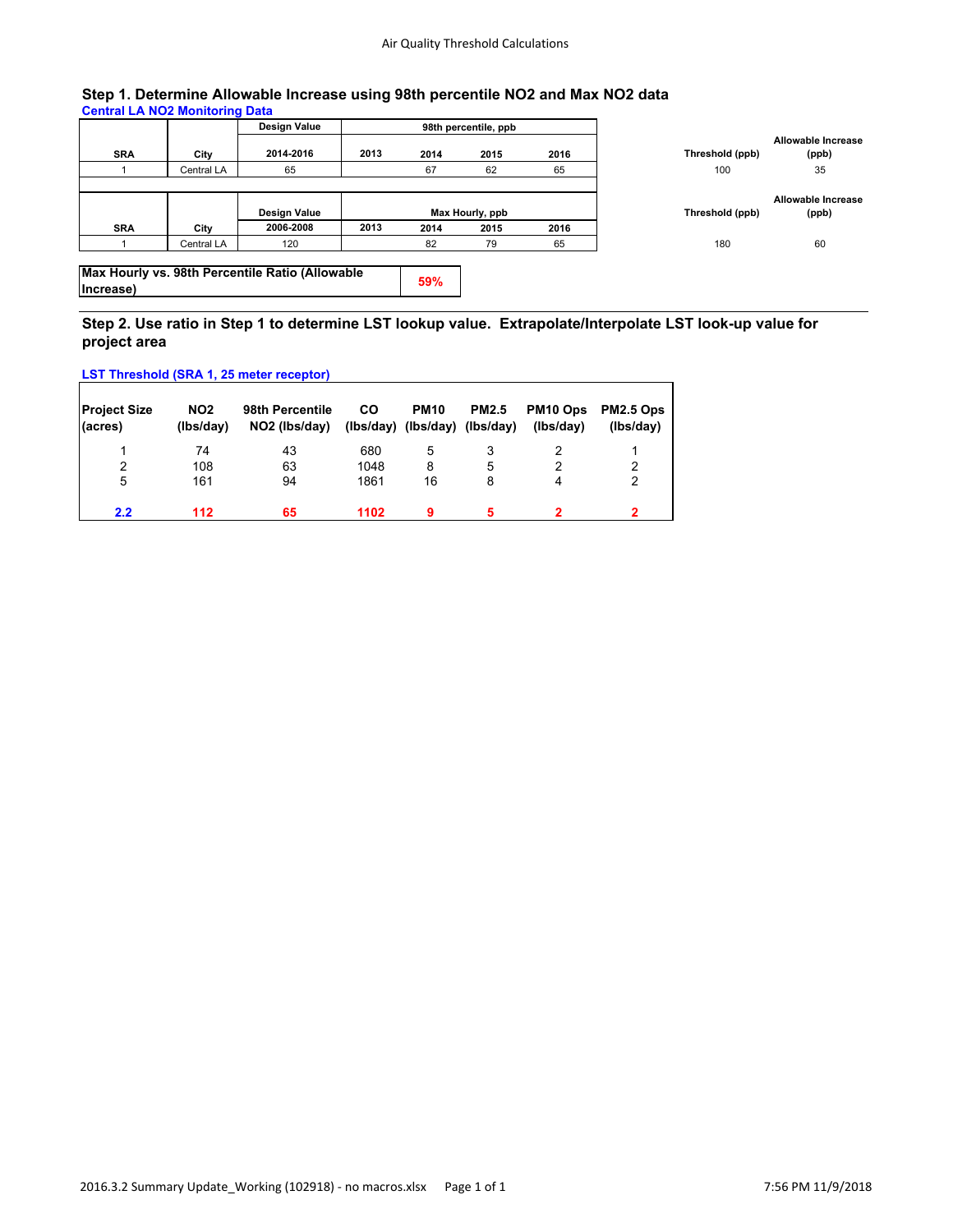2143 Violet - Existing - Los Angeles-South Coast County, Winter

#### **2143 Violet - Existing Los Angeles-South Coast County, Winter**

#### **1.0 Project Characteristics**

#### **1.1 Land Usage**

| <b>Land Uses</b>                 | <b>Size</b> | <b>Metric</b>        | Lot Acreage | Floor Surface Area | Population |
|----------------------------------|-------------|----------------------|-------------|--------------------|------------|
| General Office Building          | 6.98        | 1000sqft             | 0.16        | 6,983.00           |            |
| Unrefrigerated Warehouse-No Rail | 2.11        | 1000saft             | 0.05        | 2.109.00           |            |
| Parking Lot                      | 43.00       | Space                | 0.39        | 15.000.00          |            |
| <b>Apartments Low Rise</b>       | 10.00       | <b>Dwelling Unit</b> | 0.63        | 28.699.00          | 24         |
| Strip Mall                       | 25.74       | 1000saft             | 0.59        | 25.739.00          |            |

#### **1.2 Other Project Characteristics**

| Urbanization               | Urban                                   | Wind Speed (m/s)                  | 2.2   | <b>Precipitation Freg (Days)</b> | 33    |
|----------------------------|-----------------------------------------|-----------------------------------|-------|----------------------------------|-------|
| <b>Climate Zone</b>        | 11                                      |                                   |       | <b>Operational Year</b>          | 2018  |
| <b>Utility Company</b>     | Los Angeles Department of Water & Power |                                   |       |                                  |       |
| CO2 Intensity<br>(lb/MWhr) | 960                                     | <b>CH4 Intensity</b><br>(lb/MWhr) | 0.029 | N2O Intensity<br>(lb/MWhr)       | 0.006 |

#### **1.3 User Entered Comments & Non-Default Data**

Project Characteristics - LADWP CO2 Intensity Factor for Year 2018 (Interpolated)

Land Use - Existing population provied in Section XIII. Population and Housing of the IS.

Vehicle Trips - see assumptions

Woodstoves - No wood fireplaces or stoves

Energy Use - adjustment for parking structure electricity usage

Construction Off-road Equipment Mitigation -

Mobile Land Use Mitigation -

Area Mitigation -

Energy Mitigation -

Water Mitigation -

Waste Mitigation -

Stationary Sources - Emergency Generators and Fire Pumps -

| <b>Table Name</b>         | <b>Column Name</b> | <b>Default Value</b> | <b>New Value</b> |
|---------------------------|--------------------|----------------------|------------------|
| tblEnergyUse              | LightingElect      | 0.88                 | 0.88             |
| tblEnergyUse              | T24E               | 170.99               | 170.99           |
| tblEnergyUse              | <b>T24NG</b>       | 11,673.00            | 11,673.00        |
| tblFireplaces             | <b>NumberGas</b>   | 8.50                 | 9.00             |
| tblFireplaces             | NumberWood         | 0.50                 | 0.00             |
| tblLandUse                | LandUseSquareFeet  | 6,980.00             | 6.983.00         |
| tblLandUse                | LandUseSquareFeet  | 2.110.00             | 2.109.00         |
| tblLandUse                | LandUseSquareFeet  | 17,200.00            | 15,000.00        |
| tblLandUse                | LandUseSquareFeet  | 10,000.00            | 28,699.00        |
| tblLandUse                | LandUseSquareFeet  | 25,740.00            | 25,739.00        |
| tblLandUse                | Population         | 29.00                | 24.00            |
| tblProjectCharacteristics | CO2IntensityFactor | 1227.89              | 960              |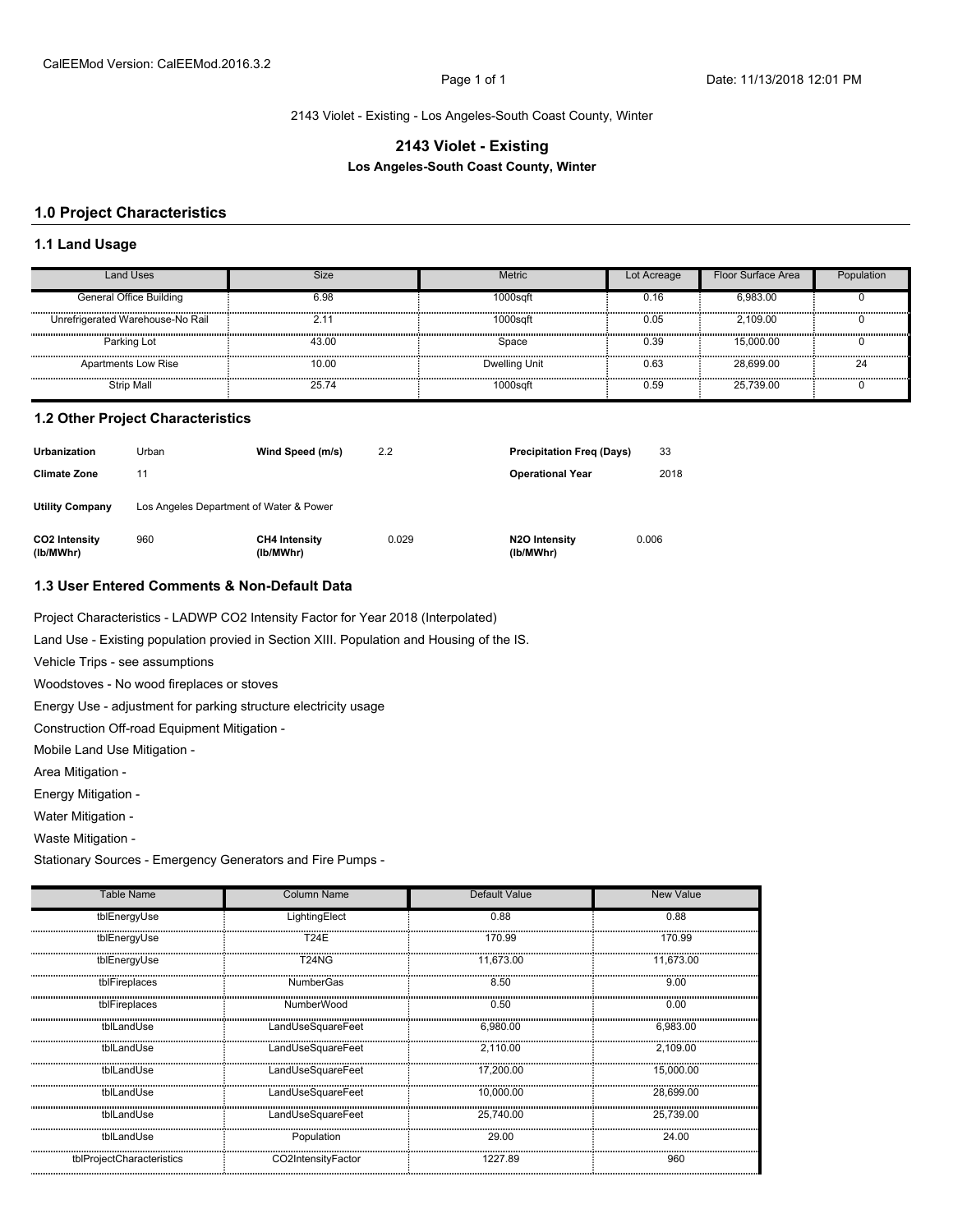| tblVehicleTrips | ST_TR              | 7.16  | 7.95  |
|-----------------|--------------------|-------|-------|
| tblVehicleTrips | ST_TR              | 2.46  | 2.17  |
| tblVehicleTrips | ST_TR              | 42.04 | 35.81 |
| tblVehicleTrips | ST_TR              | 1.68  | 4.96  |
| tblVehicleTrips | SU_TR              | 6.07  | 6.74  |
| tblVehicleTrips | SU TR              | 1.05  | 0.93  |
| tblVehicleTrips | SU_TR              | 20.43 | 17.40 |
| tblVehicleTrips | SU TR              | 1.68  | 4.96  |
| tblVehicleTrips | WD TR              | 6.59  | 7.32  |
| tblVehicleTrips | WD_TR              | 11.03 | 9.74  |
| tblVehicleTrips | WD TR              | 44.32 | 37.75 |
| tblVehicleTrips | WD_TR              | 1.68  | 4.96  |
| tblWoodstoves   | NumberCatalytic    | 0.50  | 0.00  |
| tblWoodstoves   | NumberNoncatalytic | 0.50  | 0.00  |

#### **2.0 Emissions Summary**

#### **2.2 Overall Operational**

**Unmitigated Operational**

|          | <b>ROG</b>      | <b>NO<sub>x</sub></b> | CO      | <b>SO2</b>      | Fugitive<br><b>PM10</b> | Exhaust<br><b>PM10</b> | <b>PM10</b><br>Total | Fugitive<br>PM2.5 | Exhaust<br><b>PM2.5</b> | PM2.5<br>Total  | Bio-CO <sub>2</sub> | NBio-<br>CO <sub>2</sub> | <b>Total CO2</b> | CH <sub>4</sub> | <b>N2O</b> | CO <sub>2</sub> e |
|----------|-----------------|-----------------------|---------|-----------------|-------------------------|------------------------|----------------------|-------------------|-------------------------|-----------------|---------------------|--------------------------|------------------|-----------------|------------|-------------------|
| Category |                 |                       |         |                 | lb/day                  |                        |                      |                   |                         |                 |                     |                          | lb/day           |                 |            |                   |
| Area     | .4459           | 0.1590                | 0.9024  | 1.0000e-<br>003 |                         | 0.0166                 | 0.0166               |                   | 0.0166                  | 0.0166          |                     |                          |                  |                 |            | 193.2613          |
| Energy   | 8.2300e-<br>003 | 0.0725                | 0.0460  | 4.5000e-<br>004 |                         | 5.6800e-<br>003        | 5.6800e-<br>003      |                   | 5.6800e-<br>003         | 5.6800e-<br>003 |                     |                          |                  |                 |            | 90.2749           |
| Mobile   | 2.3051          | 9.7673                | 25.9250 | 0.0676          | 5.0708                  | 0.0853                 | 5.1561               | 1.3574            | 0.0803                  | 1.4377          |                     |                          |                  |                 |            | 6,867.213         |
| Total    | 3.7592          | 9.9988                | 26.8734 | 0.0690          | 5.0708                  | 0.1076                 | 5.1784               | 1.3574            | 0.1026                  | 1.4600          |                     |                          |                  |                 |            | 7,150.749<br>Б    |

#### **Mitigated Operational**

|                             | <b>ROG</b>      | <b>NO<sub>x</sub></b> | <sub>CO</sub>         | <b>SO2</b>      | Fugitive<br><b>PM10</b> | Exhaust<br><b>PM10</b>         | <b>PM10</b><br>Total          | Fugitive<br>PM2.5           | Exhaust<br><b>PM2.5</b>         | PM2.5<br>Total                 |                              | Bio-CO <sub>2</sub> | NBio-<br>CO <sub>2</sub> | Total CO <sub>2</sub>           | CH <sub>4</sub> | <b>N2O</b> | CO <sub>2</sub> e |
|-----------------------------|-----------------|-----------------------|-----------------------|-----------------|-------------------------|--------------------------------|-------------------------------|-----------------------------|---------------------------------|--------------------------------|------------------------------|---------------------|--------------------------|---------------------------------|-----------------|------------|-------------------|
| Category                    |                 |                       |                       |                 |                         | lb/day                         |                               |                             |                                 |                                |                              |                     |                          | lb/day                          |                 |            |                   |
| Area                        | 1.4459          | 0.1590                | 0.9024                | 1.0000e-<br>003 |                         | 0.0166                         | 0.0166                        |                             | 0.0166                          | 0.0166                         |                              |                     |                          |                                 |                 |            | 193.2613          |
| Energy                      | 8.2300e-<br>003 | 0.0725                | 0.0460                | 4.5000e-<br>004 |                         | 5.6800e-<br>003                | 5.6800e-<br>003               |                             | 5.6800e-<br>003                 | 5.6800e-<br>003                |                              |                     |                          |                                 |                 |            | 90.2749           |
| Mobile                      | 1.8778          | 6.8028                | 15.8102               | 0.0342          | 2.3762                  | 0.0449                         | 2.4210                        | 0.6361                      | 0.0422                          | 0.6782                         |                              |                     |                          |                                 |                 |            | 3,482.414         |
| Total                       | 3.3319          | 7.0343                | 16.7586               | 0.0357          | 2.3762                  | 0.0672                         | 2.4433                        | 0.6361                      | 0.0645                          | 0.7005                         |                              |                     |                          |                                 |                 |            | 3,765.950         |
|                             | <b>ROG</b>      |                       | <b>NO<sub>x</sub></b> | <b>CO</b>       | <b>SO2</b>              | <b>Fugitive</b><br><b>PM10</b> | <b>Exhaust</b><br><b>PM10</b> | <b>PM10</b><br><b>Total</b> | <b>Fugitive</b><br><b>PM2.5</b> | <b>Exhaust</b><br><b>PM2.5</b> | <b>PM2.5</b><br><b>Total</b> |                     | Bio-CO2 NBio-CO2         | <b>Total</b><br>CO <sub>2</sub> | CH <sub>4</sub> | <b>N20</b> | CO <sub>2e</sub>  |
| Percent<br><b>Reduction</b> | 11.37           |                       | 29.65                 | 37.64           | 48.29                   | 53.14                          | 37.59                         | 52.82                       | 53.14                           | 37.15                          | 52.02                        | 0.00                | 0.00                     | 0.00                            | 0.00            | 0.00       | 47.33             |

#### **4.0 Operational Detail - Mobile**

**4.1 Mitigation Measures Mobile**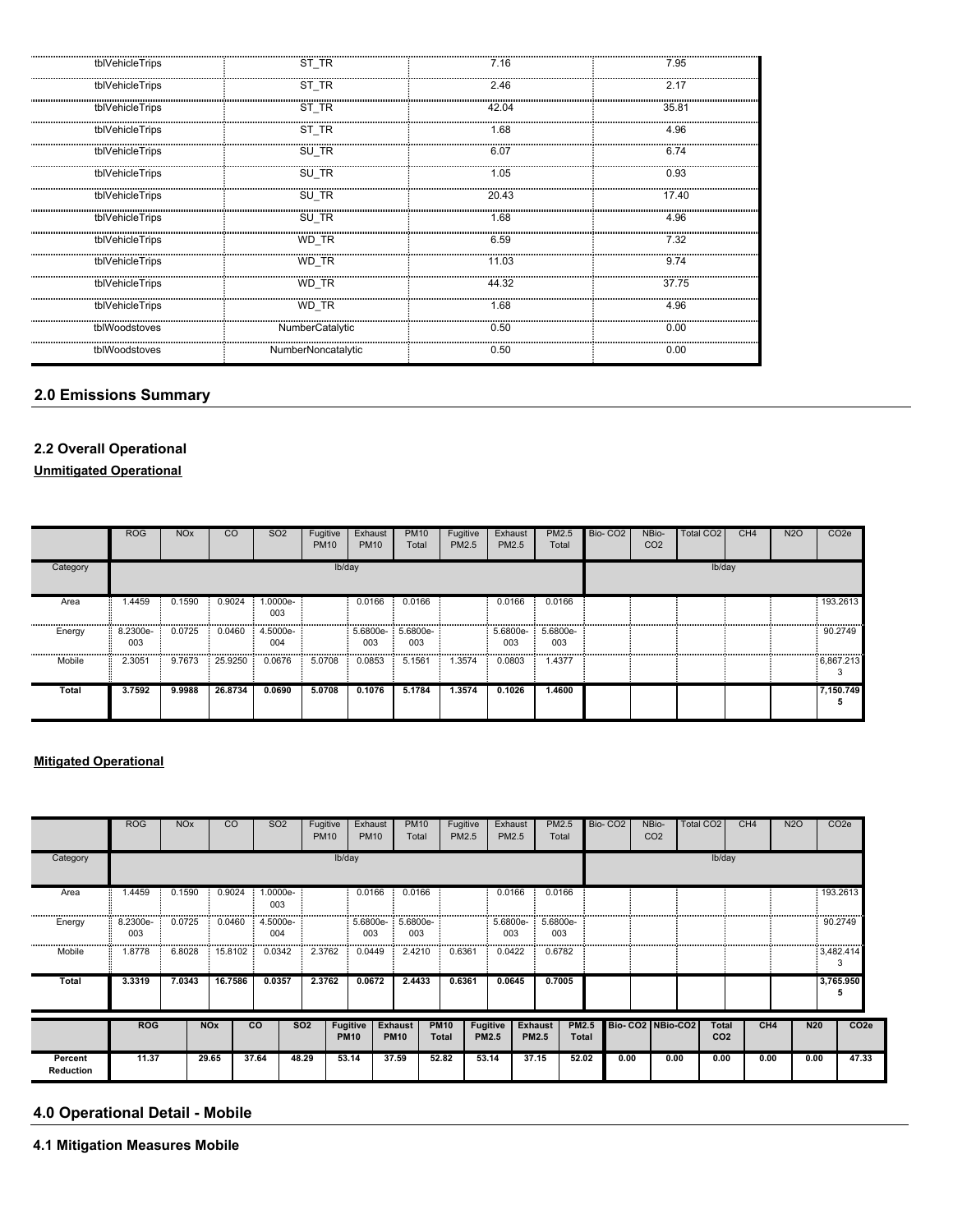Increase Density

Increase Diversity

Improve Walkability Design

Improve Destination Accessibility

Increase Transit Accessibility

Improve Pedestrian Network

Provide Traffic Calming Measures

|                  | <b>ROG</b> | <b>NO<sub>x</sub></b> | CO      | <b>SO2</b> | Fugitive<br><b>PM10</b> | Exhaust<br><b>PM10</b> | <b>PM10</b><br>Total | Fugitive<br>PM2.5 | Exhaust<br>PM2.5 | PM2.5<br>Total | Bio-CO <sub>2</sub> | NBio-<br>CO <sub>2</sub> | Total CO <sub>2</sub> | CH <sub>4</sub> | <b>N2O</b> | CO <sub>2</sub> e |
|------------------|------------|-----------------------|---------|------------|-------------------------|------------------------|----------------------|-------------------|------------------|----------------|---------------------|--------------------------|-----------------------|-----------------|------------|-------------------|
| Category         |            |                       |         |            | lb/day                  |                        |                      |                   |                  |                |                     |                          | lb/day                |                 |            |                   |
| Mitigated<br>99. | .8778      | 6.8028                | 15.8102 | 0.0342     | 2.3762                  | 0.0449                 | 2.4210               | 0.6361            | 0.0422           | 0.6782         |                     |                          |                       |                 |            | 3,482.414         |
| Unmitigated      | 2.3051     | 9.7673                | 25.9250 | 0.0676     | 5.0708                  | 0.0853                 | 5.1561               | .3574             | 0.0803           | .4377          |                     |                          |                       |                 |            | 6.867.213         |

#### **4.2 Trip Summary Information**

|                                  |         | <b>Average Daily Trip Rate</b> |        | Unmitigated       | Mitigated         |
|----------------------------------|---------|--------------------------------|--------|-------------------|-------------------|
| Land Use                         | Weekdav | Saturdav                       | Sundav | <b>Annual VMT</b> | <b>Annual VMT</b> |
| <b>Apartments Low Rise</b>       | 73.20   | 79.50                          | 67.40  | 250.380           | 117.327           |
| General Office Building          | 67.99   | 15.15                          | 6.49   | 166.395           | 77.972            |
| Parking Lot                      | 0.00    | 0.00                           | 0.00   |                   |                   |
| <b>Strip Mall</b>                | 971.69  | 921.75                         | 447.88 | 1.692.780         | 793.233           |
| Unrefrigerated Warehouse-No Rail | 10.47   | 10.47                          | 10.47  | 44.853            | 21.018            |
| Total                            | .123.34 | .026.86                        | 532.23 | 2.154.407         | 1.009.550         |

#### **4.3 Trip Type Information**

|                             |       | <b>Miles</b> |      |       | Trip % |                                                                              |         | Trip Purpose %  |         |
|-----------------------------|-------|--------------|------|-------|--------|------------------------------------------------------------------------------|---------|-----------------|---------|
| Land Use                    |       |              |      |       |        | H-W or C-W   H-S or C-C   H-O or C-NW   H-W or C-   H-S or C-C   H-O or C-NW | Primary | <b>Diverted</b> | Pass-by |
| Apartments Low Rise         | 14.70 | 5.90         | 8.70 | 40.20 | 19.20  | 40.60                                                                        | 86      | 11              |         |
| General Office Building     | 16.60 | 8.40         | 6.90 | 33.00 | 48.00  | 19.00                                                                        | 77      | 19              |         |
| Parking Lot                 | 16.60 | 8.40         | 6.90 | 0.00  | 0.00   | 0.00                                                                         |         |                 |         |
| Strip Mall                  | 16.60 | 8.40         | 6.90 | 16.60 | 64.40  | 19.00                                                                        | 45      | 40              | 15      |
| Unrefrigerated Warehouse-No | 16.60 | 8.40         | 6.90 | 59.00 | 0.00   | 41.00                                                                        | 92      |                 |         |

#### **4.4 Fleet Mix**

| Land Use                                                                                                                                                          | LDA | LDT1 | LDT <sub>2</sub> | <b>MDV</b> | LHD <sup>.</sup> | LHD <sub>2</sub> | <b>MHD</b> | <b>HHD</b> | <b>OBUS</b> | <b>UBUS</b>                                                                                                                            | <b>MCY</b> | <b>SBUS</b> | <b>MH</b> |
|-------------------------------------------------------------------------------------------------------------------------------------------------------------------|-----|------|------------------|------------|------------------|------------------|------------|------------|-------------|----------------------------------------------------------------------------------------------------------------------------------------|------------|-------------|-----------|
| <b>Apartments Low Rise</b>                                                                                                                                        |     |      |                  |            |                  |                  |            |            |             | ┋0.547972┊0.046127፤0.199330፤0.125604፤0.017697፤0.005953 0.018360፤0.027618፤0.002341፤0.002583፤0.004804፤0.000667፤0.000944                  |            |             |           |
| General Office Building                                                                                                                                           |     |      |                  |            |                  |                  |            |            |             | $10.547972$ : 0.046127 $10.199330$ : 0.125604: 0.017697: 0.005953 0.018360: 0.027618: 0.002341: 0.002583: 0.004804: 0.000667: 0.000944 |            |             |           |
| Parking Lot                                                                                                                                                       |     |      |                  |            |                  |                  |            |            |             | ┋0.547972┊0.046127፤0.199330፤0.125604፤0.017697፤0.005953 0.018360፤0.027618፤0.002341፤0.002583፤0.004804፤0.000667፤0.000944                  |            |             |           |
| <b>Strip Mall</b>                                                                                                                                                 |     |      |                  |            |                  |                  |            |            |             | 0.002583 0.046127 0.199330 0.125604 0.017697 0.005953 0.018360 0.027618 0.002341 0.002583 0.004804 0.000667 0.000944                   |            |             |           |
| Unrefrigerated Warehouse-No   0.547972 0.046127 0.199330 0.125604 0.017697 0.005953 0.018360 0.027618 0.002341 0.002583 0.004804 0.000667 0.000944<br><b>Dail</b> |     |      |                  |            |                  |                  |            |            |             |                                                                                                                                        |            |             |           |

#### **5.0 Energy Detail**

Historical Energy Use: Y

#### **5.1 Mitigation Measures Energy**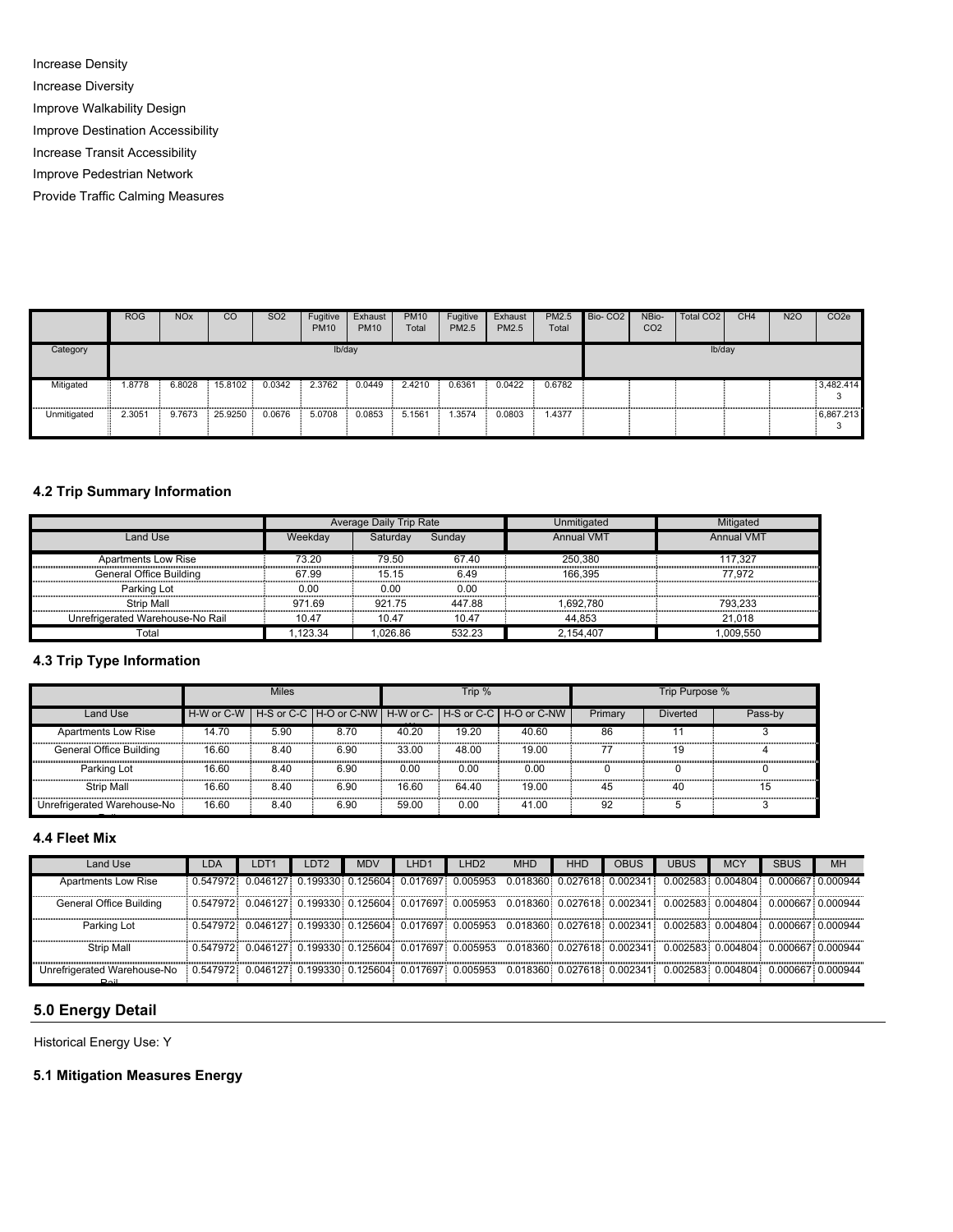|                                  | <b>ROG</b>            | <b>NO<sub>x</sub></b> | CO     | SO <sub>2</sub>   | Fugitive<br><b>PM10</b> | Exhaust<br><b>PM10</b>   | <b>PM10</b><br>Total | Fugitive<br>PM2.5 | Exhaust<br><b>PM2.5</b>  | <b>PM2.5</b><br>Total | Bio-CO <sub>2</sub> | NBio-<br>CO <sub>2</sub> | Total CO <sub>2</sub> | CH <sub>4</sub> | <b>N2O</b> | CO <sub>2</sub> e |
|----------------------------------|-----------------------|-----------------------|--------|-------------------|-------------------------|--------------------------|----------------------|-------------------|--------------------------|-----------------------|---------------------|--------------------------|-----------------------|-----------------|------------|-------------------|
| Category                         |                       |                       |        |                   | lb/day                  |                          |                      |                   |                          |                       |                     |                          | lb/day                |                 |            |                   |
| NaturalGas<br>Mitigated          | 8.2300e-<br>æ.<br>003 | 0.0725                | 0.0460 | 4.5000e-<br>004   |                         | 5.6800e- 5.6800e-<br>003 | 003                  |                   | 5.6800e- 5.6800e-<br>003 | 003                   |                     |                          |                       |                 |            | 90.2749           |
| <b>NaturalGas</b><br>Unmitigated | 8.2300e-<br>Ξ.<br>003 | 0.0725                | 0.0460 | $4.5000e-$<br>004 |                         | 5.6800e- 5.6800e-<br>003 | 003                  |                   | 5.6800e-<br>003          | 5.6800e-<br>003       |                     |                          |                       |                 |            | 90.2749           |

## **5.2 Energy by Land Use - NaturalGas**

**Unmitigated**

|                                | NaturalGa<br>s Use | <b>ROG</b>           | <b>NO<sub>x</sub></b> | CO              | SO <sub>2</sub> | Fugitive<br><b>PM10</b> | Exhaust<br><b>PM10</b> | <b>PM10</b><br>Total | Fugitive<br><b>PM2.5</b> | Exhaust<br>PM2.5 | <b>PM2.5</b><br>Total | Bio- CO2 NBio- CO2 Total CO2 | CH <sub>4</sub> | <b>N2O</b> | CO <sub>2e</sub> |
|--------------------------------|--------------------|----------------------|-----------------------|-----------------|-----------------|-------------------------|------------------------|----------------------|--------------------------|------------------|-----------------------|------------------------------|-----------------|------------|------------------|
| Land Use                       | kBTU/yr            |                      |                       |                 |                 |                         | lb/day                 |                      |                          |                  |                       |                              | lb/day          |            |                  |
| Apartments Low !<br>Rise       | 390.456            | 4.2100e-<br>m<br>003 | 0.0360                | 0.0153          | 2.3000e-<br>004 |                         | 2.9100e-<br>003        | 2.9100e-<br>003      |                          | 2.9100e-<br>003  | 2.9100e-<br>003       |                              |                 |            | 46.2090          |
| General Office<br>Building     | 237.996            | 2.5700e-<br>003      | 0.0233                | 0.0196          | -.4000e<br>004  |                         | .7700e-<br>003         | 1.7700e-<br>003      |                          | 1.7700e-<br>003  | 1.7700e-<br>003       |                              |                 |            | 28.1659          |
| Parking Lot                    | 0                  | 0.0000               | 0.0000                | 0.0000          | 0.0000          |                         | 0.0000                 | 0.0000               |                          | 0.0000           | 0.0000                |                              |                 |            | 0.0000           |
| <b>Strip Mall</b>              | 128.342            | .3800e-<br>H.<br>003 | 0.0126                | 0.0106          | 8.0000e-<br>005 |                         | 9.6000e-<br>004        | 9.6000e-<br>004      |                          | 9.6000e-<br>004  | 9.6000e-<br>004       |                              |                 |            | 15.1888          |
| Unrefrigerated<br>Warehouse-No | 6.00921            | 6.0000e-<br>005      | 5.9000e-<br>004       | 4.9000e-<br>004 | 0.0000          |                         | 4.0000e-<br>005        | 4.0000e-<br>005      |                          | 4.0000e-<br>005  | 4.0000e-<br>005       |                              |                 |            | 0.7112           |
| Total                          |                    | 8.2200e-<br>003      | 0.0725                | 0.0460          | 4.5000e-<br>004 |                         | 5.6800e-<br>003        | 5.6800e-<br>003      |                          | 5.6800e-<br>003  | 5.6800e-<br>003       |                              |                 |            | 90.2749          |

#### **Mitigated**

|                                     | NaturalGa<br>s Use | ROG                                    | <b>NO<sub>x</sub></b> | <sub>co</sub>   | <b>SO2</b>      | Fugitive<br><b>PM10</b> | Exhaust<br><b>PM10</b> | <b>PM10</b><br>Total | Fugitive<br>PM2.5 | Exhaust<br>PM2.5  | PM2.5<br>Total  | Bio- CO2 NBio- CO2 Total CO2 | CH <sub>4</sub> | N <sub>2</sub> O | CO <sub>2e</sub> |
|-------------------------------------|--------------------|----------------------------------------|-----------------------|-----------------|-----------------|-------------------------|------------------------|----------------------|-------------------|-------------------|-----------------|------------------------------|-----------------|------------------|------------------|
| Land Use                            | kBTU/yr            |                                        |                       |                 |                 |                         | lb/day                 |                      |                   |                   |                 |                              | lb/day          |                  |                  |
| Apartments Low 10.390456 ::<br>Rise |                    | 4.2100e-<br>003                        | 0.0360                | 0.0153          | 2.3000e-<br>004 |                         | 2.9100e-<br>003        | 2.9100e-<br>003      |                   | 2.9100e-<br>003   | 2.9100e-<br>003 |                              |                 |                  | 46.2090          |
| General Office<br>Building          | 0.237996           | 2.5700e-<br>003                        | 0.0233                | 0.0196          | -.4000e<br>004  |                         | 1.7700e-<br>003        | 1.7700e-<br>003      |                   | 1.7700e-<br>003   | 1.7700e-<br>003 |                              |                 |                  | 28.1659          |
| Parking Lot                         | $^{\circ}$         | 0.0000                                 | 0.0000                | 0.0000          | 0.0000          |                         | 0.0000                 | 0.0000               |                   | 0.0000            | 0.0000          |                              |                 |                  | 0.0000           |
| <b>Strip Mall</b>                   | 0.128342           | 1.3800e-<br>003                        | 0.0126                | 0.0106          | 8.0000e-<br>005 |                         | 9.6000e-<br>004        | 9.6000e-<br>004      |                   | $9.6000e-$<br>004 | 9.6000e-<br>004 |                              |                 |                  | 15.1888          |
| Unrefrigerated<br>Warehouse-No      |                    | $[0.0060092]$ 6.0000e- 5.9000e-<br>005 | 004                   | 4.9000e-<br>004 | 0.0000          |                         | 4.0000e-<br>005        | 4.0000e-<br>005      |                   | 4.0000e-<br>005   | 4.0000e-<br>005 |                              |                 |                  | 0.7112           |
| Total                               |                    | 8.2200e-<br>003                        | 0.0725                | 0.0460          | 4.5000e-<br>004 |                         | 5.6800e-<br>003        | 5.6800e-<br>003      |                   | 5.6800e-<br>003   | 5.6800e-<br>003 |                              |                 |                  | 90.2749          |

#### **6.0 Area Detail**

**6.1 Mitigation Measures Area**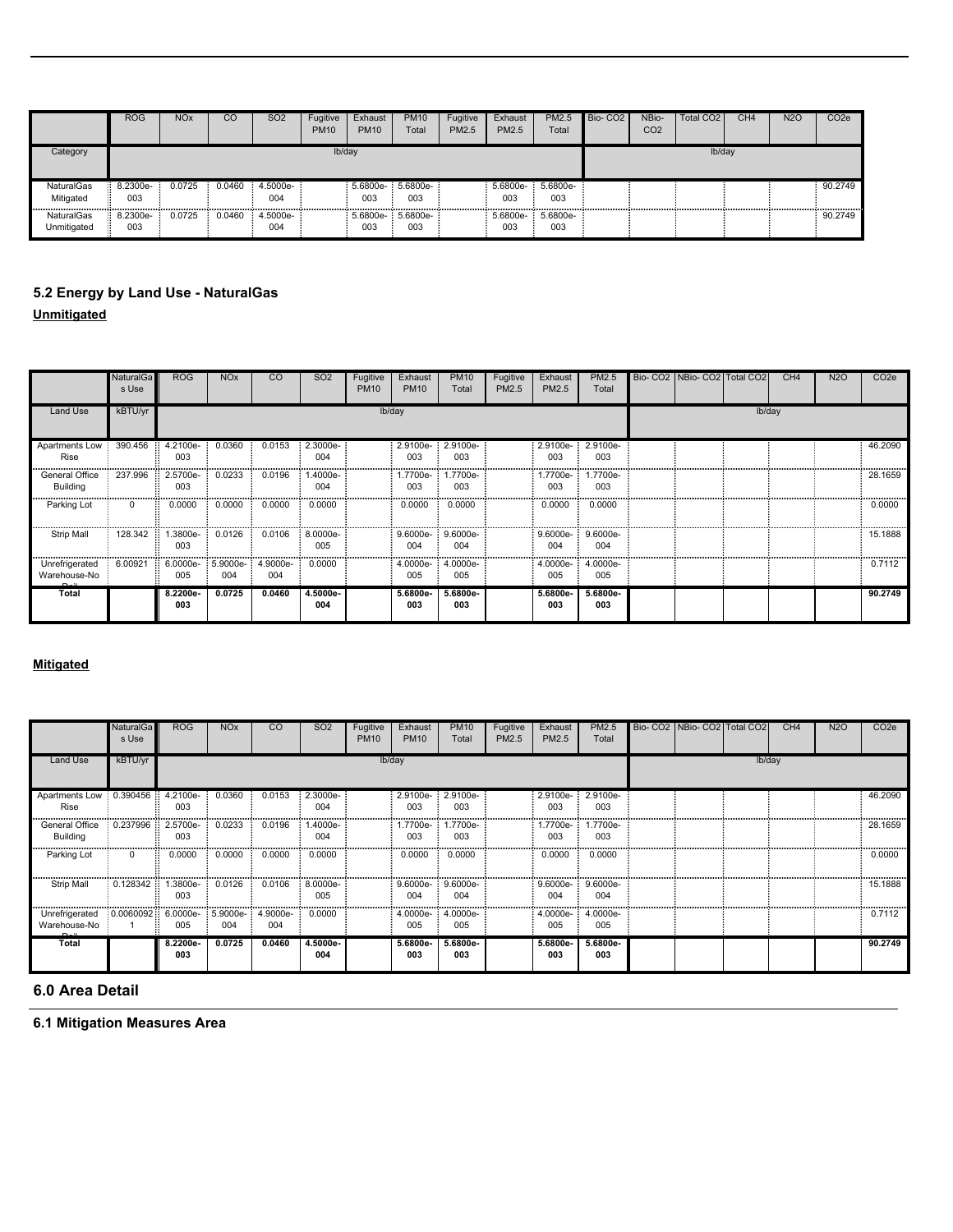|             | <b>ROG</b>   | <b>NO<sub>x</sub></b> | CO     | <b>SO2</b>      | Fugitive<br><b>PM10</b> | Exhaust<br><b>PM10</b> | <b>PM10</b><br>Total | Fugitive<br><b>PM2.5</b> | Exhaust<br>PM2.5 | PM2.5<br>Total | Bio-CO <sub>2</sub> | NBio-<br>CO <sub>2</sub> | Total CO <sub>2</sub> | CH <sub>4</sub> | <b>N2O</b> | CO <sub>2</sub> e |
|-------------|--------------|-----------------------|--------|-----------------|-------------------------|------------------------|----------------------|--------------------------|------------------|----------------|---------------------|--------------------------|-----------------------|-----------------|------------|-------------------|
| Category    |              |                       |        |                 | lb/day                  |                        |                      |                          |                  |                |                     |                          | lb/day                |                 |            |                   |
| Mitigated   | .4459        | 0.1590                | 0.9024 | 1.0000e-<br>003 |                         | 0.0166                 | 0.0166               |                          | 0.0166           | 0.0166         |                     |                          |                       |                 |            | 193.2613          |
| Unmitigated | <b>.4459</b> | 0.1590                | 0.9024 | 1.0000e-<br>003 |                         | 0.0166                 | 0.0166               |                          | 0.0166           | 0.0166         |                     |                          |                       |                 |            | 193.2613          |

### **6.2 Area by SubCategory**

**Unmitigated**

|                          | <b>ROG</b> | <b>NO<sub>x</sub></b> | CO     | SO <sub>2</sub>    | Fugitive<br><b>PM10</b> | Exhaust<br><b>PM10</b> | <b>PM10</b><br>Total | Fugitive<br>PM2.5 | Exhaust<br>PM2.5 | <b>PM2.5</b><br>Total | Bio-CO <sub>2</sub> | NBio-<br>CO <sub>2</sub> | Total CO <sub>2</sub> | CH <sub>4</sub> | <b>N2O</b> | CO <sub>2</sub> e |
|--------------------------|------------|-----------------------|--------|--------------------|-------------------------|------------------------|----------------------|-------------------|------------------|-----------------------|---------------------|--------------------------|-----------------------|-----------------|------------|-------------------|
| SubCategory              |            |                       |        |                    | lb/day                  |                        |                      |                   |                  |                       |                     |                          | lb/day                |                 |            |                   |
| Architectural<br>Coating | 0.1388     |                       |        |                    |                         | 0.0000                 | 0.0000               |                   | 0.0000           | 0.0000                |                     |                          |                       |                 |            | 0.0000            |
| Consumer<br>Products     | 1.2632     |                       |        |                    |                         | 0.0000                 | 0.0000               |                   | 0.0000           | 0.0000                |                     |                          |                       |                 |            | 0.0000            |
| Hearth                   | 0.0175     | 0.1493                | 0.0635 | 9.5000e-<br>004    |                         | 0.0121                 | 0.0121               |                   | 0.0121           | 0.0121                |                     |                          |                       |                 |            | 191.7208          |
| Landscaping              | 0.0264     | 9.7200e-<br>003       | 0.8389 | 4.0000e-<br>005    |                         | 4.5600e-<br>003        | 4.5600e-<br>003      |                   | 4.5600e-<br>003  | 4.5600e-<br>003       |                     |                          |                       |                 |            | 1.5405            |
| Total                    | 1.4459     | 0.1590                | 0.9024 | $9.9000e -$<br>004 |                         | 0.0166                 | 0.0166               |                   | 0.0166           | 0.0166                |                     |                          |                       |                 |            | 193.2613          |

#### **Mitigated**

|                          | <b>ROG</b> | <b>NO<sub>x</sub></b>  | CO     | SO <sub>2</sub>    | Fugitive<br><b>PM10</b> | Exhaust<br><b>PM10</b>   | <b>PM10</b><br>Total | Fugitive<br>PM2.5 | Exhaust<br>PM2.5         | <b>PM2.5</b><br>Total | Bio-CO <sub>2</sub> | NBio-<br>CO <sub>2</sub> | Total CO <sub>2</sub> | CH <sub>4</sub> | <b>N2O</b> | CO <sub>2</sub> e |
|--------------------------|------------|------------------------|--------|--------------------|-------------------------|--------------------------|----------------------|-------------------|--------------------------|-----------------------|---------------------|--------------------------|-----------------------|-----------------|------------|-------------------|
| SubCategory              |            |                        |        |                    | lb/day                  |                          |                      |                   |                          |                       |                     |                          | lb/day                |                 |            |                   |
| Architectural<br>Coating | 0.1388     |                        |        |                    |                         | 0.0000                   | 0.0000               |                   | 0.0000                   | 0.0000                |                     |                          |                       |                 |            | 0.0000            |
| Consumer<br>Products     | 1.2632     |                        |        |                    |                         | 0.0000                   | 0.0000               |                   | 0.0000                   | 0.0000                |                     |                          |                       |                 |            | 0.0000            |
| Hearth                   | 0.0175     | 0.1493                 | 0.0635 | 9.5000e-<br>004    |                         | 0.0121                   | 0.0121               |                   | 0.0121                   | 0.0121                |                     |                          |                       |                 |            | 191.7208          |
| Landscaping              | 0.0264     | 9.7200e-<br>- 3<br>003 | 0.8389 | 4.0000e-<br>005    |                         | 4.5600e- 4.5600e-<br>003 | 003                  |                   | 4.5600e- 4.5600e-<br>003 | 003                   |                     |                          |                       |                 |            | 1.5405            |
| Total                    | 1.4459     | 0.1590                 | 0.9024 | $9.9000e -$<br>004 |                         | 0.0166                   | 0.0166               |                   | 0.0166                   | 0.0166                |                     |                          |                       |                 |            | 193.2613          |

#### **7.0 Water Detail**

#### **7.1 Mitigation Measures Water**

#### **8.0 Waste Detail**

#### **8.1 Mitigation Measures Waste**

Institute Recycling and Composting Services

#### **9.0 Operational Offroad**

| Davs/Year<br>Hours/Dav<br>Equipment Type<br>Number | Horse Power | <b>Fuel Type</b><br><b>Load Factor</b><br>$\sim$ |
|----------------------------------------------------|-------------|--------------------------------------------------|
|----------------------------------------------------|-------------|--------------------------------------------------|

#### **10.0 Stationary Equipment**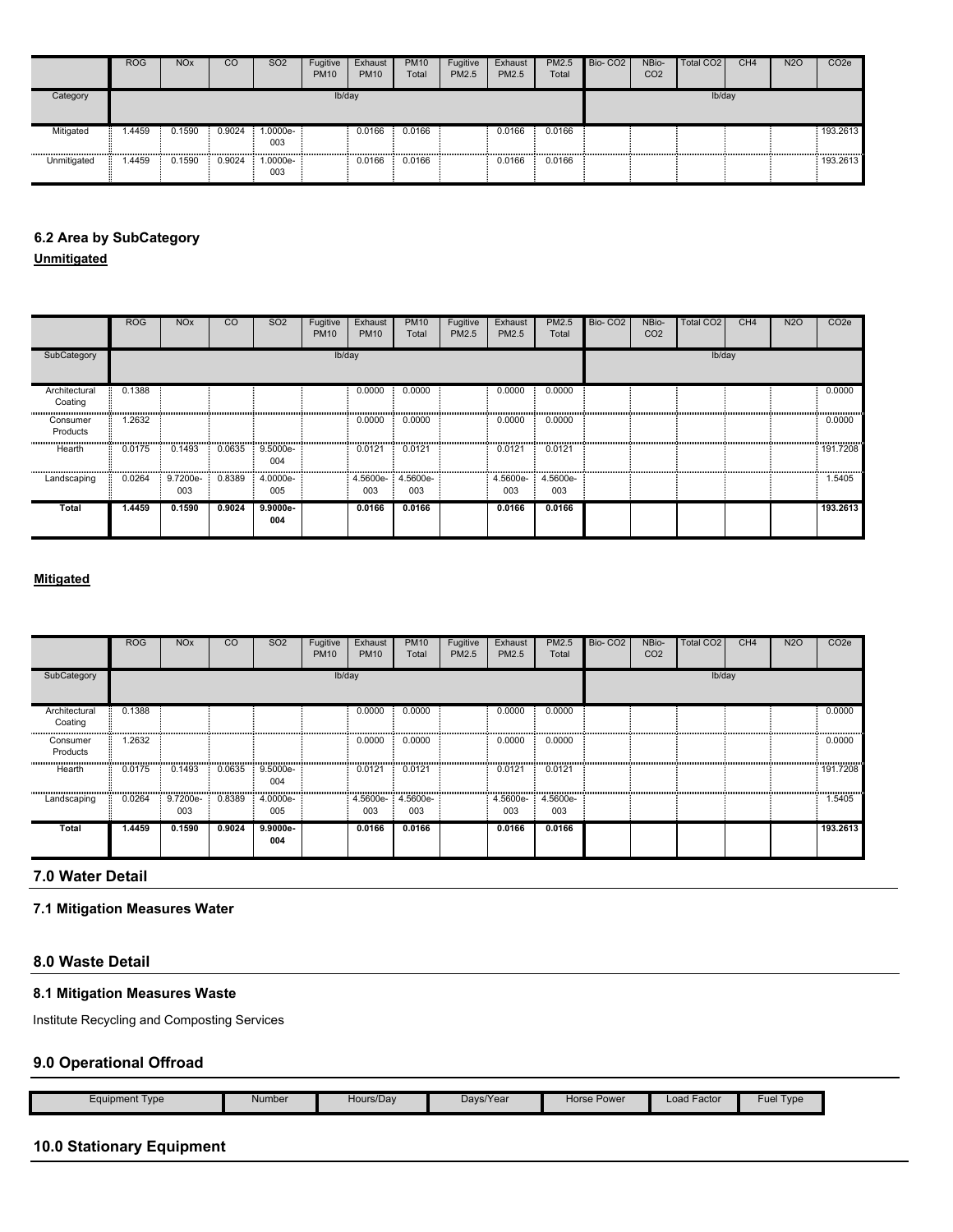#### **Fire Pumps and Emergency Generators**

| <b>Equipment Type</b>         | <b>Number</b> | Hours/Day      | Hours/Year      | Horse Power          | Load Factor | Fuel Type |
|-------------------------------|---------------|----------------|-----------------|----------------------|-------------|-----------|
| <b>Boilers</b>                |               |                |                 |                      |             |           |
| <b>Equipment Type</b>         | <b>Number</b> | Heat Input/Day | Heat Input/Year | <b>Boiler Rating</b> | Fuel Type   |           |
| <b>User Defined Equipment</b> |               |                |                 |                      |             |           |
| <b>Equipment Type</b>         | <b>Number</b> |                |                 |                      |             |           |
| 11.0 Vegetation               |               |                |                 |                      |             |           |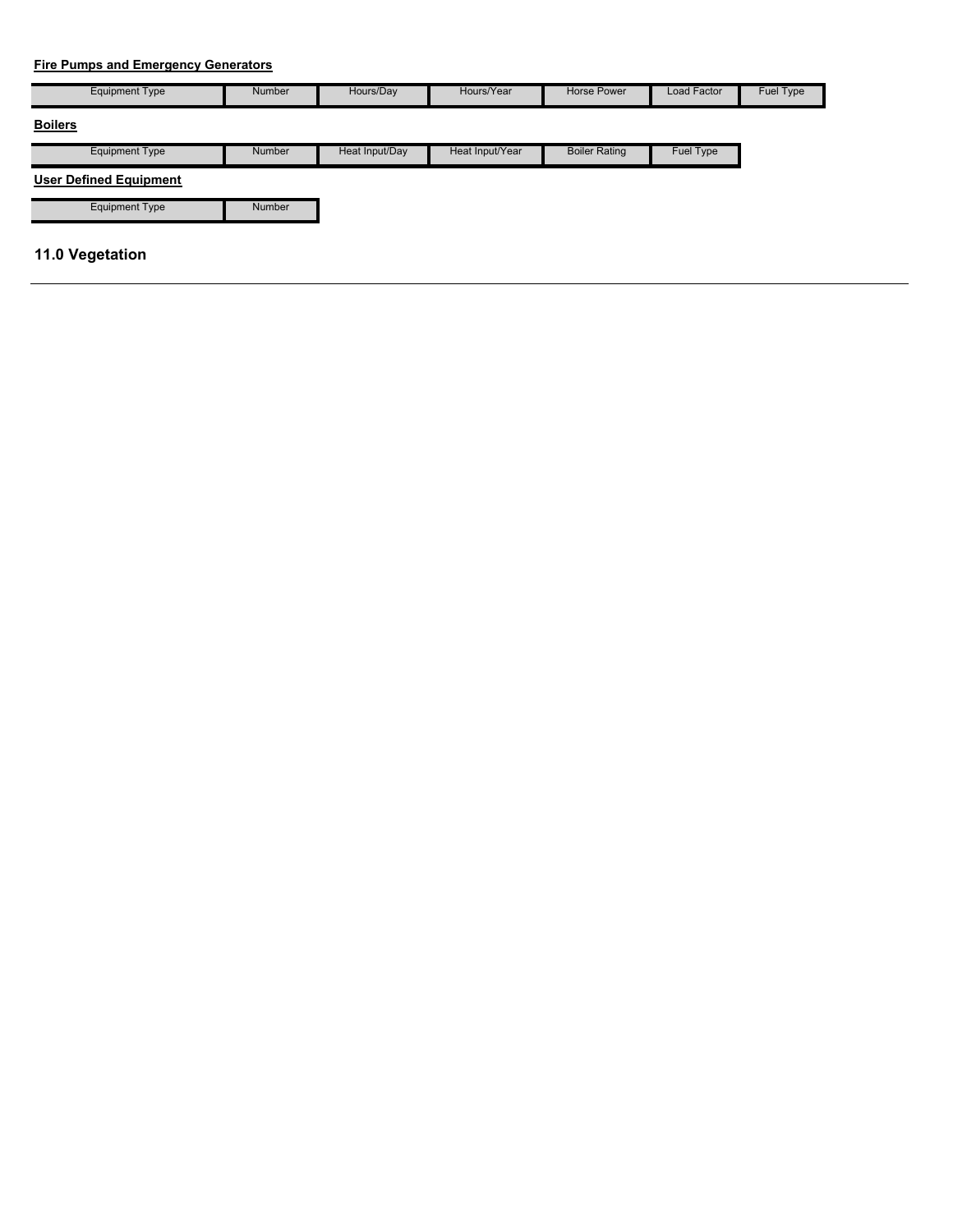#### 2143 Violet-Project (Construction and Operations) - Los Angeles-South Coast County, Winter

**2143 Violet-Project (Construction and Operations) Los Angeles-South Coast County, Winter**

#### **1.0 Project Characteristics**

#### **1.1 Land Usage**

| <b>Land Uses</b>                      | <b>Size</b> | Metric            | Lot Acreage | Floor Surface Area | Population |
|---------------------------------------|-------------|-------------------|-------------|--------------------|------------|
| General Office Building               | 187.37      | $1000$ sqft       | 4.30        | 187.374.00         |            |
| User Defined Commercial               | 1.00        | User Defined Unit | 0.00        | 0.00               |            |
| <b>Enclosed Parking with Elevator</b> | 828.00      | Space             | 0.00        | 331.200.00         |            |
| High Turnover (Sit Down Restaurant)   | 21.86       | 1000saft          | 0.00        | 21.858.00          |            |
| Apartments High Rise                  | 347.00      | Dwelling Unit     | 0.00        | 325.385.00         | 843        |

#### **1.2 Other Project Characteristics**

| Urbanization               | Urban                                   | Wind Speed (m/s)                  | 2.2   | <b>Precipitation Freg (Days)</b> | 33    |
|----------------------------|-----------------------------------------|-----------------------------------|-------|----------------------------------|-------|
| <b>Climate Zone</b>        | 11                                      |                                   |       | <b>Operational Year</b>          | 2024  |
| <b>Utility Company</b>     | Los Angeles Department of Water & Power |                                   |       |                                  |       |
| CO2 Intensity<br>(lb/MWhr) | 615                                     | <b>CH4 Intensity</b><br>(lb/MWhr) | 0.029 | N2O Intensity<br>(lb/MWhr)       | 0.006 |

#### **1.3 User Entered Comments & Non-Default Data**

Project Characteristics - LADWP CO2 Intensity Factor for Year 2024 (Interpolated)

Land Use - site specific. Project population (XIII. Population and Housing from IS)

Construction Phase - Site Specific

Off-road Equipment - Site Specific

Off-road Equipment - Site Specific

Off-road Equipment - Site Specific

Off-road Equipment - Site Specific

Off-road Equipment - Site Specific

Off-road Equipment - Site Specific

Off-road Equipment - Site Specific

Trips and VMT - Site Specific

Demolition -

Grading -

Vehicle Trips - see assumptions

Woodstoves - No wood fireplaces or stoves

Area Coating -

Energy Use - adjustment for parking structure electricity usage

Construction Off-road Equipment Mitigation -

Mobile Land Use Mitigation -

Mobile Commute Mitigation -

Area Mitigation -

Energy Mitigation -

Water Mitigation -

Waste Mitigation -

Stationary Sources - Emergency Generators and Fire Pumps -

Stationary Sources - Emergency Generators and Fire Pumps EF - BACT for EG's

| Table Name           | Column Name    | Default Value | <b>New Value</b> |
|----------------------|----------------|---------------|------------------|
| tblConstructionPhase | NumDavs        | 18.00         | 92.00            |
| tblConstructionPhase | <b>NumDavs</b> | 230.00        | 468.00           |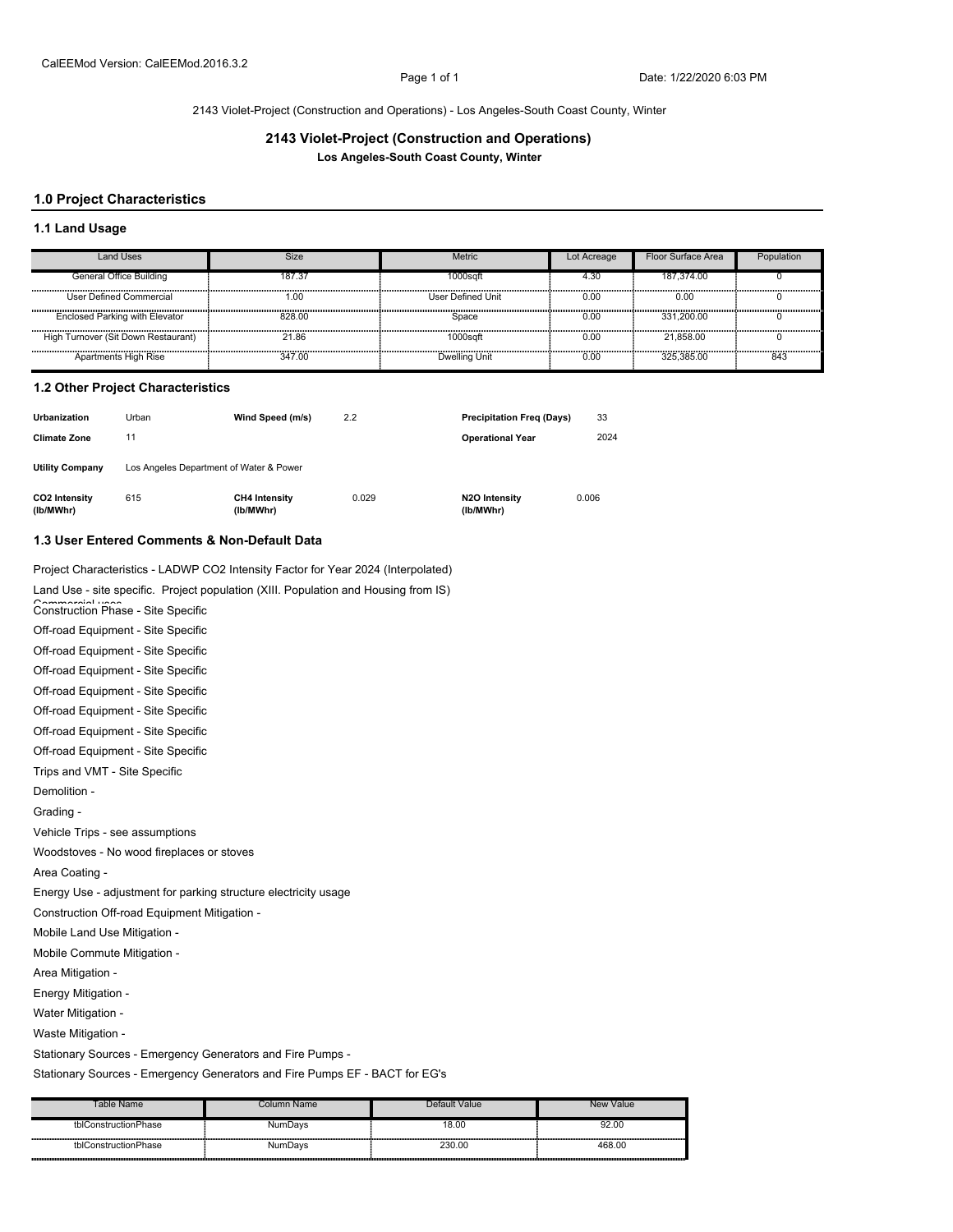| tblConstructionPhase           | NumDays                    | 20.00       | 22.00       |
|--------------------------------|----------------------------|-------------|-------------|
| tblConstructionPhase           | <b>NumDays</b>             | 8.00        | 257.00      |
| tblConstructionPhase           | <b>NumDays</b>             | 18.00       | 30.00       |
| tblConstructionPhase           | NumDays                    | 5.00        | 4.00        |
| tblConstructionPhase           | NumDays                    | 5.00        | 186.00      |
| tblConstructionPhase           | <b>NumDaysWeek</b>         | 5.00        | 6.00        |
| tblConstructionPhase           |                            |             |             |
|                                | NumDaysWeek                | 5.00        | 6.00        |
| tblConstructionPhase           | NumDaysWeek                | 5.00        | 6.00        |
| tblConstructionPhase           | <b>NumDaysWeek</b>         | 5.00        | 6.00        |
| tblConstructionPhase           | NumDaysWeek                | 5.00        | 6.00        |
| tblConstructionPhase           | <b>NumDaysWeek</b>         | 5.00        | 6.00        |
| tblConstructionPhase           | <b>NumDaysWeek</b>         | 5.00        | 6.00        |
| tblEnergyUse                   | LightingElect              | 1.75        | 2.33        |
| tblEnergyUse                   | <b>T24E</b>                | 3.92        | 0.49        |
| tblFireplaces                  | FireplaceWoodMass          | 1,019.20    | 0.00        |
| tblFireplaces                  | <b>NumberGas</b>           | 294.95      | 312.30      |
| tblFireplaces                  | NumberNoFireplace          | 34.70       | 34.07       |
| tblFireplaces                  | NumberWood                 | 17.35       | 0.00        |
|                                |                            |             |             |
| tblGrading                     | MaterialExported           | 0.00        | 239,500.00  |
| tblLandUse                     | LotAcreage                 | 7.45        | 0.00        |
| tblLandUse                     | LotAcreage                 | 0.50        | 0.00        |
| tblLandUse                     | LotAcreage                 | 5.60        | 0.00        |
| tblLandUse                     | Population                 | 992.00      | 843.00      |
| tblOffRoadEquipment            | OffRoadEquipmentUnitAmount | 2.00        | 1.00        |
| tblOffRoadEquipment            | OffRoadEquipmentUnitAmount | 1.00        | 0.00        |
| tblOffRoadEquipment            | OffRoadEquipmentUnitAmount | 3.00        | 0.00        |
| tblOffRoadEquipment            | OffRoadEquipmentUnitAmount | 1.00        | 2.00        |
| tblOffRoadEquipment            | OffRoadEquipmentUnitAmount | 3.00        | 2.00        |
| tblOffRoadEquipment            | OffRoadEquipmentUnitAmount | 1.00        | 2.00        |
| tblOffRoadEquipment            | OffRoadEquipmentUnitAmount | 1.00        | 0.00        |
| tblOffRoadEquipment            | OffRoadEquipmentUnitAmount | 2.00        | 0.00        |
|                                |                            |             |             |
| tblOffRoadEquipment            | OffRoadEquipmentUnitAmount | 2.00        | 0.00        |
| tblOffRoadEquipment            | OffRoadEquipmentUnitAmount | 2.00        | 1.00        |
| tblOffRoadEquipment            | OffRoadEquipmentUnitAmount | 1.00        | 2.00        |
| tblOffRoadEquipment            | OffRoadEquipmentUnitAmount | 3.00        | 0.00        |
| tblOffRoadEquipment            | OffRoadEquipmentUnitAmount | 3.00        | 0.00        |
| tblOffRoadEquipment            | OffRoadEquipmentUnitAmount | 3.00        | 0.00        |
| tblOffRoadEquipment            | OffRoadEquipmentUnitAmount | 3.00        | 2.00        |
| tblOffRoadEquipment            | OffRoadEquipmentUnitAmount | 4.00        | 0.00        |
| tblOffRoadEquipment            | OffRoadEquipmentUnitAmount | 4.00        | 0.00        |
| tblOffRoadEquipment            | UsageHours                 | 6.00        | 8.00        |
| tblOffRoadEquipment            | UsageHours                 | 6.00        | 8.00        |
| tblOffRoadEquipment            | UsageHours                 | 6.00        | 8.00        |
| tblProjectCharacteristics      | CO2IntensityFactor         | 1227.89     | 615         |
|                                |                            |             |             |
| tblStationaryGeneratorsPumpsEF | NOX EF                     | 2.85        | 0.50        |
| tblStationaryGeneratorsPumpsEF | PM10_EF                    | 0.15        | 0.02        |
| tblStationaryGeneratorsPumpsEF | PM2_5_EF                   | 0.15        | 0.02        |
| tblStationaryGeneratorsPumpsEF | <b>ROG EF</b>              | 2.2480e-003 | 3.1000e-004 |
| tblTripsAndVMT                 | HaulingTripLength          | 20.00       | 18.00       |
| tblTripsAndVMT                 | HaulingTripLength          | 20.00       | 18.00       |
| tblTripsAndVMT                 | HaulingTripNumber          | 99.00       | 440.00      |
| tblTripsAndVMT                 | HaulingTripNumber          | 23,681.00   | 38,550.00   |
| tblTripsAndVMT                 | VendorTripNumber           | 0.00        | 20.00       |
| tblTripsAndVMT                 | VendorTripNumber           | 0.00        | 20.00       |
| tblTripsAndVMT                 | VendorTripNumber           | 0.00        | 312.00      |
|                                |                            |             |             |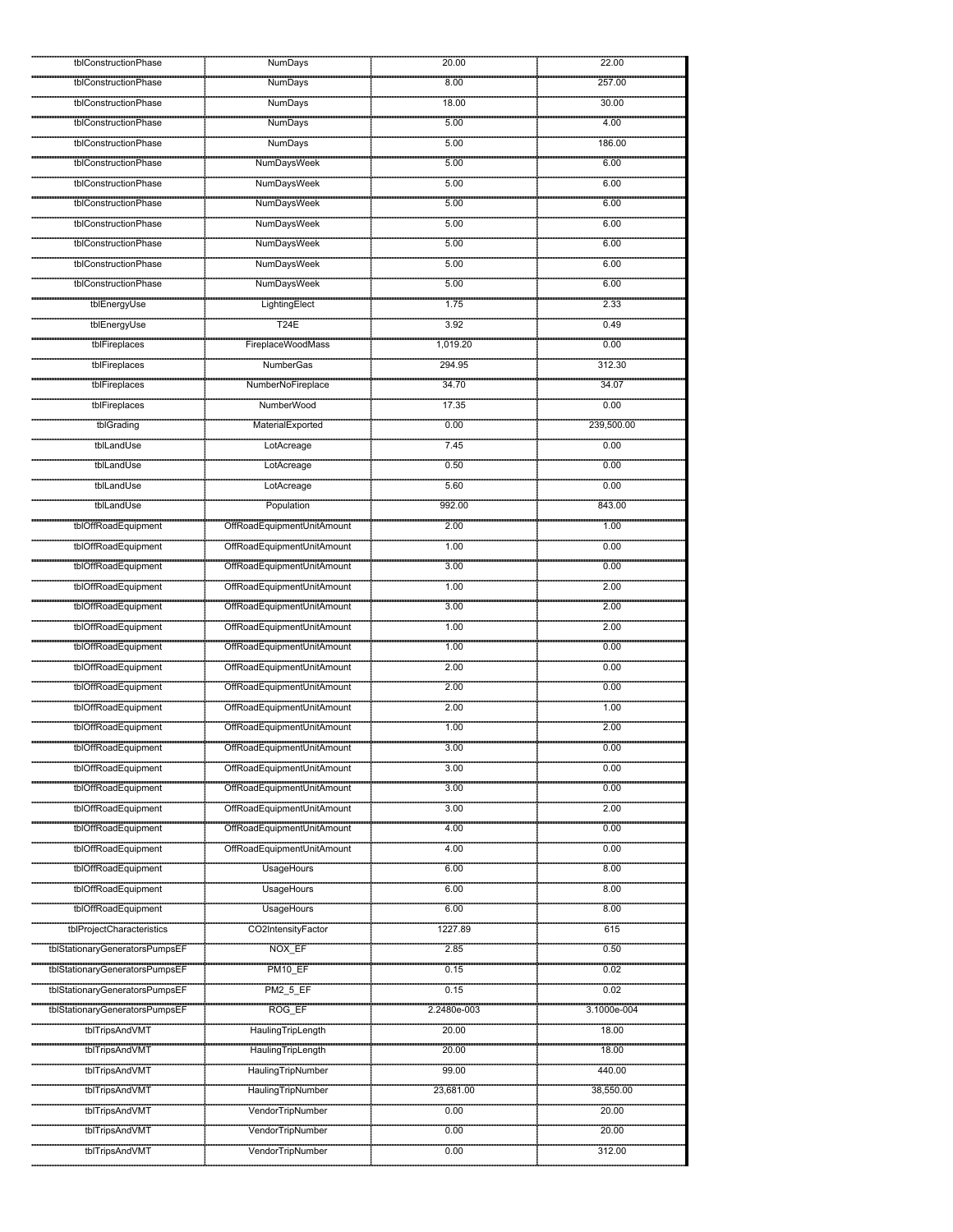| tblTripsAndVMT  | VendorTripNumber          | 0.00    | 40.00       |
|-----------------|---------------------------|---------|-------------|
| tblTripsAndVMT  | VendorTripNumber          | 126.00  | 272.00      |
| tblTripsAndVMT  | VendorTripNumber          | 0.00    | 40.00       |
| tblTripsAndVMT  | <b>VendorVehicleClass</b> | HDT_Mix | <b>HHDT</b> |
| tblTripsAndVMT  | VendorVehicleClass        | HDT_Mix | <b>HHDT</b> |
| tblTripsAndVMT  | WorkerTripNumber          | 15.00   | 16.00       |
| tblTripsAndVMT  | WorkerTripNumber          | 35.00   | 18.00       |
| tblTripsAndVMT  | WorkerTripNumber          | 15.00   | 150.00      |
| tblTripsAndVMT  | WorkerTripNumber          | 15.00   | 500.00      |
| tblTripsAndVMT  | WorkerTripNumber          | 458.00  | 500.00      |
| tblTripsAndVMT  | WorkerTripNumber          | 10.00   | 50.00       |
| tblVehicleTrips | $CC$ _TL                  | 8.40    | 0.00        |
| tblVehicleTrips | $\overline{CC\_TL}$       | 8.40    | 0.00        |
| tblVehicleTrips | $\overline{CC\_TL}$       | 8.40    | 0.00        |
| tblVehicleTrips | $CC$ _TL                  | 8.40    | 7.61        |
| tblVehicleTrips | CC_TTP                    | 48.00   | 0.00        |
| tblVehicleTrips | CC_TTP                    | 72.50   | 0.00        |
| tblVehicleTrips | CC_TTP                    | 0.00    | 100.00      |
| tblVehicleTrips | CNW_TL                    | 6.90    | 0.00        |
| tblVehicleTrips | CNW_TL                    | 6.90    | 0.00        |
|                 |                           | 6.90    | 0.00        |
| tblVehicleTrips | CNW_TL                    |         |             |
| tblVehicleTrips | CNW_TL                    | 6.90    | 0.00        |
| tblVehicleTrips | CNW_TTP                   | 19.00   | 0.00        |
| tblVehicleTrips | CNW_TTP                   | 19.00   | 0.00        |
| tblVehicleTrips | CW_TL                     | 16.60   | 0.00        |
| tblVehicleTrips | CW_TL                     | 16.60   | 0.00        |
| tblVehicleTrips | $CW_T$                    | 16.60   | 0.00        |
| tblVehicleTrips | $CW_T$                    | 16.60   | 0.00        |
| tblVehicleTrips | CW_TTP                    | 33.00   | 0.00        |
| tblVehicleTrips | CW_TTP                    | 8.50    | 0.00        |
| tblVehicleTrips | DV_TP                     | 11.00   | 0.00        |
| tblVehicleTrips | $DV_TP$                   | 19.00   | 0.00        |
| tblVehicleTrips | DV_TP                     | 20.00   | 0.00        |
| tblVehicleTrips | HO_TL                     | 8.70    | 0.00        |
| tblVehicleTrips | HO_TTP                    | 40.60   | 0.00        |
| tblVehicleTrips | HS_TL                     | 5.90    | 0.00        |
| tblVehicleTrips | HS_TTP                    | 19.20   | 0.00        |
| tblVehicleTrips | HW_TL                     | 14.70   | 0.00        |
| tblVehicleTrips | HW_TTP                    | 40.20   | 0.00        |
| tblVehicleTrips | PB_TP                     | 3.00    | 0.00        |
| tblVehicleTrips | PB_TP                     | 4.00    | 0.00        |
| tblVehicleTrips | PB_TP                     | 43.00   | 0.00        |
| tblVehicleTrips | PB TP                     | 0.00    | 8.24        |
| tblVehicleTrips | PR TP                     | 86.00   | 0.00        |
| tblVehicleTrips | PR TP                     | 77.00   | 0.00        |
| tblVehicleTrips | PR TP                     | 37.00   | 0.00        |
| tblVehicleTrips | PR_TP                     | 0.00    | 91.76       |
| tblVehicleTrips | ST_TR                     | 4.98    | 0.00        |
| tblVehicleTrips | ST_TR                     | 2.46    | 0.00        |
| tblVehicleTrips | ST_TR                     | 158.37  | 0.00        |
| tblVehicleTrips | ST_TR                     | 0.00    | 5,316.00    |
| tblVehicleTrips | SU_TR                     | 3.65    | 0.00        |
| tblVehicleTrips | SU_TR                     | 1.05    | 0.00        |
| tblVehicleTrips | SU_TR                     | 131.84  | 0.00        |
| tblVehicleTrips | SU_TR                     | 0.00    | 5,316.00    |
|                 |                           |         |             |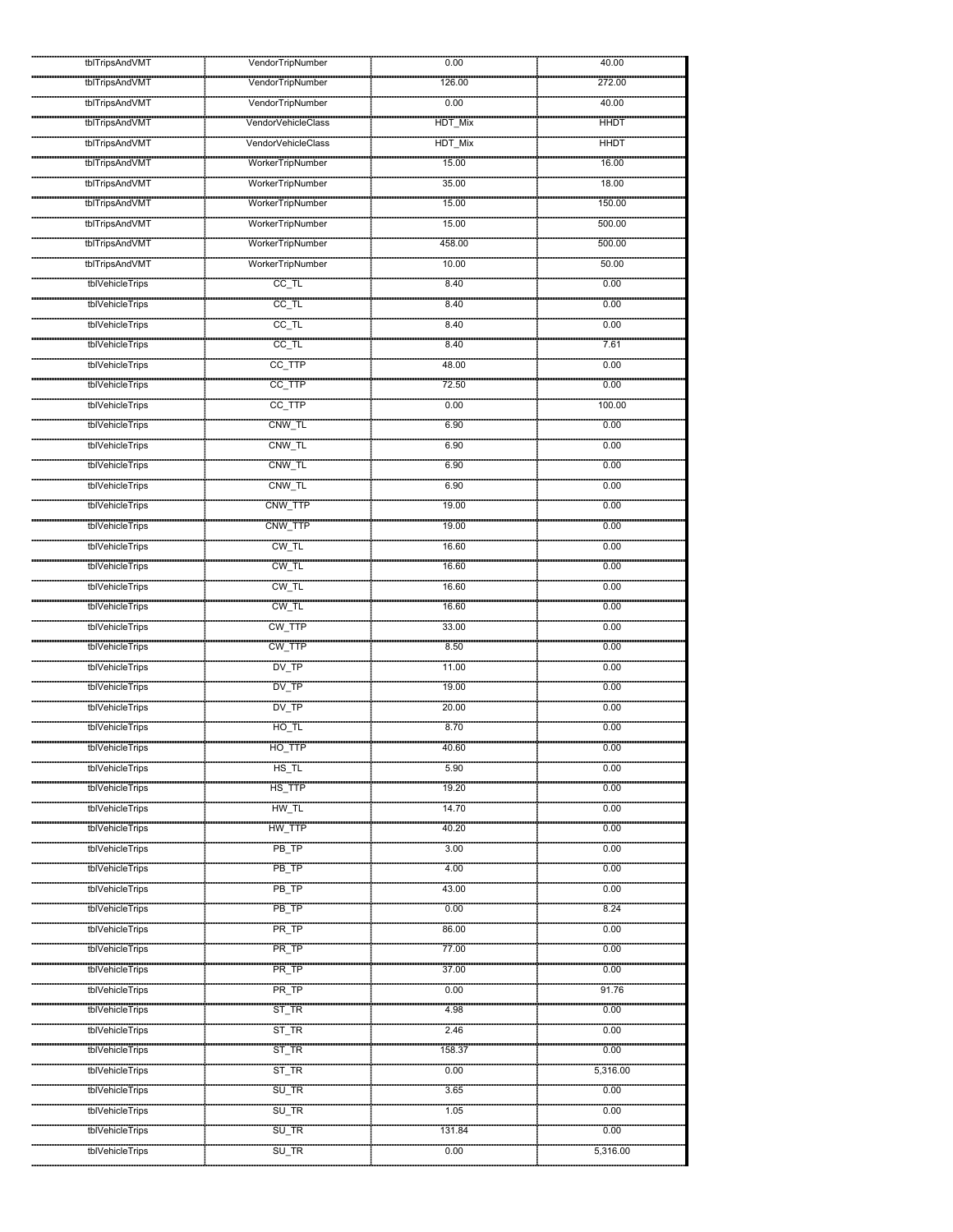| tblVehicleTrips | WD TR              | 4.20   | 0.00     |
|-----------------|--------------------|--------|----------|
| tblVehicleTrips | WD TR              | 11.03  | 0.00     |
| tblVehicleTrips | WD TR              | 127.15 | 0.00     |
| tblVehicleTrips | WD TR              | 0.00   | 5.316.00 |
| tblWoodstoves   | NumberCatalytic    | 17.35  | 0.00     |
| tblWoodstoves   | NumberNoncatalytic | 17.35  | 0.00     |
| tblWoodstoves   | WoodstoveDayYear   | 25.00  | 0.00     |
| tblWoodstoves   | WoodstoveWoodMass  | 999.60 | 0.00     |

#### **2.0 Emissions Summary**

#### **2.1 Overall Construction (Maximum Daily Emission) Unmitigated Construction**

|                | <b>ROG</b> | <b>NO<sub>x</sub></b> | CO      | SO <sub>2</sub> | Fugitive<br><b>PM10</b> | Exhaust<br><b>PM10</b> | <b>PM10</b><br>Total | Fugitive<br>PM2.5 | Exhaust<br>PM2.5 | <b>PM2.5</b><br>Total | Bio-CO <sub>2</sub> | NBio-<br>CO <sub>2</sub> | Total CO <sub>2</sub> | CH <sub>4</sub> | <b>N2O</b> | CO <sub>2e</sub> |
|----------------|------------|-----------------------|---------|-----------------|-------------------------|------------------------|----------------------|-------------------|------------------|-----------------------|---------------------|--------------------------|-----------------------|-----------------|------------|------------------|
| Year           |            |                       |         |                 | lb/day                  |                        |                      |                   |                  |                       |                     |                          | lb/day                |                 |            |                  |
| 2021           | 8.5924     | 90.0026               | 75.2598 | 0.2528          | 14.7343                 | 2.3636                 | 17.0979              | 7.3579            | 2.1966           | 9.5545                |                     |                          |                       |                 |            | 125,908.62<br>97 |
| 2022           | 5.7093     | 48.6080               | 52.5240 | 0.1671          | 7.3302                  | 1.2225                 | 8.5527               | 1.9836            | 1.2040           | 3.1876                |                     |                          |                       |                 |            | 16,911.50<br>05  |
| 2023           | 49.2637    | 50.2890               | 64.7793 | 0.2014          | 9.1736                  | 1.3482                 | 10.5218              | 2.4783            | 1.3178           | 3.7961                |                     |                          |                       |                 |            | 20,328.80<br>96  |
| 2024           | 48.9154    | 48.4756               | 63.1275 | 0.1991          | 9.1737                  | 1.1870                 | 10.3607              | 2.4783            | 1.1594           | 3.6377                |                     |                          |                       |                 |            | 20,098.58<br>67  |
| <b>Maximum</b> | 49.2637    | 90.0026               | 75.2598 | 0.2528          | 14.7343                 | 2.3636                 | 17.0979              | 7.3579            | 2.1966           | 9.5545                |                     |                          |                       |                 |            | 25,908.62<br>97  |

#### **Mitigated Construction**

|                      | <b>ROG</b> | <b>NO<sub>x</sub></b> | CO             | <b>SO2</b> | Fugitive<br><b>PM10</b>        | Exhaust<br><b>PM10</b>        | <b>PM10</b><br>Total        | Fugitive<br>PM2.5               | Exhaust<br>PM2.5               | PM2.5<br>Total               | Bio-CO <sub>2</sub> | NBio-<br>CO <sub>2</sub> | Total CO <sub>2</sub> | CH <sub>4</sub> | <b>N2O</b>      | CO <sub>2</sub> e |  |
|----------------------|------------|-----------------------|----------------|------------|--------------------------------|-------------------------------|-----------------------------|---------------------------------|--------------------------------|------------------------------|---------------------|--------------------------|-----------------------|-----------------|-----------------|-------------------|--|
| Year                 |            |                       |                |            | lb/day                         |                               |                             |                                 |                                |                              | lb/day              |                          |                       |                 |                 |                   |  |
| 2021                 | 8.5924     | 90.0026               | 75.2598        | 0.2528     | 9.3938                         | 2.3636                        | 11.4942                     | 3.3194                          | 2.1966                         | 5.5160                       |                     |                          |                       |                 |                 | 25,908.62<br>97   |  |
| 2022                 | 5.7093     | 48.6080               | 52.5240        | 0.1671     | 7.3302                         | 1.2225                        | 8.5527                      | 1.9836                          | .2040                          | 3.1876                       |                     |                          |                       |                 |                 | 16,911.50<br>05   |  |
| 2023                 | 49.2637    | 50.2890               | 64.7793        | 0.2014     | 9.1736                         | 1.3482                        | 10.5218                     | 2.4783                          | 1.3178                         | 3.7961                       |                     |                          |                       |                 |                 | 20,328.80<br>96   |  |
| 2024                 | 48.9154    | 48.4756               | 63.1275        | 0.1991     | 9.1737                         | 1.1870                        | 10.3607                     | 2.4783                          | 1.1594                         | 3.6377                       |                     |                          |                       |                 |                 | 20,098.58<br>67   |  |
| <b>Maximum</b>       | 49.2637    | 90.0026               | 75.2598        | 0.2528     | 9.3938                         | 2.3636                        | 11.4942                     | 3.3194                          | 2.1966                         | 5.5160                       |                     |                          |                       |                 |                 | 25,908.62<br>97   |  |
|                      | <b>ROG</b> | <b>NOx</b>            | $\overline{c}$ | <b>SO2</b> | <b>Fugitive</b><br><b>PM10</b> | <b>Exhaust</b><br><b>PM10</b> | <b>PM10</b><br><b>Total</b> | <b>Fugitive</b><br><b>PM2.5</b> | <b>Exhaust</b><br><b>PM2.5</b> | <b>PM2.5</b><br><b>Total</b> | <b>Bio-CO2</b>      | NBio-<br>CO <sub>2</sub> | <b>Total CO2</b>      | CH4             | N <sub>20</sub> | CO <sub>2e</sub>  |  |
| Percent<br>Reduction | 0.00       | 0.00                  | 0.00           | 0.00       | 13.22                          | 0.00                          | 12.04                       | 28.25                           | 0.00                           | 20.02                        | 0.00                | 0.00                     | 0.00                  | 0.00            | 0.00            | 0.00              |  |

#### **2.2 Overall Operational Unmitigated Operational**

|          | <b>ROG</b> | <b>NOx</b> | CO.     | SO <sub>2</sub> | Fugitive<br><b>PM10</b> | Exhaust<br><b>PM10</b> | PM10<br>Total | Fugitive<br>PM2.5 | Exhaust<br>PM2.5 | PM2.5<br>Total | Bio-CO <sub>2</sub> | NBio-<br>CO <sub>2</sub> | Total CO <sub>2</sub> | CH <sub>4</sub> | N2O | CO <sub>2e</sub> |
|----------|------------|------------|---------|-----------------|-------------------------|------------------------|---------------|-------------------|------------------|----------------|---------------------|--------------------------|-----------------------|-----------------|-----|------------------|
| Category |            |            |         |                 | lb/day                  |                        |               |                   |                  |                |                     |                          | lb/day                |                 |     |                  |
| Area     | 13.2936    | 5.5112     | 30.9262 | 0.0346          |                         | 0.5778                 | 0.5778        |                   | 0.5778           | 0.5778         |                     |                          |                       |                 |     | 6,705.738        |
| Energy   | 0.3012     | 2.6863     | .9218   | 0.0164          |                         | 0.2081                 | 0.2081        |                   | 0.2081           | 0.2081         |                     |                          |                       |                 |     | 3,304.871<br>6   |
| Mobile   | 7.1121     | 31.1683    | 84.7894 | 0.3233          | 28,7727                 | 0.2538                 | 29.0264       | 7.6992            | 0.2359           | 7.9350         |                     |                          |                       |                 |     | 33,024.20<br>00  |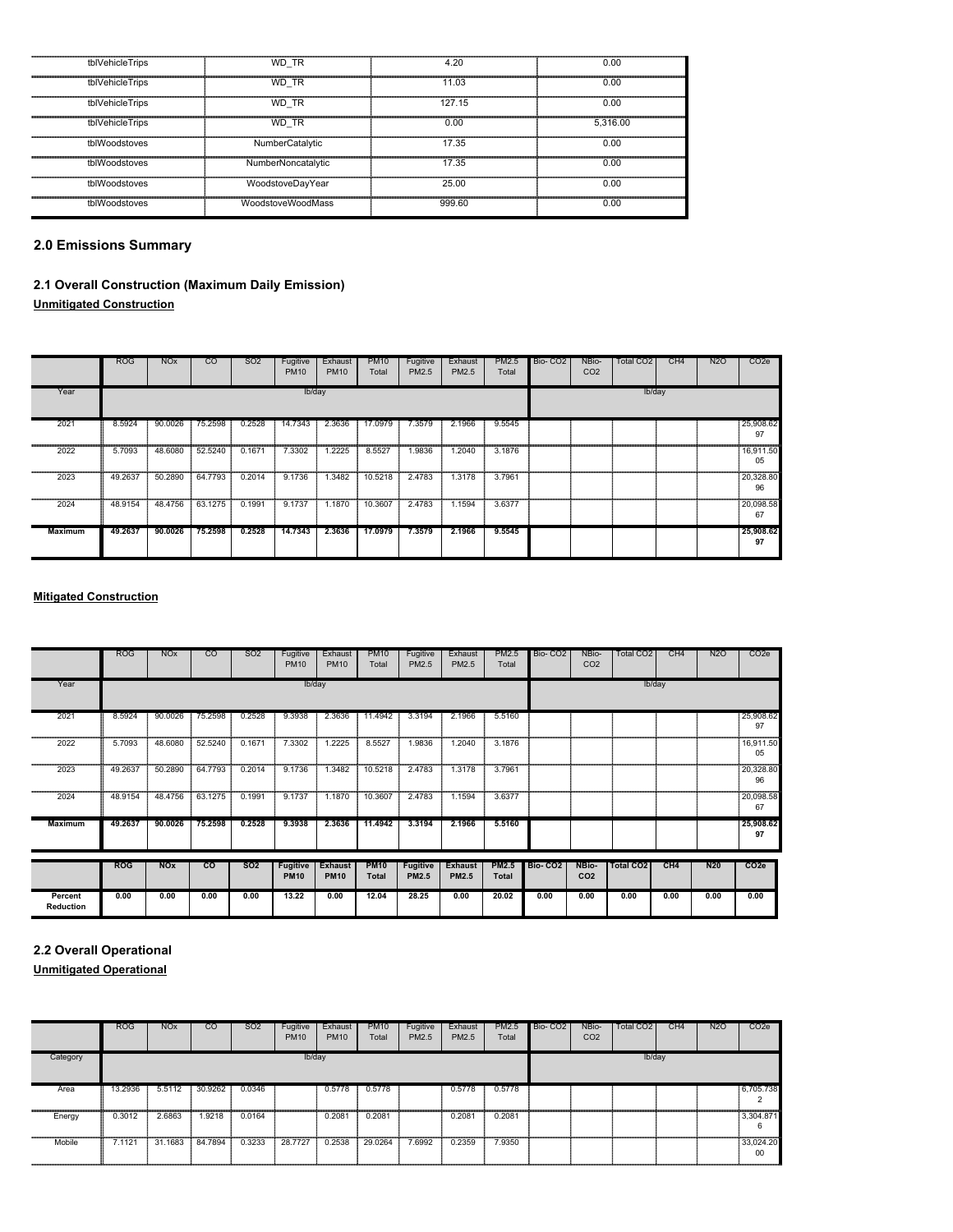| Stationarv | 0.0198  | 0.0704  | 0.3661   | 6.9000e-<br>004 |         | 2.8200e-<br>003 | 2.8200e-<br>003 |        | 2.8200e-<br>003 | 2.8200e-<br>003 |  |  | 73.7150         |
|------------|---------|---------|----------|-----------------|---------|-----------------|-----------------|--------|-----------------|-----------------|--|--|-----------------|
| Total      | 20.7267 | 39.4361 | 118.0035 | 0.3750          | 28.7727 | .0425           | 29.8151         | 7.6992 | 1.0246          | 8.7238          |  |  | 43.108.52<br>48 |

#### **Mitigated Operational**

|                      | <b>ROG</b> | <b>NO<sub>x</sub></b> |            | $\overline{c}$ | SO <sub>2</sub> | Fugitive<br><b>PM10</b> | Exhaust<br><b>PM10</b>         | <b>PM10</b><br>Total          | Fugitive<br>PM2.5           |                   | Exhaust<br>PM2.5 | <b>PM2.5</b><br>Total          |                       | Bio-CO <sub>2</sub> | NBio-<br>CO <sub>2</sub> | Total CO <sub>2</sub> |                                 | CH <sub>4</sub> | N <sub>2</sub> O | CO <sub>2</sub> e           |  |
|----------------------|------------|-----------------------|------------|----------------|-----------------|-------------------------|--------------------------------|-------------------------------|-----------------------------|-------------------|------------------|--------------------------------|-----------------------|---------------------|--------------------------|-----------------------|---------------------------------|-----------------|------------------|-----------------------------|--|
| Category             |            |                       |            |                |                 |                         | lb/day                         |                               |                             |                   |                  |                                |                       |                     |                          |                       | lb/day                          |                 |                  |                             |  |
| Area                 | 13.2936    | 5.5112                |            | 30.9262        | 0.0346          |                         | 0.5778                         | 0.5778                        |                             |                   | 0.5778           | 0.5778                         |                       |                     |                          |                       |                                 |                 |                  | 6,705.738<br>$\overline{2}$ |  |
| Energy               | 0.2883     | 2.5722                |            | 1.8419         | 0.0157          |                         | 0.1992                         | 0.1992                        |                             |                   | 0.1992           | 0.1992                         |                       |                     |                          |                       |                                 |                 |                  | 3,164.190<br>0              |  |
| Mobile               | 7.1121     | 31.1683               | 84.7894    |                | 0.3233          | 28,7727                 | 0.2538                         | 29.0264                       | 7.6992                      |                   | 0.2359           | 7.9350                         |                       |                     |                          |                       |                                 |                 |                  | 33,024.20<br>$00\,$         |  |
| Stationary           | 0.0198     | 0.0704                | 0.3661     |                | 6.9000e-<br>004 |                         | 2.8200e-<br>003                | 2.8200e-<br>003               |                             |                   | 2.8200e-<br>003  | 2.8200e-<br>003                |                       |                     |                          |                       |                                 |                 |                  | 73.7150                     |  |
| <b>Total</b>         | 20.7139    | 39.3220               | 117.9236   |                | 0.3743          | 28.7727                 | 1.0336                         | 29.8063                       | 7.6992                      |                   | 1.0157           | 8.7149                         |                       |                     |                          |                       |                                 |                 |                  | 42,967.84<br>31             |  |
|                      | <b>ROG</b> |                       | <b>NOx</b> |                | <b>CO</b>       | <b>SO2</b>              | <b>Fugitive</b><br><b>PM10</b> | <b>Exhaust</b><br><b>PM10</b> | <b>PM10</b><br><b>Total</b> | Fugitive<br>PM2.5 |                  | <b>Exhaust</b><br><b>PM2.5</b> | <b>PM2.5</b><br>Total | Bio-CO2 NBio-CO2    |                          |                       | <b>Total</b><br>CO <sub>2</sub> | CH <sub>4</sub> | <b>N20</b>       | CO <sub>2e</sub>            |  |
| Percent<br>Reduction | 0.06       |                       | 0.29       | 0.07           |                 | 0.19                    | 0.00                           | 0.85                          | 0.03                        | 0.00              |                  | 0.86                           | 0.10                  | 0.00                | 0.00                     |                       | 0.00                            | 0.00            | 0.00             | 0.33                        |  |

#### **3.0 Construction Detail**

#### **Construction Phase**

| Phase<br><b>Number</b> | <b>Phase Name</b>     | Phase Type                   | <b>Start Date</b> | End Date   | Week | Num Days Num Days | <b>Phase Description</b> |
|------------------------|-----------------------|------------------------------|-------------------|------------|------|-------------------|--------------------------|
|                        | Demolition            | Demolition                   | 1/15/2021         | 2/9/2021   | 6.   | $2\overline{2}$   |                          |
| $\overline{2}$         | Grading               | Grading                      | 2/10/2021         | 12/6/2021  | 6.   | 257               |                          |
| 3                      | Matt Foundation       | Site Preparation             | 12/7/2021         | 12/10/2021 | 6.   |                   |                          |
| 4                      | Foundation            | Site Preparation             | 12/11/2021        | 7/15/2022  | 6.   | 186               |                          |
| 5                      | Building Construction | <b>Building Construction</b> | 7/16/2022         | 1/12/2024  | 6.   | 468               |                          |
| 6                      | Architectural Coating | Architectural Coating        | 10/11/2023        | 1/25/2024  | 6.   | 92 <sup>1</sup>   |                          |
| 7                      | Paving                | Paving                       | 12/26/2023        | 1/29/2024  | 6.   | 30 <sup>1</sup>   |                          |

#### **Acres of Grading (Site Preparation Phase): 0**

**Acres of Grading (Grading Phase): 0**

#### **Acres of Paving: 0**

**Residential Indoor: 612,773; Residential Outdoor: 204,258; Non-Residential Indoor: 313,848; Non-Residential Outdoor: 104,616; Striped** 

#### **OffRoad Equipment**

| <b>Phase Name</b> | Offroad Equipment Type      | Amount         | Usage Hours | <b>Horse Power</b> | Load Factor |
|-------------------|-----------------------------|----------------|-------------|--------------------|-------------|
| Demolition        | Air Compressors             | H              | 8.00        | 78                 | 0.48        |
| <b>Demolition</b> | Concrete/Industrial Saws    |                | 8.00        | 81                 | 0.73        |
| Demolition        | Excavators                  | ΩĒ             | 8.00        | 158                | 0.38        |
| <b>Demolition</b> | <b>Rubber Tired Dozers</b>  |                | 8.00        | 247                | 0.40        |
| Demolition        | <b>Rubber Tired Loaders</b> |                | 8.00        | 203                | 0.36        |
| <b>Demolition</b> | Tractors/Loaders/Backhoes   | 21             | 8.00        | 97                 | 0.37        |
| Grading           | <b>Bore/Drill Rigs</b>      | 21             | 8.00        | 221                | 0.50        |
| Grading           | Excavators                  | 2              | 8.00        | 158                | 0.38        |
| Grading           | Forklifts                   |                | 8.00        | 89                 | 0.20        |
| Grading           | Graders                     | ∩≣             | 8.00        | 187                | 0.41        |
| Grading           | <b>Rubber Tired Dozers</b>  | 21             | 8.00        | 247                | 0.40        |
| Grading           | <b>Rubber Tired Loaders</b> | 21             | 8.00        | 203                | 0.36        |
| Grading           | Tractors/Loaders/Backhoes   | 2 <sup>1</sup> | 8.00        | 97                 | 0.37        |
| Grading           | Welders                     |                | 8.00        | 46                 | 0.45        |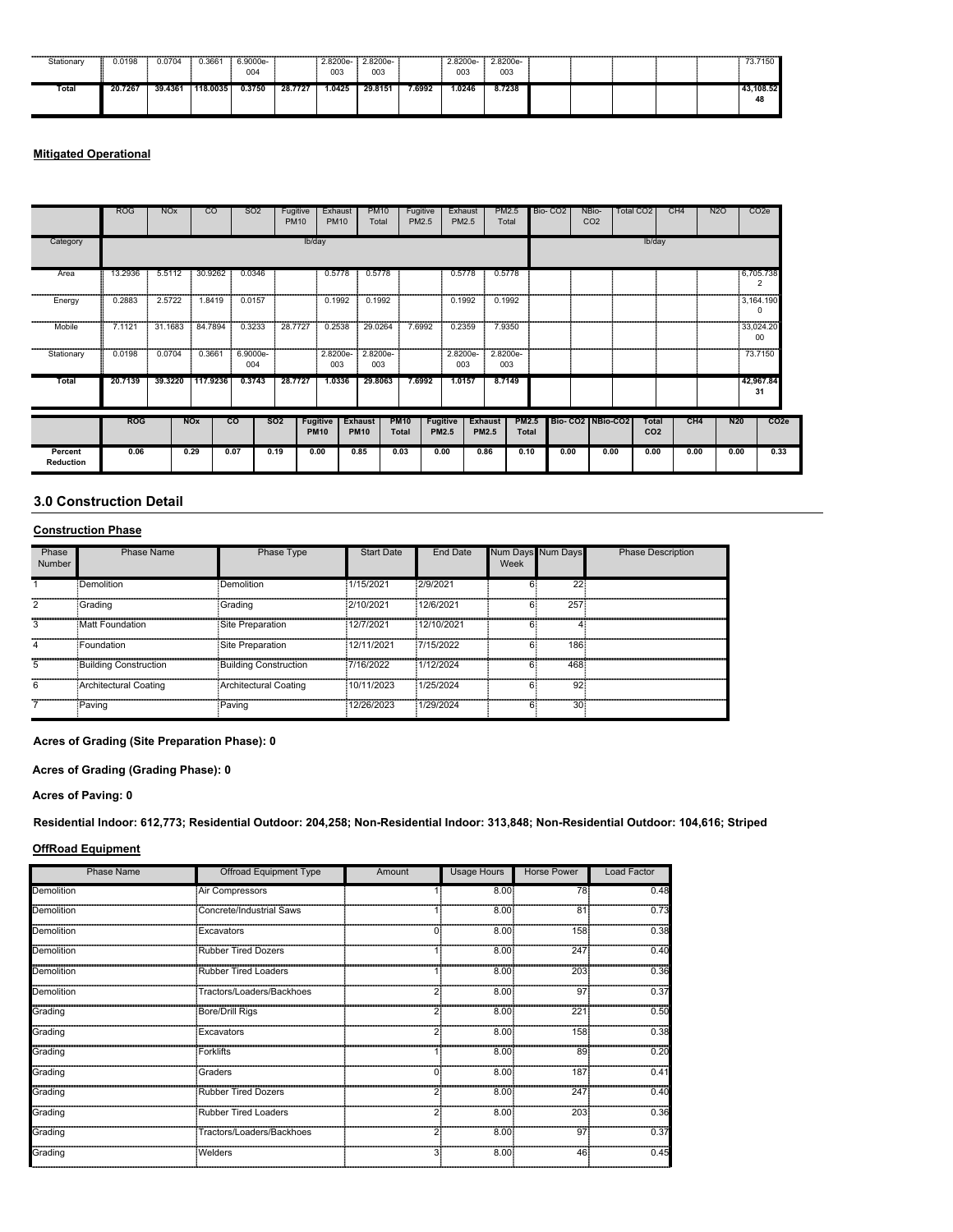| <b>Matt Foundation</b>       | Pumps                           | 6              | 8.00 | 84              | 0.74 |
|------------------------------|---------------------------------|----------------|------|-----------------|------|
| <b>Matt Foundation</b>       | <b>Rubber Tired Dozers</b>      | 0              | 8.00 | 247             | 0.40 |
| <b>Matt Foundation</b>       | Tractors/Loaders/Backhoes       | 0              | 8.00 | 97              | 0.37 |
| Foundation                   | Concrete/Industrial Saws        | 1              | 8.00 | 81              | 0.73 |
| Foundation                   | Forklifts                       | $\overline{2}$ | 8.00 | 89              | 0.20 |
| Foundation                   | <b>Generator Sets</b>           | 1              | 8.00 | 84              | 0.74 |
| Foundation                   | Pumps                           | $\overline{2}$ | 8.00 | 84              | 0.74 |
| Foundation                   | <b>Rubber Tired Dozers</b>      | 0              | 8.00 | 247             | 0.40 |
| Foundation                   | Tractors/Loaders/Backhoes       | 0              | 8.00 | 97              | 0.37 |
| <b>Building Construction</b> | <b>Aerial Lifts</b>             | 2 <sup>1</sup> | 8.00 | 63              | 0.31 |
| <b>Building Construction</b> | Concrete/Industrial Saws        | 2 <sub>1</sub> | 8.00 | 81              | 0.73 |
| <b>Building Construction</b> | Cranes                          | 0              | 7.00 | 231             | 0.29 |
| <b>Building Construction</b> | <b>Forklifts</b>                | 2 <sup>1</sup> | 8.00 | 89              | 0.20 |
| <b>Building Construction</b> | <b>Generator Sets</b>           | $\overline{2}$ | 8.00 | 84              | 0.74 |
| <b>Building Construction</b> | Pumps                           | 2 <sub>1</sub> | 8.00 | 84 <sup>5</sup> | 0.74 |
| <b>Building Construction</b> | Tractors/Loaders/Backhoes       | 0              | 7.00 | 97              | 0.37 |
| <b>Building Construction</b> | Welders                         | 1              | 8.00 | 46              | 0.45 |
| <b>Architectural Coating</b> | <b>Aerial Lifts</b>             | 1              | 8.00 | 63              | 0.31 |
| <b>Architectural Coating</b> | Air Compressors                 | 1              | 8.00 | 78              | 0.48 |
| Paving                       | <b>Cement and Mortar Mixers</b> | 1              | 8.00 | 9               | 0.56 |
| Paving                       | Pavers                          | 1              | 8.00 | 130             | 0.42 |
| Paving                       | Paving Equipment                | 0              | 8.00 | 132             | 0.36 |
| Paving                       | Plate Compactors                | 1              | 8.00 | 8               | 0.43 |
| Paving                       | Rollers                         | 0              | 6.00 | 80              | 0.38 |
| Paving                       | Tractors/Loaders/Backhoes       | 1              | 8.00 | 97              | 0.37 |

#### **Trips and VMT**

| Phase Name                   | <b>Offroad Equipment</b><br>Count | <b>Worker Trip</b><br>Number | Vendor Trip Hauling Trip<br><b>Number</b> | Number    | <b>Worker Trip</b><br>Length | <b>Vendor Trip</b><br>Length | <b>Hauling Trip</b><br>Length | <b>Worker Vehicle</b><br>Class | Vendor<br>Vehicle<br><b>Class</b> | Hauling<br>Vehicle<br><b>Class</b> |
|------------------------------|-----------------------------------|------------------------------|-------------------------------------------|-----------|------------------------------|------------------------------|-------------------------------|--------------------------------|-----------------------------------|------------------------------------|
| Demolition                   | 6.                                | 16.00                        | 20.00                                     | 440.00    | 14.70                        | 6.90                         |                               | 18.00 LD Mix                   | <b>HDT Mix</b>                    | <b>HHDT</b>                        |
| Grading                      | 14                                | 18.00                        | 20.00                                     | 38.550.00 | 14.70                        | 6.90                         |                               | 18.00 LD Mix                   | <b>HDT Mix</b>                    | <b>HHDT</b>                        |
| Matt Foundation              | 6.                                | 150.00                       | 312.00                                    | 0.00      | 14.70                        | 6.90                         |                               | 20.00 LD Mix                   | <b>HHDT</b>                       | <b>HHDT</b>                        |
| Foundation                   | 6.                                | 500.00                       | 40.00                                     | 0.00      | 14.70                        | 6.90                         |                               | 20.00 LD Mix                   | <b>HHDT</b>                       | <b>HHDT</b>                        |
| <b>Building Construction</b> | 111                               | 500.00                       | 272.00                                    | 0.00      | 14.70                        | 6.90                         |                               | 20.00 LD Mix                   | HDT Mix                           | <b>HHDT</b>                        |
| Architectural Coating        | 21                                | 92.00                        | 0.00                                      | 0.00      | 14.70                        | 6.90                         |                               | 20.00 LD Mix                   | HDT Mix                           | <b>HHDT</b>                        |
| Paving                       |                                   | 50.00                        | 40.00                                     | 0.00      | 14.70                        | 6.90                         |                               | 20.00 LD Mix                   | HDT Mix                           | <b>HHDT</b>                        |

#### **3.1 Mitigation Measures Construction**

Water Exposed Area

#### **3.2 Demolition - 2021**

#### **Unmitigated Construction On-Site**

|                      | <b>ROG</b> | <b>NOx</b> | <sub>CO</sub> | SO <sub>2</sub> | Fugitive<br><b>PM10</b> | Exhaust<br><b>PM10</b> | <b>PM10</b><br>Total | Fugitive<br>PM2.5 | Exhaust<br>PM2.5 | PM2.5<br>Total | Bio-CO <sub>2</sub> | NBio-<br>CO <sub>2</sub> | Total CO <sub>2</sub> | CH <sub>4</sub> | N2O | CO <sub>2e</sub> |
|----------------------|------------|------------|---------------|-----------------|-------------------------|------------------------|----------------------|-------------------|------------------|----------------|---------------------|--------------------------|-----------------------|-----------------|-----|------------------|
| Category             |            |            |               |                 | lb/day                  |                        |                      |                   |                  |                |                     |                          | lb/day                |                 |     |                  |
| <b>Fugitive Dust</b> |            |            |               |                 | 0.9774                  | 0.0000                 | 0.9774               | 0.1480            | 0.0000           | 0.1480         |                     |                          |                       |                 |     | 0.0000           |
| Off-Road             | 2.4406     | 23,7004    | 16.2544       | 0.0312          |                         | 1.1834                 | 1.1834               |                   | 1.1126           | 1.1126         |                     |                          |                       |                 |     | 3,020.260        |
| Total                | 2.4406     | 23.7004    | 16.2544       | 0.0312          | 0.9774                  | 1.1834                 | 2.1608               | 0.1480            | 1.1126           | .2606          |                     |                          |                       |                 |     | 3,020.260        |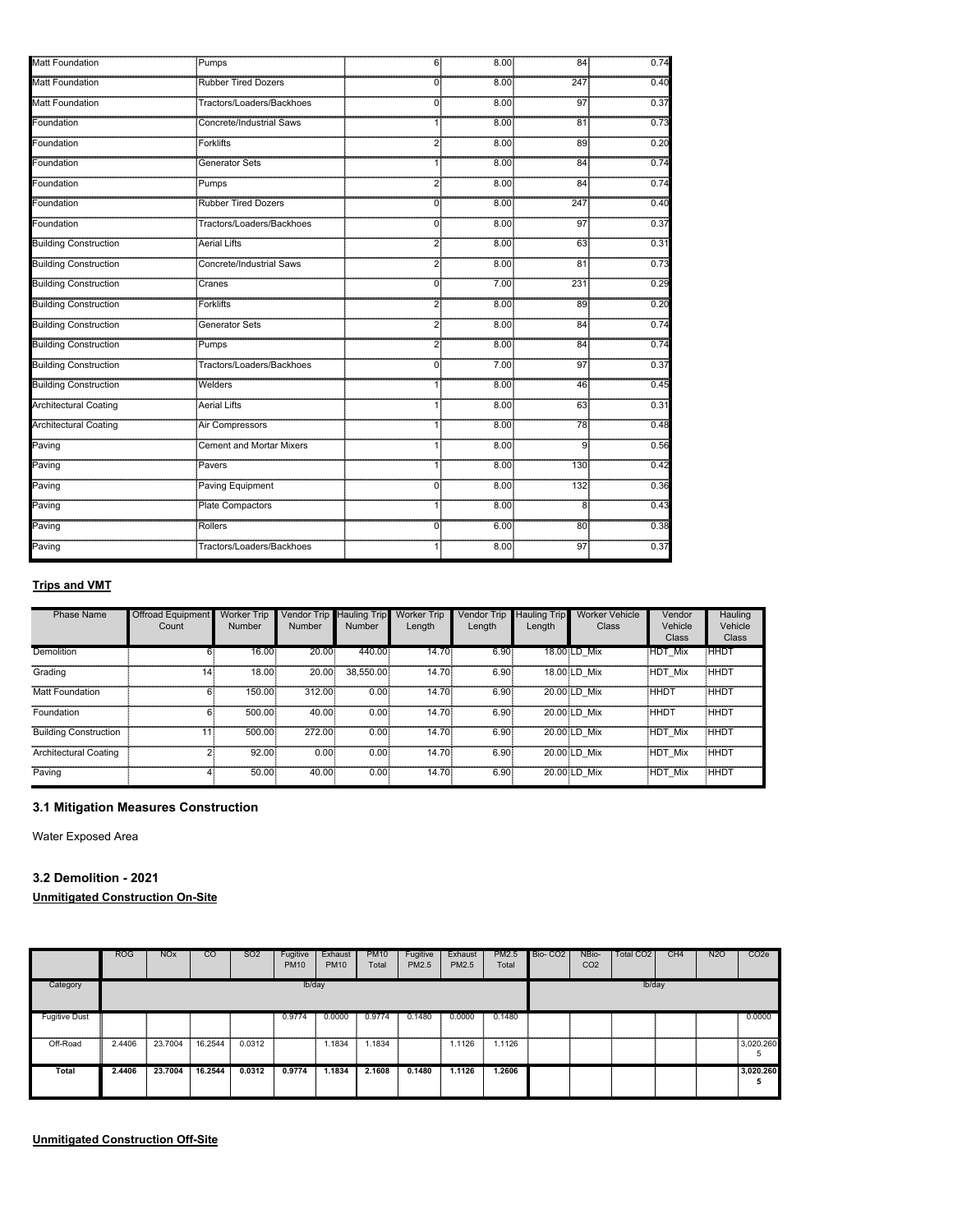|              | <b>ROG</b> | <b>NOx</b> | CO     | SO <sub>2</sub> | Fugitive<br><b>PM10</b> | Exhaust<br><b>PM10</b> | <b>PM10</b><br>Total | Fugitive<br>PM2.5 | Exhaust<br>PM2.5 | PM2.5<br>Total | Bio-CO <sub>2</sub> | NBio-<br>CO <sub>2</sub> | Total CO2 | CH <sub>4</sub> | N2O | CO <sub>2</sub> e |
|--------------|------------|------------|--------|-----------------|-------------------------|------------------------|----------------------|-------------------|------------------|----------------|---------------------|--------------------------|-----------|-----------------|-----|-------------------|
| Category     |            |            |        |                 | lb/day                  |                        |                      |                   |                  |                |                     |                          | lb/day    |                 |     |                   |
| Hauling      | 0.1573     | 5.0668     | .2318  | 0.0140          | 0.3148                  | 0.0151                 | 0.3299               | 0.0863            | 0.0145           | 0.1008         |                     |                          |           |                 |     | 1,519.904<br>3    |
| Vendor       | 0.0638     | 1.9378     | 0.5615 | 5.0000e-<br>003 | 0.1280                  | 4.1000e-<br>003        | 0.1321               | 0.0369            | 3.9200e-<br>003  | 0.0408         |                     |                          |           |                 |     | 535.5540          |
| Worker       | 0.0763     | 0.0522     | 0.5892 | 1.7200e-<br>003 | 0.1788                  | 1.4500e-<br>003        | 0.1803               | 0.0474            | 1.3300e-<br>003  | 0.0488         |                     |                          |           |                 |     | 171.6864          |
| <b>Total</b> | 0.2974     | 7.0568     | 2.3825 | 0.0207          | 0.6217                  | 0.0207                 | 0.6424               | 0.1706            | 0.0197           | 0.1903         |                     |                          |           |                 |     | 2.227.144         |

#### **Mitigated Construction On-Site**

|                      | <b>ROG</b> | <b>NOx</b> | CO      | SO <sub>2</sub> | Fugitive<br><b>PM10</b> | Exhaust<br><b>PM10</b> | PM <sub>10</sub><br>Total | Fugitive<br>PM2.5 | Exhaust<br>PM2.5 | PM2.5<br>Total | Bio-CO <sub>2</sub> | NBio-<br>CO <sub>2</sub> | Total CO <sub>2</sub> | CH <sub>4</sub> | N <sub>2</sub> O | CO <sub>2</sub> e |
|----------------------|------------|------------|---------|-----------------|-------------------------|------------------------|---------------------------|-------------------|------------------|----------------|---------------------|--------------------------|-----------------------|-----------------|------------------|-------------------|
| Category             |            |            |         |                 | lb/day                  |                        |                           |                   |                  |                |                     |                          | lb/day                |                 |                  |                   |
| <b>Fugitive Dust</b> |            |            |         |                 | 0.3812                  | 0.0000                 | 0.3812                    | 0.0577            | 0.0000           | 0.0577         |                     |                          |                       |                 |                  | 0.0000            |
| Off-Road             | 2.4406     | 23,7004    | 16.2544 | 0.0312          |                         | 1.1834                 | 1.1834                    |                   | 1.1126           | 1.1126         |                     |                          |                       |                 |                  | 3,020.260<br>4    |
| Total                | 2.4406     | 23.7004    | 16.2544 | 0.0312          | 0.3812                  | 1.1834                 | 1.5646                    | 0.0577            | 1.1126           | 1.1704         |                     |                          |                       |                 |                  | 3,020.260<br>4    |

#### **Mitigated Construction Off-Site**

|          | <b>ROG</b> | <b>NO<sub>x</sub></b> | CO     | SO <sub>2</sub> | Fugitive<br><b>PM10</b> | <b>Exhaust</b><br><b>PM10</b> | <b>PM10</b><br>Total | Fugitive<br>PM2.5 | Exhaust<br>PM2.5 | PM2.5<br>Total | Bio-CO <sub>2</sub> | NBio-<br>CO <sub>2</sub> | Total CO <sub>2</sub> | CH <sub>4</sub> | N <sub>2</sub> O | CO <sub>2e</sub> |
|----------|------------|-----------------------|--------|-----------------|-------------------------|-------------------------------|----------------------|-------------------|------------------|----------------|---------------------|--------------------------|-----------------------|-----------------|------------------|------------------|
| Category |            |                       |        |                 | lb/day                  |                               |                      |                   |                  |                |                     |                          | lb/day                |                 |                  |                  |
| Hauling  | 0.1573     | 5.0668                | 1.2318 | 0.0140          | 0.3148                  | 0.0151                        | 0.3299               | 0.0863            | 0.0145           | 0.1008         |                     |                          |                       |                 |                  | 1,519.904<br>3   |
| Vendor   | 0.0638     | 1.9378                | 0.5615 | 5.0000e-<br>003 | 0.1280                  | 4.1000e-<br>003               | 0.1321               | 0.0369            | 3.9200e-<br>003  | 0.0408         |                     |                          |                       |                 |                  | 535.5540         |
| Worker   | 0.0763     | 0.0522                | 0.5892 | 1.7200e-<br>003 | 0.1788                  | .4500e-<br>003                | 0.1803               | 0.0474            | 1.3300e-<br>003  | 0.0488         |                     |                          |                       |                 |                  | 171.6864         |
| Total    | 0.2974     | 7.0568                | 2.3825 | 0.0207          | 0.6217                  | 0.0207                        | 0.6424               | 0.1706            | 0.0197           | 0.1903         |                     |                          |                       |                 |                  | 2.227.144        |

**3.3 Grading - 2021**

**Unmitigated Construction On-Site**

|                      | <b>ROG</b> | <b>NO<sub>x</sub></b> | CO      | <b>SO2</b> | Fugitive<br><b>PM10</b> | Exhaust<br><b>PM10</b> | <b>PM10</b><br>Total | Fugitive<br>PM2.5 | Exhaust<br>PM2.5 | PM2.5<br>Total | Bio-CO <sub>2</sub> | NBio-<br>CO <sub>2</sub> | Total CO <sub>2</sub> | CH <sub>4</sub> | <b>N2O</b> | CO <sub>2e</sub> |
|----------------------|------------|-----------------------|---------|------------|-------------------------|------------------------|----------------------|-------------------|------------------|----------------|---------------------|--------------------------|-----------------------|-----------------|------------|------------------|
| Category             |            |                       |         |            | lb/day                  |                        |                      |                   |                  |                |                     |                          | lb/day                |                 |            |                  |
| <b>Fugitive Dust</b> |            |                       |         |            | 12.0442                 | 0.0000                 | 12.0442              | 6.6205            | 0.0000           | 6.6205         |                     |                          |                       |                 |            | 0.0000           |
| Off-Road             | 5.1653     | 49.5199               | 32,8093 | 0.0742     |                         | 2.2443                 | 2.2443               |                   | 2.0826           | 2.0826         |                     |                          |                       |                 |            | 7,116.022<br>6   |
| Total                | 5.1653     | 49.5199               | 32.8093 | 0.0742     | 12.0442                 | 2.2443                 | 14.2885              | 6.6205            | 2.0826           | 8.7030         |                     |                          |                       |                 |            | 7,116.022<br>6   |

#### **Unmitigated Construction Off-Site**

|          | <b>ROG</b> | <b>NO<sub>x</sub></b> | $_{\rm CO}$ | <b>SO2</b> | Fugitive<br><b>PM10</b> | Exhaust<br><b>PM10</b> | <b>PM10</b><br>Total | Fugitive<br>PM2.5 | Exhaust<br>PM2.5 | PM2.5<br>Total | Bio-CO <sub>2</sub> | NBio-<br>CO <sub>2</sub> | Total CO <sub>2</sub> | CH <sub>4</sub> | <b>N2O</b> | CO <sub>2e</sub> |
|----------|------------|-----------------------|-------------|------------|-------------------------|------------------------|----------------------|-------------------|------------------|----------------|---------------------|--------------------------|-----------------------|-----------------|------------|------------------|
| Category |            |                       |             |            | lb/day                  |                        |                      |                   |                  |                |                     |                          | lb/day                |                 |            |                  |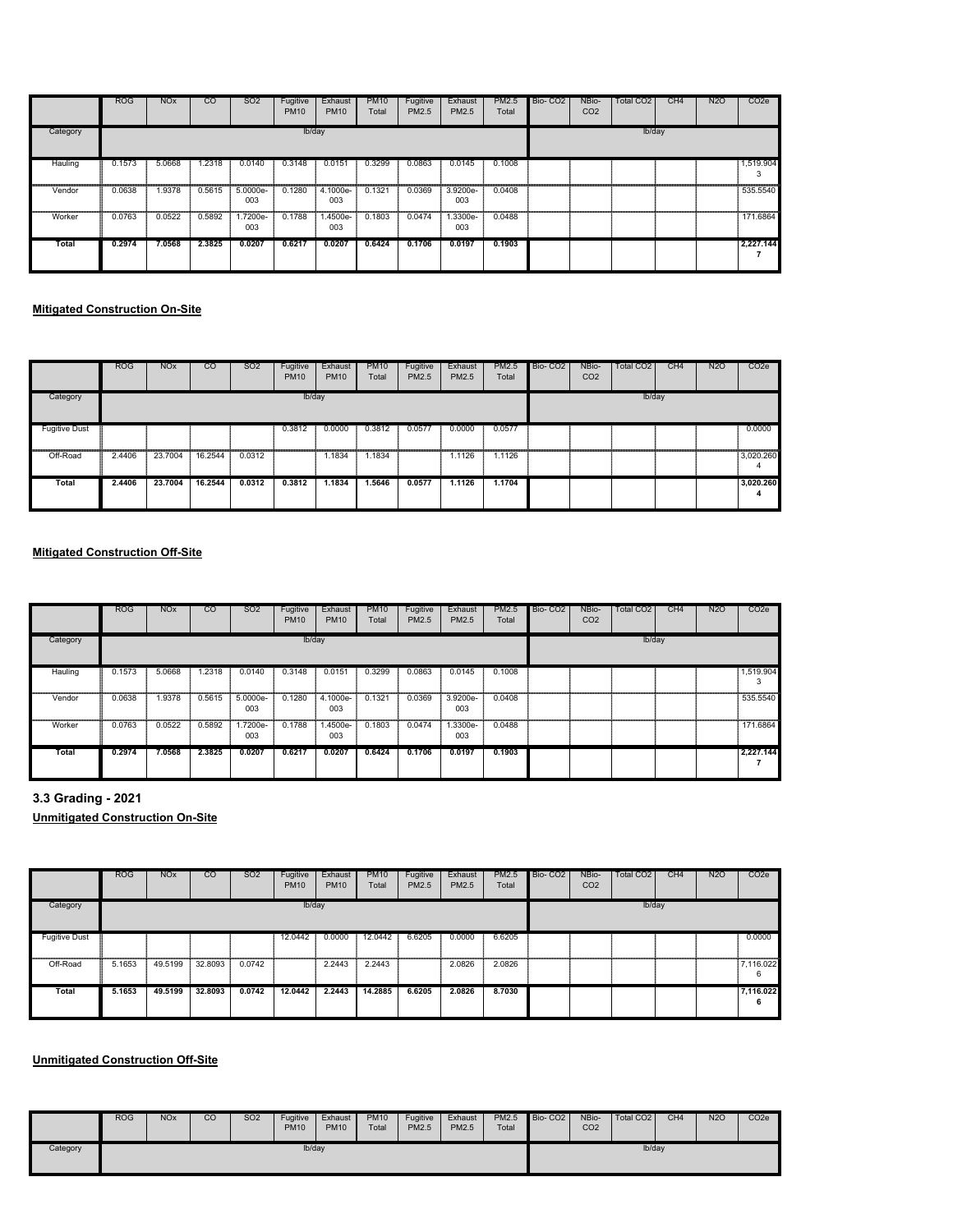| Hauling | i.1795 | 38.0010 | 9.2381  | 0.1049          | 2.3608 | 0.1136          | 2.4744 | 0.6472 | 0.1086          | 0.7558 |  |  | 11,399.28<br>21 |
|---------|--------|---------|---------|-----------------|--------|-----------------|--------|--------|-----------------|--------|--|--|-----------------|
| Vendor  | 0.0638 | 1.9378  | 0.5615  | 5.0000e-<br>003 | 0.1280 | 4.1000e-<br>003 | 0.1321 | 0.0369 | 3.9200e-<br>003 | 0.0408 |  |  | 535.5540        |
| Worker  | 0.0858 | 0.0587  | 0.6629  | 1.9400e-<br>003 | 0.2012 | .6300e-<br>003  | 0.2028 | 0.0534 | 1.5000e-<br>003 | 0.0549 |  |  | 193.1472        |
| Total   | 1.3292 | 39.9975 | 10.4625 | 0.1118          | 2.6901 | 0.1193          | 2.8094 | 0.7374 | 0.1141          | 0.8515 |  |  | 12,127.98<br>33 |

#### **Mitigated Construction On-Site**

|                      | <b>ROG</b> | <b>NO<sub>x</sub></b> | CO      | SO <sub>2</sub> | Fugitive<br><b>PM10</b> | Exhaust<br><b>PM10</b> | <b>PM10</b><br>Total | Fugitive<br>PM2.5 | Exhaust<br>PM2.5 | PM2.5<br>Total | Bio-CO <sub>2</sub> | NBio-<br>CO <sub>2</sub> | Total CO <sub>2</sub> | CH <sub>4</sub> | <b>N2O</b> | CO <sub>2e</sub> |  |  |  |
|----------------------|------------|-----------------------|---------|-----------------|-------------------------|------------------------|----------------------|-------------------|------------------|----------------|---------------------|--------------------------|-----------------------|-----------------|------------|------------------|--|--|--|
| Category             | lb/day     |                       |         |                 |                         |                        |                      |                   |                  |                |                     | lb/day                   |                       |                 |            |                  |  |  |  |
| <b>Fugitive Dust</b> |            |                       |         |                 | 4.6972                  | 0.0000                 | 4.6972               | 2.5820            | 0.0000           | 2.5820         |                     |                          |                       |                 |            | 0.0000           |  |  |  |
| Off-Road             | 5.1653     | 49.5199               | 32.8093 | 0.0742          |                         | 2.2443                 | 2.2443               |                   | 2.0826           | 2.0826         |                     |                          |                       |                 |            | 7,116.022<br>6   |  |  |  |
| Total                | 5.1653     | 49.5199               | 32.8093 | 0.0742          | 4.6972                  | 2.2443                 | 6.9416               | 2.5820            | 2.0826           | 4.6645         |                     |                          |                       |                 |            | 7,116.022<br>6   |  |  |  |

#### **Mitigated Construction Off-Site**

|          | <b>ROG</b> | <b>NOx</b> | CO      | SO <sub>2</sub> | Fugitive<br><b>PM10</b> | Exhaust<br><b>PM10</b> | <b>PM10</b><br>Total | Fugitive<br>PM2.5 | Exhaust<br>PM2.5 | PM2.5<br>Total | Bio-CO <sub>2</sub> | NBio-<br>CO <sub>2</sub> | Total CO2 | CH <sub>4</sub> | N2O | CO <sub>2</sub> e |  |  |
|----------|------------|------------|---------|-----------------|-------------------------|------------------------|----------------------|-------------------|------------------|----------------|---------------------|--------------------------|-----------|-----------------|-----|-------------------|--|--|
| Category | lb/day     |            |         |                 |                         |                        |                      |                   |                  |                |                     | lb/day                   |           |                 |     |                   |  |  |
| Hauling  | 1.1795     | 38,0010    | 9.2381  | 0.1049          | 2.3608                  | 0.1136                 | 2.4744               | 0.6472            | 0.1086           | 0.7558         |                     |                          |           |                 |     | 11,399.28<br>21   |  |  |
| Vendor   | 0.0638     | 1.9378     | 0.5615  | 5.0000e-<br>003 | 0.1280                  | 4.1000e-<br>003        | 0.1321               | 0.0369            | 3.9200e-<br>003  | 0.0408         |                     |                          |           |                 |     | 535,5540          |  |  |
| Worker   | 0.0858     | 0.0587     | 0.6629  | 1.9400e-<br>003 | 0.2012                  | 1.6300e-<br>003        | 0.2028               | 0.0534            | 1.5000e-<br>003  | 0.0549         |                     |                          |           |                 |     | 193.1472          |  |  |
| Total    | 1.3292     | 39.9975    | 10.4625 | 0.1118          | 2.6901                  | 0.1193                 | 2.8094               | 0.7374            | 0.1141           | 0.8515         |                     |                          |           |                 |     | 12,127.98<br>33   |  |  |

**3.4 Matt Foundation - 2021 Unmitigated Construction On-Site**

|                      | <b>ROG</b> | <b>NOx</b> | CO      | SO <sub>2</sub> | Fugitive<br><b>PM10</b> | Exhaust<br><b>PM10</b> | <b>PM10</b><br>Total | Fugitive<br>PM2.5 | Exhaust<br>PM2.5 | Total  | <b>PM2.5 Bio-CO2</b> | NBio-<br>CO <sub>2</sub> | Total CO <sub>2</sub> | CH <sub>4</sub> | N <sub>2</sub> O | CO <sub>2e</sub> |  |  |  |
|----------------------|------------|------------|---------|-----------------|-------------------------|------------------------|----------------------|-------------------|------------------|--------|----------------------|--------------------------|-----------------------|-----------------|------------------|------------------|--|--|--|
| Category             | lb/day     |            |         |                 |                         |                        |                      |                   |                  |        |                      | lb/day                   |                       |                 |                  |                  |  |  |  |
| <b>Fugitive Dust</b> |            |            |         |                 | 0.0000                  | 0.0000                 | 0.0000               | 0.0000            | 0.0000           | 0.0000 |                      |                          |                       |                 |                  | 0.0000           |  |  |  |
| Off-Road             | 2.2825     | 19.2601    | 22.4438 | 0.0395          |                         | 1.0656                 | 1.0656               |                   | 1.0656           | .0656  |                      |                          |                       |                 |                  | 3,743.311<br>9   |  |  |  |
| Total                | 2.2825     | 19.2601    | 22.4438 | 0.0395          | 0.0000                  | 1.0656                 | 1.0656               | 0.0000            | 1.0656           | 1.0656 |                      |                          |                       |                 |                  | 3,743.311<br>9   |  |  |  |

#### **Unmitigated Construction Off-Site**

|          | <b>ROG</b> | <b>NO<sub>x</sub></b> | CO      | SO <sub>2</sub> | Fugitive<br><b>PM10</b> | Exhaust<br><b>PM10</b> | <b>PM10</b><br>Total | Fugitive<br>PM2.5 | Exhaust<br>PM2.5 | PM2.5<br>Total | Bio-CO <sub>2</sub> | NBio-<br>CO <sub>2</sub> | Total CO <sub>2</sub> | CH <sub>4</sub> | <b>N2O</b> | CO <sub>2e</sub> |  |  |  |
|----------|------------|-----------------------|---------|-----------------|-------------------------|------------------------|----------------------|-------------------|------------------|----------------|---------------------|--------------------------|-----------------------|-----------------|------------|------------------|--|--|--|
| Category | lb/day     |                       |         |                 |                         |                        |                      |                   |                  |                |                     | lb/day                   |                       |                 |            |                  |  |  |  |
| Hauling  | 0.0000     | 0.0000                | 0.0000  | 0.0000          | 0.0000                  | 0.0000                 | 0.0000               | 0.0000            | 0.0000           | 0.0000         |                     |                          |                       |                 |            | 0.0000           |  |  |  |
| Vendor   | .2842      | 47.5448               | 10.3737 | 0.1014          | .8865                   | 0.0998                 | .9863                | 0.5175            | 0.0955           | 0.6130         |                     |                          |                       |                 |            | 11,014.82<br>14  |  |  |  |
| Worker   | 0.7152     | 0.4892                | 5.5238  | 0.0161          | 1.6767                  | 0.0136                 | .6902                | 0.4447            | 0.0125           | 0.4571         |                     |                          |                       |                 |            | 1,609.559<br>9   |  |  |  |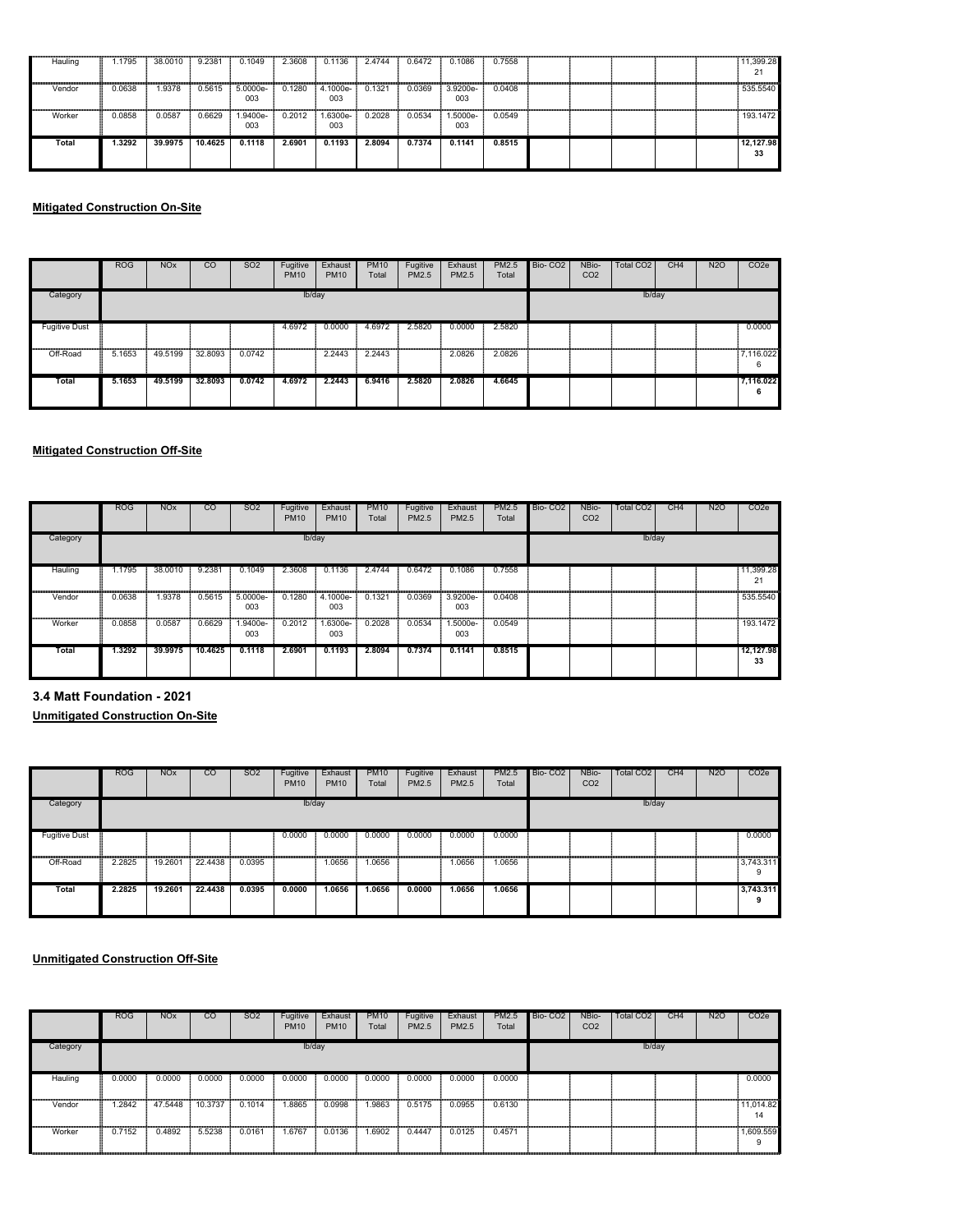| Total | .9994<br>. | 48.0340<br>. | 15.8975<br>. | 0.1175 | 3.5631<br>. | 0.1134 | 3.6765<br>. | 0.9627<br>. | 0.1080<br>. | .0702 |  |  | 12.624.38 |
|-------|------------|--------------|--------------|--------|-------------|--------|-------------|-------------|-------------|-------|--|--|-----------|
|       |            |              |              |        |             |        |             |             |             |       |  |  | ٠<br>     |
|       |            |              |              |        |             |        |             |             |             |       |  |  |           |

|                      | <b>ROG</b> | <b>NO<sub>x</sub></b> | CO      | SO <sub>2</sub> | Fugitive<br><b>PM10</b> | Exhaust<br><b>PM10</b> | <b>PM10</b><br>Total | Fugitive<br>PM2.5 | Exhaust<br>PM2.5 | PM2.5<br>Total | Bio-CO <sub>2</sub> | NBio-<br>CO <sub>2</sub> | Total CO <sub>2</sub> | CH <sub>4</sub> | <b>N2O</b> | CO <sub>2e</sub> |
|----------------------|------------|-----------------------|---------|-----------------|-------------------------|------------------------|----------------------|-------------------|------------------|----------------|---------------------|--------------------------|-----------------------|-----------------|------------|------------------|
| Category             |            |                       |         |                 | lb/day                  |                        |                      |                   |                  |                |                     |                          | lb/day                |                 |            |                  |
| <b>Fugitive Dust</b> |            |                       |         |                 | 0.0000                  | 0.0000                 | 0.0000               | 0.0000            | 0.0000           | 0.0000         |                     |                          |                       |                 |            | 0.0000           |
| Off-Road             | 2.2825     | 19.2601               | 22.4438 | 0.0395          |                         | 1.0656                 | .0656                |                   | 1.0656           | 1.0656         |                     |                          |                       |                 |            | 3,743.311<br>9   |
| <b>Total</b>         | 2.2825     | 19.2601               | 22.4438 | 0.0395          | 0.0000                  | 1.0656                 | 1.0656               | 0.0000            | 1.0656           | 1.0656         |                     |                          |                       |                 |            | 3,743.311<br>9   |

#### **Mitigated Construction Off-Site**

|          | <b>ROG</b> | <b>NO<sub>x</sub></b> | CO      | SO <sub>2</sub> | Fugitive<br><b>PM10</b> | Exhaust<br><b>PM10</b> | <b>PM10</b><br>Total | Fugitive<br>PM2.5 | Exhaust<br>PM2.5 | PM2.5<br>Total | Bio-CO <sub>2</sub> | NBio-<br>CO <sub>2</sub> | Total CO <sub>2</sub> | CH <sub>4</sub> | <b>N2O</b> | CO <sub>2e</sub> |
|----------|------------|-----------------------|---------|-----------------|-------------------------|------------------------|----------------------|-------------------|------------------|----------------|---------------------|--------------------------|-----------------------|-----------------|------------|------------------|
| Category |            |                       |         |                 | lb/day                  |                        |                      |                   |                  |                |                     |                          | lb/day                |                 |            |                  |
| Hauling  | 0.0000     | 0.0000                | 0.0000  | 0.0000          | 0.0000                  | 0.0000                 | 0.0000               | 0.0000            | 0.0000           | 0.0000         |                     |                          |                       |                 |            | 0.0000           |
| Vendor   | .2842      | 47.5448               | 10.3737 | 0.1014          | 1.8865                  | 0.0998                 | .9863                | 0.5175            | 0.0955           | 0.6130         |                     |                          |                       |                 |            | 11,014.82<br>14  |
| Worker   | 0.7152     | 0.4892                | 5.5238  | 0.0161          | 1.6767                  | 0.0136                 | .6902                | 0.4447            | 0.0125           | 0.4571         |                     |                          |                       |                 |            | 1,609.559<br>9   |
| Total    | 1.9994     | 48.0340               | 15.8975 | 0.1175          | 3.5631                  | 0.1134                 | 3.6765               | 0.9622            | 0.1080           | 1.0702         |                     |                          |                       |                 |            | 12,624.38<br>13  |

**3.5 Foundation - 2021**

**Unmitigated Construction On-Site**

|                      | <b>ROG</b> | <b>NO<sub>x</sub></b> | $\overline{c}$ | SO <sub>2</sub> | Fugitive<br><b>PM10</b> | Exhaust<br><b>PM10</b> | <b>PM10</b><br>Total | Fugitive<br>PM2.5 | Exhaust<br>PM2.5 | PM2.5<br>Total | Bio-CO <sub>2</sub> | NBio-<br>CO <sub>2</sub> | Total CO <sub>2</sub> | CH <sub>4</sub> | <b>N2O</b> | CO <sub>2e</sub> |
|----------------------|------------|-----------------------|----------------|-----------------|-------------------------|------------------------|----------------------|-------------------|------------------|----------------|---------------------|--------------------------|-----------------------|-----------------|------------|------------------|
| Category             |            |                       |                |                 | lb/day                  |                        |                      |                   |                  |                |                     |                          | lb/day                |                 |            |                  |
| <b>Fugitive Dust</b> |            |                       |                |                 | 0.0000                  | 0.0000                 | 0.0000               | 0.0000            | 0.0000           | 0.0000         |                     |                          |                       |                 |            | 0.0000           |
| Off-Road             | 1.7617     | 14.9823               | 17.1757        | 0.0291          |                         | 0.8635                 | 0.8635               |                   | 0.8501           | 0.8501         |                     |                          |                       |                 |            | 2,763.580        |
| Total                | 1.7617     | 14.9823               | 17.1757        | 0.0291          | 0.0000                  | 0.8635                 | 0.8635               | 0.0000            | 0.8501           | 0.8501         |                     |                          |                       |                 |            | 2,763.580        |

|          | <b>ROG</b> | <b>NOx</b> | CO      | SO <sub>2</sub> | Fugitive<br><b>PM10</b> | Exhaust<br><b>PM10</b> | <b>PM10</b><br>Total | Fugitive<br>PM2.5 | Exhaust<br>PM2.5 | PM2.5<br>Total | Bio-CO <sub>2</sub> | NBio-<br>CO <sub>2</sub> | Total CO <sub>2</sub> | CH <sub>4</sub> | N <sub>2</sub> O | CO <sub>2</sub> e |
|----------|------------|------------|---------|-----------------|-------------------------|------------------------|----------------------|-------------------|------------------|----------------|---------------------|--------------------------|-----------------------|-----------------|------------------|-------------------|
| Category |            |            |         |                 | lb/day                  |                        |                      |                   |                  |                |                     |                          | lb/day                |                 |                  |                   |
| Hauling  | 0.0000     | 0.0000     | 0.0000  | 0.0000          | 0.0000                  | 0.0000                 | 0.0000               | 0.0000            | 0.0000           | 0.0000         |                     |                          |                       |                 |                  | 0.0000            |
| Vendor   | 0.1646     | 6.0955     | 1.3300  | 0.0130          | 0.2419                  | 0.0128                 | 0.2547               | 0.0664            | 0.0123           | 0.0786         |                     |                          |                       |                 |                  | 1,412.156<br>6    |
| Worker   | 2.3841     | 1.6307     | 18.4128 | 0.0538          | 5.5888                  | 0.0452                 | 5.6340               | 1.4822            | 0.0416           | 1.5238         |                     |                          |                       |                 |                  | 5,365.199<br>5    |
| Total    | 2.5487     | 7.7262     | 19.7428 | 0.0668          | 5.8307                  | 0.0580                 | 5.8886               | 1.5485            | 0.0539           | 1.6024         |                     |                          |                       |                 |                  | 6,777.356         |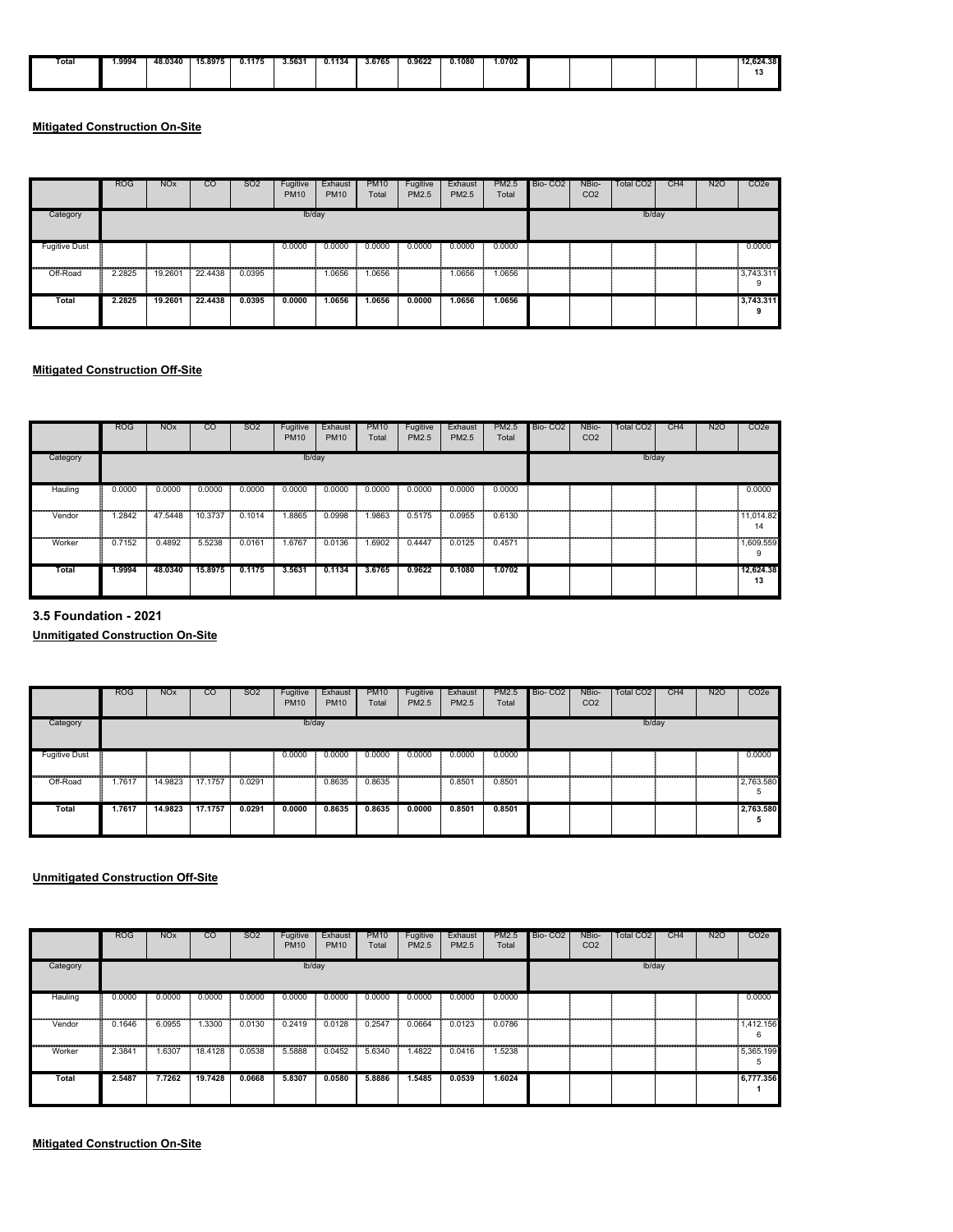|                      | <b>ROG</b> | <b>NOx</b> | <sub>co</sub> | SO <sub>2</sub> | Fugitive<br><b>PM10</b> | Exhaust<br><b>PM10</b> | <b>PM10</b><br>Total | Fugitive<br>PM2.5 | Exhaust<br>PM2.5 | PM2.5<br>Total | Bio-CO <sub>2</sub> | NBio-<br>CO <sub>2</sub> | Total CO2 | CH <sub>4</sub> | N2O | CO <sub>2e</sub> |
|----------------------|------------|------------|---------------|-----------------|-------------------------|------------------------|----------------------|-------------------|------------------|----------------|---------------------|--------------------------|-----------|-----------------|-----|------------------|
| Category             |            |            |               |                 | lb/day                  |                        |                      |                   |                  |                |                     |                          | lb/day    |                 |     |                  |
| <b>Fugitive Dust</b> |            |            |               |                 | 0.0000                  | 0.0000                 | 0.0000               | 0.0000            | 0.0000           | 0.0000         |                     |                          |           |                 |     | 0.0000           |
| Off-Road             | .7617      | 14.9823    | 17.1757       | 0.0291          |                         | 0.8635                 | 0.8635               |                   | 0.8501           | 0.8501         |                     |                          |           |                 |     | 2,763.580        |
| Total                | 1.7617     | 14.9823    | 17.1757       | 0.0291          | 0.0000                  | 0.8635                 | 0.8635               | 0.0000            | 0.8501           | 0.8501         |                     |                          |           |                 |     | 2,763.580        |

|          | <b>ROG</b> | <b>NO<sub>x</sub></b> | CO      | SO <sub>2</sub> | Fugitive<br><b>PM10</b> | Exhaust<br><b>PM10</b> | <b>PM10</b><br>Total | Fugitive<br>PM2.5 | Exhaust<br>PM2.5 | PM2.5<br>Total | Bio-CO <sub>2</sub> | NBio-<br>CO <sub>2</sub> | Total CO <sub>2</sub> | CH <sub>4</sub> | <b>N2O</b> | CO <sub>2</sub> e |
|----------|------------|-----------------------|---------|-----------------|-------------------------|------------------------|----------------------|-------------------|------------------|----------------|---------------------|--------------------------|-----------------------|-----------------|------------|-------------------|
| Category |            |                       |         |                 | lb/day                  |                        |                      |                   |                  |                |                     |                          | lb/day                |                 |            |                   |
| Hauling  | 0.0000     | 0.0000                | 0.0000  | 0.0000          | 0.0000                  | 0.0000                 | 0.0000               | 0.0000            | 0.0000           | 0.0000         |                     |                          |                       |                 |            | 0.0000            |
| Vendor   | 0.1646     | 6.0955                | 1.3300  | 0.0130          | 0.2419                  | 0.0128                 | 0.2547               | 0.0664            | 0.0123           | 0.0786         |                     |                          |                       |                 |            | 1,412.156<br>6    |
| Worker   | 2.3841     | 1.6307                | 18.4128 | 0.0538          | 5.5888                  | 0.0452                 | 5.6340               | 1.4822            | 0.0416           | 1.5238         |                     |                          |                       |                 |            | 5,365.199<br>5    |
| Total    | 2.5487     | 7.7262                | 19.7428 | 0.0668          | 5.8307                  | 0.0580                 | 5.8886               | 1.5485            | 0.0539           | 1.6024         |                     |                          |                       |                 |            | 6,777.356         |

**3.5 Foundation - 2022**

# **Unmitigated Construction On-Site**

|                      | <b>ROG</b> | <b>NO<sub>x</sub></b> | CO      | <b>SO2</b> | Fugitive<br><b>PM10</b> | Exhaust<br><b>PM10</b> | <b>PM10</b><br>Total | Fugitive<br>PM2.5 | Exhaust<br>PM2.5 | PM2.5<br>Total | Bio-CO <sub>2</sub> | NBio-<br>CO <sub>2</sub> | Total CO <sub>2</sub> | CH <sub>4</sub> | <b>N2O</b> | CO <sub>2</sub> e |
|----------------------|------------|-----------------------|---------|------------|-------------------------|------------------------|----------------------|-------------------|------------------|----------------|---------------------|--------------------------|-----------------------|-----------------|------------|-------------------|
| Category             |            |                       |         |            | lb/day                  |                        |                      |                   |                  |                |                     |                          | lb/day                |                 |            |                   |
| <b>Fugitive Dust</b> |            |                       |         |            | 0.0000                  | 0.0000                 | 0.0000               | 0.0000            | 0.0000           | 0.0000         |                     |                          |                       |                 |            | 0.0000            |
| Off-Road             | 1.6187     | 13.7769               | 17.1118 | 0.0291     |                         | 0.7482                 | 0.7482               |                   | 0.7370           | 0.7370         |                     |                          |                       |                 |            | 2,763.361         |
| <b>Total</b>         | 1.6187     | 13.7769               | 17.1118 | 0.0291     | 0.0000                  | 0.7482                 | 0.7482               | 0.0000            | 0.7370           | 0.7370         |                     |                          |                       |                 |            | 2,763.361         |

**Unmitigated Construction Off-Site**

|              | <b>ROG</b> | <b>NO<sub>x</sub></b> | CO      | SO <sub>2</sub> | Fugitive<br><b>PM10</b> | Exhaust<br><b>PM10</b> | <b>PM10</b><br>Total | Fugitive<br>PM2.5 | Exhaust<br>PM2.5 | <b>PM2.5</b><br>Total | Bio-CO <sub>2</sub> | NBio-<br>CO <sub>2</sub> | Total CO <sub>2</sub> | CH <sub>4</sub> | <b>N2O</b> | CO <sub>2e</sub>          |
|--------------|------------|-----------------------|---------|-----------------|-------------------------|------------------------|----------------------|-------------------|------------------|-----------------------|---------------------|--------------------------|-----------------------|-----------------|------------|---------------------------|
| Category     |            |                       |         |                 | lb/day                  |                        |                      |                   |                  |                       |                     |                          | lb/day                |                 |            |                           |
| Hauling      | 0.0000     | 0.0000                | 0.0000  | 0.0000          | 0.0000                  | 0.0000                 | 0.0000               | 0.0000            | 0.0000           | 0.0000                |                     |                          |                       |                 |            | 0.0000                    |
| Vendor       | 0.1563     | 5.7541                | 1.3048  | 0.0128          | 0.2419                  | 0.0111                 | 0.2530               | 0.0664            | 0.0106           | 0.0770                |                     |                          |                       |                 |            | 1,396.008                 |
| Worker       | 2.2392     | 1.4727                | 16.9588 | 0.0519          | 5.5888                  | 0.0438                 | 5.6326               | 1.4822            | 0.0403           | 1.5225                |                     |                          |                       |                 |            | 5,176.408                 |
| <b>Total</b> | 2.3955     | 7.2268                | 18.2636 | 0.0647          | 5.8307                  | 0.0548                 | 5.8855               | 1.5485            | 0.0509           | 1.5994                |                     |                          |                       |                 |            | 6,572.416<br>$\mathbf{2}$ |

|          | <b>ROG</b> | <b>NO<sub>x</sub></b> | CO. | <b>SO2</b> | Fugitive<br><b>PM10</b> | Exhaust<br><b>PM10</b> | <b>PM10</b><br>Total | Fugitive<br>PM2.5 | Exhaust<br>PM2.5 | <b>PM2.5</b><br>Total | Bio-CO <sub>2</sub> | NBio-<br>CO <sub>2</sub> | Total CO <sub>2</sub> | CH <sub>4</sub> | <b>N2O</b> | CO <sub>2e</sub> |
|----------|------------|-----------------------|-----|------------|-------------------------|------------------------|----------------------|-------------------|------------------|-----------------------|---------------------|--------------------------|-----------------------|-----------------|------------|------------------|
| Category |            |                       |     |            | lb/day                  |                        |                      |                   |                  |                       |                     |                          | lb/day                |                 |            |                  |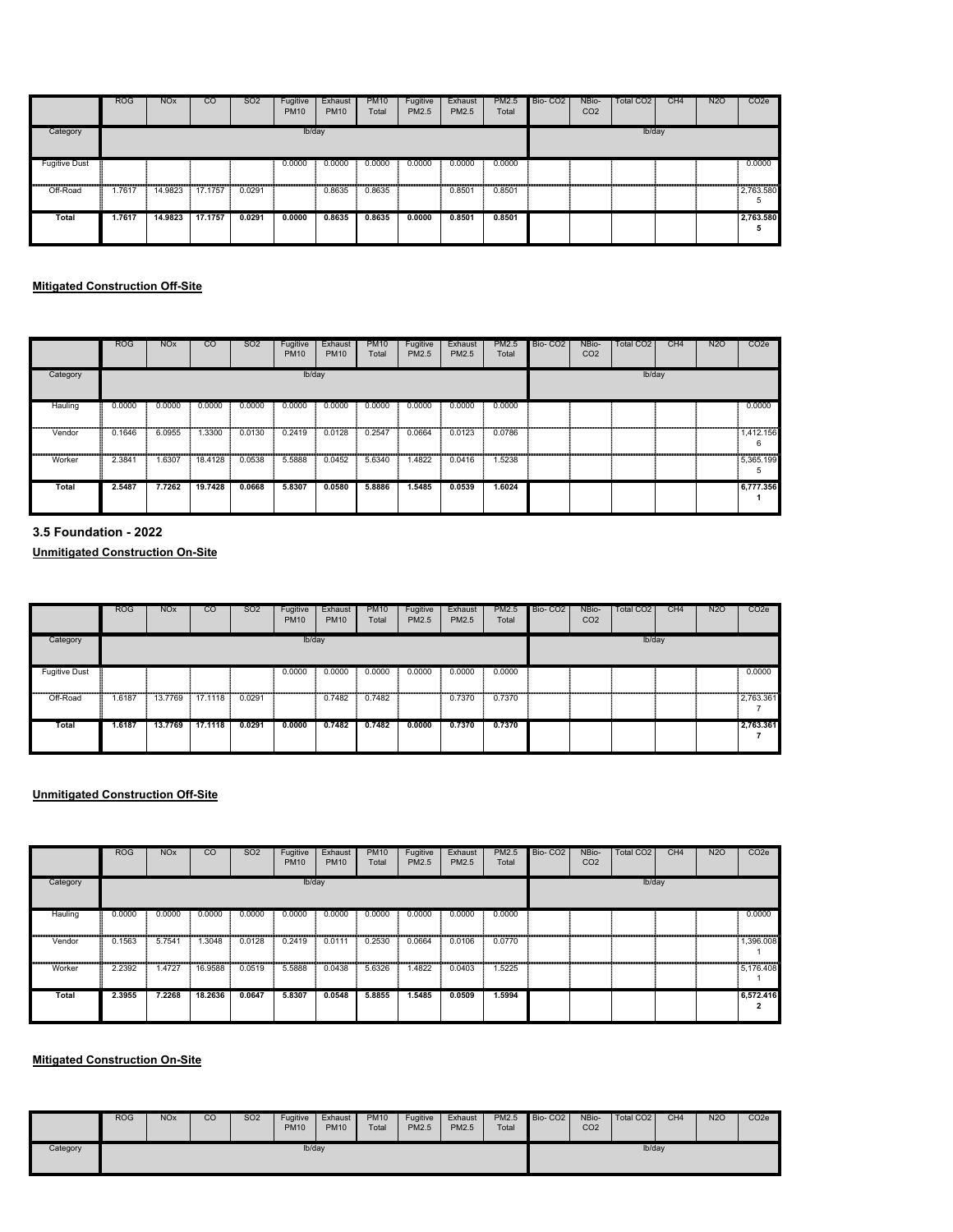| <b>Fugitive Dust</b> |        |         |         |        | 0.0000 | 0.0000 | 0.0000 | 0.0000 | 0.0000 | 0.0000 |  |  | 0.0000    |
|----------------------|--------|---------|---------|--------|--------|--------|--------|--------|--------|--------|--|--|-----------|
| Off-Road             | 1.6187 | 13.7769 | 17.1118 | 0.0291 |        | 0.7482 | 0.7482 |        | 0.7370 | 0.7370 |  |  | 2,763.361 |
| Total                | 1.6187 | 13.7769 | 17.1118 | 0.0291 | 0.0000 | 0.7482 | 0.7482 | 0.0000 | 0.7370 | 0.7370 |  |  | 2,763.361 |

|          | <b>ROG</b> | NO <sub>x</sub> | CO.     | SO <sub>2</sub> | Fugitive<br><b>PM10</b> | Exhaust<br><b>PM10</b> | <b>PM10</b><br>Total | Fugitive<br>PM2.5 | Exhaust<br>PM2.5 | PM2.5<br>Total | Bio-CO <sub>2</sub> | NBio-<br>CO <sub>2</sub> | Total CO2 | CH <sub>4</sub> | N2O | CO <sub>2e</sub> |
|----------|------------|-----------------|---------|-----------------|-------------------------|------------------------|----------------------|-------------------|------------------|----------------|---------------------|--------------------------|-----------|-----------------|-----|------------------|
| Category |            |                 |         |                 | lb/day                  |                        |                      |                   |                  |                |                     |                          | lb/day    |                 |     |                  |
| Hauling  | 0.0000     | 0.0000          | 0.0000  | 0.0000          | 0.0000                  | 0.0000                 | 0.0000               | 0.0000            | 0.0000           | 0.0000         |                     |                          |           |                 |     | 0.0000           |
| Vendor   | 0.1563     | 5.7541          | 1.3048  | 0.0128          | 0.2419                  | 0.0111                 | 0.2530               | 0.0664            | 0.0106           | 0.0770         |                     |                          |           |                 |     | 1,396.008        |
| Worker   | 2.2392     | 1.4727          | 16.9588 | 0.0519          | 5.5888                  | 0.0438                 | 5.6326               | 1.4822            | 0.0403           | 1.5225         |                     |                          |           |                 |     | 5,176.408        |
| Total    | 2.3955     | 7.2268          | 18.2636 | 0.0647          | 5.8307                  | 0.0548                 | 5.8855               | 1.5485            | 0.0509           | 1.5994         |                     |                          |           |                 |     | 6,572.416        |

**3.6 Building Construction - 2022**

**Unmitigated Construction On-Site**

|          | ROG    | NO <sub>x</sub> | CO      | SO <sub>2</sub> | Fugitive<br><b>PM10</b> | Exhaust<br><b>PM10</b> | <b>PM10</b><br>Total | Fugitive<br>PM2.5 | Exhaust<br>PM2.5 | PM2.5<br>Total | Bio-CO <sub>2</sub> | NBio-<br>CO <sub>2</sub> | Total CO2 | CH <sub>4</sub> | N <sub>2</sub> O | CO <sub>2</sub> e |
|----------|--------|-----------------|---------|-----------------|-------------------------|------------------------|----------------------|-------------------|------------------|----------------|---------------------|--------------------------|-----------|-----------------|------------------|-------------------|
| Category |        |                 |         |                 | lb/day                  |                        |                      |                   |                  |                |                     |                          | lb/day    |                 |                  |                   |
| Off-Road | 2.6553 | 22,0897         | 28.3362 | 0.0478          |                         | 1.1300                 | 1.1300               |                   | 1.1171           | 1.1171         |                     |                          |           |                 |                  | 4,516.577<br>0    |
| Total    | 2.6553 | 22.0897         | 28.3362 | 0.0478          |                         | 1.1300                 | 1.1300               |                   | 1.1171           | 1.1171         |                     |                          |           |                 |                  | 4,516.577<br>0    |

## **Unmitigated Construction Off-Site**

|              | <b>ROG</b> | <b>NO<sub>x</sub></b> | CO      | SO <sub>2</sub> | Fugitive<br><b>PM10</b> | Exhaust<br><b>PM10</b> | <b>PM10</b><br>Total | Fugitive<br>PM2.5 | Exhaust<br>PM2.5 | PM2.5<br>Total | Bio-CO <sub>2</sub> | NBio-<br>CO <sub>2</sub> | Total CO <sub>2</sub> | CH <sub>4</sub> | <b>N2O</b> | CO <sub>2</sub> e |
|--------------|------------|-----------------------|---------|-----------------|-------------------------|------------------------|----------------------|-------------------|------------------|----------------|---------------------|--------------------------|-----------------------|-----------------|------------|-------------------|
| Category     |            |                       |         |                 | lb/day                  |                        |                      |                   |                  |                |                     |                          | lb/day                |                 |            |                   |
| Hauling      | 0.0000     | 0.0000                | 0.0000  | 0.0000          | 0.0000                  | 0.0000                 | 0.0000               | 0.0000            | 0.0000           | 0.0000         |                     |                          |                       |                 |            | 0.0000            |
| Vendor       | 0.8148     | 25.0456               | 7.2289  | 0.0674          | 1.7414                  | 0.0488                 | .7902                | 0.5014            | 0.0466           | 0.5480         |                     |                          |                       |                 |            | 7,218.515<br>4    |
| Worker       | 2.2392     | 1.4727                | 16.9588 | 0.0519          | 5.5888                  | 0.0438                 | 5.6326               | 1.4822            | 0.0403           | 1.5225         |                     |                          |                       |                 |            | 5,176.408         |
| <b>Total</b> | 3.0540     | 26.5183               | 24.1878 | 0.1193          | 7.3302                  | 0.0925                 | 7.4228               | 1.9836            | 0.0869           | 2.0705         |                     |                          |                       |                 |            | 12,394.92<br>35   |

|          | <b>ROG</b> | <b>NO<sub>x</sub></b> | CO      | SO <sub>2</sub> | Fugitive<br><b>PM10</b> | Exhaust<br><b>PM10</b> | <b>PM10</b><br>Total | Fugitive<br>PM2.5 | Exhaust<br>PM2.5 | PM2.5<br>Total | Bio-CO <sub>2</sub> | NBio-<br>CO <sub>2</sub> | Total CO <sub>2</sub> | CH <sub>4</sub> | <b>N2O</b> | CO <sub>2</sub> e     |
|----------|------------|-----------------------|---------|-----------------|-------------------------|------------------------|----------------------|-------------------|------------------|----------------|---------------------|--------------------------|-----------------------|-----------------|------------|-----------------------|
| Category |            |                       |         |                 | lb/day                  |                        |                      |                   |                  |                |                     |                          | lb/day                |                 |            |                       |
| Off-Road | 2.6553     | 22,0897               | 28.3362 | 0.0478          |                         | 1.1300                 | 1.1300               |                   | 1.1171           | 1.1171         |                     |                          |                       |                 |            | 4,516.577<br>$\Omega$ |
| Total    | 2.6553     | 22.0897               | 28.3362 | 0.0478          |                         | 1.1300                 | 1.1300               |                   | 1.1171           | 1.1171         |                     |                          |                       |                 |            | 4,516.577<br>0        |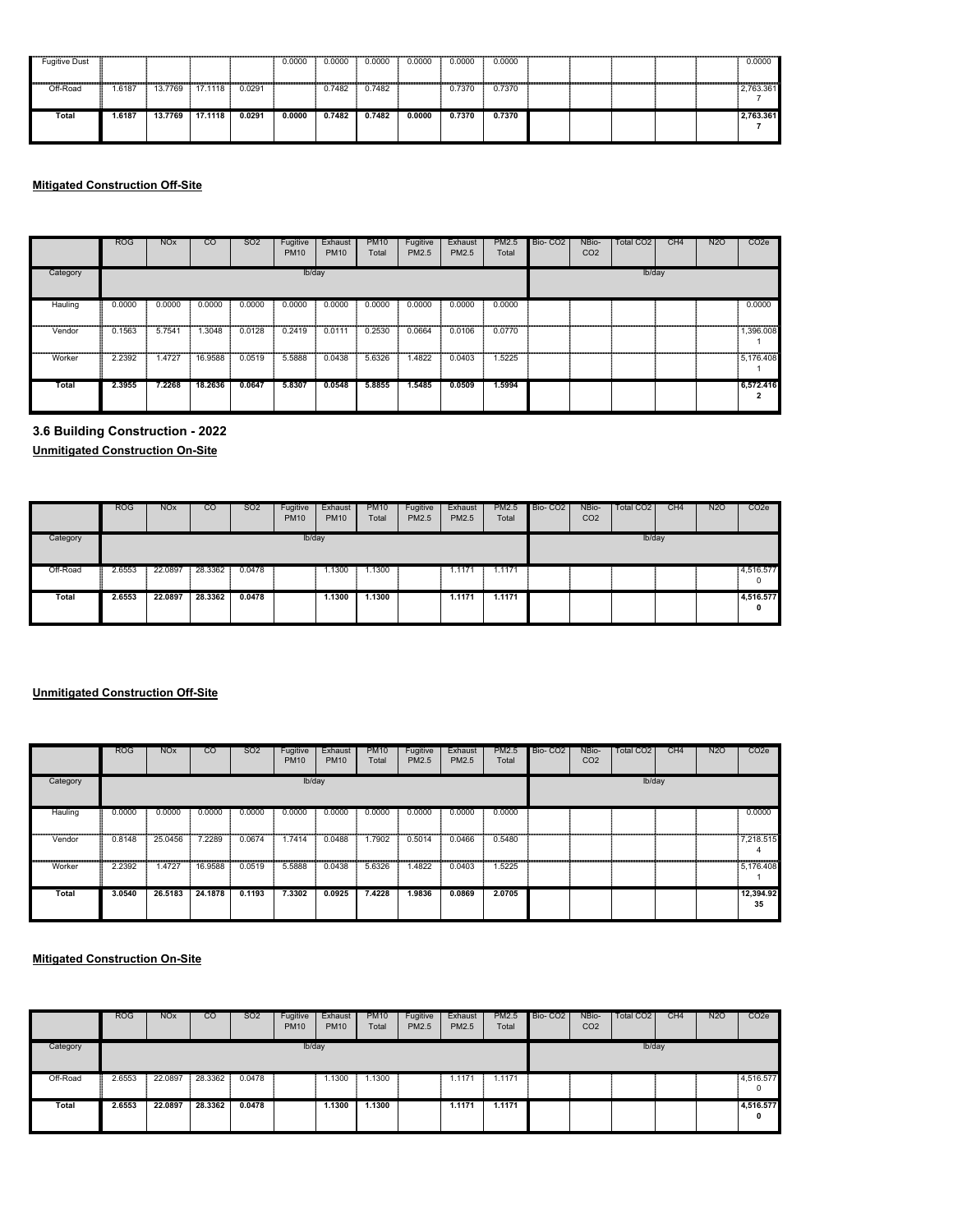|              | <b>ROG</b> | <b>NO<sub>x</sub></b> | CO      | <b>SO2</b> | Fugitive<br><b>PM10</b> | Exhaust<br><b>PM10</b> | <b>PM10</b><br>Total | Fugitive<br>PM2.5 | Exhaust<br>PM2.5 | PM2.5<br>Total | Bio-CO <sub>2</sub> | NBio-<br>CO <sub>2</sub> | Total CO <sub>2</sub> | CH <sub>4</sub> | <b>N2O</b> | CO <sub>2</sub> e |
|--------------|------------|-----------------------|---------|------------|-------------------------|------------------------|----------------------|-------------------|------------------|----------------|---------------------|--------------------------|-----------------------|-----------------|------------|-------------------|
| Category     |            |                       |         |            | lb/day                  |                        |                      |                   |                  |                |                     |                          | lb/day                |                 |            |                   |
| Hauling      | 0.0000     | 0.0000                | 0.0000  | 0.0000     | 0.0000                  | 0.0000                 | 0.0000               | 0.0000            | 0.0000           | 0.0000         |                     |                          |                       |                 |            | 0.0000            |
| Vendor       | 0.8148     | 25.0456               | 7.2289  | 0.0674     | 1.7414                  | 0.0488                 | .7902                | 0.5014            | 0.0466           | 0.5480         |                     |                          |                       |                 |            | 7,218.515<br>4    |
| Worker       | 2.2392     | 1.4727                | 16.9588 | 0.0519     | 5.5888                  | 0.0438                 | 5.6326               | 1.4822            | 0.0403           | 1.5225         |                     |                          |                       |                 |            | 5,176.408         |
| <b>Total</b> | 3.0540     | 26.5183               | 24.1878 | 0.1193     | 7.3302                  | 0.0925                 | 7.4228               | 1.9836            | 0.0869           | 2.0705         |                     |                          |                       |                 |            | 12,394.92<br>35   |

**3.6 Building Construction - 2023 Unmitigated Construction On-Site**

|          | <b>ROG</b> | <b>NO<sub>x</sub></b> | CO      | SO <sub>2</sub> | Fugitive<br><b>PM10</b> | Exhaust<br><b>PM10</b> | <b>PM10</b><br>Total | Fugitive<br>PM2.5 | Exhaust<br>PM2.5 | <b>PM2.5</b><br>Total | Bio-CO <sub>2</sub> | NBio-<br>CO <sub>2</sub> | Total CO <sub>2</sub> | CH <sub>4</sub> | <b>N2O</b> | CO <sub>2e</sub> |
|----------|------------|-----------------------|---------|-----------------|-------------------------|------------------------|----------------------|-------------------|------------------|-----------------------|---------------------|--------------------------|-----------------------|-----------------|------------|------------------|
| Category |            |                       |         |                 | lb/day                  |                        |                      |                   |                  |                       |                     |                          | lb/day                |                 |            |                  |
| Off-Road | 2.4636     | 20.5117               | 28.2555 | 0.0478          |                         | 0.9749                 | 0.9749               |                   | 0.9640           | 0.9640                |                     |                          |                       |                 |            | 4,516.093<br>8   |
| Total    | 2.4636     | 20.5117               | 28.2555 | 0.0478          |                         | 0.9749                 | 0.9749               |                   | 0.9640           | 0.9640                |                     |                          |                       |                 |            | 4,516.093<br>8   |

# **Unmitigated Construction Off-Site**

|              | <b>ROG</b> | <b>NO<sub>x</sub></b> | CO      | SO <sub>2</sub> | Fugitive<br><b>PM10</b> | Exhaust<br><b>PM10</b> | <b>PM10</b><br>Total | Fugitive<br>PM2.5 | Exhaust<br>PM2.5 | <b>PM2.5</b><br>Total | Bio-CO <sub>2</sub> | NBio-<br>CO <sub>2</sub> | <b>Total CO2</b> | CH <sub>4</sub> | <b>N2O</b> | CO <sub>2e</sub> |
|--------------|------------|-----------------------|---------|-----------------|-------------------------|------------------------|----------------------|-------------------|------------------|-----------------------|---------------------|--------------------------|------------------|-----------------|------------|------------------|
| Category     |            |                       |         |                 | lb/day                  |                        |                      |                   |                  |                       |                     |                          | lb/day           |                 |            |                  |
| Hauling      | 0.0000     | 0.0000                | 0.0000  | 0.0000          | 0.0000                  | 0.0000                 | 0.0000               | 0.0000            | 0.0000           | 0.0000                |                     |                          |                  |                 |            | 0.0000           |
| Vendor       | 0.6054     | 18.9689               | 6.4236  | 0.0652          | 1.7415                  | 0.0232                 | .7646                | 0.5014            | 0.0221           | 0.5235                |                     |                          |                  |                 |            | 6,993.332<br>4   |
| Worker       | 2.1096     | 1.3320                | 15.5883 | 0.0500          | 5.5888                  | 0.0425                 | 5.6313               | 1.4822            | 0.0391           | 1.5213                |                     |                          |                  |                 |            | 4,986.809<br>2   |
| <b>Total</b> | 2.7149     | 20.3009               | 22.0119 | 0.1152          | 7.3303                  | 0.0657                 | 7.3959               | 1.9836            | 0.0613           | 2.0449                |                     |                          |                  |                 |            | 11,980.14<br>15  |

#### **Mitigated Construction On-Site**

|              | <b>ROG</b> | <b>NO<sub>x</sub></b> | CO      | SO <sub>2</sub> | Fugitive<br><b>PM10</b> | Exhaust<br><b>PM10</b> | <b>PM10</b><br>Total | Fugitive<br>PM2.5 | Exhaust<br>PM2.5 | <b>PM2.5</b><br>Total | Bio-CO <sub>2</sub> | NBio-<br>CO <sub>2</sub> | Total CO2 | CH <sub>4</sub> | <b>N2O</b> | CO <sub>2</sub> e |
|--------------|------------|-----------------------|---------|-----------------|-------------------------|------------------------|----------------------|-------------------|------------------|-----------------------|---------------------|--------------------------|-----------|-----------------|------------|-------------------|
| Category     |            |                       |         |                 | lb/day                  |                        |                      |                   |                  |                       |                     |                          | lb/day    |                 |            |                   |
| Off-Road     | 2.4636     | 20.5117               | 28.2555 | 0.0478          |                         | 0.9749                 | 0.9749               |                   | 0.9640           | 0.9640                |                     |                          |           |                 |            | 4,516.093         |
| <b>Total</b> | 2.4636     | 20.5117               | 28.2555 | 0.0478          |                         | 0.9749                 | 0.9749               |                   | 0.9640           | 0.9640                |                     |                          |           |                 |            | 4,516.093         |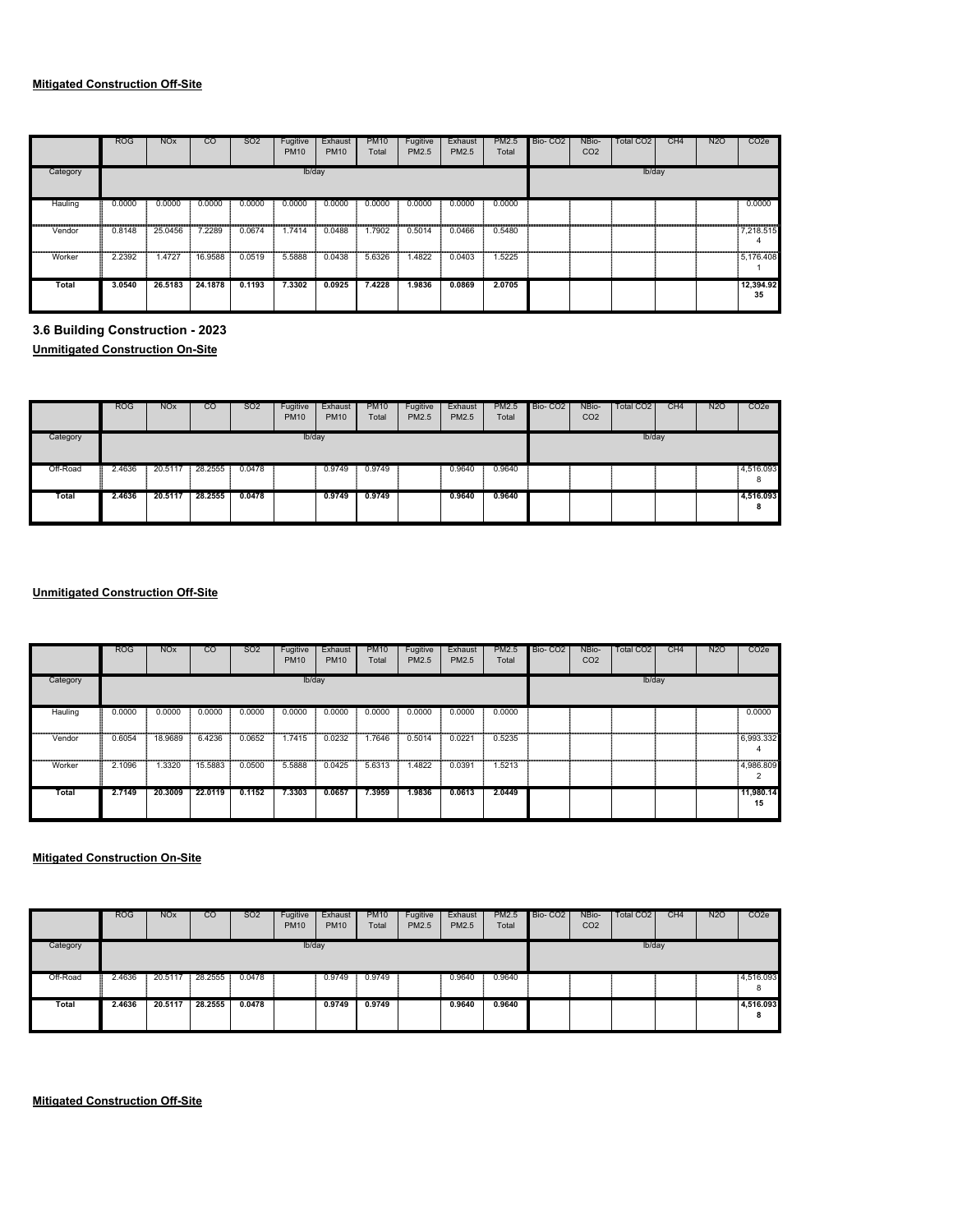|              | <b>ROG</b> | <b>NO<sub>x</sub></b> | CO      | SO <sub>2</sub> | Fugitive<br><b>PM10</b> | Exhaust<br><b>PM10</b> | <b>PM10</b><br>Total | Fugitive<br>PM2.5 | Exhaust<br>PM2.5 | PM2.5<br>Total | Bio-CO <sub>2</sub> | NBio-<br>CO <sub>2</sub> | Total CO <sub>2</sub> | CH <sub>4</sub> | <b>N2O</b> | CO <sub>2e</sub> |
|--------------|------------|-----------------------|---------|-----------------|-------------------------|------------------------|----------------------|-------------------|------------------|----------------|---------------------|--------------------------|-----------------------|-----------------|------------|------------------|
| Category     |            |                       |         |                 | lb/day                  |                        |                      |                   |                  |                |                     |                          | lb/day                |                 |            |                  |
| Hauling      | 0.0000     | 0.0000                | 0.0000  | 0.0000          | 0.0000                  | 0.0000                 | 0.0000               | 0.0000            | 0.0000           | 0.0000         |                     |                          |                       |                 |            | 0.0000           |
| Vendor       | 0.6054     | 18.9689               | 6.4236  | 0.0652          | 1.7415                  | 0.0232                 | 1.7646               | 0.5014            | 0.0221           | 0.5235         |                     |                          |                       |                 |            | 6,993.332        |
| Worker       | 2.1096     | 1.3320                | 15.5883 | 0.0500          | 5.5888                  | 0.0425                 | 5.6313               | 1.4822            | 0.0391           | 1.5213         |                     |                          |                       |                 |            | 4,986.809        |
| <b>Total</b> | 2.7149     | 20.3009               | 22.0119 | 0.1152          | 7.3303                  | 0.0657                 | 7.3959               | 1.9836            | 0.0613           | 2.0449         |                     |                          |                       |                 |            | 11,980.14<br>15  |

**3.6 Building Construction - 2024**

**Unmitigated Construction On-Site**

|          | <b>ROG</b> | <b>NO<sub>x</sub></b> | $_{\rm CO}$ | <b>SO2</b> | Fugitive<br><b>PM10</b> | Exhaust<br><b>PM10</b> | <b>PM10</b><br>Total | Fugitive<br>PM2.5 | Exhaust<br>PM2.5 | <b>PM2.5</b><br>Total | Bio-CO <sub>2</sub> | NBio-<br>CO <sub>2</sub> | Total CO <sub>2</sub> | CH4 | <b>N2O</b> | CO <sub>2e</sub> |
|----------|------------|-----------------------|-------------|------------|-------------------------|------------------------|----------------------|-------------------|------------------|-----------------------|---------------------|--------------------------|-----------------------|-----|------------|------------------|
| Category |            |                       |             |            | lb/day                  |                        |                      |                   |                  |                       |                     |                          | lb/day                |     |            |                  |
| Off-Road | 2.3010     | 19.2750               | 28.1954     | 0.0478     |                         | 0.8449                 | 0.8449               |                   | 0.8353           | 0.8353                |                     |                          |                       |     |            | 4,515.838<br>6   |
| Total    | 2.3010     | 19.2750               | 28.1954     | 0.0478     |                         | 0.8449                 | 0.8449               |                   | 0.8353           | 0.8353                |                     |                          |                       |     |            | 4,515.838<br>b   |

#### **Unmitigated Construction Off-Site**

|          | <b>ROG</b> | <b>NO<sub>x</sub></b> | CO      | SO <sub>2</sub> | Fugitive<br><b>PM10</b> | Exhaust<br><b>PM10</b> | <b>PM10</b><br>Total | Fugitive<br>PM2.5 | Exhaust<br>PM2.5 | PM2.5<br>Total | Bio-CO <sub>2</sub> | NBio-<br>CO <sub>2</sub> | <b>Total CO2</b> | CH <sub>4</sub> | <b>N2O</b> | CO <sub>2e</sub>                      |
|----------|------------|-----------------------|---------|-----------------|-------------------------|------------------------|----------------------|-------------------|------------------|----------------|---------------------|--------------------------|------------------|-----------------|------------|---------------------------------------|
| Category |            |                       |         |                 | lb/day                  |                        |                      |                   |                  |                |                     |                          | lb/day           |                 |            |                                       |
| Hauling  | 0.0000     | 0.0000                | 0.0000  | 0.0000          | 0.0000                  | 0.0000                 | 0.0000               | 0.0000            | 0.0000           | 0.0000         |                     |                          |                  |                 |            | 0.0000                                |
| Vendor   | 0.5904     | 18,9009               | 6.2288  | 0.0649          | .7415                   | 0.0228                 | .7643                | 0.5014            | 0.0217           | 0.5232         |                     |                          |                  |                 |            | 6,966.097<br>$\overline{\phantom{a}}$ |
| Worker   | 2.0018     | 1.2144                | 14.5121 | 0.0484          | 5.5888                  | 0.0419                 | 5.6307               | 1.4822            | 0.0386           | 1.5208         |                     |                          |                  |                 |            | 4,831.956                             |
| Total    | 2.5923     | 20.1152               | 20.7410 | 0.1133          | 7.3303                  | 0.0646                 | 7.3950               | 1.9836            | 0.0603           | 2.0439         |                     |                          |                  |                 |            | 11,798.05<br>39                       |

#### **Mitigated Construction On-Site**

|          | <b>ROG</b> | <b>NO<sub>x</sub></b> | CO      | SO <sub>2</sub> | Fugitive<br><b>PM10</b> | <b>Exhaust</b><br><b>PM10</b> | <b>PM10</b><br>Total | Fugitive<br>PM2.5 | Exhaust<br>PM2.5 | PM2.5<br>Total | Bio-CO <sub>2</sub> | NBio-<br>CO <sub>2</sub> | Total CO <sub>2</sub> | CH4 | <b>N2O</b> | CO <sub>2e</sub> |
|----------|------------|-----------------------|---------|-----------------|-------------------------|-------------------------------|----------------------|-------------------|------------------|----------------|---------------------|--------------------------|-----------------------|-----|------------|------------------|
| Category |            |                       |         |                 | lb/day                  |                               |                      |                   |                  |                |                     |                          | lb/day                |     |            |                  |
| Off-Road | 2.3010     | 19,2750               | 28.1954 | 0.0478          |                         | 0.8449                        | 0.8449               |                   | 0.8353           | 0.8353         |                     |                          |                       |     |            | 4,515.838<br>6   |
| Total    | 2.3010     | 19.2750               | 28.1954 | 0.0478          |                         | 0.8449                        | 0.8449               |                   | 0.8353           | 0.8353         |                     |                          |                       |     |            | 4,515.838<br>6   |

|          | <b>ROG</b> | <b>NO<sub>x</sub></b> | CO     | <b>SO2</b> | Fugitive<br><b>PM10</b> | Exhaust<br><b>PM10</b> | <b>PM10</b><br>Total | Fugitive<br>PM2.5 | Exhaust<br>PM2.5 | <b>PM2.5</b><br>Total | Bio-CO <sub>2</sub> | NBio-<br>CO <sub>2</sub> | Total CO <sub>2</sub> | CH <sub>4</sub> | <b>N2O</b> | CO <sub>2e</sub> |
|----------|------------|-----------------------|--------|------------|-------------------------|------------------------|----------------------|-------------------|------------------|-----------------------|---------------------|--------------------------|-----------------------|-----------------|------------|------------------|
| Category |            |                       |        |            | lb/day                  |                        |                      |                   |                  | lb/day                |                     |                          |                       |                 |            |                  |
| Hauling  | 0.0000     | 0.0000                | 0.0000 | 0.0000     | 0.0000                  | 0.0000                 | 0.0000               | 0.0000            | 0.0000           | 0.0000                |                     |                          |                       |                 |            | 0.0000           |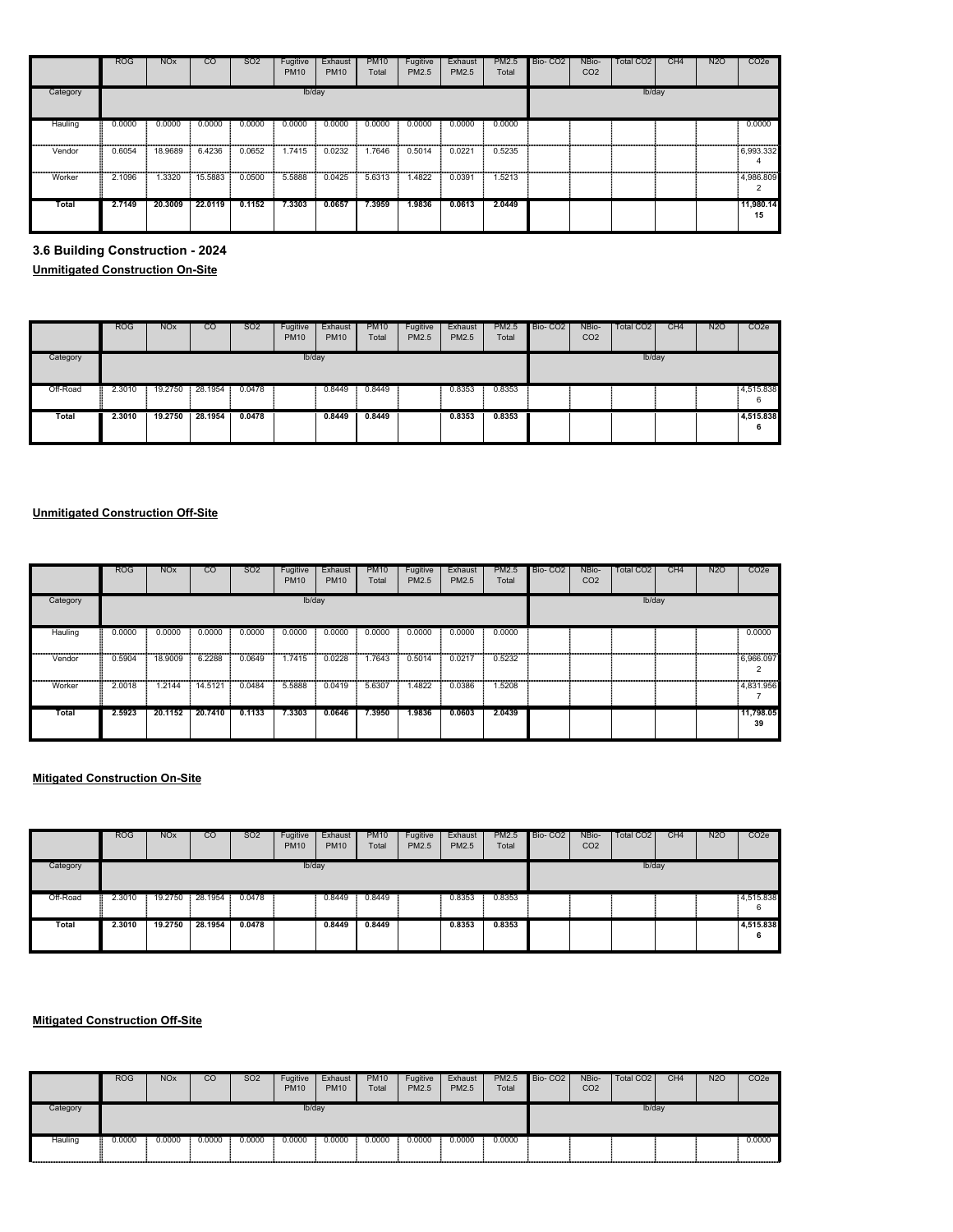| Vendor | 0.5904 | 18,9009 | 6.2288  | 0.0649 | .7415  | 0.0228 | 1.7643 | 0.5014 | 0.0217 | 0.5232 |  |  | 6.966.097       |
|--------|--------|---------|---------|--------|--------|--------|--------|--------|--------|--------|--|--|-----------------|
| Worker | 2.0018 | 1.2144  | 14.5121 | 0.0484 | 5.5888 | 0.0419 | 5.6307 | 1.4822 | 0.0386 | .5208  |  |  | 4,831.956       |
| Total  | 2.5923 | 20.1152 | 20.7410 | 0.1133 | 7.3303 | 0.0646 | 7.3950 | 1.9836 | 0.0603 | 2.0439 |  |  | 11.798.05<br>39 |

**3.7 Architectural Coating - 2023 Unmitigated Construction On-Site**

|                 | <b>ROG</b> | <b>NO<sub>x</sub></b> | CO     | SO <sub>2</sub> | Fugitive<br><b>PM10</b> | Exhaust<br><b>PM10</b> | <b>PM10</b><br>Total | Fugitive<br>PM2.5 | Exhaust<br>PM2.5 | <b>PM2.5</b><br>Total | Bio-CO <sub>2</sub> | NBio-<br>CO <sub>2</sub> | Total CO <sub>2</sub> | CH <sub>4</sub> | <b>N2O</b> | CO <sub>2e</sub> |
|-----------------|------------|-----------------------|--------|-----------------|-------------------------|------------------------|----------------------|-------------------|------------------|-----------------------|---------------------|--------------------------|-----------------------|-----------------|------------|------------------|
| Category        |            |                       |        |                 | lb/day                  |                        |                      |                   |                  |                       |                     |                          | lb/day                |                 |            |                  |
| Archit. Coating | 42.6648    |                       |        |                 |                         | 0.0000                 | 0.0000               |                   | 0.0000           | 0.0000                |                     |                          |                       |                 |            | 0.0000           |
| Off-Road        | 0.2902     | 2.2706                | 3.5068 | 5.6400e-<br>003 |                         | 0.1036                 | 0.1036               |                   | 0.1029           | 0.1029                |                     |                          |                       |                 |            | 539.7601         |
| Total           | 42.9549    | 2.2706                | 3.5068 | 5.6400e-<br>003 |                         | 0.1036                 | 0.1036               |                   | 0.1029           | 0.1029                |                     |                          |                       |                 |            | 539.7601         |

#### **Unmitigated Construction Off-Site**

|          | <b>ROG</b> | <b>NOx</b> | CO     | SO <sub>2</sub>    | Fugitive<br><b>PM10</b> | Exhaust<br><b>PM10</b> | <b>PM10</b><br>Total | Fugitive<br>PM2.5 | <b>Exhaust</b><br>PM2.5 | PM2.5<br>Total | Bio-CO <sub>2</sub> | NBio-<br>CO <sub>2</sub> | Total CO2 | CH <sub>4</sub> | N <sub>2</sub> O | CO <sub>2</sub> e |
|----------|------------|------------|--------|--------------------|-------------------------|------------------------|----------------------|-------------------|-------------------------|----------------|---------------------|--------------------------|-----------|-----------------|------------------|-------------------|
| Category |            |            |        |                    | lb/day                  |                        |                      |                   |                         |                |                     |                          | lb/day    |                 |                  |                   |
| Hauling  | 0.0000     | 0.0000     | 0.0000 | 0.0000             | 0.0000                  | 0.0000                 | 0.0000               | 0.0000            | 0.0000                  | 0.0000         |                     |                          |           |                 |                  | 0.0000            |
| Vendor   | 0.0000     | 0.0000     | 0.0000 | 0.0000             | 0.0000                  | 0.0000                 | 0.0000               | 0.0000            | 0.0000                  | 0.0000         |                     |                          |           |                 |                  | 0.0000            |
| Worker   | 0.3882     | 0.2451     | 2.8683 | 9.2000e-<br>003    | 1.0283                  | 7.8200e-<br>003        | 1.0362               | 0.2727            | 7.2000e-<br>003         | 0.2799         |                     |                          |           |                 |                  | 917,5729          |
| Total    | 0.3882     | 0.2451     | 2.8683 | $9.2000e -$<br>003 | 1.0283                  | 7.8200e-<br>003        | 1.0362               | 0.2727            | 7.2000e-<br>003         | 0.2799         |                     |                          |           |                 |                  | 917.5729          |

**Mitigated Construction On-Site**

|                       | <b>ROG</b> | <b>NOx</b> | CO     | SO <sub>2</sub> | Fugitive<br><b>PM10</b> | Exhaust<br><b>PM10</b> | <b>PM10</b><br>Total | Fugitive<br>PM2.5 | Exhaust<br>PM2.5 | PM <sub>2.5</sub><br>Total | Bio-CO <sub>2</sub> | NBio-<br>CO <sub>2</sub> | Total CO2 | CH <sub>4</sub> | N <sub>2</sub> O | CO <sub>2</sub> e |
|-----------------------|------------|------------|--------|-----------------|-------------------------|------------------------|----------------------|-------------------|------------------|----------------------------|---------------------|--------------------------|-----------|-----------------|------------------|-------------------|
| Category              |            |            |        |                 | lb/day                  |                        |                      |                   |                  |                            |                     |                          | lb/day    |                 |                  |                   |
| Archit. Coating<br>н. | 42.6648    |            |        |                 |                         | 0.0000                 | 0.0000               |                   | 0.0000           | 0.0000                     |                     |                          |           |                 |                  | 0.0000            |
| Off-Road              | 0.2902     | 2.2706     | 3.5068 | 5.6400e-<br>003 |                         | 0.1036                 | 0.1036               |                   | 0.1029           | 0.1029                     |                     |                          |           |                 |                  | 539.7601          |
| Total                 | 42.9549    | 2.2706     | 3.5068 | 5.6400e-<br>003 |                         | 0.1036                 | 0.1036               |                   | 0.1029           | 0.1029                     |                     |                          |           |                 |                  | 539.7601          |

|          | <b>ROG</b> | NO <sub>x</sub> | CO     | SO <sub>2</sub>    | Fugitive<br><b>PM10</b> | Exhaust<br><b>PM10</b> | <b>PM10</b><br>Total | Fugitive<br>PM2.5 | Exhaust<br>PM2.5 | PM <sub>2.5</sub><br>Total | Bio-CO <sub>2</sub> | NBio-<br>CO <sub>2</sub> | Total CO2 | CH <sub>4</sub> | N <sub>2</sub> O | CO <sub>2</sub> e |
|----------|------------|-----------------|--------|--------------------|-------------------------|------------------------|----------------------|-------------------|------------------|----------------------------|---------------------|--------------------------|-----------|-----------------|------------------|-------------------|
| Category |            |                 |        |                    | lb/day                  |                        |                      |                   |                  |                            |                     |                          | lb/day    |                 |                  |                   |
| Hauling  | 0.0000     | 0.0000          | 0.0000 | 0.0000             | 0.0000                  | 0.0000                 | 0.0000               | 0.0000            | 0.0000           | 0.0000                     |                     |                          |           |                 |                  | 0.0000            |
| Vendor   | 0.0000     | 0.0000          | 0.0000 | 0.0000             | 0.0000                  | 0.0000                 | 0.0000               | 0.0000            | 0.0000           | 0.0000                     |                     |                          |           |                 |                  | 0.0000            |
| Worker   | 0.3882     | 0.2451          | 2.8683 | 9.2000e-<br>003    | 1.0283                  | 7.8200e-<br>003        | 1.0362               | 0.2727            | 7.2000e-<br>003  | 0.2799                     |                     |                          |           |                 |                  | 917.5729          |
| Total    | 0.3882     | 0.2451          | 2.8683 | $9.2000e -$<br>003 | 1.0283                  | 7.8200e-<br>003        | 1.0362               | 0.2727            | 7.2000e-<br>003  | 0.2799                     |                     |                          |           |                 |                  | 917.5729          |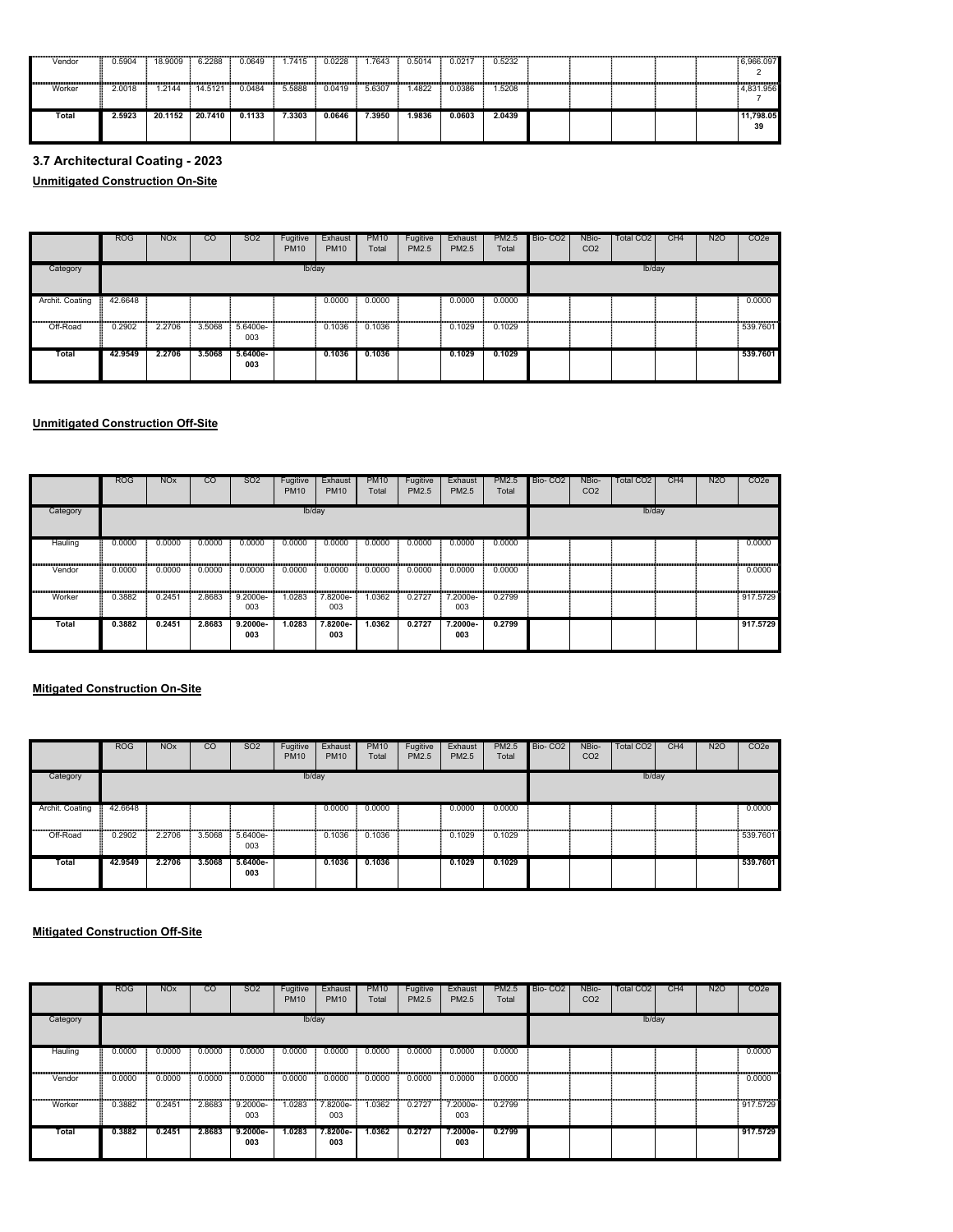|                 | <b>ROG</b> | <b>NO<sub>x</sub></b> | CO     | SO <sub>2</sub> | Fugitive<br><b>PM10</b> | Exhaust<br><b>PM10</b> | <b>PM10</b><br>Total | Fugitive<br>PM2.5 | Exhaust<br>PM2.5 | PM2.5<br>Total | Bio-CO <sub>2</sub> | NBio-<br>CO <sub>2</sub> | <b>Total CO2</b> | CH <sub>4</sub> | <b>N2O</b> | CO <sub>2e</sub> |
|-----------------|------------|-----------------------|--------|-----------------|-------------------------|------------------------|----------------------|-------------------|------------------|----------------|---------------------|--------------------------|------------------|-----------------|------------|------------------|
| Category        |            |                       |        |                 | lb/day                  |                        |                      |                   |                  |                |                     |                          | lb/day           |                 |            |                  |
| Archit. Coating | 42.6648    |                       |        |                 |                         | 0.0000                 | 0.0000               |                   | 0.0000           | 0.0000         |                     |                          |                  |                 |            | 0.0000           |
| Off-Road        | 0.2756     | 2.1514                | 3.5063 | 5.6400e-<br>003 |                         | 0.0904                 | 0.0904               |                   | 0.0896           | 0.0896         |                     |                          |                  |                 |            | 539.7270         |
| Total           | 42.9404    | 2.1514                | 3.5063 | 5.6400e-<br>003 |                         | 0.0904                 | 0.0904               |                   | 0.0896           | 0.0896         |                     |                          |                  |                 |            | 539.7270         |

|          | <b>ROG</b> | <b>NO<sub>x</sub></b> | $_{\rm CO}$ | SO <sub>2</sub> | Fugitive<br><b>PM10</b> | Exhaust<br><b>PM10</b> | <b>PM10</b><br>Total | Fugitive<br>PM2.5 | Exhaust<br>PM2.5 | PM2.5<br>Total | Bio-CO <sub>2</sub> | NBio-<br>CO <sub>2</sub> | Total CO <sub>2</sub> | CH <sub>4</sub> | <b>N2O</b> | CO <sub>2</sub> e |
|----------|------------|-----------------------|-------------|-----------------|-------------------------|------------------------|----------------------|-------------------|------------------|----------------|---------------------|--------------------------|-----------------------|-----------------|------------|-------------------|
| Category |            |                       |             |                 | lb/day                  |                        |                      |                   |                  |                |                     |                          | lb/day                |                 |            |                   |
| Hauling  | 0.0000     | 0.0000                | 0.0000      | 0.0000          | 0.0000                  | 0.0000                 | 0.0000               | 0.0000            | 0.0000           | 0.0000         |                     |                          |                       |                 |            | 0.0000            |
| Vendor   | 0.0000     | 0.0000                | 0.0000      | 0.0000          | 0.0000                  | 0.0000                 | 0.0000               | 0.0000            | 0.0000           | 0.0000         |                     |                          |                       |                 |            | 0.0000            |
| Worker   | 0.3683     | 0.2235                | 2.6702      | 8.9100e-<br>003 | 1.0283                  | 7.7100e-<br>003        | 1.0361               | 0.2727            | 7.1000e-<br>003  | 0.2798         |                     |                          |                       |                 |            | 889,0800          |
| Total    | 0.3683     | 0.2235                | 2.6702      | 8.9100e-<br>003 | 1.0283                  | 7.7100e-<br>003        | 1.0361               | 0.2727            | 7.1000e-<br>003  | 0.2798         |                     |                          |                       |                 |            | 889.0800          |

# **Mitigated Construction On-Site**

|                      | <b>ROG</b> | <b>NO<sub>x</sub></b> | CO     | SO <sub>2</sub> | Fugitive<br><b>PM10</b> | Exhaust<br><b>PM10</b> | <b>PM10</b><br>Total | Fugitive<br>PM2.5 | Exhaust<br>PM2.5 | <b>PM2.5</b><br>Total | Bio-CO <sub>2</sub> | NBio-<br>CO <sub>2</sub> | Total CO <sub>2</sub> | CH <sub>4</sub> | <b>N2O</b> | CO <sub>2e</sub> |
|----------------------|------------|-----------------------|--------|-----------------|-------------------------|------------------------|----------------------|-------------------|------------------|-----------------------|---------------------|--------------------------|-----------------------|-----------------|------------|------------------|
| Category             |            |                       |        |                 | lb/day                  |                        |                      |                   |                  |                       |                     |                          | lb/day                |                 |            |                  |
| Archit. Coating<br>m | 42.6648    |                       |        |                 |                         | 0.0000                 | 0.0000               |                   | 0.0000           | 0.0000                |                     |                          |                       |                 |            | 0.0000           |
| Off-Road             | 0.2756     | 2.1514                | 3.5063 | 5.6400e-<br>003 |                         | 0.0904                 | 0.0904               |                   | 0.0896           | 0.0896                |                     |                          |                       |                 |            | 539.7270         |
| Total                | 42.9404    | 2.1514                | 3.5063 | 5.6400e-<br>003 |                         | 0.0904                 | 0.0904               |                   | 0.0896           | 0.0896                |                     |                          |                       |                 |            | 539.7270         |

#### **Mitigated Construction Off-Site**

|              | <b>ROG</b> | <b>NO<sub>x</sub></b> | CO     | SO <sub>2</sub> | Fugitive<br><b>PM10</b> | Exhaust<br><b>PM10</b> | <b>PM10</b><br>Total | Fugitive<br>PM2.5 | Exhaust<br>PM2.5 | PM2.5<br>Total | Bio-CO <sub>2</sub> | NBio-<br>CO <sub>2</sub> | <b>Total CO2</b> | CH <sub>4</sub> | <b>N2O</b> | CO <sub>2</sub> e |
|--------------|------------|-----------------------|--------|-----------------|-------------------------|------------------------|----------------------|-------------------|------------------|----------------|---------------------|--------------------------|------------------|-----------------|------------|-------------------|
| Category     |            |                       |        |                 | lb/day                  |                        |                      |                   |                  |                |                     |                          | lb/day           |                 |            |                   |
| Hauling      | 0.0000     | 0.0000                | 0.0000 | 0.0000          | 0.0000                  | 0.0000                 | 0.0000               | 0.0000            | 0.0000           | 0.0000         |                     |                          |                  |                 |            | 0.0000            |
| Vendor       | 0.0000     | 0.0000                | 0.0000 | 0.0000          | 0.0000                  | 0.0000                 | 0.0000               | 0.0000            | 0.0000           | 0.0000         |                     |                          |                  |                 |            | 0.0000            |
| Worker       | 0.3683     | 0.2235                | 2.6702 | 8.9100e-<br>003 | 1.0283                  | 7.7100e-<br>003        | 1.0361               | 0.2727            | 7.1000e-<br>003  | 0.2798         |                     |                          |                  |                 |            | 889.0800          |
| <b>Total</b> | 0.3683     | 0.2235                | 2.6702 | 8.9100e-<br>003 | 1.0283                  | 7.7100e-<br>003        | 1.0361               | 0.2727            | 7.1000e-<br>003  | 0.2798         |                     |                          |                  |                 |            | 889,0800          |

**3.8 Paving - 2023 Unmitigated Construction On-Site**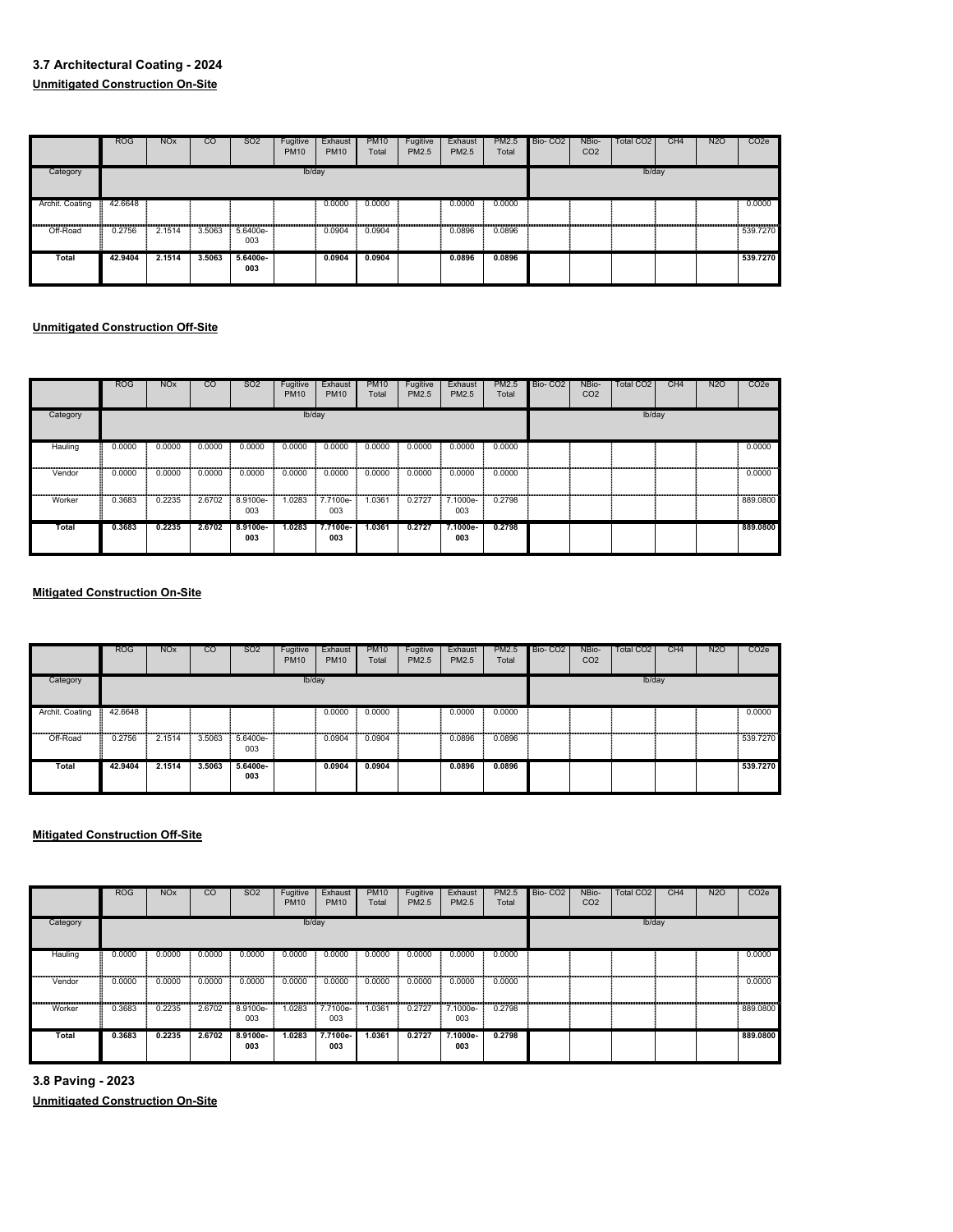|              | <b>ROG</b> | <b>NO<sub>x</sub></b> | CO     | SO <sub>2</sub>   | Fugitive<br><b>PM10</b> | Exhaust<br><b>PM10</b> | <b>PM10</b><br>Total | Fugitive<br>PM2.5 | Exhaust<br>PM2.5 | PM2.5<br>Total | Bio-CO <sub>2</sub> | NBio-<br>CO <sub>2</sub> | Total CO <sub>2</sub> | CH <sub>4</sub> | N <sub>2</sub> O | CO <sub>2</sub> e |
|--------------|------------|-----------------------|--------|-------------------|-------------------------|------------------------|----------------------|-------------------|------------------|----------------|---------------------|--------------------------|-----------------------|-----------------|------------------|-------------------|
| Category     |            |                       |        |                   | lb/day                  |                        |                      |                   |                  |                |                     |                          | lb/day                |                 |                  |                   |
| Off-Road     | 0.4422     | 4.0380                | 5.6333 | 9.0100e-<br>003   |                         | 0.1885                 | 0.1885               |                   | 0.1753           | 0.1753         |                     |                          |                       |                 |                  | 848.1292          |
| Paving       | 0.0000     |                       |        |                   |                         | 0.0000                 | 0.0000               |                   | 0.0000           | 0.0000         |                     |                          |                       |                 |                  | 0.0000            |
| <b>Total</b> | 0.4422     | 4.0380                | 5.6333 | $9.0100e-$<br>003 |                         | 0.1885                 | 0.1885               |                   | 0.1753           | 0.1753         |                     |                          |                       |                 |                  | 848.1292          |

|              | <b>ROG</b> | <b>NO<sub>x</sub></b> | CO     | S <sub>O</sub> 2 | Fugitive<br><b>PM10</b> | Exhaust<br><b>PM10</b> | <b>PM10</b><br>Total | Fugitive<br>PM2.5 | Exhaust<br>PM2.5 | <b>PM2.5</b><br>Total | Bio-CO <sub>2</sub> | NBio-<br>CO <sub>2</sub> | Total CO <sub>2</sub> | CH <sub>4</sub> | <b>N2O</b> | CO <sub>2e</sub>                      |
|--------------|------------|-----------------------|--------|------------------|-------------------------|------------------------|----------------------|-------------------|------------------|-----------------------|---------------------|--------------------------|-----------------------|-----------------|------------|---------------------------------------|
| Category     |            |                       |        |                  | lb/day                  |                        |                      |                   |                  |                       |                     |                          | lb/day                |                 |            |                                       |
| Hauling      | 0.0000     | 0.0000                | 0.0000 | 0.0000           | 0.0000                  | 0.0000                 | 0.0000               | 0.0000            | 0.0000           | 0.0000                |                     |                          |                       |                 |            | 0.0000                                |
| Vendor       | 0.0890     | 2.7896                | 0.9446 | 9.5900e-<br>003  | 0.2561                  | 3.4000e-<br>003        | 0.2595               | 0.0737            | 3.2500e-<br>003  | 0.0770                |                     |                          |                       |                 |            | 1,028.431<br>$\overline{\phantom{a}}$ |
| Worker       | 0.2110     | 0.1332                | 1.5588 | 5.0000e-<br>003  | 0.5589                  | 4.2500e-<br>003        | 0.5631               | 0.1482            | 3.9100e-<br>003  | 0.1521                |                     |                          |                       |                 |            | 498,6809                              |
| <b>Total</b> | 0.3000     | 2.9228                | 2.5035 | 0.0146           | 0.8150                  | 7.6500e-<br>003        | 0.8226               | 0.2220            | 7.1600e-<br>003  | 0.2291                |                     |                          |                       |                 |            | 1,527.112<br>$\overline{\mathbf{2}}$  |

#### **Mitigated Construction On-Site**

|              | <b>ROG</b> | <b>NO<sub>x</sub></b> | CO     | SO <sub>2</sub>   | Fugitive<br><b>PM10</b> | Exhaust<br><b>PM10</b> | <b>PM10</b><br>Total | Fugitive<br>PM2.5 | Exhaust<br>PM2.5 | PM2.5<br>Total | Bio-CO <sub>2</sub> | NBio-<br>CO <sub>2</sub> | Total CO <sub>2</sub> | CH <sub>4</sub> | <b>N2O</b> | CO <sub>2e</sub> |
|--------------|------------|-----------------------|--------|-------------------|-------------------------|------------------------|----------------------|-------------------|------------------|----------------|---------------------|--------------------------|-----------------------|-----------------|------------|------------------|
| Category     |            |                       |        |                   | lb/day                  |                        |                      |                   |                  |                |                     |                          | lb/day                |                 |            |                  |
| Off-Road     | 0.4422     | 4.0380                | 5.6333 | 9.0100e-<br>003   |                         | 0.1885                 | 0.1885               |                   | 0.1753           | 0.1753         |                     |                          |                       |                 |            | 848.1292         |
| Paving       | 0.0000     |                       |        |                   |                         | 0.0000                 | 0.0000               |                   | 0.0000           | 0.0000         |                     |                          |                       |                 |            | 0.0000           |
| <b>Total</b> | 0.4422     | 4.0380                | 5.6333 | $9.0100e-$<br>003 |                         | 0.1885                 | 0.1885               |                   | 0.1753           | 0.1753         |                     |                          |                       |                 |            | 848.1292         |

# **Mitigated Construction Off-Site**

|          | <b>ROG</b> | <b>NO<sub>x</sub></b> | CO     | SO <sub>2</sub> | Fugitive<br><b>PM10</b> | Exhaust<br><b>PM10</b> | <b>PM10</b><br>Total | Fugitive<br>PM2.5 | Exhaust<br>PM2.5 | PM2.5<br>Total | Bio-CO <sub>2</sub> | NBio-<br>CO <sub>2</sub> | Total CO <sub>2</sub> | CH <sub>4</sub> | N <sub>2</sub> O | CO <sub>2e</sub> |
|----------|------------|-----------------------|--------|-----------------|-------------------------|------------------------|----------------------|-------------------|------------------|----------------|---------------------|--------------------------|-----------------------|-----------------|------------------|------------------|
| Category |            |                       |        |                 | lb/day                  |                        |                      |                   |                  |                |                     |                          | lb/day                |                 |                  |                  |
| Hauling  | 0.0000     | 0.0000                | 0.0000 | 0.0000          | 0.0000                  | 0.0000                 | 0.0000               | 0.0000            | 0.0000           | 0.0000         |                     |                          |                       |                 |                  | 0.0000           |
| Vendor   | 0.0890     | 2.7896                | 0.9446 | 9.5900e-<br>003 | 0.2561                  | 3.4000e-<br>003        | 0.2595               | 0.0737            | 3.2500e-<br>003  | 0.0770         |                     |                          |                       |                 |                  | 1,028.431        |
| Worker   | 0.2110     | 0.1332                | 1.5588 | 5.0000e-<br>003 | 0.5589                  | 4.2500e-<br>003        | 0.5631               | 0.1482            | 3.9100e-<br>003  | 0.1521         |                     |                          |                       |                 |                  | 498.6809         |
| Total    | 0.3000     | 2.9228                | 2.5035 | 0.0146          | 0.8150                  | 7.6500e-<br>003        | 0.8226               | 0.2220            | 7.1600e-<br>003  | 0.2291         |                     |                          |                       |                 |                  | 1,527.112<br>2   |

**3.8 Paving - 2024**

|          | <b>ROG</b> | <b>NO<sub>x</sub></b> | $\overline{c}$ | <b>SO2</b>        | Fugitive<br><b>PM10</b> | Exhaust<br><b>PM10</b> | <b>PM10</b><br>Total | Fugitive<br>PM2.5 | Exhaust<br>PM2.5 | PM2.5<br>Total | Bio-CO <sub>2</sub> | NBio-<br>CO <sub>2</sub> | Total CO <sub>2</sub> | CH <sub>4</sub> | <b>N2O</b> | CO <sub>2</sub> e |
|----------|------------|-----------------------|----------------|-------------------|-------------------------|------------------------|----------------------|-------------------|------------------|----------------|---------------------|--------------------------|-----------------------|-----------------|------------|-------------------|
| Category |            |                       |                |                   | lb/day                  |                        |                      |                   |                  |                |                     |                          | lb/day                |                 |            |                   |
| Off-Road | 0.4264     | 3.8096                | 5.6474         | $9.0200e-$<br>003 |                         | 0.1719                 | 0.1719               |                   | 0.1601           | 0.1601         |                     |                          |                       |                 |            | 848.2654          |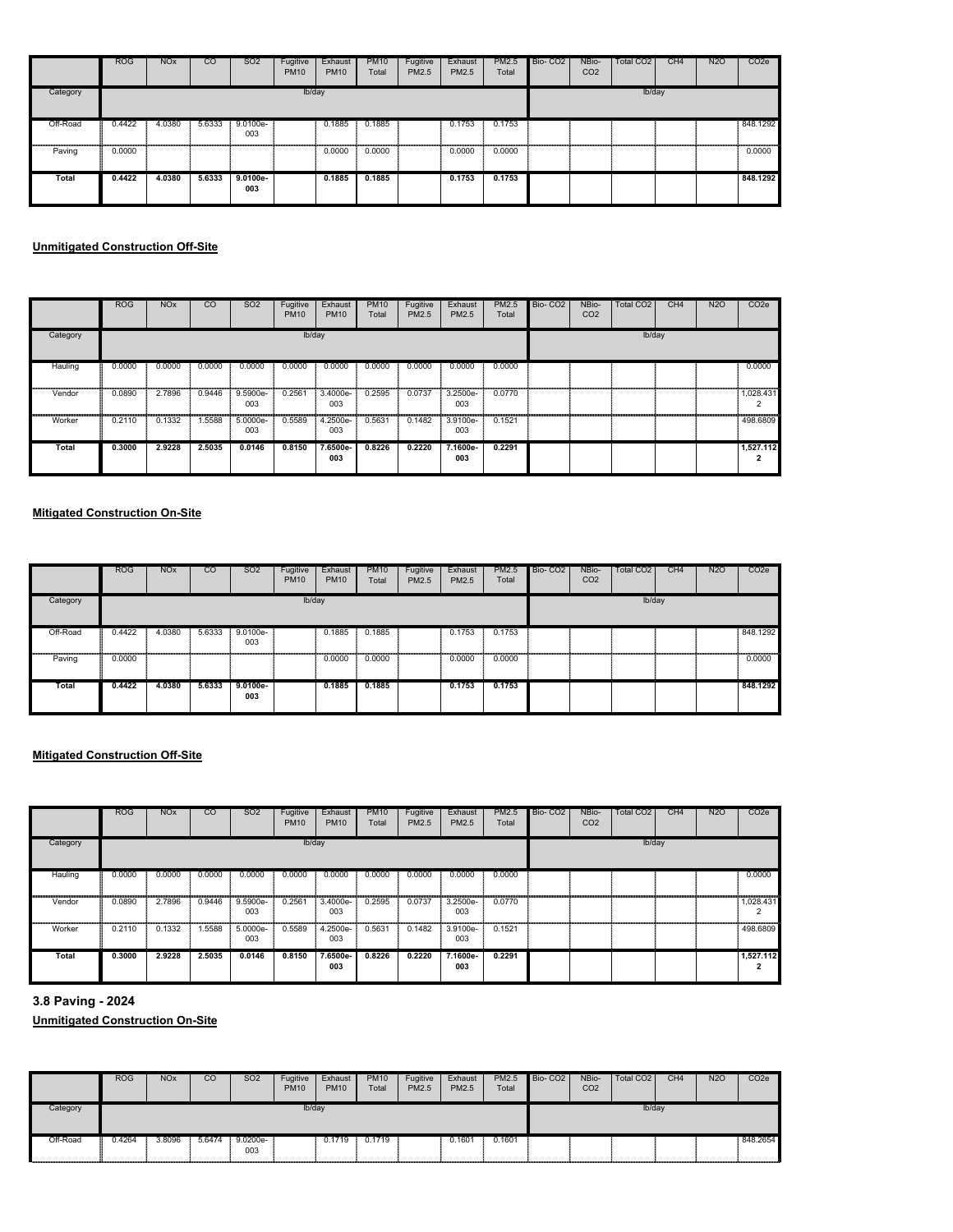| Paving | 0.0000 |        |        |                   | 0.0000 | 0.0000<br>. | 0.0000 | 0.0000 |  |  | 0.0000   |
|--------|--------|--------|--------|-------------------|--------|-------------|--------|--------|--|--|----------|
| Total  | 0.4264 | 3.8096 | 5.6474 | $9.0200e-$<br>003 | 0.1719 | 0.1719      | 0.1601 | 0.1601 |  |  | 848.2654 |

|          | <b>ROG</b> | <b>NO<sub>x</sub></b> | CO     | SO <sub>2</sub> | Fugitive<br><b>PM10</b> | Exhaust<br><b>PM10</b> | <b>PM10</b><br>Total | Fugitive<br>PM2.5 | Exhaust<br>PM2.5 | PM2.5<br>Total | Bio-CO <sub>2</sub> | NBio-<br>CO <sub>2</sub> | Total CO2 | CH <sub>4</sub> | <b>N2O</b> | CO <sub>2e</sub> |
|----------|------------|-----------------------|--------|-----------------|-------------------------|------------------------|----------------------|-------------------|------------------|----------------|---------------------|--------------------------|-----------|-----------------|------------|------------------|
| Category |            |                       |        |                 | lb/day                  |                        |                      |                   |                  |                |                     |                          | lb/day    |                 |            |                  |
| Hauling  | 0.0000     | 0.0000                | 0.0000 | 0.0000          | 0.0000                  | 0.0000                 | 0.0000               | 0.0000            | 0.0000           | 0.0000         |                     |                          |           |                 |            | 0.0000           |
| Vendor   | 0.0868     | 2.7795                | 0.9160 | 9.5500e-<br>003 | 0.2561                  | 3.3500e-<br>003        | 0.2595               | 0.0737            | 3.2000e-<br>003  | 0.0769         |                     |                          |           |                 |            | 1,024.426        |
| Worker   | 0.2002     | 0.1214                | 1.4512 | 4.8400e-<br>003 | 0.5589                  | 4.1900e-<br>003        | 0.5631               | 0.1482            | 3.8600e-<br>003  | 0.1521         |                     |                          |           |                 |            | 483.1957         |
| Total    | 0.2870     | 2.9010                | 2.3672 | 0.0144          | 0.8150                  | 7.5400e-<br>003        | 0.8225               | 0.2220            | 7.0600e-<br>003  | 0.2290         |                     |                          |           |                 |            | 1,507.621        |

#### **Mitigated Construction On-Site**

|          | <b>ROG</b> | <b>NOx</b> | CO     | SO <sub>2</sub>   | Fugitive<br><b>PM10</b> | Exhaust<br><b>PM10</b> | PM10<br>Total | Fugitive<br>PM2.5 | Exhaust<br>PM2.5 | PM2.5<br>Total | Bio-CO <sub>2</sub> | NBio-<br>CO <sub>2</sub> | Total CO2 | CH <sub>4</sub> | N <sub>2</sub> O | CO <sub>2</sub> e |
|----------|------------|------------|--------|-------------------|-------------------------|------------------------|---------------|-------------------|------------------|----------------|---------------------|--------------------------|-----------|-----------------|------------------|-------------------|
| Category |            |            |        |                   | lb/day                  |                        |               |                   |                  |                |                     |                          | lb/day    |                 |                  |                   |
| Off-Road | 0.4264     | 3.8096     | 5.6474 | 9.0200e-<br>003   |                         | 0.1719                 | 0.1719        |                   | 0.1601           | 0.1601         |                     |                          |           |                 |                  | 848.2654          |
| Paving   | 0.0000     |            |        |                   |                         | 0.0000                 | 0.0000        |                   | 0.0000           | 0.0000         |                     |                          |           |                 |                  | 0.0000            |
| Total    | 0.4264     | 3.8096     | 5.6474 | $9.0200e-$<br>003 |                         | 0.1719                 | 0.1719        |                   | 0.1601           | 0.1601         |                     |                          |           |                 |                  | 848.2654          |

# **Mitigated Construction Off-Site**

|          | <b>ROG</b> | <b>NOx</b> | CO     | SO <sub>2</sub> | Fugitive<br><b>PM10</b> | Exhaust<br><b>PM10</b> | <b>PM10</b><br>Total | Fugitive<br>PM2.5 | Exhaust<br>PM2.5 | PM2.5<br>Total | Bio-CO <sub>2</sub> | NBio-<br>CO <sub>2</sub> | Total CO <sub>2</sub> | CH <sub>4</sub> | N <sub>2</sub> O | CO <sub>2</sub> e |
|----------|------------|------------|--------|-----------------|-------------------------|------------------------|----------------------|-------------------|------------------|----------------|---------------------|--------------------------|-----------------------|-----------------|------------------|-------------------|
| Category |            |            |        |                 | lb/day                  |                        |                      |                   |                  |                |                     |                          | lb/day                |                 |                  |                   |
| Hauling  | 0.0000     | 0.0000     | 0.0000 | 0.0000          | 0.0000                  | 0.0000                 | 0.0000               | 0.0000            | 0.0000           | 0.0000         |                     |                          |                       |                 |                  | 0.0000            |
| Vendor   | 0.0868     | 2.7795     | 0.9160 | 9.5500e-<br>003 | 0.2561                  | 3.3500e-<br>003        | 0.2595               | 0.0737            | 3.2000e-<br>003  | 0.0769         |                     |                          |                       |                 |                  | 1,024.426         |
| Worker   | 0.2002     | 0.1214     | 1.4512 | 4.8400e-<br>003 | 0.5589                  | 4.1900e-<br>003        | 0.5631               | 0.1482            | 3.8600e-<br>003  | 0.1521         |                     |                          |                       |                 |                  | 483.1957          |
| Total    | 0.2870     | 2.9010     | 2.3672 | 0.0144          | 0.8150                  | 7.5400e-<br>003        | 0.8225               | 0.2220            | 7.0600e-<br>003  | 0.2290         |                     |                          |                       |                 |                  | 1.507.621         |

# **4.0 Operational Detail - Mobile**

**4.1 Mitigation Measures Mobile**

|           | <b>ROG</b> | <b>NO<sub>x</sub></b> | CО      | <b>SO2</b> | Fugitive<br><b>PM10</b> | Exhaust<br><b>PM10</b> | <b>PM10</b><br>Total | Fugitive<br>PM2.5 | Exhaust<br>PM2.5 | PM2.5<br>Total | Bio-CO <sub>2</sub> | NBio-<br>CO <sub>2</sub> | Total CO <sub>2</sub> | CH <sub>4</sub> | <b>N2O</b> | CO <sub>2e</sub> |
|-----------|------------|-----------------------|---------|------------|-------------------------|------------------------|----------------------|-------------------|------------------|----------------|---------------------|--------------------------|-----------------------|-----------------|------------|------------------|
| Category  |            |                       |         |            | lb/day                  |                        |                      |                   |                  |                |                     |                          | lb/day                |                 |            |                  |
| Mitigated | .1121      | 31.1683               | 84.7894 | 0.3233     | 28,7727                 | 0.2538                 | 29.0264              | .6992             | 0.2359           | .9350          |                     |                          |                       |                 |            | 33,024.20<br>00  |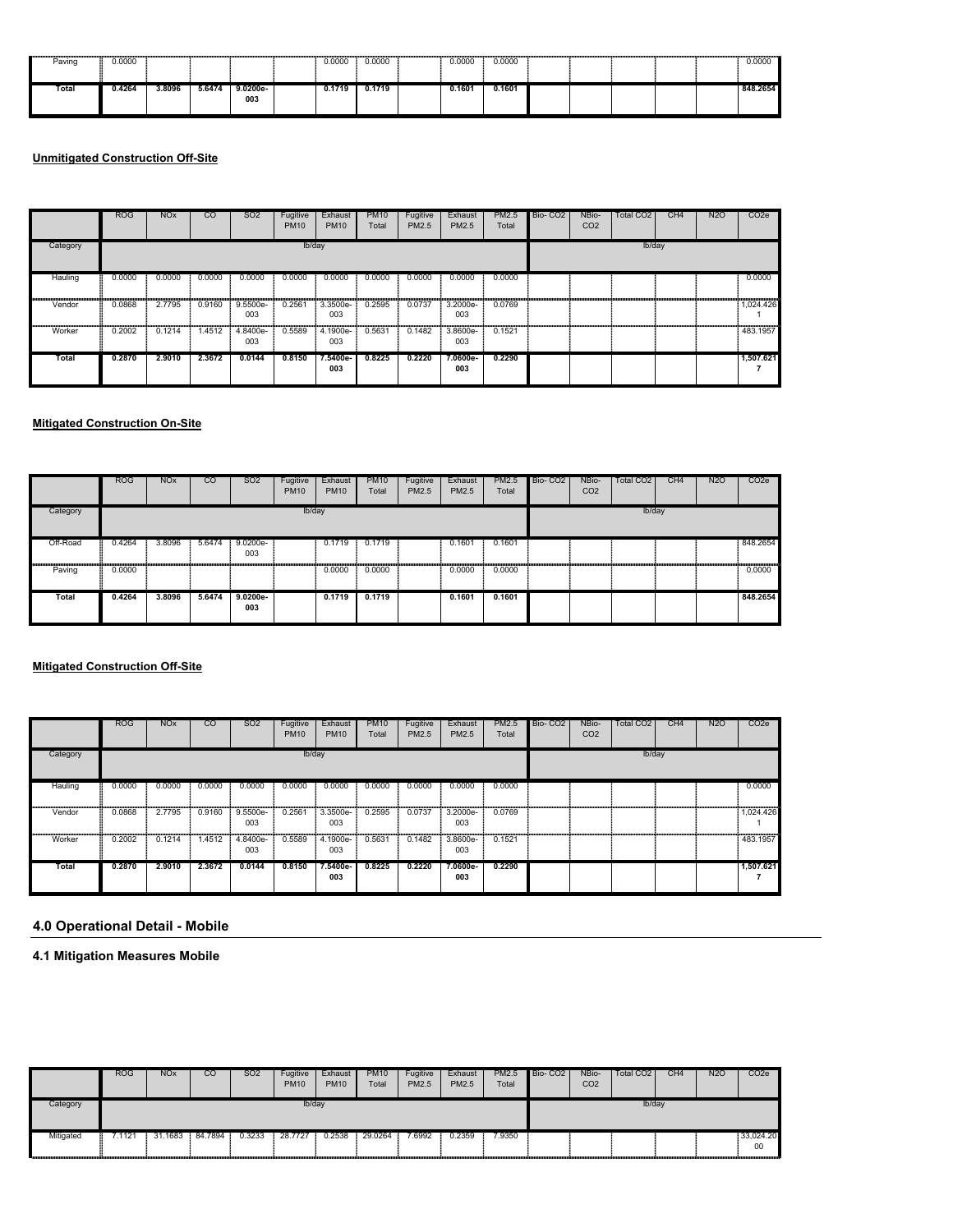| <br>Unmitigatec | .1121 | 31.1683    | 84.7894<br>xa | 0.3233 | 28,7727 | 0.2538 | 29.0264 | .6992 | 0.2359 | 7 0350     |  |  | 33.024.20     |
|-----------------|-------|------------|---------------|--------|---------|--------|---------|-------|--------|------------|--|--|---------------|
|                 |       | . ا ت<br>. |               | .      |         | .      |         | .     | .      | .9999<br>. |  |  |               |
|                 |       |            |               |        |         |        |         |       |        |            |  |  | <sub>00</sub> |
|                 |       |            |               |        |         |        |         |       |        |            |  |  |               |
|                 |       |            |               |        |         |        |         |       |        |            |  |  |               |

#### **4.2 Trip Summary Information**

|                                     |          | Average Daily Trip Rate |          | Unmitigated       | Mitigated         |
|-------------------------------------|----------|-------------------------|----------|-------------------|-------------------|
| Land Use                            | Weekdav  | Saturdav                | Sundav   | <b>Annual VMT</b> | <b>Annual VMT</b> |
| Apartments High Rise                | 0.00     | 0.00                    | 0.00     |                   |                   |
| Enclosed Parking with Elevator      | 0.00     | 0.00                    | 0.00     |                   |                   |
| General Office Building             | 0.00     | 0.00                    | 0.00     |                   |                   |
| High Turnover (Sit Down Restaurant) | 0.00     | 0.00                    | 0.00     |                   |                   |
| User Defined Commercial             | 5.316.00 | 5.316.00                | 5316.00  | 13.532.064        | 13.532.064        |
| Total                               | 5.316.00 | 5.316.00                | 5.316.00 | 13.532.064        | 13.532.064        |

#### **4.3 Trip Type Information**

|                                                  |                          | <b>Miles</b> |      |      | Trip % |                                                                 |             | Trip Purpose %  |             |
|--------------------------------------------------|--------------------------|--------------|------|------|--------|-----------------------------------------------------------------|-------------|-----------------|-------------|
| Land Use                                         | $H-W$ or C-W $\parallel$ |              |      |      |        | H-S or C-C I H-O or C-NW I H-W or C- I H-S or C-C I H-O or C-NW | Primary     | <b>Diverted</b> | Pass-by     |
| <b>Apartments High Rise</b>                      | 0.00                     | 0.00         | 0.00 | 0.00 | 0.00   | 0.00                                                            |             |                 |             |
| <b>Enclosed Parking with Elevator</b>            | 0.00                     | 0.00         | 0.00 | 0.00 | 0.00   | 0.00                                                            |             |                 |             |
| General Office Building                          | 0.00                     | 0.00         | 0.00 | 0.00 | 0.00   | 0.00                                                            |             |                 |             |
| High Turnover (Sit Down<br>$P_1 = 1 - 1 - 1 - 1$ | 0.00                     | 0.00         | 0.00 | 0.00 | 0.00   | 0.00                                                            |             |                 |             |
| <b>User Defined Commercial</b>                   | 0.00                     | 7.61         | 0.00 | 0.00 | 100.00 | 0.00                                                            | 91.76072235 | n               | 8.239277652 |

#### **4.4 Fleet Mix**

| Land Use                                                                                                                                                                   | LDA      | LDT <sub>1</sub> | LDT <sub>2</sub> | <b>MDV</b> | LHD <sub>1</sub>                                                                                                      | LHD <sub>2</sub> | <b>MHD</b> | <b>HHD</b> | <b>OBUS</b> | <b>UBUS</b> | <b>MCY</b>                                   | <b>SBUS</b>                                                    | MH |
|----------------------------------------------------------------------------------------------------------------------------------------------------------------------------|----------|------------------|------------------|------------|-----------------------------------------------------------------------------------------------------------------------|------------------|------------|------------|-------------|-------------|----------------------------------------------|----------------------------------------------------------------|----|
| Apartments High Rise                                                                                                                                                       | 0.545348 |                  |                  |            | 0.044620 0.206559 0.118451 0.015002 0.006253                                                                          |                  |            |            |             |             | 0.020617 0.031756 0.002560 0.002071 0.005217 | 0.000696 0.000850                                              |    |
| Enclosed Parking with Elevator   0.545348  0.044620  0.206559  0.118451  0.015002  0.006253 0.020617  0.031756  0.002560  0.002601  0.002071  0.005217  0.000696  0.000850 |          |                  |                  |            |                                                                                                                       |                  |            |            |             |             |                                              |                                                                |    |
| General Office Building                                                                                                                                                    |          |                  |                  |            |                                                                                                                       |                  |            |            |             |             |                                              |                                                                |    |
| High Turnover (Sit Down<br>Restaurant)                                                                                                                                     |          |                  |                  |            | 0.0545348 0.044620 0.206559 0.118451 0.015002 0.006253 0.020617 0.031756 0.002560 0.002071 0.005217 0.000696 0.000850 |                  |            |            |             |             |                                              |                                                                |    |
| User Defined Commercial                                                                                                                                                    |          |                  |                  |            | 0.545348 0.044620 0.206559 0.118451 0.015002 0.006253                                                                 |                  |            |            |             |             |                                              | 0.020617 0.031756 0.002560 0.002071 0.005217 0.000696 0.000850 |    |

# **5.0 Energy Detail**

Historical Energy Use: N

# **5.1 Mitigation Measures Energy**

Exceed Title 24 Install High Efficiency Lighting

|                           | <b>ROG</b> | <b>NO<sub>x</sub></b> | CO     | SO <sub>2</sub> | Fugitive<br><b>PM10</b> | Exhaust<br><b>PM10</b> | <b>PM10</b><br>Total | Fugitive<br>PM2.5 | Exhaust<br>PM2.5 | PM2.5<br>Total | Bio-CO <sub>2</sub> | NBio-<br>CO <sub>2</sub> | Total CO <sub>2</sub> | CH <sub>4</sub> | <b>N2O</b> | CO <sub>2e</sub> |
|---------------------------|------------|-----------------------|--------|-----------------|-------------------------|------------------------|----------------------|-------------------|------------------|----------------|---------------------|--------------------------|-----------------------|-----------------|------------|------------------|
| Category                  |            |                       |        |                 | lb/day                  |                        |                      |                   |                  |                |                     |                          | lb/day                |                 |            |                  |
| NaturalGas<br>Mitigated   | 0.2883     | 2.5722                | 1.8419 | 0.0157          |                         | 0.1992                 | 0.1992               |                   | 0.1992           | 0.1992         |                     |                          |                       |                 |            | 3,164.190<br>0   |
| NaturalGas<br>Unmitigated | 0.3012     | 2.6863                | 1.9218 | 0.0164          |                         | 0.2081                 | 0.2081               |                   | 0.2081           | 0.2081         |                     |                          |                       |                 |            | 3,304.871<br>6   |

#### **5.2 Energy by Land Use - NaturalGas Unmitigated**

|                                            | <b>NaturalGa</b><br>s Use | <b>ROG</b> | <b>NO<sub>x</sub></b> | CO     | SO <sub>2</sub>   | Fugitive<br><b>PM10</b> | Exhaust<br><b>PM10</b> | <b>PM10</b><br>Total | Fugitive<br>PM2.5 | Exhaust<br>PM2.5 | PM2.5<br>Total | Bio- CO2 NBio- CO2 Total CO2 |        | CH <sub>4</sub> | <b>N2O</b> | CO <sub>2e</sub> |
|--------------------------------------------|---------------------------|------------|-----------------------|--------|-------------------|-------------------------|------------------------|----------------------|-------------------|------------------|----------------|------------------------------|--------|-----------------|------------|------------------|
| Land Use                                   | kBTU/yr                   |            |                       |        |                   | lb/day                  |                        |                      |                   |                  |                |                              | lb/day |                 |            |                  |
| Apartments High   8762.41   0.0945<br>Rise |                           |            | 0.8075                | 0.3436 | ■ 5.1500e-<br>003 |                         | 0.0653                 | 0.0653               |                   | 0.0653           | 0.0653         |                              |        |                 |            | 1,036.997        |
| <b>Enclosed Parking</b><br>with Elevator   | $\Omega$                  | 0.0000     | 0.0000                | 0.0000 | 0.0000            |                         | 0.0000                 | 0.0000               |                   | 0.0000           | 0.0000         |                              |        |                 |            | 0.0000           |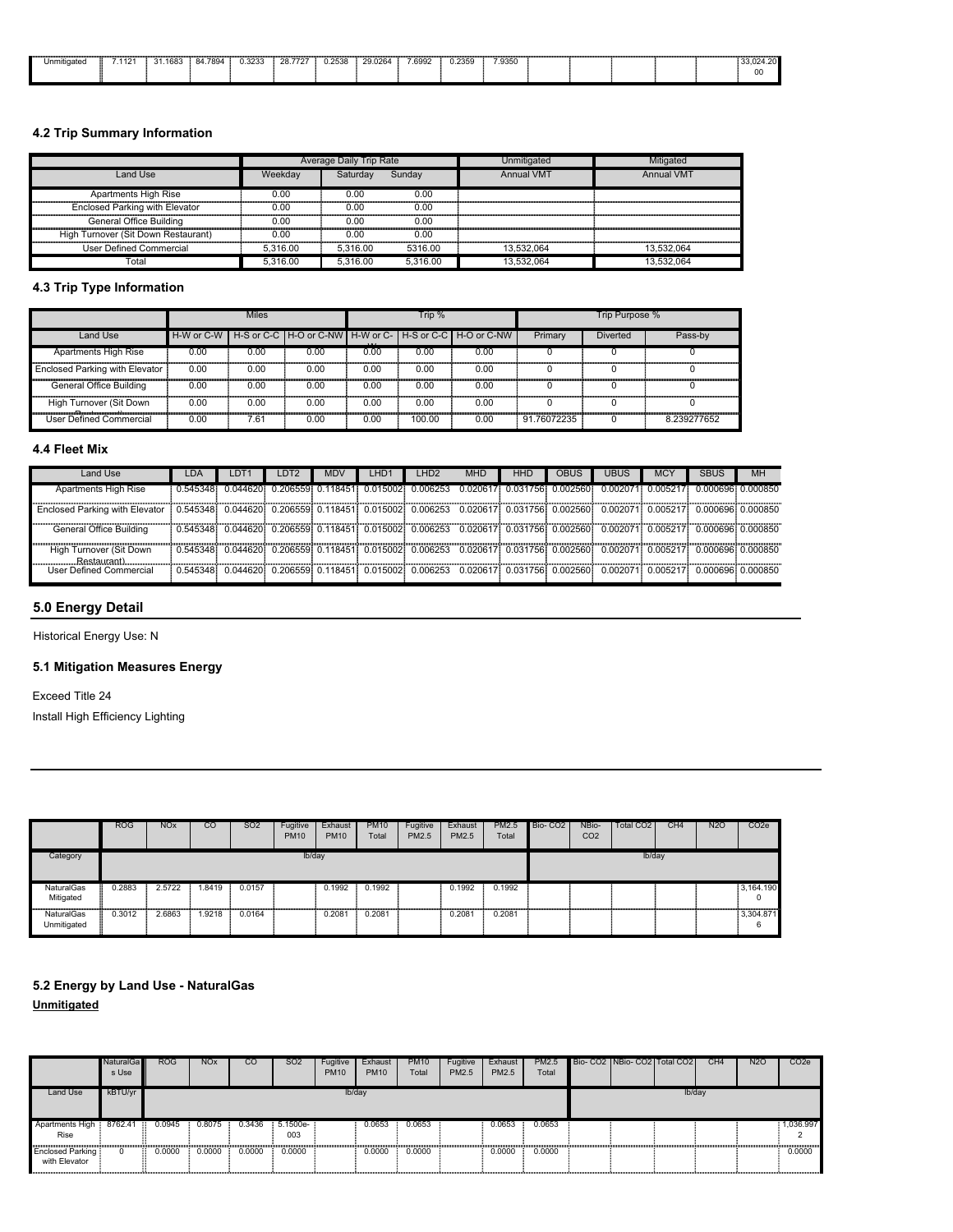| General Office<br>Building             | 5344.01 | 0.0576 | 0.5239 | 0.4401 | 3.1400e-<br>003 | 0.0398 | 0.0398 | 0.0398 | 0.0398 |  |  | 632.4431       |
|----------------------------------------|---------|--------|--------|--------|-----------------|--------|--------|--------|--------|--|--|----------------|
| High Turnover (Sit<br>Down Restaurant) | 13819   | 0.1490 | 1.3548 | 1.1380 | 8.1300e-<br>003 | 0.1030 | 0.1030 | 0.1030 | 0.1030 |  |  | 1,635.431      |
| User Defined<br>Commercial             | 0       | 0.0000 | 0.0000 | 0.0000 | 0.0000          | 0.0000 | 0.0000 | 0.0000 | 0.0000 |  |  | 0.0000         |
| Total                                  |         | 0.3012 | 2.6863 | 1.9218 | 0.0164          | 0.2081 | 0.2081 | 0.2081 | 0.2081 |  |  | 3.304.871<br>n |

# **Mitigated**

|                                        | NaturalGa<br>s Use | <b>ROG</b> | <b>NO<sub>x</sub></b> | <sub>co</sub> | SO <sub>2</sub> | Fugitive<br><b>PM10</b> | Exhaust<br><b>PM10</b> | <b>PM10</b><br>Total | Fugitive<br>PM2.5 | Exhaust<br>PM2.5 | PM2.5<br>Total | Bio- CO2   NBio- CO2   Total CO2 |        | CH <sub>4</sub> | <b>N2O</b> | CO <sub>2</sub> e |
|----------------------------------------|--------------------|------------|-----------------------|---------------|-----------------|-------------------------|------------------------|----------------------|-------------------|------------------|----------------|----------------------------------|--------|-----------------|------------|-------------------|
| Land Use                               | kBTU/yr            |            |                       |               |                 | lb/day                  |                        |                      |                   |                  |                |                                  | lb/day |                 |            |                   |
| Apartments High<br>Rise                | 8.34544            | 0.0900     | 0.7691                | 0.3273        | 4.9100e-<br>003 |                         | 0.0622                 | 0.0622               |                   | 0.0622           | 0.0622         |                                  |        |                 |            | 987.6511          |
| Enclosed Parking<br>with Elevator      | $\mathbf 0$        | 0.0000     | 0.0000                | 0.0000        | 0.0000          |                         | 0.0000                 | 0.0000               |                   | 0.0000           | 0.0000         |                                  |        |                 |            | 0.0000            |
| General Office<br>Building             | 4.82963            | 0.0521     | 0.4735                | 0.3977        | 2.8400e-<br>003 |                         | 0.0360                 | 0.0360               |                   | 0.0360           | 0.0360         |                                  |        |                 |            | 571.5681          |
| High Turnover (Sit<br>Down Restaurant) | 13.5617            | 0.1463     | 1.3296                | 1.1168        | 7.9800e-<br>003 |                         | 0.1011                 | 0.1011               |                   | 0.1011           | 0.1011         |                                  |        |                 |            | 1,604.970<br>8    |
| User Defined<br>Commercial             | $\mathbf 0$        | 0.0000     | 0.0000                | 0.0000        | 0.0000          |                         | 0.0000                 | 0.0000               |                   | 0.0000           | 0.0000         |                                  |        |                 |            | 0.0000            |
| Total                                  |                    | 0.2883     | 2.5722                | 1.8418        | 0.0157          |                         | 0.1992                 | 0.1992               |                   | 0.1992           | 0.1992         |                                  |        |                 |            | 3,164.190         |

#### **6.0 Area Detail**

#### **6.1 Mitigation Measures Area**

Use only Natural Gas Hearths

|             | <b>ROG</b> | <b>NO<sub>x</sub></b> | CO      | SO <sub>2</sub> | Fugitive<br><b>PM10</b> | Exhaust<br><b>PM10</b> | <b>PM10</b><br>Total | Fugitive<br>PM2.5 | Exhaust<br>PM2.5 | PM2.5<br>Total | Bio-CO <sub>2</sub> | NBio-<br>CO <sub>2</sub> | Total CO <sub>2</sub> | CH <sub>4</sub> | <b>N2O</b> | CO <sub>2</sub> e |
|-------------|------------|-----------------------|---------|-----------------|-------------------------|------------------------|----------------------|-------------------|------------------|----------------|---------------------|--------------------------|-----------------------|-----------------|------------|-------------------|
| Category    |            |                       |         |                 | lb/day                  |                        |                      |                   |                  |                |                     |                          | lb/day                |                 |            |                   |
| Mitigated   | 13.2936    | 5.5112                | 30.9262 | 0.0346          |                         | 0.5778                 | 0.5778               |                   | 0.5778           | 0.5778         |                     |                          |                       |                 |            | 6,705.738         |
| Unmitigated | 13.2936    | 5.5112                | 30.9262 | 0.0346          |                         | 0.5778                 | 0.5778               |                   | 0.5778           | 0.5778         |                     |                          |                       |                 |            | 6,705.738         |

# **6.2 Area by SubCategory**

**Unmitigated**

|                          | <b>ROG</b> | <b>NO<sub>x</sub></b> | $\overline{c}$ | <b>SO2</b>      | Fugitive<br><b>PM10</b> | Exhaust<br><b>PM10</b> | <b>PM10</b><br>Total | Fugitive<br>PM2.5 | Exhaust<br><b>PM2.5</b> | PM2.5<br>Total | Bio-CO <sub>2</sub> | NBio-<br>CO <sub>2</sub> | Total CO <sub>2</sub> | CH <sub>4</sub> | <b>N2O</b> | CO <sub>2</sub> e |
|--------------------------|------------|-----------------------|----------------|-----------------|-------------------------|------------------------|----------------------|-------------------|-------------------------|----------------|---------------------|--------------------------|-----------------------|-----------------|------------|-------------------|
| SubCategory              |            |                       |                |                 | lb/day                  |                        |                      |                   |                         |                |                     |                          | lb/day                |                 |            |                   |
| Architectural<br>Coating | 1.1144     |                       |                |                 |                         | 0.0000                 | 0.0000               |                   | 0.0000                  | 0.0000         |                     |                          |                       |                 |            | 0.0000            |
| Consumer<br>Products     | 10.7027    |                       |                |                 |                         | 0.0000                 | 0.0000               |                   | 0.0000                  | 0.0000         |                     |                          |                       |                 |            | 0.0000            |
| Hearth                   | 0.6062     | 5.1805                | 2.2045         | 0.0331          |                         | 0.4189                 | 0.4189               |                   | 0.4189                  | 0.4189         |                     |                          |                       |                 |            | 6,652.712<br>0    |
| Landscaping              | 0.8702     | 0.3307                | 28.7217        | 1.5200e-<br>003 |                         | 0.1590                 | 0.1590               |                   | 0.1590                  | 0.1590         |                     |                          |                       |                 |            | 53.0262           |
| Total                    | 13.2936    | 5.5112                | 30.9262        | 0.0346          |                         | 0.5778                 | 0.5778               |                   | 0.5778                  | 0.5778         |                     |                          |                       |                 |            | 6.705.738         |

#### **Mitigated**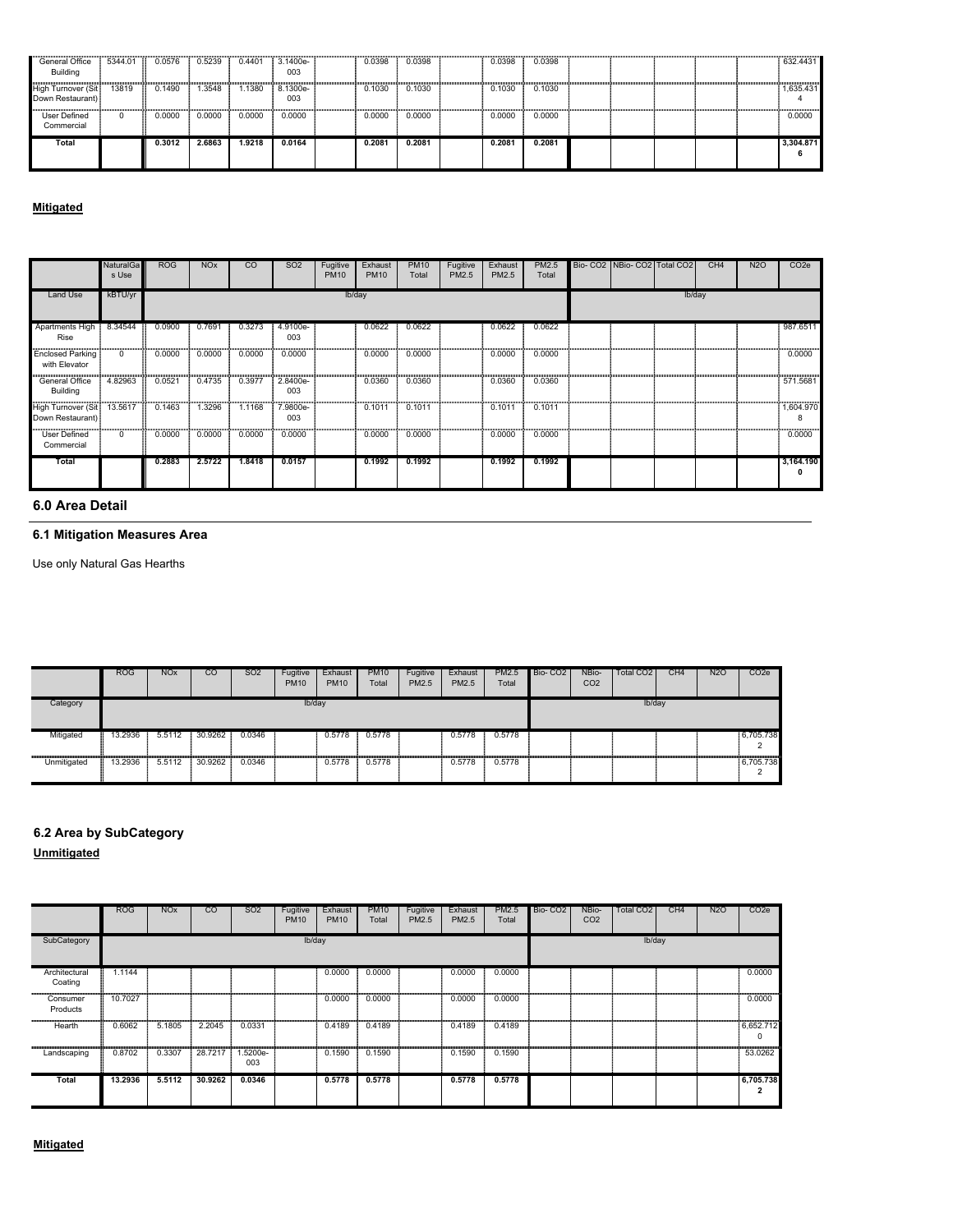|                          | <b>ROG</b> | <b>NOx</b> | CO.     | SO <sub>2</sub> | Fugitive<br><b>PM10</b> | Exhaust<br><b>PM10</b> | <b>PM10</b><br>Total | Fugitive<br>PM2.5 | Exhaust<br>PM2.5 | PM2.5<br>Total | Bio-CO <sub>2</sub> | NBio-<br>CO <sub>2</sub> | Total CO2 | CH <sub>4</sub> | N <sub>2</sub> O | CO <sub>2</sub> e |
|--------------------------|------------|------------|---------|-----------------|-------------------------|------------------------|----------------------|-------------------|------------------|----------------|---------------------|--------------------------|-----------|-----------------|------------------|-------------------|
| SubCategory              |            |            |         |                 | lb/day                  |                        |                      |                   |                  |                |                     |                          | lb/day    |                 |                  |                   |
| Architectural<br>Coating | 1.1144     |            |         |                 |                         | 0.0000                 | 0.0000               |                   | 0.0000           | 0.0000         |                     |                          |           |                 |                  | 0.0000            |
| Consumer<br>Products     | 10.7027    |            |         |                 |                         | 0.0000                 | 0.0000               |                   | 0.0000           | 0.0000         |                     |                          |           |                 |                  | 0.0000            |
| Hearth                   | 0.6062     | 5.1805     | 2.2045  | 0.0331          |                         | 0.4189                 | 0.4189               |                   | 0.4189           | 0.4189         |                     |                          |           |                 |                  | 6,652.712<br>0    |
| Landscaping              | 0.8702     | 0.3307     | 28,7217 | 1.5200e-<br>003 |                         | 0.1590                 | 0.1590               |                   | 0.1590           | 0.1590         |                     |                          |           |                 |                  | 53.0262           |
| Total                    | 13.2936    | 5.5112     | 30.9262 | 0.0346          |                         | 0.5778                 | 0.5778               |                   | 0.5778           | 0.5778         |                     |                          |           |                 |                  | 6,705.738         |

#### **7.0 Water Detail**

#### **7.1 Mitigation Measures Water**

Apply Water Conservation Strategy

#### **8.0 Waste Detail**

#### **8.1 Mitigation Measures Waste**

Institute Recycling and Composting Services

# **9.0 Operational Offroad**

| Equipment Type | Number<br>Hours/Dav<br> | Davs/Year | Horse F<br>: Power | <b>Load Factor</b> | <b>Fuel Type</b> |
|----------------|-------------------------|-----------|--------------------|--------------------|------------------|

#### **10.0 Stationary Equipment**

#### **Fire Pumps and Emergency Generators**

| Equipment Type             | Number | Hours/Dav | Hours/Year | Horse Power | Load Factor | Fuel Type              |
|----------------------------|--------|-----------|------------|-------------|-------------|------------------------|
| <b>Emergency Generator</b> |        | 0.25      |            | 350         |             | े <sup>73</sup> Diesel |

#### **Boilers**

| Equipment Type | Number<br>------- | Heat Input/Dav | Heat Input/Year | <b>Boiler Rating</b> | 'Tvpe<br>Fuel |
|----------------|-------------------|----------------|-----------------|----------------------|---------------|
|                |                   |                |                 |                      |               |

#### **User Defined Equipment**

Equipment Type **Number** 

#### **10.1 Stationary Sources**

**Unmitigated/Mitigated**

|                                                            | <b>ROG</b> | <b>NO<sub>x</sub></b> | $_{\rm CO}$ | SO <sub>2</sub> | Fugitive<br><b>PM10</b> | Exhaust<br><b>PM10</b> | <b>PM10</b><br>Total | Fugitive<br>PM2.5 | Exhaust<br>PM2.5  | PM2.5<br>Total  | Bio-CO <sub>2</sub> | NBio-<br>CO <sub>2</sub> | Total CO <sub>2</sub> | CH <sub>4</sub> | <b>N2O</b> | CO <sub>2e</sub> |
|------------------------------------------------------------|------------|-----------------------|-------------|-----------------|-------------------------|------------------------|----------------------|-------------------|-------------------|-----------------|---------------------|--------------------------|-----------------------|-----------------|------------|------------------|
| <b>Equipment Type</b>                                      |            |                       |             |                 | lb/day                  |                        |                      |                   |                   |                 |                     |                          | lb/day                |                 |            |                  |
| Emergency<br>Generator - Diesel<br>$(200, 800 \text{ Hz})$ | 0.0198     | 0.0704                | 0.3661      | 6.9000e-<br>004 |                         | 2.8200e-<br>003        | 2.8200e-<br>003      |                   | 2.8200e-<br>003   | 2.8200e-<br>003 |                     |                          |                       |                 |            | 73.7150          |
| Total                                                      | 0.0198     | 0.0704                | 0.3661      | 6.9000e-<br>004 |                         | 2.8200e-<br>003        | 2.8200e-<br>003      |                   | $2.8200e-$<br>003 | 2.8200e-<br>003 |                     |                          |                       |                 |            | 73.7150          |

#### **11.0 Vegetation**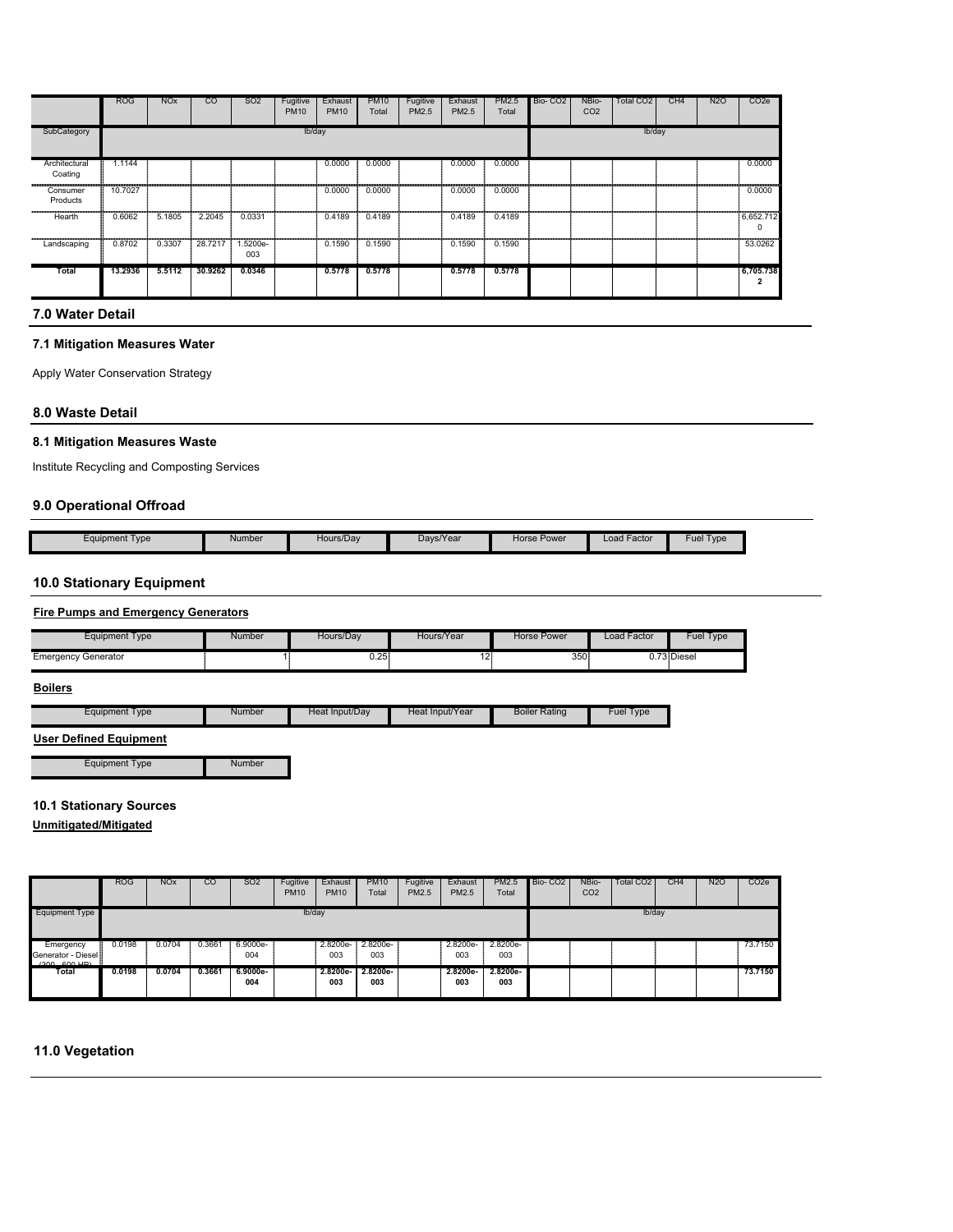2143 Violet-Project (Construction Onsite) - Los Angeles-South Coast County, Winter

**2143 Violet-Project (Construction Onsite) Los Angeles-South Coast County, Winter**

#### **1.0 Project Characteristics**

#### **1.1 Land Usage**

| Land Uses                             | <b>Size</b> | Metric        | Lot Acreage | Floor Surface Area | Population |
|---------------------------------------|-------------|---------------|-------------|--------------------|------------|
| <b>General Office Building</b>        | 187.37      | 1000sqft      | 4.30        | 187.374.00         |            |
| <b>Enclosed Parking with Elevator</b> | 828.00      | Space         | 0.00        | 331.200.00         |            |
| High Turnover (Sit Down Restaurant)   | 21.86       | 1000sqft      | 0.00        | 21.858.00          |            |
| Apartments High Rise                  | 347.00      | Dwelling Unit | 0.00        | 325.385.00         | 843        |

#### **1.2 Other Project Characteristics**

| Urbanization               | Urban                                   | Wind Speed (m/s)                  | 2.2   | <b>Precipitation Freg (Days)</b>        | 33    |
|----------------------------|-----------------------------------------|-----------------------------------|-------|-----------------------------------------|-------|
| <b>Climate Zone</b>        | 11                                      |                                   |       | <b>Operational Year</b>                 | 2024  |
| <b>Utility Company</b>     | Los Angeles Department of Water & Power |                                   |       |                                         |       |
| CO2 Intensity<br>(lb/MWhr) | 615                                     | <b>CH4 Intensity</b><br>(lb/MWhr) | 0.029 | N <sub>2</sub> O Intensity<br>(lb/MWhr) | 0.006 |

### **1.3 User Entered Comments & Non-Default Data**

Project Characteristics - LADWP CO2 Intensity Factor for Year 2024 (Interpolated)

Land Use - site specific. Project population (XIII. Population and Housing from IS)

Construction Phase - Site Specific Off-road Equipment - Site Specific Off-road Equipment - Site Specific Off-road Equipment - Site Specific Off-road Equipment - Site Specific Off-road Equipment - Site Specific Off-road Equipment - Site Specific Off-road Equipment - Site Specific Trips and VMT - Site Specific 0.25 miles per haul/delivery. On-road Fugitive Dust - Site Specific Demolition - Grading - Vehicle Trips - see assumptions Woodstoves - No wood fireplaces or stoves Area Coating - Energy Use - adjustment for parking structure electricity usage Construction Off-road Equipment Mitigation - Mobile Land Use Mitigation - Area Mitigation - Energy Mitigation - Water Mitigation - Waste Mitigation - Stationary Sources - Emergency Generators and Fire Pumps - Stationary Sources - Emergency Generators and Fire Pumps EF - BACT for EG's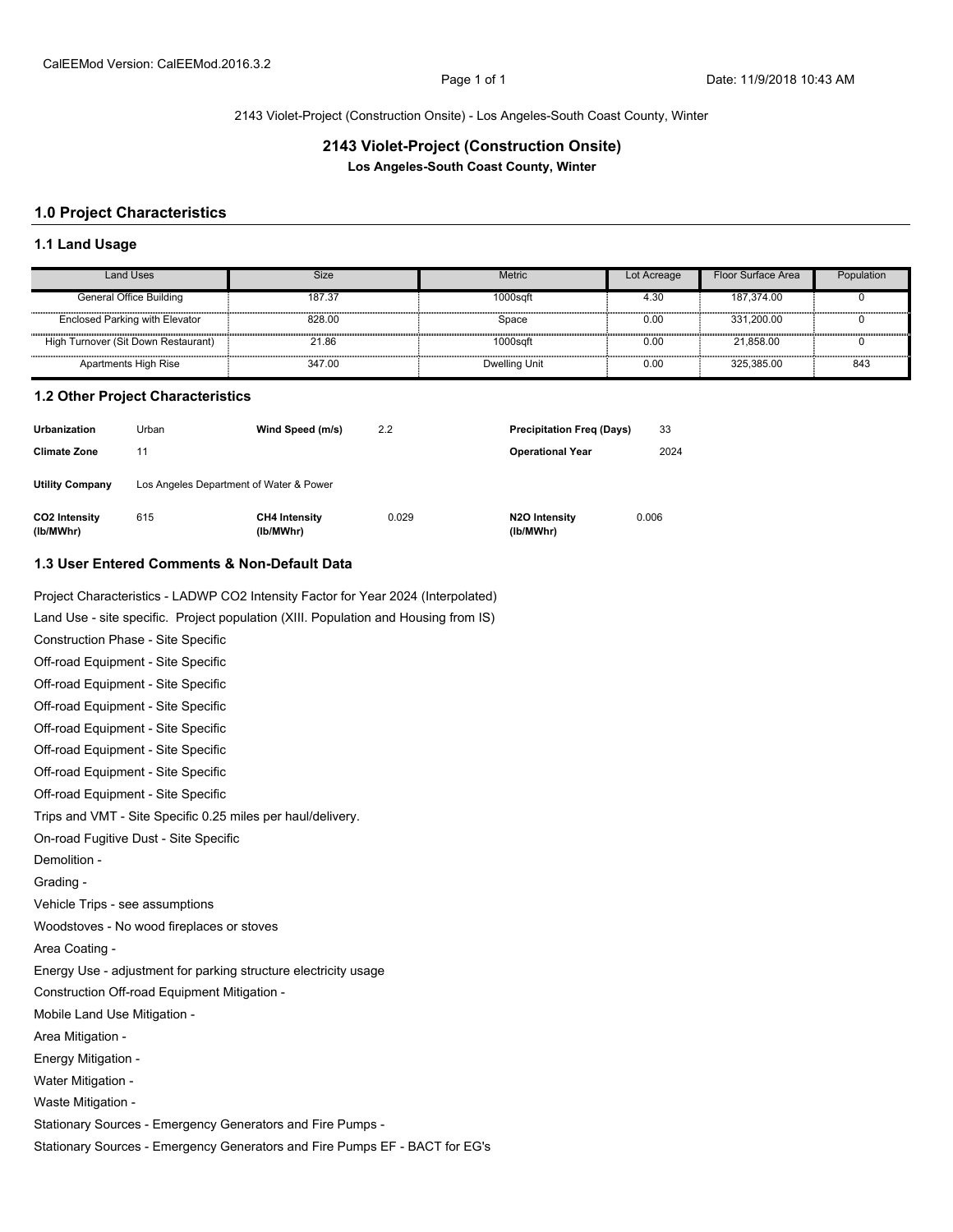| <b>Table Name</b>                                             | <b>Column Name</b>                             | Default Value                 | <b>New Value</b>         |
|---------------------------------------------------------------|------------------------------------------------|-------------------------------|--------------------------|
| tblArchitecturalCoating                                       | ConstArea Residential Exterior                 | 219,635.00                    | 204,258.00               |
| tblArchitecturalCoating                                       | ConstArea_Residential_Interior                 | 658,905.00                    | 612,773.00               |
| tblConstDustMitigation                                        | waterUnpavedRoadMoistureContent                | $\overline{0}$                | 0.5                      |
| tblConstDustMitigation                                        | WaterUnpavedRoadVehicleSpeed                   | 0                             | 15                       |
| tblConstructionPhase                                          | NumDays                                        | <br>18.00                     | <br>92.00                |
| tblConstructionPhase                                          | NumDays                                        | 230.00                        | 468.00                   |
| tblConstructionPhase                                          | NumDays                                        | 20.00                         | 22.00                    |
| tblConstructionPhase                                          | NumDays                                        | 8.00                          | 257.00                   |
| tblConstructionPhase                                          | ,,,,,,,,,,,,,,,,,,,,,,,,,<br>NumDays           | ,,,,,,,,,,,,,<br>18.00        | ,,,,,,,,,,,,,,,<br>30.00 |
| tblConstructionPhase                                          | NumDays                                        | 5.00                          | 4.00                     |
| tblConstructionPhase                                          | ,,,,,,,,,,,,,,,,,,,,,,,,,<br>NumDays           | 5.00                          | 186.00                   |
| tblConstructionPhase                                          | <b>NumDaysWeek</b>                             | 5.00                          | 6.00                     |
| tblConstructionPhase                                          | 0000000000000000000000<br>NumDaysWeek          | 5.00                          | 6.00                     |
| tblConstructionPhase                                          | ,,,,,,,,,,,,,,,,,,,,,,,,,,,,,<br>NumDaysWeek   | 5.00                          | <br>6.00                 |
| tblConstructionPhase                                          | NumDaysWeek                                    | 5.00                          | 6.00                     |
| tblConstructionPhase                                          | NumDaysWeek                                    | ,,,,,,,,,,,,<br>5.00          | <br>6.00                 |
| tblConstructionPhase                                          | NumDaysWeek                                    | 5.00                          | 6.00                     |
| ,,,,,,,,,,,,,,,,,,,,,,,,,,,,,,,,,,<br>tblConstructionPhase    | ,,,,,,,,,,,,,,,,,,,,,,,,,,,,,,,<br>NumDaysWeek | ,,,,,,,,,,<br>5.00            | ,,,,,,,,,,<br>6.00       |
| tblEnergyUse                                                  | LightingElect                                  | 7.75                          | 2.33                     |
| tblEnergyUse                                                  | T24E                                           | ,,,,,,,,,,,,,<br>3.92         | ,,,,,,,,,,,<br>0.49      |
| ,,,,,,,,,,,,,,,,,,,,,,<br>tblFireplaces                       | <b>FireplaceWoodMass</b>                       | ,,,,,,,,,,,,,,,,,<br>1,019.20 | 0.00                     |
| tblFireplaces                                                 | ,,,,,,,,,,,,,,,,,,,,,,,,<br>NumberGas          | 294.95                        | 312.30                   |
| ,,,,,,,,,,,,,,,,,,,,,,,,,<br>tblFireplaces                    | NumberNoFireplace                              | 34.70                         | ,,,,,,,,,,,,<br>34.07    |
| tblFireplaces                                                 | NumberWood                                     | 17.35                         | 0.00                     |
| tblGrading                                                    | MaterialExported                               | 0.00                          | 239,500.00               |
| tblLandUse                                                    | LandUseSquareFeet                              | 187,370.00                    | 187,374.00               |
| mangananangguna<br>tblLandUse                                 | LandUseSquareFeet                              | 21,860.00                     | 21,858.00                |
| tblLandUse                                                    | LandUseSquareFeet                              | 347,000.00                    | 325,385.00               |
| tblLandUse                                                    | LotAcreage<br>                                 | 7.45<br>                      | 0.00<br>                 |
| tblLandUse                                                    | LotAcreage                                     | 0.50                          | 0.00                     |
| magnananggunan<br>tblLandUse                                  | LotAcreage                                     | 5.60                          | 0.00                     |
| tblLandUse                                                    | Population                                     | 992.00                        | 843.00                   |
| tblOffRoadEquipment                                           | OffRoadEquipmentUnitAmount                     | 2.00                          | 1.00                     |
| tblOffRoadEquipment                                           | OffRoadEquipmentUnitAmount                     | ,,,,,,,,,,,,<br>1.00          | ,,,,,,,,,,,,,<br>0.00    |
| tblOffRoadEquipment                                           | OffRoadEquipmentUnitAmount                     | 3.00                          | 0.00                     |
| tblOffRoadEquipment                                           | OffRoadEquipmentUnitAmount                     | 1.00                          | 2.00                     |
| tblOffRoadEquipment                                           | OffRoadEquipmentUnitAmount                     | 3.00                          | 2.00                     |
| tblOffRoadEquipment                                           | OffRoadEquipmentUnitAmount                     | 1.00                          | 2.00                     |
| tblOffRoadEquipment                                           | OffRoadEquipmentUnitAmount                     | 1.00                          | 0.00                     |
| tblOffRoadEquipment<br>,,,,,,,,,,,,,,,,,,,,,,,,,,,,,,,,,,,,,  | OffRoadEquipmentUnitAmount                     | 2.00                          | 0.00                     |
| tblOffRoadEquipment                                           | OffRoadEquipmentUnitAmount                     | 2.00                          | 0.00                     |
| tblOffRoadEquipment                                           | OffRoadEquipmentUnitAmount                     | 2.00                          | 1.00                     |
| tblOffRoadEquipment                                           | OffRoadEquipmentUnitAmount                     | 1.00                          | 2.00                     |
| tblOffRoadEquipment                                           | OffRoadEquipmentUnitAmount                     | 3.00                          | 0.00                     |
| tblOffRoadEquipment<br>,,,,,,,,,,,,,,,,,,,,,,,,,,,            | OffRoadEquipmentUnitAmount                     | 3.00                          | 0.00                     |
| tblOffRoadEquipment                                           | OffRoadEquipmentUnitAmount                     | 3.00                          | 0.00                     |
| tblOffRoadEquipment<br>,,,,,,,,,,,,,,,,,,,,,,,,,,,,,,,,,,,,,, | OffRoadEquipmentUnitAmount                     | 3.00                          | 2.00                     |
| tblOffRoadEquipment                                           | OffRoadEquipmentUnitAmount                     | 4.00                          | 0.00                     |
| tblOffRoadEquipment                                           | OffRoadEquipmentUnitAmount                     | 4.00                          | 0.00                     |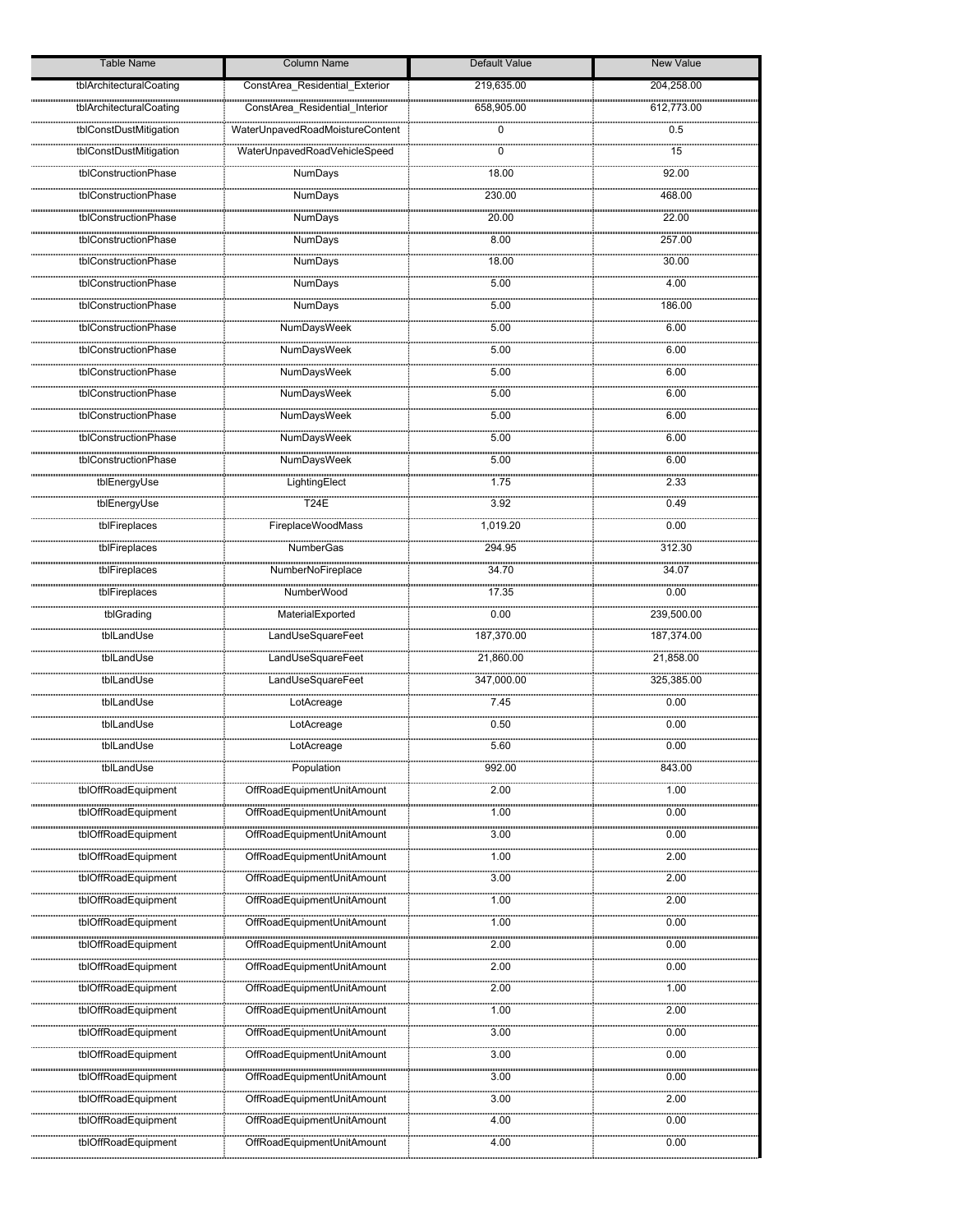| tblOffRoadEquipment                                                                | UsageHours                                                 | 6.00                          | 8.00                       |
|------------------------------------------------------------------------------------|------------------------------------------------------------|-------------------------------|----------------------------|
| tblOffRoadEquipment                                                                | UsageHours                                                 | <br>6.00                      | <br>8.00                   |
| tblOffRoadEquipment                                                                | UsageHours                                                 | 6.00                          | <br>8.00                   |
| tblOnRoadDust                                                                      | MeanVehicleSpeed                                           | ,,,,,,,,,,,,,,<br>40.00       | 15.00                      |
| tblOnRoadDust                                                                      | MeanVehicleSpeed                                           | 40.00                         | 15.00                      |
| ,,,,,,,,,,,,,,,,,,,,,,,,,,,,,,,,,,<br>tblOnRoadDust                                | MeanVehicleSpeed                                           | 40.00                         | 15.00                      |
| ,,,,,,,,,,,,,,,,,,,,,,,,,,,,,<br>tblOnRoadDust                                     | MeanVehicleSpeed                                           | 40.00                         | 15.00                      |
| tblOnRoadDust                                                                      | MeanVehicleSpeed                                           | 40.00                         | 15.00                      |
| tblOnRoadDust                                                                      | MeanVehicleSpeed                                           | 40.00                         | 15.00                      |
| tblOnRoadDust                                                                      | MeanVehicleSpeed                                           | 40.00                         | 15.00                      |
| tblProjectCharacteristics                                                          | www.gigaanaanagaan.com<br>CO2IntensityFactor               | 1227.89                       | 615                        |
| tblStationaryGeneratorsPumpsEF                                                     | NOX_EF                                                     | 2.85                          | 0.50                       |
| tblStationaryGeneratorsPumpsEF                                                     | PM10_EF                                                    | <br>0.15                      | <br>0.02                   |
| tblStationaryGeneratorsPumpsEF                                                     | <b>PM2 5 EF</b>                                            | <br>0.15                      | 0.02                       |
| www.www.www.www.journal.com/www.journal.com/www.<br>tblStationaryGeneratorsPumpsEF | ROG EF                                                     | 2.2480e-003                   | 3.1000e-004                |
| tblStationaryGeneratorsPumpsUse                                                    | HorsePowerValue                                            | <br>0.00                      | ,,,,,,,,,,,,,,,,<br>350.00 |
| tblStationaryGeneratorsPumpsUse                                                    | HoursPerDay                                                | 0.00                          | 0.25                       |
| tblStationaryGeneratorsPumpsUse                                                    | ,,,,,,,,,,,,,,,,,,,,,,,,,,,,,<br><b>HoursPerYear</b>       | 0.00                          | 12.00                      |
| tblStationaryGeneratorsPumpsUse                                                    | NumberOfEquipment                                          | <br>0.00                      | <br>1.00                   |
| tblTripsAndVMT                                                                     | HaulingTripLength                                          | ,,,,,,,,,,,,,,<br>20.00       | 55.00                      |
| tblTripsAndVMT                                                                     | HaulingTripLength                                          | 20.00                         | 4,818.75                   |
| ,,,,,,,,,,,,,,,,,,,,,,<br>tblTripsAndVMT                                           | ,,,,,,,,,,,,,,,,,,,,,,<br>HaulingTripNumber                | 99.00                         | 1.00                       |
| ,,,,,,,,,,,,,,,,,,,,,,,,,,,,,,,,,,,,,<br>tblTripsAndVMT                            | HaulingTripNumber                                          | <br>23,681.00                 | <br>1.00                   |
| tblTripsAndVMT                                                                     | VendorTripLength                                           | 6.90                          | 0.25                       |
| tblTripsAndVMT                                                                     | VendorTripLength                                           | 6.90                          | 0.25                       |
| tblTripsAndVMT                                                                     | VendorTripLength                                           | 6.90                          | 0.25                       |
| ,,,,,,,,,,,,,,,,,,,,,,,,,,,,,,,,,,,,,<br>tblTripsAndVMT                            | VendorTripLength                                           | ,,,,,,,,,,,<br>6.90           | <br>0.25                   |
| tblTripsAndVMT                                                                     | www.www.www.www.www.www.www.www.www.w<br>VendorTripLength  | 6.90                          | 0.25                       |
| ,,,,,,,,,,,,,,,,,,,,,,,,,,<br>tblTripsAndVMT                                       | ,,,,,,,,,,,,,,,,,,,,,,,,,,,,,,,,,,<br>VendorTripLength     | 6.90                          | 0.25                       |
| tblTripsAndVMT                                                                     | VendorTripLength                                           | 6.90                          | 0.25                       |
| ,,,,,,,,,,,,,,,,,,<br>tblTripsAndVMT                                               | VendorTripNumber                                           | 0.00                          | 10.00                      |
| ,,,,,,,,,,,,,,,,,,,,,,,,,,,,,,,<br>tblTripsAndVMT                                  | VendorTripNumber                                           | 0.00                          | 10.00                      |
| <u>maninanan'ny fivondron</u><br>tblTripsAndVMT                                    | <u>maninani minimini mamini man</u><br>VendorTripNumber    | 0.00                          | 156.00                     |
| tblTripsAndVMT                                                                     | VendorTripNumber                                           | 0.00                          | 20.00                      |
| tblTripsAndVMT                                                                     | VendorTripNumber                                           | 126.00                        | 136.00                     |
| tblTripsAndVMT                                                                     | VendorTripNumber                                           | 0.00                          | 10.00                      |
| tblTripsAndVMT                                                                     | VendorVehicleClass                                         | HDT_Mix                       | HHDT                       |
| ,,,,,,,,,,,,,,,,,,,,,,,,,,<br>tblTripsAndVMT                                       | ,,,,,,,,,,,,,,,,,,,,,,,,,,,,,,,,,,,,<br>VendorVehicleClass | ,,,,,,,,,,,,,,,,,,<br>HDT Mix | HHDT                       |
| tblTripsAndVMT                                                                     | <br>WorkerTripLength                                       | 14.70                         | 0.00                       |
| tblTripsAndVMT                                                                     | WorkerTripLength                                           | 14.70                         | 0.00                       |
| ,,,,,,,,,,,,,,,,,,,,,,,,,,,,,,,,,<br>tblTripsAndVMT                                | ,,,,,,,,,,,,,,,,,,,,,,,,,,,,,,,,,,,,<br>WorkerTripLength   | 14.70                         | 0.00                       |
| tblTripsAndVMT                                                                     | <br>WorkerTripLength                                       | 14.70                         | 0.00                       |
| ,,,,,,,,,,,,,,,,,,,,,,,,,<br>tblTripsAndVMT                                        | WorkerTripLength                                           | 14.70                         | 0.00                       |
| tblTripsAndVMT                                                                     | WorkerTripLength                                           | 14.70                         | 0.00                       |
| ,,,,,,,,,,,,,,,,,<br>tblTripsAndVMT                                                | ,,,,,,,,,,,,,,,,,,,,,,,,,,,,,,,,,,,,,<br>WorkerTripLength  | ,,,,,,,,,,,,,<br>14.70        | 0.00                       |
| tblTripsAndVMT                                                                     | WorkerTripNumber                                           | 15.00                         | 16.00                      |
| tblTripsAndVMT                                                                     | ,,,,,,,,,,,,,,,,,,,,,,,,,,,<br>WorkerTripNumber            | 35.00                         | 18.00                      |
| ,,,,,,,,,,,,,,,,,,,,,,,,,,<br>tblTripsAndVMT                                       | WorkerTripNumber                                           | ,,,,,,,,,,,,,<br>15.00        | 150.00                     |
| tblTripsAndVMT                                                                     | WorkerTripNumber                                           | 15.00                         | 500.00                     |
| ,,,,,,,,,,,,,,,,,,,,,,,,,,<br>tblTripsAndVMT                                       | ,,,,,,,,,,,,,,,,,,,,,,,,,,,,,,,,,,<br>WorkerTripNumber     | 458.00                        | ,,,,,,,,,,,,,,,<br>500.00  |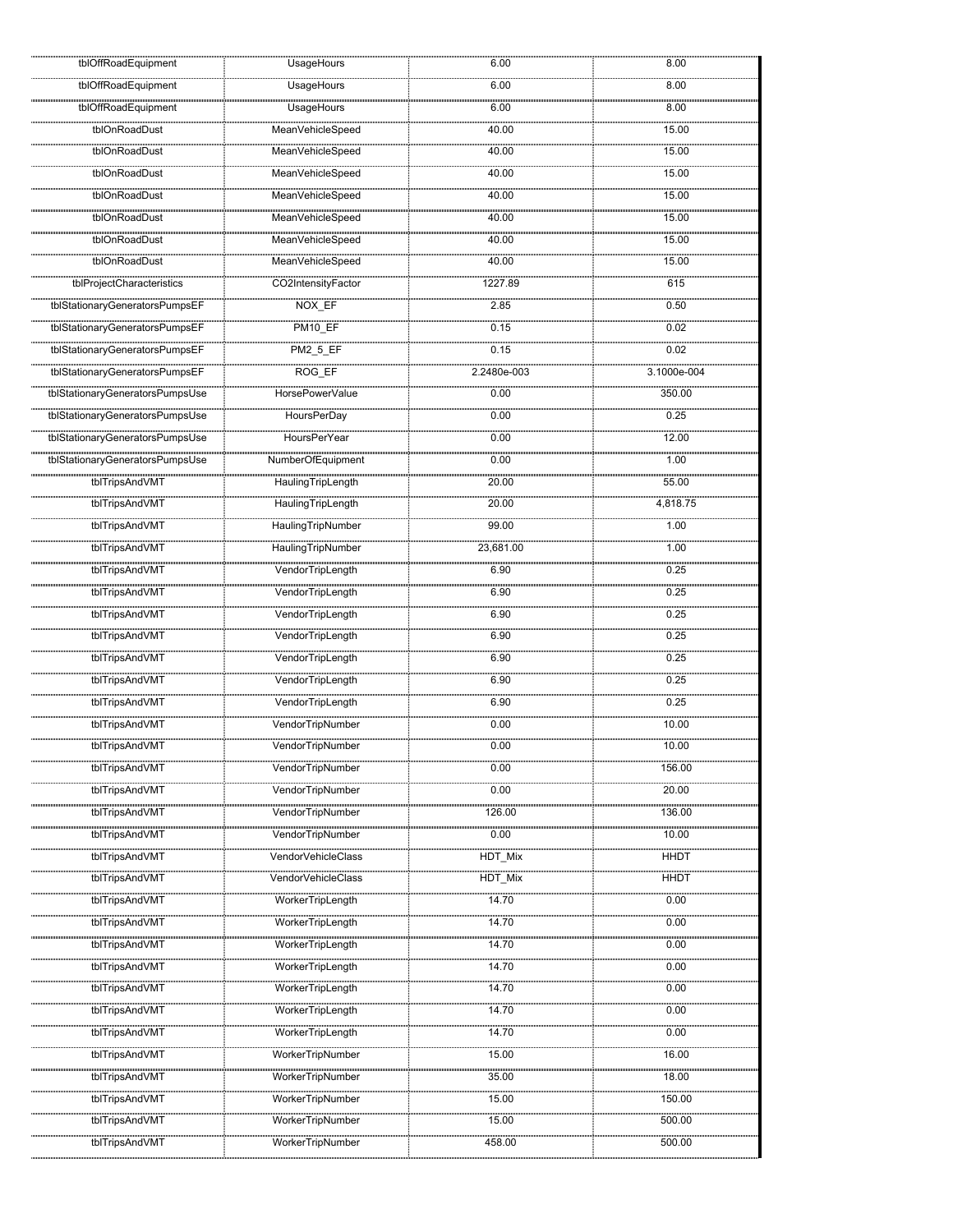| tblTripsAndVMT  | WorkerTripNumber   | 10.00  | 50.00  |
|-----------------|--------------------|--------|--------|
| tblVehicleTrips | ST_TR              | 4.98   | 5.28   |
| tblVehicleTrips | ST TR              | 2.46   | 2.32   |
| tblVehicleTrips | ST TR              | 158.37 | 139.72 |
| tblVehicleTrips | SU_TR              | 3.65   | 3.87   |
| tblVehicleTrips | SU TR              | 1.05   | 0.99   |
| tblVehicleTrips | SU TR              | 131.84 | 116.32 |
| tblVehicleTrips | WD_TR              | 4.20   | 4.45   |
| tblVehicleTrips | WD TR              | 11.03  | 10.41  |
| tblVehicleTrips | WD TR              | 127.15 | 112.18 |
| tblWoodstoves   | NumberCatalytic    | 17.35  | 0.00   |
| tblWoodstoves   | NumberNoncatalytic | 17.35  | 0.00   |
| tblWoodstoves   | WoodstoveDayYear   | 25.00  | 0.00   |
| tblWoodstoves   | WoodstoveWoodMass  | 999.60 | 0.00   |

# **2.0 Emissions Summary**

# **2.1 Overall Construction (Maximum Daily Emission) Unmitigated Construction**

|                | <b>ROG</b> | <b>NO<sub>x</sub></b> | CO              | SO <sub>2</sub> | Fugitive<br><b>PM10</b> | Exhaust<br><b>PM10</b> | <b>PM10</b><br>Total | Fugitive<br>PM2.5 | Exhaust<br>PM2.5 | PM2.5<br>Total | Bio-CO <sub>2</sub> | NBio-<br>CO <sub>2</sub> | Total CO <sub>2</sub> | CH <sub>4</sub> | <b>N2O</b> | CO <sub>2</sub> e |
|----------------|------------|-----------------------|-----------------|-----------------|-------------------------|------------------------|----------------------|-------------------|------------------|----------------|---------------------|--------------------------|-----------------------|-----------------|------------|-------------------|
| Year           |            |                       |                 |                 | lb/day                  |                        |                      |                   |                  |                |                     |                          | lb/day                |                 |            |                   |
| 2021           | 5.2039     | 50,5984<br>- 8        | 45,2608         | 0.0877          | 12.0633 2.2455          |                        | 14.3088              | 6.6258            | 2.0837           | 8.7095         |                     |                          |                       |                 |            | 8,573.493         |
| 2022           | 3.2806     | 29.8832               | 32.3624         | 0.0565          | 0.0399                  | 1.1369                 | 1.1768               | 0.0124            | 1.1236           | 1.1360         |                     |                          |                       |                 |            | 5,447.923<br>0    |
| 2023           | 46.5333    | 34.1166               | 41.6111         | 0.0716          | 0.0439                  | 1.2736                 | 1.3175               | 0.0137            | 1.2483           | 1.2620         |                     |                          |                       |                 |            | 6,882.856<br>9    |
| 2024           | 46.2940    |                       | 32.4872 41.2725 | 0.0715          | 0.0439                  | 1.1134                 | 1.1573               | 0.0137            | 1.0908           | 1.1046         |                     |                          |                       |                 |            | 6,870.373<br>9    |
| <b>Maximum</b> | 46.5333    | 50.5984               | 45.2608         | 0.0877          | 12.0633                 | 2.2455                 | 14.3088              | 6.6258            | 2.0837           | 8.7095         |                     |                          |                       |                 |            | 8,573.493         |

# **Mitigated Construction**

|                      | <b>ROG</b> | <b>NO<sub>x</sub></b> | CO              | SO <sub>2</sub> | Fugitive<br><b>PM10</b>        | Exhaust<br><b>PM10</b>        | <b>PM10</b><br>Total        | Fugitive<br>PM2.5               | Exhaust<br>PM2.5        | PM2.5<br>Total               | Bio-CO <sub>2</sub> | NBio-<br>CO <sub>2</sub> | <b>Total CO2</b> | CH <sub>4</sub> | <b>N2O</b> | CO <sub>2</sub> e     |
|----------------------|------------|-----------------------|-----------------|-----------------|--------------------------------|-------------------------------|-----------------------------|---------------------------------|-------------------------|------------------------------|---------------------|--------------------------|------------------|-----------------|------------|-----------------------|
| Year                 |            |                       |                 |                 |                                | lb/day                        |                             |                                 |                         |                              | lb/day              |                          |                  |                 |            |                       |
| 2021                 | 5.2039     | 50.5984               | 45.2608         | 0.0877          | 4.7164                         | 2.2455                        | 6.9619                      | 2.5873                          | 2.0837                  | 4.6710                       |                     |                          |                  |                 |            | 8,573.493<br>2        |
| 2022                 | 3.2806     | 29.8832               | 32.3624         | 0.0565          | 0.0399                         | 1.1369                        | 1.1768                      | 0.0124                          | 1.1236                  | 1.1360                       |                     |                          |                  |                 |            | 5,447.923<br>$\Omega$ |
| 2023                 | 46.5333    | 34.1166               | 41.6111         | 0.0716          | 0.0439                         | 1.2736                        | 1.3175                      | 0.0137                          | 1.2483                  | 1.2620                       |                     |                          |                  |                 |            | 6,882.856<br>9        |
| 2024                 | 46.2940    |                       | 32.4872 41.2725 | 0.0715          | 0.0439                         | 1.1134                        | 1.1573                      | 0.0137                          | 1.0908                  | 1.1046                       |                     |                          |                  |                 |            | 6,870.373<br>9        |
| <b>Maximum</b>       | 46.5333    | 50.5984               | 45.2608         | 0.0877          | 4.7164                         | 2.2455                        | 6.9619                      | 2.5873                          | 2.0837                  | 4.6710                       |                     |                          |                  |                 |            | 8,573.493<br>2        |
|                      | <b>ROG</b> | <b>NO<sub>x</sub></b> | <b>CO</b>       | <b>SO2</b>      | <b>Fugitive</b><br><b>PM10</b> | <b>Exhaust</b><br><b>PM10</b> | <b>PM10</b><br><b>Total</b> | <b>Fugitive</b><br><b>PM2.5</b> | <b>Exhaust</b><br>PM2.5 | <b>PM2.5</b><br><b>Total</b> | Bio-CO <sub>2</sub> | NBio-<br>CO <sub>2</sub> | <b>Total CO2</b> | CH <sub>4</sub> | <b>N20</b> | CO <sub>2e</sub>      |
| Percent<br>Reduction | 0.00       | 0.00                  | 0.00            | 0.00            | 60.27                          | 0.00                          | 40.91                       | 60.59                           | 0.00                    | 33.07                        | 0.00                | 0.00                     | 0.00             | 0.00            | 0.00       | 0.00                  |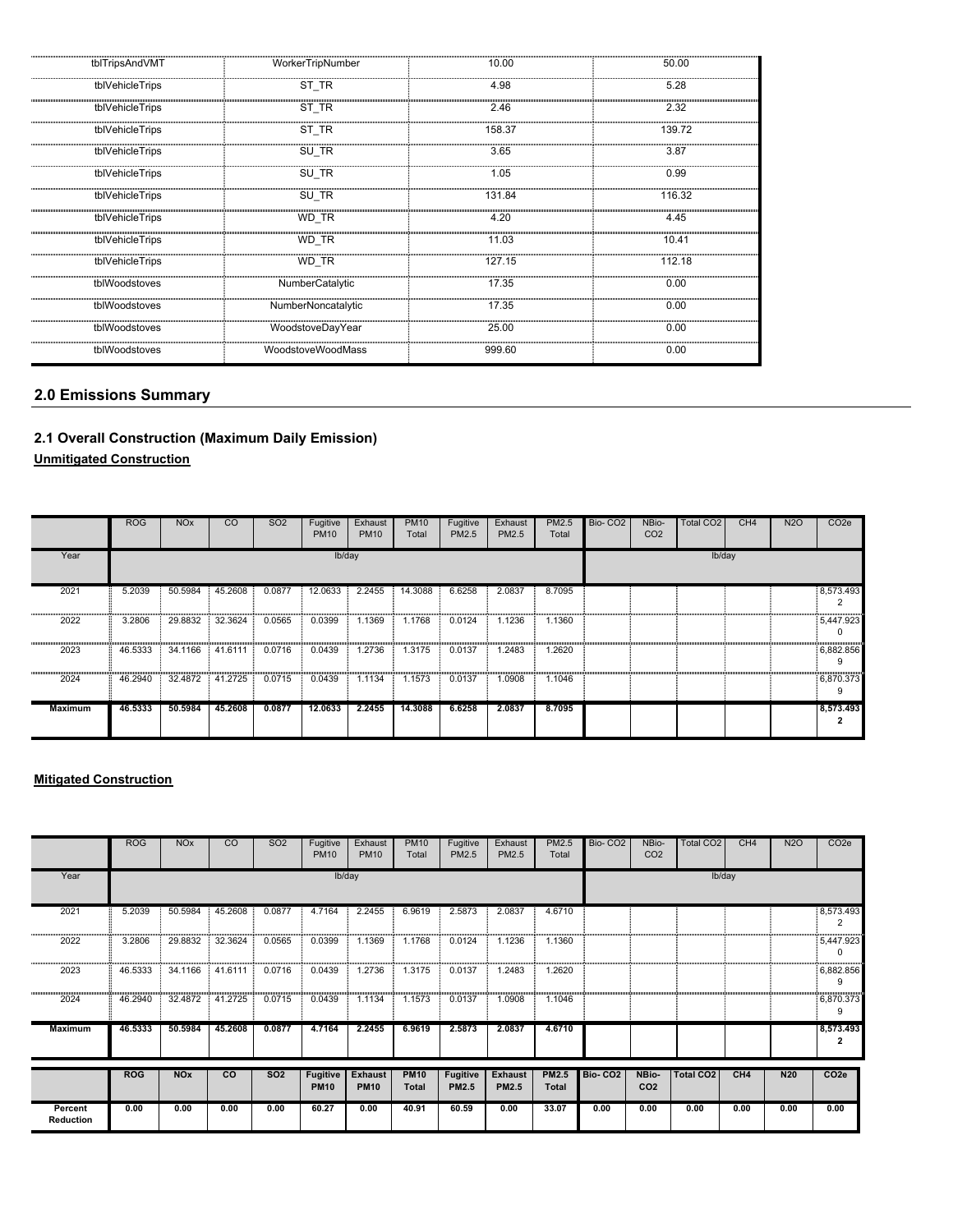# **3.0 Construction Detail**

#### **Construction Phase**

| Phase<br><b>Number</b> | Phase Name            | Phase Type                   | <b>Start Date</b> | End Date   | Num Days Num Days<br>Week |                 | <b>Phase Description</b> |
|------------------------|-----------------------|------------------------------|-------------------|------------|---------------------------|-----------------|--------------------------|
|                        | :Demolition           | <b>Demolition</b>            | 1/15/2021         | 2/9/2021   |                           | 22              |                          |
| 2                      | Grading               | Grading                      | 2/10/2021         | 12/6/2021  | 6.                        | 257             |                          |
| 3                      | Matt Foundation       | Site Preparation             | 12/7/2021         | 12/10/2021 | հ։                        |                 |                          |
| 4                      | Foundation            | Site Preparation             | 12/11/2021        | 7/15/2022  |                           | 186             |                          |
| 5                      | Building Construction | <b>Building Construction</b> | 7/16/2022         | 1/12/2024  | h.                        | 468             |                          |
| 6                      | Architectural Coating | Architectural Coating        | 10/11/2023        | 1/25/2024  |                           | 92              |                          |
|                        | Paving                | Paving                       | 12/26/2023        | 1/29/2024  |                           | 30 <sup>3</sup> |                          |

#### **Acres of Grading (Site Preparation Phase): 0**

**Acres of Grading (Grading Phase): 0**

#### **Acres of Paving: 0**

**Residential Indoor: 612,773; Residential Outdoor: 204,258; Non-Residential Indoor: 313,848; Non-Residential Outdoor: 104,616; Striped** 

#### **OffRoad Equipment**

| <b>Phase Name</b>                                             | <b>Offroad Equipment Type</b>                                        | Amount           | <b>Usage Hours</b> | <b>Horse Power</b> | Load Factor         |
|---------------------------------------------------------------|----------------------------------------------------------------------|------------------|--------------------|--------------------|---------------------|
| Demolition                                                    | Air Compressors                                                      | 11               | 8.00               | 78.                | 0.48                |
| <br>Demolition                                                | Concrete/Industrial Saws                                             |                  | 8.00               | 81                 | <br>0.73            |
| Demolition                                                    | Excavators                                                           | ամս<br>0         | mmmnð<br>8.00      | <br>158            | <br>0.38            |
| <br>Demolition                                                | ———————————<br>Rubber Tired Dozers                                   | 1                | យយាយជុំ<br>8.00    | minin<br>247       | 0.40                |
| <u>na mail</u><br>Demolition                                  | ———————————<br>Rubber Tired Loaders                                  |                  | 8.00               | 203                | 0.36                |
| Demolition                                                    | Tractors/Loaders/Backhoes                                            | $\mathbf{2}$     | 8.00               | mm<br>97           | <br>0.37            |
| <br>Grading                                                   | <b>Bore/Drill Rigs</b>                                               | 2                | 8.00               | 221                | 0.50                |
| gaanagaana<br>Grading                                         | ,,,,,,,,,,,,,,,,,,,,,,,,,,,,,<br>Excavators                          | $\frac{1}{2}$    | 8.00               | <br>158            | 0.38                |
| <br>Grading                                                   | <br><b>Forklifts</b>                                                 |                  | 8.00               | mm<br>89           | 0.20                |
| .<br>Grading                                                  | Graders                                                              | 0                | 8.00               | 187                | 0.41                |
| <br>Grading                                                   | <b>Rubber Tired Dozers</b>                                           | $\overline{2}$   | 8.00               | 247                | <br>0.40            |
| ,,,,,,,,,,,,,,<br>Grading                                     | <b>Rubber Tired Loaders</b>                                          | 2.               | 8.00.              | 203                | 0.36                |
| <br>Grading                                                   | Tractors/Loaders/Backhoes                                            | 2:               | 8.001              | mm<br>97           | $\overline{0.37}$   |
| Grading                                                       | Welders                                                              | 3                | 8.00               | 46                 | 0.45                |
| Matt Foundation                                               | <br>Pumps                                                            | 6                | <br>8.00           | mm<br>84           | <br>0.74            |
| Matt Foundation                                               | ———————————<br>Rubber Tired Dozers                                   | $\Omega$         | 8.00               | 247                | 0.40                |
| ————————<br>Matt Foundation                                   |                                                                      | $\mathbf{0}$     | 8.00.              | 97                 | 0.37                |
| Foundation                                                    | Concrete/Industrial Saws                                             | 11               | 8.00               | 81                 | 0.73                |
| Foundation                                                    | <b>Forklifts</b>                                                     | 2.               | 8.00               | 89                 | ,,,,,,,,,,<br>0.20  |
| Foundation                                                    | Generator Sets                                                       | 11               | 8.00               | <br>84             | 0.74                |
| Foundation                                                    | <br>Pumps                                                            | 2                | 8.00               | 84                 | 0.74                |
| Foundation                                                    | ,,,,,,,,,,,,,,,,,,,,,,,,,,,,,,,,,,,,,,<br><b>Rubber Tired Dozers</b> | ung<br>$\Omega$  | 8.00               | <br>247            | <br>0.40            |
| <br>Foundation                                                | Tractors/Loaders/Backhoes                                            | $\Omega$         | .<br>8.00          | mm<br>97           | <br>0.37            |
| ,,,,,,,,,,,,,,,,,,,,,,,,,,,,,,,,,,,,<br>Building Construction | <b>Aerial Lifts</b>                                                  | 2                | 8.00.              | 63                 | 0.31                |
| Building Construction                                         | Concrete/Industrial Saws                                             | 2:               | 8.00               | 81                 | 0.73                |
|                                                               | Cranes                                                               | 0                | 7.00               | 231                | 0.29                |
| Building Construction                                         | <br>Forklifts                                                        | mnā.<br>2        | <br>8.00           | mm<br>89           | ,,,,,,,,,,,<br>0.20 |
| <b>Building Construction</b>                                  | <br>Generator Sets                                                   | 2                | อื<br>8.00         | 84                 | minin<br>0.74       |
| Building Construction                                         | <br>Pumps                                                            | $\overline{2}$ : | 8.00               | 84                 | 0.74                |
| <b>Building Construction</b>                                  | Tractors/Loaders/Backhoes                                            | 0                | 7.00.              | 97                 | 0.37                |
|                                                               |                                                                      |                  |                    |                    |                     |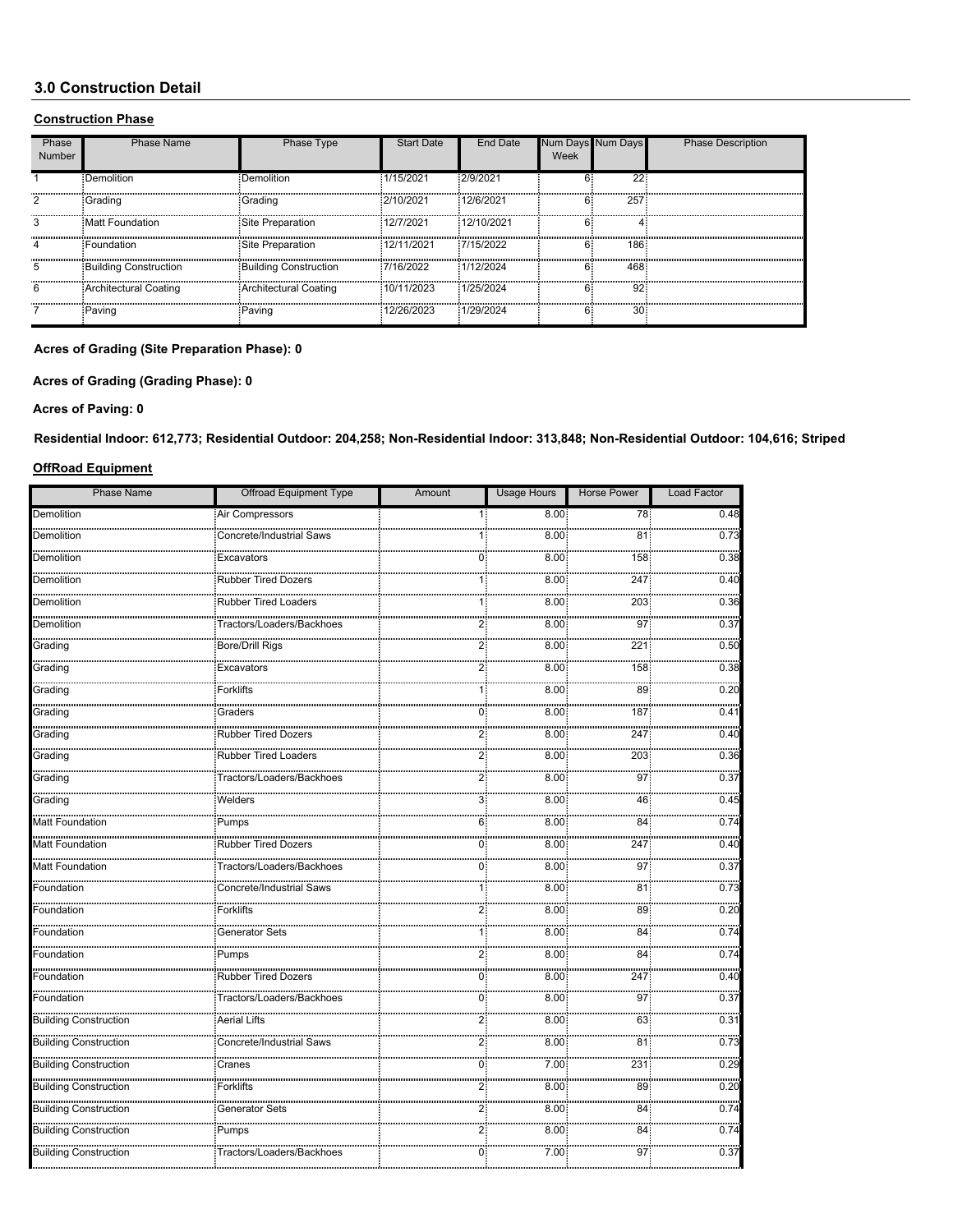| <b>Building Construction</b> | <b>Welders</b>            | 8.00  | 46               | 0.45 |
|------------------------------|---------------------------|-------|------------------|------|
| <b>Architectural Coating</b> | <b>Aerial Lifts</b>       | 8.00: | 63               | 0.31 |
| <b>Architectural Coating</b> | Air Compressors           | 8.00  | 78               | 0.48 |
| Paving                       | Cement and Mortar Mixers  | 8.00: |                  | 0.56 |
| Paving                       | :Pavers                   | 8.00  | 130              | 0.42 |
| Paving                       | Paving Equipment          | 8.00  | 132 <sup>3</sup> | 0.36 |
| Paving                       | Plate Compactors          | 8.00  |                  | 0.43 |
| Paving                       | Rollers                   | 6.00  | 80               | 0.38 |
| Paving                       | Tractors/Loaders/Backhoes | 8.00  | 97               | 0.37 |

# **Trips and VMT**

| Phase Name                   | <b>Offroad Equipment</b> | <b>Worker Trip</b> | Vendor Trip Hauling Trip |        | <b>Worker Trip</b> | <b>Vendor Trip</b> | <b>Hauling Trip</b> | <b>Worker Vehicle</b> | Vendor         | Hauling     |
|------------------------------|--------------------------|--------------------|--------------------------|--------|--------------------|--------------------|---------------------|-----------------------|----------------|-------------|
|                              | Count                    | Number             | <b>Number</b>            | Number | Length             | Length             | Length              | Class                 | Vehicle        | Vehicle     |
|                              |                          |                    |                          |        |                    |                    |                     |                       | <b>Class</b>   | Class       |
| Demolition                   | 6.                       | 16.00              | 10.00                    | 1.00:  | 0.00               | 0.25               |                     | 55.00 LD Mix          | HDT Mix        | <b>HHDT</b> |
| Grading                      | 14:                      | 18.00              | 10.00                    | 1.00.  | 0.001              | 0.25               | 4,818.75 LD Mix     |                       | HDT Mix        | <b>HHDT</b> |
| <b>Matt Foundation</b>       | 6.                       | 150.00             | 156.00                   | 0.00.  | 0.001              | 0.25               |                     | 20.00 LD Mix          | <b>HHDT</b>    | <b>HHDT</b> |
| Foundation                   | 6.                       | 500.00             | 20.00                    | 0.00   | 0.00               | 0.25               |                     | 20.00 LD Mix          | <b>HHDT</b>    | <b>HHDT</b> |
| <b>Building Construction</b> | 111                      | 500.00             | 136.00                   | 0.00.  | 0.00               | 0.25               |                     | 20.00 LD Mix          | <b>HDT Mix</b> | <b>HHDT</b> |
| Architectural Coating        | 21                       | 92.00              | 0.00:                    | 0.00:  | 0.001              | 0.25               |                     | 20.00 LD Mix          | <b>HDT Mix</b> | HHDT        |
| Paving                       | 4.                       | 50.00              | 10.00                    | 0.00.  | 0.00               | 0.25               |                     | 20.00 LD Mix          | HDT Mix        | <b>HHDT</b> |

# **3.1 Mitigation Measures Construction**

Water Exposed Area

# **3.2 Demolition - 2021**

**Unmitigated Construction On-Site**

|                           | <b>ROG</b> | <b>NO<sub>x</sub></b> | CO        | SO <sub>2</sub> | Fugitive    | Exhaust     | <b>PM10</b> | Fugitive | Exhaust | <b>PM2.5</b> | Bio-CO <sub>2</sub> | NBio-           | Total CO <sub>2</sub> | CH <sub>4</sub> | <b>N2O</b> | CO <sub>2</sub> e |
|---------------------------|------------|-----------------------|-----------|-----------------|-------------|-------------|-------------|----------|---------|--------------|---------------------|-----------------|-----------------------|-----------------|------------|-------------------|
|                           |            |                       |           |                 | <b>PM10</b> | <b>PM10</b> | Total       | PM2.5    | PM2.5   | Total        |                     | CO <sub>2</sub> |                       |                 |            |                   |
|                           |            |                       |           |                 |             |             |             |          |         |              |                     |                 |                       |                 |            |                   |
| Category                  |            |                       |           |                 | lb/day      |             |             |          |         |              |                     |                 | lb/day                |                 |            |                   |
|                           |            |                       |           |                 |             |             |             |          |         |              |                     |                 |                       |                 |            |                   |
| <b>Fugitive Dust</b><br>B |            |                       |           |                 | 0.9774      | 0.0000      | 0.9774      | 0.1480   | 0.0000  | 0.1480       |                     |                 |                       |                 |            | 0.0000            |
|                           |            |                       |           |                 |             |             |             |          |         |              |                     |                 |                       |                 |            |                   |
| Off-Road                  | 2.4406     | 23.7004               | 16.2544 : | 0.0312          |             | .1834       | 1.1834      |          | 1.1126  | 1.1126       |                     |                 |                       |                 |            | 3,020.260         |
|                           |            |                       |           |                 |             |             |             |          |         |              |                     |                 |                       |                 |            | 5.                |
| Total                     | 2.4406     | 23.7004               | 16.2544   | 0.0312          | 0.9774      | 1.1834      | 2.1608      | 0.1480   | 1.1126  | 1.2606       |                     |                 |                       |                 |            | 3,020.260         |
|                           |            |                       |           |                 |             |             |             |          |         |              |                     |                 |                       |                 |            | л                 |
|                           |            |                       |           |                 |             |             |             |          |         |              |                     |                 |                       |                 |            |                   |

|          | <b>ROG</b>      | <b>NO<sub>x</sub></b> | CO              | SO <sub>2</sub> | Fugitive<br><b>PM10</b> | Exhaust<br><b>PM10</b> | <b>PM10</b><br>Total | Fugitive<br>PM2.5                       | Exhaust<br>PM2.5 | PM2.5<br>Total  | Bio-CO <sub>2</sub> | NBio-<br>CO <sub>2</sub> | Total CO <sub>2</sub> | CH <sub>4</sub> | <b>N2O</b> | CO <sub>2e</sub> |
|----------|-----------------|-----------------------|-----------------|-----------------|-------------------------|------------------------|----------------------|-----------------------------------------|------------------|-----------------|---------------------|--------------------------|-----------------------|-----------------|------------|------------------|
| Category |                 |                       |                 |                 | lb/day                  |                        |                      |                                         |                  |                 |                     |                          | lb/day                |                 |            |                  |
| Hauling  | 9.3000e-<br>004 | 0.0268                | 7.0900e-<br>003 | 9.0000e-<br>005 | 2.1800e-<br>003         | 1.0000e-<br>004        | 2.2800e-<br>003      | 6.0000e-<br>004                         | 1.0000e-<br>004  | 6.9000e-<br>004 |                     |                          |                       |                 |            | 9.6197           |
| Vendor   | 0.0153          | 0.5780                | 0.1650          | 5.7000e-<br>004 | 2.5700e-<br>003         | 3.3000e-<br>004        | 2.9000e-<br>003      | 7.7000e-<br>004                         | 3.1000e-<br>004  | 1.0800e-<br>003 |                     |                          |                       |                 |            | 61.1520          |
| Worker   | 0.0151          | 4.4400e-<br>003       | 0.0684          | 4.0000e-<br>005 | 1.6000e-<br>004         | 004                    | 004                  | 1.0000e- : 2.6000e- : 6.0000e- :<br>005 | 9.0000e-<br>005  | 1.6000e-<br>004 |                     |                          |                       |                 |            | 3.5363           |
| Total    | 0.0313          | 0.6093                | 0.2405          | 7.0000e-<br>004 | 4.9100e-<br>003         | 5.3000e-<br>004        | 5.4400e-<br>003      | 1.4300e-<br>003                         | 5.0000e-<br>004  | 1.9300e-<br>003 |                     |                          |                       |                 |            | 74.3080          |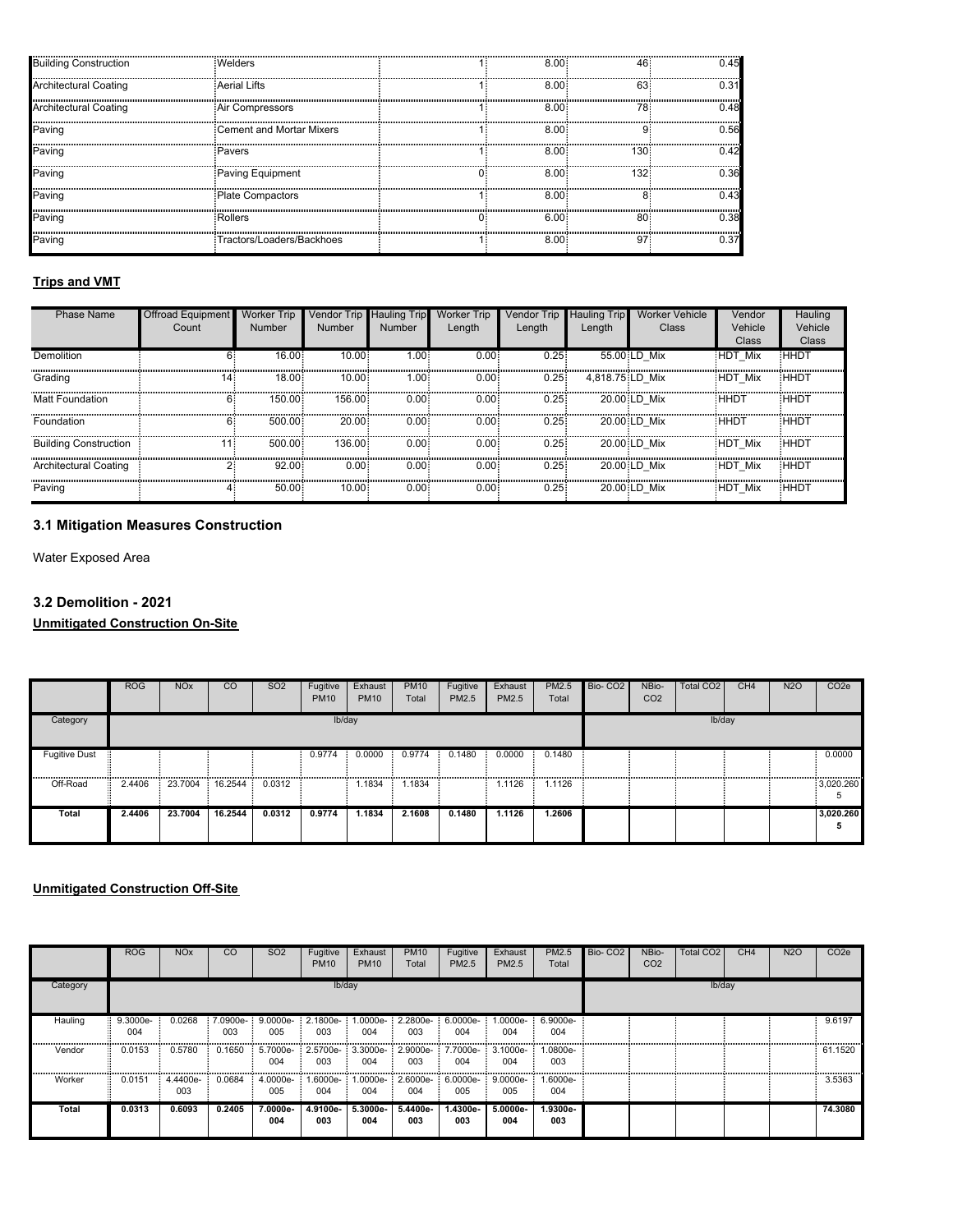|                      | <b>ROG</b> | <b>NO<sub>x</sub></b> | CO      | SO <sub>2</sub> | Fugitive<br><b>PM10</b> | Exhaust<br><b>PM10</b> | <b>PM10</b><br>Total | Fugitive<br>PM2.5 | Exhaust<br>PM2.5 | <b>PM2.5</b><br>Total | Bio-CO <sub>2</sub> | NBio-<br>CO <sub>2</sub> | Total CO <sub>2</sub> | CH <sub>4</sub> | <b>N2O</b> | CO <sub>2</sub> e |
|----------------------|------------|-----------------------|---------|-----------------|-------------------------|------------------------|----------------------|-------------------|------------------|-----------------------|---------------------|--------------------------|-----------------------|-----------------|------------|-------------------|
| Category             |            |                       |         |                 | lb/day                  |                        |                      |                   |                  |                       |                     |                          | lb/day                |                 |            |                   |
| <b>Fugitive Dust</b> |            |                       |         |                 | 0.3812                  | 0.0000                 | 0.3812               | 0.0577            | 0.0000           | 0.0577                |                     |                          |                       |                 |            | 0.0000            |
| Off-Road             | 2.4406     | 23.7004               | 16.2544 | 0.0312          |                         | .1834                  | 1.1834               |                   | 1.1126           | 1.1126                |                     |                          |                       |                 |            | 3,020.260         |
| Total                | 2.4406     | 23.7004               | 16.2544 | 0.0312          | 0.3812                  | 1.1834                 | 1.5646               | 0.0577            | 1.1126           | 1.1704                |                     |                          |                       |                 |            | 3,020.260         |

|          | <b>ROG</b>      | <b>NO<sub>x</sub></b> | CO              | SO <sub>2</sub> | Fugitive<br><b>PM10</b>  | Exhaust<br><b>PM10</b> | <b>PM10</b><br>Total | Fugitive<br>PM2.5 | Exhaust<br><b>PM2.5</b> | <b>PM2.5</b><br>Total | Bio-CO <sub>2</sub> | NBio-<br>CO <sub>2</sub> | Total CO <sub>2</sub> | CH <sub>4</sub> | <b>N2O</b> | CO <sub>2e</sub> |
|----------|-----------------|-----------------------|-----------------|-----------------|--------------------------|------------------------|----------------------|-------------------|-------------------------|-----------------------|---------------------|--------------------------|-----------------------|-----------------|------------|------------------|
| Category |                 |                       |                 |                 | lb/day                   |                        |                      |                   |                         |                       |                     |                          | lb/day                |                 |            |                  |
| Hauling  | 9.3000e-<br>004 | 0.0268                | 7.0900e-<br>003 | 9.0000e-<br>005 | 2.1800e- 1.0000e-<br>003 | 004                    | 2.2800e-<br>003      | 6.0000e-<br>004   | 1.0000e-<br>004         | 6.9000e-<br>004       |                     |                          |                       |                 |            | 9.6197           |
| Vendor   | 0.0153          | 0.5780                | 0.1650          | 5.7000e-<br>004 | 2.5700e-<br>003          | 3.3000e-<br>004        | 2.9000e-<br>003      | 7.7000e-<br>004   | 3.1000e-<br>004         | 1.0800e-<br>003       |                     |                          |                       |                 |            | 61.1520          |
| Worker   | 0.0151          | 4.4400e-<br>003       | 0.0684          | 4.0000e-<br>005 | 1.6000e-<br>004          | $.0000e-$<br>004       | 2.6000e-<br>004      | 6.0000e-<br>005   | 9.0000e-<br>005         | 1.6000e-<br>004       |                     |                          |                       |                 |            | 3.5363           |
| Total    | 0.0313          | 0.6093                | 0.2405          | 7.0000e-<br>004 | 4.9100e-<br>003          | 5.3000e-<br>004        | 5.4400e-<br>003      | 1.4300e-<br>003   | 5.0000e-<br>004         | 1.9300e-<br>003       |                     |                          |                       |                 |            | 74.3080          |

# **3.3 Grading - 2021**

**Unmitigated Construction On-Site**

|                      | <b>ROG</b> | <b>NOx</b> | CO           | SO <sub>2</sub> | Fugitive<br><b>PM10</b> | Exhaust<br><b>PM10</b> | <b>PM10</b><br>Total | Fugitive<br>PM2.5 | Exhaust<br>PM2.5 | <b>PM2.5</b><br>Total | Bio-CO <sub>2</sub> | NBio-<br>CO <sub>2</sub> | Total CO <sub>2</sub> | CH <sub>4</sub> | <b>N2O</b> | CO <sub>2</sub> e |
|----------------------|------------|------------|--------------|-----------------|-------------------------|------------------------|----------------------|-------------------|------------------|-----------------------|---------------------|--------------------------|-----------------------|-----------------|------------|-------------------|
| Category             |            |            |              |                 |                         | lb/day                 |                      |                   |                  |                       |                     |                          | lb/day                |                 |            |                   |
| <b>Fugitive Dust</b> |            |            |              |                 | 12.0442                 | 0.0000                 | 12.0442              | 6.6205            | 0.0000           | 6.6205                |                     |                          |                       |                 |            | 0.0000            |
| Off-Road             | 5.1653     | 49.5199    | 32.8093<br>÷ | 0.0742          |                         | 2.2443                 | 2.2443               |                   | 2.0826           | 2.0826                |                     |                          |                       |                 |            | 7,116.022<br>6    |
| Total                | 5.1653     | 49.5199    | 32.8093      | 0.0742          | 12.0442                 | 2.2443                 | 14.2885              | 6.6205            | 2.0826           | 8.7030                |                     |                          |                       |                 |            | 7,116.022<br>6    |

|          | ROG             | <b>NO<sub>x</sub></b> | <b>CO</b> | SO <sub>2</sub> | Fugitive<br><b>PM10</b> | Exhaust<br><b>PM10</b> | <b>PM10</b><br>Total | Fugitive<br><b>PM2.5</b> | Exhaust<br>PM2.5 | PM2.5<br>Total  | Bio-CO <sub>2</sub> | NBio-<br>CO <sub>2</sub> | Total CO <sub>2</sub> | CH <sub>4</sub> | <b>N2O</b> | CO <sub>2</sub> e |
|----------|-----------------|-----------------------|-----------|-----------------|-------------------------|------------------------|----------------------|--------------------------|------------------|-----------------|---------------------|--------------------------|-----------------------|-----------------|------------|-------------------|
| Category |                 |                       |           |                 | lb/day                  |                        |                      |                          |                  |                 |                     |                          | lb/day                |                 |            |                   |
| Hauling  | 6.3400e-<br>003 | 0.1709                | 0.0479    | 6.3000e-<br>004 | 0.0164                  | .4000e-<br>004         | 0.0171               | 4.4900e-<br>003          | 7.1000e-<br>004  | 5.1900e-<br>003 |                     |                          |                       |                 |            | 68,7743           |
| Vendor   | 0.0153          | 0.5780                | 0.1650    | 5.7000e-<br>004 | 2.5700e-<br>003         | 3.3000e-<br>004        | 2.9000e-<br>003      | 7.7000e-<br>004          | 3.1000e-<br>004  | 1.0800e-<br>003 |                     |                          |                       |                 |            | 61.1520           |
| Worker   | 0.0170          | 5.0000e-<br>003       | 0.0769    | 4.0000e-<br>005 | 1.8000e-<br>004         | .1000e-<br>004         | 2.9000e-<br>004      | 7.0000e-<br>005          | 1.1000e-<br>004  | 1.8000e-<br>004 |                     |                          |                       |                 |            | 3.9783            |
| Total    | 0.0386          | 0.7539                | 0.2899    | 1.2400e-<br>003 | 0.0191                  | 1.1800e-<br>003        | 0.0203               | 5.3300e-<br>003          | 1.1300e-<br>003  | 6.4500e-<br>003 |                     |                          |                       |                 |            | 133.9046          |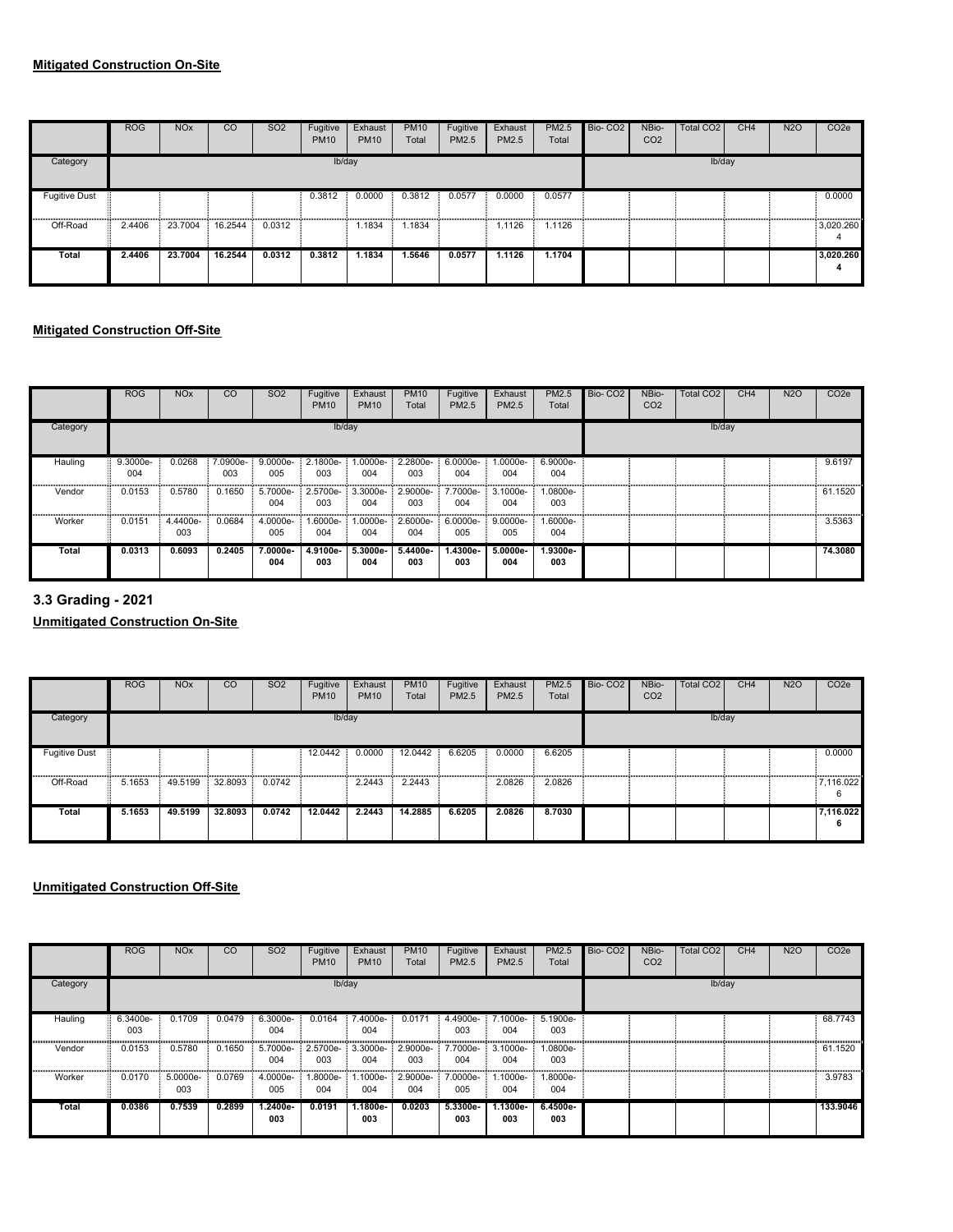|                      | <b>ROG</b> | <b>NO<sub>x</sub></b> | CO      | SO <sub>2</sub> | Fugitive<br><b>PM10</b> | Exhaust<br><b>PM10</b> | <b>PM10</b><br>Total | Fugitive<br>PM2.5 | Exhaust<br>PM2.5 | <b>PM2.5</b><br>Total | Bio-CO <sub>2</sub> | NBio-<br>CO <sub>2</sub> | Total CO <sub>2</sub> | CH <sub>4</sub> | <b>N2O</b> | CO <sub>2</sub> e |
|----------------------|------------|-----------------------|---------|-----------------|-------------------------|------------------------|----------------------|-------------------|------------------|-----------------------|---------------------|--------------------------|-----------------------|-----------------|------------|-------------------|
| Category             |            |                       |         |                 | lb/day                  |                        |                      |                   |                  |                       |                     |                          | lb/day                |                 |            |                   |
| <b>Fugitive Dust</b> |            |                       |         |                 | 4.6972                  | 0.0000                 | 4.6972               | 2.5820            | 0.0000           | 2.5820                |                     |                          |                       |                 |            | 0.0000            |
| Off-Road             | 5.1653     | 49.5199               | 32.8093 | 0.0742          |                         | 2.2443                 | 2.2443               |                   | 2.0826           | 2.0826                |                     |                          |                       |                 |            | 7,116.022<br>6    |
| Total                | 5.1653     | 49.5199               | 32.8093 | 0.0742          | 4.6972                  | 2.2443                 | 6.9416               | 2.5820            | 2.0826           | 4.6645                |                     |                          |                       |                 |            | 7,116.022<br>6    |

|          | <b>ROG</b>      | <b>NO<sub>x</sub></b> | CO     | SO <sub>2</sub> | Fugitive<br><b>PM10</b> | Exhaust<br><b>PM10</b> | <b>PM10</b><br>Total | Fugitive<br>PM2.5 | Exhaust<br><b>PM2.5</b> | <b>PM2.5</b><br>Total | Bio-CO <sub>2</sub> | NBio-<br>CO <sub>2</sub> | Total CO <sub>2</sub> | CH <sub>4</sub> | <b>N2O</b> | CO <sub>2e</sub> |
|----------|-----------------|-----------------------|--------|-----------------|-------------------------|------------------------|----------------------|-------------------|-------------------------|-----------------------|---------------------|--------------------------|-----------------------|-----------------|------------|------------------|
| Category |                 |                       |        |                 | lb/day                  |                        |                      |                   |                         |                       |                     |                          | lb/day                |                 |            |                  |
| Hauling  | 6.3400e-<br>003 | 0.1709                | 0.0479 | 6.3000e-<br>004 | 0.0164                  | 7.4000e-<br>004        | 0.0171               | 4.4900e-<br>003   | 7.1000e-<br>004         | 5.1900e-<br>003       |                     |                          |                       |                 |            | 68,7743          |
| Vendor   | 0.0153          | 0.5780                | 0.1650 | 5.7000e-<br>004 | 2.5700e-<br>003         | 3.3000e-<br>004        | 2.9000e-<br>003      | 7.7000e-<br>004   | 3.1000e-<br>004         | 1.0800e-<br>003       |                     |                          |                       |                 |            | 61.1520          |
| Worker   | 0.0170          | 5.0000e-<br>003       | 0.0769 | 4.0000e-<br>005 | 1.8000e-<br>004         | $.1000e-$<br>004       | 2.9000e-<br>004      | 7.0000e-<br>005   | 1.1000e-<br>004         | 1.8000e-<br>004       |                     |                          |                       |                 |            | 3.9783           |
| Total    | 0.0386          | 0.7539                | 0.2899 | 1.2400e-<br>003 | 0.0191                  | $1.1800e-$<br>003      | 0.0203               | 5.3300e-<br>003   | 1.1300e-<br>003         | 6.4500e-<br>003       |                     |                          |                       |                 |            | 133.9046         |

# **3.4 Matt Foundation - 2021**

**Unmitigated Construction On-Site**

|                            | <b>ROG</b> | <b>NOx</b> | CO      | SO <sub>2</sub> | Fugitive<br><b>PM10</b> | Exhaust<br><b>PM10</b> | <b>PM10</b><br>Total | Fugitive<br>PM2.5 | Exhaust<br>PM2.5 | <b>PM2.5</b><br>Total | Bio-CO <sub>2</sub> | NBio-<br>CO <sub>2</sub> | Total CO <sub>2</sub> | CH <sub>4</sub> | <b>N2O</b> | CO <sub>2</sub> e |
|----------------------------|------------|------------|---------|-----------------|-------------------------|------------------------|----------------------|-------------------|------------------|-----------------------|---------------------|--------------------------|-----------------------|-----------------|------------|-------------------|
| Category                   |            |            |         |                 |                         | lb/day                 |                      |                   |                  |                       |                     |                          | lb/day                |                 |            |                   |
| <b>Fugitive Dust</b><br>з, |            |            |         |                 | 0.0000                  | 0.0000                 | 0.0000               | 0.0000            | 0.0000           | 0.0000                |                     |                          |                       |                 |            | 0.0000            |
| Off-Road                   | 2.2825     | 19.2601    | 22.4438 | 0.0395          |                         | 1.0656                 | 1.0656               |                   | .0656            | 1.0656                |                     |                          |                       |                 |            | 3,743.311<br>9    |
| Total                      | 2.2825     | 19.2601    | 22.4438 | 0.0395          | 0.0000                  | 1.0656                 | 1.0656               | 0.0000            | 1.0656           | 1.0656                |                     |                          |                       |                 |            | 3,743.311<br>9    |

|              | ROG    | <b>NO<sub>x</sub></b> | CO     | SO <sub>2</sub>        | Fugitive<br><b>PM10</b> | Exhaust<br><b>PM10</b>   | <b>PM10</b><br>Total | Fugitive<br><b>PM2.5</b> | Exhaust<br><b>PM2.5</b> | PM2.5<br>Total  | Bio-CO <sub>2</sub> | NBio-<br>CO <sub>2</sub> | Total CO <sub>2</sub> | CH <sub>4</sub> | <b>N2O</b> | CO <sub>2e</sub> |
|--------------|--------|-----------------------|--------|------------------------|-------------------------|--------------------------|----------------------|--------------------------|-------------------------|-----------------|---------------------|--------------------------|-----------------------|-----------------|------------|------------------|
| Category     |        |                       |        |                        | lb/day                  |                          |                      |                          |                         |                 |                     |                          | lb/day                |                 |            |                  |
| Hauling      | 0.0000 | 0.0000                | 0.0000 | 0.0000                 | 0.0000                  | 0.0000                   | 0.0000               | 0.0000                   | 0.0000                  | 0.0000          |                     |                          |                       |                 |            | 0.0000           |
| Vendor       | 0.2919 | 14.3374               | 2.5384 | 0.0157                 | 0.0374                  | 9.0700e-<br>003          | 0.0464               | 0.0105                   | 8.6800e-<br>003         | 0.0192          |                     |                          |                       |                 |            | 1.704.423<br>9   |
| Worker       | 0.1416 | 0.0417                |        | 0.6410 3.4000e-<br>004 | 1.4800e-<br>003         | 9.6000e- 2.4400e-<br>004 | 003                  | 5.9000e-<br>004          | 8.8000e-<br>004         | 1.4700e-<br>003 |                     |                          |                       |                 |            | 33.1526          |
| <b>Total</b> | 0.4334 | 14.3791               | 3.1793 | 0.0160                 | 0.0388                  | 0.0100                   | 0.0489               | 0.0111                   | $9.5600e -$<br>003      | 0.0207          |                     |                          |                       |                 |            | 1.737.576        |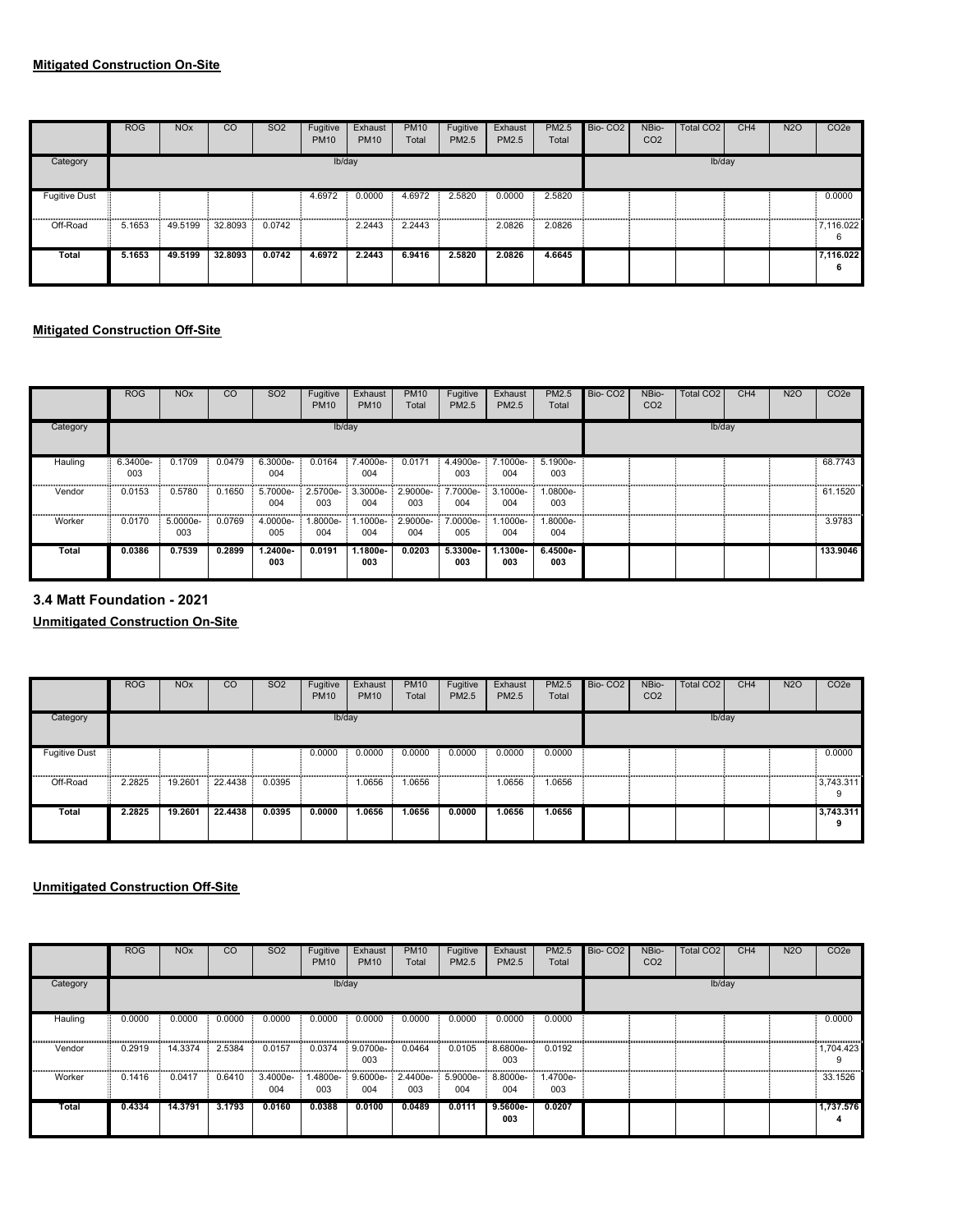|                      | <b>ROG</b> | <b>NO<sub>x</sub></b> | CO      | SO <sub>2</sub> | Fugitive<br><b>PM10</b> | Exhaust<br><b>PM10</b> | <b>PM10</b><br>Total | Fugitive<br>PM2.5 | Exhaust<br>PM2.5 | <b>PM2.5</b><br>Total | Bio-CO <sub>2</sub> | NBio-<br>CO <sub>2</sub> | Total CO <sub>2</sub> | CH <sub>4</sub> | <b>N2O</b> | CO <sub>2</sub> e |
|----------------------|------------|-----------------------|---------|-----------------|-------------------------|------------------------|----------------------|-------------------|------------------|-----------------------|---------------------|--------------------------|-----------------------|-----------------|------------|-------------------|
| Category             |            |                       |         |                 | lb/day                  |                        |                      |                   |                  |                       |                     |                          | lb/day                |                 |            |                   |
| <b>Fugitive Dust</b> |            |                       |         |                 | 0.0000                  | 0.0000                 | 0.0000               | 0.0000            | 0.0000           | 0.0000                |                     |                          |                       |                 |            | 0.0000            |
| Off-Road             | 2.2825     | 19.2601<br>œ          | 22.4438 | 0.0395          |                         | 1.0656                 | 1.0656               |                   | 1.0656           | 1.0656                |                     |                          |                       |                 |            | 3,743.311<br>9    |
| Total                | 2.2825     | 19.2601               | 22,4438 | 0.0395          | 0.0000                  | 1.0656                 | 1.0656               | 0.0000            | 1.0656           | 1.0656                |                     |                          |                       |                 |            | 3,743.311         |

|          | <b>ROG</b> | <b>NO<sub>x</sub></b> | CO     | SO <sub>2</sub> | Fugitive<br><b>PM10</b> | Exhaust<br><b>PM10</b> | <b>PM10</b><br>Total | Fugitive<br>PM2.5 | Exhaust<br><b>PM2.5</b> | <b>PM2.5</b><br>Total | Bio-CO <sub>2</sub> | NBio-<br>CO <sub>2</sub> | Total CO <sub>2</sub> | CH <sub>4</sub> | <b>N2O</b> | CO <sub>2e</sub> |
|----------|------------|-----------------------|--------|-----------------|-------------------------|------------------------|----------------------|-------------------|-------------------------|-----------------------|---------------------|--------------------------|-----------------------|-----------------|------------|------------------|
| Category |            |                       |        |                 | lb/day                  |                        |                      |                   |                         |                       |                     |                          | lb/day                |                 |            |                  |
| Hauling  | 0.0000     | 0.0000                | 0.0000 | 0.0000          | 0.0000                  | 0.0000                 | 0.0000               | 0.0000            | 0.0000                  | 0.0000                |                     |                          |                       |                 |            | 0.0000           |
| Vendor   | 0.2919     | 14.3374               | 2.5384 | 0.0157          | 0.0374                  | 9.0700e-<br>003        | 0.0464               | 0.0105            | 8.6800e-<br>003         | 0.0192                |                     |                          |                       |                 |            | 1,704.423<br>9   |
| Worker   | 0.1416     | 0.0417                | 0.6410 | 3.4000e-<br>004 | 1.4800e-<br>003         | 9.6000e-<br>004        | 2.4400e-<br>003      | 5.9000e-<br>004   | 8.8000e-<br>004         | 1.4700e-<br>003       |                     |                          |                       |                 |            | 33.1526          |
| Total    | 0.4334     | 14.3791               | 3.1793 | 0.0160          | 0.0388                  | 0.0100                 | 0.0489               | 0.0111            | $9.5600e -$<br>003      | 0.0207                |                     |                          |                       |                 |            | 1.737.576<br>а   |

# **3.5 Foundation - 2021**

**Unmitigated Construction On-Site**

|                      | <b>ROG</b> | <b>NO<sub>x</sub></b> | CO              | <b>SO2</b> | Fugitive<br><b>PM10</b> | Exhaust<br><b>PM10</b> | <b>PM10</b><br>Total | Fugitive<br>PM2.5 | Exhaust<br>PM2.5 | <b>PM2.5</b><br>Total | Bio-CO <sub>2</sub> | NBio-<br>CO <sub>2</sub> | Total CO <sub>2</sub> | CH <sub>4</sub> | <b>N2O</b> | CO <sub>2</sub> e |
|----------------------|------------|-----------------------|-----------------|------------|-------------------------|------------------------|----------------------|-------------------|------------------|-----------------------|---------------------|--------------------------|-----------------------|-----------------|------------|-------------------|
| Category             |            |                       |                 |            | lb/day                  |                        |                      |                   |                  |                       |                     |                          | lb/day                |                 |            |                   |
| <b>Fugitive Dust</b> |            |                       |                 |            | 0.0000                  | 0.0000                 | 0.0000               | 0.0000            | 0.0000           | 0.0000                |                     |                          |                       |                 |            | 0.0000            |
| Off-Road<br>E        | .7617      |                       | 14.9823 17.1757 | 0.0291     |                         | 0.8635                 | 0.8635               |                   | 0.8501           | 0.8501                |                     |                          |                       |                 |            | 2,763.580         |
| Total                | 1.7617     | 14.9823               | 17.1757         | 0.0291     | 0.0000                  | 0.8635                 | 0.8635               | 0.0000            | 0.8501           | 0.8501                |                     |                          |                       |                 |            | 2,763.580<br>n    |

|              | <b>ROG</b> | <b>NO<sub>x</sub></b> | CO     | SO <sub>2</sub> | Fugitive<br><b>PM10</b> | Exhaust<br><b>PM10</b>            | <b>PM10</b><br>Total | Fugitive<br>PM2.5 | Exhaust<br>PM2.5 | PM2.5<br>Total  | Bio-CO <sub>2</sub> | NBio-<br>CO <sub>2</sub> | <b>Total CO2</b> | CH <sub>4</sub> | <b>N2O</b> | CO <sub>2</sub> e |
|--------------|------------|-----------------------|--------|-----------------|-------------------------|-----------------------------------|----------------------|-------------------|------------------|-----------------|---------------------|--------------------------|------------------|-----------------|------------|-------------------|
| Category     |            |                       |        |                 |                         | lb/day                            |                      |                   |                  |                 |                     |                          | lb/day           |                 |            |                   |
| Hauling      | 0.0000     | 0.0000                | 0.0000 | 0.0000          | 0.0000                  | 0.0000                            | 0.0000               | 0.0000            | 0.0000           | 0.0000          |                     |                          |                  |                 |            | 0.0000            |
| Vendor       | 0.0374     | 1.8381                | 0.3254 | 2.0100e-<br>003 | 4.7900e-<br>003         | $.1600e-$<br>003                  | 5.9500e-<br>003      | .3500e-<br>003    | 1.1100e-<br>003  | 2.4600e-<br>003 |                     |                          |                  |                 |            | 218,5159          |
| Worker       | 0.4719     | 0.1389                | 2.1365 | 1.1400e-<br>003 | 003                     | 4.9300e- 3.1900e- 8.1300e-<br>003 | 003                  | .9600e-<br>003    | 2.9400e-<br>003  | 4.8900e-<br>003 |                     |                          |                  |                 |            | 110,5085          |
| <b>Total</b> | 0.5094     | 1.9770                | 2.4620 | 3.1500e<br>003  | 9.7200e-<br>003         | 4.3500e-<br>003                   | 0.0141               | 3.3100e-<br>003   | 4.0500e-<br>003  | 7.3500e-<br>003 |                     |                          |                  |                 |            | 329.0244          |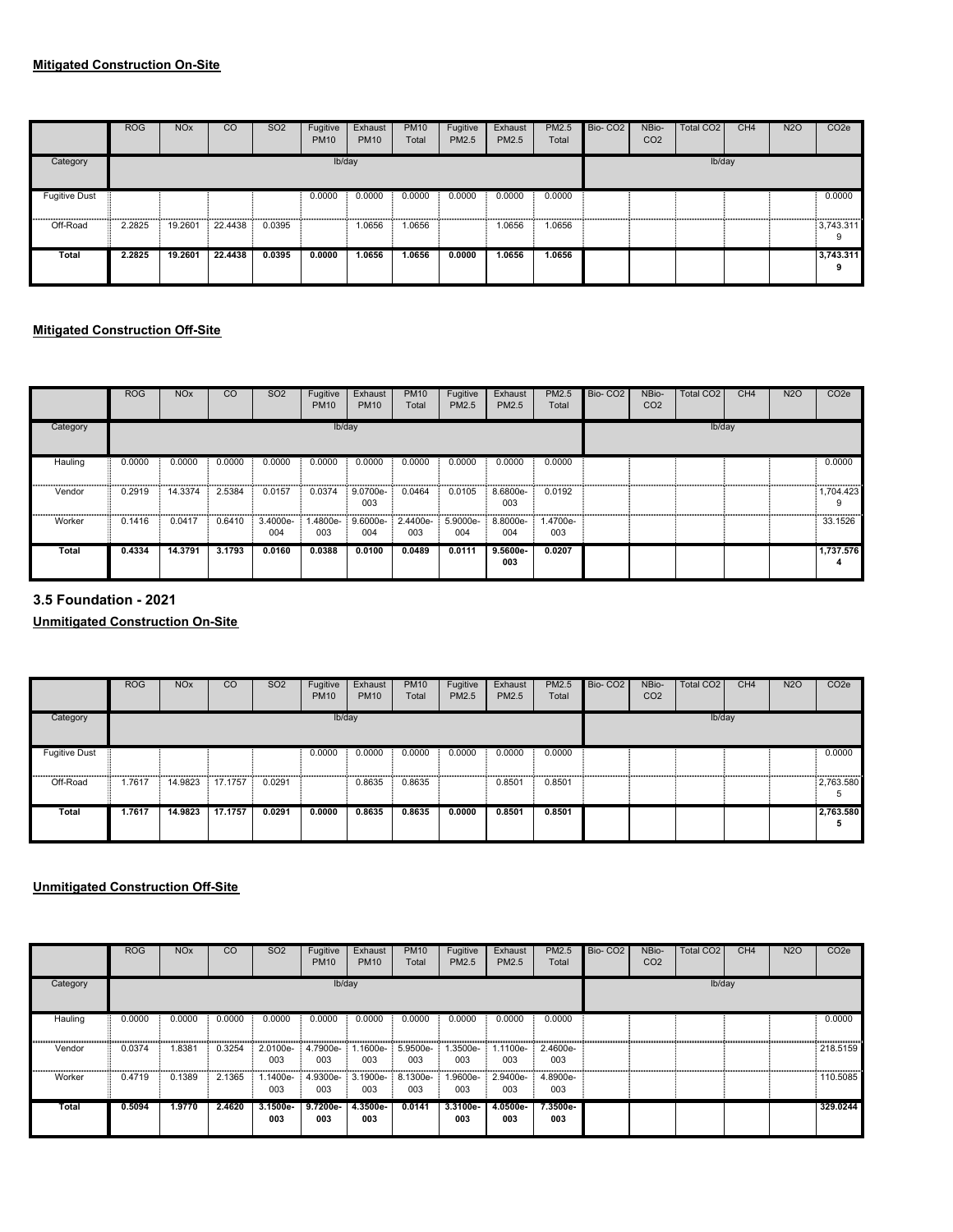|                      | <b>ROG</b> | <b>NO<sub>x</sub></b> | CO      | SO <sub>2</sub> | Fugitive<br><b>PM10</b> | Exhaust<br><b>PM10</b> | <b>PM10</b><br>Total | Fugitive<br>PM2.5 | Exhaust<br>PM2.5 | <b>PM2.5</b><br>Total | Bio-CO <sub>2</sub> | NBio-<br>CO <sub>2</sub> | Total CO <sub>2</sub> | CH <sub>4</sub> | <b>N2O</b> | CO <sub>2</sub> e |
|----------------------|------------|-----------------------|---------|-----------------|-------------------------|------------------------|----------------------|-------------------|------------------|-----------------------|---------------------|--------------------------|-----------------------|-----------------|------------|-------------------|
| Category             |            |                       |         |                 | lb/day                  |                        |                      |                   |                  |                       |                     |                          | lb/day                |                 |            |                   |
| <b>Fugitive Dust</b> |            |                       |         |                 | 0.0000                  | 0.0000                 | 0.0000               | 0.0000            | 0.0000           | 0.0000                |                     |                          |                       |                 |            | 0.0000            |
| Off-Road<br>Е        | .7617      | 14.9823               | 17.1757 | 0.0291          |                         | 0.8635                 | 0.8635               |                   | 0.8501           | 0.8501                |                     |                          |                       |                 |            | 2,763.580         |
| Total                | 1.7617     | 14.9823               | 17.1757 | 0.0291          | 0.0000                  | 0.8635                 | 0.8635               | 0.0000            | 0.8501           | 0.8501                |                     |                          |                       |                 |            | 2,763.580<br>5    |

|          | <b>ROG</b> | <b>NO<sub>x</sub></b> | CO     | SO <sub>2</sub> | Fugitive<br><b>PM10</b> | Exhaust<br><b>PM10</b>            | <b>PM10</b><br>Total | Fugitive<br>PM2.5 | Exhaust<br><b>PM2.5</b> | <b>PM2.5</b><br>Total | Bio-CO <sub>2</sub> | NBio-<br>CO <sub>2</sub> | Total CO <sub>2</sub> | CH4 | <b>N2O</b> | CO <sub>2e</sub> |
|----------|------------|-----------------------|--------|-----------------|-------------------------|-----------------------------------|----------------------|-------------------|-------------------------|-----------------------|---------------------|--------------------------|-----------------------|-----|------------|------------------|
| Category |            |                       |        |                 | lb/day                  |                                   |                      |                   |                         |                       |                     |                          | lb/day                |     |            |                  |
| Hauling  | 0.0000     | 0.0000                | 0.0000 | 0.0000          | 0.0000                  | 0.0000                            | 0.0000               | 0.0000            | 0.0000                  | 0.0000                |                     |                          |                       |     |            | 0.0000           |
| Vendor   | 0.0374     | 1.8381                | 0.3254 | 2.0100e-<br>003 | 4.7900e-<br>003         | .1600e-<br>003                    | 5.9500e-<br>003      | .3500e-<br>003    | 1.1100e-<br>003         | 2.4600e-<br>003       |                     |                          |                       |     |            | 218.5159         |
| Worker   | 0.4719     | 0.1389                | 2.1365 | 1.1400e-<br>003 | 003                     | 4.9300e- 3.1900e- 8.1300e-<br>003 | 003                  | -.9600e<br>003    | 2.9400e-<br>003         | 4.8900e-<br>003       |                     |                          |                       |     |            | 110,5085         |
| Total    | 0.5094     | 1.9770                | 2.4620 | 3.1500e-<br>003 | 9.7200e-<br>003         | 4.3500e-<br>003                   | 0.0141               | 3.3100e-<br>003   | 4.0500e-<br>003         | 7.3500e-<br>003       |                     |                          |                       |     |            | 329.0244         |

# **3.5 Foundation - 2022**

**Unmitigated Construction On-Site**

|                      | <b>ROG</b>  | <b>NO<sub>x</sub></b> | CO                     | SO <sub>2</sub> | Fugitive<br><b>PM10</b> | Exhaust<br><b>PM10</b> | <b>PM10</b><br>Total | Fugitive<br>PM2.5 | Exhaust<br>PM2.5 | <b>PM2.5</b><br>Total | Bio-CO <sub>2</sub> | NBio-<br>CO <sub>2</sub> | Total CO <sub>2</sub> | CH4 | <b>N2O</b> | CO <sub>2</sub> e |
|----------------------|-------------|-----------------------|------------------------|-----------------|-------------------------|------------------------|----------------------|-------------------|------------------|-----------------------|---------------------|--------------------------|-----------------------|-----|------------|-------------------|
| Category             |             |                       |                        |                 |                         | lb/day                 |                      |                   |                  |                       |                     |                          | lb/day                |     |            |                   |
| <b>Fugitive Dust</b> | æ           |                       |                        |                 | 0.0000                  | 0.0000                 | 0.0000               | 0.0000            | 0.0000           | 0.0000                |                     |                          |                       |     |            | 0.0000            |
| Off-Road             | 1.6187<br>E |                       | 13.7769 17.1118 0.0291 |                 |                         | 0.7482                 | 0.7482               |                   | 0.7370           | 0.7370                |                     |                          |                       |     |            | 2,763.361         |
| Total                | 1.6187      | 13.7769               | 17.1118                | 0.0291          | 0.0000                  | 0.7482                 | 0.7482               | 0.0000            | 0.7370           | 0.7370                |                     |                          |                       |     |            | 2,763.361         |

|              | ROG    | <b>NO<sub>x</sub></b> | <b>CO</b> | SO <sub>2</sub> | Fugitive<br><b>PM10</b> | Exhaust<br><b>PM10</b>            | <b>PM10</b><br>Total | Fugitive<br><b>PM2.5</b> | Exhaust<br>PM2.5 | PM2.5<br>Total  | Bio-CO <sub>2</sub> | NBio-<br>CO <sub>2</sub> | Total CO <sub>2</sub> | CH <sub>4</sub> | <b>N2O</b> | CO <sub>2</sub> e |
|--------------|--------|-----------------------|-----------|-----------------|-------------------------|-----------------------------------|----------------------|--------------------------|------------------|-----------------|---------------------|--------------------------|-----------------------|-----------------|------------|-------------------|
| Category     |        |                       |           |                 | lb/day                  |                                   |                      |                          |                  |                 |                     |                          | lb/day                |                 |            |                   |
| Hauling      | 0.0000 | 0.0000                | 0.0000    | 0.0000          | 0.0000                  | 0.0000                            | 0.0000               | 0.0000                   | 0.0000           | 0.0000          |                     |                          |                       |                 |            | 0.0000            |
| Vendor       | 0.0353 | 1.7787                | 0.3147    | .9900e-<br>003  | 4.7900e-<br>003         | 9.8000e-<br>004                   | 5.7700e-<br>003      | .3500e-<br>003           | 9.4000e-<br>004  | 2.2900e-<br>003 |                     |                          |                       |                 |            | 216,4857          |
| Worker       | 0.4329 | 0.1225                | 1.9295    | 1.1000e-<br>003 | 003                     | 4.9300e- 3.1200e- 8.0500e-<br>003 | 003                  | .9600e-<br>003           | 2.8700e-<br>003  | 4.8300e-<br>003 |                     |                          |                       |                 |            | 106,8175          |
| <b>Total</b> | 0.4682 | 1.9013                | 2.2442    | 3.0900e-<br>003 | 9.7200e-<br>003         | 4.1000e-<br>003                   | 0.0138               | 3.3100e-<br>003          | 3.8100e-<br>003  | 7.1200e-<br>003 |                     |                          |                       |                 |            | 323.3032          |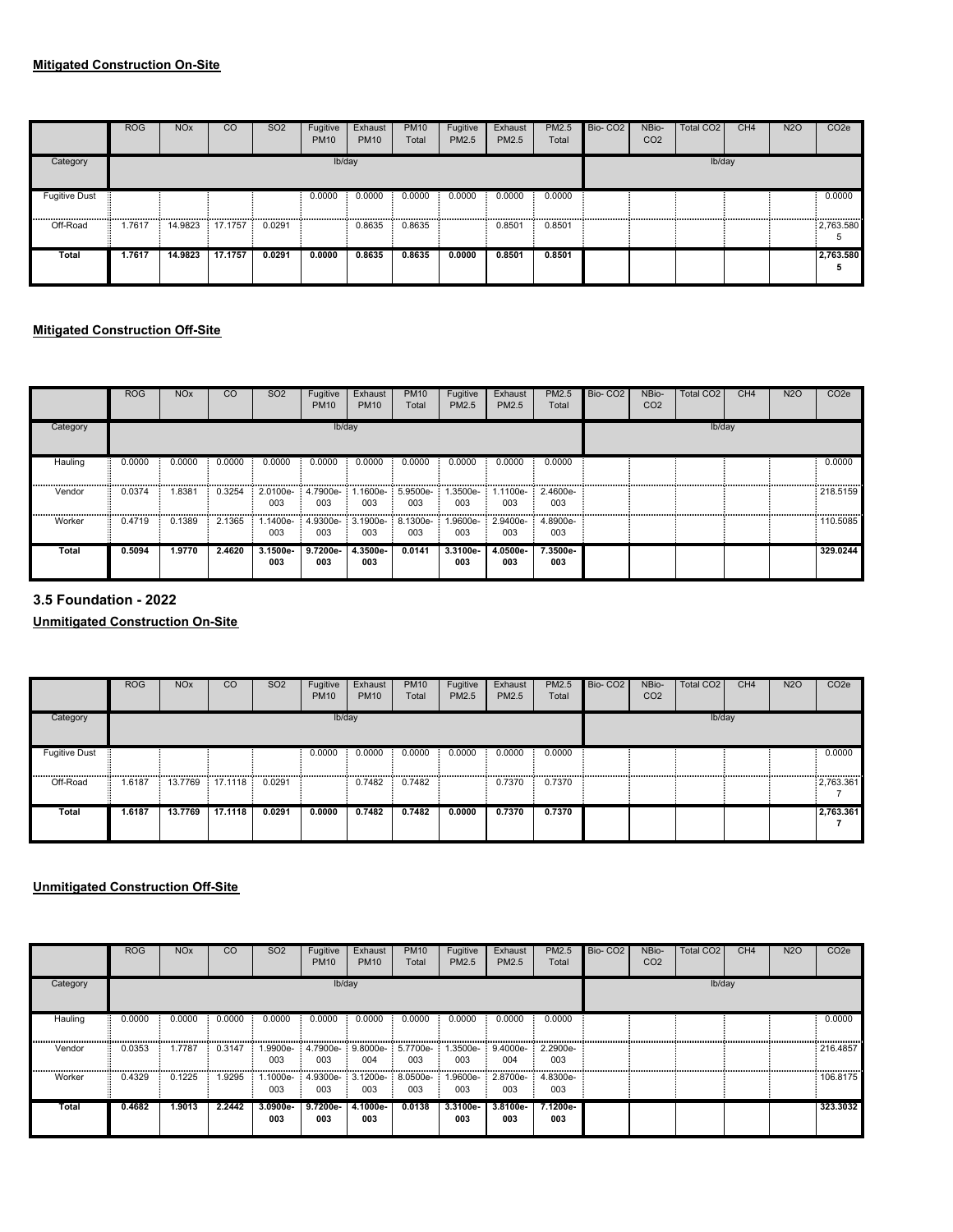|                      | <b>ROG</b> | <b>NO<sub>x</sub></b> | CO              | SO <sub>2</sub> | Fugitive<br><b>PM10</b> | Exhaust<br><b>PM10</b> | <b>PM10</b><br>Total | Fugitive<br>PM2.5 | Exhaust<br>PM2.5 | PM2.5<br>Total | Bio-CO <sub>2</sub> | NBio-<br>CO <sub>2</sub> | Total CO <sub>2</sub> | CH <sub>4</sub> | <b>N2O</b> | CO <sub>2</sub> e |
|----------------------|------------|-----------------------|-----------------|-----------------|-------------------------|------------------------|----------------------|-------------------|------------------|----------------|---------------------|--------------------------|-----------------------|-----------------|------------|-------------------|
| Category             |            |                       |                 |                 | lb/day                  |                        |                      |                   |                  |                |                     |                          | lb/day                |                 |            |                   |
| <b>Fugitive Dust</b> |            |                       |                 |                 | 0.0000                  | 0.0000                 | 0.0000               | 0.0000            | 0.0000           | 0.0000         |                     |                          |                       |                 |            | 0.0000            |
| Off-Road<br>Е        | 1.6187     |                       | 13.7769 17.1118 | 0.0291          |                         | 0.7482                 | 0.7482               |                   | 0.7370           | 0.7370         |                     |                          |                       |                 |            | 2,763.361         |
| Total                | 1.6187     | 13.7769               | 17.1118         | 0.0291          | 0.0000                  | 0.7482                 | 0.7482               | 0.0000            | 0.7370           | 0.7370         |                     |                          |                       |                 |            | 2,763.361         |

|              | <b>ROG</b> | <b>NO<sub>x</sub></b> | CO     | SO <sub>2</sub> | Fugitive<br><b>PM10</b> | Exhaust<br><b>PM10</b> | <b>PM10</b><br>Total | Fugitive<br>PM2.5 | Exhaust<br><b>PM2.5</b> | <b>PM2.5</b><br>Total | Bio-CO <sub>2</sub> | NBio-<br>CO <sub>2</sub> | Total CO <sub>2</sub> | CH <sub>4</sub> | <b>N2O</b> | CO <sub>2e</sub> |
|--------------|------------|-----------------------|--------|-----------------|-------------------------|------------------------|----------------------|-------------------|-------------------------|-----------------------|---------------------|--------------------------|-----------------------|-----------------|------------|------------------|
| Category     |            |                       |        |                 | lb/day                  |                        |                      |                   |                         |                       |                     |                          | lb/day                |                 |            |                  |
| Hauling<br>æ | 0.0000     | 0.0000                | 0.0000 | 0.0000          | 0.0000                  | 0.0000                 | 0.0000               | 0.0000            | 0.0000                  | 0.0000                |                     |                          |                       |                 |            | 0.0000           |
| Vendor       | 0.0353     | 1.7787                | 0.3147 | 1.9900e-<br>003 | 4.7900e-<br>003         | 9.8000e-<br>004        | 5.7700e-<br>003      | .3500e-<br>003    | 9.4000e-<br>004         | 2.2900e-<br>003       |                     |                          |                       |                 |            | 216,4857         |
| Worker       | 0.4329     | 0.1225                | 1.9295 | 1.1000e-<br>003 | 4.9300e-<br>003         | 3.1200e-<br>003        | 8.0500e-<br>003      | .9600e-<br>003    | 2.8700e-<br>003         | 4.8300e-<br>003       |                     |                          |                       |                 |            | 106.8175         |
| Total        | 0.4682     | 1.9013                | 2.2442 | 3.0900e-<br>003 | $9.7200e -$<br>003      | 4.1000e-<br>003        | 0.0138               | 3.3100e-<br>003   | 3.8100e-<br>003         | 7.1200e-<br>003       |                     |                          |                       |                 |            | 323.3032         |

# **3.6 Building Construction - 2022**

**Unmitigated Construction On-Site**

|              | <b>ROG</b>   | <b>NO<sub>x</sub></b> | CO      | <b>SO2</b> | Fugitive<br><b>PM10</b> | Exhaust<br><b>PM10</b> | <b>PM10</b><br>Total | Fugitive<br>PM2.5 | Exhaust<br>PM2.5 | <b>PM2.5</b><br>Total | Bio-CO <sub>2</sub> | NBio-<br>CO <sub>2</sub> | Total CO <sub>2</sub> | CH <sub>4</sub> | N2O | CO <sub>2</sub> e |
|--------------|--------------|-----------------------|---------|------------|-------------------------|------------------------|----------------------|-------------------|------------------|-----------------------|---------------------|--------------------------|-----------------------|-----------------|-----|-------------------|
| Category     |              |                       |         |            | lb/day                  |                        |                      |                   |                  |                       |                     |                          | lb/day                |                 |     |                   |
| Off-Road     | 2.6553<br>н. | 22.0897               | 28.3362 | 0.0478     |                         | 1.1300                 | .1300                |                   | 1.1171           | 1.1171                |                     |                          |                       |                 |     | 4,516.577<br>0    |
| <b>Total</b> | 2.6553       | 22.0897               | 28.3362 | 0.0478     |                         | 1.1300                 | 1.1300               |                   | 1.1171           | 1.1171                |                     |                          |                       |                 |     | 4,516.577<br>0    |

|          | <b>ROG</b> | <b>NO<sub>x</sub></b> | CO     | SO <sub>2</sub> | Fugitive<br><b>PM10</b> | Exhaust<br><b>PM10</b> | <b>PM10</b><br>Total              | Fugitive<br>PM2.5 | Exhaust<br>PM2.5 | PM2.5<br>Total  | Bio-CO <sub>2</sub> | NBio-<br>CO <sub>2</sub> | Total CO <sub>2</sub> | CH <sub>4</sub> | <b>N2O</b> | CO <sub>2</sub> e |
|----------|------------|-----------------------|--------|-----------------|-------------------------|------------------------|-----------------------------------|-------------------|------------------|-----------------|---------------------|--------------------------|-----------------------|-----------------|------------|-------------------|
| Category |            |                       |        |                 | lb/day                  |                        |                                   |                   |                  |                 |                     |                          | lb/day                |                 |            |                   |
| Hauling  | 0.0000     | 0.0000                | 0.0000 | 0.0000          | 0.0000                  | 0.0000                 | 0.0000                            | 0.0000            | 0.0000           | 0.0000          |                     |                          |                       |                 |            | 0.0000            |
| Vendor   | 0.1924     | 7.6710                | 2.0967 | 7.6400e-<br>003 | 0.0350                  | 3.7700e-<br>003        | 0.0388                            | 0.0104            | 3.6000e-<br>003  | 0.0140          |                     |                          |                       |                 |            | 824.5285          |
| Worker   | 0.4329     | 0.1225                | 1.9295 | 1.1000e-<br>003 | 003                     | 003                    | 4.9300e- 3.1200e- 8.0500e-<br>003 | -.9600e<br>003    | 2.8700e-<br>003  | 4.8300e-<br>003 |                     |                          |                       |                 |            | 106,8175          |
| Total    | 0.6253     | 7.7935                | 4.0262 | 8.7400e-<br>003 | 0.0399                  | 6.8900e-<br>003        | 0.0468                            | 0.0124            | 6.4700e-<br>003  | 0.0189          |                     |                          |                       |                 |            | 931.3461          |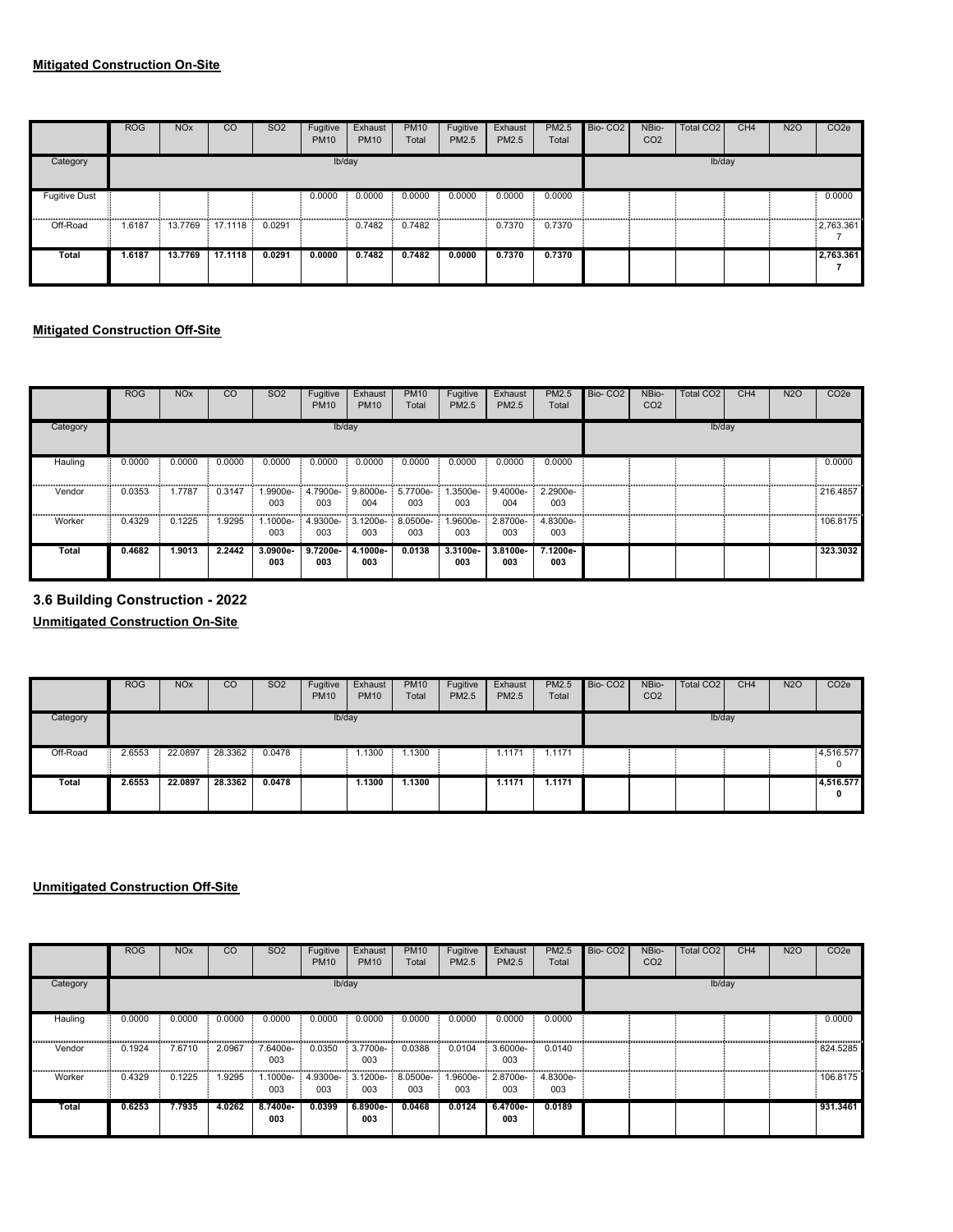|          | <b>ROG</b>   | <b>NO<sub>x</sub></b> | CO      | <b>SO2</b> | Fugitive<br><b>PM10</b> | Exhaust<br><b>PM10</b> | <b>PM10</b><br>Total | Fugitive<br>PM2.5 | Exhaust<br>PM2.5 | <b>PM2.5</b><br>Total | Bio-CO <sub>2</sub> | NBio-<br>CO <sub>2</sub> | Total CO <sub>2</sub> | CH <sub>4</sub> | <b>N2O</b> | CO <sub>2</sub> e |
|----------|--------------|-----------------------|---------|------------|-------------------------|------------------------|----------------------|-------------------|------------------|-----------------------|---------------------|--------------------------|-----------------------|-----------------|------------|-------------------|
| Category |              |                       |         |            | lb/day                  |                        |                      |                   |                  |                       |                     |                          | lb/day                |                 |            |                   |
| Off-Road | 2.6553<br>Ξ. | 22.0897               | 28.3362 | 0.0478     |                         | 1.1300                 | 1.1300               |                   | 1.1171           | 1.1171                |                     |                          |                       |                 |            | 4,516.577<br>0    |
| Total    | 2.6553       | 22.0897               | 28.3362 | 0.0478     |                         | 1.1300                 | 1.1300               |                   | 1.1171           | 1.1171                |                     |                          |                       |                 |            | 4,516.577<br>0    |

|          | <b>ROG</b> | <b>NO<sub>x</sub></b> | CO     | <b>SO2</b>      | Fugitive<br><b>PM10</b> | Exhaust<br><b>PM10</b> | <b>PM10</b><br>Total | Fugitive<br>PM2.5 | Exhaust<br><b>PM2.5</b> | <b>PM2.5</b><br>Total | Bio-CO <sub>2</sub> | NBio-<br>CO <sub>2</sub> | Total CO <sub>2</sub> | CH <sub>4</sub> | <b>N2O</b> | CO <sub>2e</sub> |
|----------|------------|-----------------------|--------|-----------------|-------------------------|------------------------|----------------------|-------------------|-------------------------|-----------------------|---------------------|--------------------------|-----------------------|-----------------|------------|------------------|
| Category |            |                       |        |                 | lb/day                  |                        |                      |                   |                         |                       |                     |                          | lb/day                |                 |            |                  |
| Hauling  | 0.0000     | 0.0000                | 0.0000 | 0.0000          | 0.0000                  | 0.0000                 | 0.0000               | 0.0000            | 0.0000                  | 0.0000                |                     |                          |                       |                 |            | 0.0000           |
| Vendor   | 0.1924     | 7.6710                | 2.0967 | 7.6400e-<br>003 | 0.0350                  | 3.7700e-<br>003        | 0.0388               | 0.0104            | 3.6000e-<br>003         | 0.0140                |                     |                          |                       |                 |            | 824.5285         |
| Worker   | 0.4329     | 0.1225                | 1.9295 | .1000e-<br>003  | 4.9300e-<br>003         | 3.1200e-<br>003        | B.0500e-<br>003      | -.9600e<br>003    | 2.8700e-<br>003         | 4.8300e-<br>003       |                     |                          |                       |                 |            | 106,8175         |
| Total    | 0.6253     | 7.7935                | 4.0262 | 8.7400e-<br>003 | 0.0399                  | 6.8900e-<br>003        | 0.0468               | 0.0124            | 6.4700e-<br>003         | 0.0189                |                     |                          |                       |                 |            | 931.3461         |

# **3.6 Building Construction - 2023**

**Unmitigated Construction On-Site**

|          | <b>ROG</b>   | <b>NO<sub>x</sub></b> | $\overline{c}$ | <b>SO2</b> | Fugitive<br><b>PM10</b> | Exhaust<br><b>PM10</b> | <b>PM10</b><br>Total | Fugitive<br>PM2.5 | Exhaust<br>PM2.5 | <b>PM2.5</b><br>Total | Bio-CO <sub>2</sub> | NBio-<br>CO <sub>2</sub> | Total CO <sub>2</sub> | CH4 | <b>N2O</b> | CO <sub>2</sub> e |
|----------|--------------|-----------------------|----------------|------------|-------------------------|------------------------|----------------------|-------------------|------------------|-----------------------|---------------------|--------------------------|-----------------------|-----|------------|-------------------|
| Category |              |                       |                |            | lb/day                  |                        |                      |                   |                  |                       |                     |                          | lb/day                |     |            |                   |
| Off-Road | 2.4636<br>Œ. | 20.5117<br>÷.         | 28.2555        | 0.0478     |                         | 0.9749                 | 0.9749               |                   | 0.9640           | 0.9640                |                     |                          |                       |     |            | 4,516.093<br>8    |
| Total    | 2.4636       | 20.5117               | 28.2555        | 0.0478     |                         | 0.9749                 | 0.9749               |                   | 0.9640           | 0.9640                |                     |                          |                       |     |            | 4,516.093<br>8    |

|          | ROG    | <b>NO<sub>x</sub></b> | CO     | SO <sub>2</sub> | Fugitive<br><b>PM10</b> | Exhaust<br><b>PM10</b>            | <b>PM10</b><br>Total | Fugitive<br>PM2.5 | Exhaust<br><b>PM2.5</b> | PM2.5<br>Total  | Bio-CO <sub>2</sub> | NBio-<br>CO <sub>2</sub> | Total CO <sub>2</sub> | CH <sub>4</sub> | <b>N2O</b> | CO <sub>2e</sub> |
|----------|--------|-----------------------|--------|-----------------|-------------------------|-----------------------------------|----------------------|-------------------|-------------------------|-----------------|---------------------|--------------------------|-----------------------|-----------------|------------|------------------|
| Category |        |                       |        |                 | lb/day                  |                                   |                      |                   |                         |                 |                     |                          | lb/day                |                 |            |                  |
| Hauling  | 0.0000 | 0.0000                | 0.0000 | 0.0000          | 0.0000                  | 0.0000                            | 0.0000               | 0.0000            | 0.0000                  | 0.0000          |                     |                          |                       |                 |            | 0.0000           |
| Vendor   | 0.1506 | 6.6667                | 1.8395 | 7.2900e-<br>003 | 0.0350                  | 2.4600e-<br>003                   | 0.0375               | 0.0104            | 2.3500e-<br>003         | 0.0128          |                     |                          |                       |                 |            | 788.5390         |
| Worker   | 0.3981 | 0.1087                | 1.7451 | 1.0600e-<br>003 | 003                     | 4.9300e- 3.0600e- 7.9900e-<br>003 | 003                  | -.9600e<br>003    | 2.8200e-<br>003         | 4.7700e-<br>003 |                     |                          |                       |                 |            | 103.0795         |
| Total    | 0.5486 | 6.7753                | 3.5846 | 8.3500e-<br>003 | 0.0399                  | 5.5200e-<br>003                   | 0.0455               | 0.0124            | 5.1700e-<br>003         | 0.0176          |                     |                          |                       |                 |            | 891.6185         |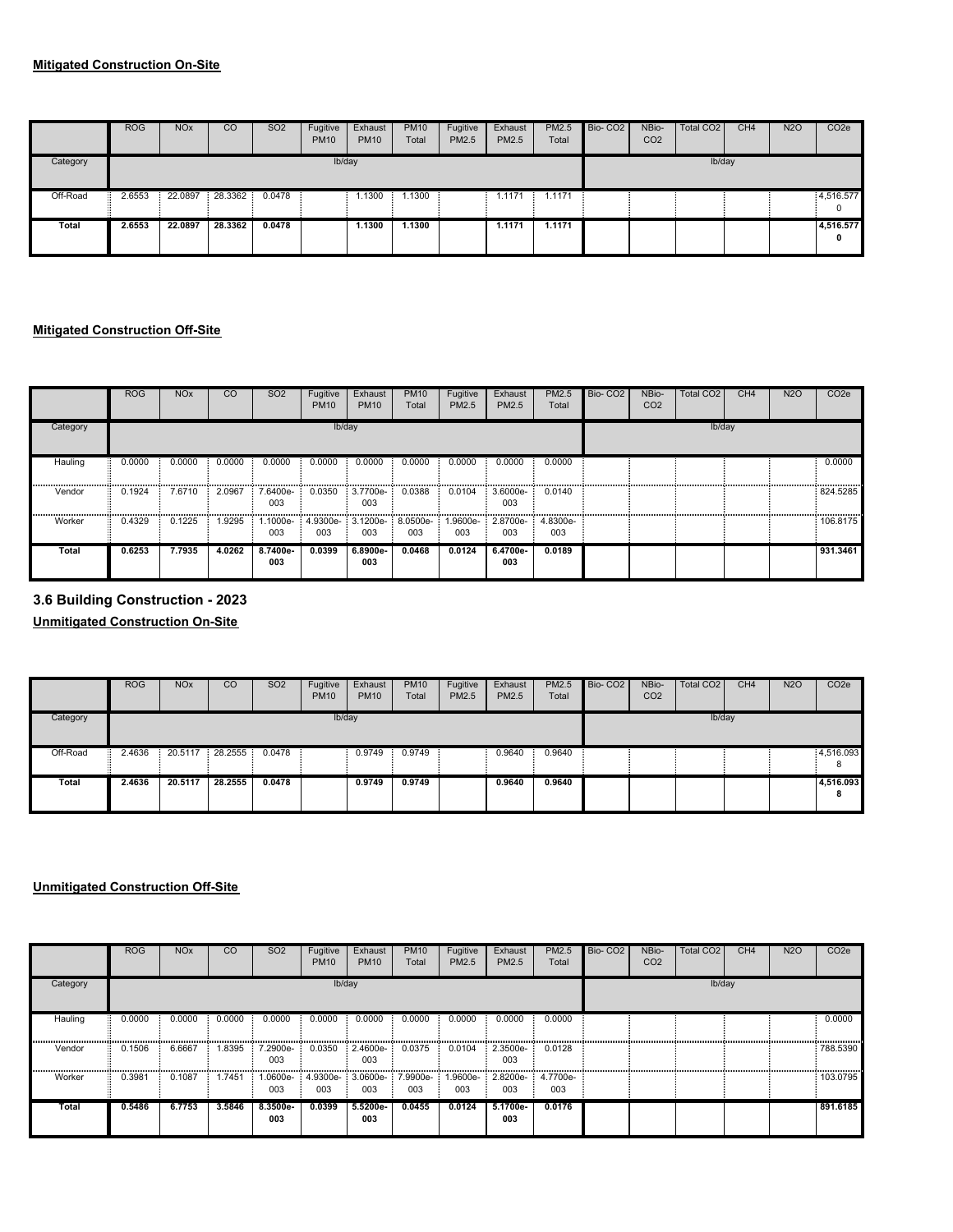|          | <b>ROG</b>   | <b>NO<sub>x</sub></b> | CO      | <b>SO2</b> | Fugitive<br><b>PM10</b> | Exhaust<br><b>PM10</b> | <b>PM10</b><br>Total | Fugitive<br>PM2.5 | Exhaust<br>PM2.5 | <b>PM2.5</b><br>Total | Bio-CO <sub>2</sub> | NBio-<br>CO <sub>2</sub> | Total CO <sub>2</sub> | CH <sub>4</sub> | <b>N2O</b> | CO <sub>2</sub> e |
|----------|--------------|-----------------------|---------|------------|-------------------------|------------------------|----------------------|-------------------|------------------|-----------------------|---------------------|--------------------------|-----------------------|-----------------|------------|-------------------|
| Category |              |                       |         |            | lb/day                  |                        |                      |                   |                  |                       |                     |                          | lb/day                |                 |            |                   |
| Off-Road | 2.4636<br>Ξ. | 20.5117<br>÷.         | 28.2555 | 0.0478     |                         | 0.9749                 | 0.9749               |                   | 0.9640           | 0.9640                |                     |                          |                       |                 |            | 4,516.093<br>8    |
| Total    | 2.4636       | 20.5117               | 28.2555 | 0.0478     |                         | 0.9749                 | 0.9749               |                   | 0.9640           | 0.9640                |                     |                          |                       |                 |            | 4,516.093<br>o    |

|          | <b>ROG</b> | <b>NO<sub>x</sub></b> | CO     | SO <sub>2</sub> | Fugitive<br><b>PM10</b> | Exhaust<br><b>PM10</b> | <b>PM10</b><br>Total | Fugitive<br>PM2.5 | Exhaust<br><b>PM2.5</b> | <b>PM2.5</b><br>Total | Bio-CO <sub>2</sub> | NBio-<br>CO <sub>2</sub> | <b>Total CO2</b> | CH4 | <b>N2O</b> | CO <sub>2e</sub> |
|----------|------------|-----------------------|--------|-----------------|-------------------------|------------------------|----------------------|-------------------|-------------------------|-----------------------|---------------------|--------------------------|------------------|-----|------------|------------------|
| Category |            |                       |        |                 | lb/day                  |                        |                      |                   |                         |                       |                     |                          | lb/day           |     |            |                  |
| Hauling  | 0.0000     | 0.0000                | 0.0000 | 0.0000          | 0.0000                  | 0.0000                 | 0.0000               | 0.0000            | 0.0000                  | 0.0000                |                     |                          |                  |     |            | 0.0000           |
| Vendor   | 0.1506     | 6.6667                | 1.8395 | 7.2900e-<br>003 | 0.0350                  | 2.4600e-<br>003        | 0.0375               | 0.0104            | 2.3500e-<br>003         | 0.0128                |                     |                          |                  |     |            | 788.5390         |
| Worker   | 0.3981     | 0.1087                | 1.7451 | 1.0600e-<br>003 | 4.9300e-<br>003         | 3.0600e-<br>003        | 7.9900e-<br>003      | -.9600e<br>003    | 2.8200e-<br>003         | 4.7700e-<br>003       |                     |                          |                  |     |            | 103,0795         |
| Total    | 0.5486     | 6.7753                | 3.5846 | 8.3500e-<br>003 | 0.0399                  | 5.5200e-<br>003        | 0.0455               | 0.0124            | 5.1700e<br>003          | 0.0176                |                     |                          |                  |     |            | 891.6185         |

# **3.6 Building Construction - 2024**

**Unmitigated Construction On-Site**

|          | <b>ROG</b>   | <b>NO<sub>x</sub></b> | CO      | <b>SO2</b> | Fugitive<br><b>PM10</b> | Exhaust<br><b>PM10</b> | <b>PM10</b><br>Total | Fugitive<br>PM2.5 | Exhaust<br>PM2.5 | <b>PM2.5</b><br>Total | Bio-CO <sub>2</sub> | NBio-<br>CO <sub>2</sub> | Total CO <sub>2</sub> | CH4 | <b>N2O</b> | CO <sub>2</sub> e |
|----------|--------------|-----------------------|---------|------------|-------------------------|------------------------|----------------------|-------------------|------------------|-----------------------|---------------------|--------------------------|-----------------------|-----|------------|-------------------|
| Category |              |                       |         |            | lb/day                  |                        |                      |                   |                  |                       |                     |                          | lb/day                |     |            |                   |
| Off-Road | 2.3010<br>Œ. | 19.2750               | 28.1954 | 0.0478     |                         | 0.8449                 | 0.8449               |                   | 0.8353           | 0.8353                |                     |                          |                       |     |            | 4,515.838<br>6    |
| Total    | 2.3010       | 19.2750               | 28.1954 | 0.0478     |                         | 0.8449                 | 0.8449               |                   | 0.8353           | 0.8353                |                     |                          |                       |     |            | 4,515.838<br>6    |

|          | ROG    | <b>NO<sub>x</sub></b> | CO     | SO <sub>2</sub> | Fugitive<br><b>PM10</b> | Exhaust<br><b>PM10</b>            | <b>PM10</b><br>Total | Fugitive<br>PM2.5 | Exhaust<br><b>PM2.5</b> | PM2.5<br>Total  | Bio-CO <sub>2</sub> | NBio-<br>CO <sub>2</sub> | Total CO <sub>2</sub> | CH <sub>4</sub> | <b>N2O</b> | CO <sub>2e</sub> |
|----------|--------|-----------------------|--------|-----------------|-------------------------|-----------------------------------|----------------------|-------------------|-------------------------|-----------------|---------------------|--------------------------|-----------------------|-----------------|------------|------------------|
| Category |        |                       |        |                 | lb/day                  |                                   |                      |                   |                         |                 |                     |                          | lb/day                |                 |            |                  |
| Hauling  | 0.0000 | 0.0000                | 0.0000 | 0.0000          | 0.0000                  | 0.0000                            | 0.0000               | 0.0000            | 0.0000                  | 0.0000          |                     |                          |                       |                 |            | 0.0000           |
| Vendor   | 0.1436 | 6.6385                | 1.7500 | .2200e-<br>003  | 0.0350                  | 2.2600e-<br>003                   | 0.0373               | 0.0104            | 2.1600e-<br>003         | 0.0126          |                     |                          |                       |                 |            | 781.2603         |
| Worker   | 0.3677 | 0.0970                | 1.5925 | 1.0200e-<br>003 | 003                     | 4.9300e- 3.0200e- 7.9500e-<br>003 | 003                  | -.9600e<br>003    | 2.7700e-<br>003         | 4.7300e-<br>003 |                     |                          |                       |                 |            | 99.5616          |
| Total    | 0.5113 | 6.7356                | 3.3425 | 8.2400e-<br>003 | 0.0399                  | 5.2800e-<br>003                   | 0.0452               | 0.0124            | 4.9300e-<br>003         | 0.0173          |                     |                          |                       |                 |            | 880.8218         |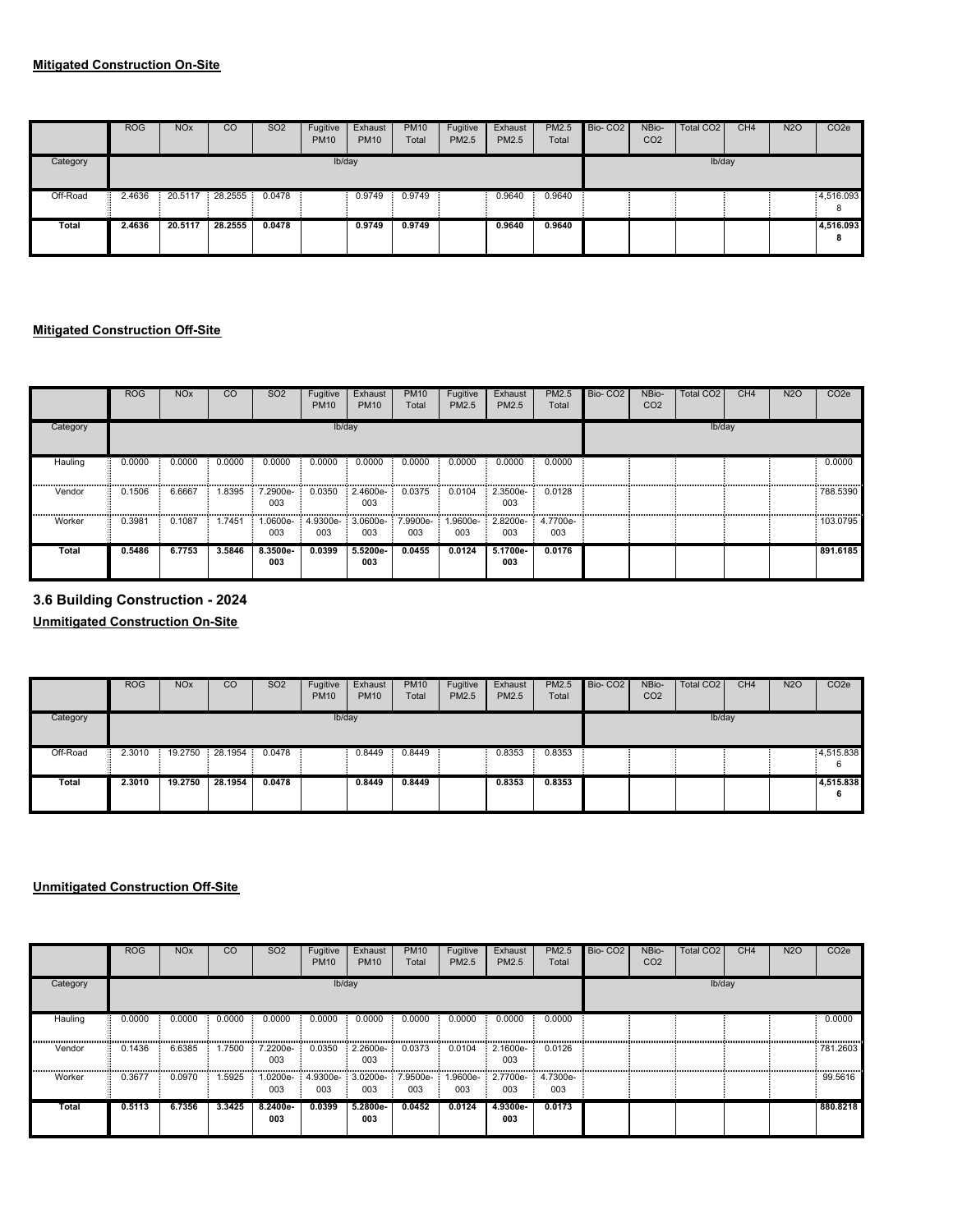|          | <b>ROG</b>   | <b>NO<sub>x</sub></b> | <b>CO</b> | <b>SO2</b> | Fugitive<br><b>PM10</b> | Exhaust<br><b>PM10</b> | <b>PM10</b><br>Total | Fugitive<br>PM2.5 | Exhaust<br>PM2.5 | <b>PM2.5</b><br>Total | Bio-CO <sub>2</sub> | NBio-<br>CO <sub>2</sub> | Total CO <sub>2</sub> | CH <sub>4</sub> | <b>N2O</b> | CO <sub>2</sub> e |
|----------|--------------|-----------------------|-----------|------------|-------------------------|------------------------|----------------------|-------------------|------------------|-----------------------|---------------------|--------------------------|-----------------------|-----------------|------------|-------------------|
| Category |              |                       |           |            | lb/day                  |                        |                      |                   |                  |                       |                     |                          | lb/day                |                 |            |                   |
| Off-Road | 2.3010<br>Œ. | 19.2750 28.1954       |           | 0.0478     |                         | 0.8449                 | 0.8449               |                   | 0.8353           | 0.8353                |                     |                          |                       |                 |            | 4,515.838<br>6    |
| Total    | 2.3010       | 19.2750               | 28.1954   | 0.0478     |                         | 0.8449                 | 0.8449               |                   | 0.8353           | 0.8353                |                     |                          |                       |                 |            | 4,515.838<br>6    |

|          | <b>ROG</b> | <b>NO<sub>x</sub></b> | CO     | SO <sub>2</sub> | Fugitive<br><b>PM10</b> | Exhaust<br><b>PM10</b> | <b>PM10</b><br>Total | Fugitive<br>PM2.5 | Exhaust<br><b>PM2.5</b> | <b>PM2.5</b><br>Total | Bio-CO <sub>2</sub> | NBio-<br>CO <sub>2</sub> | Total CO <sub>2</sub> | CH4 | <b>N2O</b> | CO <sub>2e</sub> |
|----------|------------|-----------------------|--------|-----------------|-------------------------|------------------------|----------------------|-------------------|-------------------------|-----------------------|---------------------|--------------------------|-----------------------|-----|------------|------------------|
| Category |            |                       |        |                 | lb/day                  |                        |                      |                   |                         |                       |                     |                          | lb/day                |     |            |                  |
| Hauling  | 0.0000     | 0.0000                | 0.0000 | 0.0000          | 0.0000                  | 0.0000                 | 0.0000               | 0.0000            | 0.0000                  | 0.0000                |                     |                          |                       |     |            | 0.0000           |
| Vendor   | 0.1436     | 6.6385                | 1.7500 | 7.2200e-<br>003 | 0.0350                  | 2.2600e-<br>003        | 0.0373               | 0.0104            | 2.1600e-<br>003         | 0.0126                |                     |                          |                       |     |            | 781.2603         |
| Worker   | 0.3677     | 0.0970                | 1.5925 | 1.0200e-<br>003 | 4.9300e-<br>003         | 3.0200e-<br>003        | 7.9500e-<br>003      | 1.9600e-<br>003   | 2.7700e-<br>003         | 4.7300e-<br>003       |                     |                          |                       |     |            | 99.5616          |
| Total    | 0.5113     | 6.7356                | 3.3425 | 8.2400e-<br>003 | 0.0399                  | 5.2800e-<br>003        | 0.0452               | 0.0124            | 4.9300e-<br>003         | 0.0173                |                     |                          |                       |     |            | 880.8218         |

# **3.7 Architectural Coating - 2023**

**Unmitigated Construction On-Site**

|                 | <b>ROG</b>  | <b>NO<sub>x</sub></b> | CO     | SO <sub>2</sub> | Fugitive<br><b>PM10</b> | Exhaust<br><b>PM10</b> | <b>PM10</b><br>Total | Fugitive<br>PM2.5 | Exhaust<br>PM2.5 | <b>PM2.5</b><br>Total | Bio-CO <sub>2</sub> | NBio-<br>CO <sub>2</sub> | Total CO <sub>2</sub> | CH <sub>4</sub> | <b>N2O</b> | CO <sub>2</sub> e |
|-----------------|-------------|-----------------------|--------|-----------------|-------------------------|------------------------|----------------------|-------------------|------------------|-----------------------|---------------------|--------------------------|-----------------------|-----------------|------------|-------------------|
| Category        |             |                       |        |                 |                         | lb/day                 |                      |                   |                  |                       |                     |                          | lb/day                |                 |            |                   |
| Archit. Coating | 42.6648     |                       |        |                 |                         | 0.0000                 | 0.0000               |                   | 0.0000           | 0.0000                |                     |                          |                       |                 |            | 0.0000            |
| Off-Road        | 0.2902<br>Е | 2.2706                | 3.5068 | 5.6400e-<br>003 |                         | 0.1036                 | 0.1036               |                   | 0.1029           | 0.1029                |                     |                          |                       |                 |            | 539.7601          |
| Total           | 42.9549     | 2.2706                | 3.5068 | 5.6400e-<br>003 |                         | 0.1036                 | 0.1036               |                   | 0.1029           | 0.1029                |                     |                          |                       |                 |            | 539.7601          |

|          | <b>ROG</b> | <b>NO<sub>x</sub></b> | CO     | SO <sub>2</sub> | Fugitive<br><b>PM10</b>  | Exhaust<br><b>PM10</b> | <b>PM10</b><br>Total | Fugitive<br><b>PM2.5</b>       | Exhaust<br>PM2.5 | PM2.5<br>Total  | Bio-CO <sub>2</sub> | NBio-<br>CO <sub>2</sub> | Total CO <sub>2</sub> | CH <sub>4</sub> | <b>N2O</b> | CO <sub>2</sub> e |
|----------|------------|-----------------------|--------|-----------------|--------------------------|------------------------|----------------------|--------------------------------|------------------|-----------------|---------------------|--------------------------|-----------------------|-----------------|------------|-------------------|
| Category |            |                       |        |                 | lb/day                   |                        |                      |                                |                  |                 |                     |                          | lb/day                |                 |            |                   |
| Hauling  | 0.0000     | 0.0000                | 0.0000 | 0.0000          | 0.0000                   | 0.0000                 | 0.0000               | 0.0000                         | 0.0000           | 0.0000          |                     |                          |                       |                 |            | 0.0000            |
| Vendor   | 0.0000     | 0.0000                | 0.0000 | 0.0000          | 0.0000                   | 0.0000                 | 0.0000               | 0.0000                         | 0.0000           | 0.0000          |                     |                          |                       |                 |            | 0.0000            |
| Worker   | 0.0732     | 0.0200                | 0.3211 | 1.9000e-<br>004 | 9.1000e- 5.6000e-<br>004 | 004                    | 003                  | 1.4700e- 3.6000e-<br>п.<br>004 | 5.2000e-<br>004  | 8.8000e-<br>004 |                     |                          |                       |                 |            | 18.9666           |
| Total    | 0.0732     | 0.0200                | 0.3211 | 1.9000e-<br>004 | 9.1000e-<br>004          | 5.6000e-<br>004        | 1.4700e-<br>003      | 3.6000e-<br>004                | 5.2000e-<br>004  | 8.8000e-<br>004 |                     |                          |                       |                 |            | 18.9666           |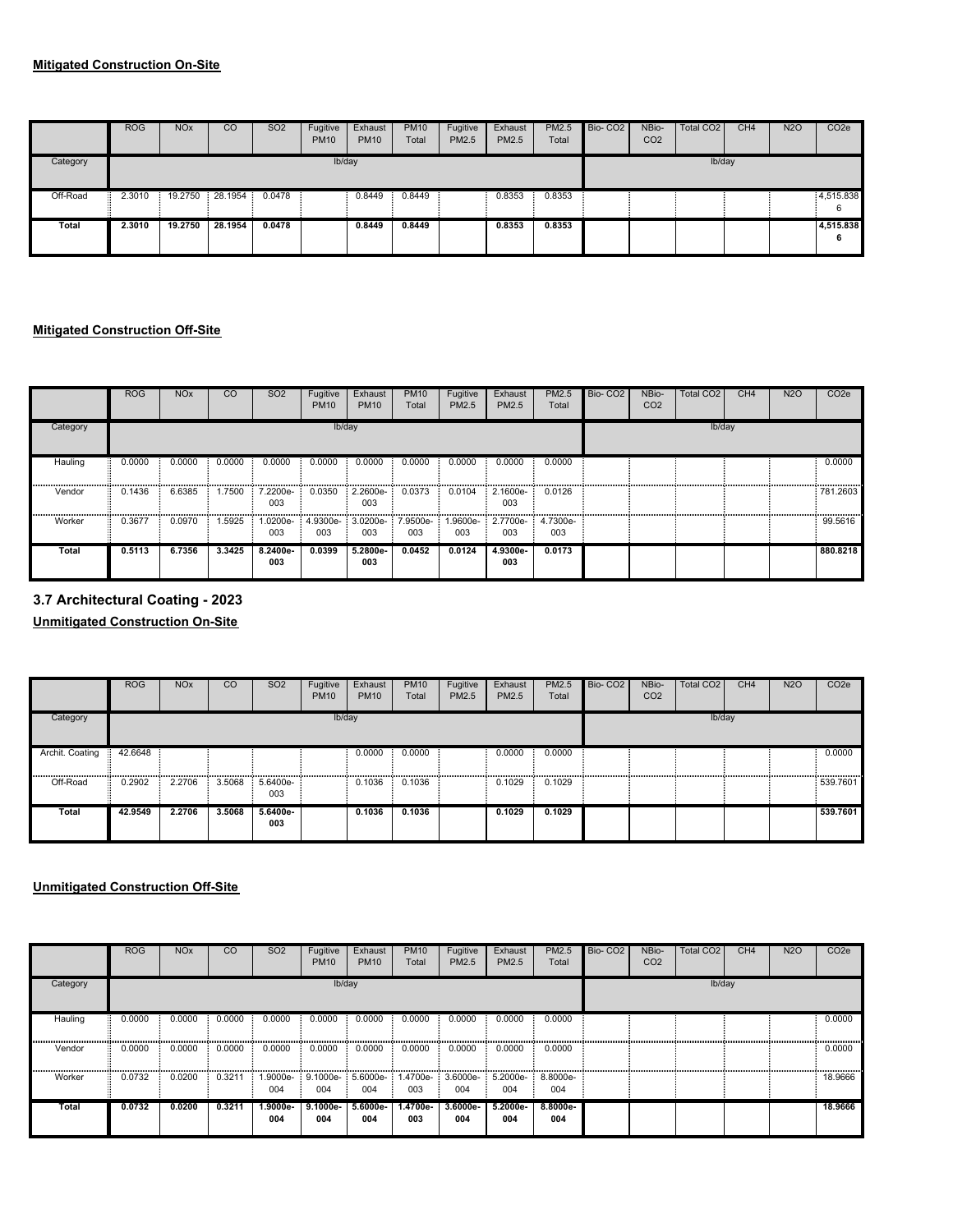|                 | <b>ROG</b>   | <b>NO<sub>x</sub></b> | CO     | SO <sub>2</sub> | Fugitive<br><b>PM10</b> | Exhaust<br><b>PM10</b> | <b>PM10</b><br>Total | Fugitive<br><b>PM2.5</b> | Exhaust<br>PM2.5 | <b>PM2.5</b><br>Total | Bio-CO <sub>2</sub> | NBio-<br>CO <sub>2</sub> | Total CO <sub>2</sub> | CH <sub>4</sub> | <b>N2O</b> | CO <sub>2</sub> e |
|-----------------|--------------|-----------------------|--------|-----------------|-------------------------|------------------------|----------------------|--------------------------|------------------|-----------------------|---------------------|--------------------------|-----------------------|-----------------|------------|-------------------|
| Category        |              |                       |        |                 | lb/day                  |                        |                      |                          |                  |                       |                     |                          | lb/day                |                 |            |                   |
| Archit. Coating | 42.6648<br>B |                       |        |                 |                         | 0.0000                 | 0.0000               |                          | 0.0000           | 0.0000                |                     |                          |                       |                 |            | 0.0000            |
| Off-Road        | 0.2902<br>m  | 2.2706                | 3.5068 | 5.6400e-<br>003 |                         | 0.1036                 | 0.1036               |                          | 0.1029           | 0.1029                |                     |                          |                       |                 |            | 539.7601          |
| Total           | 42.9549      | 2.2706                | 3.5068 | 5.6400e-<br>003 |                         | 0.1036                 | 0.1036               |                          | 0.1029           | 0.1029                |                     |                          |                       |                 |            | 539.7601          |

|              | <b>ROG</b> | <b>NO<sub>x</sub></b> | CO     | SO <sub>2</sub> | Fugitive<br><b>PM10</b> | Exhaust<br><b>PM10</b> | <b>PM10</b><br>Total | Fugitive<br>PM2.5  | Exhaust<br><b>PM2.5</b> | <b>PM2.5</b><br>Total | Bio-CO <sub>2</sub> | NBio-<br>CO <sub>2</sub> | Total CO <sub>2</sub> | CH4 | <b>N2O</b> | CO <sub>2e</sub> |
|--------------|------------|-----------------------|--------|-----------------|-------------------------|------------------------|----------------------|--------------------|-------------------------|-----------------------|---------------------|--------------------------|-----------------------|-----|------------|------------------|
| Category     |            |                       |        |                 | lb/day                  |                        |                      |                    |                         |                       |                     |                          | lb/day                |     |            |                  |
| Hauling<br>Ŧ | 0.0000     | 0.0000                | 0.0000 | 0.0000          | 0.0000                  | 0.0000                 | 0.0000               | 0.0000             | 0.0000                  | 0.0000                |                     |                          |                       |     |            | 0.0000           |
| Vendor       | 0.0000     | 0.0000                | 0.0000 | 0.0000          | 0.0000                  | 0.0000                 | 0.0000               | 0.0000             | 0.0000                  | 0.0000                |                     |                          |                       |     |            | 0.0000           |
| Worker       | 0.0732     | 0.0200                | 0.3211 | 1.9000e-<br>004 | 9.1000e-<br>004         | 5.6000e-<br>004        | 1.4700e-<br>003      | 3.6000e-<br>004    | 5.2000e-<br>004         | 8.8000e-<br>004       |                     |                          |                       |     |            | 18.9666          |
| Total        | 0.0732     | 0.0200                | 0.3211 | 1.9000e-<br>004 | $9.1000e -$<br>004      | $5.6000e-$<br>004      | 1.4700e-<br>003      | $3.6000e -$<br>004 | 5.2000e-<br>004         | 8.8000e-<br>004       |                     |                          |                       |     |            | 18.9666          |

# **3.7 Architectural Coating - 2024**

**Unmitigated Construction On-Site**

|                 | <b>ROG</b>  | <b>NO<sub>x</sub></b> | CO     | SO <sub>2</sub> | Fugitive<br><b>PM10</b> | Exhaust<br><b>PM10</b> | <b>PM10</b><br>Total | Fugitive<br>PM2.5 | Exhaust<br>PM2.5 | <b>PM2.5</b><br>Total | Bio-CO <sub>2</sub> | NBio-<br>CO <sub>2</sub> | Total CO <sub>2</sub> | CH <sub>4</sub> | <b>N2O</b> | CO <sub>2</sub> e |
|-----------------|-------------|-----------------------|--------|-----------------|-------------------------|------------------------|----------------------|-------------------|------------------|-----------------------|---------------------|--------------------------|-----------------------|-----------------|------------|-------------------|
| Category        |             |                       |        |                 |                         | lb/day                 |                      |                   |                  |                       |                     |                          | lb/day                |                 |            |                   |
| Archit. Coating | 42.6648     |                       |        |                 |                         | 0.0000                 | 0.0000               |                   | 0.0000           | 0.0000                |                     |                          |                       |                 |            | 0.0000            |
| Off-Road        | 0.2756<br>Е | 2.1514                | 3.5063 | 5.6400e-<br>003 |                         | 0.0904                 | 0.0904               |                   | 0.0896           | 0.0896                |                     |                          |                       |                 |            | 539,7270          |
| Total           | 42.9404     | 2.1514                | 3.5063 | 5.6400e-<br>003 |                         | 0.0904                 | 0.0904               |                   | 0.0896           | 0.0896                |                     |                          |                       |                 |            | 539.7270          |

|          | <b>ROG</b> | <b>NO<sub>x</sub></b> | CO     | <b>SO2</b>        | Fugitive<br><b>PM10</b> | Exhaust<br><b>PM10</b> | <b>PM10</b><br>Total | Fugitive<br>PM2.5    | Exhaust<br>PM2.5 | PM2.5<br>Total  | Bio-CO <sub>2</sub> | NBio-<br>CO <sub>2</sub> | Total CO <sub>2</sub> | CH <sub>4</sub> | <b>N2O</b> | CO <sub>2</sub> e |
|----------|------------|-----------------------|--------|-------------------|-------------------------|------------------------|----------------------|----------------------|------------------|-----------------|---------------------|--------------------------|-----------------------|-----------------|------------|-------------------|
| Category |            |                       |        |                   | lb/day                  |                        |                      |                      |                  |                 |                     |                          | lb/day                |                 |            |                   |
| Hauling  | 0.0000     | 0.0000                | 0.0000 | 0.0000            | 0.0000                  | 0.0000                 | 0.0000               | 0.0000               | 0.0000           | 0.0000          |                     |                          |                       |                 |            | 0.0000            |
| Vendor   | 0.0000     | 0.0000                | 0.0000 | 0.0000            | 0.0000                  | 0.0000                 | 0.0000               | 0.0000               | 0.0000           | 0.0000          |                     |                          |                       |                 |            | 0.0000            |
| Worker   | 0.0677     | 0.0179                | 0.2930 | 1.9000e-<br>004   | 9.1000e-<br>004         | 5.5000e-<br>004        | .4600e-<br>003       | $3.6000e - 1$<br>004 | 5.1000e-<br>004  | 8.7000e-<br>004 |                     |                          |                       |                 |            | 18.3193           |
| Total    | 0.0677     | 0.0179                | 0.2930 | $1.9000e-$<br>004 | $9.1000e -$<br>004      | $5.5000e-$<br>004      | $.4600e -$<br>003    | $3.6000e -$<br>004   | 5.1000e-<br>004  | 8.7000e-<br>004 |                     |                          |                       |                 |            | 18.3193           |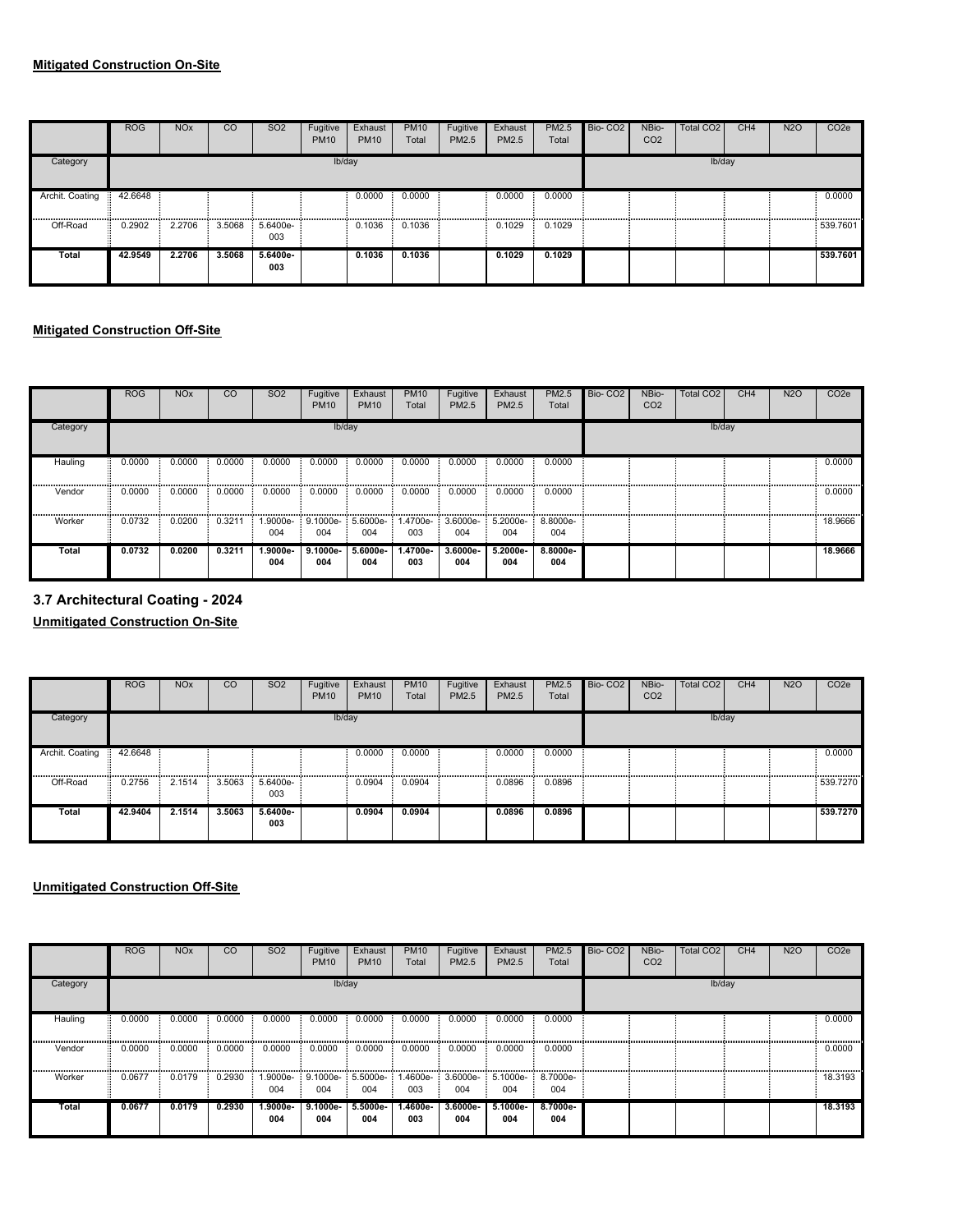|                 | <b>ROG</b>    | <b>NO<sub>x</sub></b> | CO     | SO <sub>2</sub> | Fugitive<br><b>PM10</b> | Exhaust<br><b>PM10</b> | <b>PM10</b><br>Total | Fugitive<br><b>PM2.5</b> | Exhaust<br>PM2.5 | <b>PM2.5</b><br>Total | Bio-CO <sub>2</sub> | NBio-<br>CO <sub>2</sub> | Total CO <sub>2</sub> | CH <sub>4</sub> | <b>N2O</b> | CO <sub>2e</sub> |
|-----------------|---------------|-----------------------|--------|-----------------|-------------------------|------------------------|----------------------|--------------------------|------------------|-----------------------|---------------------|--------------------------|-----------------------|-----------------|------------|------------------|
| Category        |               |                       |        |                 | lb/day                  |                        |                      |                          |                  |                       |                     |                          | lb/day                |                 |            |                  |
| Archit. Coating | 42.6648<br>H. |                       |        |                 |                         | 0.0000                 | 0.0000               |                          | 0.0000           | 0.0000                |                     |                          |                       |                 |            | 0.0000           |
| Off-Road        | 0.2756<br>m   | 2.1514                | 3.5063 | 5.6400e-<br>003 |                         | 0.0904                 | 0.0904               |                          | 0.0896           | 0.0896                |                     |                          |                       |                 |            | 539.7270         |
| Total           | 42.9404       | 2.1514                | 3.5063 | 5.6400e-<br>003 |                         | 0.0904                 | 0.0904               |                          | 0.0896           | 0.0896                |                     |                          |                       |                 |            | 539.7270         |

|          | <b>ROG</b> | <b>NO<sub>x</sub></b> | CO     | SO <sub>2</sub> | Fugitive<br><b>PM10</b>      | Exhaust<br><b>PM10</b> | <b>PM10</b><br>Total | Fugitive<br>PM2.5 | Exhaust<br><b>PM2.5</b>                                            | <b>PM2.5</b><br>Total | Bio-CO <sub>2</sub> | NBio-<br>CO <sub>2</sub> | Total CO <sub>2</sub> | CH4 | <b>N2O</b> | CO <sub>2e</sub> |
|----------|------------|-----------------------|--------|-----------------|------------------------------|------------------------|----------------------|-------------------|--------------------------------------------------------------------|-----------------------|---------------------|--------------------------|-----------------------|-----|------------|------------------|
| Category |            |                       |        |                 | lb/day                       |                        |                      |                   |                                                                    |                       |                     |                          | lb/day                |     |            |                  |
| Hauling  | 0.0000     | 0.0000                | 0.0000 | 0.0000          | 0.0000                       | 0.0000                 | 0.0000               | 0.0000            | 0.0000                                                             | 0.0000                |                     |                          |                       |     |            | 0.0000           |
| Vendor   | 0.0000     | 0.0000                | 0.0000 | 0.0000          | 0.0000                       | 0.0000                 | 0.0000               | 0.0000            | 0.0000                                                             | 0.0000                |                     |                          |                       |     |            | 0.0000           |
| Worker   | 0.0677     | 0.0179                | 0.2930 | 1.9000e-<br>004 | $9.1000e-$ : 5.5000e-<br>004 | 004                    | 1.4600e-<br>003      | 004               | $\frac{1}{2}$ 3.6000e- $\frac{1}{2}$ 5.1000e- $\frac{1}{2}$<br>004 | 8.7000e-<br>004       |                     |                          |                       |     |            | 18.3193          |
| Total    | 0.0677     | 0.0179                | 0.2930 | 1.9000e-<br>004 | 9.1000e-<br>004              | 5.5000e-<br>004        | 1.4600e-<br>003      | 3.6000e-<br>004   | 5.1000e-<br>004                                                    | 8.7000e-<br>004       |                     |                          |                       |     |            | 18.3193          |

# **3.8 Paving - 2023**

**Unmitigated Construction On-Site**

|          | <b>ROG</b>  | <b>NOx</b> | CO     | <b>SO2</b>        | Fugitive<br><b>PM10</b> | Exhaust<br><b>PM10</b> | <b>PM10</b><br>Total | Fugitive<br>PM2.5 | Exhaust<br>PM2.5 | <b>PM2.5</b><br>Total | Bio-CO <sub>2</sub> | NBio-<br>CO <sub>2</sub> | Total CO <sub>2</sub> | CH4 | <b>N2O</b> | CO <sub>2</sub> e |
|----------|-------------|------------|--------|-------------------|-------------------------|------------------------|----------------------|-------------------|------------------|-----------------------|---------------------|--------------------------|-----------------------|-----|------------|-------------------|
| Category |             |            |        |                   |                         | lb/day                 |                      |                   |                  |                       |                     |                          | lb/day                |     |            |                   |
| Off-Road | 0.4422<br>Ξ | 4.0380     | 5.6333 | $9.0100e-$<br>003 |                         | 0.1885                 | 0.1885               |                   | 0.1753           | 0.1753                |                     |                          |                       |     |            | 848.1292          |
| Paving   | B<br>0.0000 |            |        |                   |                         | 0.0000                 | 0.0000               |                   | 0.0000           | 0.0000                |                     |                          |                       |     |            | 0.0000            |
| Total    | 0.4422      | 4.0380     | 5.6333 | 9.0100e-<br>003   |                         | 0.1885                 | 0.1885               |                   | 0.1753           | 0.1753                |                     |                          |                       |     |            | 848.1292          |

|          | <b>ROG</b> | <b>NO<sub>x</sub></b> | CO     | SO <sub>2</sub>    | Fugitive<br><b>PM10</b> | Exhaust<br><b>PM10</b> | <b>PM10</b><br>Total | Fugitive<br><b>PM2.5</b> | Exhaust<br><b>PM2.5</b> | <b>PM2.5</b><br>Total | Bio-CO <sub>2</sub> | NBio-<br>CO <sub>2</sub> | <b>Total CO2</b> | CH <sub>4</sub> | <b>N2O</b> | CO <sub>2e</sub> |
|----------|------------|-----------------------|--------|--------------------|-------------------------|------------------------|----------------------|--------------------------|-------------------------|-----------------------|---------------------|--------------------------|------------------|-----------------|------------|------------------|
| Category |            |                       |        |                    | lb/day                  |                        |                      |                          |                         |                       |                     |                          | lb/day           |                 |            |                  |
| Hauling  | 0.0000     | 0.0000                | 0.0000 | 0.0000             | 0.0000                  | 0.0000                 | 0.0000               | 0.0000                   | 0.0000                  | 0.0000                |                     |                          |                  |                 |            | 0.0000           |
| Vendor   | 0.0111     | 0.4902                | 0.1353 | 5.4000e-<br>004    | 2.5700e-<br>003         | -.8000e<br>004         | 2.7500e-<br>003      | 7.7000e-<br>004          | 1.7000e-<br>004         | 9.4000e-<br>004       |                     |                          |                  |                 |            | 57.9808          |
| Worker   | 0.0398     | 0.0109                | 0.1745 | 1.1000e-<br>004    | 4.9000e-<br>004         | 3.1000e-<br>004        | 8.0000e-<br>004      | 2.0000e-<br>004          | 2.8000e-<br>004         | 4.8000e-<br>004       |                     |                          |                  |                 |            | 10.3080          |
| Total    | 0.0509     | 0.5011                | 0.3098 | $6.5000e -$<br>004 | 3.0600e-<br>003         | 4.9000e-<br>004        | 3.5500e-<br>003      | $9.7000e -$<br>004       | 4.5000e-<br>004         | 1.4200e-<br>003       |                     |                          |                  |                 |            | 68.2888          |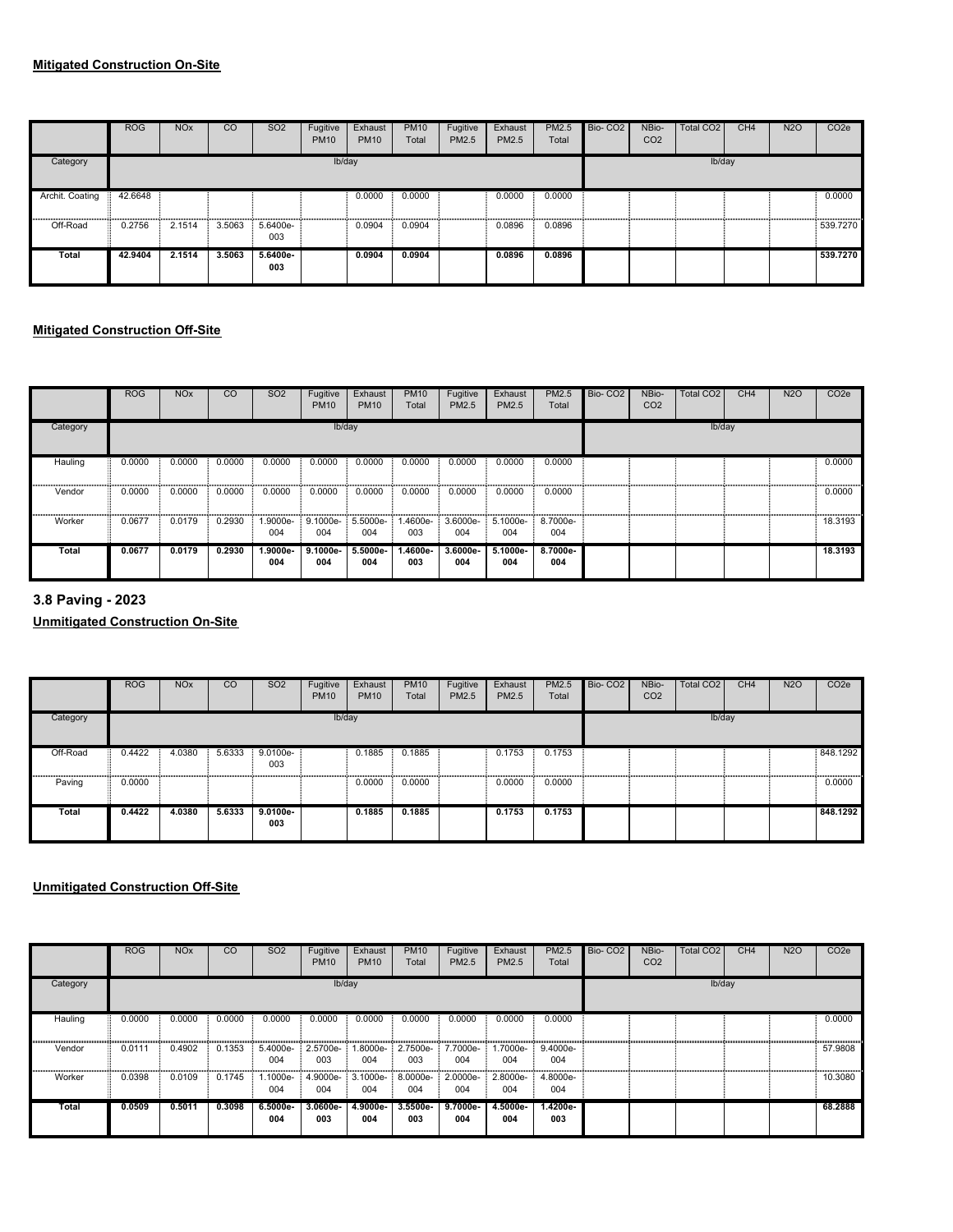|          | <b>ROG</b>  | <b>NO<sub>x</sub></b> | CO     | SO <sub>2</sub> | Fugitive<br><b>PM10</b> | Exhaust<br><b>PM10</b> | <b>PM10</b><br>Total | Fugitive<br>PM2.5 | Exhaust<br>PM2.5 | <b>PM2.5</b><br>Total | Bio-CO <sub>2</sub> | NBio-<br>CO <sub>2</sub> | Total CO <sub>2</sub> | CH <sub>4</sub> | <b>N2O</b> | CO <sub>2</sub> e |
|----------|-------------|-----------------------|--------|-----------------|-------------------------|------------------------|----------------------|-------------------|------------------|-----------------------|---------------------|--------------------------|-----------------------|-----------------|------------|-------------------|
| Category |             |                       |        |                 | lb/day                  |                        |                      |                   |                  |                       |                     |                          | lb/day                |                 |            |                   |
| Off-Road | 0.4422<br>÷ | 4.0380                | 5.6333 | 9.0100e-<br>003 |                         | 0.1885                 | 0.1885               |                   | 0.1753           | 0.1753                |                     |                          |                       |                 |            | 848.1292          |
| Paving   | 표<br>0.0000 |                       |        |                 |                         | 0.0000                 | 0.0000               |                   | 0.0000           | 0.0000                |                     |                          |                       |                 |            | 0.0000            |
| Total    | 0.4422      | 4.0380                | 5.6333 | 9.0100e-<br>003 |                         | 0.1885                 | 0.1885               |                   | 0.1753           | 0.1753                |                     |                          |                       |                 |            | 848.1292          |

|          | <b>ROG</b> | <b>NO<sub>x</sub></b> | CO     | SO <sub>2</sub> | Fugitive<br><b>PM10</b> | Exhaust<br><b>PM10</b>            | <b>PM10</b><br>Total | Fugitive<br>PM2.5 | Exhaust<br><b>PM2.5</b> | PM2.5<br>Total  | Bio-CO <sub>2</sub> | NBio-<br>CO <sub>2</sub> | Total CO <sub>2</sub> | CH <sub>4</sub> | <b>N2O</b> | CO <sub>2</sub> e |
|----------|------------|-----------------------|--------|-----------------|-------------------------|-----------------------------------|----------------------|-------------------|-------------------------|-----------------|---------------------|--------------------------|-----------------------|-----------------|------------|-------------------|
| Category |            |                       |        |                 | lb/day                  |                                   |                      |                   |                         |                 |                     |                          | lb/day                |                 |            |                   |
| Hauling  | 0.0000     | 0.0000                | 0.0000 | 0.0000          | 0.0000                  | 0.0000                            | 0.0000               | 0.0000            | 0.0000                  | 0.0000          |                     |                          |                       |                 |            | 0.0000            |
| Vendor   | 0.0111     | 0.4902                | 0.1353 | 5.4000e-<br>004 | 2.5700e-<br>003         | $.8000e-$<br>004                  | 2.7500e-<br>003      | 7.7000e-<br>004   | 1.7000e-<br>004         | 9.4000e-<br>004 |                     |                          |                       |                 |            | 57,9808           |
| Worker   | 0.0398     | 0.0109                | 0.1745 | 1.1000e-<br>004 | 004                     | 4.9000e- 3.1000e- 8.0000e-<br>004 | 004                  | $2.0000e-$<br>004 | 2.8000e-<br>004         | 4.8000e-<br>004 |                     |                          |                       |                 |            | 10.3080           |
| Total    | 0.0509     | 0.5011                | 0.3098 | 6.5000e-<br>004 | 3.0600e-<br>003         | 4.9000e-<br>004                   | 3.5500e-<br>003      | 9.7000e-<br>004   | 4.5000e-<br>004         | 1.4200e<br>003  |                     |                          |                       |                 |            | 68.2888           |

# **3.8 Paving - 2024**

**Unmitigated Construction On-Site**

|          | <b>ROG</b>  | <b>NOx</b> | CO     | <b>SO2</b>        | Fugitive<br><b>PM10</b> | Exhaust<br><b>PM10</b> | <b>PM10</b><br>Total | Fugitive<br>PM2.5 | Exhaust<br>PM2.5 | <b>PM2.5</b><br>Total | Bio-CO <sub>2</sub> | NBio-<br>CO <sub>2</sub> | Total CO <sub>2</sub> | CH4 | <b>N2O</b> | CO <sub>2</sub> e |
|----------|-------------|------------|--------|-------------------|-------------------------|------------------------|----------------------|-------------------|------------------|-----------------------|---------------------|--------------------------|-----------------------|-----|------------|-------------------|
| Category |             |            |        |                   |                         | lb/day                 |                      |                   |                  |                       |                     |                          | lb/day                |     |            |                   |
| Off-Road | 0.4264<br>Ξ | 3.8096     | 5.6474 | $9.0200e-$<br>003 |                         | 0.1719                 | 0.1719<br>÷          |                   | 0.1601           | 0.1601                |                     |                          |                       |     |            | 848.2654          |
| Paving   | B<br>0.0000 |            |        |                   |                         | 0.0000                 | 0.0000               |                   | 0.0000           | 0.0000                |                     |                          |                       |     |            | 0.0000            |
| Total    | 0.4264      | 3.8096     | 5.6474 | 9.0200e-<br>003   |                         | 0.1719                 | 0.1719               |                   | 0.1601           | 0.1601                |                     |                          |                       |     |            | 848.2654          |

|          | <b>ROG</b> | <b>NO<sub>x</sub></b> | CO     | SO <sub>2</sub> | Fugitive<br><b>PM10</b> | Exhaust<br><b>PM10</b> | <b>PM10</b><br>Total | Fugitive<br><b>PM2.5</b> | Exhaust<br><b>PM2.5</b> | <b>PM2.5</b><br>Total | Bio-CO <sub>2</sub> | NBio-<br>CO <sub>2</sub> | <b>Total CO2</b> | CH <sub>4</sub> | <b>N2O</b> | CO <sub>2e</sub> |
|----------|------------|-----------------------|--------|-----------------|-------------------------|------------------------|----------------------|--------------------------|-------------------------|-----------------------|---------------------|--------------------------|------------------|-----------------|------------|------------------|
| Category |            |                       |        |                 | lb/day                  |                        |                      |                          |                         |                       |                     |                          | lb/day           |                 |            |                  |
| Hauling  | 0.0000     | 0.0000                | 0.0000 | 0.0000          | 0.0000                  | 0.0000                 | 0.0000               | 0.0000                   | 0.0000                  | 0.0000                |                     |                          |                  |                 |            | 0.0000           |
| Vendor   | 0.0106     | 0.4881                | 0.1287 | 5.3000e-<br>004 | 2.5700e-<br>003         | .7000e-<br>004         | 2.7400e-<br>003      | 7.7000e-<br>004          | 1.6000e-<br>004         | 9.3000e-<br>004       |                     |                          |                  |                 |            | 57.4456          |
| Worker   | 0.0368     | 9.7000e-<br>003       | 0.1593 | 1.0000e-<br>004 | 4.9000e-<br>004         | 3.0000e-<br>004        | 7.9000e-<br>004      | 2.0000e-<br>004          | 2.8000e-<br>004         | 4.7000e-<br>004       |                     |                          |                  |                 |            | 9.9562           |
| Total    | 0.0473     | 0.4978                | 0.2879 | 6.3000e-<br>004 | 3.0600e-<br>003         | 4.7000e-<br>004        | 3.5300e-<br>003      | $9.7000e -$<br>004       | 4.4000e-<br>004         | 1.4000e-<br>003       |                     |                          |                  |                 |            | 67.4018          |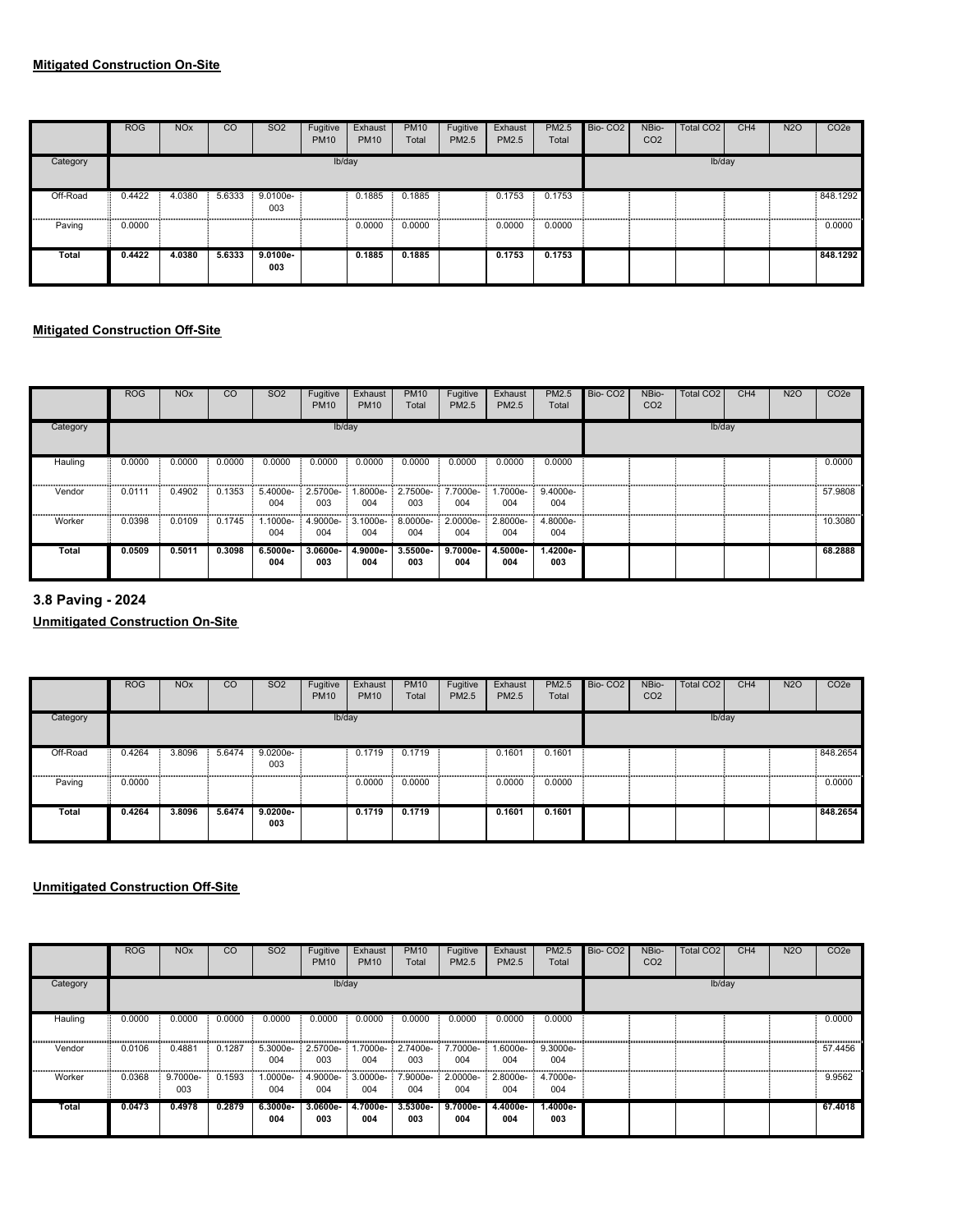|          | <b>ROG</b>  | <b>NO<sub>x</sub></b> | CO     | SO <sub>2</sub>        | Fugitive<br><b>PM10</b> | Exhaust<br><b>PM10</b> | <b>PM10</b><br>Total | Fugitive<br>PM2.5 | Exhaust<br>PM2.5 | <b>PM2.5</b><br>Total | Bio-CO <sub>2</sub> | NBio-<br>CO <sub>2</sub> | Total CO <sub>2</sub> | CH <sub>4</sub> | <b>N2O</b> | CO <sub>2</sub> e |
|----------|-------------|-----------------------|--------|------------------------|-------------------------|------------------------|----------------------|-------------------|------------------|-----------------------|---------------------|--------------------------|-----------------------|-----------------|------------|-------------------|
| Category |             |                       |        |                        | lb/day                  |                        |                      |                   |                  |                       |                     |                          | lb/day                |                 |            |                   |
| Off-Road | 0.4264<br>÷ | 3.8096                |        | 5.6474 9.0200e-<br>003 |                         | 0.1719                 | 0.1719               |                   | 0.1601           | 0.1601                |                     |                          |                       |                 |            | 848.2654          |
| Paving   | 표<br>0.0000 |                       |        |                        |                         | 0.0000                 | 0.0000               |                   | 0.0000           | 0.0000                |                     |                          |                       |                 |            | 0.0000            |
| Total    | 0.4264      | 3.8096                | 5.6474 | 9.0200e-<br>003        |                         | 0.1719                 | 0.1719               |                   | 0.1601           | 0.1601                |                     |                          |                       |                 |            | 848.2654          |

|          | <b>ROG</b> | <b>NO<sub>x</sub></b> | CO     | SO <sub>2</sub> | Fugitive<br><b>PM10</b> | Exhaust<br><b>PM10</b>                               | <b>PM10</b><br>Total                          | Fugitive<br>PM2.5 | Exhaust<br>PM2.5 | PM2.5<br>Total  | Bio-CO <sub>2</sub> | NBio-<br>CO <sub>2</sub> | Total CO <sub>2</sub> | CH <sub>4</sub> | <b>N2O</b> | CO <sub>2e</sub> |
|----------|------------|-----------------------|--------|-----------------|-------------------------|------------------------------------------------------|-----------------------------------------------|-------------------|------------------|-----------------|---------------------|--------------------------|-----------------------|-----------------|------------|------------------|
| Category |            |                       |        |                 | lb/day                  |                                                      |                                               |                   |                  |                 |                     |                          | lb/day                |                 |            |                  |
| Hauling  | 0.0000     | 0.0000                | 0.0000 | 0.0000          | 0.0000                  | 0.0000                                               | 0.0000                                        | 0.0000            | 0.0000           | 0.0000          |                     |                          |                       |                 |            | 0.0000           |
| Vendor   | 0.0106     | 0.4881                | 0.1287 | 5.3000e-<br>004 | 003                     | 004                                                  | 2.5700e-: 1.7000e-: 2.7400e-: 7.7000e-<br>003 | 004               | 1.6000e-<br>004  | 9.3000e-<br>004 |                     |                          |                       |                 |            | 57.4456          |
| Worker   | 0.0368     | 9.7000e-<br>003       | 0.1593 | 1.0000e-<br>004 | 4.9000e-<br>004         | $\frac{1}{2}$ 3.0000e- $\frac{1}{2}$ 7.9000e-<br>004 | 004                                           | 2.0000e-<br>004   | 2.8000e-<br>004  | 4.7000e-<br>004 |                     |                          |                       |                 |            | 9.9562           |
| Total    | 0.0473     | 0.4978                | 0.2879 | 6.3000e-<br>004 | $3.0600e -$<br>003      | 4.7000e-<br>004                                      | 3.5300e-<br>003                               | 9.7000e-<br>004   | 4.4000e-<br>004  | 1.4000e-<br>003 |                     |                          |                       |                 |            | 67.4018          |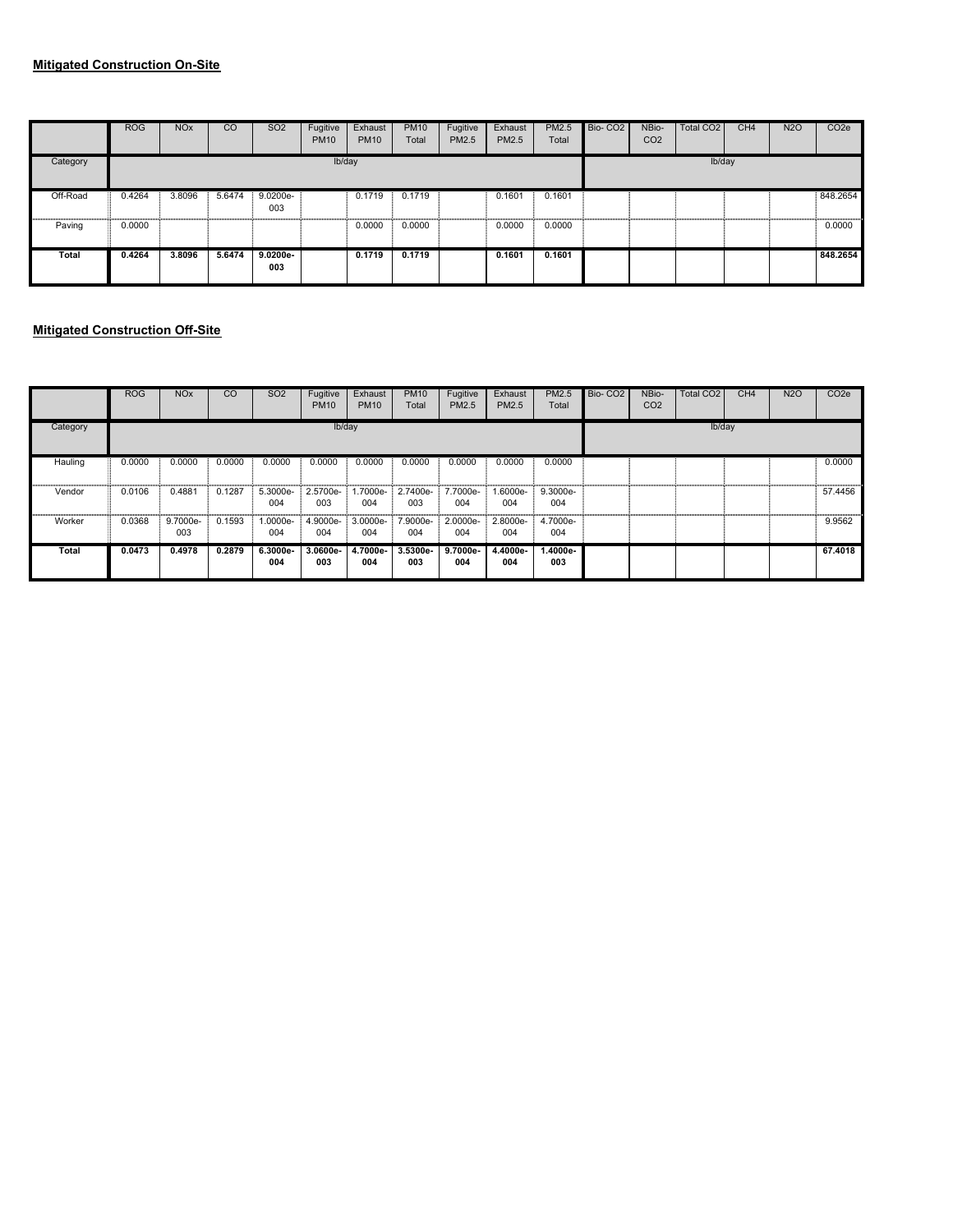# **2143 Violet**

# Draft EIR Appendix B-3-Greenhouse Gas Emissions Worksheets and Modeling Output Files

- Appendix B-3.1: GHG Modeling Parameters and Summary of Emissions
	- o GHG Emissions Summary
	- o GHG Parameters and Summary
		- **Existing Trip Generation Rates**
		- VMT based on LADOT VMT Calculator
		- **Parking Structure Electricity Calculations**
		- **Summary of Emissions**
	- o Electric Vehicle Charging Station GHG Emission Reduction Calculations
- Appendix B-3.2: CalEEMod Outputs
	- o Existing Operations
	- o Future Project—Construction and Operations
	- o Future Project—Operations with TDM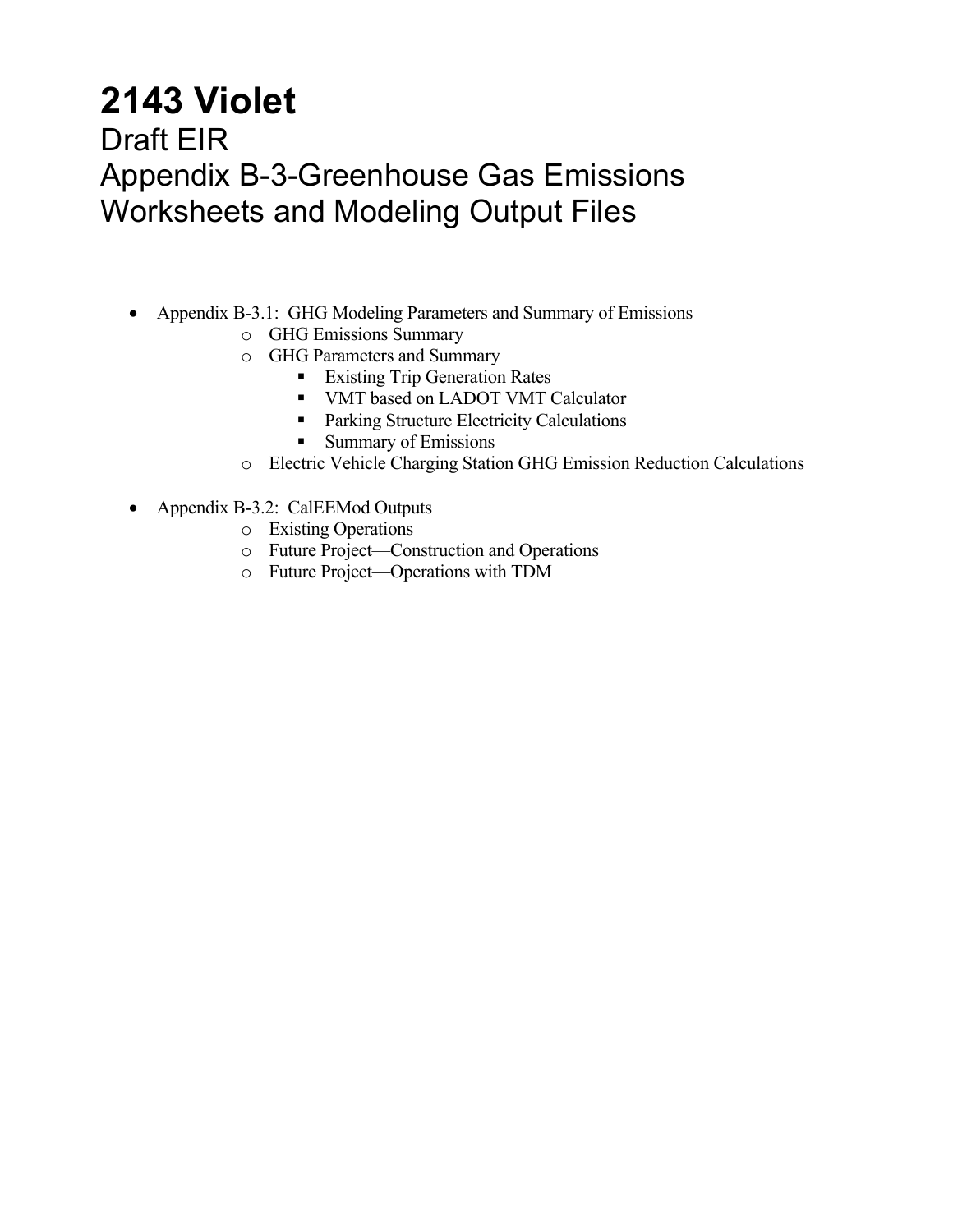| <b>GHG SOURCE CALCULATIONS:</b>                                                                                                                                                           |                   |                                 |                                                                                                                                                                      |                |         |                |        |           |
|-------------------------------------------------------------------------------------------------------------------------------------------------------------------------------------------|-------------------|---------------------------------|----------------------------------------------------------------------------------------------------------------------------------------------------------------------|----------------|---------|----------------|--------|-----------|
|                                                                                                                                                                                           | <b>LADWP Data</b> |                                 |                                                                                                                                                                      |                |         |                |        |           |
|                                                                                                                                                                                           | Year              | lbs./MWh                        |                                                                                                                                                                      |                |         |                |        |           |
|                                                                                                                                                                                           | 2015              | 1132                            |                                                                                                                                                                      |                |         |                |        |           |
|                                                                                                                                                                                           | 2026              | 500                             |                                                                                                                                                                      |                |         |                |        |           |
| Project Buildout Year                                                                                                                                                                     | 2024              | 2018                            |                                                                                                                                                                      |                |         |                |        |           |
| LADWP CO2 Intensity Factor (lbs./MWh)                                                                                                                                                     | 615               | 960                             |                                                                                                                                                                      |                |         |                |        |           |
| <b>ENERGY</b>                                                                                                                                                                             |                   |                                 |                                                                                                                                                                      |                |         |                |        |           |
| Consistent with Section 120.6(c), Mandatory Requirements for Enclosed Parking Garages, the ventilation rate shall be at least 0.15 cfm/sq. f when the garage is scheduled to be occupied. |                   |                                 |                                                                                                                                                                      |                |         |                |        |           |
| <b>Buildout Parking Garage Ventilation</b>                                                                                                                                                |                   |                                 |                                                                                                                                                                      |                |         |                |        |           |
| Square Footage =                                                                                                                                                                          |                   | 331,200 ft2                     |                                                                                                                                                                      |                |         |                |        |           |
| Minimum Ventilation =                                                                                                                                                                     |                   | 0.15 cfm/ft2                    |                                                                                                                                                                      |                |         |                |        |           |
| $Flowrate =$                                                                                                                                                                              |                   | 49680 cfm                       |                                                                                                                                                                      |                |         |                |        |           |
| Number of Fans (11,000 cfm)                                                                                                                                                               |                   | 5.0 fans                        |                                                                                                                                                                      |                |         |                |        |           |
| Number of Fans                                                                                                                                                                            |                   | 5 fans                          |                                                                                                                                                                      |                |         |                |        |           |
| Horsepower per Fan                                                                                                                                                                        |                   | 9 hp                            |                                                                                                                                                                      |                |         |                |        |           |
| Horsepower to kW Conv.                                                                                                                                                                    |                   | 0.746 kW per hp                 |                                                                                                                                                                      |                |         |                |        |           |
| Total $kW =$                                                                                                                                                                              |                   | 33.57                           |                                                                                                                                                                      |                |         |                |        |           |
| Annual kW =                                                                                                                                                                               |                   |                                 | 147,037 Operational approx. 50% of the time. Only operational when CO sensors read in excess of 25 ppm CO concentrations (2013 Building Energy Efficiency Standards) |                |         |                |        |           |
| Usage Rate:                                                                                                                                                                               |                   | 0.44 kWh/sq. ft annual          |                                                                                                                                                                      |                |         |                |        |           |
| Adjustment:                                                                                                                                                                               |                   |                                 | 0.49 (CalEEMod applies mitigation to all land uses. So, this adjustment accounts for the 10% reduction in Title 24 standards associated with Project Design Feature) |                |         |                |        |           |
| <b>Buildout Parking Garage Lighting</b>                                                                                                                                                   |                   |                                 |                                                                                                                                                                      |                |         |                |        |           |
| Square Footage =                                                                                                                                                                          |                   | 331.200 ft2                     |                                                                                                                                                                      |                |         |                |        |           |
| Allowed Lighting Power =                                                                                                                                                                  |                   |                                 | 0.2 watts per ft2 (Table 140.6 (Complete Building Method Lighting Power Density Value) of the 2013 Building Energy Efficiency Standards)                             |                |         |                |        |           |
| Annual $kW =$                                                                                                                                                                             |                   |                                 | 578,812 conservatively assumes maximum lighting power 24 hours per day)                                                                                              |                |         |                |        |           |
| Annual kW/sq. ft =                                                                                                                                                                        |                   | 1.75 kWh/sq. ft annual          |                                                                                                                                                                      |                |         |                |        |           |
| Adjustment:                                                                                                                                                                               |                   |                                 | 2.33 (CalEEMod applies mitigation to all land uses. So, this adjustment accounts for the 25% reduction in lighting associated with LEED Silver)                      |                |         |                |        |           |
|                                                                                                                                                                                           |                   |                                 |                                                                                                                                                                      |                |         |                |        |           |
| Elevator (no change CalEEMod Default)                                                                                                                                                     |                   | 0.19 kWh/sq. ft annual          |                                                                                                                                                                      |                |         |                |        |           |
| <b>Summary of GHG Emissions</b>                                                                                                                                                           |                   |                                 |                                                                                                                                                                      |                |         |                |        |           |
|                                                                                                                                                                                           | Baseline (2016)   | <b>Baseline (Buildout)</b>      | <b>Buildout-No MXD PDFs</b> Buildout-PDFs                                                                                                                            |                | Project | % Reduction    |        | % Project |
| Area                                                                                                                                                                                      |                   | $\overline{2}$                  | 81<br>$\mathbf{0}$                                                                                                                                                   | 81             |         | 81             | 0%     | 1.0%      |
| Energy                                                                                                                                                                                    |                   | 266                             | $\mathbf{0}$<br>2,105                                                                                                                                                | 1,971          |         | 1,971          | $-6%$  | 24.5%     |
| Mobile                                                                                                                                                                                    |                   | 529                             | 7,169<br>$\mathbf{0}$                                                                                                                                                | 5,533          |         | 5,350          | $-23%$ | 66.5%     |
|                                                                                                                                                                                           |                   |                                 | (183)                                                                                                                                                                | (183)          |         |                |        |           |
| <b>Emergency Generators</b>                                                                                                                                                               |                   |                                 | $\mathbf{0}$<br>$\overline{2}$                                                                                                                                       | $\overline{2}$ |         | $\overline{2}$ | 0%     | 0.0%      |
| Waste                                                                                                                                                                                     |                   | 5                               | 72<br>$\mathbf{0}$                                                                                                                                                   | 72             |         | 72             | 0%     | 0.9%      |
| Water                                                                                                                                                                                     |                   | 42                              | $\circ$<br>422                                                                                                                                                       | 338            |         | 338            | $-20%$ | 4.2%      |
| Construction                                                                                                                                                                              |                   | $\sim$                          | 227                                                                                                                                                                  | 227            |         | 227            | 0%     | 2.8%      |
| Total                                                                                                                                                                                     |                   | 844<br>$\overline{\phantom{a}}$ | 9.895                                                                                                                                                                | 8.040          |         | 8.040          | $-19%$ | 100.0%    |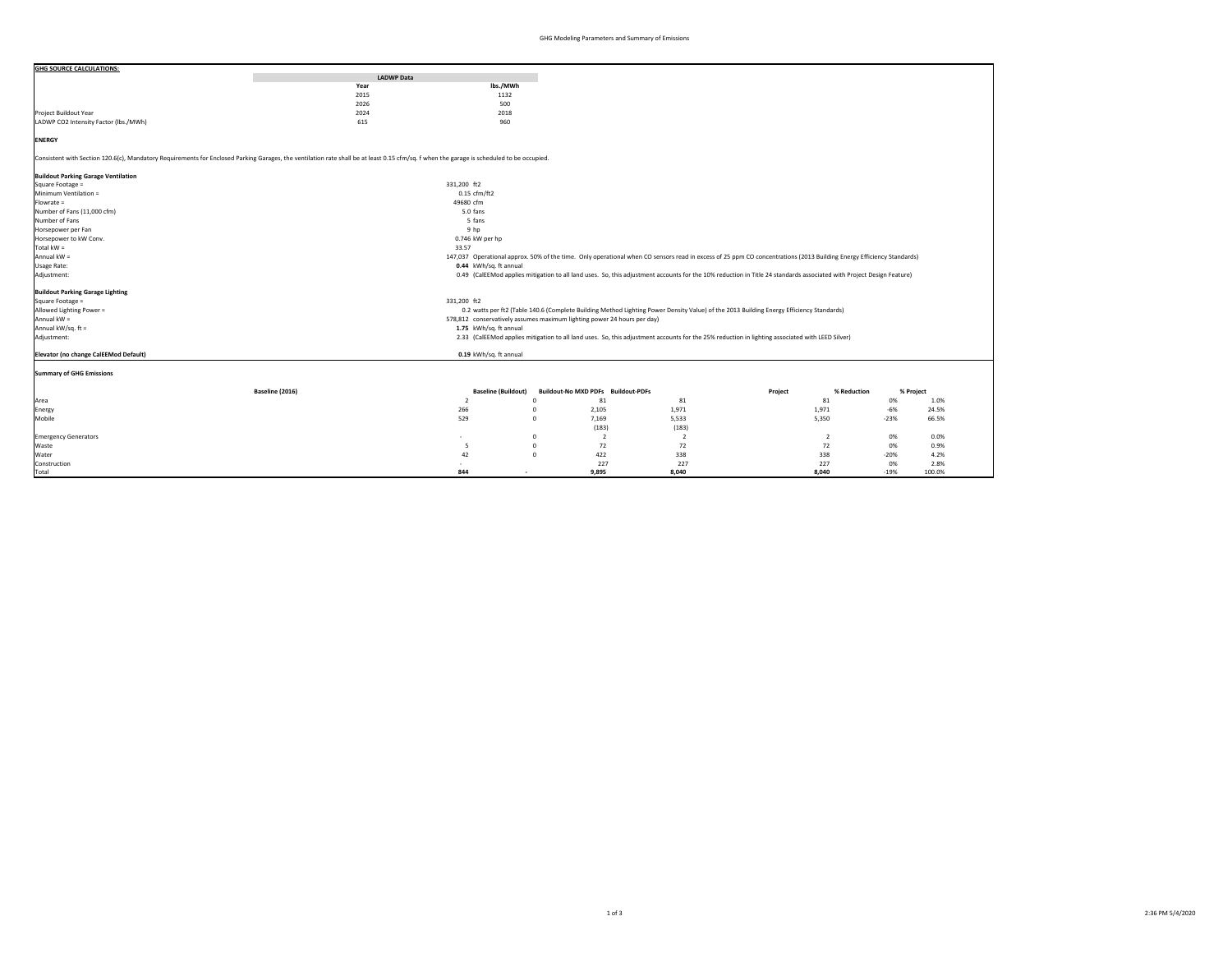#### **2143 Violet**

#### **VMT Calculations for CalEEMod Inputs**

#### **Project without TDM (MXD Data)**

|                                      | <b>Unadjusted Trips</b> | <b>MXD</b> | <b>MXD Trips</b> | Average Trip | <b>Unadjusted Pre</b> | MXD VMT | Percent Reduction for |
|--------------------------------------|-------------------------|------------|------------------|--------------|-----------------------|---------|-----------------------|
|                                      | Pre MXD                 | Adjustment |                  | Length       | <b>MXD VMT</b>        |         | <b>MXD</b>            |
| Home Based Work Production           | 470                     | $-25.7%$   | 349              | 7.3          | 3.431                 | 2548    |                       |
| Home Based Other Production          | 1258                    | $-25.1%$   | 942              | 5.3          | 6,667                 | 4,993   |                       |
| Non-Home Based Other Production      | 863                     | $-10.9%$   | 769              | 8.1          | 6990                  | 6229    |                       |
| Home-Based Work Attraction           | 1214                    | $-22.0%$   | 947              | 8.3          | 10076                 | 7860    |                       |
| Home-Based Other Attraction          | 2135                    | $-24.9%$   | 1604             | 6.5          | 13,878                | 10426   |                       |
| Non-Home Based Other Attraction      | 989                     | $-10.7%$   | 883              | 7.2          | 7121                  | 6358    |                       |
| Total                                | 6,929                   |            | 5,494            |              | 48,163                | 38,414  | 20%                   |
| Passby                               | 438                     |            |                  |              |                       |         |                       |
| Primary %                            | 93.7%                   |            |                  |              |                       |         |                       |
| Primary Daily VMT                    | 7.41                    |            |                  |              |                       |         |                       |
| Pass-by %                            | 6.3%                    |            |                  |              |                       |         |                       |
| Pass-by Daily VMT (passby 0.1 miles) | 43.8                    |            |                  |              |                       |         |                       |

#### **Project with TDM (MXD Data)**

|                                      |                       | <b>Proposed Project</b> |             |            | <b>Project with Mitigation Measures</b> |            |
|--------------------------------------|-----------------------|-------------------------|-------------|------------|-----------------------------------------|------------|
|                                      | <b>TDM Adjustment</b> | <b>Project Trips</b>    | Project VMT | <b>TDM</b> | <b>Mitigated Trips</b>                  | Mitigated  |
|                                      |                       |                         |             | Adjustment |                                         | <b>VMT</b> |
| Home Based Work Production           | $-3.2%$               | 338                     | 2466        | $-20.0%$   | 279                                     | 2038       |
| Home Based Other Production          | $-3.2%$               | 912                     | 4,832       | $-20.0%$   | 754                                     | 3,994      |
| Non-Home Based Other Production      | $-3.2%$               | 744                     | 6028        | $-3.2%$    | 744                                     | 6028       |
| Home-Based Work Attraction           | $-3.2%$               | 917                     | 7607        | $-20.0%$   | 758                                     | 6288       |
| Home-Based Other Attraction          | $-3.2%$               | 1552                    | 10090       | $-3.2%$    | 1552                                    | 10090      |
| Non-Home Based Other Attraction      | $-3.2%$               | 855                     | 6153        | $-3.2%$    | 855                                     | 6153       |
| Total                                |                       | 5,316                   | 37,176      |            | 4,926                                   | 34,480     |
| Passby                               |                       | 438                     |             |            | 438                                     |            |
| Primary %                            |                       | 91.8%                   |             |            | 91.1%                                   |            |
| Primary Daily VMT                    |                       | 7.61                    |             |            | 7.67                                    |            |
| Pass-by %                            |                       | 8.2%                    |             |            | 8.9%                                    |            |
| Pass-by Daily VMT (passby 0.1 miles) |                       | 43.8                    |             |            | 43.8                                    |            |

#### Source: Fehr and Peers.

#### **CalEEMod Inputs ‐ PASTE THIS INTO CALEEMOD INPUT FILE**

|                                        | VehicleTripsLandU |       |       |       |       |       |       |      |       |        |       |       |       |        |  |     |                                     |
|----------------------------------------|-------------------|-------|-------|-------|-------|-------|-------|------|-------|--------|-------|-------|-------|--------|--|-----|-------------------------------------|
| VehicleTripsLandUseSubType             | seSizeMetric      | WD TR |       | SU TR | HW TL | HS TL | HO TL |      | CW TL | CNW TL | PR TP | DV TP | PB TP | HW TTP |  |     | HS TTP HO TTP CC TTP CW TTP CNW TTP |
| Project No MXD User Defined Res. (VMT) | User Defined Unit | 6.929 | 6,929 | 6.929 |       |       |       | 7.41 |       |        | 93.7% |       |       |        |  | 100 |                                     |
| Project User Defined Res. (VMT)        | User Defined Unit | 5.316 | 5.316 | 5.316 |       |       |       | 7.61 |       |        | 91.8  |       |       |        |  | 100 |                                     |
| Project TDM/MM User Defined Res. (VMT) | User Defined Unit | 4,926 | 4,926 | 4.926 |       |       |       | 7.67 |       |        | 91.1  |       |       |        |  | 100 |                                     |

|                            | Project VMT per Capita |           | Project VMT per Employee |           |  |
|----------------------------|------------------------|-----------|--------------------------|-----------|--|
|                            | Project                | Mitigated | Project                  | Mitigated |  |
| VMT per Capita (Mitigated) | 9.3                    | 7.7       | 9.1                      | 7.5       |  |
| SCAG Average               | 22.8                   | 22.8      | 22.8                     | 22.8      |  |
| Reduction (%)              | $-59%$                 | $-66%$    | $-60%$                   | $-67%$    |  |

(Total Population: 782) (Total Employee: 837)

<sup>a</sup> Provided by Gibson Transportation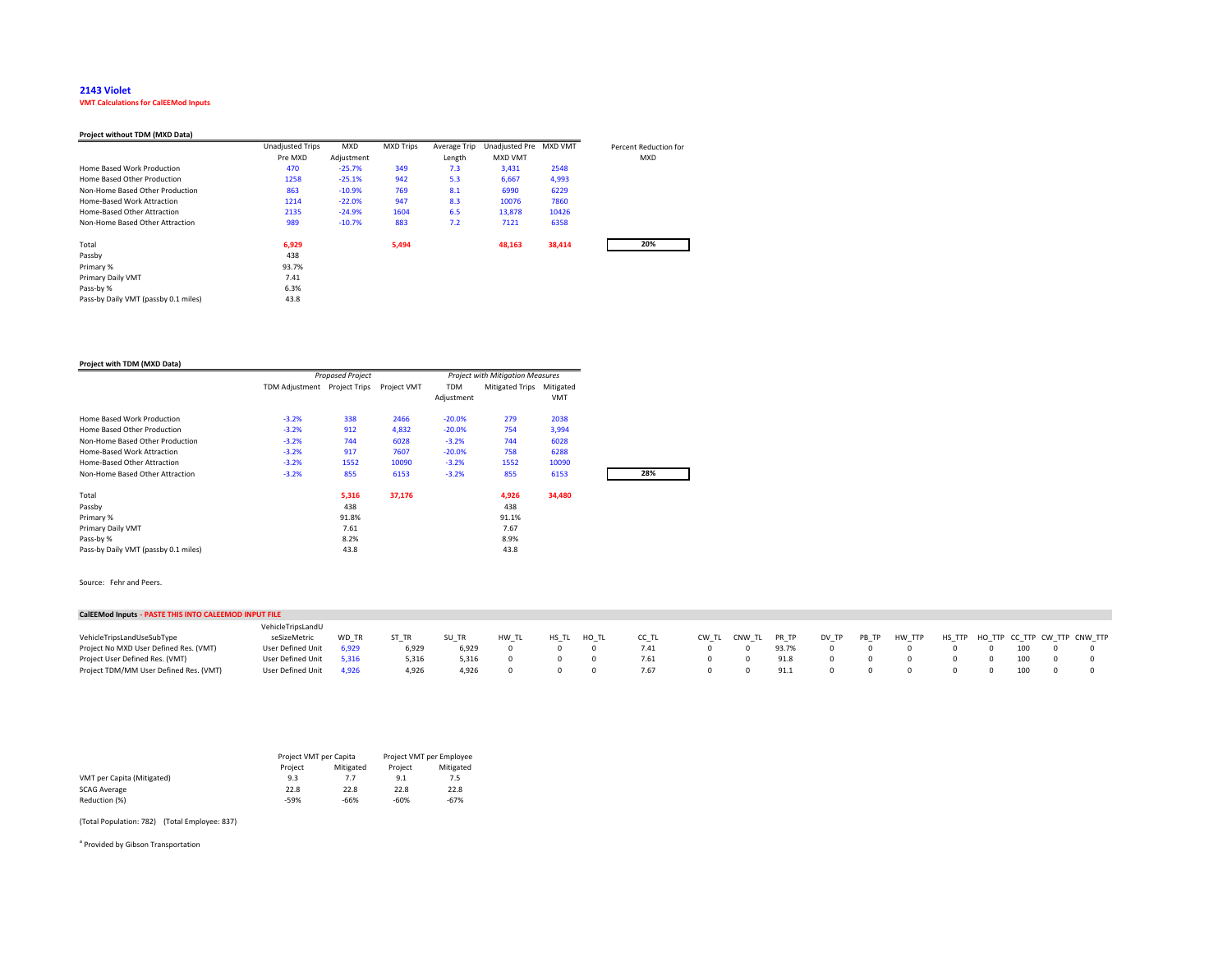#### **2143 Violet**

| <b>Existing</b> |        |            |                |       |                  |              |
|-----------------|--------|------------|----------------|-------|------------------|--------------|
| <b>Land Use</b> | Amount | Units      | iquare Footage | Trips | <b>Trip Rate</b> | <b>Notes</b> |
| Live/work units |        | 10 DU      | 28699          | 73    | 7.32             |              |
| Office          |        | 6.983 KSF  | 6983           | 68    | 9.74             |              |
| Retail          |        | 25.739 KSF | 25739          | 972   | 37.75            |              |
| Warehouse       |        | 2.109 KSF  | 2109           | 10    | 4.96             |              |

|                                                            |          | <b>CalEEMod Defaults</b> |          |        |         | <b>Trip Rates</b> |        |  |  |
|------------------------------------------------------------|----------|--------------------------|----------|--------|---------|-------------------|--------|--|--|
| Land Use (Existing)                                        | Units    | Weekdav                  | Saturdav | Sundav | Weekdav | Saturdav          | Sundav |  |  |
| Existing (To Remain-Not Included in Trip Gen Dwelling Unit |          | 6.59                     | 7.16     | 6.07   | 7.32    | 7.95              | 6.74   |  |  |
| Land Use                                                   | Space    | 11.03                    | 2.46     | 1.05   | 9.74    | 2.17              | 0.93   |  |  |
| Live/work units                                            | 1000saft | 44.32                    | 42.04    | 20.43  | 37.75   | 35.81             | 17.40  |  |  |
| Office                                                     | 1000saft | 1.68                     | 1.68     | 1.68   | 4.96    | 4.96              | 4.96   |  |  |

Los Angeles Unified School District, 2016 Developer Fee<br>Justification Study, March 2017, Table 14. Based on the<br>employee generation rate for "Neighborhood Shopping Center"

#### Applicable VMT Reduction Measures selected in CalEEMod based on CAPCOA's Quantifying Greenhouse Gas Mitigation Measures, August, 2010.

| LUT-1: | Increase Density LUT-1 CAPCOA measures dwellings per acre and jobs per acre. |         |           |
|--------|------------------------------------------------------------------------------|---------|-----------|
|        | Data Needed: number of housing units per acre or jobs per acre               | DU/Acre | Jobs/Acre |
|        | Existing: 2.2 acres, 10 residential units, 0 employees                       |         | 48        |

LUT‐3 Increase Diversity of Urban and Suburban Developments (Mixed Use) (Internally calculated in CalEEMod based on mix of land uses)

|             |                                                                                        | <b>Existing</b>   |
|-------------|----------------------------------------------------------------------------------------|-------------------|
|             | Land Use                                                                               | (sq ft)           |
|             | Single Family                                                                          | 0                 |
|             | Multi Family                                                                           | 0                 |
|             | Commerical (Office, Hotel, Retail)                                                     | 17,219            |
|             | Industrial                                                                             | 0                 |
|             | Institutional                                                                          | $\Omega$          |
|             | Park                                                                                   | 0                 |
|             | Total                                                                                  | 17,219            |
|             | % VMT Reduction                                                                        | 0.0%              |
| $LUT-4$     | <b>Increase Destination Accessibility</b>                                              |                   |
|             | Distance to downtown/job center (Los Angeles)                                          | 1.5 miles         |
| LUT-5       | Increase Transit Accessibility (0.5-24.6% reduction)                                   |                   |
|             | Distance to Metro Station                                                              | 1.5 miles         |
| LUT-8/SDT-1 | Provide pedestrian Network Improvements                                                | Project Site Only |
| LUT-9       | Improve Walkability Design<br>Intersections within one square mile of the Project site | 63 intersections  |
| SDT-2       | Provide Traffic Calming Measures                                                       |                   |
|             | % of streets with sidewalks on both sides                                              | 75 %              |
|             | number of intersections with crosswalks and/or timers                                  | 18 intersections  |
|             | % of intersections with traffic calming measures                                       | 75 %              |
|             |                                                                                        |                   |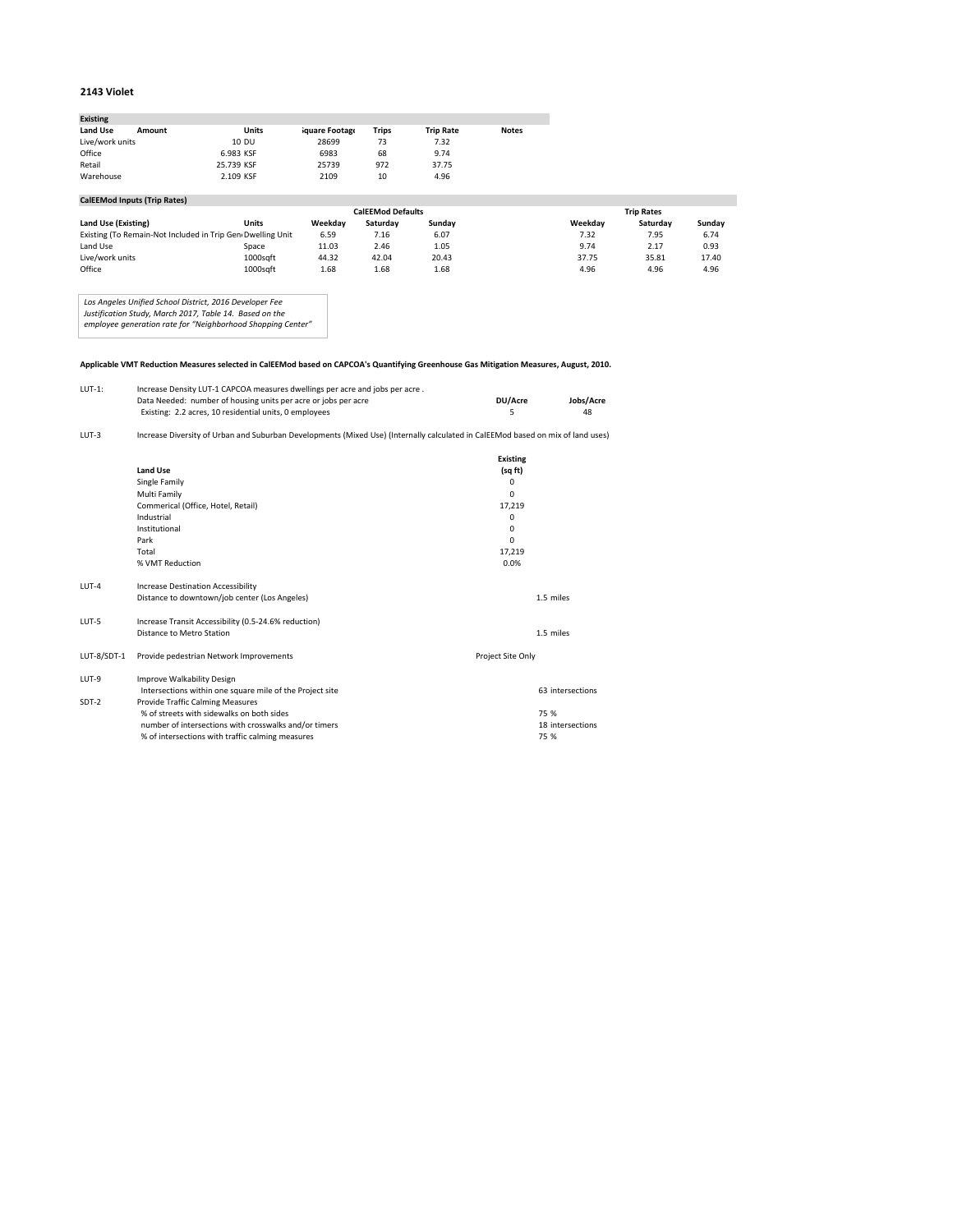#### **GHG Emissions Reductions for Residential Uses Associated with Electric Vehicle Charging Stations/Plugins**

#### **Step 1: Estimating GHG Emissions Reduction to Replace Gasoline/Diesel Vehicle with Electric Vehicle**

| LADWP Electricity Emission Factor <sup>1</sup>                               | 0.28 MTCO2E/MWh      |
|------------------------------------------------------------------------------|----------------------|
| Fuel Economy of Electric Vehicle <sup>2</sup>                                | 0.25 kWh/mile        |
| Electric Vehicle GHG Emissions                                               | 69.7 grams/mile      |
| GHG Emissions from Residential Miles Traveled (CalEEMod) <sup>3</sup>        | 1,000.4 grams/mile   |
| GHG Emissions Reduction from Additional Electric Vehicles, per mile          | 930.7 grams/mile     |
| Step 2: Estimating Project Residential-Related VMT GHG Emissions             |                      |
| Residential Average Yearly VMT with TDM and PDFs <sup>4</sup>                | 1,966,309 miles/year |
| Percent of Residential Miles Driven in Electric Vehicles due to this Measure | 10.0%                |
| Residential VMT that is Displaced by Evs due to this Measure                 | 196,631 miles/year   |
| <b>GHG Emissions Reduction from Residential Electric Vehicles</b>            | 183 MTCO2E/MWh       |

Notes:

1) CO2 intensity factor reflects a 2024 RPS for LADWP (615 lbs of CO2E/MWh).

2) US Department of Energy, 2013. Benefits and Considerations of Electricity as a Vehicle Fuel.

Available at: http://afdc.energy.gov/fuels/electricity\_benefits.html.

3) CalEEMod Output file provided in Appendix C‐2.2 of this Draft EIR.

4) Residential charging of vehicles would primarily occur over night, while commercial use charging of vehicles would primarily occur during the day. In addition, it is assumed that the charging stations/plugins for residential uses would be fully utilized which is supported by the projected number of electric vehicles in the future. Bloomberg New Energy Finance projects that electric vehicles will represent 35 percent of global new car sales by 2040 (https://about.bnef.com/blog/electric‐vehicles‐

to‐be‐35‐of‐global‐new‐car‐sales‐by‐2040/).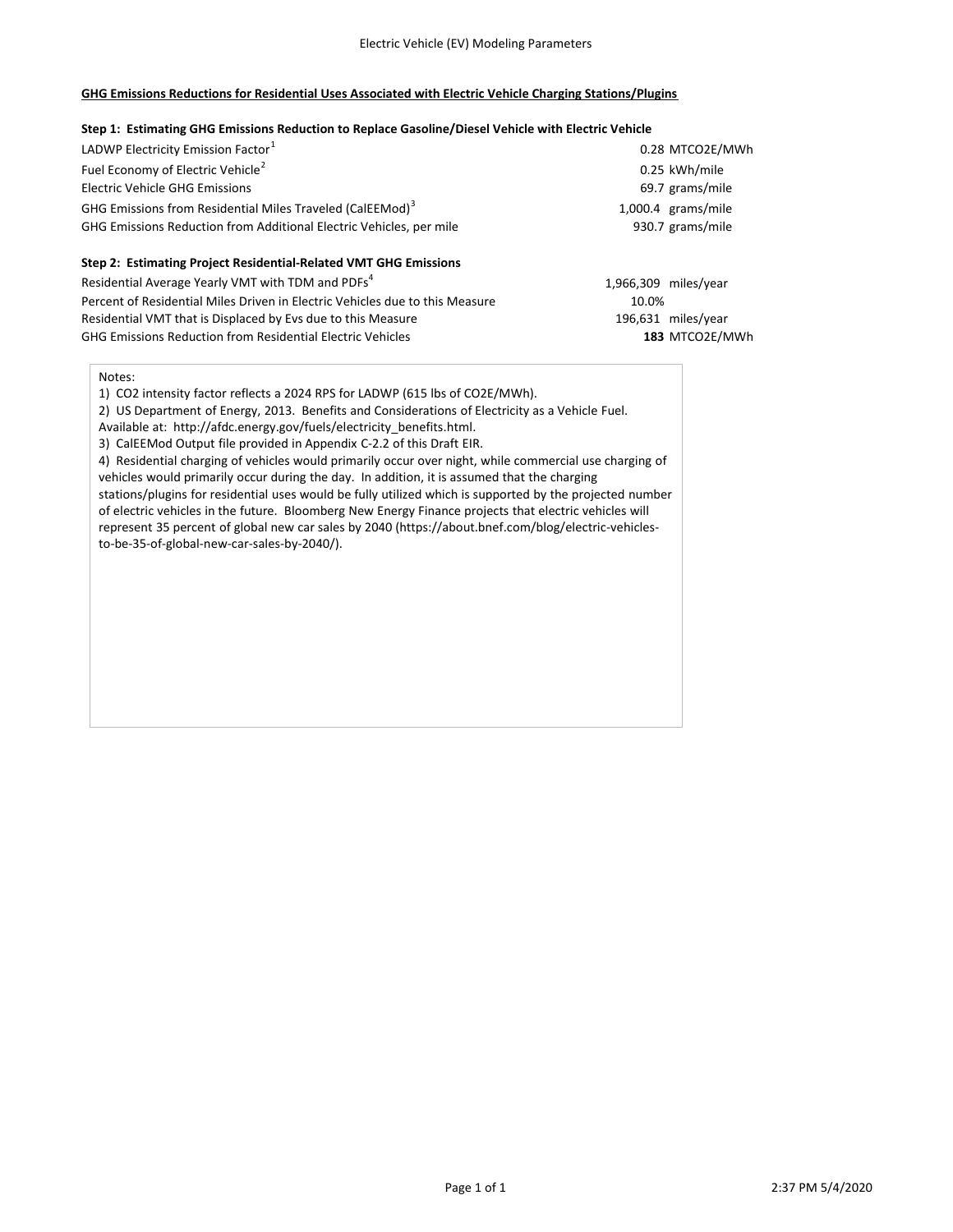#### 2143 Violet - Existing - Los Angeles-South Coast County, Annual

#### **2143 Violet - Existing**

**Los Angeles-South Coast County, Annual**

#### **1.0 Project Characteristics**

#### **1.1 Land Usage**

| <b>Land Uses</b>                 | <b>Size</b> | <b>Metric</b>        | Lot Acreage | Floor Surface Area | Population |
|----------------------------------|-------------|----------------------|-------------|--------------------|------------|
| General Office Building          | 6.98        | 1000sqft             | 0.16        | 6,983.00           |            |
| Unrefrigerated Warehouse-No Rail | 2.11        | 1000sqft             | 0.05        | 2.109.00           |            |
| Parking Lot                      | 43.00       | Space                | 0.39        | 15,000.00          |            |
| Apartments Low Rise              | 10.00       | <b>Dwelling Unit</b> | 0.63        | 28.699.00          | 24         |
| <b>Strip Mall</b>                | 25.74       | 1000sqft             | 0.59        | 25.739.00          |            |

#### **1.2 Other Project Characteristics**

| <b>Urbanization</b>        | Urban                                   | Wind Speed (m/s)                  | 2.2   | <b>Precipitation Freg (Days)</b> | 33    |
|----------------------------|-----------------------------------------|-----------------------------------|-------|----------------------------------|-------|
| <b>Climate Zone</b>        | 11                                      |                                   |       | <b>Operational Year</b>          | 2018  |
| <b>Utility Company</b>     | Los Angeles Department of Water & Power |                                   |       |                                  |       |
| CO2 Intensity<br>(lb/MWhr) | 960                                     | <b>CH4 Intensity</b><br>(lb/MWhr) | 0.029 | N2O Intensity<br>(lb/MWhr)       | 0.006 |

#### **1.3 User Entered Comments & Non-Default Data**

Project Characteristics - LADWP CO2 Intensity Factor for Year 2018 (Interpolated)

Land Use - Existing population provied in Section XIII. Population and Housing of the IS.

Vehicle Trips - see assumptions

Woodstoves - No wood fireplaces or stoves

Energy Use - adjustment for parking structure electricity usage

Construction Off-road Equipment Mitigation -

Mobile Land Use Mitigation -

Area Mitigation -

Energy Mitigation -

Water Mitigation -

Waste Mitigation -

Stationary Sources - Emergency Generators and Fire Pumps -

| <b>Table Name</b> | <b>Column Name</b>             | <b>Default Value</b> | <b>New Value</b> |
|-------------------|--------------------------------|----------------------|------------------|
| tblEnergyUse      | LightingElect                  | 0.88                 | 0.88             |
| tblEnergyUse      | <b>T24E</b>                    | 170.99               | 170.99           |
| tblEnergyUse      | T <sub>24</sub> N <sub>G</sub> | 11,673.00            | 11,673.00        |
| tblFireplaces     | <b>NumberGas</b>               | 8.50                 | 9.00             |
| tblFireplaces     | <b>NumberWood</b>              | 0.50                 | 0.00             |
| tblLandUse        | LandUseSquareFeet              | 6,980.00             | 6,983.00         |
| tblLandUse        | LandUseSquareFeet              | 2,110.00             | 2,109.00         |
| tblLandUse        | LandUseSquareFeet              | 17,200.00            | 15,000.00        |
| tblLandUse        | LandUseSquareFeet              | 10,000.00            | 28,699.00        |
| tblLandUse        | LandUseSquareFeet              | 25,740.00            | 25,739.00        |
| tblLandUse        | Population                     | 29.00                | 24.00            |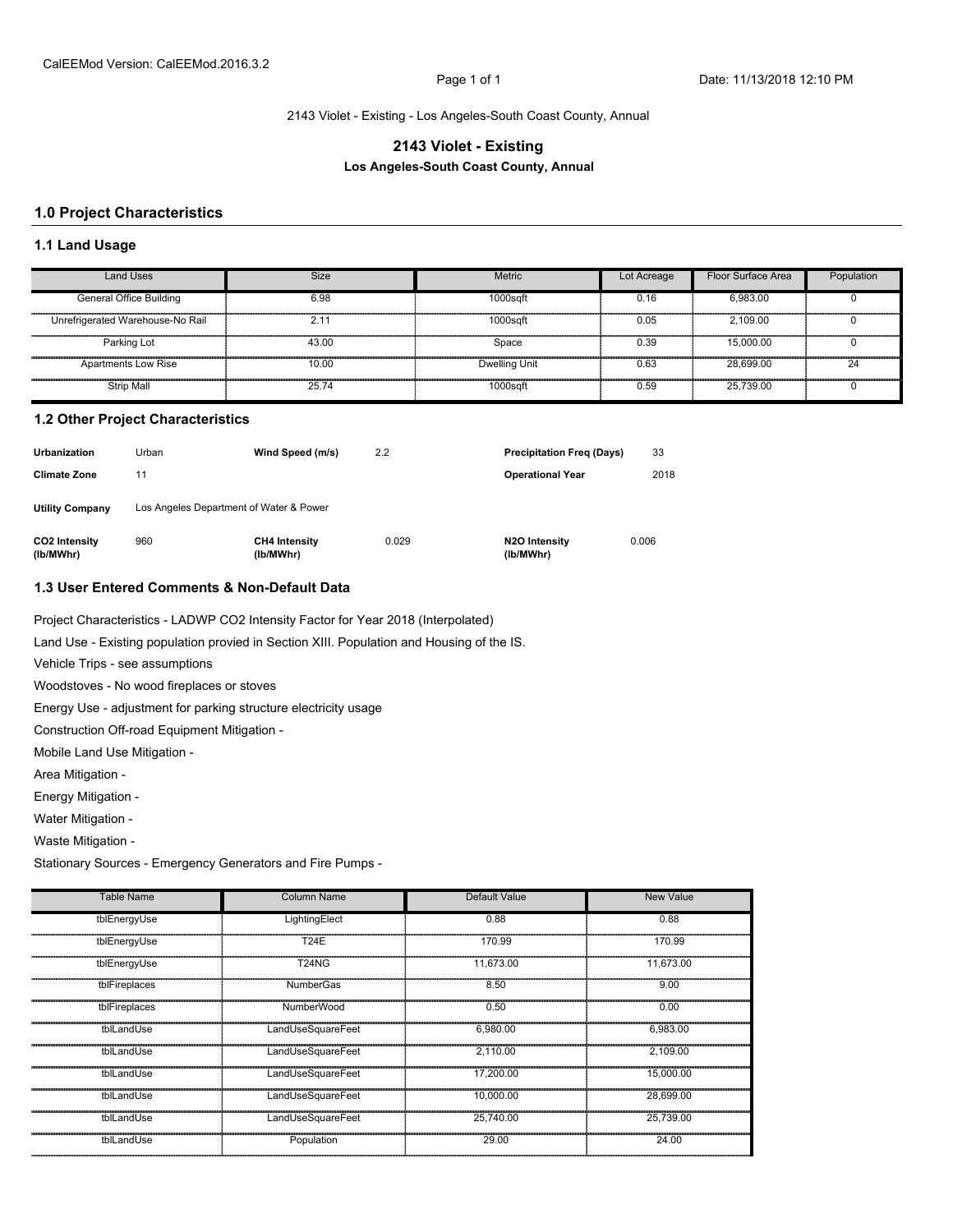| tblProjectCharacteristics | CO2IntensityFactor     | 1227.89 | 960   |
|---------------------------|------------------------|---------|-------|
| tblVehicleTrips           | ST_TR                  | 7.16    | 7.95  |
| tblVehicleTrips           | ST_TR                  | 2.46    | 2.17  |
| tblVehicleTrips           | ST_TR                  | 42.04   | 35.81 |
| tblVehicleTrips           | ST_TR                  | 1.68    | 4.96  |
| tblVehicleTrips           | SU_TR                  | 6.07    | 6.74  |
| tblVehicleTrips           | $SU$ <sub>TR</sub>     | 1.05    | 0.93  |
| tblVehicleTrips           | SU_TR                  | 20.43   | 17.40 |
| tblVehicleTrips           | SU_TR                  | 1.68    | 4.96  |
| tblVehicleTrips           | WD TR                  | 6.59    | 7.32  |
| tblVehicleTrips           | WD_TR                  | 11.03   | 9.74  |
| tblVehicleTrips           | WD TR                  | 44.32   | 37.75 |
| tblVehicleTrips           | WD TR                  | 1.68    | 4.96  |
| tblWoodstoves             | <b>NumberCatalytic</b> | 0.50    | 0.00  |
| tblWoodstoves             | NumberNoncatalytic     | 0.50    | 0.00  |

# **2.0 Emissions Summary**

# **2.2 Overall Operational**

**Unmitigated Operational**

|          | <b>ROG</b>      | <b>NO<sub>x</sub></b> | CO              | SO <sub>2</sub> | Fugitive<br><b>PM10</b> | Exhaust<br><b>PM10</b> | <b>PM10</b><br>Total | Fugitive<br>PM2.5 | Exhaust<br>PM2.5 | <b>PM2.5</b><br>Total | Bio-CO <sub>2</sub> | NBio-<br>CO <sub>2</sub> | Total CO <sub>2</sub> | CH <sub>4</sub> | <b>N2O</b> | CO <sub>2</sub> e |
|----------|-----------------|-----------------------|-----------------|-----------------|-------------------------|------------------------|----------------------|-------------------|------------------|-----------------------|---------------------|--------------------------|-----------------------|-----------------|------------|-------------------|
| Category |                 |                       |                 |                 | tons/yr                 |                        |                      |                   |                  |                       |                     |                          | MT/yr                 |                 |            |                   |
| Area     | 0.2594          | 3.0800e-<br>003       | 0.1057          | 2.0000e-<br>005 |                         | 7.2000e-<br>004        | 7.2000e-<br>004      |                   | 7.2000e-<br>004  | 7.2000e-<br>004       |                     |                          |                       |                 |            | 2.3488            |
| Energy   | 1.5000e-<br>003 | 0.0132                | 8.3900e-<br>003 | 8.0000e-<br>005 |                         | 1.0400e-<br>003        | 1.0400e-<br>003      |                   | 1.0400e-<br>003  | 1.0400e-<br>003       |                     |                          |                       |                 |            | 266,4716          |
| Mobile   | 0.3684          | 1.6394                | 4.3050          | 0.0113          | 0.8178                  | 0.0139                 | 0.8318               | 0.2193            | 0.0131           | 0.2324                |                     |                          |                       |                 |            | 1,040.264         |
| Waste    |                 |                       |                 |                 |                         | 0.0000                 | 0.0000               |                   | 0.0000           | 0.0000                |                     |                          |                       |                 |            | 20.1664           |
| Water    |                 |                       |                 |                 |                         | 0.0000                 | 0.0000               |                   | 0.0000           | 0.0000                |                     |                          |                       |                 |            | 41.5526           |
| Total    | 0.6292          | 1.6558                | 4.4191          | 0.0114          | 0.8178                  | 0.0157                 | 0.8335               | 0.2193            | 0.0149           | 0.2342                |                     |                          |                       |                 |            | 1,370.803         |

# **Mitigated Operational**

|               | <b>ROG</b>      | <b>NOx</b>      | CO.             | SO <sub>2</sub>   | Fugitive<br><b>PM10</b> | Exhaust<br><b>PM10</b> | <b>PM10</b><br>Total | Fugitive<br>PM2.5 | Exhaust<br>PM2.5 | PM2.5<br>Total  | Bio-CO <sub>2</sub> | NBio-<br>CO <sub>2</sub> | Total CO2 | CH <sub>4</sub> | N2O | CO <sub>2e</sub> |
|---------------|-----------------|-----------------|-----------------|-------------------|-------------------------|------------------------|----------------------|-------------------|------------------|-----------------|---------------------|--------------------------|-----------|-----------------|-----|------------------|
| Category      |                 |                 |                 |                   | tons/yr                 |                        |                      |                   |                  |                 |                     |                          | MT/yr     |                 |     |                  |
| Area          | 0.2594          | 3.0800e-<br>003 | 0.1057          | 2.0000e-<br>005   |                         | 7.2000e-<br>004        | 7.2000e-<br>004      |                   | 7.2000e-<br>004  | 7.2000e-<br>004 |                     |                          |           |                 |     | 2.3488           |
| Energy        | 1.5000e-<br>003 | 0.0132          | 8.3900e-<br>003 | 8.0000e-<br>005   |                         | 1.0400e-<br>003        | $.0400e-$<br>003     |                   | 1.0400e-<br>003  | 1.0400e-<br>003 |                     |                          |           |                 |     | 266.4716         |
| <b>Mobile</b> | 0.2975          | 1.1418          | 2.5980          | 5.7300e-<br>003   | 0.3832                  | 7.2900e-<br>003        | 0.3905               | 0.1028            | 6.8600e-<br>003  | 0.1096          |                     |                          |           |                 |     | 529.1927         |
| Waste         |                 |                 |                 |                   |                         | 0.0000                 | 0.0000               |                   | 0.0000           | 0.0000          |                     |                          |           |                 |     | 4.8399           |
| Water         |                 |                 |                 |                   |                         | 0.0000                 | 0.0000               |                   | 0.0000           | 0.0000          |                     |                          |           |                 |     | 41.5526          |
| <b>Total</b>  | 0.5584          | 1.1581          | 2.7120          | $5.8300e-$<br>003 | 0.3832                  | $9.0500e -$<br>003     | 0.3923               | 0.1028            | 8.6200e-<br>003  | 0.1114          |                     |                          |           |                 |     | 844.4055         |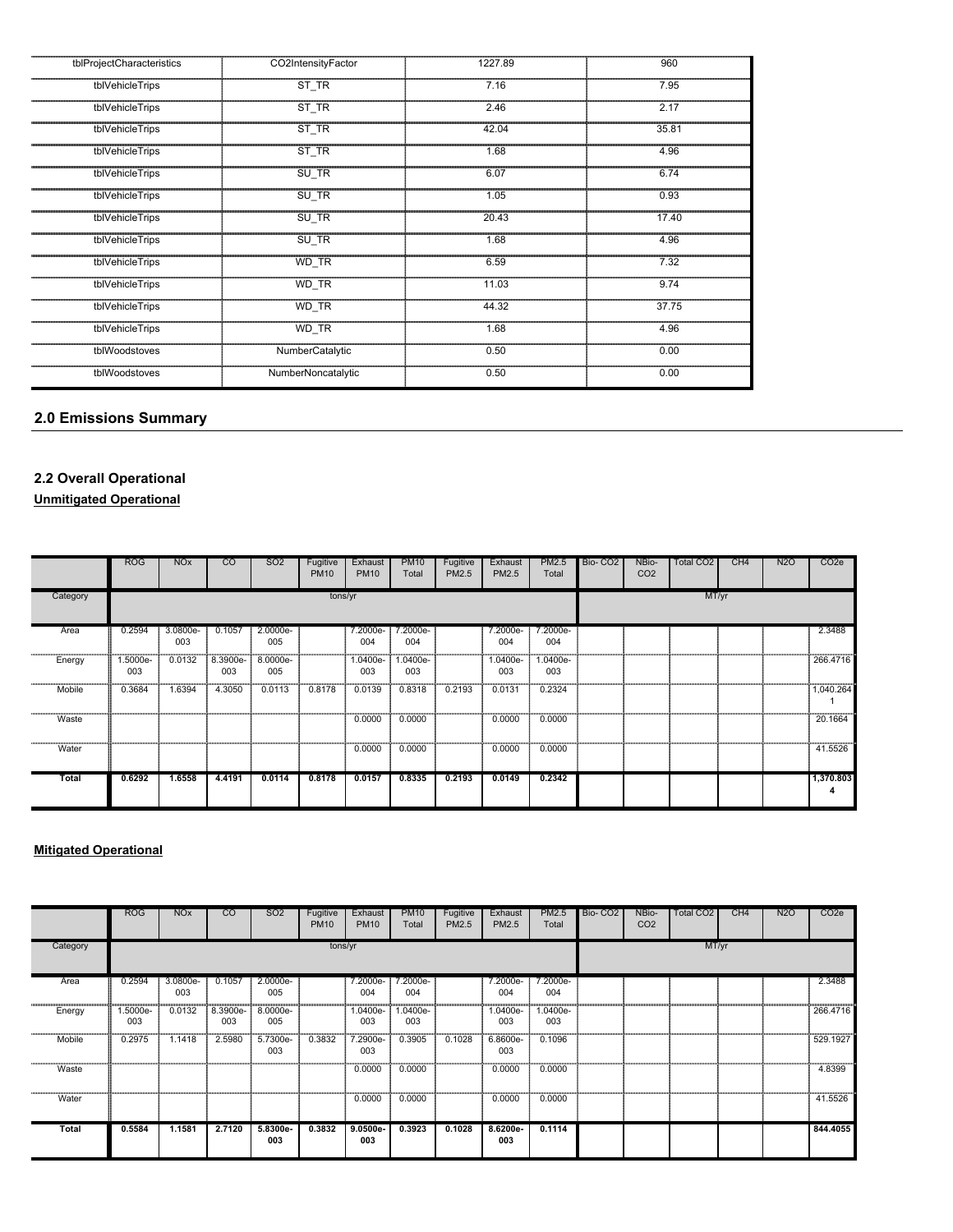|                             | <b>ROG</b> | <b>NOx</b> | $_{\rm co}$ | <b>SO2</b> | Fugitive<br><b>PM10</b> | <b>Exhaust</b><br><b>PM10</b> | <b>PM10</b><br><b>Total</b> | <b>Fugitive</b><br><b>PM2.5</b> | <b>Exhaust</b><br><b>PM2.5</b> | <b>PM2.5</b><br><b>Total</b> |      | Bio-CO2 NBio-CO2 | <b>Total</b><br>CO <sub>2</sub> | CH <sub>4</sub> | N <sub>20</sub> | CO <sub>2e</sub> |
|-----------------------------|------------|------------|-------------|------------|-------------------------|-------------------------------|-----------------------------|---------------------------------|--------------------------------|------------------------------|------|------------------|---------------------------------|-----------------|-----------------|------------------|
| Percent<br><b>Reduction</b> | 1.26       | 30.06      | 38.63       | 48.77      | 53.14                   | 42.36                         | 52.94                       | 53.14                           | 42.03                          | 52.44                        | 0.00 | 0.00             | 0.00                            | 0.00            | 0.00            | 38.40            |

# **4.0 Operational Detail - Mobile**

#### **4.1 Mitigation Measures Mobile**

Increase Density

Increase Diversity

Improve Walkability Design

Improve Destination Accessibility

Increase Transit Accessibility

Improve Pedestrian Network

Provide Traffic Calming Measures

|             | <b>ROG</b> | <b>NOx</b> | CO     | SO <sub>2</sub> | Fugitive<br><b>PM10</b> | Exhaust<br><b>PM10</b> | PM10<br>Total | Fugitive<br>PM2.5 | Exhaust<br>PM2.5 | Total  | <b>PM2.5 Bio-CO2</b> | NBio-<br>CO <sub>2</sub> | Total CO2 | CH4 | N <sub>2</sub> O | CO <sub>2e</sub> |
|-------------|------------|------------|--------|-----------------|-------------------------|------------------------|---------------|-------------------|------------------|--------|----------------------|--------------------------|-----------|-----|------------------|------------------|
| Category    |            |            |        |                 | tons/yr                 |                        |               |                   |                  |        |                      |                          | MT/yr     |     |                  |                  |
| Mitigated   | 0.2975     | 1.1418     | 2.5980 | 5.7300e-<br>003 | 0.3832                  | .2900e-<br>003         | 0.3905        | 0.1028            | 6.8600e-<br>003  | 0.1096 |                      |                          |           |     |                  | 529.1927         |
| Unmitigated | 0.3684     | 1.6394     | 4.3050 | 0.0113          | 0.8178                  | 0.0139                 | 0.8318        | 0.2193            | 0.0131           | 0.2324 |                      |                          |           |     |                  | 1,040.264        |

#### **4.2 Trip Summary Information**

|                                  |         | Average Daily Trip Rate |        | Unmitigated       | Mitigated         |
|----------------------------------|---------|-------------------------|--------|-------------------|-------------------|
| Land Use                         | Weekdav | Saturdav                | Sundav | <b>Annual VMT</b> | <b>Annual VMT</b> |
| Apartments Low Rise              | 73.20   | 79.50                   | 67.40  | 250.380           | 117.327           |
| General Office Building          | 67.99   | 15.15                   | 6.49   | 166.395           | 77.972            |
| Parking Lot                      | 0.00    | 0.00                    | 0.00   |                   |                   |
| <b>Strip Mall</b>                | 971.69  | 921.75                  | 447.88 | 1.692.780         | 793.233           |
| Unrefrigerated Warehouse-No Rail | 10.47   | 10.47                   | 10.47  | 44.853            | 21.018            |
| Total                            | .123.34 | 1.026.86                | 532.23 | 2.154.407         | 1.009.550         |

### **4.3 Trip Type Information**

|                             |       | <b>Miles</b> |      |       | Trip % |                                                                               |         | Trip Purpose %  |         |
|-----------------------------|-------|--------------|------|-------|--------|-------------------------------------------------------------------------------|---------|-----------------|---------|
| <b>Land Use</b>             |       |              |      |       |        | H-W or C-W I H-S or C-C I H-O or C-NW I H-W or C-I H-S or C-C I H-O or C-NW I | Primary | <b>Diverted</b> | Pass-by |
| Apartments Low Rise         | 14.70 | 5.90         | 8.70 | 40.20 | 19.20  | 40.60                                                                         | 86      | 11              |         |
| General Office Building     | 16.60 | 8.40         | 6.90 | 33.00 | 48.00  | 19.00                                                                         | 77      | 19              |         |
| Parking Lot                 | 16.60 | 8.40         | 6.90 | 0.00  | 0.00   | 0.00                                                                          |         |                 |         |
| Strip Mall                  | 16.60 | 8.40         | 6.90 | 16.60 | 64.40  | 19.00                                                                         | 45      | 40              | 15      |
| Unrefrigerated Warehouse-No | 16.60 | 8.40         | 6.90 | 59.00 | 0.00   | 41.00                                                                         | 92      |                 |         |

### **4.4 Fleet Mix**

| Land Use                                   | LDA      | LDT1     | LDT2 | <b>MDV</b> | LHD <sub>1</sub>                    | LHD <sub>2</sub>                                                                        | <b>MHD</b> | <b>HHD</b>                          | <b>OBUS</b> | <b>UBUS</b> | <b>MCY</b>                          | <b>SBUS</b> | <b>MH</b>         |
|--------------------------------------------|----------|----------|------|------------|-------------------------------------|-----------------------------------------------------------------------------------------|------------|-------------------------------------|-------------|-------------|-------------------------------------|-------------|-------------------|
| Apartments Low Rise                        | 0.547972 | 0.046127 |      |            |                                     |                                                                                         |            |                                     |             |             | 0.002583   0.004804                 |             | 0.000667 0.000944 |
| General Office Building                    | 0.547972 |          |      |            |                                     | $0.046127$ 0.199330 0.125604 0.017697 0.005953 0.018360 0.027618 0.002341               |            |                                     |             |             | 0.002583 0.004804 0.000667 0.000944 |             |                   |
| Parking Lot                                | 0.547972 |          |      |            |                                     | $0.046127$ $0.199330$ $0.125604$ $0.017697$ $0.005953$ $0.018360$ $0.027618$ $0.002341$ |            |                                     |             |             | 0.002583 0.004804 0.000667 0.000944 |             |                   |
| <b>Strip Mall</b>                          | 0.547972 |          |      |            | 0.046127 0.199330 0.125604 0.017697 |                                                                                         |            | 0.005953 0.018360 0.027618 0.002341 |             |             | 0.002583 0.004804 0.000667 0.000944 |             |                   |
| Unrefrigerated Warehouse-No<br><b>Dail</b> | 0.547972 |          |      |            |                                     | 0.046127 0.199330 0.125604 0.017697 0.005953 0.018360 0.027618 0.002341                 |            |                                     |             |             | 0.002583 0.004804 0.000667 0.000944 |             |                   |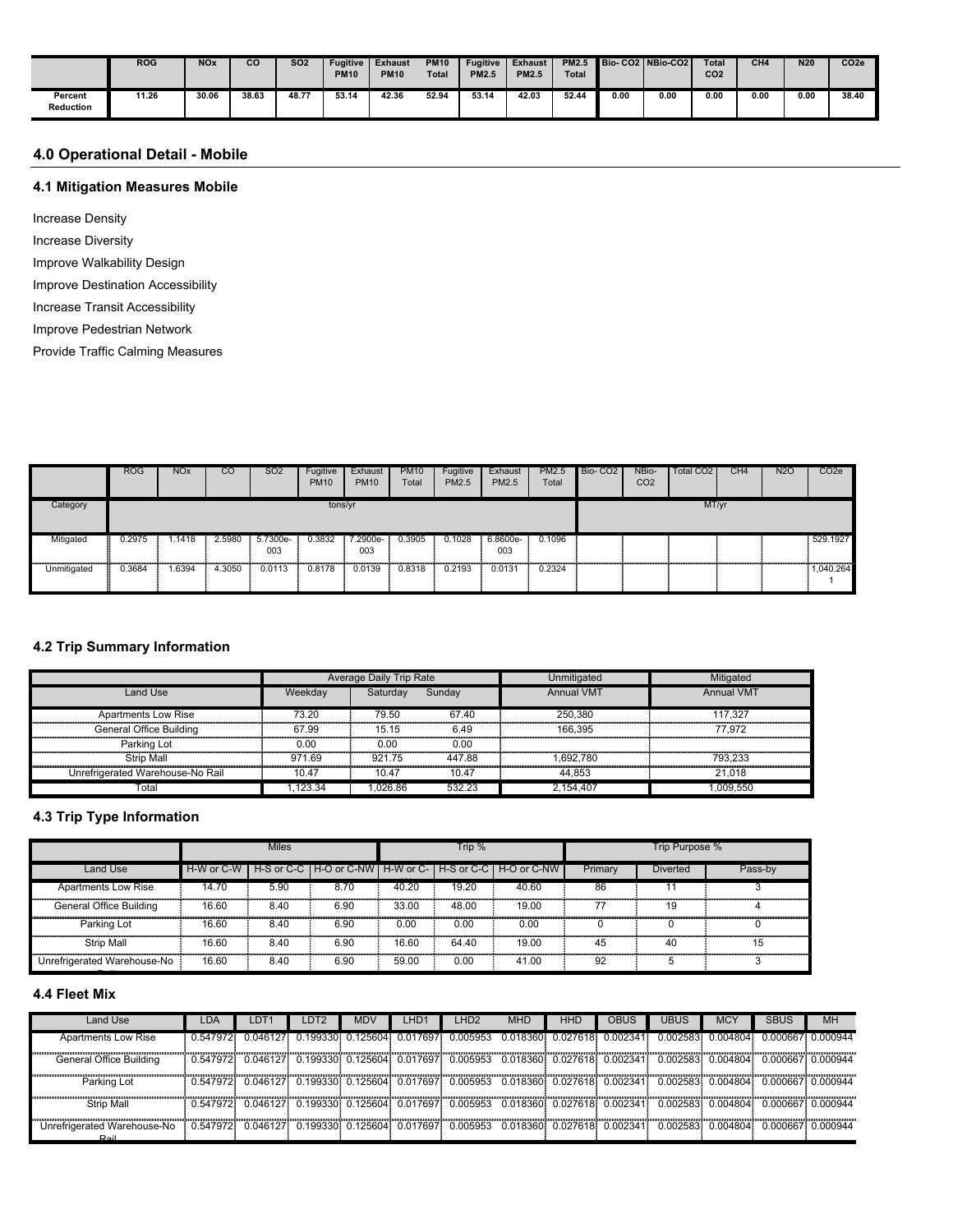# **5.0 Energy Detail**

Historical Energy Use: Y

# **5.1 Mitigation Measures Energy**

|                                  | <b>ROG</b>     | <b>NO<sub>x</sub></b> | CO              | SO <sub>2</sub> | Fugitive<br><b>PM10</b> | Exhaust<br><b>PM10</b> | <b>PM10</b><br>Total | Fugitive<br>PM2.5 | Exhaust<br>PM2.5 | PM2.5<br>Total  | Bio-CO <sub>2</sub> | NBio-<br>CO <sub>2</sub> | Total CO <sub>2</sub> | CH <sub>4</sub> | <b>N2O</b> | CO <sub>2e</sub> |
|----------------------------------|----------------|-----------------------|-----------------|-----------------|-------------------------|------------------------|----------------------|-------------------|------------------|-----------------|---------------------|--------------------------|-----------------------|-----------------|------------|------------------|
| Category                         |                |                       |                 |                 | tons/yr                 |                        |                      |                   |                  |                 |                     |                          | MT/yr                 |                 |            |                  |
| Electricity<br>Mitigated         |                |                       |                 |                 |                         | 0.0000                 | 0.0000               |                   | 0.0000           | 0.0000          |                     |                          |                       |                 |            | 251.5256         |
| Electricity<br>Unmitigated       |                |                       |                 |                 |                         | 0.0000                 | 0.0000               |                   | 0.0000           | 0.0000          |                     |                          |                       |                 |            | 251.5256         |
| <b>NaturalGas</b><br>Mitigated   | .5000e-<br>003 | 0.0132                | 8.3900e-<br>003 | 8.0000e-<br>005 |                         | 1.0400e-<br>003        | $.0400e-$<br>003     |                   | 1.0400e-<br>003  | 1.0400e-<br>003 |                     |                          |                       |                 |            | 14.9460          |
| <b>NaturalGas</b><br>Unmitigated | .5000e-<br>003 | 0.0132                | 8.3900e-<br>003 | 8.0000e-<br>005 |                         | 1.0400e-<br>003        | $.0400e-$<br>003     |                   | 1.0400e-<br>003  | 1.0400e-<br>003 |                     |                          |                       |                 |            | 14,9460          |

# **5.2 Energy by Land Use - NaturalGas**

# **Unmitigated**

|                                          | NaturalGa<br>s Use | <b>ROG</b>        | <b>NO<sub>x</sub></b> | CO              | SO <sub>2</sub>   | Fugitive<br><b>PM10</b> | Exhaust<br><b>PM10</b> | <b>PM10</b><br>Total | Fugitive<br>PM2.5 | Exhaust<br>PM2.5   | <b>PM2.5</b><br>Total | Bio- CO2 NBio- CO2 Total CO2 | CH <sub>4</sub> | <b>N2O</b> | CO <sub>2e</sub> |
|------------------------------------------|--------------------|-------------------|-----------------------|-----------------|-------------------|-------------------------|------------------------|----------------------|-------------------|--------------------|-----------------------|------------------------------|-----------------|------------|------------------|
| <b>Land Use</b>                          | kBTU/yr            |                   |                       |                 |                   |                         | tons/yr                |                      |                   |                    |                       |                              | MT/yr           |            |                  |
| Apartments Low<br>Rise                   | 142516             | 7.7000e-<br>004   | 6.5700e-<br>003       | 2.7900e-<br>003 | 4.0000e-<br>005   |                         | 5.3000e-<br>004        | 5.3000e-<br>004      |                   | 5.3000e-<br>004    | 5.3000e-<br>004       |                              |                 |            | 7.6504           |
| <b>General Office</b><br><b>Building</b> | 86868.5            | 4.7000e-<br>004   | 4.2600e-<br>003       | 3.5800e-<br>003 | 3.0000e-<br>005   |                         | 3.2000e-<br>004        | 3.2000e-<br>004      |                   | 3.2000e-<br>004    | 3.2000e-<br>004       |                              |                 |            | 4.6632           |
| Parking Lot                              | $\mathbf 0$        | 0.0000            | 0.0000                | 0.0000          | 0.0000            |                         | 0.0000                 | 0.0000               |                   | 0.0000             | 0.0000                |                              |                 |            | 0.0000           |
| Strip Mall                               | 46845              | 2.5000e-<br>004   | 2.3000e-<br>003       | 1.9300e-<br>003 | 1.0000e-<br>005   |                         | 1.7000e-<br>004        | .7000e-<br>004       |                   | 1.7000e-<br>004    | .7000e-<br>004        |                              |                 |            | 2.5147           |
| Unrefrigerated<br>Warehouse-No<br>لتحت   | 2193.36            | 1.0000e-<br>005   | 1.1000e-<br>004       | 9.0000e-<br>005 | 0.0000            |                         | 1.0000e-<br>005        | $.0000e-$<br>005     |                   | 1.0000e-<br>005    | $.0000e-$<br>005      |                              |                 |            | 0.1177           |
| Total                                    |                    | $1.5000e-$<br>003 | 0.0132                | 8.3900e-<br>003 | $8.0000e-$<br>005 |                         | 1.0300e<br>003         | $.0300e-$<br>003     |                   | $1.0300e -$<br>003 | $1.0300e-$<br>003     |                              |                 |            | 14.9460          |

### **Mitigated**

|                                          | NaturalGa<br>s Use | <b>ROG</b>        | <b>NO<sub>x</sub></b> | <sub>CO</sub>   | SO <sub>2</sub>   | Fugitive<br><b>PM10</b> | Exhaust<br><b>PM10</b> | <b>PM10</b><br>Total | Fugitive<br>PM2.5 | Exhaust<br>PM2.5  | PM2.5<br>Total    | Bio- CO2 NBio- CO2 Total CO2 |       | CH <sub>4</sub> | N <sub>2</sub> O | CO <sub>2</sub> e |
|------------------------------------------|--------------------|-------------------|-----------------------|-----------------|-------------------|-------------------------|------------------------|----------------------|-------------------|-------------------|-------------------|------------------------------|-------|-----------------|------------------|-------------------|
| Land Use                                 | kBTU/yr            |                   |                       |                 |                   |                         | tons/yr                |                      |                   |                   |                   |                              | MT/yr |                 |                  |                   |
| Apartments Low<br>Rise                   | 142516             | 7.7000e-<br>004   | 6.5700e-<br>003       | 2.7900e-<br>003 | 4.0000e-<br>005   |                         | 5.3000e-<br>004        | 5.3000e-<br>004      |                   | 5.3000e-<br>004   | 5.3000e-<br>004   |                              |       |                 |                  | 7.6504            |
| <b>General Office</b><br><b>Building</b> | 86868.5            | 4.7000e-<br>004   | 4.2600e-<br>003       | 3.5800e-<br>003 | 3.0000e-<br>005   |                         | 3.2000e-<br>004        | 3.2000e-<br>004      |                   | 3.2000e-<br>004   | 3.2000e-<br>004   |                              |       |                 |                  | 4.6632            |
| Parking Lot                              | 0                  | 0.0000            | 0.0000                | 0.0000          | 0.0000            |                         | 0.0000                 | 0.0000               |                   | 0.0000            | 0.0000            |                              |       |                 |                  | 0.0000            |
| <b>Strip Mall</b>                        | 46845              | 2.5000e-<br>004   | 2.3000e-<br>003       | 1.9300e-<br>003 | 1.0000e-<br>005   |                         | 1.7000e-<br>004        | 1.7000e-<br>004      |                   | 1.7000e-<br>004   | 1.7000e-<br>004   |                              |       |                 |                  | 2.5147            |
| Unrefrigerated<br>Warehouse-No<br>لتحت   | 2193.36            | 1.0000e-<br>005   | .1000e-<br>004        | 9.0000e-<br>005 | 0.0000            |                         | 1.0000e-<br>005        | -.0000e<br>005       |                   | 1.0000e-<br>005   | 1.0000e-<br>005   |                              |       |                 |                  | 0.1177            |
| <b>Total</b>                             |                    | $1.5000e-$<br>003 | 0.0132                | 8.3900e-<br>003 | $8.0000e-$<br>005 |                         | $1.0300e-$<br>003      | $1.0300e-$<br>003    |                   | $1.0300e-$<br>003 | $1.0300e-$<br>003 |                              |       |                 |                  | 14.9460           |

**5.3 Energy by Land Use - Electricity**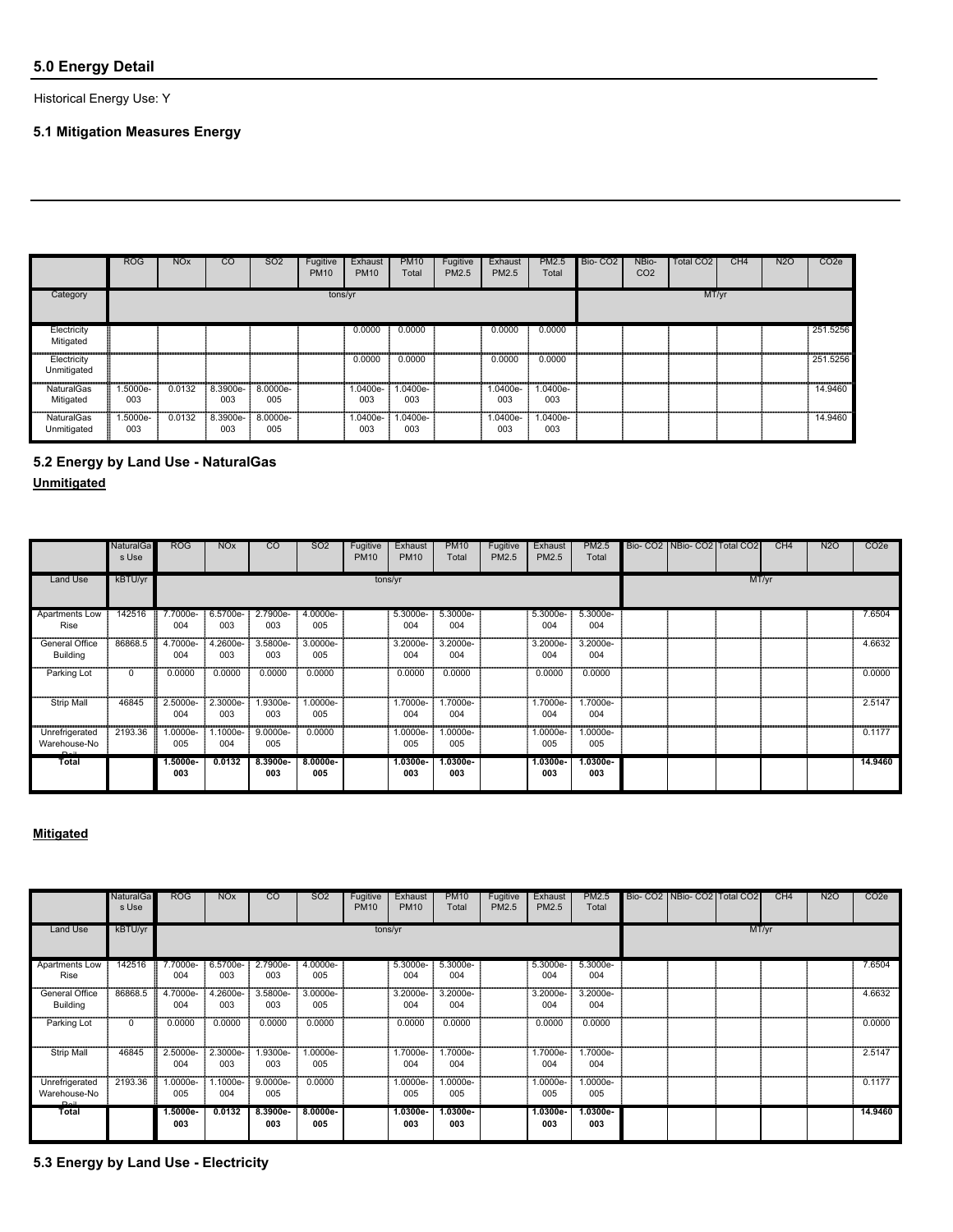|                                                                         | Electricity<br>Use                        | Total CO <sub>2</sub>                 | CH <sub>4</sub> | N2O   | CO <sub>2e</sub>                        |
|-------------------------------------------------------------------------|-------------------------------------------|---------------------------------------|-----------------|-------|-----------------------------------------|
| <b>Land Use</b>                                                         | kWh/yr                                    |                                       |                 | MT/yr |                                         |
| Apartments Low<br><b>Rise</b>                                           | 36122.3<br>I<br>,,,,,,,,,,,,,,,,,,,,,,,,, | i<br>India                            |                 |       | 15.7706                                 |
| General Office<br><b>Building</b><br>,,,,,,,,,,,,,,,,,,,,,,,,,,,,,,,,,, | 106421<br>,,,,,,,,,,,,,,,,,,,,            | I                                     |                 |       | 46.4622<br>,,,,,,,,,,,,,,,,,,,,,,,,,,,, |
| Parking Lot<br>,,,,,,,,,,,,,,,,                                         | 13140                                     | in a film and the film                |                 |       | 5.7368                                  |
| <b>Strip Mall</b>                                                       | 410794                                    | $\begin{array}{c} \hline \end{array}$ |                 |       | 179.3482                                |
| Unrefrigerated<br>Warehouse-No                                          | 9638.13                                   | i<br>India                            |                 |       | 4.2079                                  |
| Total                                                                   |                                           |                                       |                 |       | 251.5256                                |

|                                | Electricity<br>Use | Total CO <sub>2</sub> | CH <sub>4</sub> | N2O   | CO2e     |
|--------------------------------|--------------------|-----------------------|-----------------|-------|----------|
| <b>Land Use</b>                | kWh/yr             |                       |                 | MT/yr |          |
| Apartments Low<br><b>Rise</b>  | 36122.3            |                       |                 |       | 15,7706  |
| General Office<br>Building     | 106421             |                       |                 |       | 46.4622  |
| Parking Lot                    | 13140              |                       |                 |       | 5.7368   |
| <b>Strip Mall</b>              | 410794             | İ                     |                 |       | 179.3482 |
| Unrefrigerated<br>Warehouse-No | 9638.13            |                       |                 |       | 4.2079   |
| Total                          |                    |                       |                 |       | 251.5256 |

# **6.0 Area Detail**

**6.1 Mitigation Measures Area**

|             | <b>ROG</b> | <b>NOx</b>      | CO     | SO <sub>2</sub> | Fugitive<br><b>PM10</b> | Exhaust<br><b>PM10</b> | <b>PM10</b><br>Total | Fugitive<br>PM2.5 | Exhaust<br>PM2.5 | PM2.5<br>Total    | Bio-CO <sub>2</sub> | NBio-<br>CO <sub>2</sub> | Total CO <sub>2</sub> | CH4 | N <sub>2</sub> O | CO <sub>2e</sub> |
|-------------|------------|-----------------|--------|-----------------|-------------------------|------------------------|----------------------|-------------------|------------------|-------------------|---------------------|--------------------------|-----------------------|-----|------------------|------------------|
| Category    |            |                 |        |                 | tons/yr                 |                        |                      |                   |                  |                   |                     |                          | MT/yr                 |     |                  |                  |
| Mitigated   | 0.2594     | 3.0800e-<br>003 | 0.1057 | 2.0000e-<br>005 |                         | 7.2000e-<br>004        | $7.2000e-$<br>004    |                   | 7.2000e-<br>004  | $7.2000e-$<br>004 |                     |                          |                       |     |                  | 2.3488           |
| Unmitigated | 0.2594     | 3.0800e-<br>003 | 0.1057 | 2.0000e-<br>005 |                         | 7.2000e-<br>004        | 7.2000e-<br>004      |                   | 7.2000e-<br>004  | 7.2000e-<br>004   |                     |                          |                       |     |                  | 2.3488           |

**6.2 Area by SubCategory Unmitigated**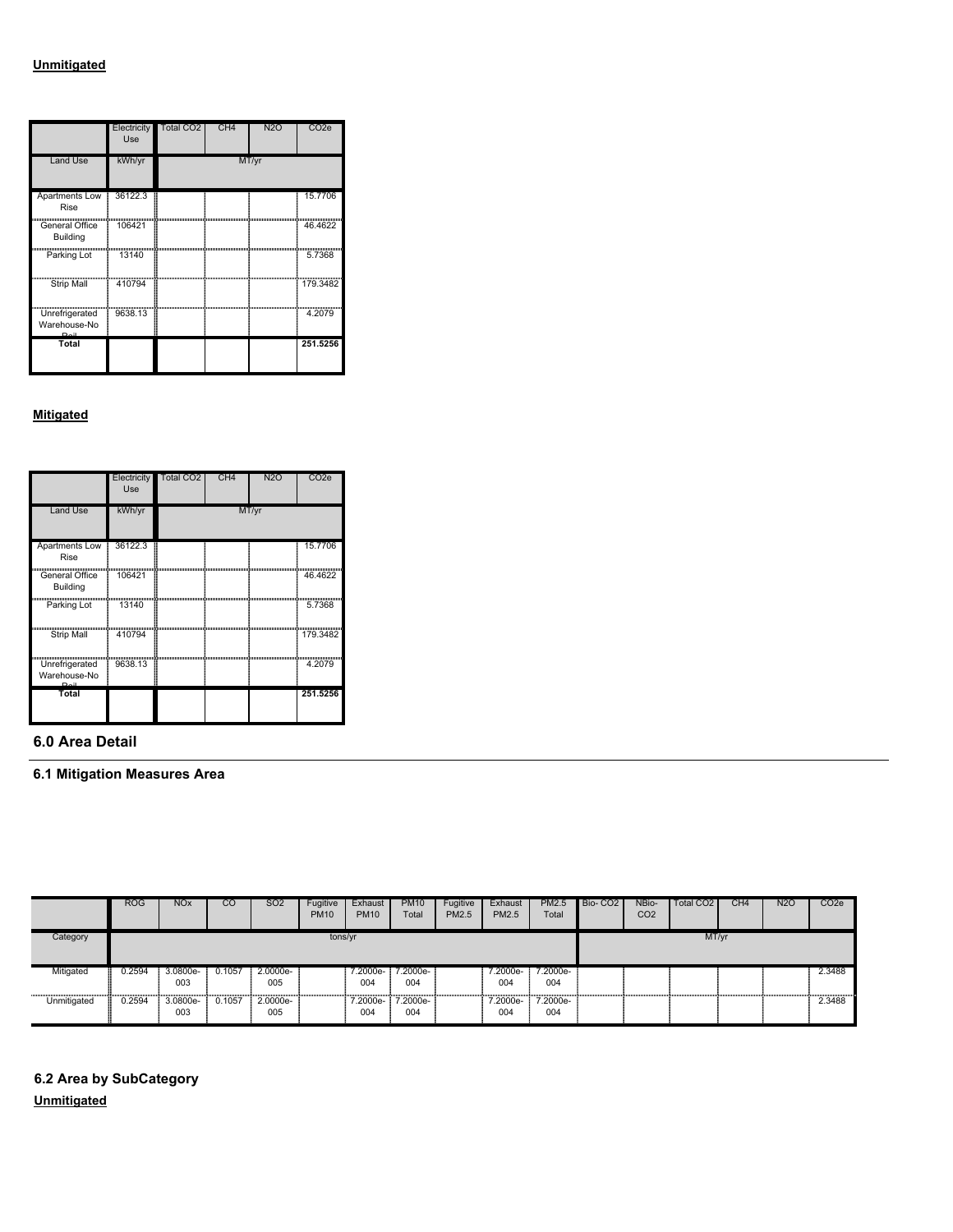|                          | <b>ROG</b>      | <b>NOx</b>        | CO              | SO <sub>2</sub>   | Fugitive<br><b>PM10</b> | Exhaust<br><b>PM10</b> | <b>PM10</b><br>Total | Fugitive<br>PM2.5 | Exhaust<br>PM2.5 | PM2.5<br>Total  | Bio-CO <sub>2</sub> | NBio-<br>CO <sub>2</sub> | Total CO <sub>2</sub> | CH <sub>4</sub> | N <sub>2</sub> O | CO <sub>2</sub> e |
|--------------------------|-----------------|-------------------|-----------------|-------------------|-------------------------|------------------------|----------------------|-------------------|------------------|-----------------|---------------------|--------------------------|-----------------------|-----------------|------------------|-------------------|
| SubCategory              |                 |                   |                 |                   | tons/yr                 |                        |                      |                   |                  |                 |                     |                          | MT/yr                 |                 |                  |                   |
| Architectural<br>Coating | 0.0253          |                   |                 |                   |                         | 0.0000                 | 0.0000               |                   | 0.0000           | 0.0000          |                     |                          |                       |                 |                  | 0.0000            |
| Consumer<br>Products     | 0.2305          |                   |                 |                   |                         | 0.0000                 | 0.0000               |                   | 0.0000           | 0.0000          |                     |                          |                       |                 |                  | 0.0000            |
| Hearth                   | 2.2000e-<br>004 | 1.8700e-<br>003   | 7.9000e-<br>004 | 1.0000e-<br>005   |                         | 1.5000e-<br>004        | -.5000e<br>004       |                   | 1.5000e-<br>004  | 1.5000e-<br>004 |                     |                          |                       |                 |                  | 2.1741            |
| Landscaping              | 3.3000e-<br>003 | 1.2100e-<br>003   | 0.1049          | 1.0000e-<br>005   |                         | 5.7000e-<br>004        | 5.7000e-<br>004      |                   | 5.7000e-<br>004  | 5.7000e-<br>004 |                     |                          |                       |                 |                  | 0.1747            |
| <b>Total</b>             | 0.2594          | $3.0800e-$<br>003 | 0.1057          | $2.0000e-$<br>005 |                         | 7.2000e-<br>004        | 7.2000e-<br>004      |                   | 7.2000e<br>004   | 7.2000e-<br>004 |                     |                          |                       |                 |                  | 2.3488            |

|                          | <b>ROG</b>      | <b>NO<sub>x</sub></b> | CO              | SO <sub>2</sub>   | Fugitive<br><b>PM10</b> | Exhaust<br><b>PM10</b> | <b>PM10</b><br>Total | Fugitive<br>PM2.5 | Exhaust<br>PM2.5 | PM2.5<br>Total  | Bio-CO <sub>2</sub> | NBio-<br>CO <sub>2</sub> | <b>Total CO2</b> | CH <sub>4</sub> | <b>N2O</b> | CO <sub>2e</sub> |
|--------------------------|-----------------|-----------------------|-----------------|-------------------|-------------------------|------------------------|----------------------|-------------------|------------------|-----------------|---------------------|--------------------------|------------------|-----------------|------------|------------------|
| SubCategory              | tons/yr         |                       |                 |                   |                         | MT/yr                  |                      |                   |                  |                 |                     |                          |                  |                 |            |                  |
| Architectural<br>Coating | 0.0253          |                       |                 |                   |                         | 0.0000                 | 0.0000               |                   | 0.0000           | 0.0000          |                     |                          |                  |                 |            | 0.0000           |
| Consumer<br>Products     | 0.2305          |                       |                 |                   |                         | 0.0000                 | 0.0000               |                   | 0.0000           | 0.0000          |                     |                          |                  |                 |            | 0.0000           |
| Hearth                   | 2.2000e-<br>004 | .8700e-<br>003        | 7.9000e-<br>004 | -.0000e<br>005    |                         | 1.5000e-<br>004        | .5000e-<br>004       |                   | 1.5000e-<br>004  | 1.5000e-<br>004 |                     |                          |                  |                 |            | 2.1741           |
| Landscaping              | 3.3000e-<br>003 | .2100e-<br>003        | 0.1049          | -.0000e<br>005    |                         | 5.7000e-<br>004        | 5.7000e-<br>004      |                   | 5.7000e-<br>004  | 5.7000e-<br>004 |                     |                          |                  |                 |            | 0.1747           |
| <b>Total</b>             | 0.2594          | $3.0800e -$<br>003    | 0.1057          | $2.0000e-$<br>005 |                         | 7.2000e-<br>004        | 7.2000e-<br>004      |                   | 7.2000e-<br>004  | 7.2000e-<br>004 |                     |                          |                  |                 |            | 2.3488           |
| 7.0 Water Detail         |                 |                       |                 |                   |                         |                        |                      |                   |                  |                 |                     |                          |                  |                 |            |                  |

# **7.1 Mitigation Measures Water**

|             | Total CO <sub>2</sub>                                                                                     | CH <sub>4</sub> | CO <sub>2</sub> e                       |
|-------------|-----------------------------------------------------------------------------------------------------------|-----------------|-----------------------------------------|
| Category    |                                                                                                           | MT/yr           |                                         |
| Mitigated   | m                                                                                                         |                 | 41.5526<br>,,,,,,,,,,,,,,,,,,,,,,,,,,,, |
| Unmitigated | <b>The Contract of Contract of Contract of Contract of Contract of Contract of Contract of Contract o</b> |                 | 41.5526                                 |

# **7.2 Water by Land Use Unmitigated**

|                            | Indoor/Out<br>door Use          | CH <sub>4</sub><br>Total CO <sub>2</sub> | N2O                                    | CO2e                                         |
|----------------------------|---------------------------------|------------------------------------------|----------------------------------------|----------------------------------------------|
| Land Use                   | Mgal                            |                                          | MT/vr                                  |                                              |
| Apartments Low<br>Rise     | 0.65154/<br>I<br>I<br>0.410754  |                                          | ,,,,,,,,,,,,,,,,,,,,,,,,,,,,,,,,,,,,,, | 6.5831                                       |
| General Office<br>Building | I<br>1.24058 /<br>0.760356<br>I |                                          |                                        | ,,,,,,,,,,,,,,,,,,,,,,,,,,,,,,,,,<br>12.4292 |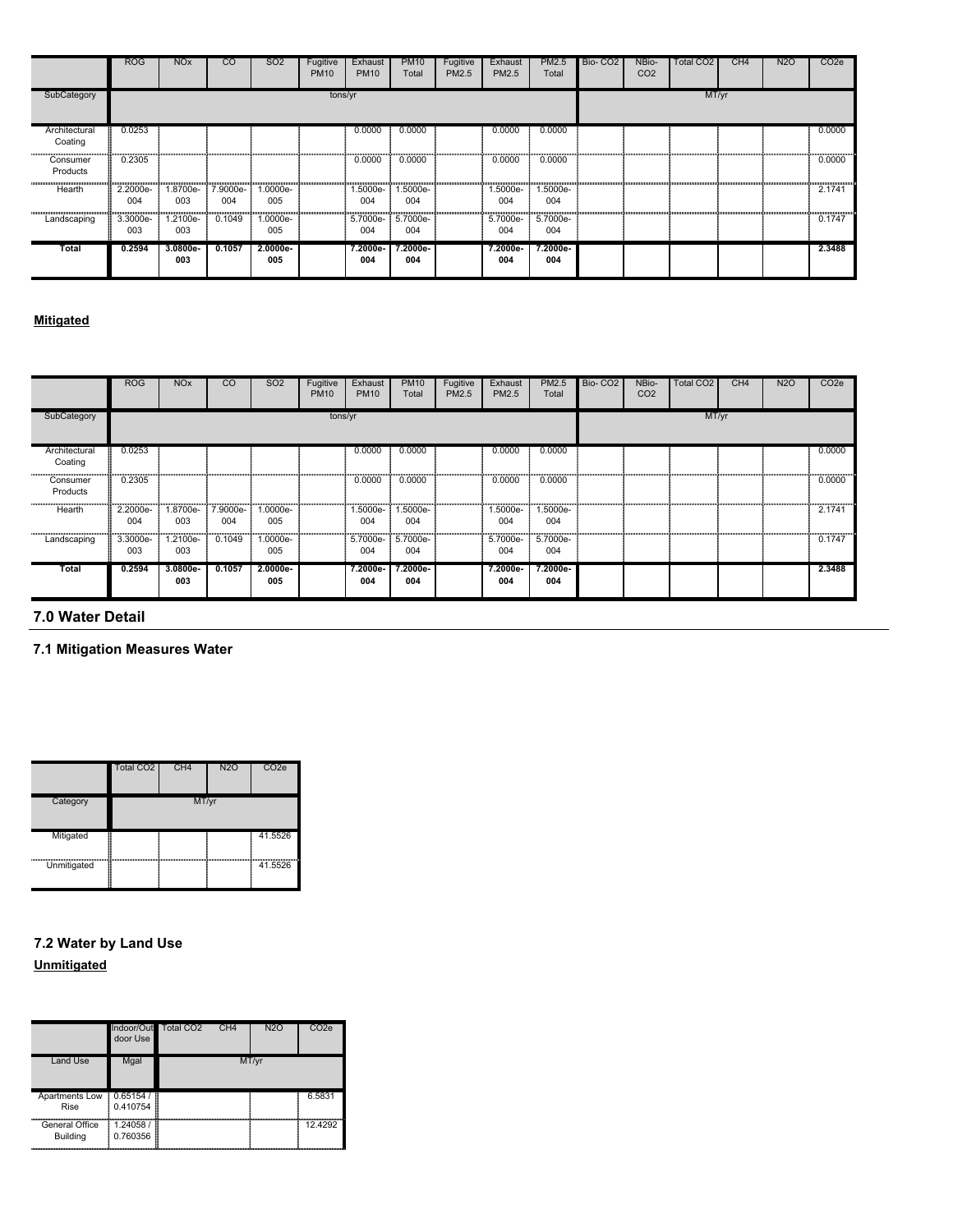| Parking Lot    | $\sqrt{0}$         |  | 0.0000                                     |
|----------------|--------------------|--|--------------------------------------------|
| Strip Mall     | 1.90663<br>1.16858 |  | 19.1022<br>,,,,,,,,,,,,,,,,,,,,,,,,,,,,,,, |
| Unrefrigerated | 0.487938<br>ı      |  | 3.4380                                     |
| Warehouse-No   |                    |  |                                            |
| Total          |                    |  | 41.5526                                    |

|                            | door Use                   | Indoor/Out Total CO2<br>CH <sub>4</sub> | N2O   | CO2e                            |
|----------------------------|----------------------------|-----------------------------------------|-------|---------------------------------|
| <b>Land Use</b>            | Mgal                       |                                         | MT/yr |                                 |
| Apartments Low   0.65154 / |                            |                                         |       | 6.5831                          |
| Rise                       | 0.410754                   |                                         |       |                                 |
| General Office             | 1.24058/                   |                                         |       | 12.4292                         |
| Building                   | 0.760356                   |                                         |       | ,,,,,,,,,,,,,,,,,,,,,,,,,,,,,,  |
| Parking Lot                | $\sqrt{2}$<br><sup>n</sup> |                                         |       | 0.0000                          |
| <b>Strip Mall</b>          | 1.90663/<br>Ē              |                                         |       | 19.1022                         |
|                            | 1.16858                    |                                         |       | ,,,,,,,,,,,,,,,,,,,,,,,,,,,,,,, |
| Unrefrigerated             | 0.487938                   |                                         |       | 3.4380                          |
| Warehouse-No               |                            |                                         |       |                                 |
| Total                      |                            |                                         |       | 41.5526                         |
|                            |                            |                                         |       |                                 |

### **8.0 Waste Detail**

# **8.1 Mitigation Measures Waste**

Institute Recycling and Composting Services

# **Category/Year**

|             | Total CO <sub>2</sub>                  | CH <sub>4</sub> | <b>N2O</b> | CO <sub>2</sub> e                        |
|-------------|----------------------------------------|-----------------|------------|------------------------------------------|
|             |                                        | MT/yr           |            |                                          |
| Mitigated   | <b>The Contract of Security Assess</b> |                 |            | į<br>4.8399                              |
| Unmitigated | m<br>i<br>Hillian                      |                 |            | ,,,,,,,,,,,,,,,,,,,,,,,,,,,,,<br>20.1664 |

# **8.2 Waste by Land Use Unmitigated**

|                                                                    | Waste<br>Disposed | Total CO2<br>CH4 | N <sub>2</sub> O | CO <sub>2</sub> e                             |
|--------------------------------------------------------------------|-------------------|------------------|------------------|-----------------------------------------------|
| <b>Land Use</b>                                                    | tons              |                  | MT/yr            |                                               |
| <b>Apartments Low</b><br>Rise                                      | 4.6               |                  |                  | 2.3134                                        |
| ,,,,,,,,,,,,,,,,,,,,,,,,,,,,,,,,,,,,<br>General Office<br>Building | 6.49              |                  |                  | 3.2638                                        |
| Parking Lot                                                        |                   |                  |                  | ,,,,,,,,,,,,,,,,,,,,,,,,,,,,,,,,,,,<br>0.0000 |
| <b>Strip Mall</b>                                                  | 27.03             | ത്സധധ            |                  | 13.5934                                       |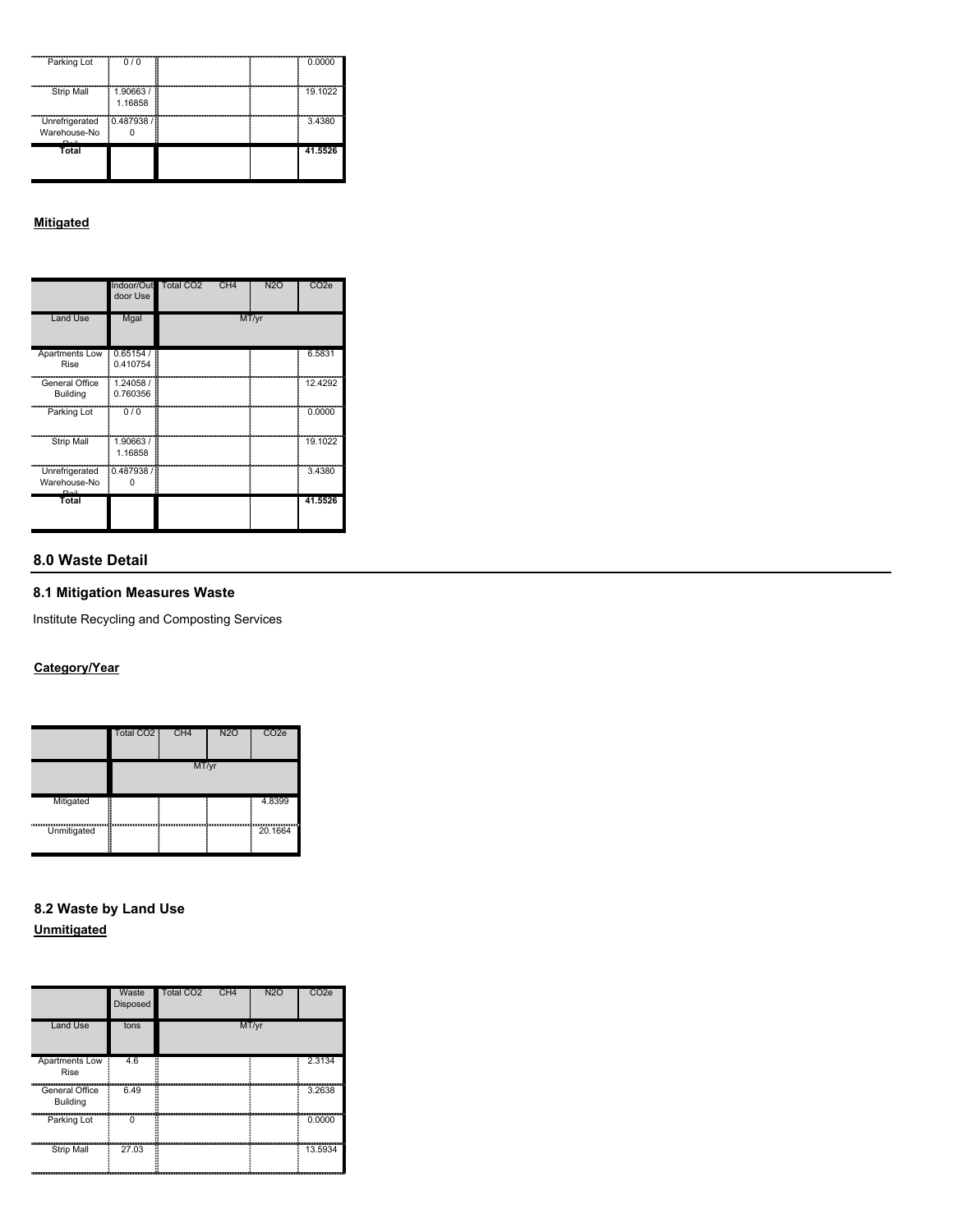| Unrefrigerated           | 1.98 | m | 0.9958  |
|--------------------------|------|---|---------|
| Warehouse-No<br>$D - 11$ |      |   |         |
| Total                    |      |   | 20.1664 |
|                          |      |   |         |

|                                   | Waste<br>Disposed | Total CO <sub>2</sub><br>CH4 | N2O   |                                           |
|-----------------------------------|-------------------|------------------------------|-------|-------------------------------------------|
| <b>Land Use</b>                   | tons              |                              | MT/yr |                                           |
| <b>Apartments Low</b><br>Rise     | 1.104<br>I        |                              |       | 0.5552                                    |
| General Office<br><b>Building</b> | 1.5576            |                              |       | 0.7833<br>,,,,,,,,,,,,,,,,,,,,,,,,,,,,,,, |
| Parking Lot                       |                   |                              |       | 0.0000<br>mmmmmmmmmmmm                    |
| <b>Strip Mall</b>                 | 6.4872            |                              |       | 3.2624                                    |
| Unrefrigerated<br>Warehouse-No    | 0.4752            |                              |       | 0.2390                                    |
| Total                             |                   |                              |       | 4.8399                                    |

# **9.0 Operational Offroad**

| Equipment Type | <b>Number</b> | Hours/Dav | Davs/Year | : Power<br>Horse | -actor<br>Load l | Lue.<br>I vpe |
|----------------|---------------|-----------|-----------|------------------|------------------|---------------|

# **10.0 Stationary Equipment**

| <b>Fire Pumps and Emergency Generators</b> |        |                |                 |                      |                  |           |
|--------------------------------------------|--------|----------------|-----------------|----------------------|------------------|-----------|
| <b>Equipment Type</b>                      | Number | Hours/Day      | Hours/Year      | <b>Horse Power</b>   | Load Factor      | Fuel Type |
| <b>Boilers</b>                             |        |                |                 |                      |                  |           |
| <b>Equipment Type</b>                      | Number | Heat Input/Day | Heat Input/Year | <b>Boiler Rating</b> | <b>Fuel Type</b> |           |
| <b>User Defined Equipment</b>              |        |                |                 |                      |                  |           |
| <b>Equipment Type</b>                      | Number |                |                 |                      |                  |           |
|                                            |        |                |                 |                      |                  |           |
| 11.0 Vegetation                            |        |                |                 |                      |                  |           |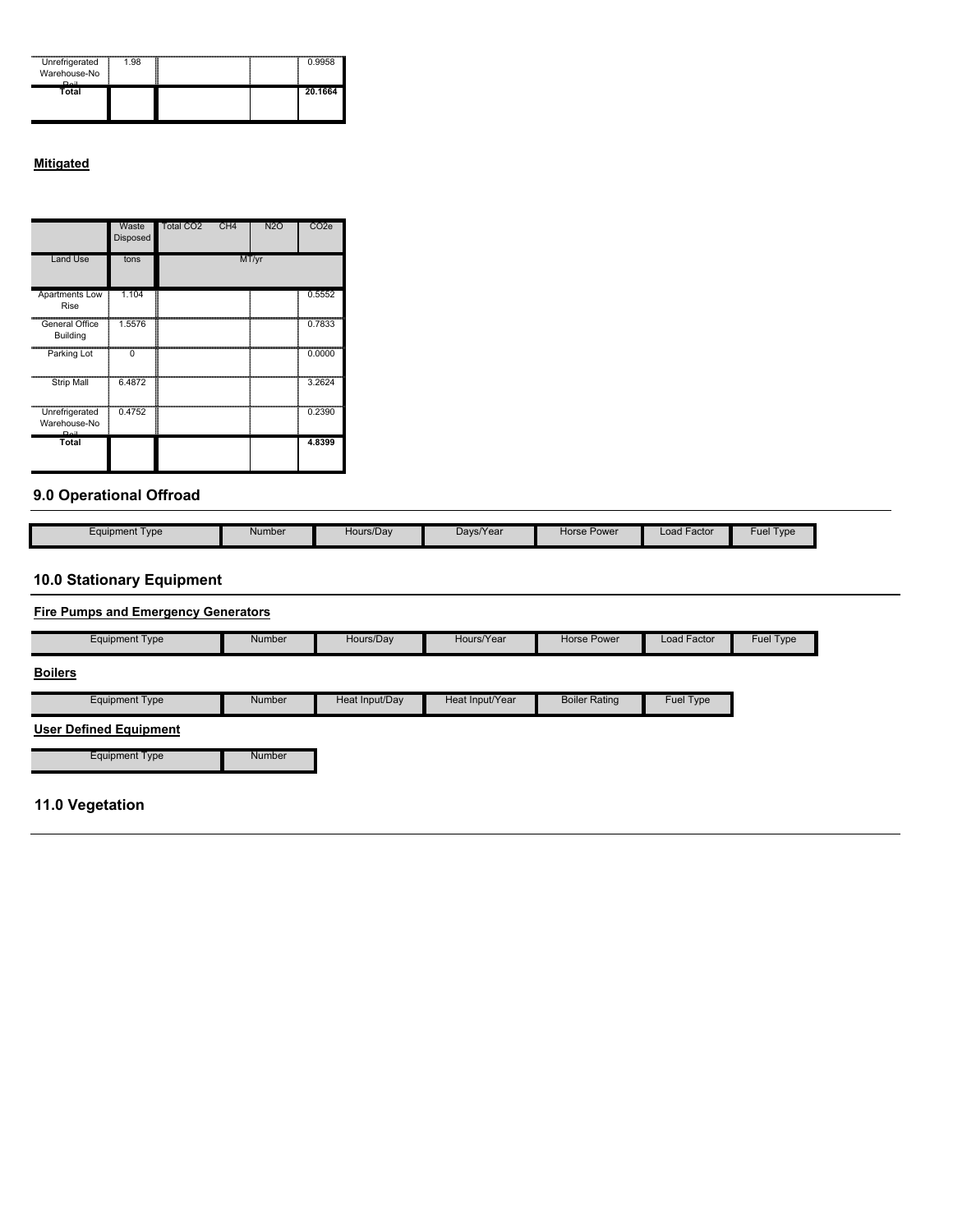#### 2143 Violet-Project (Construction and Operations) - Los Angeles-South Coast County, Annual

### **2143 Violet-Project (Construction and Operations) Los Angeles-South Coast County, Annual**

#### **1.0 Project Characteristics**

#### **1.1 Land Usage**

| <b>Land Uses</b>                      | <b>Size</b> | <b>Metric</b>        | Lot Acreage | Floor Surface Area | Population |
|---------------------------------------|-------------|----------------------|-------------|--------------------|------------|
| General Office Building               | 187.37      | 1000sqft             | 4.30        | 187.374.00         |            |
| User Defined Commercial               | 1.00        | User Defined Unit    | 0.00        | 0.00               |            |
| <b>Enclosed Parking with Elevator</b> | 828.00      | Space                | 0.00        | 331.200.00         |            |
| High Turnover (Sit Down Restaurant)   | 21.86       | 1000sqft             | 0.00        | 21.858.00          |            |
| Apartments High Rise                  | 347.00      | <b>Dwelling Unit</b> | 0.00        | 325,385.00         | 843        |

#### **1.2 Other Project Characteristics**

| <b>Urbanization</b>        | Urban                                   | Wind Speed (m/s)                  | 2.2   | <b>Precipitation Freg (Days)</b> | 33    |  |  |  |  |  |
|----------------------------|-----------------------------------------|-----------------------------------|-------|----------------------------------|-------|--|--|--|--|--|
| <b>Climate Zone</b>        | 11                                      |                                   |       | <b>Operational Year</b>          | 2024  |  |  |  |  |  |
| <b>Utility Company</b>     | Los Angeles Department of Water & Power |                                   |       |                                  |       |  |  |  |  |  |
| CO2 Intensity<br>(lb/MWhr) | 615                                     | <b>CH4 Intensity</b><br>(lb/MWhr) | 0.029 | N2O Intensity<br>(lb/MWhr)       | 0.006 |  |  |  |  |  |

#### **1.3 User Entered Comments & Non-Default Data**

Project Characteristics - LADWP CO2 Intensity Factor for Year 2024 (Interpolated)

Land Use - site specific. Project population (XIII. Population and Housing from IS) Construction Phase - Site Specific Off-road Equipment - Site Specific Off-road Equipment - Site Specific Off-road Equipment - Site Specific Off-road Equipment - Site Specific Off-road Equipment - Site Specific Off-road Equipment - Site Specific Off-road Equipment - Site Specific Trips and VMT - Site Specific Demolition - Grading - Vehicle Trips - see assumptions Woodstoves - No wood fireplaces or stoves Area Coating - Energy Use - adjustment for parking structure electricity usage Construction Off-road Equipment Mitigation - Mobile Land Use Mitigation - Mobile Commute Mitigation - Area Mitigation - Energy Mitigation - Water Mitigation - Waste Mitigation - Stationary Sources - Emergency Generators and Fire Pumps -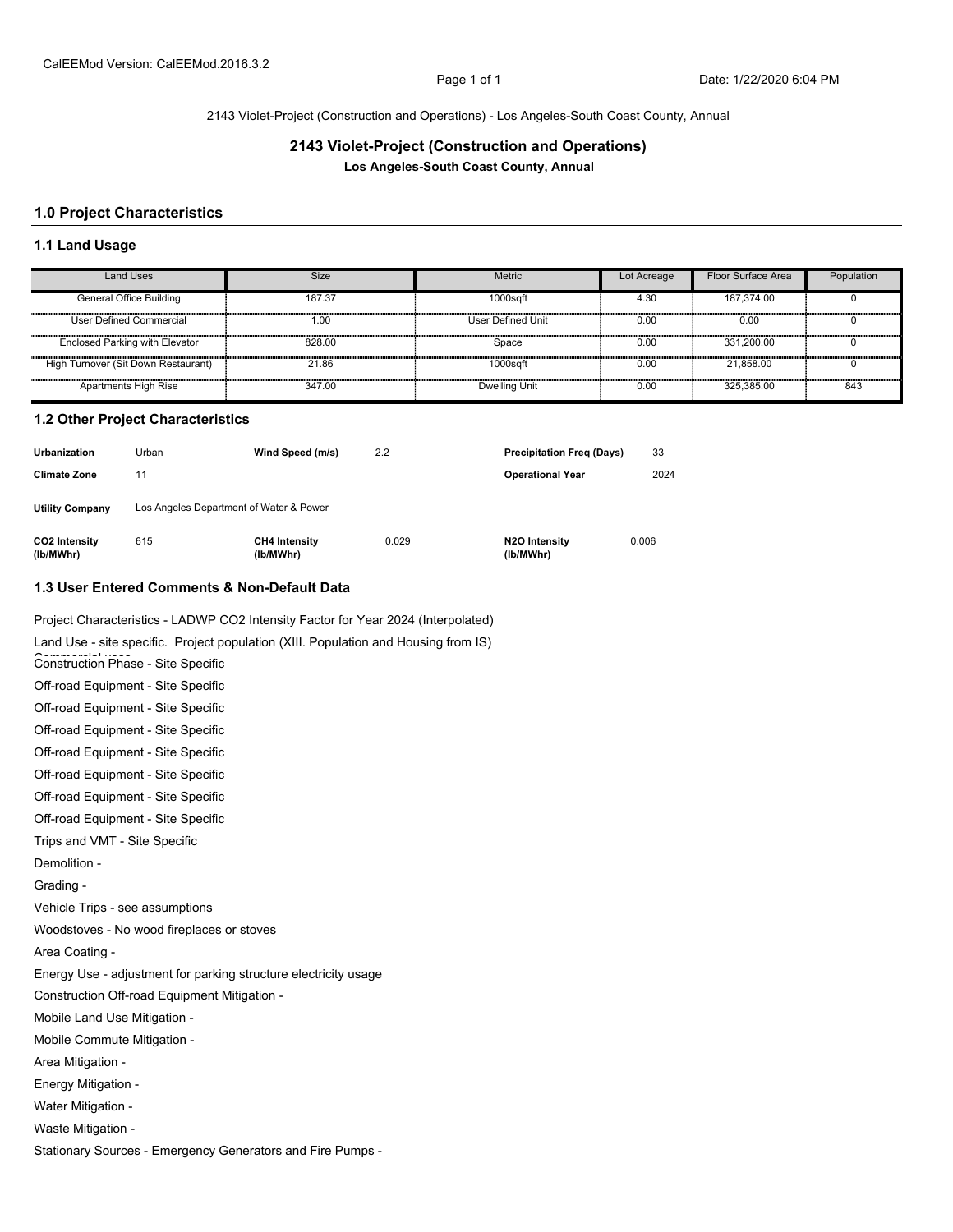# Stationary Sources - Emergency Generators and Fire Pumps EF - BACT for EG's

| Table Name           | Column Name                | Default Value | <b>New Value</b> |
|----------------------|----------------------------|---------------|------------------|
| tblConstructionPhase | <b>NumDays</b>             | 18.00         | 92.00            |
| tblConstructionPhase | NumDays                    | 230.00        | 468.00           |
| tblConstructionPhase | NumDays                    | 20.00         | 22.00            |
| tblConstructionPhase | NumDays                    | 8.00          | 257.00           |
| tblConstructionPhase | NumDays                    | 18.00         | 30.00            |
| tblConstructionPhase | NumDays                    | 5.00          | 4.00             |
| tblConstructionPhase | NumDays                    | 5.00          | 186.00           |
| tblConstructionPhase | NumDaysWeek                | 5.00          | 6.00             |
| tblConstructionPhase | NumDaysWeek                | 5.00          | 6.00             |
| tblConstructionPhase | <b>NumDaysWeek</b>         | 5.00          | 6.00             |
| tblConstructionPhase | <b>NumDaysWeek</b>         | 5.00          | 6.00             |
| tblConstructionPhase | <b>NumDaysWeek</b>         | 5.00          | 6.00             |
| tblConstructionPhase | <b>NumDaysWeek</b>         | 5.00          | 6.00             |
| tblConstructionPhase | <b>NumDaysWeek</b>         | 5.00          | 6.00             |
| tblEnergyUse         | LightingElect              | 1.75          | 2.33             |
| tblEnergyUse         | <b>T24E</b>                | 3.92          | 0.49             |
| tblFireplaces        | <b>FireplaceWoodMass</b>   | 1,019.20      | 0.00             |
| tblFireplaces        | <b>NumberGas</b>           | 294.95        | 312.30           |
| tblFireplaces        | NumberNoFireplace          | 34.70         | 34.07            |
| tblFireplaces        | <b>NumberWood</b>          | 17.35         | 0.00             |
| tblGrading           | MaterialExported           | 0.00          | 239,500.00       |
| tblLandUse           | LandUseSquareFeet          | 187,370.00    | 187,374.00       |
| tblLandUse           | LandUseSquareFeet          | 21,860.00     | 21,858.00        |
| tblLandUse           | <b>LandUseSquareFeet</b>   | 347,000.00    | 325,385.00       |
| tblLandUse           | LotAcreage                 | 7.45          | 0.00             |
| tblLandUse           | LotAcreage                 | 0.50          | 0.00             |
| tblLandUse           | LotAcreage                 | 5.60          | 0.00             |
| tblLandUse           | Population                 | 992.00        | 843.00           |
| tblOffRoadEquipment  | OffRoadEquipmentUnitAmount | 2.00          | 1.00             |
| tblOffRoadEquipment  | OffRoadEquipmentUnitAmount | 1.00          | 0.00             |
| tblOffRoadEquipment  | OffRoadEquipmentUnitAmount | 3.00          | 0.00             |
| tblOffRoadEquipment  | OffRoadEquipmentUnitAmount | 1.00          | 2.00             |
| tblOffRoadEquipment  | OffRoadEquipmentUnitAmount | 3.00          | 2.00             |
| tblOffRoadEquipment  | OffRoadEquipmentUnitAmount | 1.00          | 2.00             |
| tblOffRoadEquipment  | OffRoadEquipmentUnitAmount | 1.00          | 0.00             |
| tblOffRoadEquipment  | OffRoadEquipmentUnitAmount | 2.00          | 0.00             |
| tblOffRoadEquipment  | OffRoadEquipmentUnitAmount | 2.00          | 0.00             |
| tblOffRoadEquipment  | OffRoadEquipmentUnitAmount | 2.00          | 1.00             |
| tblOffRoadEquipment  | OffRoadEquipmentUnitAmount | 1.00          | 2.00             |
| tblOffRoadEquipment  | OffRoadEquipmentUnitAmount | 3.00          | 0.00             |
| tblOffRoadEquipment  | OffRoadEquipmentUnitAmount | 3.00          | 0.00             |
| tblOffRoadEquipment  | OffRoadEquipmentUnitAmount | 3.00          | 0.00             |
| tblOffRoadEquipment  | OffRoadEquipmentUnitAmount | 3.00          | 2.00             |
| tblOffRoadEquipment  | OffRoadEquipmentUnitAmount | 4.00          | 0.00             |
| tblOffRoadEquipment  | OffRoadEquipmentUnitAmount | 4.00          | 0.00             |
| tblOffRoadEquipment  | UsageHours                 | 6.00          | 8.00             |
| tblOffRoadEquipment  | <b>UsageHours</b>          | 6.00          | 8.00             |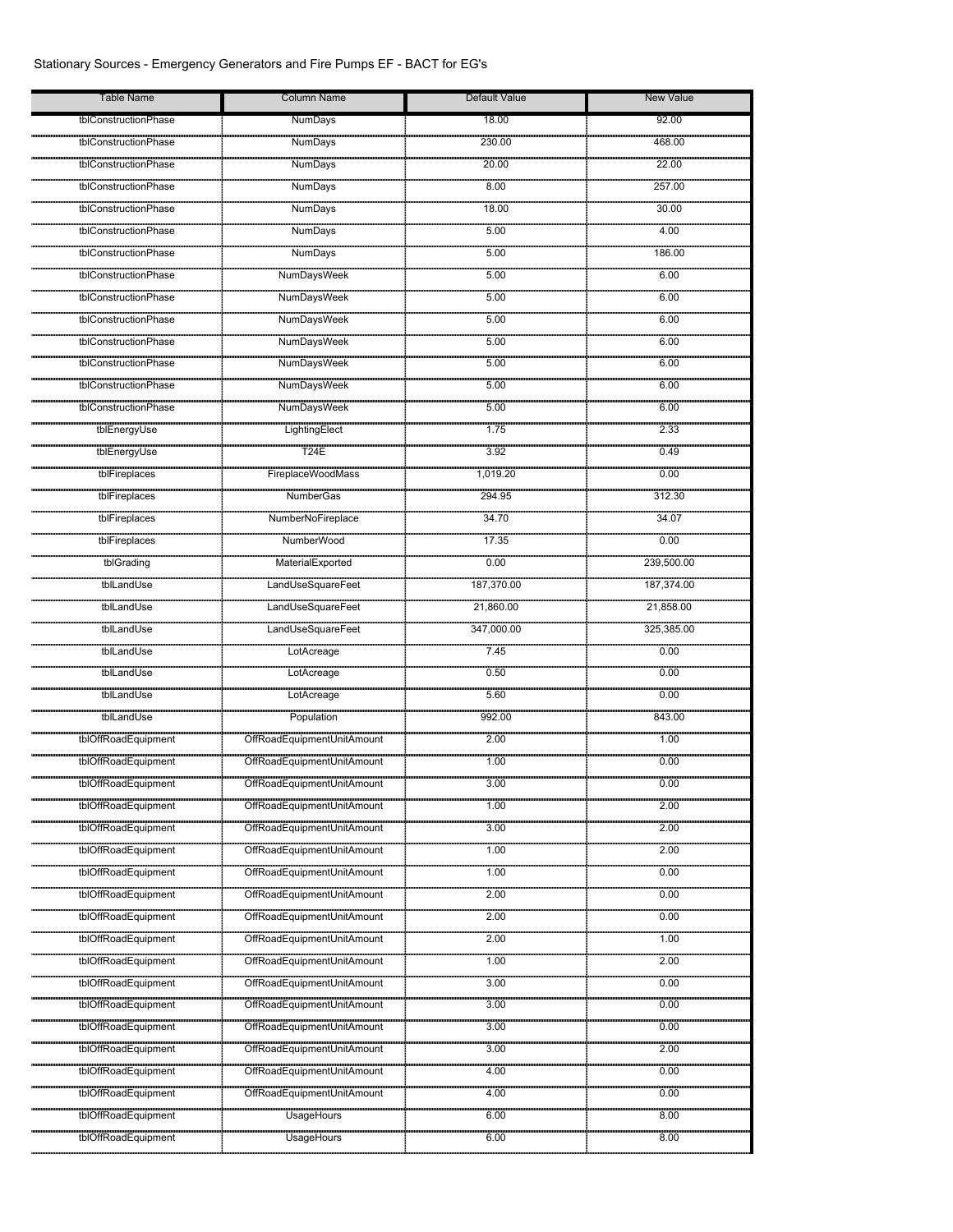| tblOffRoadEquipment            | <b>UsageHours</b>        | 6.00        | 8.00        |
|--------------------------------|--------------------------|-------------|-------------|
| tblProjectCharacteristics      | CO2IntensityFactor       | 1227.89     | 615         |
| tblStationaryGeneratorsPumpsEF | NOX EF                   | 2.85        | 0.50        |
| tblStationaryGeneratorsPumpsEF | PM10_EF                  | 0.15        | 0.02        |
| tblStationaryGeneratorsPumpsEF | <b>PM2_5_EF</b>          | 0.15        | 0.02        |
| tblStationaryGeneratorsPumpsEF | <b>ROG EF</b>            | 2.2480e-003 | 3.1000e-004 |
| tblTripsAndVMT                 | HaulingTripLength        | 20.00       | 18.00       |
| tblTripsAndVMT                 | HaulingTripLength        | 20.00       | 18.00       |
| tblTripsAndVMT                 | <b>HaulingTripNumber</b> | 99.00       | 440.00      |
| tblTripsAndVMT                 | HaulingTripNumber        | 23,681.00   | 38,550.00   |
| tblTripsAndVMT                 | VendorTripNumber         | 0.00        | 20.00       |
| tblTripsAndVMT                 | VendorTripNumber         | 0.00        | 20.00       |
| tblTripsAndVMT                 | VendorTripNumber         | 0.00        | 312.00      |
| tblTripsAndVMT                 | VendorTripNumber         | 0.00        | 40.00       |
| tblTripsAndVMT                 | VendorTripNumber         | 126.00      | 272.00      |
| tblTripsAndVMT                 | VendorTripNumber         | 0.00        | 40.00       |
| tblTripsAndVMT                 | VendorVehicleClass       | HDT_Mix     | <b>HHDT</b> |
| tblTripsAndVMT                 | VendorVehicleClass       | HDT_Mix     | <b>HHDT</b> |
| tblTripsAndVMT                 | WorkerTripNumber         | 15.00       | 16.00       |
| tblTripsAndVMT                 | WorkerTripNumber         | 35.00       | 18.00       |
| tblTripsAndVMT                 | WorkerTripNumber         | 15.00       | 150.00      |
| tblTripsAndVMT                 | WorkerTripNumber         | 15.00       | 500.00      |
| tblTripsAndVMT                 | WorkerTripNumber         | 458.00      | 500.00      |
| tblTripsAndVMT                 | WorkerTripNumber         | 10.00       | 50.00       |
| tblVehicleTrips                | $CC$ _TL                 | 8.40        | 0.00        |
| tblVehicleTrips                | $\overline{CC\_TL}$      | 8.40        | 0.00        |
| tblVehicleTrips                | $CC$ _TL                 | 8.40        | 0.00        |
| tblVehicleTrips                | $CC$ _TL                 | 8.40        | 7.61        |
| tblVehicleTrips                | CC_TTP                   | 48.00       | 0.00        |
| tblVehicleTrips                | CC_TTP                   | 72.50       | 0.00        |
| tblVehicleTrips                | CC_TTP                   | 0.00        | 100.00      |
| tblVehicleTrips                | CNW TL                   | 6.90        | 0.00        |
| tblVehicleTrips                | CNW_TL                   | 6.90        | 0.00        |
| tblVehicleTrips                | CNW TL                   | 6.90        | 0.00        |
| tblVehicleTrips                | CNW_TL                   | 6.90        | 0.00        |
| tblVehicleTrips                | CNW_TTP                  | 19.00       | 0.00        |
| tblVehicleTrips                | CNW TTP                  | 19.00       | 0.00        |
| tblVehicleTrips                | CW_TL                    | 16.60       | 0.00        |
| tblVehicleTrips                | CW_TL                    | 16.60       | 0.00        |
| tblVehicleTrips                | $CW_TL$                  | 16.60       | 0.00        |
| tblVehicleTrips                | $CW_TL$                  | 16.60       | 0.00        |
| tblVehicleTrips                | CW_TTP                   | 33.00       | 0.00        |
| tblVehicleTrips                | CW_TTP                   | 8.50        | 0.00        |
| tblVehicleTrips                | $DV_TP$                  | 11.00       | 0.00        |
| tblVehicleTrips                | DV_TP                    | 19.00       | 0.00        |
| tblVehicleTrips                | $DV_TP$                  | 20.00       | 0.00        |
| tblVehicleTrips                | $HO$ _TL                 | 8.70        | 0.00        |
| tblVehicleTrips                | HO TTP                   | 40.60       | 0.00        |
| tblVehicleTrips                | HS_TL                    | 5.90        | 0.00        |
| tblVehicleTrips                | HS_TTP                   | 19.20       | 0.00        |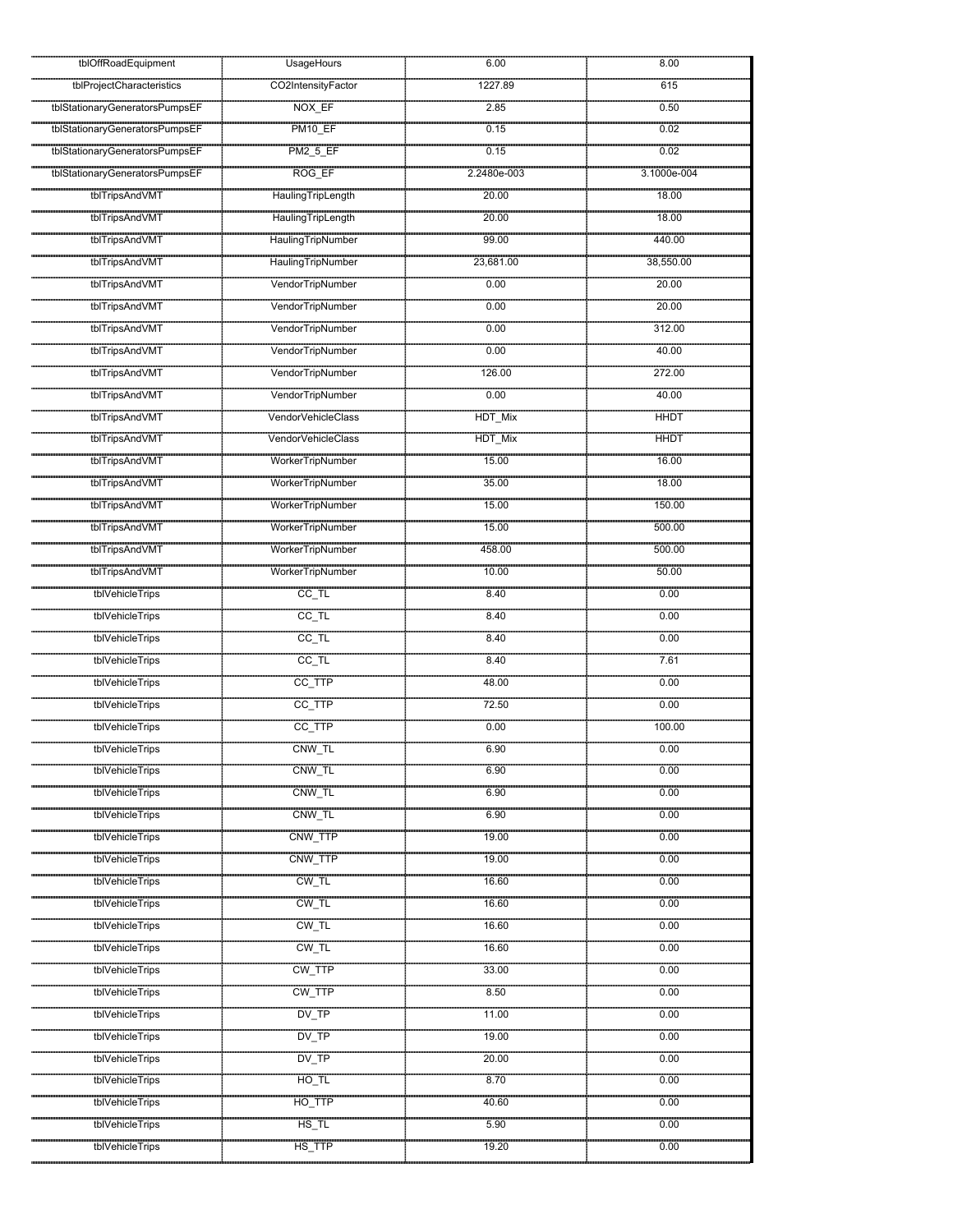| tblVehicleTrips | HW TL              | 14.70  | 0.00     |
|-----------------|--------------------|--------|----------|
| tblVehicleTrips | HW_TTP             | 40.20  | 0.00     |
| tblVehicleTrips | PB_TP              | 3.00   | 0.00     |
| tblVehicleTrips | PB_TP              | 4.00   | 0.00     |
| tblVehicleTrips | PB                 | 43.00  | 0.00     |
| tblVehicleTrips | PB                 | 0.00   | 8.24     |
| tblVehicleTrips | PR_TP              | 86.00  | 0.00     |
| tblVehicleTrips | PR_TP              | 77.00  | 0.00     |
| tblVehicleTrips | PR_TP              | 37.00  | 0.00     |
| tblVehicleTrips | PR_TP              | 0.00   | 91.76    |
| tblVehicleTrips | $ST_T$ $R$         | 4.98   | 0.00     |
| tblVehicleTrips | $ST_T$ $R$         | 2.46   | 0.00     |
| tblVehicleTrips | $ST_TR$            | 158.37 | 0.00     |
| tblVehicleTrips | $ST_T$ $R$         | 0.00   | 5,316.00 |
| tblVehicleTrips | SU_TR              | 3.65   | 0.00     |
| tblVehicleTrips | <b>SU TR</b>       | 1.05   | 0.00     |
| tblVehicleTrips | $SU_T$ TR          | 131.84 | 0.00     |
| tblVehicleTrips | $SU_T$ TR          | 0.00   | 5,316.00 |
| tblVehicleTrips | $WD_TR$            | 4.20   | 0.00     |
| tblVehicleTrips | WD_TR              | 11.03  | 0.00     |
| tblVehicleTrips | WD TR              | 127.15 | 0.00     |
| tblVehicleTrips | WD_TR              | 0.00   | 5,316.00 |
| tblWoodstoves   | NumberCatalytic    | 17.35  | 0.00     |
| tblWoodstoves   | NumberNoncatalytic | 17.35  | 0.00     |
| tblWoodstoves   | WoodstoveDayYear   | 25.00  | 0.00     |
| tblWoodstoves   | WoodstoveWoodMass  | 999.60 | 0.00     |

# **2.0 Emissions Summary**

# **2.1 Overall Construction**

**Unmitigated Construction**

|                | <b>ROG</b> | <b>NO<sub>x</sub></b> | CO     | <b>SO2</b>      | Fugitive<br><b>PM10</b> | Exhaust<br><b>PM10</b> | <b>PM10</b><br>Total | Fugitive<br>PM2.5 | Exhaust<br>PM2.5 | <b>PM2.5</b><br>Total | Bio-CO <sub>2</sub> | NBio-<br>CO <sub>2</sub> | <b>Total CO2</b> | CH <sub>4</sub> | N <sub>2</sub> O | CO <sub>2e</sub> |
|----------------|------------|-----------------------|--------|-----------------|-------------------------|------------------------|----------------------|-------------------|------------------|-----------------------|---------------------|--------------------------|------------------|-----------------|------------------|------------------|
| Year           |            | tons/yr               |        |                 |                         |                        |                      |                   |                  |                       |                     |                          | MT/yr            |                 |                  |                  |
| 2021           | 0.9060     | 2.2862                | 6.1337 | 0.0258          | 1.9633                  | 0.3275                 | 2.2908               | 0.9631            | 0.3051           | .2681                 |                     |                          |                  |                 |                  | 2,421.325        |
| 2022           | 0.7144     | 5.3379                | 6.8200 | 0.0202          | 1.0017                  | 0.1560                 | 1.1577               | 0.2691            | 0.1534           | 0.4225                |                     |                          |                  |                 |                  | 1,846.275        |
| 2023           | 2.2895     | 6.5250                | 8.1171 | 0.0263          | 1.1593                  | 0.1666                 | 1.3259               | 0.3141            | 0.1642           | 0.4782                |                     |                          |                  |                 |                  | 2.414.448<br>6   |
| 2024           | 0.5103     | 0.3291                | 0.4391 | 1.3500e-<br>003 | 0.0607                  | 8.3200e-<br>003        | 0.0690               | 0.0164            | 8.0700e-<br>003  | 0.0245                |                     |                          |                  |                 |                  | 123.7544         |
| <b>Maximum</b> | 2.2895     | 12.2862               | 8.1171 | 0.0263          | 1.9633                  | 0.3275                 | 2.2908               | 0.9631            | 0.3051           | 1.2681                |                     |                          |                  |                 |                  | 2,421.325<br>я   |

# **Mitigated Construction**

|      | <b>ROG</b> | <b>NOx</b> | $\cdot$ $\cdot$<br>UU. | SO <sub>2</sub> | Fugitive<br><b>PM10</b> | Exhaust<br><b>PM10</b> | <b>PM10</b><br>Total | Fugitive<br><b>PM2.5</b> | Exhaust<br>PM2.5 | PM2.5<br>Total | Bio-CO <sub>2</sub> | NBio-<br>CO <sub>2</sub> | Total CO <sub>2</sub> | CH <sub>4</sub> | N <sub>2</sub> O | CO <sub>2e</sub> |
|------|------------|------------|------------------------|-----------------|-------------------------|------------------------|----------------------|--------------------------|------------------|----------------|---------------------|--------------------------|-----------------------|-----------------|------------------|------------------|
| Year |            |            |                        |                 | tons/yr                 |                        |                      |                          |                  |                |                     |                          | MT/yr                 |                 |                  |                  |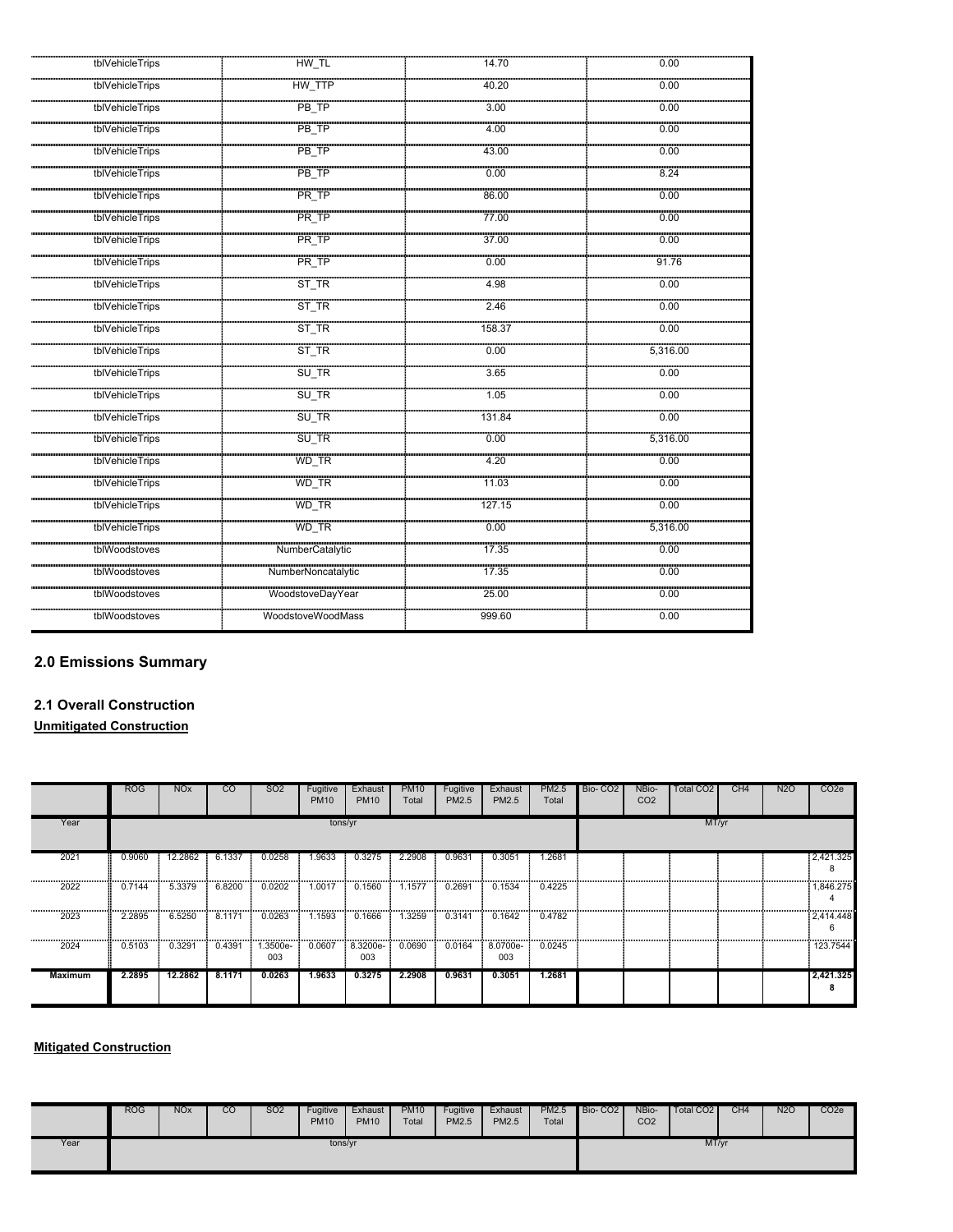| 2021                 | 0.9060     | 12.2861           | 6.1337         | 0.0258          | 1.0127                         | 0.3275                                       | 1.3401                      | 0.4431                          | 0.3051                         | 0.7482                       |                |                          |                                            |      |            | 2,421.324<br>8   |
|----------------------|------------|-------------------|----------------|-----------------|--------------------------------|----------------------------------------------|-----------------------------|---------------------------------|--------------------------------|------------------------------|----------------|--------------------------|--------------------------------------------|------|------------|------------------|
| 2022                 | 0.7144     | 5.3379            | 6.8200         | 0.0202          | 1.0017                         | 0.1560                                       | 1.1577                      | 0.2691                          | 0.1534                         | 0.4225                       |                |                          |                                            |      |            | 1,846.274<br>8   |
| 2023                 | 2.2895     | 6.5250            | 8.1171         | 0.0263          | 1.1593                         | 0.1666                                       | 1.3259                      | 0.3141                          | 0.1642                         | 0.4782                       |                |                          |                                            |      |            | 2,414.447<br>9   |
| 2024                 | 0.5103     | 0.3291            | 0.4391         | 1.3500e-<br>003 | 0.0607                         | 8.3200e-<br>003                              | 0.0690                      | 0.0164                          | 8.0700e-<br>003                | 0.0245                       |                |                          |                                            |      |            | 123.7544         |
| <b>Maximum</b>       | 2.2895     | 12.2861           | 8.1171         | 0.0263          | 1.1593                         | 0.3275                                       | 1.3401                      | 0.4431                          | 0.3051                         | 0.7482                       |                |                          |                                            |      |            | 2,421.324<br>8   |
|                      | <b>ROG</b> | <b>NOx</b>        | $\overline{c}$ | <b>SO2</b>      | <b>Fugitive</b><br><b>PM10</b> | <b>Exhaust</b><br><b>PM10</b>                | <b>PM10</b><br><b>Total</b> | <b>Fugitive</b><br><b>PM2.5</b> | <b>Exhaust</b><br><b>PM2.5</b> | <b>PM2.5</b><br><b>Total</b> | <b>Bio-CO2</b> | NBio-<br>CO <sub>2</sub> | <b>Total CO2</b>                           | CH4  | <b>N20</b> | CO <sub>2e</sub> |
| Percent<br>Reduction | 0.00       | 0.00              | 0.00           | 0.00            | 22.72                          | 0.00                                         | 19.63                       | 33.27                           | 0.00                           | 23.71                        | 0.00           | 0.00                     | 0.00                                       | 0.00 | 0.00       | 0.00             |
| Quarter              |            | <b>Start Date</b> |                | <b>End Date</b> |                                | Maximum Unmitigated ROG + NOX (tons/quarter) |                             |                                 |                                |                              |                |                          | Maximum Mitigated ROG + NOX (tons/quarter) |      |            |                  |
| 1                    |            | 1-14-2021         |                | 4-13-2021       | 2.9631                         |                                              |                             |                                 |                                |                              |                | 2.9631                   |                                            |      |            |                  |
| $\overline{2}$       |            | 4-14-2021         |                | 7-13-2021       | 3.7275                         |                                              |                             |                                 |                                | 3.7275                       |                |                          |                                            |      |            |                  |
| 3                    |            | 7-14-2021         |                | 10-13-2021      |                                | 3.7709                                       |                             |                                 |                                |                              |                |                          |                                            |      |            |                  |
| 4                    |            | 10-14-2021        |                | 1-13-2022       |                                |                                              | 3.3714                      |                                 |                                |                              |                | 3.3714                   |                                            |      |            |                  |
| 5                    |            | 1-14-2022         |                | 4-13-2022       |                                |                                              | 0.9631                      |                                 |                                |                              |                | 0.9631                   |                                            |      |            |                  |
| 6                    |            | 4-14-2022         |                | 7-13-2022       |                                |                                              | 0.9627                      |                                 |                                |                              |                | 0.9627                   |                                            |      |            |                  |
| $\overline{7}$       |            | 7-14-2022         |                | 10-13-2022      |                                |                                              | 2.1049                      |                                 |                                |                              |                | 2.1049                   |                                            |      |            |                  |
| 8                    |            | 10-14-2022        |                | 1-13-2023       |                                |                                              | 2.0953                      |                                 |                                |                              |                | 2.0953                   |                                            |      |            |                  |
| 9                    |            | 1-14-2023         |                | 4-13-2023       |                                |                                              | 1.7723                      |                                 |                                |                              |                | 1.7723                   |                                            |      |            |                  |
| 10                   |            | 4-14-2023         |                | 7-13-2023       |                                |                                              | 1.7821                      |                                 |                                |                              |                | 1.7821                   |                                            |      |            |                  |
| 11                   |            | 7-14-2023         |                | 10-13-2023      |                                |                                              | 1.8623                      |                                 |                                |                              |                | 1.8623                   |                                            |      |            |                  |
| 12                   |            | 10-14-2023        |                | 1-13-2024       |                                |                                              | 3.6532                      |                                 |                                |                              |                | 3.6532                   |                                            |      |            |                  |
| 13                   |            | 1-14-2024         |                | 4-13-2024       |                                |                                              | 0.2859                      |                                 |                                |                              |                | 0.2859                   |                                            |      |            |                  |
|                      |            |                   |                | Highest         |                                |                                              | 3.7709                      |                                 |                                |                              |                | 3.7709                   |                                            |      |            |                  |

**2.2 Overall Operational**

**Unmitigated Operational**

|            | <b>ROG</b>      | <b>NOx</b>      | $\overline{c}$  | <b>SO2</b>      | Fugitive<br><b>PM10</b> | Exhaust<br><b>PM10</b> | <b>PM10</b><br>Total | Fugitive<br>PM2.5 | Exhaust<br>PM2.5 | PM2.5<br>Total  | Bio-CO <sub>2</sub> | NBio-<br>CO <sub>2</sub> | Total CO <sub>2</sub> | CH <sub>4</sub> | N <sub>2</sub> O | CO <sub>2</sub> e |
|------------|-----------------|-----------------|-----------------|-----------------|-------------------------|------------------------|----------------------|-------------------|------------------|-----------------|---------------------|--------------------------|-----------------------|-----------------|------------------|-------------------|
| Category   |                 |                 |                 |                 | tons/yr                 |                        |                      |                   |                  |                 |                     |                          | MT/yr                 |                 |                  |                   |
| Area       | 2.2730          | 0.1061          | 3.6178          | 6.0000e-<br>004 |                         | 0.0251                 | 0.0251               |                   | 0.0251           | 0.0251          |                     |                          |                       |                 |                  | 81.4536           |
| Energy     | 0.0550          | 0.4902          | 0.3507          | 3.0000e-<br>003 |                         | 0.0380                 | 0.0380               |                   | 0.0380           | 0.0380          |                     |                          |                       |                 |                  | 2,163.291         |
| Mobile     | 1.2603          | 5.7664          | 15.6245         | 0.0597          | 5.1355                  | 0.0460                 | 5.1815               | 1.3764            | 0.0428           | 1.4192          |                     |                          |                       |                 |                  | 5,532.586<br>6    |
| Stationary | 4.8000e-<br>004 | 1.6900e-<br>003 | 8.7900e-<br>003 | 2.0000e-<br>005 |                         | 7.0000e-<br>005        | 7.0000e-<br>005      |                   | 7.0000e-<br>005  | 7.0000e-<br>005 |                     |                          |                       |                 |                  | 1.6050            |
| Waste      |                 |                 |                 |                 |                         | 0.0000                 | 0.0000               |                   | 0.0000           | 0.0000          |                     |                          |                       |                 |                  | 298.7235          |
| Water      |                 |                 |                 |                 |                         | 0.0000                 | 0.0000               |                   | 0.0000           | 0.0000          |                     |                          |                       |                 |                  | 422,4386          |
| Total      | 3.5887          | 6.3644          | 19.6017         | 0.0633          | 5.1355                  | 0.1091                 | 5.2447               | 1.3764            | 0.1059           | 1.4823          |                     |                          |                       |                 |                  | 8,500.098<br>9    |

# **Mitigated Operational**

| <b>ROG</b><br><b>NO<sub>x</sub></b><br>$\sim$<br>UU | <b>SO2</b><br>$\overline{\phantom{0}}$<br>Fugitive<br><b>PM10</b> | <b>PM10</b><br>Exhaust<br><b>PM10</b><br>Total | Fugitive<br>Exhaust<br><b>PM2.5</b><br><b>PM2.5</b> | <b>PM2.5</b><br>Total | Bio-CO <sub>2</sub> | NBio-<br>CO <sub>2</sub> | Total CO <sub>2</sub> | CH <sub>4</sub> | <b>N2O</b> | CO <sub>2</sub> e |
|-----------------------------------------------------|-------------------------------------------------------------------|------------------------------------------------|-----------------------------------------------------|-----------------------|---------------------|--------------------------|-----------------------|-----------------|------------|-------------------|
|-----------------------------------------------------|-------------------------------------------------------------------|------------------------------------------------|-----------------------------------------------------|-----------------------|---------------------|--------------------------|-----------------------|-----------------|------------|-------------------|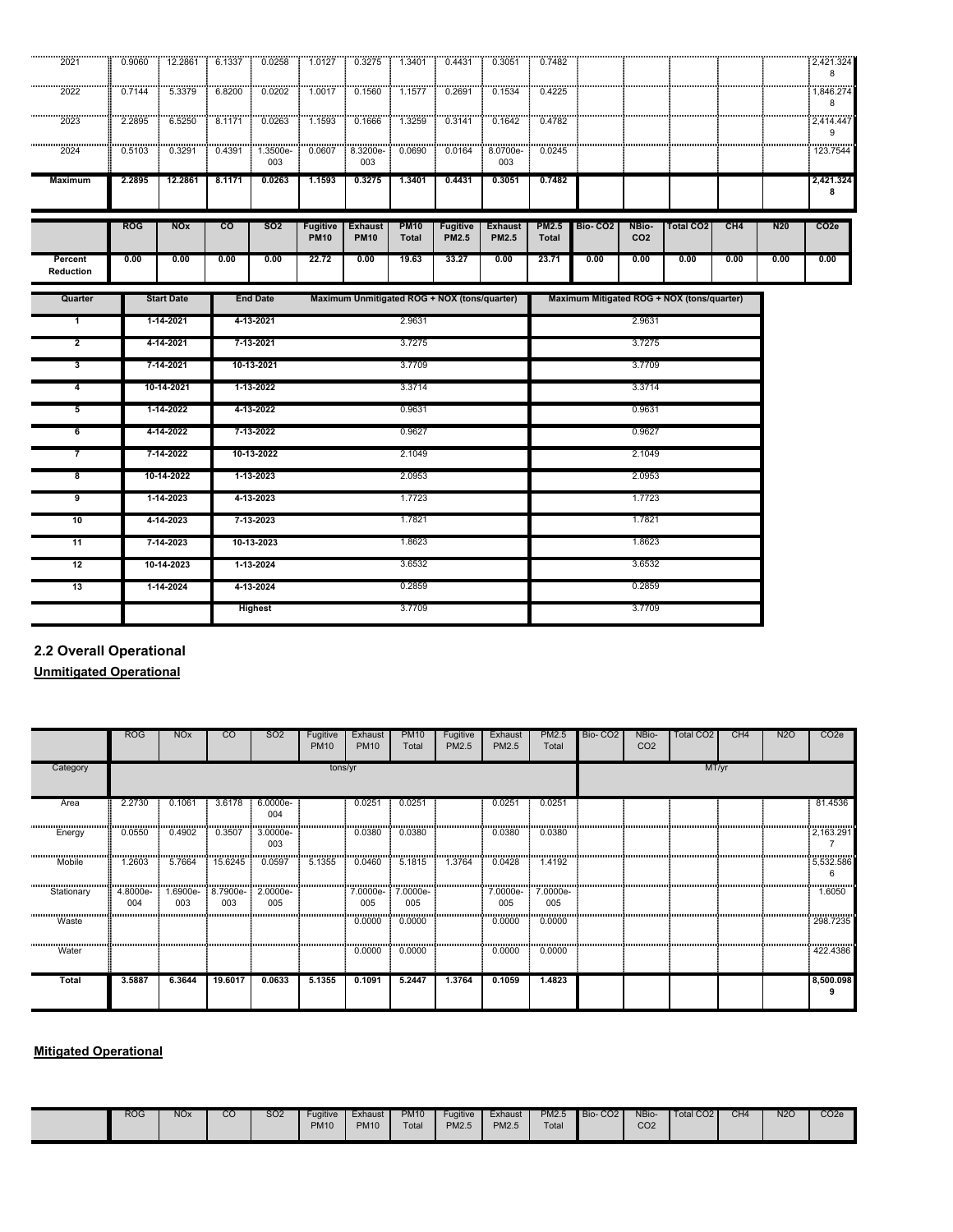| Category                    |                 |                 |                 |                 |            | tons/yr                        |                               |                             |                          |                         |                              |      |                   | MT/yr                           |      |            |                           |
|-----------------------------|-----------------|-----------------|-----------------|-----------------|------------|--------------------------------|-------------------------------|-----------------------------|--------------------------|-------------------------|------------------------------|------|-------------------|---------------------------------|------|------------|---------------------------|
| Area                        | 2.2730          | 0.1061          | 3.6178          | 6.0000e-<br>004 |            | 0.0251                         | 0.0251                        |                             | 0.0251                   |                         | 0.0251                       |      |                   |                                 |      |            | 81.4536                   |
| Energy                      | 0.0526          | 0.4694          | 0.3361          | 2.8700e-<br>003 |            | 0.0364                         | 0.0364                        |                             | 0.0364                   |                         | 0.0364                       |      |                   |                                 |      |            | 1,971.182<br>6            |
| Mobile                      | 1.2603          | 5.7664          | 15.6245         | 0.0597          | 5.1355     | 0.0460                         | 5.1815                        | 1.3764                      | 0.0428                   |                         | 1.4192                       |      |                   |                                 |      |            | 5,532.586<br>6            |
| Stationary                  | 4.8000e-<br>004 | 1.6900e-<br>003 | 8.7900e-<br>003 | 2.0000e-<br>005 |            | 7.0000e-<br>005                | 7.0000e-<br>005               |                             | 7.0000e-<br>005          |                         | 7.0000e-<br>005              |      |                   |                                 |      |            | 1.6050                    |
| Waste                       |                 |                 |                 |                 |            | 0.0000                         | 0.0000                        |                             | 0.0000                   |                         | 0.0000                       |      |                   |                                 |      |            | 71.6936                   |
| Water                       |                 |                 |                 |                 |            | 0.0000                         | 0.0000                        |                             | 0.0000                   |                         | 0.0000                       |      |                   |                                 |      |            | 337.9509                  |
| <b>Total</b>                | 3.5863          | 6.3436          | 19.5872         | 0.0632          | 5.1355     | 0.1075                         | 5.2431                        | 1.3764                      | 0.1043                   |                         | 1.4807                       |      |                   |                                 |      |            | 7,996.472<br>$\mathbf{2}$ |
|                             | <b>ROG</b>      |                 | <b>NOx</b>      | co              | <b>SO2</b> | <b>Fugitive</b><br><b>PM10</b> | <b>Exhaust</b><br><b>PM10</b> | <b>PM10</b><br><b>Total</b> | <b>Fugitive</b><br>PM2.5 | <b>Exhaust</b><br>PM2.5 | <b>PM2.5</b><br><b>Total</b> |      | Bio-CO2 INBio-CO2 | <b>Total</b><br>CO <sub>2</sub> | CH4  | <b>N20</b> | CO <sub>2e</sub>          |
| Percent<br><b>Reduction</b> | 0.07            |                 | 0.33            | 0.07            | 0.21       | 0.00                           | 1.48                          | 0.03                        | 0.00                     | 1.52                    | 0.11                         | 0.00 | 0.00              | 0.00                            | 0.00 | 0.00       | 5.92                      |

# **3.0 Construction Detail**

### **Construction Phase**

| Phase<br>Number | <b>Phase Name</b>            | Phase Type                   | <b>Start Date</b> | End Date   | Week | Num Days Num Days | <b>Phase Description</b> |
|-----------------|------------------------------|------------------------------|-------------------|------------|------|-------------------|--------------------------|
|                 | Demolition                   | Demolition                   | 1/15/2021         | 2/9/2021   | 6.   | 22 <sup>1</sup>   |                          |
| 2               | Grading                      | Grading                      | 2/10/2021         | 12/6/2021  | 6.   | 257               |                          |
| 3               | Matt Foundation              | Site Preparation             | 12/7/2021         | 12/10/2021 | 6.   |                   |                          |
| 4               | Foundation                   | Site Preparation             | 12/11/2021        | 7/15/2022  | 6.   | 186               |                          |
| 5               | <b>Building Construction</b> | <b>Building Construction</b> | 7/16/2022         | 1/12/2024  | 6.   | 468               |                          |
| 6               | <b>Architectural Coating</b> | Architectural Coating        | 10/11/2023        | 1/25/2024  | 6    | 92                |                          |
| 7               | Paving                       | Paving                       | 12/26/2023        | 1/29/2024  | 6.   | 30 <sup>3</sup>   |                          |

### **Acres of Grading (Site Preparation Phase): 0**

#### **Acres of Grading (Grading Phase): 0**

**Acres of Paving: 0**

**Residential Indoor: 612,773; Residential Outdoor: 204,258; Non-Residential Indoor: 313,848; Non-Residential Outdoor: 104,616; Striped** 

# **OffRoad Equipment**

| <b>Phase Name</b>      | Offroad Equipment Type      | Amount            | <b>Usage Hours</b> | <b>Horse Power</b> | <b>Load Factor</b> |
|------------------------|-----------------------------|-------------------|--------------------|--------------------|--------------------|
| Demolition             | Air Compressors             | 11                | 8.00               | 78                 | 0.48               |
| <b>Demolition</b>      | Concrete/Industrial Saws    | 1!                | 8.00               | 81                 | 0.73               |
| <b>Demolition</b>      | Excavators                  | 0                 | 8.00               | 158                | 0.38               |
| Demolition             | <b>Rubber Tired Dozers</b>  |                   | 8.00               | 247                | 0.40               |
| Demolition             | <b>Rubber Tired Loaders</b> | H                 | 8.00               | 203                | 0.36               |
| Demolition             | Tractors/Loaders/Backhoes   | 2 <sup>1</sup>    | 8.00               | 97 <sup>1</sup>    | 0.37               |
| Grading                | Bore/Drill Rigs             | $2^{\frac{1}{2}}$ | 8.00               | 221                | 0.50               |
| Grading                | Excavators                  | 2                 | 8.00               | 158                | 0.38               |
| Grading                | Forklifts                   | 1Ī                | 8.00               | 89                 | 0.20               |
| Grading                | Graders                     | $\overline{0}$    | 8.00               | 187                | 0.41               |
| Grading                | <b>Rubber Tired Dozers</b>  | $\overline{2}$    | 8.00               | 247                | 0.40               |
| Grading                | <b>Rubber Tired Loaders</b> | 21                | 8.00               | 203                | 0.36               |
| Grading                | Tractors/Loaders/Backhoes   | 2 <sup>1</sup>    | 8.00               | 97 <sup>5</sup>    | 0.37               |
| Grading                | <b>Welders</b>              | 3                 | 8.00               | 46                 | 0.45               |
| <b>Matt Foundation</b> | Pumps                       | 6.                | 8.00               | 84                 | 0.74               |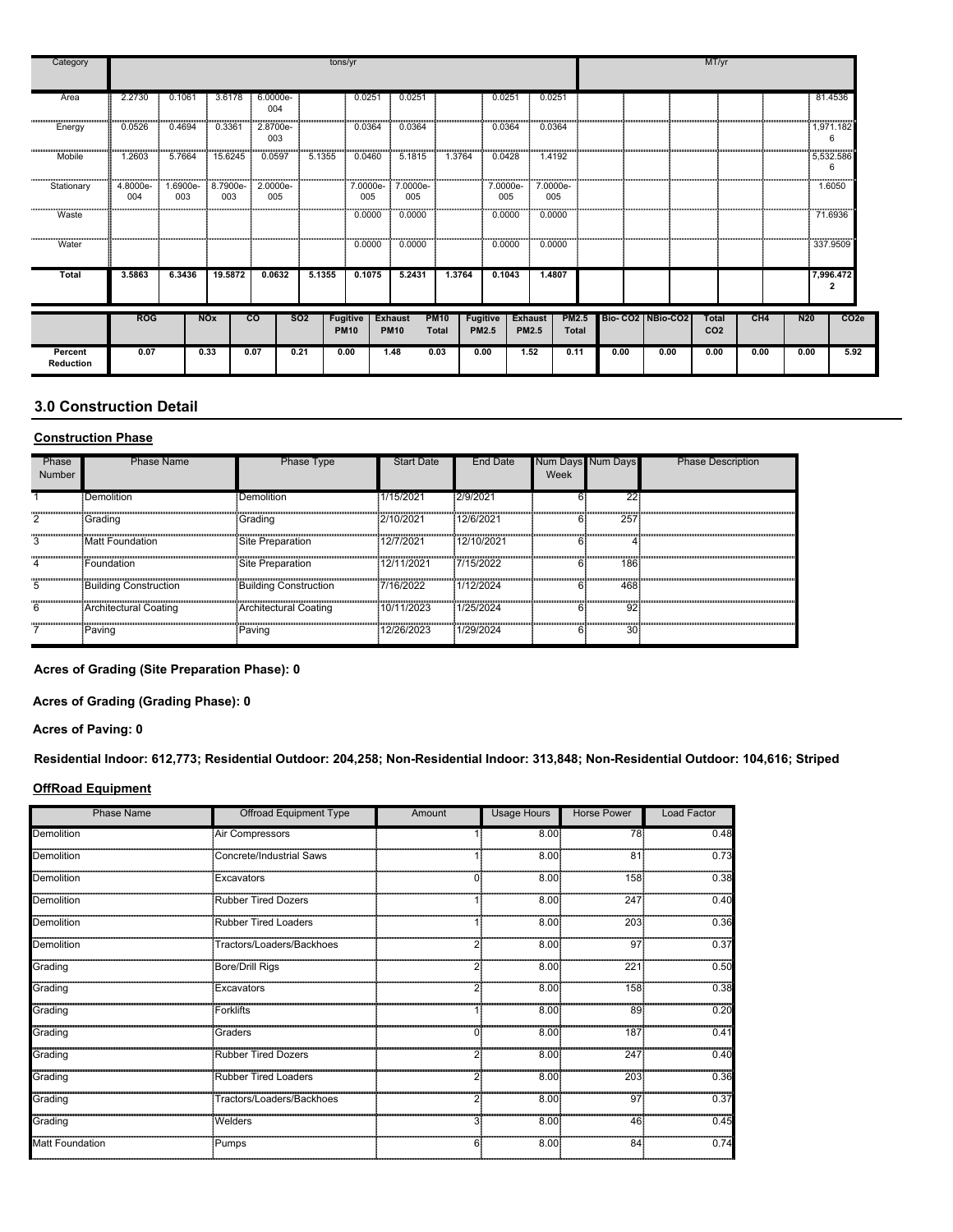| <b>Matt Foundation</b>       | <b>Rubber Tired Dozers</b>      | 0              | 8.00 | 247 | 0.40 |
|------------------------------|---------------------------------|----------------|------|-----|------|
| <b>Matt Foundation</b>       | Tractors/Loaders/Backhoes       | 0              | 8.00 | 97  | 0.37 |
| Foundation                   | Concrete/Industrial Saws        | 1              | 8.00 | 81  | 0.73 |
| Foundation                   | Forklifts                       | 2 <sup>1</sup> | 8.00 | 89  | 0.20 |
| Foundation                   | Generator Sets                  | 1              | 8.00 | 84  | 0.74 |
| Foundation                   | Pumps                           | 2              | 8.00 | 84  | 0.74 |
| Foundation                   | <b>Rubber Tired Dozers</b>      | $\overline{0}$ | 8.00 | 247 | 0.40 |
| Foundation                   | Tractors/Loaders/Backhoes       | $\Omega$       | 8.00 | 97  | 0.37 |
| <b>Building Construction</b> | <b>Aerial Lifts</b>             | 2 <sup>1</sup> | 8.00 | 63  | 0.31 |
| <b>Building Construction</b> | <b>Concrete/Industrial Saws</b> | $\overline{2}$ | 8.00 | 81  | 0.73 |
| <b>Building Construction</b> | Cranes                          | $\overline{0}$ | 7.00 | 231 | 0.29 |
| <b>Building Construction</b> | Forklifts                       | 2 <sup>1</sup> | 8.00 | 89  | 0.20 |
| <b>Building Construction</b> | <b>Generator Sets</b>           | 2 <sup>1</sup> | 8.00 | 84  | 0.74 |
| <b>Building Construction</b> | Pumps                           | $\overline{2}$ | 8.00 | 84  | 0.74 |
| <b>Building Construction</b> | Tractors/Loaders/Backhoes       | 0              | 7.00 | 97  | 0.37 |
| <b>Building Construction</b> | <b>Welders</b>                  | 1              | 8.00 | 46  | 0.45 |
| <b>Architectural Coating</b> | <b>Aerial Lifts</b>             | 1              | 8.00 | 63  | 0.31 |
| <b>Architectural Coating</b> | Air Compressors                 | 1              | 8.00 | 78  | 0.48 |
| Paving                       | Cement and Mortar Mixers        |                | 8.00 | 9   | 0.56 |
| Paving                       | Pavers                          | 11             | 8.00 | 130 | 0.42 |
| Paving                       | Paving Equipment                | 0              | 8.00 | 132 | 0.36 |
| Paving                       | Plate Compactors                | 1              | 8.00 | 8   | 0.43 |
| Paving                       | Rollers                         | 0              | 6.00 | 80  | 0.38 |
| Paving                       | Tractors/Loaders/Backhoes       | 11             | 8.00 | 97  | 0.37 |

# **Trips and VMT**

| <b>Phase Name</b>            | <b>Offroad Equipment</b> | <b>Worker Trip</b> | <b>Vendor Trip</b> | <b>Hauling Trip</b> | <b>Worker Trip</b> | <b>Vendor Trip</b> | <b>Hauling Trip</b> | <b>Worker Vehicle</b> | Vendor         | Hauling      |
|------------------------------|--------------------------|--------------------|--------------------|---------------------|--------------------|--------------------|---------------------|-----------------------|----------------|--------------|
|                              | Count                    | Number             | <b>Number</b>      | <b>Number</b>       | Length             | Length             | Length              | Class                 | Vehicle        | Vehicle      |
|                              |                          |                    |                    |                     |                    |                    |                     |                       | <b>Class</b>   | <b>Class</b> |
| Demolition                   | 6                        | 16.00              | 20.00              | 440.00              | 14.70              | 6.90               |                     | 18.00 LD Mix          | <b>HDT Mix</b> | <b>HHDT</b>  |
| Grading                      | 14                       | 18.00              | 20.00              | 38.550.00           | 14.70              | 6.90               |                     | 18.00 LD Mix          | HDT Mix        | HHDT         |
| Matt Foundation              | 6.                       | 150.00             | 312.00             | 0.00                | 14.70              | 6.90               |                     | 20.00 LD Mix          | HHDT           | HHDT         |
| Foundation                   | 6                        | 500.00             | 40.00              | 0.00                | 14.70              | 6.90               |                     | 20.00 LD Mix          | HHDT           | HHDT         |
| <b>Building Construction</b> | 11                       | 500.00             | 272.00             | 0.00                | 14.70              | 6.90               |                     | 20.00 LD Mix          | HDT Mix        | HHDT         |
| Architectural Coating        |                          | 92.00              | 0.00               | 0.00                | 14.70              | 6.90               |                     | 20.00 LD Mix          | HDT Mix        | HHDT         |
| Paving                       |                          | 50.00              | 40.00              | 0.00                | 14.70              | 6.90               |                     | 20.00 LD Mix          | HDT Mix        | HHDT         |

# **3.1 Mitigation Measures Construction**

Water Exposed Area

# **3.2 Demolition - 2021**

|                      | <b>ROG</b> | <b>NO<sub>x</sub></b> | $_{\rm CO}$ | <b>SO2</b>      | Fugitive<br><b>PM10</b> | Exhaust<br><b>PM10</b> | <b>PM10</b><br>Total | Fugitive<br><b>PM2.5</b> | Exhaust<br><b>PM2.5</b> | <b>PM2.5</b><br>Total | Bio-CO <sub>2</sub> | NBio-<br>CO <sub>2</sub>             | Total CO <sub>2</sub>            | CH <sub>4</sub>                | <b>N2O</b> | CO <sub>2e</sub>             |
|----------------------|------------|-----------------------|-------------|-----------------|-------------------------|------------------------|----------------------|--------------------------|-------------------------|-----------------------|---------------------|--------------------------------------|----------------------------------|--------------------------------|------------|------------------------------|
| Category             |            |                       |             |                 | tons/yr                 |                        |                      |                          |                         |                       |                     |                                      | MT/yr                            |                                |            |                              |
| <b>Fugitive Dust</b> |            |                       |             |                 | 0.0108                  | 0.0000                 | 0.0108               | .6300e-<br>003           | 0.0000                  | 1.6300e-<br>003       |                     | ,,,,,,,,,,,,,,,,,,,,,,,,,,,,,,,,,,,, | ,,,,,,,,,,,,,,,,,,,,,,,,,,,,,,,, | ,,,,,,,,,,,,,,,,,,,,,,,,,,,,,, |            | 0.0000<br>,,,,,,,,,,,,,,,,,, |
| Off-Road             | 0.0269     | 0.2607                | 0.1788      | 3.4000e-<br>004 |                         | 0.0130                 | 0.0130               |                          | 0.0122                  | 0.0122                |                     |                                      |                                  |                                |            | 30.1393                      |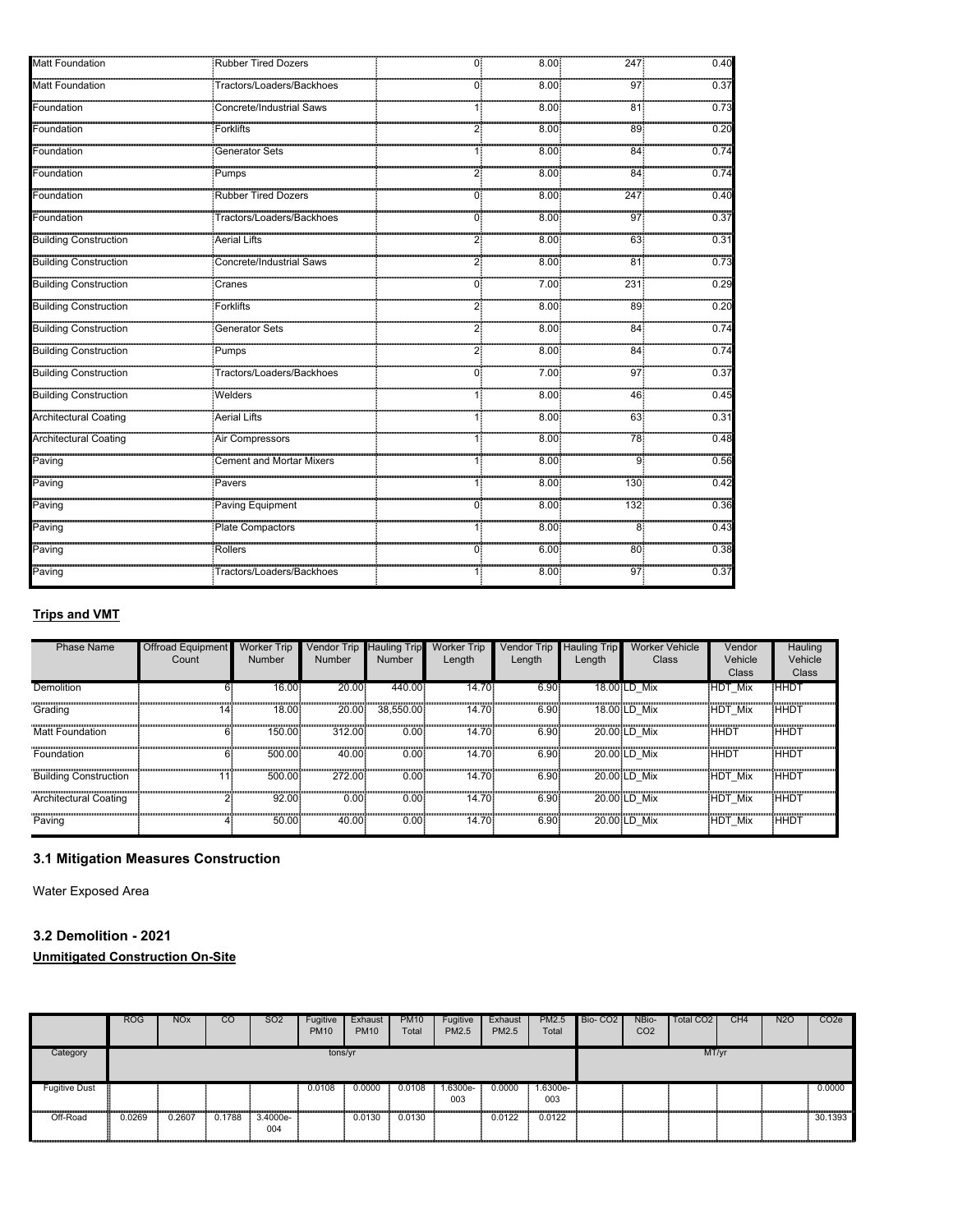| Total | .0269 | 0.2607<br>. | 0.1788 | 3.4000e- | 0.0108<br>. | 0.0130<br>. | 0.0238<br>$\sim$ $\sim$ $\sim$ | 1.6300e | 0.0122 | 0.0139<br>. |  |  | 30.1393 |
|-------|-------|-------------|--------|----------|-------------|-------------|--------------------------------|---------|--------|-------------|--|--|---------|
|       |       |             |        | 004      |             |             |                                | 003     |        |             |  |  |         |
|       |       |             |        |          |             |             |                                |         |        |             |  |  |         |

|          | <b>ROG</b>      | <b>NO<sub>x</sub></b> | CO              | SO <sub>2</sub> | Fugitive<br><b>PM10</b> | Exhaust<br><b>PM10</b> | <b>PM10</b><br>Total | Fugitive<br>PM2.5 | Exhaust<br>PM2.5 | <b>PM2.5</b><br>Total | Bio-CO <sub>2</sub> | NBio-<br>CO <sub>2</sub> | Total CO <sub>2</sub> | CH <sub>4</sub> | <b>N2O</b> | CO <sub>2e</sub> |
|----------|-----------------|-----------------------|-----------------|-----------------|-------------------------|------------------------|----------------------|-------------------|------------------|-----------------------|---------------------|--------------------------|-----------------------|-----------------|------------|------------------|
| Category |                 |                       |                 |                 | tons/yr                 |                        |                      |                   |                  |                       |                     |                          | MT/yr                 |                 |            |                  |
| Hauling  | .7000e-<br>003  | 0.0568                | 0.0131          | 1.6000e-<br>004 | 3.4000e-<br>003         | .6000e-<br>004         | 3.5700e-<br>003      | 9.3000e-<br>004   | 1.6000e-<br>004  | -.0900e<br>003        |                     |                          |                       |                 |            | 15.3363          |
| Vendor   | 6.8000e-<br>004 | 0.0217                | 5.8900e-<br>003 | 6.0000e-<br>005 | 1.3900e-<br>003         | 4.0000e-<br>005        | .4300e-<br>003       | 4.0000e-<br>004   | 4.0000e-<br>005  | 4.4000e-<br>004       |                     |                          |                       |                 |            | 5.4312           |
| Worker   | 7.6000e-<br>004 | 5.9000e-<br>004       | 6.6600e-<br>003 | 2.0000e-<br>005 | 1.9300e-<br>003         | 2.0000e-<br>005        | .9400e-<br>003       | 5.1000e-<br>004   | 1.0000e-<br>005  | 5.3000e-<br>004       |                     |                          |                       |                 |            | 1.7418           |
| Total    | 3.1400e-<br>003 | 0.0791                | 0.0256          | 2.4000e-<br>004 | 6.7200e-<br>003         | 2.2000e-<br>004        | 6.9400e-<br>003      | 1.8400e-<br>003   | 2.1000e-<br>004  | 2.0600e-<br>003       |                     |                          |                       |                 |            | 22.5094          |

# **Mitigated Construction On-Site**

|                      | <b>ROG</b> | <b>NO<sub>x</sub></b> | CO     | SO <sub>2</sub> | Fugitive<br><b>PM10</b> | Exhaust<br><b>PM10</b> | <b>PM10</b><br>Total | Fugitive<br>PM2.5 | Exhaust<br>PM2.5 | PM2.5<br>Total  | Bio-CO <sub>2</sub> | NBio-<br>CO <sub>2</sub> | <b>Total CO2</b> | CH <sub>4</sub> | <b>N2O</b> | CO <sub>2e</sub> |
|----------------------|------------|-----------------------|--------|-----------------|-------------------------|------------------------|----------------------|-------------------|------------------|-----------------|---------------------|--------------------------|------------------|-----------------|------------|------------------|
| Category             |            |                       |        |                 | tons/yr                 |                        |                      |                   |                  |                 |                     |                          | MT/yr            |                 |            |                  |
| <b>Fugitive Dust</b> |            |                       |        |                 | 4.1900e-<br>003         | 0.0000                 | 4.1900e-<br>003      | 6.3000e-<br>004   | 0.0000           | 6.3000e-<br>004 |                     |                          |                  |                 |            | 0.0000           |
| Off-Road             | 0.0269     | 0.2607                | 0.1788 | 3.4000e-<br>004 |                         | 0.0130                 | 0.0130               |                   | 0.0122           | 0.0122          |                     |                          |                  |                 |            | 30.1392          |
| Total                | 0.0269     | 0.2607                | 0.1788 | 3.4000e-<br>004 | 4.1900e-<br>003         | 0.0130                 | 0.0172               | 6.3000e-<br>004   | 0.0122           | 0.0129          |                     |                          |                  |                 |            | 30.1392          |

# **Mitigated Construction Off-Site**

|          | <b>ROG</b>         | <b>NO<sub>x</sub></b> | <sub>CO</sub>   | SO <sub>2</sub>   | Fugitive<br><b>PM10</b> | Exhaust<br><b>PM10</b> | <b>PM10</b><br>Total | Fugitive<br>PM2.5 | Exhaust<br>PM2.5  | <b>PM2.5</b><br>Total | Bio-CO <sub>2</sub> | NBio-<br>CO <sub>2</sub> | <b>Total CO2</b> | CH <sub>4</sub> | <b>N2O</b> | CO <sub>2e</sub> |
|----------|--------------------|-----------------------|-----------------|-------------------|-------------------------|------------------------|----------------------|-------------------|-------------------|-----------------------|---------------------|--------------------------|------------------|-----------------|------------|------------------|
| Category |                    |                       |                 |                   | tons/yr                 |                        |                      |                   |                   |                       |                     |                          | MT/yr            |                 |            |                  |
| Hauling  | .7000e-<br>003     | 0.0568                | 0.0131          | 1.6000e-<br>004   | 3.4000e-<br>003         | 1.6000e-<br>004        | 3.5700e-<br>003      | 9.3000e-<br>004   | 1.6000e-<br>004   | 1.0900e-<br>003       |                     |                          |                  |                 |            | 15.3363          |
| Vendor   | 6.8000e-<br>004    | 0.0217                | 5.8900e-<br>003 | 6.0000e-<br>005   | 1.3900e-<br>003         | 4.0000e-<br>005        | .4300e-<br>003       | 4.0000e-<br>004   | 4.0000e-<br>005   | 4.4000e-<br>004       |                     |                          |                  |                 |            | 5.4312           |
| Worker   | 7.6000e-<br>004    | 5.9000e-<br>004       | 6.6600e-<br>003 | 2.0000e-<br>005   | 1.9300e-<br>003         | 2.0000e-<br>005        | .9400e-<br>003       | 5.1000e-<br>004   | 1.0000e-<br>005   | 5.3000e-<br>004       |                     |                          |                  |                 |            | 1.7418           |
| Total    | $3.1400e -$<br>003 | 0.0791                | 0.0256          | $2.4000e-$<br>004 | 6.7200e-<br>003         | 2.2000e-<br>004        | 6.9400e-<br>003      | 1.8400e-<br>003   | $2.1000e-$<br>004 | $2.0600e -$<br>003    |                     |                          |                  |                 |            | 22.5094          |

# **3.3 Grading - 2021**

|                      | <b>ROG</b> | <b>NO<sub>x</sub></b> | CO     | SO <sub>2</sub> | Fugitive<br><b>PM10</b> | Exhaust<br><b>PM10</b> | <b>PM10</b><br>Total | Fugitive<br>PM2.5 | Exhaust<br>PM2.5 | <b>PM2.5</b><br>Total | Bio-CO <sub>2</sub> | NBio-<br>CO <sub>2</sub> | Total CO <sub>2</sub> | CH <sub>4</sub> | <b>N2O</b> | CO <sub>2e</sub> |
|----------------------|------------|-----------------------|--------|-----------------|-------------------------|------------------------|----------------------|-------------------|------------------|-----------------------|---------------------|--------------------------|-----------------------|-----------------|------------|------------------|
| Category             |            |                       |        |                 | tons/yr                 |                        |                      |                   |                  |                       |                     |                          | MT/yr                 |                 |            |                  |
| <b>Fugitive Dust</b> |            |                       |        |                 | 1.5477                  | 0.0000                 | .5477                | 0.8507            | 0.0000           | 0.8507                |                     |                          |                       |                 |            | 0.0000           |
| Off-Road             | 0.6637     | 6.3633                | 4.2160 | 9.5300e-<br>003 |                         | 0.2884                 | 0.2884               |                   | 0.2676           | 0.2676                |                     |                          |                       |                 |            | 829.5378         |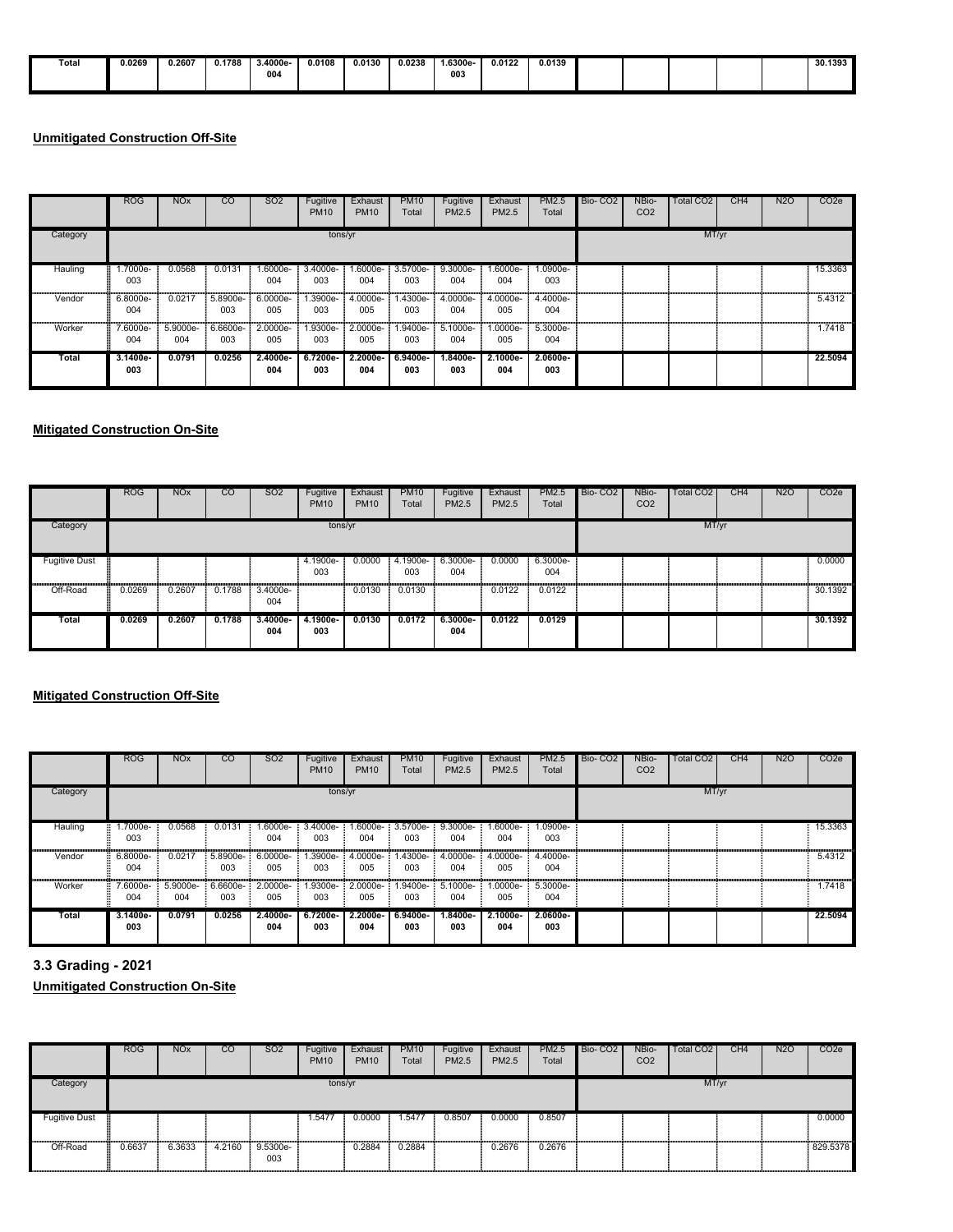| Total | 5.6637 | 6.3633 | 4.2160               | $9.5300e-$ | .5477                           | 0.2884               | 1.8361 | 0.8507 | 0.2676 | .1183         |  |  | 829.5378 |
|-------|--------|--------|----------------------|------------|---------------------------------|----------------------|--------|--------|--------|---------------|--|--|----------|
|       |        | .      | $\sim$ $\sim$ $\sim$ | .          | the contract of the contract of | $\sim$ $\sim$ $\sim$ | .      | .      |        | $\sim$ $\sim$ |  |  |          |
|       |        |        |                      | 003        |                                 |                      |        |        |        |               |  |  |          |
|       |        |        |                      |            |                                 |                      |        |        |        |               |  |  |          |
|       |        |        |                      |            |                                 |                      |        |        |        |               |  |  |          |
|       |        |        |                      |            |                                 |                      |        |        |        |               |  |  |          |

|          | <b>ROG</b>      | <b>NO<sub>x</sub></b> | CO     | <b>SO2</b>      | Fugitive<br><b>PM10</b> | Exhaust<br><b>PM10</b> | <b>PM10</b><br>Total | Fugitive<br>PM2.5 | Exhaust<br>PM2.5 | <b>PM2.5</b><br>Total | Bio-CO <sub>2</sub> | NBio-<br>CO <sub>2</sub> | Total CO <sub>2</sub> | CH <sub>4</sub> | <b>N2O</b> | CO <sub>2e</sub> |
|----------|-----------------|-----------------------|--------|-----------------|-------------------------|------------------------|----------------------|-------------------|------------------|-----------------------|---------------------|--------------------------|-----------------------|-----------------|------------|------------------|
| Category |                 |                       |        |                 | tons/yr                 |                        |                      |                   |                  |                       |                     |                          | MT/yr                 |                 |            |                  |
| Hauling  | 0.1493          | 4.9791                | 1.1456 | 0.0136          | 0.2982                  | 0.0145                 | 0.3126               | 0.0819            | 0.0138           | 0.0957                |                     |                          |                       |                 |            | 1,343.672<br>4   |
| Vendor   | 7.9800e-<br>003 | 0.2536                | 0.0688 | 6.5000e-<br>004 | 0.0162                  | 5.2000e-<br>004        | 0.0167               | 4.6700e-<br>003   | 4.9000e-<br>004  | 5.1700e-<br>003       |                     |                          |                       |                 |            | 63.4468          |
| Worker   | 9.9500e-<br>003 | 7.7500e-<br>003       | 0.0875 | 2.5000e-<br>004 | 0.0254                  | 2.1000e-<br>004        | 0.0256               | 6.7300e-<br>003   | 1.9000e-<br>004  | 6.9200e-<br>003       |                     |                          |                       |                 |            | 22,8905          |
| Total    | 0.1673          | 5.2405                | 1.3018 | 0.0145          | 0.3397                  | 0.0152                 | 0.3549               | 0.0933            | 0.0145           | 0.1078                |                     |                          |                       |                 |            | 1,430.009<br>6   |

# **Mitigated Construction On-Site**

|                      | <b>ROG</b> | <b>NO<sub>x</sub></b> | CO     | <b>SO2</b>        | Fugitive<br><b>PM10</b> | Exhaust<br><b>PM10</b> | <b>PM10</b><br>Total | Fugitive<br>PM2.5 | Exhaust<br>PM2.5 | PM2.5<br>Total | Bio-CO <sub>2</sub> | NBio-<br>CO <sub>2</sub> | <b>Total CO2</b> | CH <sub>4</sub> | <b>N2O</b> | CO <sub>2</sub> e |
|----------------------|------------|-----------------------|--------|-------------------|-------------------------|------------------------|----------------------|-------------------|------------------|----------------|---------------------|--------------------------|------------------|-----------------|------------|-------------------|
| Category             |            |                       |        |                   | tons/yr                 |                        |                      |                   |                  |                |                     |                          | MT/yr            |                 |            |                   |
| <b>Fugitive Dust</b> |            |                       |        |                   | 0.6036                  | 0.0000                 | 0.6036               | 0.3318            | 0.0000           | 0.3318         |                     |                          |                  |                 |            | 0.0000            |
| Off-Road             | 0.6637     | 6.3633                | 4.2160 | 9.5300e-<br>003   |                         | 0.2884                 | 0.2884               |                   | 0.2676           | 0.2676         |                     |                          |                  |                 |            | 829.5368          |
| Total                | 0.6637     | 6.3633                | 4.2160 | $9.5300e-$<br>003 | 0.6036                  | 0.2884                 | 0.8920               | 0.3318            | 0.2676           | 0.5994         |                     |                          |                  |                 |            | 829.5368          |

# **Mitigated Construction Off-Site**

|          | <b>ROG</b>      | <b>NO<sub>x</sub></b> | CO     | SO <sub>2</sub> | Fugitive<br><b>PM10</b> | Exhaust<br><b>PM10</b> | <b>PM10</b><br>Total | Fugitive<br><b>PM2.5</b> | Exhaust<br><b>PM2.5</b> | <b>PM2.5</b><br>Total | Bio-CO <sub>2</sub> | NBio-<br>CO <sub>2</sub> | <b>Total CO2</b> | CH <sub>4</sub> | <b>N2O</b> | CO <sub>2e</sub> |
|----------|-----------------|-----------------------|--------|-----------------|-------------------------|------------------------|----------------------|--------------------------|-------------------------|-----------------------|---------------------|--------------------------|------------------|-----------------|------------|------------------|
| Category |                 |                       |        |                 | tons/yr                 |                        |                      |                          |                         |                       |                     |                          | MT/yr            |                 |            |                  |
| Hauling  | 0.1493          | 4.9791                | 1.1456 | 0.0136          | 0.2982                  | 0.0145                 | 0.3126               | 0.0819                   | 0.0138                  | 0.0957                |                     |                          |                  |                 |            | 1,343.672<br>4   |
| Vendor   | 7.9800e-<br>003 | 0.2536                | 0.0688 | 6.5000e-<br>004 | 0.0162                  | 5.2000e-<br>004        | 0.0167               | 4.6700e-<br>003          | 4.9000e-<br>004         | 5.1700e-<br>003       |                     |                          |                  |                 |            | 63.4468          |
| Worker   | 9.9500e-<br>003 | 7.7500e-<br>003       | 0.0875 | 2.5000e-<br>004 | 0.0254                  | 2.1000e-<br>004        | 0.0256               | 6.7300e-<br>003          | 1.9000e-<br>004         | 6.9200e-<br>003       |                     |                          |                  |                 |            | 22.8905          |
| Total    | 0.1673          | 5.2405                | 1.3018 | 0.0145          | 0.3397                  | 0.0152                 | 0.3549               | 0.0933                   | 0.0145                  | 0.1078                |                     |                          |                  |                 |            | 1,430.009<br>6   |

### **3.4 Matt Foundation - 2021**

|                      | <b>ROG</b>      | <b>NO<sub>x</sub></b> | $_{\rm CO}$ | SO <sub>2</sub> | Fugitive<br><b>PM10</b> | Exhaust<br><b>PM10</b> | <b>PM10</b><br>Total | Fugitive<br>PM2.5 | Exhaust<br><b>PM2.5</b> | <b>PM2.5</b><br>Total | Bio-CO <sub>2</sub> | NBio-<br>CO <sub>2</sub> | Total CO <sub>2</sub> | CH <sub>4</sub> | <b>N2O</b> | CO <sub>2e</sub> |
|----------------------|-----------------|-----------------------|-------------|-----------------|-------------------------|------------------------|----------------------|-------------------|-------------------------|-----------------------|---------------------|--------------------------|-----------------------|-----------------|------------|------------------|
| Category             |                 |                       |             |                 | tons/yr                 |                        |                      |                   |                         |                       |                     |                          | MT/yr                 |                 |            |                  |
| <b>Fugitive Dust</b> |                 |                       |             |                 | 0.0000                  | 0.0000                 | 0.0000               | 0.0000            | 0.0000                  | 0.0000                |                     |                          |                       |                 |            | 0.0000           |
| Off-Road             | 4.5700e-<br>003 | 0.0385                | 0.0449      | 8.0000e-<br>005 |                         | 2.1300e-<br>003        | 2.1300e-<br>003      |                   | 2.1300e-<br>003         | 2.1300e-<br>003       |                     |                          |                       |                 |            | 6.7918           |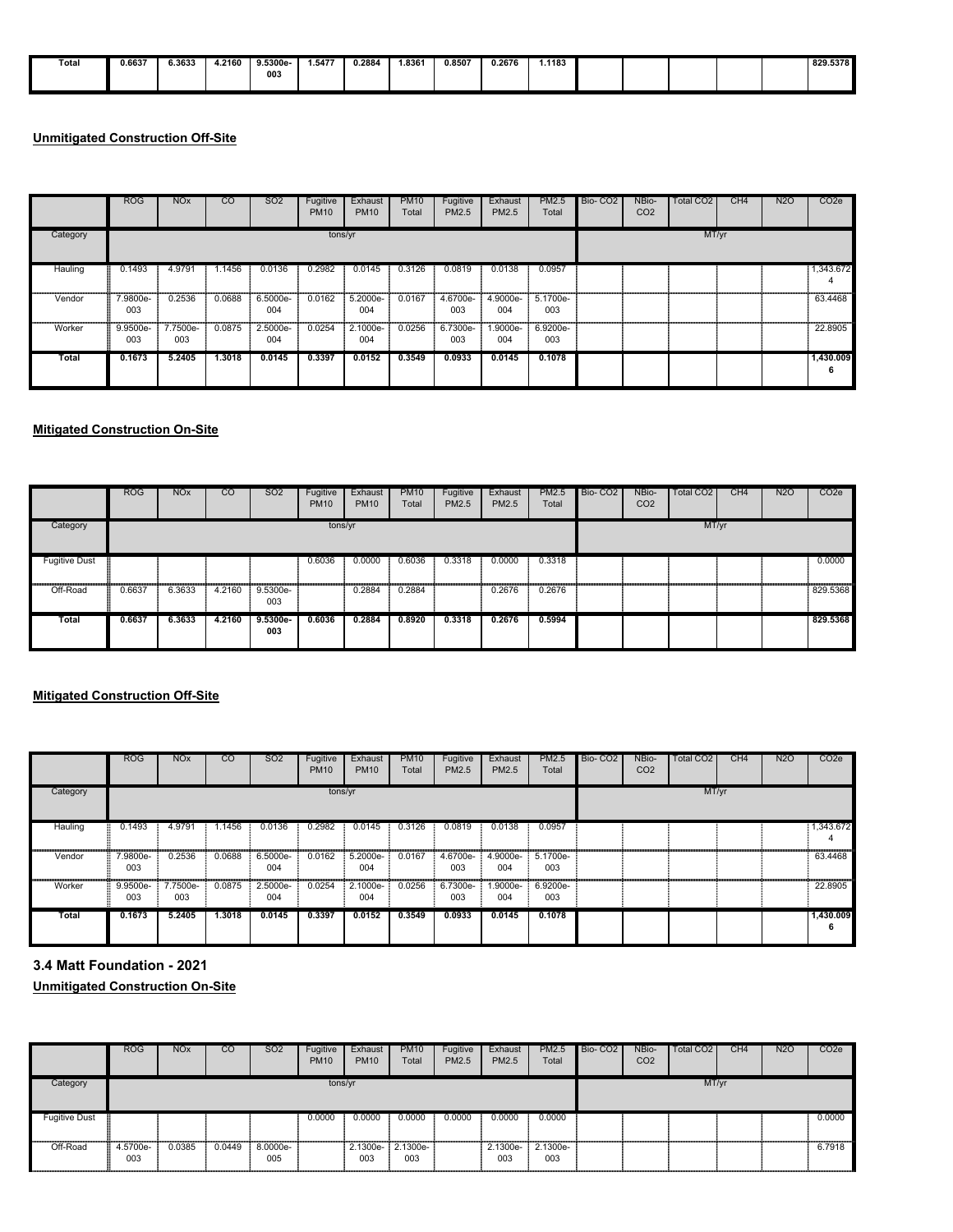| Total | 4.5700e | 0.0385 | 0.0449 | $8.0000e -$ | 0.0000 | $2.1300e-$ | $2.1300e-$ | 0.0000 | $2.1300e -$ | 2.1300e |  |  | 6.7918 |
|-------|---------|--------|--------|-------------|--------|------------|------------|--------|-------------|---------|--|--|--------|
|       | 003     |        |        | 005         |        | 003        | 003        |        | 003         | 003     |  |  |        |
|       |         |        |        |             |        |            |            |        |             |         |  |  |        |

|          | <b>ROG</b>      | <b>NO<sub>x</sub></b> | CO     | SO <sub>2</sub>   | Fugitive<br><b>PM10</b> | Exhaust<br><b>PM10</b> | <b>PM10</b><br>Total | Fugitive<br>PM2.5 | Exhaust<br>PM2.5 | <b>PM2.5</b><br>Total | Bio-CO <sub>2</sub> | NBio-<br>CO <sub>2</sub> | Total CO <sub>2</sub> | CH <sub>4</sub> | <b>N2O</b> | CO <sub>2</sub> e |
|----------|-----------------|-----------------------|--------|-------------------|-------------------------|------------------------|----------------------|-------------------|------------------|-----------------------|---------------------|--------------------------|-----------------------|-----------------|------------|-------------------|
| Category |                 |                       |        |                   | tons/yr                 |                        |                      |                   |                  |                       |                     |                          | MT/yr                 |                 |            |                   |
| Hauling  | 0.0000          | 0.0000                | 0.0000 | 0.0000            | 0.0000                  | 0.0000                 | 0.0000               | 0.0000            | 0.0000           | 0.0000                |                     |                          |                       |                 |            | 0.0000            |
| Vendor   | 2.5000e-<br>003 | 0.0971                | 0.0194 | 2.1000e-<br>004   | 3.7100e-<br>003         | 2.0000e-<br>004        | 3.9000e-<br>003      | 1.0200e-<br>003   | 1.9000e-<br>004  | 1.2100e-<br>003       |                     |                          |                       |                 |            | 20.4648           |
| Worker   | .2900e-<br>003  | 1.0000e-<br>003       | 0.0113 | 3.0000e-<br>005   | 3.2900e-<br>003         | 3.0000e-<br>005        | 3.3100e-<br>003      | 8.7000e-<br>004   | 2.0000e-<br>005  | $9.0000e -$<br>004    |                     |                          |                       |                 |            | 2.9689            |
| Total    | 3.7900e-<br>003 | 0.0981                | 0.0307 | $2.4000e-$<br>004 | 7.0000e-<br>003         | $2.3000e-$<br>004      | 7.2100e-<br>003      | $1.8900e-$<br>003 | 2.1000e-<br>004  | 2.1100e-<br>003       |                     |                          |                       |                 |            | 23.4337           |

# **Mitigated Construction On-Site**

|                      | <b>ROG</b>      | <b>NO<sub>x</sub></b> | CO     | <b>SO2</b>        | Fugitive<br><b>PM10</b> | Exhaust<br><b>PM10</b> | <b>PM10</b><br>Total | Fugitive<br>PM2.5 | Exhaust<br>PM2.5   | <b>PM2.5</b><br>Total | Bio-CO <sub>2</sub> | NBio-<br>CO <sub>2</sub> | <b>Total CO2</b> | CH <sub>4</sub> | <b>N2O</b> | CO <sub>2e</sub> |
|----------------------|-----------------|-----------------------|--------|-------------------|-------------------------|------------------------|----------------------|-------------------|--------------------|-----------------------|---------------------|--------------------------|------------------|-----------------|------------|------------------|
| Category             |                 |                       |        |                   | tons/yr                 |                        |                      |                   |                    |                       |                     |                          | MT/yr            |                 |            |                  |
| <b>Fugitive Dust</b> |                 |                       |        |                   | 0.0000                  | 0.0000                 | 0.0000               | 0.0000            | 0.0000             | 0.0000                |                     |                          |                  |                 |            | 0.0000           |
| Off-Road             | 4.5700e-<br>003 | 0.0385                | 0.0449 | 8.0000e-<br>005   |                         | 2.1300e-<br>003        | 2.1300e-<br>003      |                   | 2.1300e-<br>003    | 2.1300e-<br>003       |                     |                          |                  |                 |            | 6.7917           |
| Total                | 4.5700e-<br>003 | 0.0385                | 0.0449 | $8.0000e-$<br>005 | 0.0000                  | $2.1300e-$<br>003      | 2.1300e-<br>003      | 0.0000            | $2.1300e -$<br>003 | $2.1300e-$<br>003     |                     |                          |                  |                 |            | 6.7917           |

# **Mitigated Construction Off-Site**

|          | <b>ROG</b>      | <b>NO<sub>x</sub></b> | <sub>CO</sub> | SO <sub>2</sub>   | Fugitive<br><b>PM10</b> | Exhaust<br><b>PM10</b> | <b>PM10</b><br>Total | Fugitive<br>PM2.5 | Exhaust<br>PM2.5  | <b>PM2.5</b><br>Total | Bio-CO <sub>2</sub> | NBio-<br>CO <sub>2</sub> | <b>Total CO2</b> | CH <sub>4</sub> | <b>N2O</b> | CO <sub>2e</sub> |
|----------|-----------------|-----------------------|---------------|-------------------|-------------------------|------------------------|----------------------|-------------------|-------------------|-----------------------|---------------------|--------------------------|------------------|-----------------|------------|------------------|
| Category |                 |                       |               |                   | tons/yr                 |                        |                      |                   |                   |                       |                     |                          | MT/yr            |                 |            |                  |
| Hauling  | 0.0000          | 0.0000                | 0.0000        | 0.0000            | 0.0000                  | 0.0000                 | 0.0000               | 0.0000            | 0.0000            | 0.0000                |                     |                          |                  |                 |            | 0.0000           |
| Vendor   | 2.5000e-<br>003 | 0.0971                | 0.0194        | 2.1000e-<br>004   | 3.7100e-<br>003         | 2.0000e-<br>004        | 3.9000e-<br>003      | 1.0200e-<br>003   | 1.9000e-<br>004   | 1.2100e-<br>003       |                     |                          |                  |                 |            | 20.4648          |
| Worker   | -.2900e<br>003  | 1.0000e-<br>003       | 0.0113        | 3.0000e-<br>005   | 3.2900e-<br>003         | 3.0000e-<br>005        | 3.3100e-<br>003      | 8.7000e-<br>004   | 2.0000e-<br>005   | 9.0000e-<br>004       |                     |                          |                  |                 |            | 2.9689           |
| Total    | 3.7900e-<br>003 | 0.0981                | 0.0307        | $2.4000e-$<br>004 | 7.0000e-<br>003         | 2.3000e-<br>004        | 7.2100e-<br>003      | $1.8900e-$<br>003 | $2.1000e-$<br>004 | 2.1100e-<br>003       |                     |                          |                  |                 |            | 23.4337          |

### **3.5 Foundation - 2021**

|                      | <b>ROG</b> | <b>NO<sub>x</sub></b> | $_{\rm CO}$ | SO <sub>2</sub> | Fugitive<br><b>PM10</b> | Exhaust<br><b>PM10</b> | <b>PM10</b><br>Total | Fugitive<br>PM2.5 | Exhaust<br><b>PM2.5</b> | <b>PM2.5</b><br>Total | Bio-CO <sub>2</sub> | NBio-<br>CO <sub>2</sub> | Total CO <sub>2</sub> | CH <sub>4</sub> | <b>N2O</b> | CO <sub>2e</sub> |
|----------------------|------------|-----------------------|-------------|-----------------|-------------------------|------------------------|----------------------|-------------------|-------------------------|-----------------------|---------------------|--------------------------|-----------------------|-----------------|------------|------------------|
| Category             |            |                       |             |                 | tons/yr                 |                        |                      |                   |                         |                       |                     |                          | MT/yr                 |                 |            |                  |
| <b>Fugitive Dust</b> |            |                       |             |                 | 0.0000                  | 0.0000                 | 0.0000               | 0.0000            | 0.0000                  | 0.0000                |                     |                          |                       |                 |            | 0.0000           |
| Off-Road             | 0.0159     | 0.1348                | 0.1546      | 2.6000e-<br>004 |                         | 7.7700e-<br>003        | 7.7700e-<br>003      |                   | 7.6500e-<br>003         | 7.6500e-<br>003       |                     |                          |                       |                 |            | 22.5637          |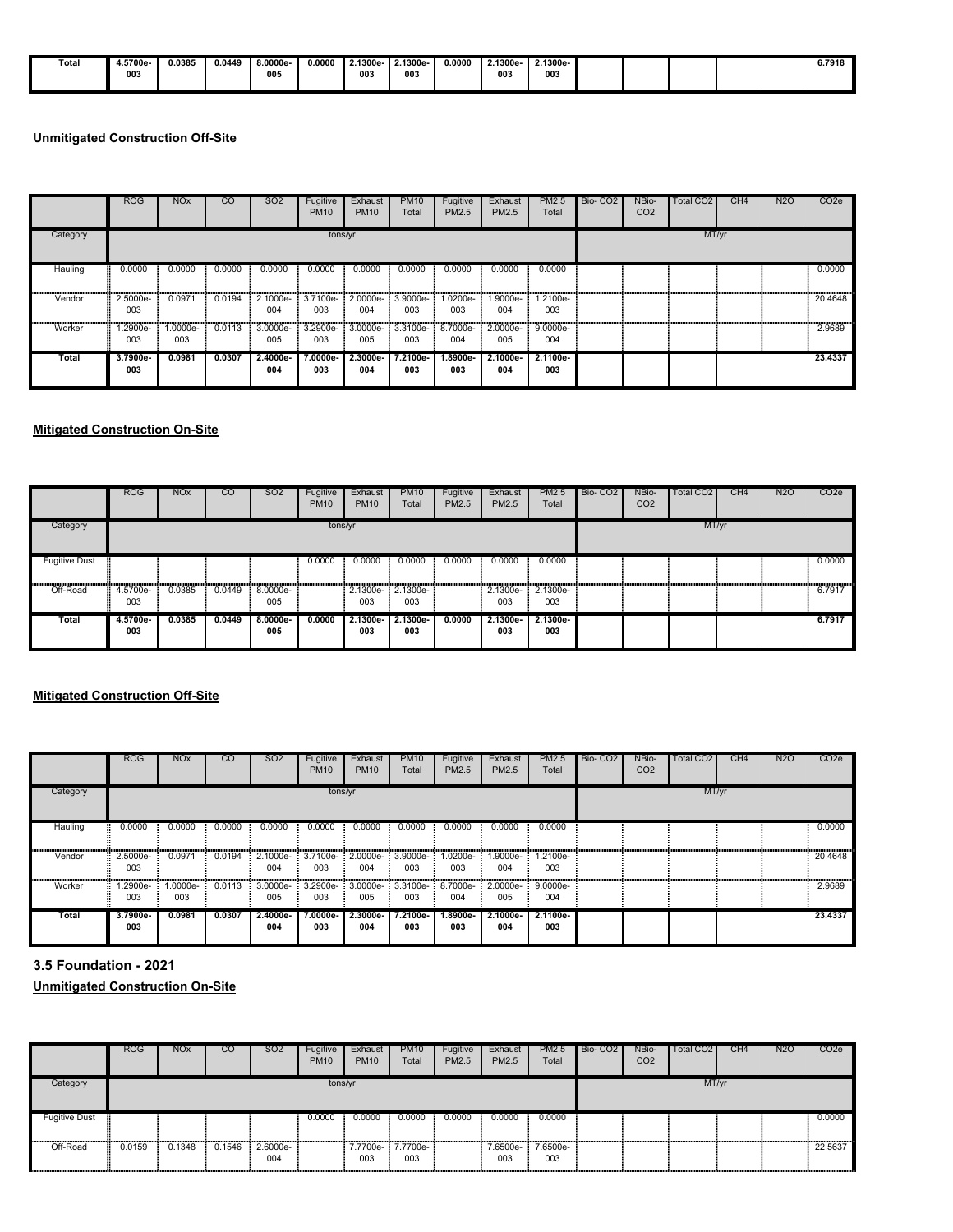| <b>Fotal</b> | 0.0159 | .1348 | J.154f | $2.6000e -$          | 0.0000 | 7.7700e-<br>. | 7.7700e- | 0.0000 | 7.6500e- | 7.6500e                     |  |  | 22.5637 |
|--------------|--------|-------|--------|----------------------|--------|---------------|----------|--------|----------|-----------------------------|--|--|---------|
|              |        |       |        | 004<br>$\sim$ $\sim$ |        | 003           | 003      |        | 003      | 003<br>$\sim$ $\sim$ $\sim$ |  |  |         |
|              |        |       |        |                      |        |               |          |        |          |                             |  |  |         |

|          | <b>ROG</b>     | <b>NO<sub>x</sub></b> | CO     | <b>SO2</b>      | Fugitive<br><b>PM10</b> | Exhaust<br><b>PM10</b> | <b>PM10</b><br>Total | Fugitive<br>PM2.5 | Exhaust<br>PM2.5 | <b>PM2.5</b><br>Total | Bio-CO <sub>2</sub> | NBio-<br>CO <sub>2</sub> | Total CO <sub>2</sub> | CH <sub>4</sub> | <b>N2O</b> | CO <sub>2</sub> e |
|----------|----------------|-----------------------|--------|-----------------|-------------------------|------------------------|----------------------|-------------------|------------------|-----------------------|---------------------|--------------------------|-----------------------|-----------------|------------|-------------------|
| Category |                |                       |        |                 | tons/yr                 |                        |                      |                   |                  |                       |                     |                          | MT/yr                 |                 |            |                   |
| Hauling  | 0.0000         | 0.0000                | 0.0000 | 0.0000          | 0.0000                  | 0.0000                 | 0.0000               | 0.0000            | 0.0000           | 0.0000                |                     |                          |                       |                 |            | 0.0000            |
| Vendor   | .4400e-<br>003 | 0.0560                | 0.0112 | 1.2000e-<br>004 | 2.1400e-<br>003         | 1.1000e-<br>004        | 2.2500e-<br>003      | 5.9000e-<br>004   | 1.1000e-<br>004  | 7.0000e-<br>004       |                     |                          |                       |                 |            | 11.8066           |
| Worker   | 0.0194         | 0.0151                | 0.1702 | 4.9000e-<br>004 | 0.0493                  | 4.1000e-<br>004        | 0.0497               | 0.0131            | 3.7000e-<br>004  | 0.0135                |                     |                          |                       |                 |            | 44.5340           |
| Total    | 0.0208         | 0.0711                | 0.1814 | 6.1000e-<br>004 | 0.0515                  | 5.2000e-<br>004        | 0.0520               | 0.0137            | 4.8000e-<br>004  | 0.0142                |                     |                          |                       |                 |            | 56.3406           |

# **Mitigated Construction On-Site**

|                      | <b>ROG</b> | <b>NO<sub>x</sub></b> | CO     | <b>SO2</b>        | Fugitive<br><b>PM10</b> | Exhaust<br><b>PM10</b> | <b>PM10</b><br>Total | Fugitive<br>PM2.5 | Exhaust<br>PM2.5 | <b>PM2.5</b><br>Total | Bio-CO <sub>2</sub> | NBio-<br>CO <sub>2</sub> | <b>Total CO2</b> | CH <sub>4</sub> | <b>N2O</b> | CO <sub>2</sub> e |
|----------------------|------------|-----------------------|--------|-------------------|-------------------------|------------------------|----------------------|-------------------|------------------|-----------------------|---------------------|--------------------------|------------------|-----------------|------------|-------------------|
| Category             |            |                       |        |                   | tons/yr                 |                        |                      |                   |                  |                       |                     |                          | MT/yr            |                 |            |                   |
| <b>Fugitive Dust</b> |            |                       |        |                   | 0.0000                  | 0.0000                 | 0.0000               | 0.0000            | 0.0000           | 0.0000                |                     |                          |                  |                 |            | 0.0000            |
| Off-Road             | 0.0159     | 0.1348                | 0.1546 | 2.6000e-<br>004   |                         | 7.7700e-<br>003        | 7.7700e-<br>003      |                   | 7.6500e-<br>003  | 7.6500e-<br>003       |                     |                          |                  |                 |            | 22.5637           |
| Total                | 0.0159     | 0.1348                | 0.1546 | $2.6000e-$<br>004 | 0.0000                  | 7.7700e-<br>003        | 7.7700e-<br>003      | 0.0000            | 7.6500e-<br>003  | 7.6500e-<br>003       |                     |                          |                  |                 |            | 22.5637           |

# **Mitigated Construction Off-Site**

|          | <b>ROG</b>     | <b>NO<sub>x</sub></b> | CO     | SO <sub>2</sub>    | Fugitive<br><b>PM10</b> | Exhaust<br><b>PM10</b> | <b>PM10</b><br>Total | Fugitive<br>PM2.5 | Exhaust<br>PM2.5 | <b>PM2.5</b><br>Total | Bio-CO <sub>2</sub> | NBio-<br>CO <sub>2</sub> | <b>Total CO2</b> | CH <sub>4</sub> | <b>N2O</b> | CO <sub>2e</sub> |
|----------|----------------|-----------------------|--------|--------------------|-------------------------|------------------------|----------------------|-------------------|------------------|-----------------------|---------------------|--------------------------|------------------|-----------------|------------|------------------|
| Category |                |                       |        |                    | tons/yr                 |                        |                      |                   |                  |                       |                     |                          | MT/yr            |                 |            |                  |
| Hauling  | 0.0000         | 0.0000                | 0.0000 | 0.0000             | 0.0000                  | 0.0000                 | 0.0000               | 0.0000            | 0.0000           | 0.0000                |                     |                          |                  |                 |            | 0.0000           |
| Vendor   | .4400e-<br>003 | 0.0560                | 0.0112 | -.2000e<br>004     | 2.1400e-<br>003         | $.1000e-$<br>004       | 2.2500e-<br>003      | 5.9000e-<br>004   | 1.1000e-<br>004  | 7.0000e-<br>004       |                     |                          |                  |                 |            | 11.8066          |
| Worker   | 0.0194         | 0.0151                | 0.1702 | 4.9000e-<br>004    | 0.0493                  | 4.1000e-<br>004        | 0.0497               | 0.0131            | 3.7000e-<br>004  | 0.0135                |                     |                          |                  |                 |            | 44.5340          |
| Total    | 0.0208         | 0.0711                | 0.1814 | $6.1000e -$<br>004 | 0.0515                  | 5.2000e-<br>004        | 0.0520               | 0.0137            | 4.8000e-<br>004  | 0.0142                |                     |                          |                  |                 |            | 56.3406          |

### **3.5 Foundation - 2022**

|                      | <b>ROG</b> | <b>NO<sub>x</sub></b> | CO    | SO <sub>2</sub> | Fugitive<br><b>PM10</b> | Exhaust<br><b>PM10</b> | <b>PM10</b><br>Total | Fugitive<br>PM2.5 | Exhaust<br>PM2.5 | <b>PM2.5</b><br>Total | Bio-CO <sub>2</sub> | NBio-<br>CO <sub>2</sub> | Total CO <sub>2</sub> | CH <sub>4</sub> | <b>N2O</b> | CO <sub>2e</sub> |
|----------------------|------------|-----------------------|-------|-----------------|-------------------------|------------------------|----------------------|-------------------|------------------|-----------------------|---------------------|--------------------------|-----------------------|-----------------|------------|------------------|
| Category             |            |                       |       |                 | tons/yr                 |                        |                      |                   |                  |                       |                     |                          | MT/yr                 |                 |            |                  |
| <b>Fugitive Dust</b> |            |                       |       |                 | 0.0000                  | 0.0000                 | 0.0000               | 0.0000            | 0.0000           | 0.0000                |                     |                          |                       |                 |            | 0.0000           |
| Off-Road             | 0.1360     | 1.1573                | .4374 | 2.4400e-<br>003 |                         | 0.0629                 | 0.0629               |                   | 0.0619           | 0.0619                |                     |                          |                       |                 |            | 210.5779         |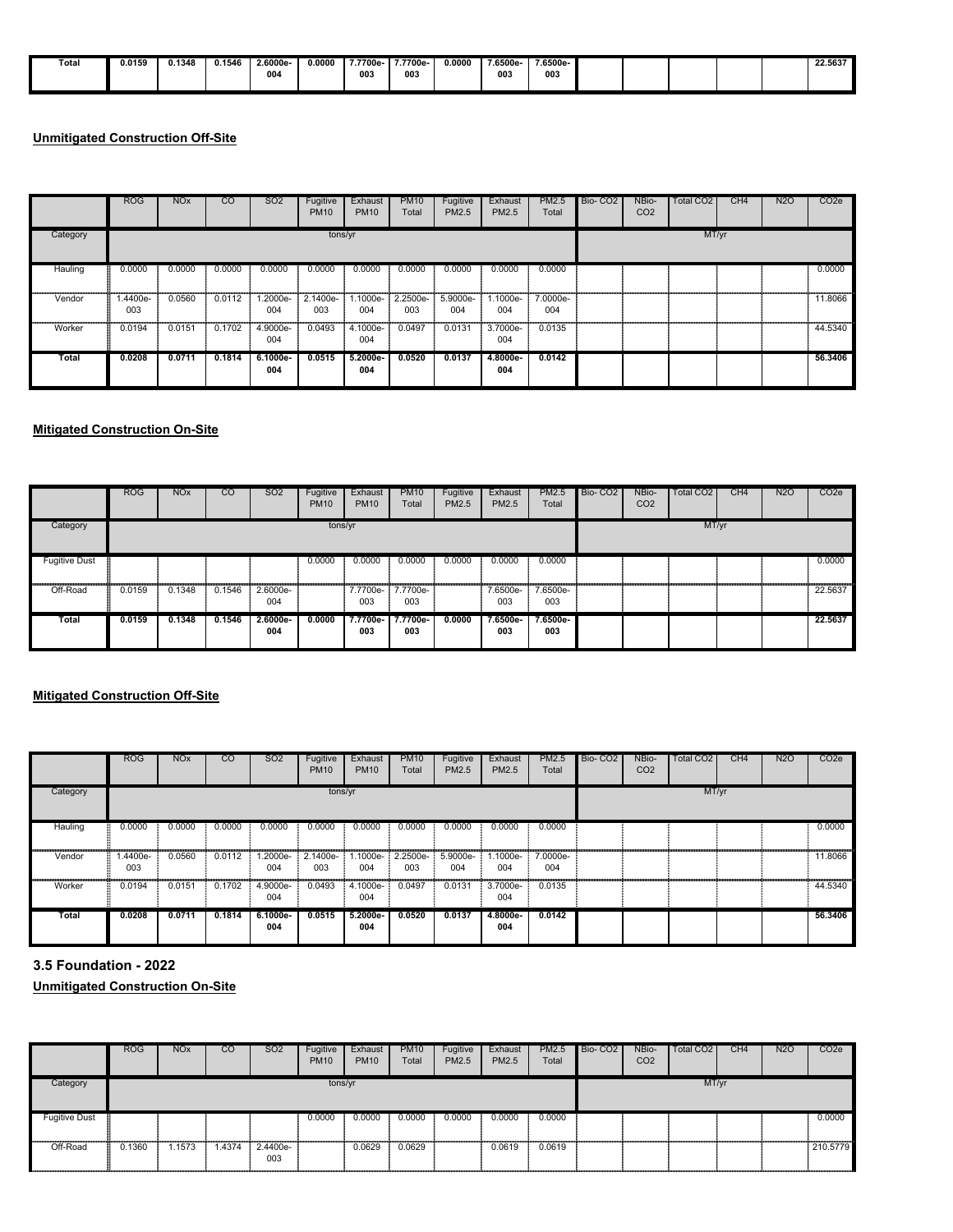| Total | 0.1360 | .1573 | .4374 | :.4400e- | 0.0000 | 0.0629 | 0.0629 | 0.0000 | 0.0619 | 0.0619 |  |  | 210.5779 |
|-------|--------|-------|-------|----------|--------|--------|--------|--------|--------|--------|--|--|----------|
|       |        |       |       | .        | .      | .      | .      | .      | .      |        |  |  |          |
|       |        |       |       | 003      |        |        |        |        |        |        |  |  |          |
|       |        |       |       |          |        |        |        |        |        |        |  |  |          |
|       |        |       |       |          |        |        |        |        |        |        |  |  |          |

|          | <b>ROG</b> | <b>NO<sub>x</sub></b> | CO     | SO <sub>2</sub> | Fugitive<br><b>PM10</b> | Exhaust<br><b>PM10</b> | <b>PM10</b><br>Total | Fugitive<br>PM2.5 | Exhaust<br>PM2.5 | PM2.5<br>Total  | Bio-CO <sub>2</sub> | NBio-<br>CO <sub>2</sub> | Total CO <sub>2</sub> | CH <sub>4</sub> | <b>N2O</b> | CO <sub>2e</sub> |
|----------|------------|-----------------------|--------|-----------------|-------------------------|------------------------|----------------------|-------------------|------------------|-----------------|---------------------|--------------------------|-----------------------|-----------------|------------|------------------|
| Category |            |                       |        |                 | tons/yr                 |                        |                      |                   |                  |                 |                     |                          | MT/yr                 |                 |            |                  |
| Hauling  | 0.0000     | 0.0000                | 0.0000 | 0.0000          | 0.0000                  | 0.0000                 | 0.0000               | 0.0000            | 0.0000           | 0.0000          |                     |                          |                       |                 |            | 0.0000           |
| Vendor   | 0.0128     | 0.4934                | 0.1026 | 1.1000e-<br>003 | 0.0200                  | 9.1000e-<br>004        | 0.0209               | 5.4900e-<br>003   | 8.7000e-<br>004  | 6.3600e-<br>003 |                     |                          |                       |                 |            | 108.9568         |
| Worker   | 0.1695     | 0.1271                | 1.4634 | 4.4300e-<br>003 | 0.4602                  | 3.6700e-<br>003        | 0.4639               | 0.1222            | 3.3800e-<br>003  | 0.1256          |                     |                          |                       |                 |            | 401.0209         |
| Total    | 0.1822     | 0.6205                | 1.5660 | 5.5300e-<br>003 | 0.4802                  | 4.5800e-<br>003        | 0.4848               | 0.1277            | 4.2500e-<br>003  | 0.1320          |                     |                          |                       |                 |            | 509.9777         |

# **Mitigated Construction On-Site**

|                      | <b>ROG</b> | <b>NO<sub>x</sub></b> | CO     | <b>SO2</b>      | Fugitive<br><b>PM10</b> | Exhaust<br><b>PM10</b> | <b>PM10</b><br>Total | Fugitive<br>PM2.5 | Exhaust<br>PM2.5 | <b>PM2.5</b><br>Total | Bio-CO <sub>2</sub> | NBio-<br>CO <sub>2</sub> | Total CO2 | CH <sub>4</sub> | <b>N2O</b> | CO <sub>2</sub> e |
|----------------------|------------|-----------------------|--------|-----------------|-------------------------|------------------------|----------------------|-------------------|------------------|-----------------------|---------------------|--------------------------|-----------|-----------------|------------|-------------------|
| Category             |            |                       |        |                 | tons/yr                 |                        |                      |                   |                  |                       |                     |                          | MT/yr     |                 |            |                   |
| <b>Fugitive Dust</b> |            |                       |        |                 | 0.0000                  | 0.0000                 | 0.0000               | 0.0000            | 0.0000           | 0.0000                |                     |                          |           |                 |            | 0.0000            |
| Off-Road             | 0.1360     | 1.1573                | 1.4374 | 2.4400e-<br>003 |                         | 0.0629                 | 0.0629               |                   | 0.0619           | 0.0619                |                     |                          |           |                 |            | 210.5776          |
| Total                | 0.1360     | 1.1573                | 1.4374 | 2.4400e-<br>003 | 0.0000                  | 0.0629                 | 0.0629               | 0.0000            | 0.0619           | 0.0619                |                     |                          |           |                 |            | 210.5776          |

# **Mitigated Construction Off-Site**

|          | <b>ROG</b> | <b>NO<sub>x</sub></b> | CO     | SO <sub>2</sub> | Fugitive<br><b>PM10</b> | Exhaust<br><b>PM10</b> | <b>PM10</b><br>Total | Fugitive<br>PM2.5 | Exhaust<br>PM2.5 | <b>PM2.5</b><br>Total | Bio-CO <sub>2</sub> | NBio-<br>CO <sub>2</sub> | <b>Total CO2</b> | CH <sub>4</sub> | <b>N2O</b> | CO <sub>2e</sub> |
|----------|------------|-----------------------|--------|-----------------|-------------------------|------------------------|----------------------|-------------------|------------------|-----------------------|---------------------|--------------------------|------------------|-----------------|------------|------------------|
| Category |            |                       |        |                 | tons/yr                 |                        |                      |                   |                  |                       |                     |                          | MT/yr            |                 |            |                  |
| Hauling  | 0.0000     | 0.0000                | 0.0000 | 0.0000          | 0.0000                  | 0.0000                 | 0.0000               | 0.0000            | 0.0000           | 0.0000                |                     |                          |                  |                 |            | 0.0000           |
| Vendor   | 0.0128     | 0.4934                | 0.1026 | 1.1000e-<br>003 | 0.0200                  | 9.1000e-<br>004        | 0.0209               | 5.4900e-<br>003   | 8.7000e-<br>004  | 6.3600e-<br>003       |                     |                          |                  |                 |            | 108.9568         |
| Worker   | 0.1695     | 0.1271                | 1.4634 | 4.4300e-<br>003 | 0.4602                  | 3.6700e-<br>003        | 0.4639               | 0.1222            | 3.3800e-<br>003  | 0.1256                |                     |                          |                  |                 |            | 401.0209         |
| Total    | 0.1822     | 0.6205                | 1.5660 | 5.5300e-<br>003 | 0.4802                  | 4.5800e-<br>003        | 0.4848               | 0.1277            | 4.2500e-<br>003  | 0.1320                |                     |                          |                  |                 |            | 509.9777         |

**3.6 Building Construction - 2022**

|          | ROG    | <b>NO<sub>x</sub></b> | CO     | <b>SO2</b>      | Fugitive<br><b>PM10</b> | Exhaust<br><b>PM10</b> | <b>PM10</b><br>Total | Fugitive<br>PM2.5 | Exhaust<br>PM2.5 | <b>PM2.5</b><br>Total | Bio-CO <sub>2</sub> | NBio-<br>CO <sub>2</sub> | <b>Total CO2</b> | CH <sub>4</sub> | <b>N2O</b> | CO <sub>2e</sub> |
|----------|--------|-----------------------|--------|-----------------|-------------------------|------------------------|----------------------|-------------------|------------------|-----------------------|---------------------|--------------------------|------------------|-----------------|------------|------------------|
| Category |        |                       |        |                 | tons/yr                 |                        |                      |                   |                  | MT/yr                 |                     |                          |                  |                 |            |                  |
| Off-Road | 0.1925 | 1.6015                | 2.0544 | 3.4700e-<br>003 |                         | 0.0819                 | 0.0819               |                   | 0.0810           | 0.0810                |                     |                          |                  |                 |            | 297.0593         |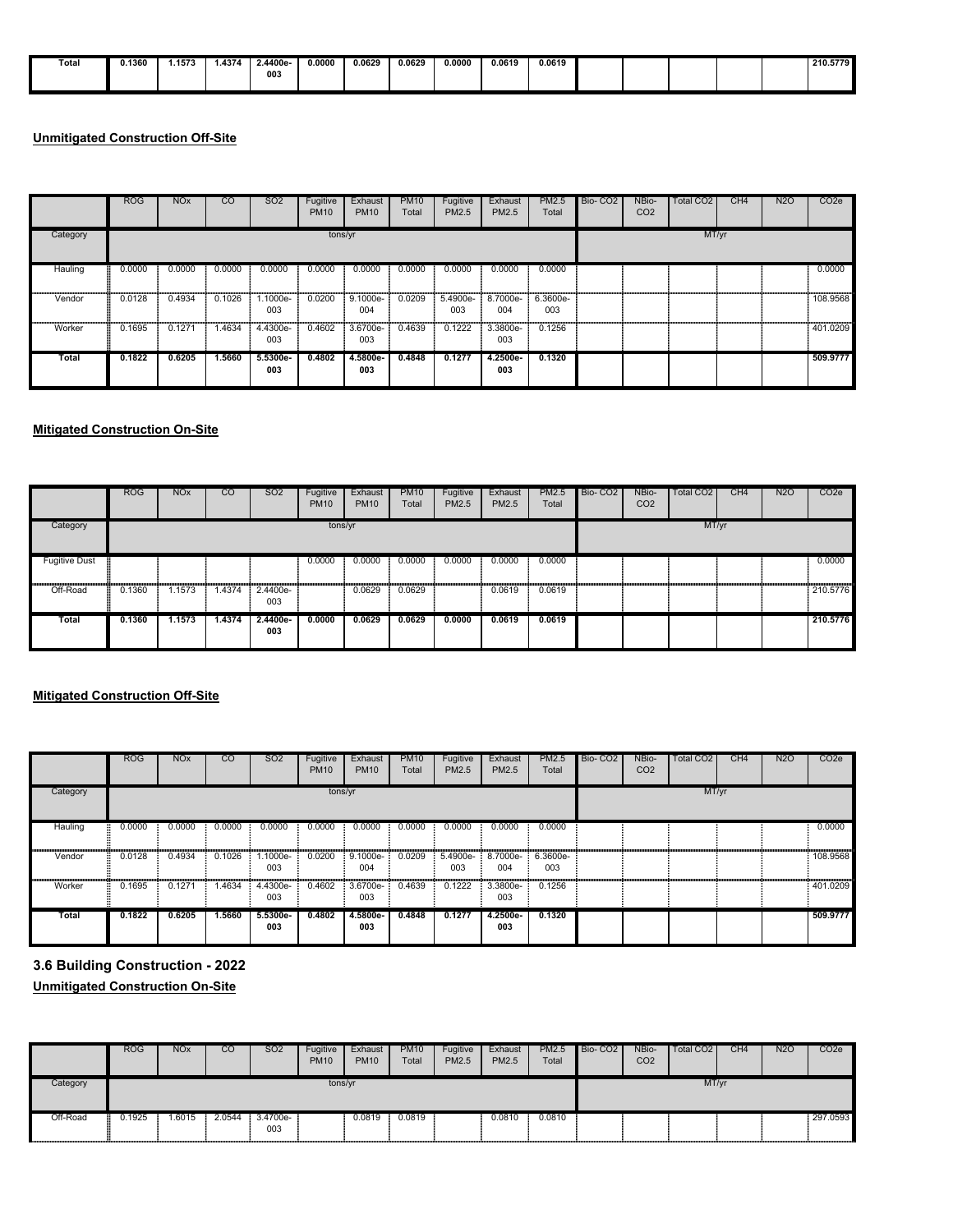|       | 0.1925 | .6015 | 2.0544 | 3.4700e     | 0.0819 | 0.0819 | 0.0810 | 0.0810 |  |  | 297.0593 |
|-------|--------|-------|--------|-------------|--------|--------|--------|--------|--|--|----------|
| Total |        | .     |        |             |        |        |        |        |  |  |          |
|       |        |       |        | 003<br>$ -$ |        |        |        |        |  |  |          |
|       |        |       |        |             |        |        |        |        |  |  |          |
|       |        |       |        |             |        |        |        |        |  |  |          |

|          | <b>ROG</b> | <b>NO<sub>x</sub></b> | CO     | SO <sub>2</sub> | Fugitive<br><b>PM10</b> | Exhaust<br><b>PM10</b> | <b>PM10</b><br>Total | Fugitive<br><b>PM2.5</b> | Exhaust<br>PM2.5 | <b>PM2.5</b><br>Total | Bio-CO <sub>2</sub> | NBio-<br>CO <sub>2</sub> | Total CO <sub>2</sub> | CH <sub>4</sub> | <b>N2O</b> | CO <sub>2e</sub> |
|----------|------------|-----------------------|--------|-----------------|-------------------------|------------------------|----------------------|--------------------------|------------------|-----------------------|---------------------|--------------------------|-----------------------|-----------------|------------|------------------|
| Category |            |                       |        |                 | tons/yr                 |                        |                      |                          |                  |                       |                     |                          | MT/yr                 |                 |            |                  |
| Hauling  | 0.0000     | 0.0000                | 0.0000 | 0.0000          | 0.0000                  | 0.0000                 | 0.0000               | 0.0000                   | 0.0000           | 0.0000                |                     |                          |                       |                 |            | 0.0000           |
| Vendor   | 0.0575     | 1.8490                | 0.4992 | 4.9700e-<br>003 | 0.1242                  | 3.4700e-<br>003        | 0.1277               | 0.0359                   | 3.3200e-<br>003  | 0.0392                |                     |                          |                       |                 |            | 482.5412         |
| Worker   | 0.1463     | 0.1097                | 1.2631 | 3.8300e-<br>003 | 0.3972                  | 3.1700e-<br>003        | 0.4004               | 0.1055                   | 2.9200e-<br>003  | 0.1084                |                     |                          |                       |                 |            | 346.1193         |
| Total    | 0.2037     | 1.9587                | 1.7623 | 8.8000e-<br>003 | 0.5215                  | 6.6400e-<br>003        | 0.5281               | 0.1414                   | 6.2400e-<br>003  | 0.1476                |                     |                          |                       |                 |            | 828.6605         |

### **Mitigated Construction On-Site**

|          | ROG    | <b>NOx</b> | CO     | SO <sub>2</sub> | Fugitive<br><b>PM10</b> | Exhaust<br><b>PM10</b> | <b>PM10</b><br>Total | Fugitive<br>PM2.5 | Exhaust<br>PM2.5 | PM2.5<br>Total | Bio-CO <sub>2</sub> | NBio-<br>CO <sub>2</sub> | Total CO2 | CH <sub>4</sub> | N2O | CO <sub>2</sub> e |
|----------|--------|------------|--------|-----------------|-------------------------|------------------------|----------------------|-------------------|------------------|----------------|---------------------|--------------------------|-----------|-----------------|-----|-------------------|
| Category |        |            |        |                 | tons/yr                 |                        |                      |                   |                  |                |                     |                          | MT/yr     |                 |     |                   |
| Off-Road | 0.1925 | .6015      | 2.0544 | 3.4700e-<br>003 |                         | 0.0819                 | 0.0819               |                   | 0.0810           | 0.0810         |                     |                          |           |                 |     | 297.0590          |
| Total    | 0.1925 | 1.6015     | 2.0544 | 3.4700e-<br>003 |                         | 0.0819                 | 0.0819               |                   | 0.0810           | 0.0810         |                     |                          |           |                 |     | 297.0590          |

#### **Mitigated Construction Off-Site**

|          | <b>ROG</b> | <b>NO<sub>x</sub></b> | CO.    | SO <sub>2</sub> | Fugitive<br><b>PM10</b> | Exhaust<br><b>PM10</b> | <b>PM10</b><br>Total | Fugitive<br>PM2.5 | Exhaust<br>PM2.5   | PM2.5<br>Total | Bio-CO <sub>2</sub> | NBio-<br>CO <sub>2</sub> | Total CO2 | CH <sub>4</sub> | N <sub>2</sub> O | CO <sub>2e</sub> |
|----------|------------|-----------------------|--------|-----------------|-------------------------|------------------------|----------------------|-------------------|--------------------|----------------|---------------------|--------------------------|-----------|-----------------|------------------|------------------|
| Category |            |                       |        |                 | tons/yr                 |                        |                      |                   |                    |                |                     |                          | MT/yr     |                 |                  |                  |
| Hauling  | 0.0000     | 0.0000                | 0.0000 | 0.0000          | 0.0000                  | 0.0000                 | 0.0000               | 0.0000            | 0.0000             | 0.0000         |                     |                          |           |                 |                  | 0.0000           |
| Vendor   | 0.0575     | 1.8490                | 0.4992 | 4.9700e-<br>003 | 0.1242                  | 3.4700e-<br>003        | 0.1277               | 0.0359            | 3.3200e-<br>003    | 0.0392         |                     |                          |           |                 |                  | 482.5412         |
| Worker   | 0.1463     | 0.1097                | 1.2631 | 3.8300e-<br>003 | 0.3972                  | 3.1700e-<br>003        | 0.4004               | 0.1055            | 2.9200e-<br>003    | 0.1084         |                     |                          |           |                 |                  | 346.1193         |
| Total    | 0.2037     | 1.9587                | 1.7623 | 8.8000e-<br>003 | 0.5215                  | 6.6400e-<br>003        | 0.5281               | 0.1414            | $6.2400e -$<br>003 | 0.1476         |                     |                          |           |                 |                  | 828.6605         |

**3.6 Building Construction - 2023**

|          | <b>ROG</b> | <b>NO<sub>x</sub></b> | CO     | <b>SO2</b>       | Fugitive<br><b>PM10</b> | Exhaust<br><b>PM10</b> | <b>PM10</b><br>Total | Fugitive<br><b>PM2.5</b> | Exhaust<br>PM2.5 | <b>PM2.5</b><br>Total | Bio-CO <sub>2</sub> | NBio-<br>CO <sub>2</sub> | Total CO2 | CH <sub>4</sub> | <b>N2O</b> | CO <sub>2</sub> e |
|----------|------------|-----------------------|--------|------------------|-------------------------|------------------------|----------------------|--------------------------|------------------|-----------------------|---------------------|--------------------------|-----------|-----------------|------------|-------------------|
| Category |            |                       |        |                  | tons/yr                 |                        |                      |                          |                  |                       |                     |                          | MT/yr     |                 |            |                   |
| Off-Road | 1.3843     | 3.1998                | 4.4079 | $.4600e-$<br>003 |                         | 0.1521                 | 0.1521               |                          | 0.1504           | 0.1504                |                     |                          |           |                 |            | 639.1213          |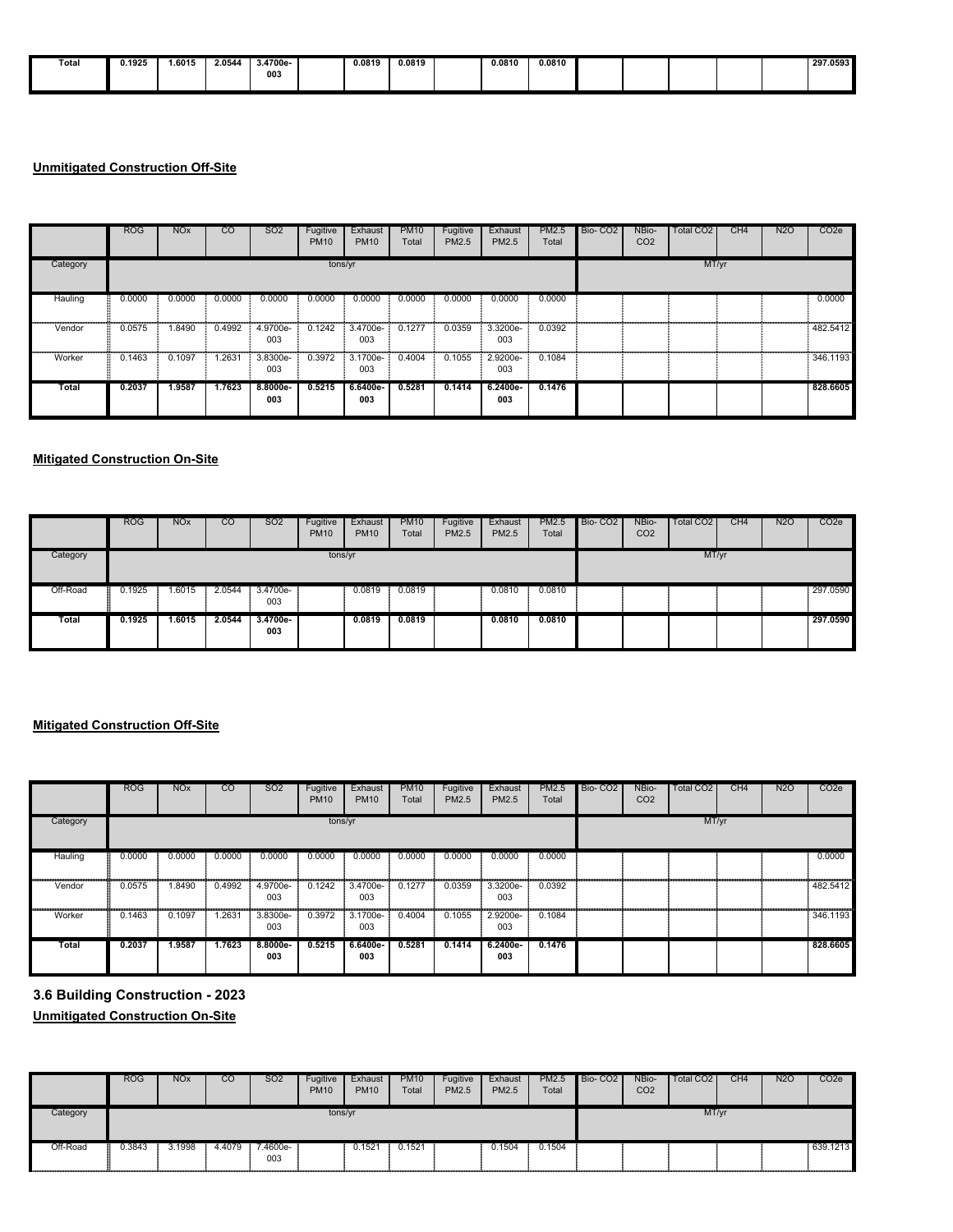| Total | 0.3843 | 3.1998 | 4.4079 | $.4600e-$ | 0.1521               | 0.1521 | 0.1504 | 0.1504 |  |  | 639.1213                             |
|-------|--------|--------|--------|-----------|----------------------|--------|--------|--------|--|--|--------------------------------------|
| .     |        | .      |        | .         | $\sim$ $\sim$ $\sim$ |        | .      |        |  |  | $\qquad \qquad \vdots \qquad \qquad$ |
|       |        |        |        | 003       |                      |        |        |        |  |  |                                      |
|       |        |        |        | $ -$      |                      |        |        |        |  |  |                                      |
|       |        |        |        |           |                      |        |        |        |  |  |                                      |
|       |        |        |        |           |                      |        |        |        |  |  |                                      |

|          | <b>ROG</b> | <b>NO<sub>x</sub></b> | CO     | SO <sub>2</sub> | Fugitive<br><b>PM10</b> | Exhaust<br><b>PM10</b> | <b>PM10</b><br>Total | Fugitive<br>PM2.5 | Exhaust<br><b>PM2.5</b> | <b>PM2.5</b><br>Total | Bio-CO <sub>2</sub> | NBio-<br>CO <sub>2</sub> | <b>Total CO2</b> | CH <sub>4</sub> | <b>N2O</b> | CO <sub>2e</sub> |
|----------|------------|-----------------------|--------|-----------------|-------------------------|------------------------|----------------------|-------------------|-------------------------|-----------------------|---------------------|--------------------------|------------------|-----------------|------------|------------------|
| Category |            |                       |        |                 | tons/yr                 |                        |                      |                   |                         |                       |                     |                          | MT/yr            |                 |            |                  |
| Hauling  | 0.0000     | 0.0000                | 0.0000 | 0.0000          | 0.0000                  | 0.0000                 | 0.0000               | 0.0000            | 0.0000                  | 0.0000                |                     |                          |                  |                 |            | 0.0000           |
| Vendor   | 0.0918     | 3.0058                | 0.9638 | 0.0103          | 0.2673                  | 3.5100e-<br>003        | 0.2708               | 0.0772            | 3.3500e-<br>003         | 0.0805                |                     |                          |                  |                 |            | 1,005.659<br>0   |
| Worker   | 0.2959     | 0.2135                | 2.4992 | 7.9300e-<br>003 | 0.8547                  | 6.6300e-<br>003        | 0.8614               | 0.2270            | 6.1100e-<br>003         | 0.2331                |                     |                          |                  |                 |            | 717.4683         |
| Total    | 0.3877     | 3.2193                | 3.4629 | 0.0183          | 1.1220                  | 0.0101                 | 1.1322               | 0.3042            | $9.4600e -$<br>003      | 0.3136                |                     |                          |                  |                 |            | 1,723.127<br>3   |

### **Mitigated Construction On-Site**

|          | <b>ROG</b> | <b>NO<sub>x</sub></b> | CO     | SO <sub>2</sub> | Fugitive<br><b>PM10</b> | Exhaust<br><b>PM10</b> | <b>PM10</b><br>Total | Fugitive<br>PM2.5 | Exhaust<br><b>PM2.5</b> | PM2.5<br>Total | Bio-CO <sub>2</sub> | NBio-<br>CO <sub>2</sub> | Total CO2 | CH4 | N <sub>2</sub> O | CO <sub>2e</sub> |
|----------|------------|-----------------------|--------|-----------------|-------------------------|------------------------|----------------------|-------------------|-------------------------|----------------|---------------------|--------------------------|-----------|-----|------------------|------------------|
| Category |            |                       |        |                 | tons/yr                 |                        |                      |                   |                         |                |                     |                          | MT/yr     |     |                  |                  |
| Off-Road | 0.3843     | 3.1998                | 4.4079 | 7.4600e-<br>003 |                         | 0.1521                 | 0.1521               |                   | 0.1504                  | 0.1504         |                     |                          |           |     |                  | 639.1205         |
| Total    | 0.3843     | 3.1998                | 4.4079 | 7.4600e-<br>003 |                         | 0.1521                 | 0.1521               |                   | 0.1504                  | 0.1504         |                     |                          |           |     |                  | 639.1205         |

#### **Mitigated Construction Off-Site**

|          | <b>ROG</b> | <b>NOx</b> | CO.    | SO <sub>2</sub> | Fugitive<br><b>PM10</b> | Exhaust<br><b>PM10</b> | <b>PM10</b><br>Total | Fugitive<br>PM2.5 | Exhaust<br><b>PM2.5</b> | PM2.5<br>Total | Bio-CO <sub>2</sub> | NBio-<br>CO <sub>2</sub> | Total CO2 | CH <sub>4</sub> | N <sub>2</sub> O | CO <sub>2e</sub> |
|----------|------------|------------|--------|-----------------|-------------------------|------------------------|----------------------|-------------------|-------------------------|----------------|---------------------|--------------------------|-----------|-----------------|------------------|------------------|
| Category |            |            |        |                 | tons/yr                 |                        |                      |                   |                         |                |                     |                          | MT/yr     |                 |                  |                  |
| Hauling  | 0.0000     | 0.0000     | 0.0000 | 0.0000          | 0.0000                  | 0.0000                 | 0.0000               | 0.0000            | 0.0000                  | 0.0000         |                     |                          |           |                 |                  | 0.0000           |
| Vendor   | 0.0918     | 3.0058     | 0.9638 | 0.0103          | 0.2673                  | 3.5100e-<br>003        | 0.2708               | 0.0772            | 3.3500e-<br>003         | 0.0805         |                     |                          |           |                 |                  | 1,005.659<br>0   |
| Worker   | 0.2959     | 0.2135     | 2.4992 | 7.9300e-<br>003 | 0.8547                  | 6.6300e-<br>003        | 0.8614               | 0.2270            | 6.1100e-<br>003         | 0.2331         |                     |                          |           |                 |                  | 717.4683         |
| Total    | 0.3877     | 3.2193     | 3.4629 | 0.0183          | 1.1220                  | 0.0101                 | 1.1322               | 0.3042            | $9.4600e -$<br>003      | 0.3136         |                     |                          |           |                 |                  | 1,723.127<br>з   |

**3.6 Building Construction - 2024**

|          | <b>ROG</b> | <b>NOx</b> | CO              | <b>SO2</b>        | Fugitive<br><b>PM10</b> | Exhaust<br><b>PM10</b> | <b>PM10</b><br>Total | Fugitive<br><b>PM2.5</b> | Exhaust<br><b>PM2.5</b> | <b>PM2.5</b><br>Total | Bio-CO <sub>2</sub> | NBio-<br>CO <sub>2</sub> | <b>Total CO2</b> | CH <sub>4</sub> | <b>N2O</b> | CO <sub>2e</sub> |
|----------|------------|------------|-----------------|-------------------|-------------------------|------------------------|----------------------|--------------------------|-------------------------|-----------------------|---------------------|--------------------------|------------------|-----------------|------------|------------------|
| Category |            |            |                 |                   | tons/yr                 |                        |                      |                          |                         |                       |                     |                          | MT/yr            |                 |            |                  |
| Off-Road | 0.0127     | 0.1060     | $0.155^{\circ}$ | $2.6000e-$<br>004 |                         | 4.6500e-<br>003        | 4.6500e-<br>003      |                          | 4.5900e-<br>003         | 4.5900e-<br>003       |                     |                          |                  |                 |            | 22.5319          |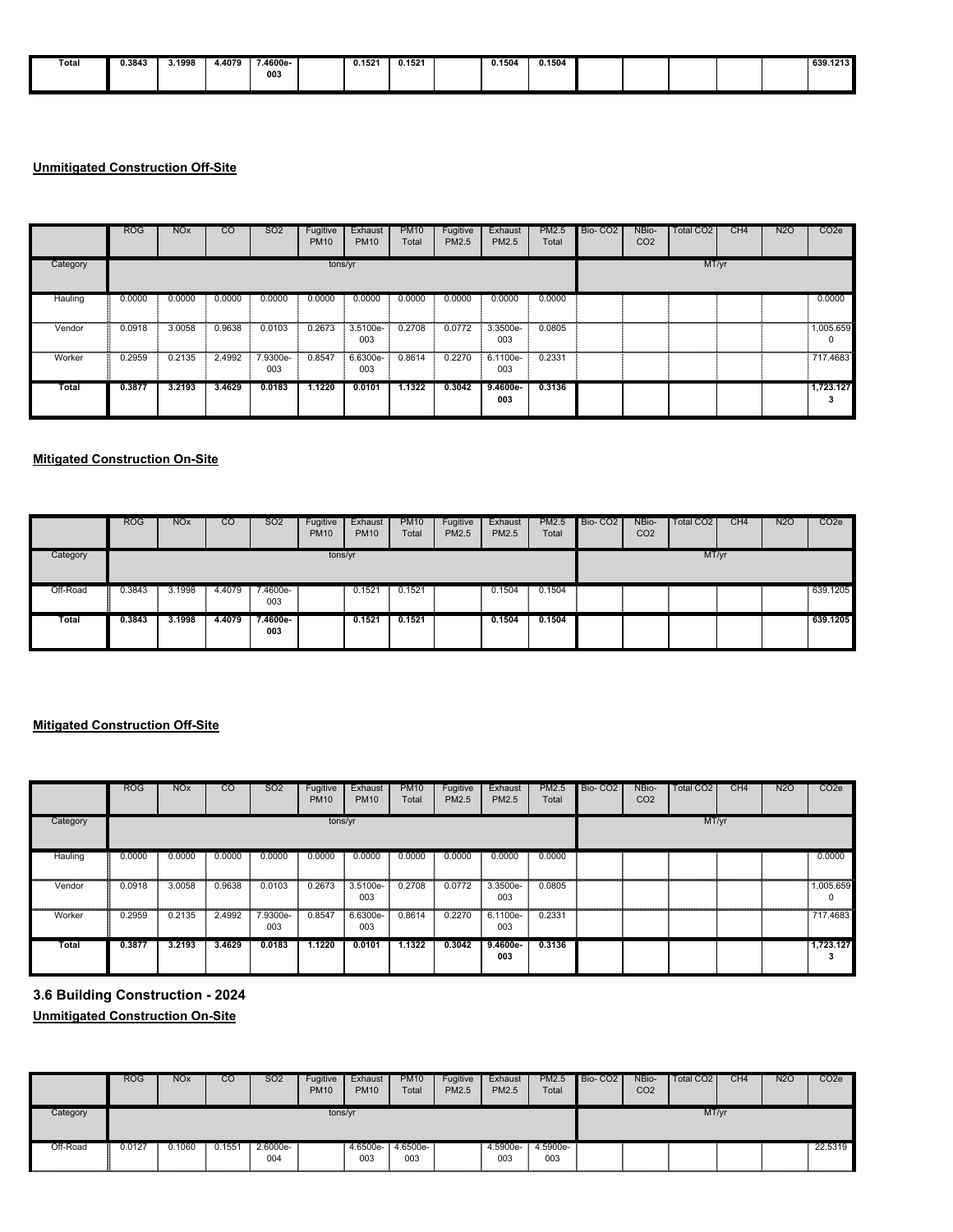| Total<br>. | 0.0127<br>. | 0.1060<br>. | 0.1551<br>. | $2.6000e-$<br>.      | 4.6500e-<br>. | 4.6500e | 4.5900e- | 4.5900e |  |  | <b>00.5040</b><br>22.9919 |
|------------|-------------|-------------|-------------|----------------------|---------------|---------|----------|---------|--|--|---------------------------|
|            |             |             |             | 004<br>$\sim$ $\sim$ | 003           | 003     | 003      | 003     |  |  |                           |
|            |             |             |             |                      |               |         |          |         |  |  |                           |

|          | <b>ROG</b>      | <b>NO<sub>x</sub></b> | CO     | SO <sub>2</sub>   | Fugitive<br><b>PM10</b> | Exhaust<br><b>PM10</b> | <b>PM10</b><br>Total | Fugitive<br><b>PM2.5</b> | Exhaust<br><b>PM2.5</b> | <b>PM2.5</b><br>Total | Bio-CO <sub>2</sub> | NBio-<br>CO <sub>2</sub> | <b>Total CO2</b> | CH <sub>4</sub> | <b>N2O</b> | CO <sub>2e</sub> |
|----------|-----------------|-----------------------|--------|-------------------|-------------------------|------------------------|----------------------|--------------------------|-------------------------|-----------------------|---------------------|--------------------------|------------------|-----------------|------------|------------------|
| Category |                 |                       |        |                   | tons/yr                 |                        |                      |                          |                         |                       |                     |                          | MT/yr            |                 |            |                  |
| Hauling  | 0.0000          | 0.0000                | 0.0000 | 0.0000            | 0.0000                  | 0.0000                 | 0.0000               | 0.0000                   | 0.0000                  | 0.0000                |                     |                          |                  |                 |            | 0.0000           |
| Vendor   | 3.1600e-<br>003 | 0.1056                | 0.0329 | 3.6000e-<br>004   | 9.4200e-<br>003         | 1.2000e-<br>004        | 9.5500e-<br>003      | 2.7200e-<br>003          | 1.2000e-<br>004         | 2.8400e-<br>003       |                     |                          |                  |                 |            | 35.3142          |
| Worker   | 9.8800e-<br>003 | 6.8600e-<br>003       | 0.0821 | 2.7000e-<br>004   | 0.0301                  | 2.3000e-<br>004        | 0.0304               | 8.0000e-<br>003          | 2.1000e-<br>004         | 8.2200e-<br>003       |                     |                          |                  |                 |            | 24.5102          |
| Total    | 0.0130          | 0.1124                | 0.1150 | $6.3000e-$<br>004 | 0.0396                  | $3.5000e-$<br>004      | 0.0399               | 0.0107                   | 3.3000e<br>004          | 0.0111                |                     |                          |                  |                 |            | 59.8243          |

### **Mitigated Construction On-Site**

|          | <b>ROG</b> | <b>NOx</b> | CO     | SO2                | Fugitive<br><b>PM10</b> | Exhaust<br><b>PM10</b> | <b>PM10</b><br>Total | Fugitive<br>PM2.5 | Exhaust<br>PM2.5 | PM2.5<br>Total  | Bio-CO <sub>2</sub> | NBio-<br>CO <sub>2</sub> | Total CO2 | CH4 | N2O | CO <sub>2</sub> e |
|----------|------------|------------|--------|--------------------|-------------------------|------------------------|----------------------|-------------------|------------------|-----------------|---------------------|--------------------------|-----------|-----|-----|-------------------|
| Category |            |            |        |                    | tons/yr                 |                        |                      |                   |                  |                 |                     |                          | MT/yr     |     |     |                   |
| Off-Road | 0.0127     | 0.1060     | 0.1551 | 2.6000e-<br>004    |                         | 4.6500e-<br>003        | 4.6500e-<br>003      |                   | 4.5900e-<br>003  | 4.5900e-<br>003 |                     |                          |           |     |     | 22.5318           |
| Total    | 0.0127     | 0.1060     | 0.1551 | $2.6000e -$<br>004 |                         | $4.6500e-$<br>003      | 4.6500e-<br>003      |                   | 4.5900e-<br>003  | 4.5900e-<br>003 |                     |                          |           |     |     | 22.5318           |

#### **Mitigated Construction Off-Site**

|          | <b>ROG</b>      | <b>NO<sub>x</sub></b> | CO.    | SO <sub>2</sub> | Fugitive<br><b>PM10</b> | Exhaust<br><b>PM10</b> | PM10<br>Total   | Fugitive<br>PM2.5 | Exhaust<br>PM2.5   | PM2.5<br>Total  | Bio-CO <sub>2</sub> | NBio-<br>CO <sub>2</sub> | Total CO2 | CH4 | N <sub>2</sub> O | CO <sub>2e</sub> |
|----------|-----------------|-----------------------|--------|-----------------|-------------------------|------------------------|-----------------|-------------------|--------------------|-----------------|---------------------|--------------------------|-----------|-----|------------------|------------------|
| Category |                 |                       |        |                 | tons/yr                 |                        |                 |                   |                    |                 |                     |                          | MT/yr     |     |                  |                  |
| Hauling  | 0.0000          | 0.0000                | 0.0000 | 0.0000          | 0.0000                  | 0.0000                 | 0.0000          | 0.0000            | 0.0000             | 0.0000          |                     |                          |           |     |                  | 0.0000           |
| Vendor   | 3.1600e-<br>003 | 0.1056                | 0.0329 | 3.6000e-<br>004 | 9.4200e-<br>003         | -.2000e<br>004         | 9.5500e-<br>003 | 2.7200e-<br>003   | 1.2000e-<br>004    | 2.8400e-<br>003 |                     |                          |           |     |                  | 35.3142          |
| Worker   | 9.8800e-<br>003 | 6.8600e-<br>003       | 0.0821 | 2.7000e-<br>004 | 0.0301                  | 2.3000e-<br>004        | 0.0304          | 8.0000e-<br>003   | 2.1000e-<br>004    | 8.2200e-<br>003 |                     |                          |           |     |                  | 24,5102          |
| Total    | 0.0130          | 0.1124                | 0.1150 | 6.3000e-<br>004 | 0.0396                  | $3.5000e-$<br>004      | 0.0399          | 0.0107            | $3.3000e -$<br>004 | 0.0111          |                     |                          |           |     |                  | 59.8243          |

**3.7 Architectural Coating - 2023**

|                 | <b>ROG</b> | <b>NOx</b> | CO | <b>SO2</b> | Fugitive<br><b>PM10</b> | Exhaust<br><b>PM10</b> | <b>PM10</b><br>Total | Fugitive<br>PM2.5 | Exhaust<br>PM2.5 | <b>PM2.5</b><br>Total | $Bio-CO2$ | NBio-<br>CO <sub>2</sub> | Total CO <sub>2</sub> | CH4 | <b>N2O</b> | CO <sub>2</sub> e |
|-----------------|------------|------------|----|------------|-------------------------|------------------------|----------------------|-------------------|------------------|-----------------------|-----------|--------------------------|-----------------------|-----|------------|-------------------|
| Category        |            |            |    |            | tons/yr                 |                        |                      |                   |                  |                       |           |                          | MT/yr                 |     |            |                   |
| Archit. Coating | 1.4933     |            |    |            |                         | 0.0000                 | 0.0000               |                   | 0.0000           | 0.0000                |           |                          |                       |     |            | 0.0000            |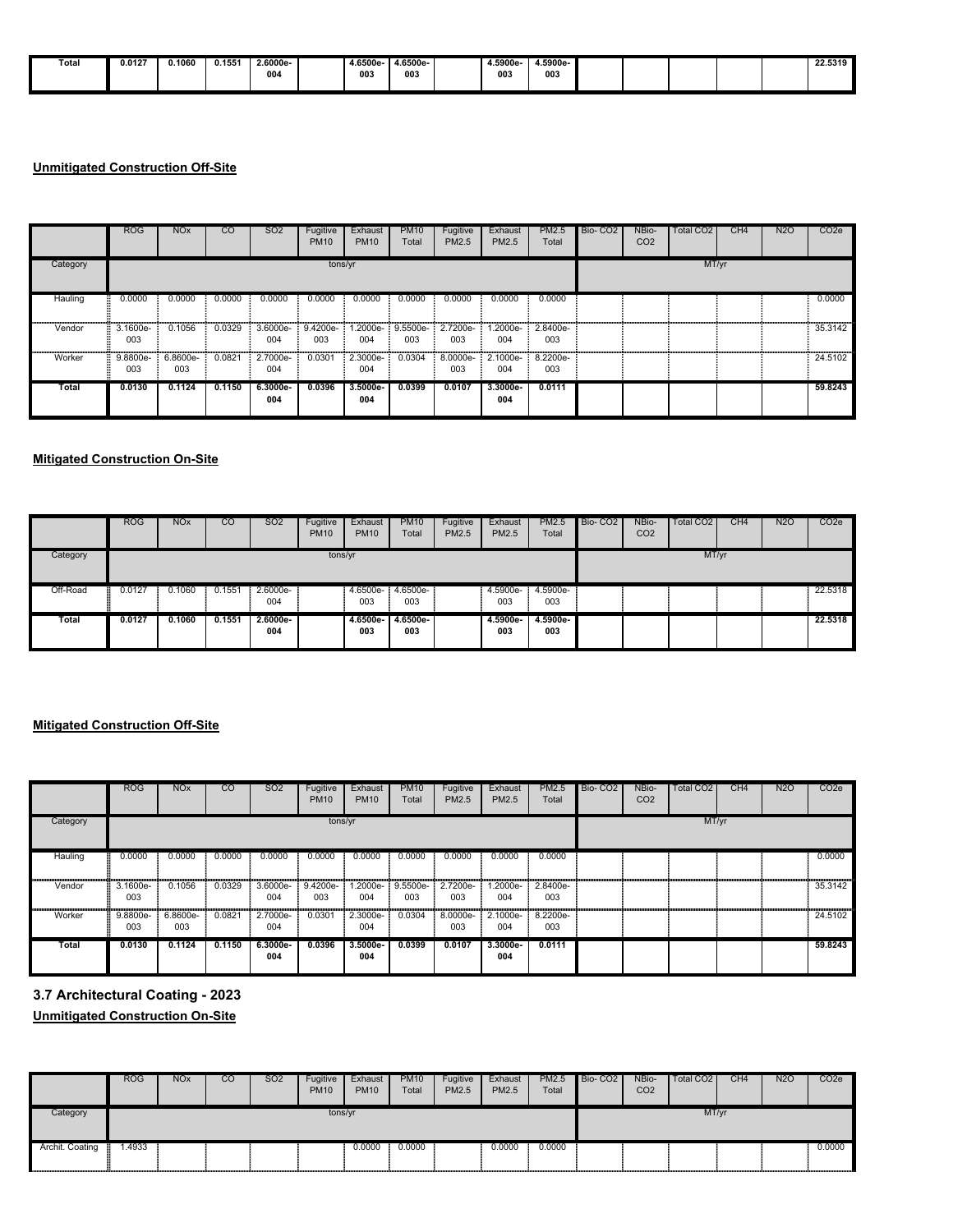| Off-Road | 0.0102 | 0.0795 | 0.1227 | 2.0000e-<br>004    | 3.6300e-<br>003    | 3.6300e-<br>003   | 3.6000e-<br>003    | 3.6000e-<br>003<br>. |  |  | 17.1382 |
|----------|--------|--------|--------|--------------------|--------------------|-------------------|--------------------|----------------------|--|--|---------|
| Total    | 1.5034 | 0.0795 | 0.1227 | $2.0000e -$<br>004 | $3.6300e -$<br>003 | $3.6300e-$<br>003 | $3.6000e -$<br>003 | $3.6000e-$<br>003    |  |  | 17.1382 |

|          | <b>ROG</b>  | <b>NO<sub>x</sub></b> | CO     | <b>SO2</b>      | Fugitive<br><b>PM10</b> | Exhaust<br><b>PM10</b> | <b>PM10</b><br>Total | Fugitive<br><b>PM2.5</b> | Exhaust<br>PM2.5  | <b>PM2.5</b><br>Total | Bio-CO <sub>2</sub> | NBio-<br>CO <sub>2</sub> | Total CO2 | CH <sub>4</sub> | <b>N2O</b> | CO <sub>2e</sub> |
|----------|-------------|-----------------------|--------|-----------------|-------------------------|------------------------|----------------------|--------------------------|-------------------|-----------------------|---------------------|--------------------------|-----------|-----------------|------------|------------------|
| Category |             |                       |        |                 | tons/yr                 |                        |                      |                          |                   |                       |                     |                          | MT/yr     |                 |            |                  |
| Hauling  | 0.0000      | 0.0000                | 0.0000 | 0.0000          | 0.0000                  | 0.0000                 | 0.0000               | 0.0000                   | 0.0000            | 0.0000                |                     |                          |           |                 |            | 0.0000           |
| Vendor   | 0.0000      | 0.0000                | 0.0000 | 0.0000          | 0.0000                  | 0.0000                 | 0.0000               | 0.0000                   | 0.0000            | 0.0000                |                     |                          |           |                 |            | 0.0000           |
| Worker   | H<br>0.0122 | 8.8100e-<br>003       | 0.1032 | 3.3000e-<br>004 | 0.0353                  | 2.7000e-<br>004        | 0.0356               | 9.3700e-<br>003          | 2.5000e-<br>004   | 9.6200e-<br>003       |                     |                          |           |                 |            | 29.6186          |
| Total    | 0.0122      | 8.8100e-<br>003       | 0.1032 | 3.3000e-<br>004 | 0.0353                  | 2.7000e-<br>004        | 0.0356               | $9.3700e-$<br>003        | $2.5000e-$<br>004 | $9.6200e -$<br>003    |                     |                          |           |                 |            | 29.6186          |

# **Mitigated Construction On-Site**

|                 | ROG    | <b>NO<sub>x</sub></b> | CO     | SO <sub>2</sub>   | Fugitive<br><b>PM10</b> | Exhaust<br><b>PM10</b> | <b>PM10</b><br>Total | Fugitive<br><b>PM2.5</b> | Exhaust<br>PM2.5  | PM2.5<br>Total    | Bio-CO <sub>2</sub> | NBio-<br>CO <sub>2</sub> | Total CO2 | CH <sub>4</sub> | N <sub>2</sub> O | CO <sub>2e</sub> |
|-----------------|--------|-----------------------|--------|-------------------|-------------------------|------------------------|----------------------|--------------------------|-------------------|-------------------|---------------------|--------------------------|-----------|-----------------|------------------|------------------|
| Category        |        |                       |        |                   | tons/yr                 |                        |                      |                          |                   |                   |                     |                          | MT/yr     |                 |                  |                  |
| Archit. Coating | 1.4933 |                       |        |                   |                         | 0.0000                 | 0.0000               |                          | 0.0000            | 0.0000            |                     |                          |           |                 |                  | 0.0000           |
| Off-Road        | 0.0102 | 0.0795                | 0.1227 | 2.0000e-<br>004   |                         | 3.6300e-<br>003        | 3.6300e-<br>003      |                          | 3.6000e-<br>003   | 3.6000e-<br>003   |                     |                          |           |                 |                  | 17.1382          |
| Total           | 1.5034 | 0.0795                | 0.1227 | $2.0000e-$<br>004 |                         | $3.6300e-$<br>003      | 3.6300e-<br>003      |                          | $3.6000e-$<br>003 | $3.6000e-$<br>003 |                     |                          |           |                 |                  | 17.1382          |

# **Mitigated Construction Off-Site**

|          | <b>ROG</b> | <b>NO<sub>x</sub></b> | CO.    | SO <sub>2</sub> | Fugitive<br><b>PM10</b> | Exhaust<br><b>PM10</b> | PM10<br>Total | Fugitive<br><b>PM2.5</b> | Exhaust<br>PM2.5  | PM2.5<br>Total    | Bio-CO <sub>2</sub> | NBio-<br>CO <sub>2</sub> | Total CO2 | CH4 | N <sub>2</sub> O | CO <sub>2e</sub> |
|----------|------------|-----------------------|--------|-----------------|-------------------------|------------------------|---------------|--------------------------|-------------------|-------------------|---------------------|--------------------------|-----------|-----|------------------|------------------|
| Category |            |                       |        |                 | tons/yr                 |                        |               |                          |                   |                   |                     |                          | MT/yr     |     |                  |                  |
| Hauling  | 0.0000     | 0.0000                | 0.0000 | 0.0000          | 0.0000                  | 0.0000                 | 0.0000        | 0.0000                   | 0.0000            | 0.0000            |                     |                          |           |     |                  | 0.0000           |
| Vendor   | 0.0000     | 0.0000                | 0.0000 | 0.0000          | 0.0000                  | 0.0000                 | 0.0000        | 0.0000                   | 0.0000            | 0.0000            |                     |                          |           |     |                  | 0.0000           |
| Worker   | 0.0122     | 8.8100e-<br>003       | 0.1032 | 3.3000e-<br>004 | 0.0353                  | 2.7000e-<br>004        | 0.0356        | 9.3700e-<br>003          | 2.5000e-<br>004   | 9.6200e-<br>003   |                     |                          |           |     |                  | 29,6186          |
| Total    | 0.0122     | 8.8100e-<br>003       | 0.1032 | 3.3000e-<br>004 | 0.0353                  | 2.7000e-<br>004        | 0.0356        | $9.3700e-$<br>003        | $2.5000e-$<br>004 | $9.6200e-$<br>003 |                     |                          |           |     |                  | 29.6186          |

**3.7 Architectural Coating - 2024**

|                 | <b>ROG</b> | <b>NO<sub>x</sub></b> | $\overline{c}$ | <b>SO2</b> | Fugitive<br><b>PM10</b> | Exhaust<br><b>PM10</b> | <b>PM10</b><br>Total | Fugitive<br>PM2.5 | Exhaust<br>PM2.5 | PM2.5<br>Total | Bio-CO <sub>2</sub> | NBio-<br>CO <sub>2</sub> | Total CO <sub>2</sub> | CH <sub>4</sub> | <b>N2O</b> | CO <sub>2</sub> e |
|-----------------|------------|-----------------------|----------------|------------|-------------------------|------------------------|----------------------|-------------------|------------------|----------------|---------------------|--------------------------|-----------------------|-----------------|------------|-------------------|
| Category        |            |                       |                |            | tons/yr                 |                        |                      |                   |                  |                |                     |                          | MT/yr                 |                 |            |                   |
| Archit. Coating | 0.4693     |                       |                |            |                         | 0.0000                 | 0.0000               |                   | 0.0000           | 0.0000         |                     |                          |                       |                 |            | 0.0000            |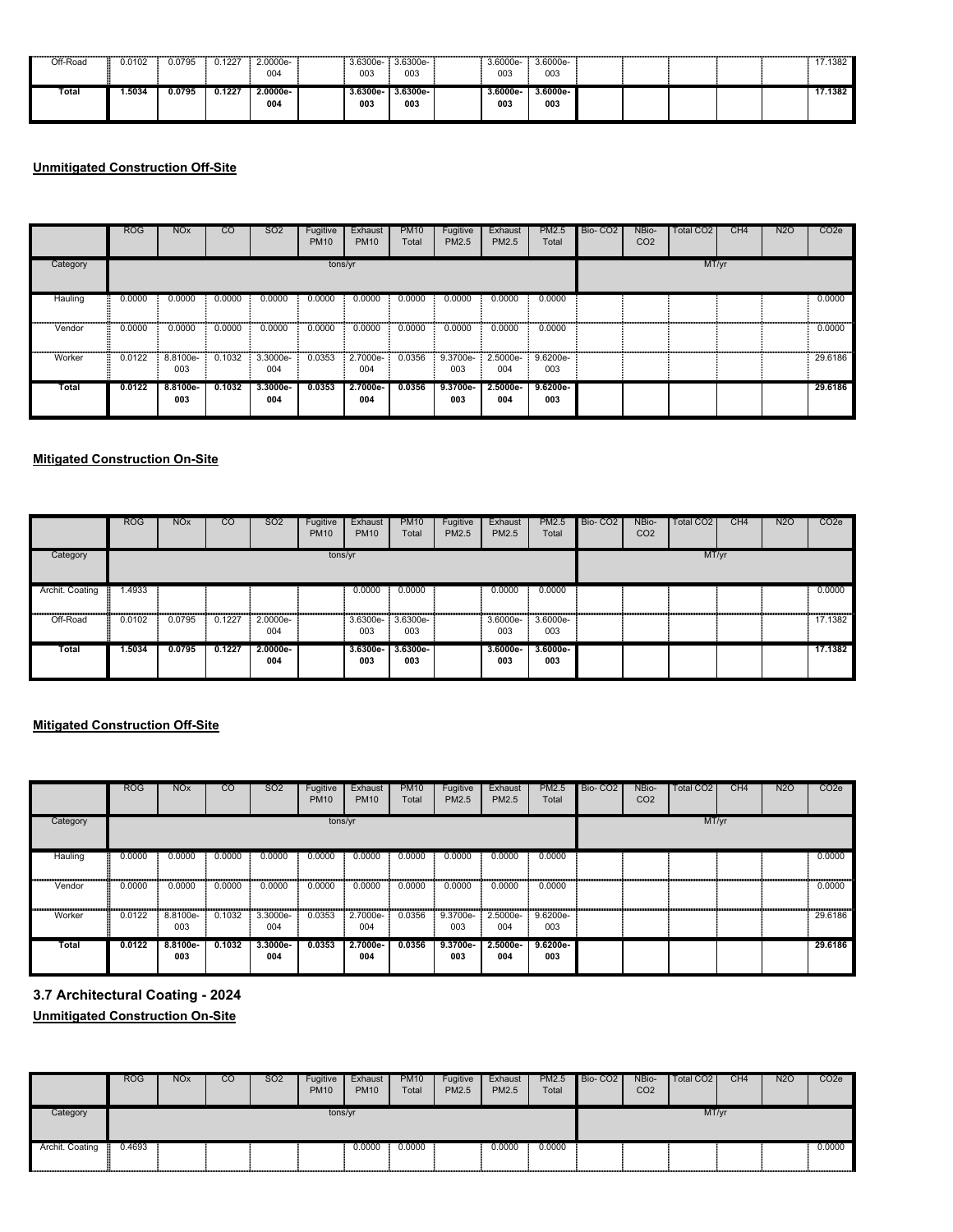| ---------<br>Off-Road | 3.0300e-<br>003 | 0.0237 | 0.0386 | 6.0000e-<br>005   | 9.9000e-<br>004    | 9.9000e-<br>004   | 9.9000e-<br>004   | 9.9000e-<br>004    |  |  | 5.3860 |
|-----------------------|-----------------|--------|--------|-------------------|--------------------|-------------------|-------------------|--------------------|--|--|--------|
| Total                 | 0.4723          | 0.0237 | 0.0386 | $6.0000e-$<br>005 | $9.9000e -$<br>004 | $9.9000e-$<br>004 | $9.9000e-$<br>004 | $9.9000e -$<br>004 |  |  | 5.3860 |

|          | <b>ROG</b>      | <b>NO<sub>x</sub></b> | CO     | <b>SO2</b>         | Fugitive<br><b>PM10</b> | Exhaust<br><b>PM10</b> | <b>PM10</b><br>Total | Fugitive<br><b>PM2.5</b> | Exhaust<br><b>PM2.5</b> | <b>PM2.5</b><br>Total | Bio-CO <sub>2</sub> | NBio-<br>CO <sub>2</sub> | Total CO2 | CH <sub>4</sub> | <b>N2O</b> | CO <sub>2e</sub> |
|----------|-----------------|-----------------------|--------|--------------------|-------------------------|------------------------|----------------------|--------------------------|-------------------------|-----------------------|---------------------|--------------------------|-----------|-----------------|------------|------------------|
| Category |                 |                       |        |                    | tons/yr                 |                        |                      |                          |                         |                       |                     |                          | MT/yr     |                 |            |                  |
| Hauling  | 0.0000          | 0.0000                | 0.0000 | 0.0000             | 0.0000                  | 0.0000                 | 0.0000               | 0.0000                   | 0.0000                  | 0.0000                |                     |                          |           |                 |            | 0.0000           |
| Vendor   | 0.0000          | 0.0000                | 0.0000 | 0.0000             | 0.0000                  | 0.0000                 | 0.0000               | 0.0000                   | 0.0000                  | 0.0000                |                     |                          |           |                 |            | 0.0000           |
| Worker   | 3.6400e-<br>003 | 2.5300e-<br>003       | 0.0302 | 1.0000e-<br>004    | 0.0111                  | 8.0000e-<br>005        | 0.0112               | 2.9500e-<br>003          | 8.0000e-<br>005         | 3.0200e-<br>003       |                     |                          |           |                 |            | 9.0198           |
| Total    | 3.6400e<br>003  | $2.5300e-$<br>003     | 0.0302 | $1.0000e -$<br>004 | 0.0111                  | 8.0000e-<br>005        | 0.0112               | 2.9500e-<br>003          | $8.0000e-$<br>005       | $3.0200e -$<br>003    |                     |                          |           |                 |            | 9.0198           |

### **Mitigated Construction On-Site**

|                 | <b>ROG</b>      | <b>NO<sub>x</sub></b> | CO.    | SO <sub>2</sub> | Fugitive<br><b>PM10</b> | Exhaust<br><b>PM10</b> | PM10<br>Total   | Fugitive<br>PM2.5 | Exhaust<br>PM2.5 | PM2.5<br>Total  | Bio-CO <sub>2</sub> | NBio-<br>CO <sub>2</sub> | Total CO2 | CH <sub>4</sub> | N2O | CO <sub>2e</sub> |
|-----------------|-----------------|-----------------------|--------|-----------------|-------------------------|------------------------|-----------------|-------------------|------------------|-----------------|---------------------|--------------------------|-----------|-----------------|-----|------------------|
| Category        |                 |                       |        |                 | tons/yr                 |                        |                 |                   |                  |                 |                     |                          | MT/yr     |                 |     |                  |
| Archit. Coating | 0.4693<br>Ħ.    |                       |        |                 |                         | 0.0000                 | 0.0000          |                   | 0.0000           | 0.0000          |                     |                          |           |                 |     | 0.0000           |
| Off-Road        | 3.0300e-<br>003 | 0.0237                | 0.0386 | 6.0000e-<br>005 |                         | 9.9000e-<br>004        | 9.9000e-<br>004 |                   | 9.9000e-<br>004  | 9.9000e-<br>004 |                     |                          |           |                 |     | 5.3860           |
| Total           | 0.4723          | 0.0237                | 0.0386 | 6.0000e-<br>005 |                         | $9.9000e-$<br>004      | 9.9000e-<br>004 |                   | 9.9000e-<br>004  | 9.9000e-<br>004 |                     |                          |           |                 |     | 5.3860           |

# **Mitigated Construction Off-Site**

|          | <b>ROG</b>      | NO <sub>x</sub>   | CO.    | SO <sub>2</sub>   | Fugitive<br><b>PM10</b> | Exhaust<br><b>PM10</b> | <b>PM10</b><br>Total | Fugitive<br>PM2.5 | Exhaust<br>PM2.5   | PM2.5<br>Total     | Bio-CO <sub>2</sub> | NBio-<br>CO <sub>2</sub> | Total CO2 | CH <sub>4</sub> | N2O | CO <sub>2e</sub> |
|----------|-----------------|-------------------|--------|-------------------|-------------------------|------------------------|----------------------|-------------------|--------------------|--------------------|---------------------|--------------------------|-----------|-----------------|-----|------------------|
| Category |                 |                   |        |                   | tons/yr                 |                        |                      |                   |                    |                    |                     |                          | MT/yr     |                 |     |                  |
| Hauling  | 0.0000          | 0.0000            | 0.0000 | 0.0000            | 0.0000                  | 0.0000                 | 0.0000               | 0.0000            | 0.0000             | 0.0000             |                     |                          |           |                 |     | 0.0000           |
| Vendor   | 0.0000          | 0.0000            | 0.0000 | 0.0000            | 0.0000                  | 0.0000                 | 0.0000               | 0.0000            | 0.0000             | 0.0000             |                     |                          |           |                 |     | 0.0000           |
| Worker   | 3.6400e-<br>003 | 2.5300e-<br>003   | 0.0302 | 1.0000e-<br>004   | 0.0111                  | 8.0000e-<br>005        | 0.0112               | 2.9500e-<br>003   | 8.0000e-<br>005    | 3.0200e-<br>003    |                     |                          |           |                 |     | 9.0198           |
| Total    | 3.6400e-<br>003 | $2.5300e-$<br>003 | 0.0302 | $1.0000e-$<br>004 | 0.0111                  | 8.0000e-<br>005        | 0.0112               | 2.9500e-<br>003   | $8.0000e -$<br>005 | $3.0200e -$<br>003 |                     |                          |           |                 |     | 9.0198           |

**3.8 Paving - 2023**

|          | <b>ROG</b>    | <b>NOx</b> | CO     | <b>SO2</b>      | Fugitive<br><b>PM10</b> | Exhaust<br><b>PM10</b> | <b>PM10</b><br>Total | Fugitive<br>PM2.5 | Exhaust<br>PM2.5 | PM2.5<br>Total  | Bio-CO <sub>2</sub> | NBio-<br>CO <sub>2</sub> | Total CO <sub>2</sub> | CH <sub>4</sub> | <b>N2O</b> | CO <sub>2e</sub> |
|----------|---------------|------------|--------|-----------------|-------------------------|------------------------|----------------------|-------------------|------------------|-----------------|---------------------|--------------------------|-----------------------|-----------------|------------|------------------|
| Category |               |            |        |                 | tons/yr                 |                        |                      |                   |                  |                 |                     |                          | MT/yr                 |                 |            |                  |
| Off-Road | '100e-<br>003 | 0.0101     | 0.0141 | 2.0000e-<br>005 |                         | 4.7000e-<br>004        | 4.7000e-<br>004      |                   | 4.4000e-<br>004  | 4.4000e-<br>004 |                     |                          |                       |                 |            | 1.9235           |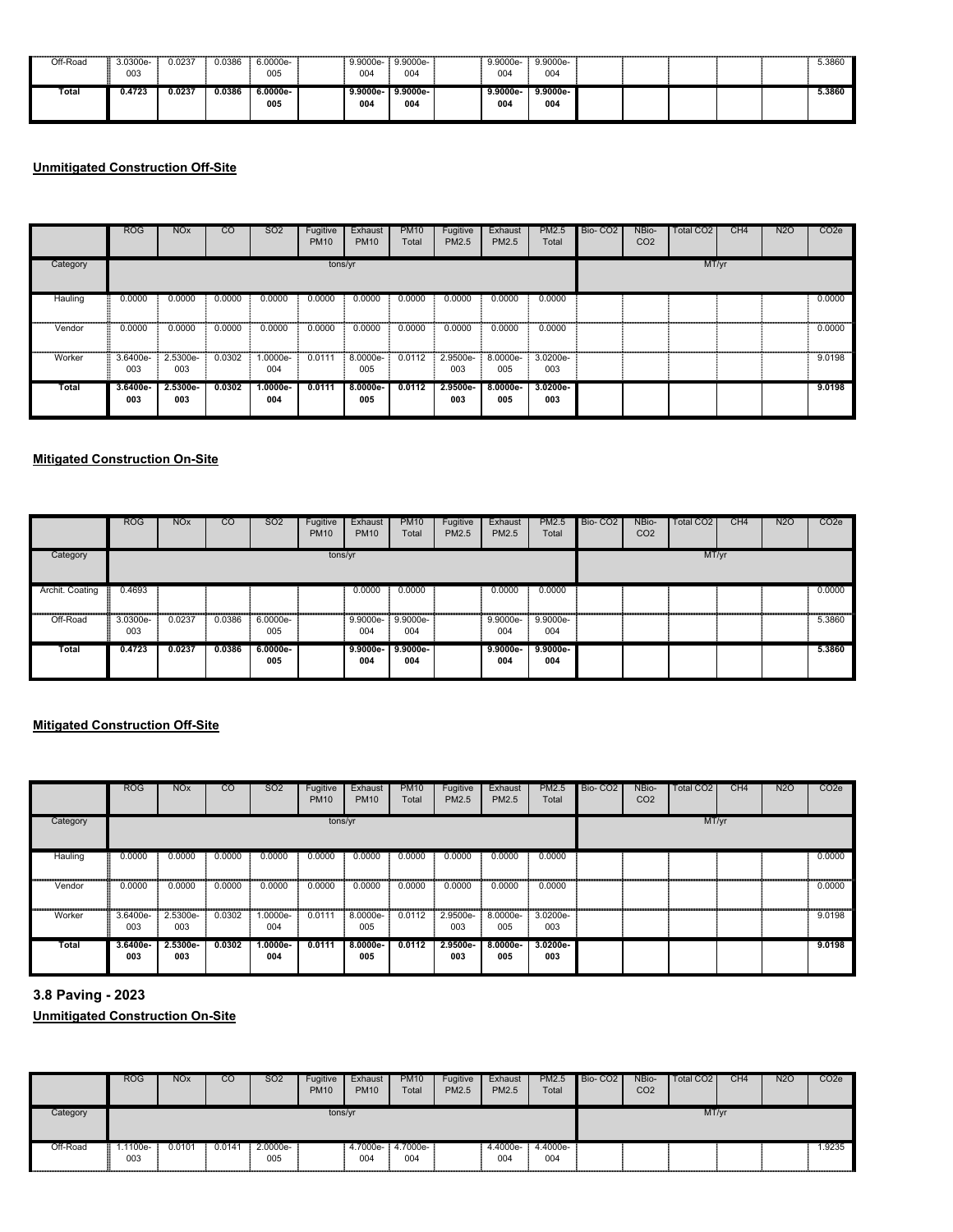| Paving | 0.0000        |       |        |                    | 0.0000         | 0.0000          | 0.0000          | 0.0000          |  |  | 0.0000 |
|--------|---------------|-------|--------|--------------------|----------------|-----------------|-----------------|-----------------|--|--|--------|
| Total  | 1100e-<br>003 | 0.010 | 0.0141 | $2.0000e -$<br>005 | 4.7000e<br>004 | 4.7000e-<br>004 | 4.4000e-<br>004 | 4.4000e-<br>004 |  |  | 1.9235 |

|          | <b>ROG</b>         | <b>NO<sub>x</sub></b> | CO                 | <b>SO2</b>         | Fugitive<br><b>PM10</b> | Exhaust<br><b>PM10</b> | <b>PM10</b><br>Total | Fugitive<br>PM2.5 | Exhaust<br><b>PM2.5</b> | <b>PM2.5</b><br>Total | Bio-CO <sub>2</sub> | NBio-<br>CO <sub>2</sub> | <b>Total CO2</b> | CH <sub>4</sub> | <b>N2O</b> | CO <sub>2e</sub> |
|----------|--------------------|-----------------------|--------------------|--------------------|-------------------------|------------------------|----------------------|-------------------|-------------------------|-----------------------|---------------------|--------------------------|------------------|-----------------|------------|------------------|
| Category |                    |                       |                    |                    | tons/yr                 |                        |                      |                   |                         |                       |                     |                          | MT/yr            |                 |            |                  |
| Hauling  | 0.0000             | 0.0000                | 0.0000             | 0.0000             | 0.0000                  | 0.0000                 | 0.0000               | 0.0000            | 0.0000                  | 0.0000                |                     |                          |                  |                 |            | 0.0000           |
| Vendor   | 2.2000e-<br>004    | 7.0800e-<br>003       | 2.2700e-<br>003    | 2.0000e-<br>005    | 6.3000e-<br>004         | 1.0000e-<br>005        | 6.4000e-<br>004      | -.8000e<br>004    | 1.0000e-<br>005         | 1.9000e-<br>004       |                     |                          |                  |                 |            | 2.3701           |
| Worker   | 4.7000e-<br>004    | 3.4000e-<br>004       | 4.0100e-<br>003    | 1.0000e-<br>005    | 1.3700e-<br>003         | 1.0000e-<br>005        | .3800e-<br>003       | 3.6000e-<br>004   | 1.0000e-<br>005         | 3.7000e-<br>004       |                     |                          |                  |                 |            | 1.1498           |
| Total    | $6.9000e -$<br>004 | 7.4200e-<br>003       | $6.2800e -$<br>003 | $3.0000e -$<br>005 | $2.0000e -$<br>003      | $2.0000e-$<br>005      | 2.0200e-<br>003      | 5.4000e-<br>004   | $2.0000e -$<br>005      | $5.6000e -$<br>004    |                     |                          |                  |                 |            | 3.5198           |

### **Mitigated Construction On-Site**

|          | ROG               | <b>NO<sub>x</sub></b> | CO     | SO <sub>2</sub> | Fugitive<br><b>PM10</b> | Exhaust<br><b>PM10</b> | <b>PM10</b><br>Total | Fugitive<br>PM2.5 | Exhaust<br><b>PM2.5</b> | PM2.5<br>Total  | Bio-CO <sub>2</sub> | NBio-<br>CO <sub>2</sub> | Total CO2 | CH <sub>4</sub> | N2O | CO <sub>2e</sub> |
|----------|-------------------|-----------------------|--------|-----------------|-------------------------|------------------------|----------------------|-------------------|-------------------------|-----------------|---------------------|--------------------------|-----------|-----------------|-----|------------------|
| Category |                   |                       |        |                 | tons/yr                 |                        |                      |                   |                         |                 |                     |                          | MT/yr     |                 |     |                  |
| Off-Road | $1.1100e-$<br>003 | 0.0101                | 0.0141 | 2.0000e-<br>005 |                         | 4.7000e-<br>004        | 4.7000e-<br>004      |                   | 4.4000e-<br>004         | 4.4000e-<br>004 |                     |                          |           |                 |     | 1.9235           |
| Paving   | 0.0000            |                       |        |                 |                         | 0.0000                 | 0.0000               |                   | 0.0000                  | 0.0000          |                     |                          |           |                 |     | 0.0000           |
| Total    | 1.1100e-<br>003   | 0.0101                | 0.0141 | 2.0000e-<br>005 |                         | 4.7000e-<br>004        | 4.7000e-<br>004      |                   | 4.4000e-<br>004         | 4.4000e-<br>004 |                     |                          |           |                 |     | 1.9235           |

# **Mitigated Construction Off-Site**

|          | <b>ROG</b>      | NO <sub>x</sub> | CO.                | SO <sub>2</sub>    | Fugitive<br><b>PM10</b> | Exhaust<br><b>PM10</b> | PM10<br>Total   | Fugitive<br><b>PM2.5</b> | Exhaust<br>PM2.5   | PM2.5<br>Total    | Bio-CO <sub>2</sub> | NBio-<br>CO <sub>2</sub> | Total CO2 | CH <sub>4</sub> | N <sub>2</sub> O | CO <sub>2e</sub> |
|----------|-----------------|-----------------|--------------------|--------------------|-------------------------|------------------------|-----------------|--------------------------|--------------------|-------------------|---------------------|--------------------------|-----------|-----------------|------------------|------------------|
| Category |                 |                 |                    |                    | tons/yr                 |                        |                 |                          |                    |                   |                     |                          | MT/yr     |                 |                  |                  |
| Hauling  | 0.0000          | 0.0000          | 0.0000             | 0.0000             | 0.0000                  | 0.0000                 | 0.0000          | 0.0000                   | 0.0000             | 0.0000            |                     |                          |           |                 |                  | 0.0000           |
| Vendor   | 2.2000e-<br>004 | 7.0800e-<br>003 | 2.2700e-<br>003    | 2.0000e-<br>005    | 6.3000e-<br>004         | $.0000e-$<br>005       | 6.4000e-<br>004 | -.8000e<br>004           | 1.0000e-<br>005    | 1.9000e-<br>004   |                     |                          |           |                 |                  | 2.3701           |
| Worker   | 4.7000e-<br>004 | 3.4000e-<br>004 | 4.0100e-<br>003    | 1.0000e-<br>005    | 1.3700e-<br>003         | 1.0000e-<br>005        | .3800e-<br>003  | 3.6000e-<br>004          | 1.0000e-<br>005    | 3.7000e-<br>004   |                     |                          |           |                 |                  | 1.1498           |
| Total    | 6.9000e-<br>004 | 7.4200e-<br>003 | $6.2800e -$<br>003 | $3.0000e -$<br>005 | $2.0000e -$<br>003      | $2.0000e-$<br>005      | 2.0200e-<br>003 | 5.4000e-<br>004          | $2.0000e -$<br>005 | $5.6000e-$<br>004 |                     |                          |           |                 |                  | 3.5198           |

**3.8 Paving - 2024**

|          | <b>ROG</b>      | <b>NO<sub>x</sub></b> | CO     | <b>SO2</b>        | Fugitive<br><b>PM10</b> | Exhaust<br><b>PM10</b> | <b>PM10</b><br>Total | Fugitive<br>PM2.5 | Exhaust<br>PM2.5 | <b>PM2.5</b><br>Total | Bio-CO <sub>2</sub> | NBio-<br>CO <sub>2</sub> | <b>Total CO2</b> | CH <sub>4</sub> | <b>N2O</b> | CO <sub>2e</sub> |
|----------|-----------------|-----------------------|--------|-------------------|-------------------------|------------------------|----------------------|-------------------|------------------|-----------------------|---------------------|--------------------------|------------------|-----------------|------------|------------------|
| Category |                 |                       |        |                   | tons/yr                 |                        |                      |                   |                  |                       |                     |                          | MT/yr            |                 |            |                  |
| Off-Road | 5.3300e-<br>003 | 0.0476                | 0.0706 | $1.1000e-$<br>004 |                         | $2.1500e-$<br>003      | 2.1500e-<br>003      |                   | 2.0000e-<br>003  | 2.0000e-<br>003       |                     |                          |                  |                 |            | 9.6192           |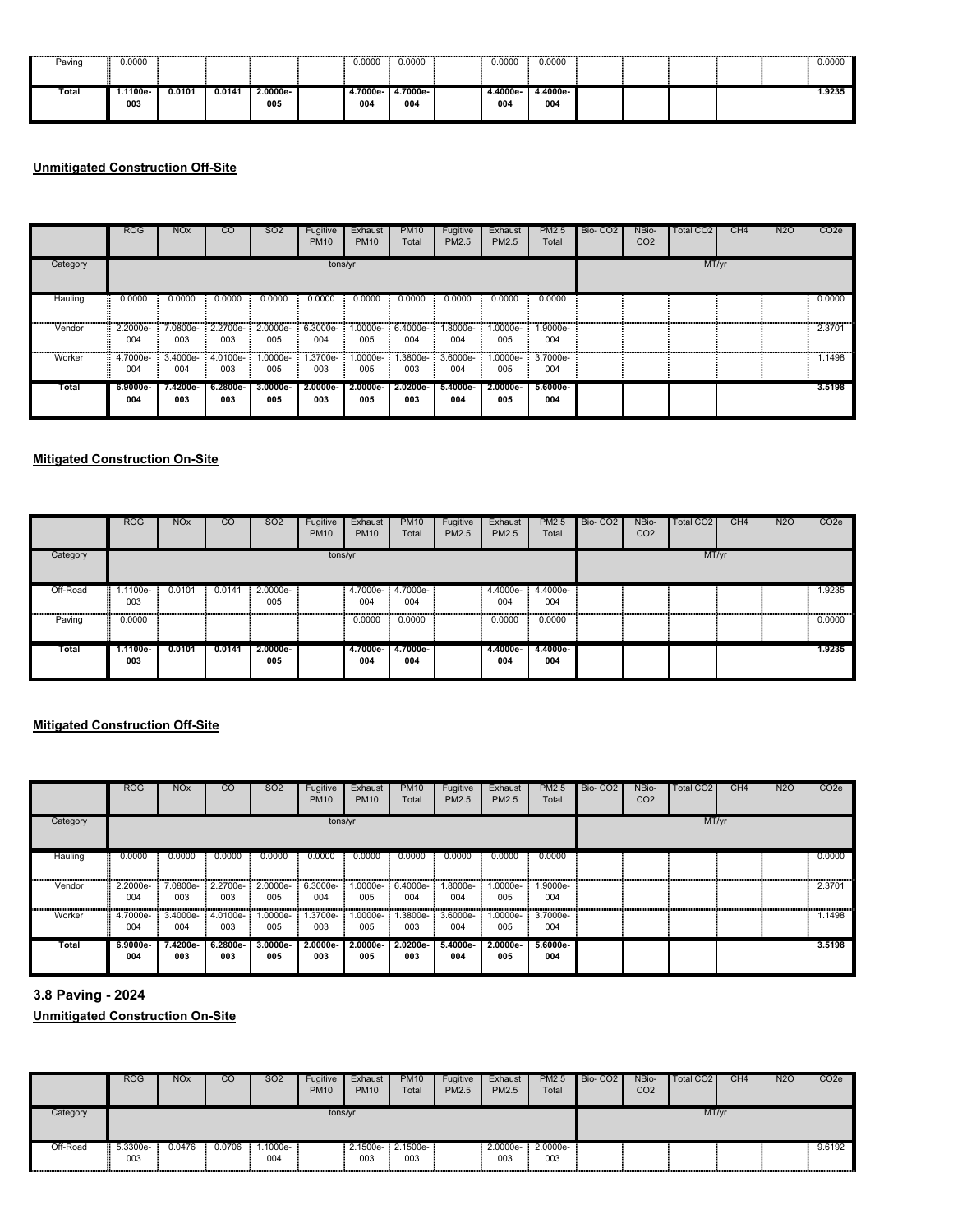| Paving | 0.0000            |        |        |                   | 0.0000         | 0.0000            | 0.0000             | 0.0000             |  |  | 0.0000 |
|--------|-------------------|--------|--------|-------------------|----------------|-------------------|--------------------|--------------------|--|--|--------|
| Total  | $5.3300e-$<br>003 | 0.0476 | 0.0706 | $1.1000e-$<br>004 | 2.1500e<br>003 | $2.1500e-$<br>003 | $2.0000e -$<br>003 | $2.0000e -$<br>003 |  |  | 9.6192 |

|          | <b>ROG</b>       | <b>NO<sub>x</sub></b> | CO     | <b>SO2</b>        | Fugitive<br><b>PM10</b> | Exhaust<br><b>PM10</b> | <b>PM10</b><br>Total | Fugitive<br>PM2.5 | Exhaust<br><b>PM2.5</b> | <b>PM2.5</b><br>Total | Bio-CO <sub>2</sub> | NBio-<br>CO <sub>2</sub> | Total CO <sub>2</sub> | CH <sub>4</sub> | <b>N2O</b> | CO <sub>2e</sub> |
|----------|------------------|-----------------------|--------|-------------------|-------------------------|------------------------|----------------------|-------------------|-------------------------|-----------------------|---------------------|--------------------------|-----------------------|-----------------|------------|------------------|
| Category |                  |                       |        |                   | tons/yr                 |                        |                      |                   |                         |                       |                     |                          | MT/yr                 |                 |            |                  |
| Hauling  | 0.0000           | 0.0000                | 0.0000 | 0.0000            | 0.0000                  | 0.0000                 | 0.0000               | 0.0000            | 0.0000                  | 0.0000                |                     |                          |                       |                 |            | 0.0000           |
| Vendor   | $.0600e-$<br>003 | 0.0353                | 0.0110 | 1.2000e-<br>004   | 3.1500e-<br>003         | 4.0000e-<br>005        | 3.1900e-<br>003      | 9.1000e-<br>004   | 4.0000e-<br>005         | 9.5000e-<br>004       |                     |                          |                       |                 |            | 11.8029          |
| Worker   | 2.2500e-<br>003  | .5600e-<br>003        | 0.0187 | 6.0000e-<br>005   | 6.8500e-<br>003         | 5.0000e-<br>005        | 6.9000e-<br>003      | -.8200e<br>003    | 5.0000e-<br>005         | 1.8700e-<br>003       |                     |                          |                       |                 |            | 5.5705           |
| Total    | 3.3100e-<br>003  | 0.0369                | 0.0297 | $1.8000e-$<br>004 | 0.0100                  | $9.0000e -$<br>005     | 0.0101               | 2.7300e-<br>003   | $9.0000e -$<br>005      | 2.8200e-<br>003       |                     |                          |                       |                 |            | 17.3734          |

### **Mitigated Construction On-Site**

|          | ROG             | <b>NO<sub>x</sub></b> | CO     | SO <sub>2</sub> | Fugitive<br><b>PM10</b> | Exhaust<br><b>PM10</b>   | <b>PM10</b><br>Total | Fugitive<br><b>PM2.5</b> | Exhaust<br>PM2.5 | PM2.5<br>Total  | Bio-CO <sub>2</sub> | NBio-<br>CO <sub>2</sub> | Total CO2 | CH <sub>4</sub> | N2O | CO <sub>2e</sub> |
|----------|-----------------|-----------------------|--------|-----------------|-------------------------|--------------------------|----------------------|--------------------------|------------------|-----------------|---------------------|--------------------------|-----------|-----------------|-----|------------------|
| Category |                 |                       |        |                 | tons/yr                 |                          |                      |                          |                  |                 |                     |                          | MT/yr     |                 |     |                  |
| Off-Road | 5.3300e-<br>003 | 0.0476                | 0.0706 | 1.1000e-<br>004 |                         | 2.1500e-<br>003          | 2.1500e-<br>003      |                          | 2.0000e-<br>003  | 2.0000e-<br>003 |                     |                          |           |                 |     | 9.6192           |
| Paving   | 0.0000          |                       |        |                 |                         | 0.0000                   | 0.0000               |                          | 0.0000           | 0.0000          |                     |                          |           |                 |     | 0.0000           |
| Total    | 5.3300e-<br>003 | 0.0476                | 0.0706 | 1.1000e-<br>004 |                         | 2.1500e- 2.1500e-<br>003 | 003                  |                          | 2.0000e-<br>003  | 2.0000e-<br>003 |                     |                          |           |                 |     | 9.6192           |

#### **Mitigated Construction Off-Site**

|          | <b>ROG</b>      | <b>NO<sub>x</sub></b> | CO.    | SO <sub>2</sub>   | Fugitive<br><b>PM10</b> | Exhaust<br><b>PM10</b> | <b>PM10</b><br>Total | Fugitive<br>PM2.5 | Exhaust<br><b>PM2.5</b> | PM2.5<br>Total    | Bio-CO <sub>2</sub> | NBio-<br>CO <sub>2</sub> | Total CO2 | CH <sub>4</sub> | N2O | CO <sub>2e</sub> |
|----------|-----------------|-----------------------|--------|-------------------|-------------------------|------------------------|----------------------|-------------------|-------------------------|-------------------|---------------------|--------------------------|-----------|-----------------|-----|------------------|
| Category |                 |                       |        |                   | tons/yr                 |                        |                      |                   |                         |                   |                     |                          | MT/yr     |                 |     |                  |
| Hauling  | 0.0000          | 0.0000                | 0.0000 | 0.0000            | 0.0000                  | 0.0000                 | 0.0000               | 0.0000            | 0.0000                  | 0.0000            |                     |                          |           |                 |     | 0.0000           |
| Vendor   | -.0600e<br>003  | 0.0353                | 0.0110 | -.2000e<br>004    | 3.1500e-<br>003         | 4.0000e-<br>005        | 3.1900e-<br>003      | 9.1000e-<br>004   | 4.0000e-<br>005         | 9.5000e-<br>004   |                     |                          |           |                 |     | 11.8029          |
| Worker   | 2.2500e-<br>003 | -.5600e<br>003        | 0.0187 | 6.0000e-<br>005   | 6.8500e-<br>003         | 5.0000e-<br>005        | 6.9000e-<br>003      | .8200e-<br>003    | 5.0000e-<br>005         | 1.8700e-<br>003   |                     |                          |           |                 |     | 5.5705           |
| Total    | 3.3100e<br>003  | 0.0369                | 0.0297 | $1.8000e-$<br>004 | 0.0100                  | $9.0000e-$<br>005      | 0.0101               | 2.7300e-<br>003   | $9.0000e -$<br>005      | $2.8200e-$<br>003 |                     |                          |           |                 |     | 17.3734          |

# **4.0 Operational Detail - Mobile**

**4.1 Mitigation Measures Mobile**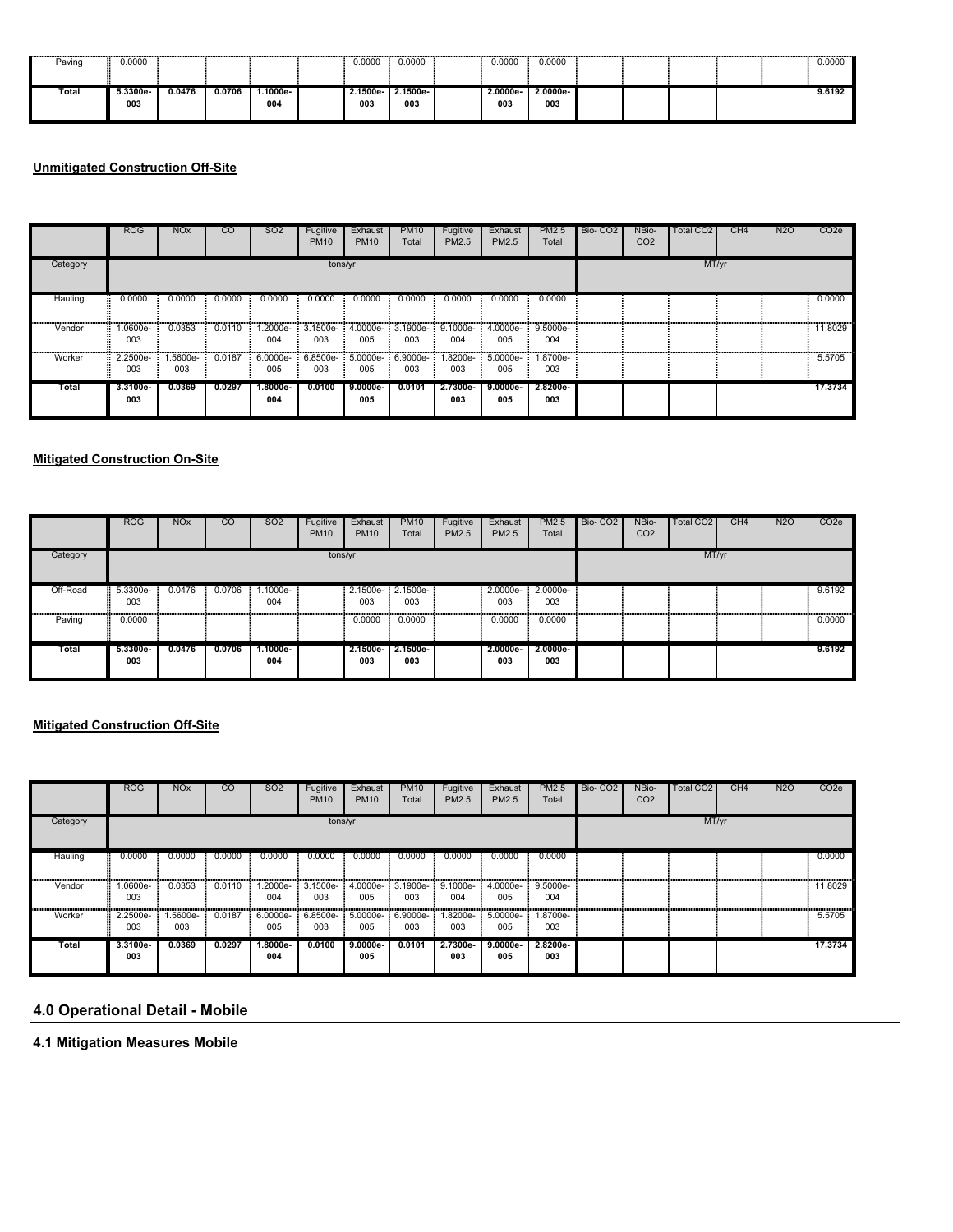|             | ROG   | <b>NO<sub>x</sub></b> | CO      | SO <sub>2</sub> | Fugitive<br><b>PM10</b> | Exhaust<br><b>PM10</b> | PM10<br>Total | Fugitive<br>PM2.5 | Exhaust<br>PM2.5 | PM2.5<br>Total | Bio-CO <sub>2</sub> | NBio-<br>CO <sub>2</sub> | Total CO2 | CH4 | N <sub>2</sub> O | CO <sub>2e</sub> |
|-------------|-------|-----------------------|---------|-----------------|-------------------------|------------------------|---------------|-------------------|------------------|----------------|---------------------|--------------------------|-----------|-----|------------------|------------------|
| Category    |       |                       |         |                 | tons/yr                 |                        |               |                   |                  |                |                     |                          | MT/yr     |     |                  |                  |
| Mitigated   | .2603 | 5.7664                | 15.6245 | 0.0597          | 5.1355                  | 0.0460                 | 5.1815        | .3764             | 0.0428           | 1.4192         |                     |                          |           |     |                  | 5,532.586        |
| Unmitigated | .2603 | 5.7664                | 15.6245 | 0.0597          | 5.1355                  | 0.0460                 | 5.1815        | 1.3764            | 0.0428           | 1.4192         |                     |                          |           |     |                  | 5,532.586        |

# **4.2 Trip Summary Information**

|                                       |          | Average Daily Trip Rate |          | Unmitigated       | Mitigated         |
|---------------------------------------|----------|-------------------------|----------|-------------------|-------------------|
| Land Use                              | Weekdav  | Saturdav                | Sundav   | <b>Annual VMT</b> | <b>Annual VMT</b> |
| Apartments High Rise                  | 0.00     | 0.00                    | 0.00     |                   |                   |
| <b>Enclosed Parking with Elevator</b> | 0.00     | 0.00                    | 0.00     |                   |                   |
| General Office Building               | 0.00     | 0.00                    | 0.00     |                   |                   |
| High Turnover (Sit Down Restaurant)   | 0.00     | 0.00                    | 0.00     |                   |                   |
| User Defined Commercial               | 5.316.00 | 5.316.00                | 5316.00  | 13.532.064        | 13.532.064        |
| Total                                 | 5.316.00 | 5.316.00                | 5.316.00 | 13.532.064        | 13.532.064        |

# **4.3 Trip Type Information**

|                                       |      | <b>Miles</b> |      |      | Trip % |                                                                             |             | Trip Purpose %  |             |
|---------------------------------------|------|--------------|------|------|--------|-----------------------------------------------------------------------------|-------------|-----------------|-------------|
| Land Use                              |      |              |      |      |        | H-W or C-W I H-S or C-C I H-O or C-NWI H-W or C-I H-S or C-C I H-O or C-NWI | Primary     | <b>Diverted</b> | Pass-by     |
| Apartments High Rise                  | 0.00 | 0.00         | 0.00 | 0.00 | 0.00   | 0.00                                                                        |             |                 |             |
| <b>Enclosed Parking with Elevator</b> | 0.00 | 0.00         | 0.00 | 0.00 | 0.00   | 0.00                                                                        |             |                 |             |
| General Office Building               | 0.00 | 0.00         | 0.00 | 0.00 | 0.00   | 0.00                                                                        |             |                 |             |
| High Turnover (Sit Down               | 0.00 | 0.00         | 0.00 | 0.00 | 0.00   | 0.00                                                                        |             |                 |             |
| User Defined Commercial               | 0.00 | 7.61         | 0.00 | 0.00 | 100.00 | 0.00                                                                        | 91.76072235 |                 | 8.239277652 |

# **4.4 Fleet Mix**

| Land Use                               | LDA      | LD.      | LDT2                             | MDV | LHD'                                | LHD2                                                                                    | <b>MHD</b> | <b>HHD</b>                 | OBUS | <b>UBUS</b> | <b>MC</b>         | <b>SBUS</b>       | <b>MH</b>         |
|----------------------------------------|----------|----------|----------------------------------|-----|-------------------------------------|-----------------------------------------------------------------------------------------|------------|----------------------------|------|-------------|-------------------|-------------------|-------------------|
| Apartments High Rise                   | 0.545348 |          | $0.044620$ $0.206559$ $0.118451$ |     |                                     | 0.015002 0.006253                                                                       |            | 0.020617 0.031756 0.002560 |      |             | 0.002071 0.005217 |                   |                   |
| <b>Enclosed Parking with Elevator</b>  | 0.545348 |          |                                  |     |                                     | $0.044620$ $0.206559$ $0.118451$ $0.015002$ $0.006253$ $0.020617$ $0.031756$ $0.002560$ |            |                            |      |             | 0.002071 0.005217 | 0.000696 0.000850 |                   |
| General Office Building                | 0.545348 |          |                                  |     |                                     | 0.044620 0.206559 0.118451 0.015002 0.006253 0.020617 0.031756 0.002560                 |            |                            |      | 0.002071    | 0.005217          |                   | 0.000696 0.000850 |
| High Turnover (Sit Down<br>Restaurant) | 0.545348 |          |                                  |     | 0.044620 0.206559 0.118451 0.015002 | 0.006253                                                                                |            | 0.020617 0.031756 0.002560 |      | 0.002071    | 0.005217          | 0.000696 0.000850 |                   |
| User Defined Commercial                | 0.545348 | 0.044620 | 0.206559 0.118451                |     | 0.015002                            | 0.006253                                                                                |            | 0.020617 0.031756 0.002560 |      | 0.002071    | 0.005217          |                   | 0.000696 0.000850 |

# **5.0 Energy Detail**

Historical Energy Use: N

# **5.1 Mitigation Measures Energy**

Exceed Title 24 Install High Efficiency Lighting

|                            | ROG.   | <b>NOx</b> | CO     | SO <sub>2</sub> | Fugitive<br><b>PM10</b> | Exhaust<br><b>PM10</b> | <b>PM10</b><br>Total | Fugitive<br>PM2.5 | Exhaust<br>PM2.5 | PM2.5<br>Total | Bio-CO <sub>2</sub> | NBio-<br>CO <sub>2</sub> | Total CO2 | CH4 | N <sub>2</sub> O | CO2e      |
|----------------------------|--------|------------|--------|-----------------|-------------------------|------------------------|----------------------|-------------------|------------------|----------------|---------------------|--------------------------|-----------|-----|------------------|-----------|
| Category                   |        |            |        |                 | tons/yr                 |                        |                      |                   |                  |                |                     |                          | MT/yr     |     |                  |           |
| Electricity<br>Mitigated   |        |            |        |                 |                         | 0.0000                 | 0.0000               |                   | 0.0000           | 0.0000         |                     |                          |           |     |                  | 1,447.315 |
| Electricity<br>Unmitigated |        |            |        |                 |                         | 0.0000                 | 0.0000               |                   | 0.0000           | 0.0000         |                     |                          |           |     |                  | 1,616.133 |
| NaturalGas<br>Mitigated    | 0.0526 | 0.4694     | 0.3361 | 2.8700e-<br>003 |                         | 0.0364                 | 0.0364               |                   | 0.0364           | 0.0364         |                     |                          |           |     |                  | 523.8671  |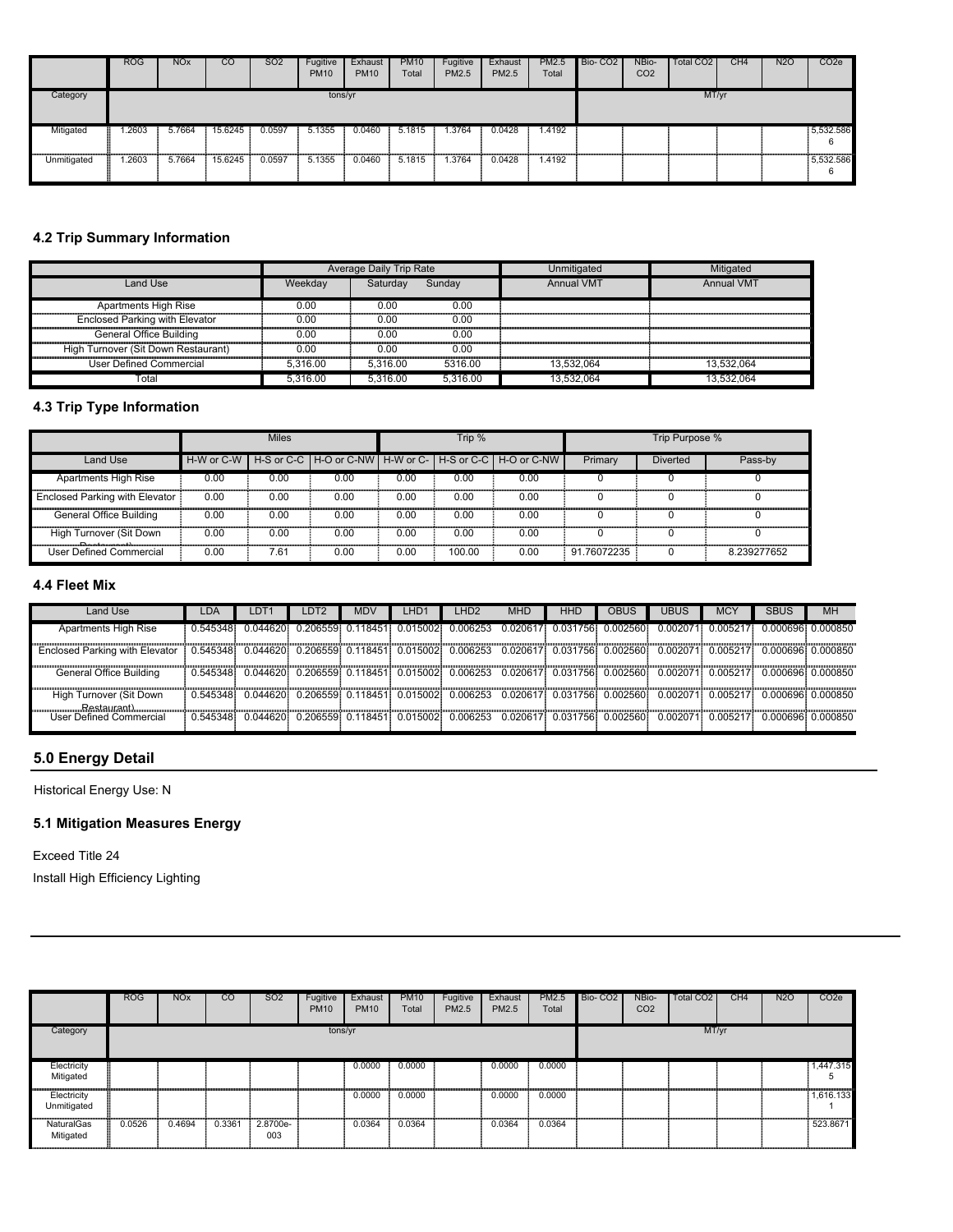| <b>NaturalGas</b>       | 0.0550 | 0.4902 | 0.3507 | 3.0000e- | 0.0380 | 0.0380 | 0.0380 | 0.0380 |  |  | $-1$<br>54. | 1000<br>1586 |
|-------------------------|--------|--------|--------|----------|--------|--------|--------|--------|--|--|-------------|--------------|
| $\cdots$<br>Unmitigated |        |        |        | 003      |        |        |        |        |  |  |             |              |

# **5.2 Energy by Land Use - NaturalGas**

**Unmitigated**

|                                                  | NaturalGa<br>s Use | <b>ROG</b> | <b>NO<sub>x</sub></b> | $\overline{C}$ | SO <sub>2</sub>   | Fugitive<br><b>PM10</b> | Exhaust<br><b>PM10</b> | <b>PM10</b><br>Total | Fugitive<br>PM2.5 | Exhaust<br>PM2.5 | <b>PM2.5</b><br>Total | Bio- CO2 NBio- CO2 Total CO2 |       | CH <sub>4</sub> | <b>N2O</b> | CO <sub>2</sub> e |
|--------------------------------------------------|--------------------|------------|-----------------------|----------------|-------------------|-------------------------|------------------------|----------------------|-------------------|------------------|-----------------------|------------------------------|-------|-----------------|------------|-------------------|
| Land Use                                         | kBTU/yr            |            |                       |                |                   |                         | tons/yr                |                      |                   |                  |                       |                              | MT/yr |                 |            |                   |
| Apartments High 13.19828e+<br>Rise               | 006                | 0.0173     | 0.1474                | 0.0627         | 9.4000e-<br>004   |                         | 0.0119                 | 0.0119               |                   | 0.0119           | 0.0119                |                              |       |                 |            | 171.6865          |
| <b>Enclosed Parking</b><br>with Elevator         | $^{\circ}$         | 0.0000     | 0.0000                | 0.0000         | 0.0000            |                         | 0.0000                 | 0.0000               |                   | 0.0000           | 0.0000                |                              |       |                 |            | 0.0000            |
| General Office<br>Building                       | 1.95056e+<br>006   | 0.0105     | 0.0956                | 0.0803         | 5.7000e-<br>004   |                         | 7.2700e-<br>003        | 7.2700e-<br>003      |                   | 7.2700e-<br>003  | 7.2700e-<br>003       |                              |       |                 |            | 104.7080          |
| High Turnover (Sit 5.04395e+<br>Down Restaurant) | 006                | 0.0272     | 0.2473                | 0.2077         | 1.4800e-<br>003   |                         | 0.0188                 | 0.0188               |                   | 0.0188           | 0.0188                |                              |       |                 |            | 270,7640          |
| User Defined<br>Commercial                       | $\mathbf{0}$       | 0.0000     | 0.0000                | 0.0000         | 0.0000            |                         | 0.0000                 | 0.0000               |                   | 0.0000           | 0.0000                |                              |       |                 |            | 0.0000            |
| Total                                            |                    | 0.0550     | 0.4902                | 0.3507         | $2.9900e-$<br>003 |                         | 0.0380                 | 0.0380               |                   | 0.0380           | 0.0380                |                              |       |                 |            | 547.1586          |

# **Mitigated**

|                                                  | NaturalGa<br>s Use | <b>ROG</b>      | <b>NO<sub>x</sub></b> | CO     | SO <sub>2</sub>   | Fugitive<br><b>PM10</b> | <b>Exhaust</b><br><b>PM10</b> | <b>PM10</b><br>Total | Fugitive<br>PM2.5 | Exhaust<br>PM2.5 | <b>PM2.5</b><br>Total |  | Bio- CO2 NBio- CO2 Total CO2 |  | CH <sub>4</sub> | N <sub>2</sub> O | CO <sub>2</sub> e |
|--------------------------------------------------|--------------------|-----------------|-----------------------|--------|-------------------|-------------------------|-------------------------------|----------------------|-------------------|------------------|-----------------------|--|------------------------------|--|-----------------|------------------|-------------------|
| Land Use                                         | kBTU/yr            |                 | tons/yr               |        |                   |                         |                               |                      |                   | MT/yr            |                       |  |                              |  |                 |                  |                   |
| Apartments High 13.04609e+1<br>Rise              | 006                | 0.0164          | 0.1404                | 0.0597 | $9.0000e-$<br>004 |                         | 0.0114                        | 0.0114               |                   | 0.0114           | 0.0114                |  |                              |  |                 |                  | 163.5167          |
| <b>Enclosed Parking</b><br>with Elevator         | $\Omega$           | 0.0000          | 0.0000                | 0.0000 | 0.0000            |                         | 0.0000                        | 0.0000               |                   | 0.0000           | 0.0000                |  |                              |  |                 |                  | 0.0000            |
| General Office<br>Building                       | 1.76281e+<br>006   | 9.5100e-<br>003 | 0.0864                | 0.0726 | 5.2000e-<br>004   |                         | 6.5700e-<br>003               | 6.5700e-<br>003      |                   | 6.5700e-<br>003  | 6.5700e-<br>003       |  |                              |  |                 |                  | 94.6295           |
| High Turnover (Sit 4.95001e+<br>Down Restaurant) | 006                | 0.0267          | 0.2427                | 0.2038 | 1.4600e-<br>003   |                         | 0.0184                        | 0.0184               |                   | 0.0184           | 0.0184                |  |                              |  |                 |                  | 265.7209          |
| User Defined<br>Commercial                       | $\Omega$           | 0.0000          | 0.0000                | 0.0000 | 0.0000            |                         | 0.0000                        | 0.0000               |                   | 0.0000           | 0.0000                |  |                              |  |                 |                  | 0.0000            |
| <b>Total</b>                                     |                    | 0.0526          | 0.4694                | 0.3361 | $2.8800e-$<br>003 |                         | 0.0364                        | 0.0364               |                   | 0.0364           | 0.0364                |  |                              |  |                 |                  | 523.8671          |

**5.3 Energy by Land Use - Electricity**

**Unmitigated**

|                                               | Electricity<br>Use | Total CO <sub>2</sub> | CH <sub>4</sub>              | <b>N2O</b> | CO <sub>2e</sub>                              |
|-----------------------------------------------|--------------------|-----------------------|------------------------------|------------|-----------------------------------------------|
| <b>Land Use</b>                               | kWh/yr             |                       |                              | MT/yr      |                                               |
| Apartments High 1.37415e+<br><b>Rise</b>      | 006                |                       |                              |            | 384,8977                                      |
| <b>Enclosed Parking</b><br>with Elevator      | 996912             |                       |                              |            | 279.2342                                      |
| General Office 2.43399e+<br><b>Building</b>   | 006                |                       |                              |            | 681.7581                                      |
| High Turnover (Sit 964812<br>Down Restaurant) |                    |                       | ,,,,,,,,,,,,,,,,,,,,,,,,,,,, |            | ,,,,,,,,,,,,,,,,,,,,,,,,,,,,,,,,,<br>270.2431 |
| <b>User Defined</b><br>Commercial             |                    |                       |                              |            | 0.0000                                        |
| Total                                         |                    |                       |                              |            | 1,616.133                                     |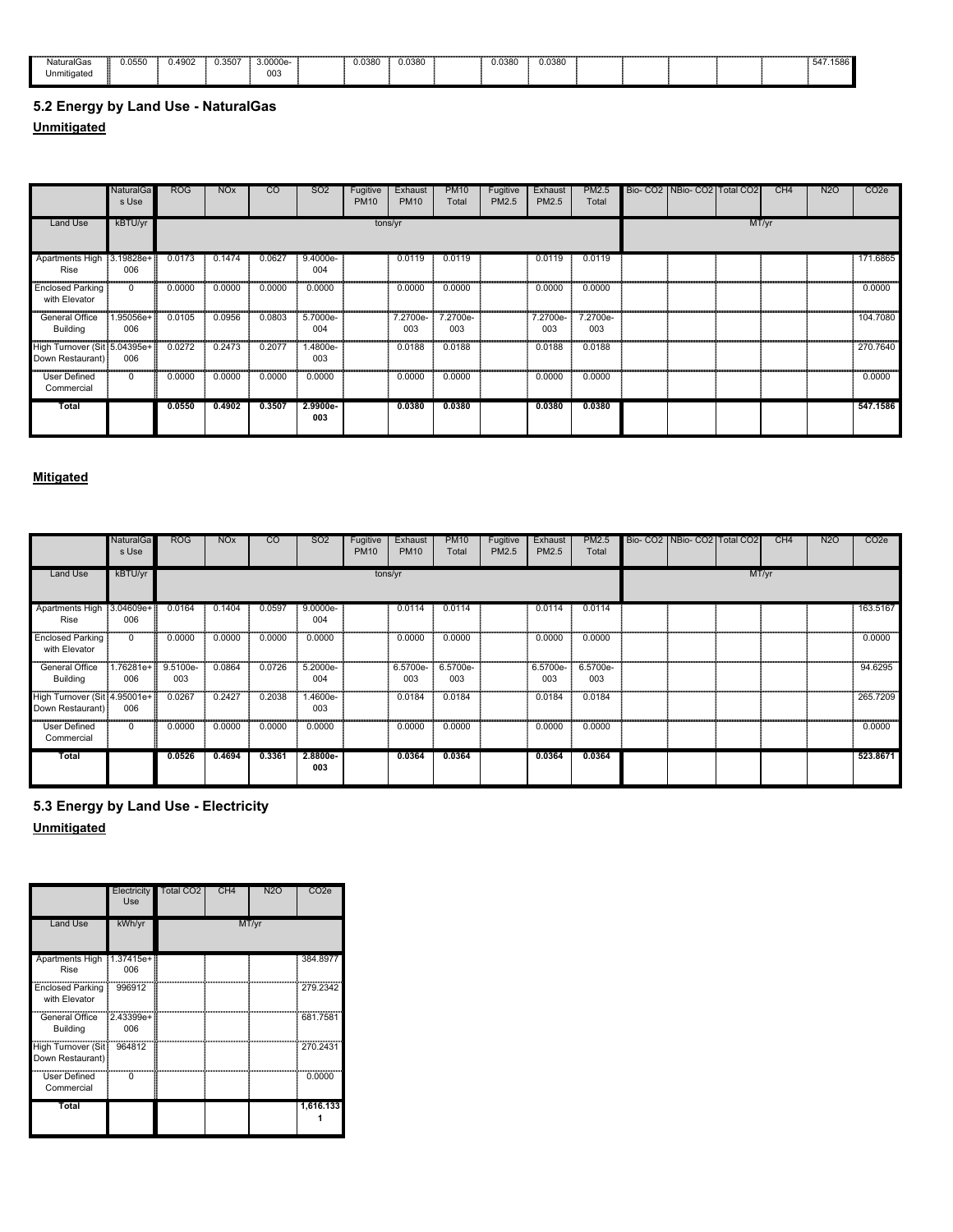|                                               | Use              | Electricity   Total CO2 | CH <sub>4</sub> | N <sub>2</sub> | CO2e                                       |
|-----------------------------------------------|------------------|-------------------------|-----------------|----------------|--------------------------------------------|
| <b>Land Use</b>                               | kWh/yr           |                         |                 | MT/yr          |                                            |
| Apartments High   1.30412e+<br>Rise           | 006              |                         |                 |                | 365.2825<br>,,,,,,,,,,,,,,,,,,,,,,,,,,,,,, |
| Enclosed Parking 787759<br>with Elevator      |                  |                         |                 |                | 220.6507                                   |
| General Office<br>Building                    | 12.1712e+0<br>06 |                         |                 |                | 608.1503                                   |
| High Turnover (Sit 904080<br>Down Restaurant) |                  |                         |                 |                | 253.2320                                   |
| User Defined<br>Commercial                    |                  |                         |                 |                | 0.0000                                     |
| Total                                         |                  |                         |                 |                | 1,447.315                                  |

# **6.0 Area Detail**

# **6.1 Mitigation Measures Area**

Use only Natural Gas Hearths

|             | <b>ROG</b> | <b>NO<sub>x</sub></b> | CO     | <b>SO2</b>      | Fugitive<br><b>PM10</b> | Exhaust<br><b>PM10</b> | <b>PM10</b><br>Total | Fugitive<br>PM2.5 | Exhaust<br><b>PM2.5</b> | <b>PM2.5</b><br>Total | Bio-CO <sub>2</sub> | NBio-<br>CO <sub>2</sub> | Total CO <sub>2</sub> | CH <sub>4</sub> | <b>N2O</b> | CO <sub>2e</sub> |
|-------------|------------|-----------------------|--------|-----------------|-------------------------|------------------------|----------------------|-------------------|-------------------------|-----------------------|---------------------|--------------------------|-----------------------|-----------------|------------|------------------|
| Category    |            |                       |        |                 | tons/yr                 |                        |                      |                   |                         |                       |                     |                          | MT/yr                 |                 |            |                  |
| Mitigated   | 2.2730     | 0.1061                | 3.6178 | 6.0000e-<br>004 |                         | 0.025                  | 0.0251               |                   | $0.025^{\circ}$         | 0.0251                |                     |                          |                       |                 |            | 81.4536          |
| Unmitigated | 2.2730     | 0.1061                | 3.6178 | 6.0000e-<br>004 |                         | 0.0251                 | 0.0251               |                   | 0.0251                  | 0.0251                |                     |                          |                       |                 |            | 81.4536          |

# **6.2 Area by SubCategory Unmitigated**

|                          | <b>ROG</b>      | <b>NO<sub>x</sub></b> | CO     | <b>SO2</b>        | Fugitive<br><b>PM10</b> | Exhaust<br><b>PM10</b> | <b>PM10</b><br>Total | Fugitive<br>PM2.5 | Exhaust<br>PM2.5 | <b>PM2.5</b><br>Total | Bio-CO <sub>2</sub> | NBio-<br>CO <sub>2</sub> | <b>Total CO2</b> | CH <sub>4</sub> | <b>N2O</b> | CO <sub>2</sub> e |
|--------------------------|-----------------|-----------------------|--------|-------------------|-------------------------|------------------------|----------------------|-------------------|------------------|-----------------------|---------------------|--------------------------|------------------|-----------------|------------|-------------------|
| SubCategory              | tons/yr         |                       |        |                   |                         |                        |                      |                   |                  |                       | MT/yr               |                          |                  |                 |            |                   |
| Architectural<br>Coating | 0.2034          |                       |        |                   |                         | 0.0000                 | 0.0000               |                   | 0.0000           | 0.0000                |                     |                          |                  |                 |            | 0.0000            |
| Consumer<br>Products     | 1.9533          |                       |        |                   |                         | 0.0000                 | 0.0000               |                   | 0.0000           | 0.0000                |                     |                          |                  |                 |            | 0.0000            |
| Hearth                   | 7.5800e-<br>003 | 0.0648                | 0.0276 | 4.1000e-<br>004   |                         | 5.2400e-<br>003        | 5.2400e-<br>003      |                   | 5.2400e-<br>003  | 5.2400e-<br>003       |                     |                          |                  |                 |            | 75.4405           |
| Landscaping              | 0.1088          | 0.0413                | 3.5902 | 1.9000e-<br>004   |                         | 0.0199                 | 0.0199               |                   | 0.0199           | 0.0199                |                     |                          |                  |                 |            | 6.0131            |
| Total                    | 2.2730          | 0.1061                | 3.6178 | $6.0000e-$<br>004 |                         | 0.0251                 | 0.0251               |                   | 0.0251           | 0.0251                |                     |                          |                  |                 |            | 81.4536           |

# **Mitigated**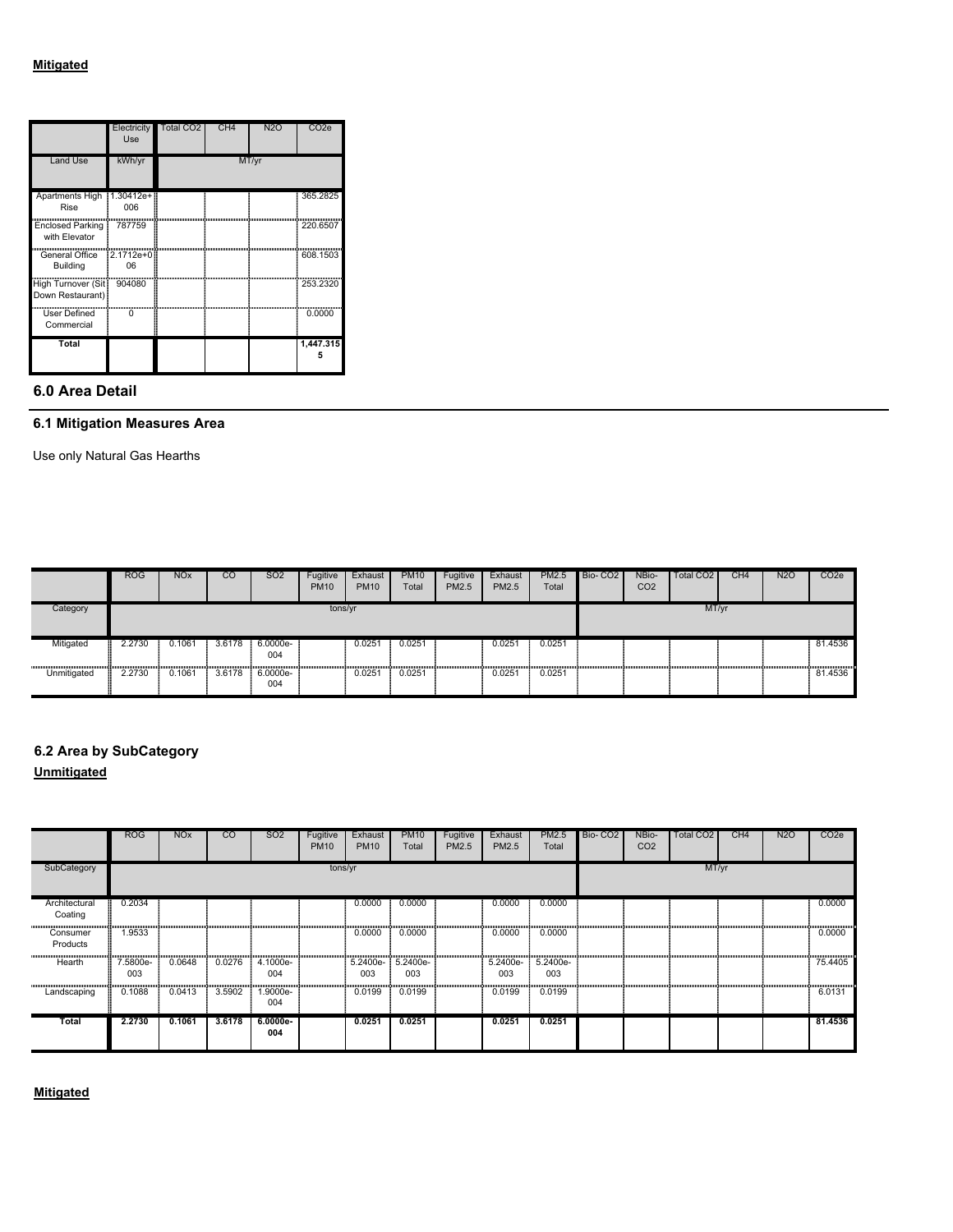|                          | <b>ROG</b>      | <b>NOx</b> | CO.    | SO <sub>2</sub>   | Fugitive<br><b>PM10</b> | Exhaust<br><b>PM10</b> | <b>PM10</b><br>Total | Fugitive<br>PM2.5 | Exhaust<br>PM2.5 | PM2.5<br>Total  | Bio-CO <sub>2</sub> | NBio-<br>CO <sub>2</sub> | Total CO <sub>2</sub> | CH <sub>4</sub> | N <sub>2</sub> O | CO2e    |
|--------------------------|-----------------|------------|--------|-------------------|-------------------------|------------------------|----------------------|-------------------|------------------|-----------------|---------------------|--------------------------|-----------------------|-----------------|------------------|---------|
| SubCategory              | tons/yr         |            |        |                   |                         |                        |                      |                   |                  |                 | MT/yr               |                          |                       |                 |                  |         |
| Architectural<br>Coating | 0.2034          |            |        |                   |                         | 0.0000                 | 0.0000               |                   | 0.0000           | 0.0000          |                     |                          |                       |                 |                  | 0.0000  |
| Consumer<br>Products     | 1.9533          |            |        |                   |                         | 0.0000                 | 0.0000               |                   | 0.0000           | 0.0000          |                     |                          |                       |                 |                  | 0.0000  |
| Hearth                   | 7.5800e-<br>003 | 0.0648     | 0.0276 | 4.1000e-<br>004   |                         | 5.2400e-<br>003        | 5.2400e-<br>003      |                   | 5.2400e-<br>003  | 5.2400e-<br>003 |                     |                          |                       |                 |                  | 75.4405 |
| Landscaping              | 0.1088          | 0.0413     | 3.5902 | 1.9000e-<br>004   |                         | 0.0199                 | 0.0199               |                   | 0.0199           | 0.0199          |                     |                          |                       |                 |                  | 6.0131  |
| Total                    | 2.2730          | 0.1061     | 3.6178 | $6.0000e-$<br>004 |                         | 0.0251                 | 0.0251               |                   | 0.0251           | 0.0251          |                     |                          |                       |                 |                  | 81.4536 |

# **7.0 Water Detail**

# **7.1 Mitigation Measures Water**

Apply Water Conservation Strategy

|             | Total CO2                                  | CH <sub>4</sub> | N <sub>2</sub> O | CO <sub>2</sub> e |
|-------------|--------------------------------------------|-----------------|------------------|-------------------|
| Category    |                                            | MT/yr           |                  |                   |
| Mitigated   | <b>THE REAL PROPERTY</b>                   |                 |                  | 337.9509<br>      |
| Unmitigated | <b>THE REAL PROPERTY AND INTERNATIONAL</b> |                 |                  | 422.4386          |

# **7.2 Water by Land Use**

**Unmitigated**

|                                                           | door Use                 | Indoor/Out Total CO2<br>CH4 | <b>N2O</b> | CO <sub>2e</sub> |
|-----------------------------------------------------------|--------------------------|-----------------------------|------------|------------------|
| <b>Land Use</b>                                           | Mgal                     |                             | MT/yr      |                  |
| Apartments High   22.6084 /   <br>Rise                    | 14.2532<br>÷             |                             |            | 157.5850         |
| <b>Enclosed Parking</b><br>with Elevator                  | 0/0                      |                             |            | 0.0000           |
| General Office<br>Building                                | 33.302/<br>I.<br>20.4109 |                             |            | 230.3040         |
| High Turnover (Sit 6.63525 /<br>Down Restaurant) 0.423526 |                          |                             |            | 34.5495          |
| User Defined<br>Commercial                                | n                        |                             |            | 0.0000           |
| Total                                                     |                          |                             |            | 422.4386         |

# **Mitigated**

|                                        | Indoor/Out Total CO2<br>door Use | CH <sub>4</sub> | <b>N2O</b> | CO <sub>2e</sub> |
|----------------------------------------|----------------------------------|-----------------|------------|------------------|
| Land Use                               | Mgal                             |                 | MT/yr      |                  |
| Apartments High   18.0868 /   <br>Rise | I<br>11.4025                     |                 |            | 126,0680         |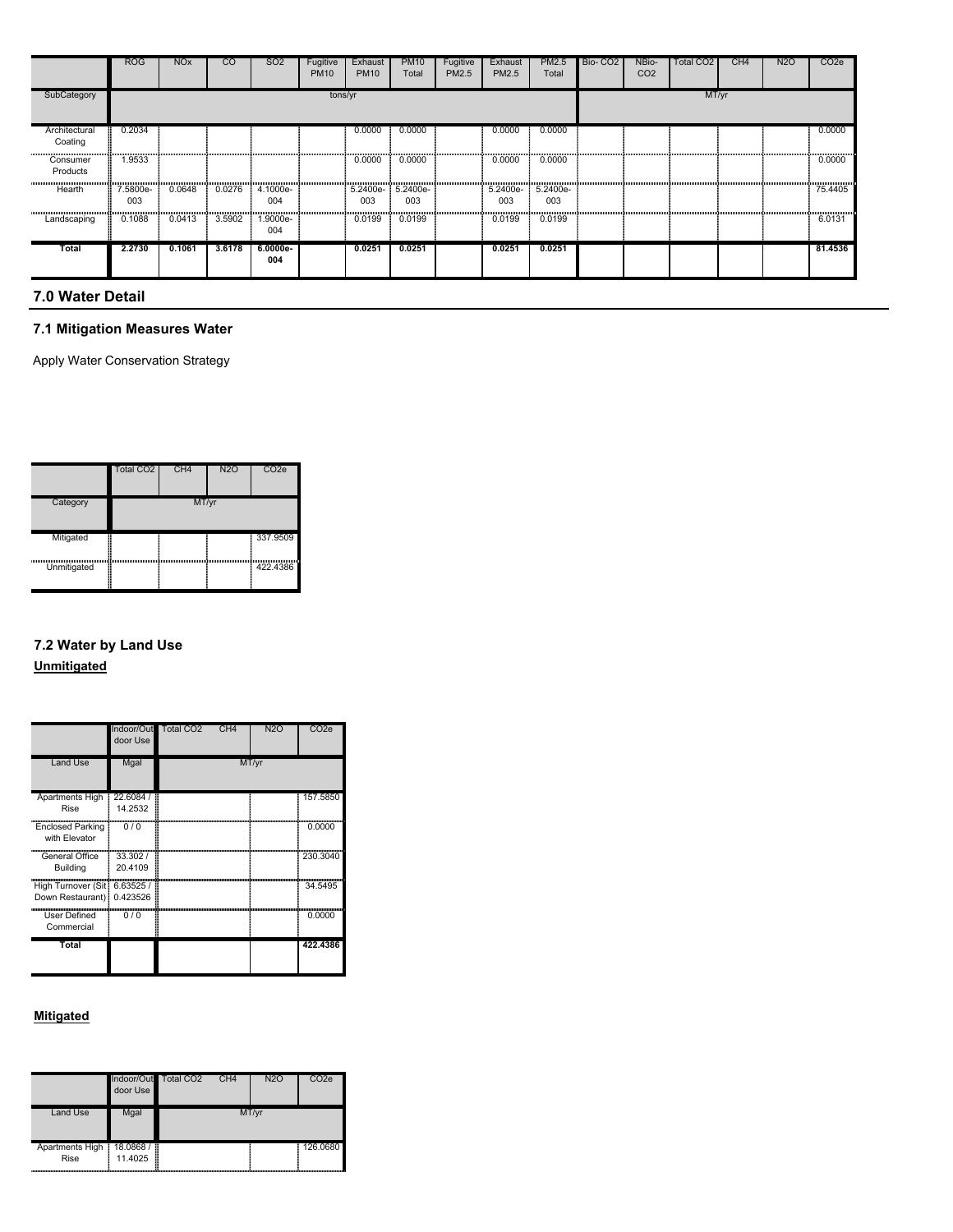| <b>Enclosed Parking</b><br>with Elevator                  | 0 / 0                |          |
|-----------------------------------------------------------|----------------------|----------|
| General Office<br><b>Building</b>                         | 26.6416 /<br>16.3287 | 184.2432 |
| High Turnover (Sit! 5.3082 /<br>Down Restaurant) 0.338821 |                      | 27 6396  |
| User Defined<br>Commercial                                | 0 /                  | n nnnn   |
| Total                                                     |                      | 337.9509 |

# **8.0 Waste Detail**

# **8.1 Mitigation Measures Waste**

Institute Recycling and Composting Services

# **Category/Year**

|                                                                                 | Total CO <sub>2</sub> | CH <sub>4</sub> | N2O | CO <sub>2</sub> e                          |
|---------------------------------------------------------------------------------|-----------------------|-----------------|-----|--------------------------------------------|
|                                                                                 |                       | MT/yr           |     |                                            |
| Mitigated<br><b>The Contract of Security</b><br>,,,,,,,,,,,,,,,,,,,,,,,,,,,,,,, |                       |                 |     | 71.6936<br>,,,,,,,,,,,,,,,,,,,,,,,,,,,,,,, |
| Unmitigated                                                                     |                       |                 |     | 298.7235                                   |

# **8.2 Waste by Land Use Unmitigated**

|                                          | Waste<br>Disposed | Total CO <sub>2</sub><br>CH4 | N2O   | CO2e                                     |
|------------------------------------------|-------------------|------------------------------|-------|------------------------------------------|
| <b>Land Use</b>                          | tons              |                              | MT/yr |                                          |
| Apartments High  <br><b>Rise</b>         | 159.62            |                              |       | 80.2731<br>                              |
| <b>Enclosed Parking</b><br>with Elevator |                   |                              |       | 0.0000                                   |
| General Office<br><b>Building</b>        | 174.25            |                              |       | 87.6306                                  |
| High Turnover (Sit<br>Down Restaurant)   | 260.13            |                              |       | 130.8198                                 |
| User Defined<br>Commercial               | п                 |                              |       | ,,,,,,,,,,,,,,,,,,,,,,,,,,,,,,<br>0.0000 |
| Total                                    |                   |                              |       | 298.7235                                 |

# **Mitigated**

|                                          | Waste<br><b>Disposed</b> | Total CO <sub>2</sub><br>CH <sub>4</sub> | <b>N2O</b> | CO <sub>2</sub> e                               |
|------------------------------------------|--------------------------|------------------------------------------|------------|-------------------------------------------------|
| <b>Land Use</b>                          | tons                     |                                          | MT/vr      |                                                 |
| <b>Apartments High</b><br>Rise           | 38.3088                  | Ī                                        |            | 19.2656<br>,,,,,,,,,,,,,,,,,,,,,,,,,,,,,,,,,,,, |
| <b>Enclosed Parking</b><br>with Elevator |                          | ,,,,,,,,,,,,,,,,,,,,,,,,,,,,,,,,,,,,     |            | 0.0000                                          |
| General Office<br><b>Building</b>        | 41.82                    |                                          |            | 21.0313                                         |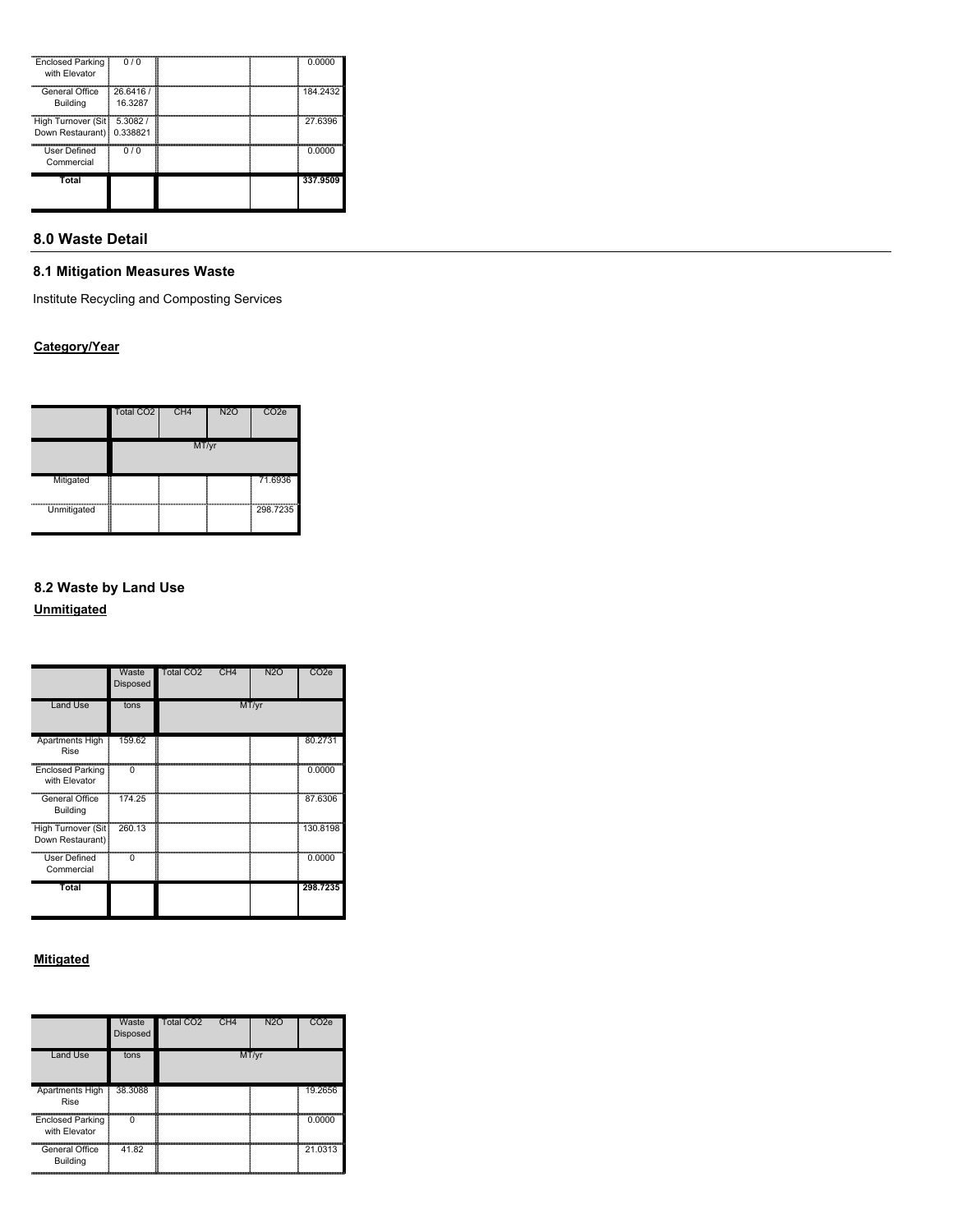| High Turnover (Sit 62.4312<br>Down Restaurant) | I | 31.3968 |
|------------------------------------------------|---|---------|
| User Defined<br>Commercial                     |   | 0.0000  |
| Total                                          |   | 71.6936 |

# **9.0 Operational Offroad**

| Equipment Type | Number | Hours/Day | Davs/Year | Horse Power | Factor<br>∟oad | Tvpe<br>-ue |
|----------------|--------|-----------|-----------|-------------|----------------|-------------|

# **10.0 Stationary Equipment**

### **Fire Pumps and Emergency Generators**

| Equipment Type      | Number | Hours/Dav | Hours/Year | Horse Power | Load Factor | <b>Fuel Type</b> |
|---------------------|--------|-----------|------------|-------------|-------------|------------------|
| Emergency Generator |        | 0.25      | $\sim$     | 350         |             | 0.73 Diesel      |

# **Boilers**

|  | I vpe<br>∟quipment | Number | Heat Input/Dav | Heat Input/Year | ∵ Ratino<br>Boiler | Fuel.<br>I vpe |
|--|--------------------|--------|----------------|-----------------|--------------------|----------------|
|--|--------------------|--------|----------------|-----------------|--------------------|----------------|

# **User Defined Equipment**

Equipment Type **Number** 

# **10.1 Stationary Sources**

**Unmitigated/Mitigated**

|                                          | <b>ROG</b>      | <b>NO<sub>x</sub></b> | CO                | <b>SO2</b>         | Fugitive<br><b>PM10</b> | Exhaust<br><b>PM10</b> | <b>PM10</b><br>Total | Fugitive<br>PM2.5 | Exhaust<br>PM2.5 | <b>PM2.5</b><br>Total | Bio-CO <sub>2</sub> | NBio-<br>CO <sub>2</sub> | Total CO <sub>2</sub> | CH <sub>4</sub> | <b>N2O</b> | CO <sub>2e</sub> |
|------------------------------------------|-----------------|-----------------------|-------------------|--------------------|-------------------------|------------------------|----------------------|-------------------|------------------|-----------------------|---------------------|--------------------------|-----------------------|-----------------|------------|------------------|
| Equipment Type                           | tons/yr         |                       |                   |                    |                         |                        |                      |                   | MT/yr            |                       |                     |                          |                       |                 |            |                  |
| Emergency                                | 4.8000e-        | $.6900e-$             | 8.7900e-          | 2.0000e-           |                         | 7.0000e-               | 7.0000e-             |                   | 7.0000e-         | 7.0000e-              |                     |                          |                       |                 |            | 1.6050           |
| Generator - Diesel<br>$(200 - 200 + 17)$ | 004             | 003                   | 003               | 005                |                         | 005                    | 005                  |                   | 005              | 005                   |                     |                          |                       |                 |            |                  |
| Total                                    | 4.8000e-<br>004 | $1.6900e-$<br>003     | $8.7900e-$<br>003 | $2.0000e -$<br>005 |                         | 7.0000e-<br>005        | 7.0000e-<br>005      |                   | 7.0000e-<br>005  | 7.0000e-<br>005       |                     |                          |                       |                 |            | 1.6050           |

# **11.0 Vegetation**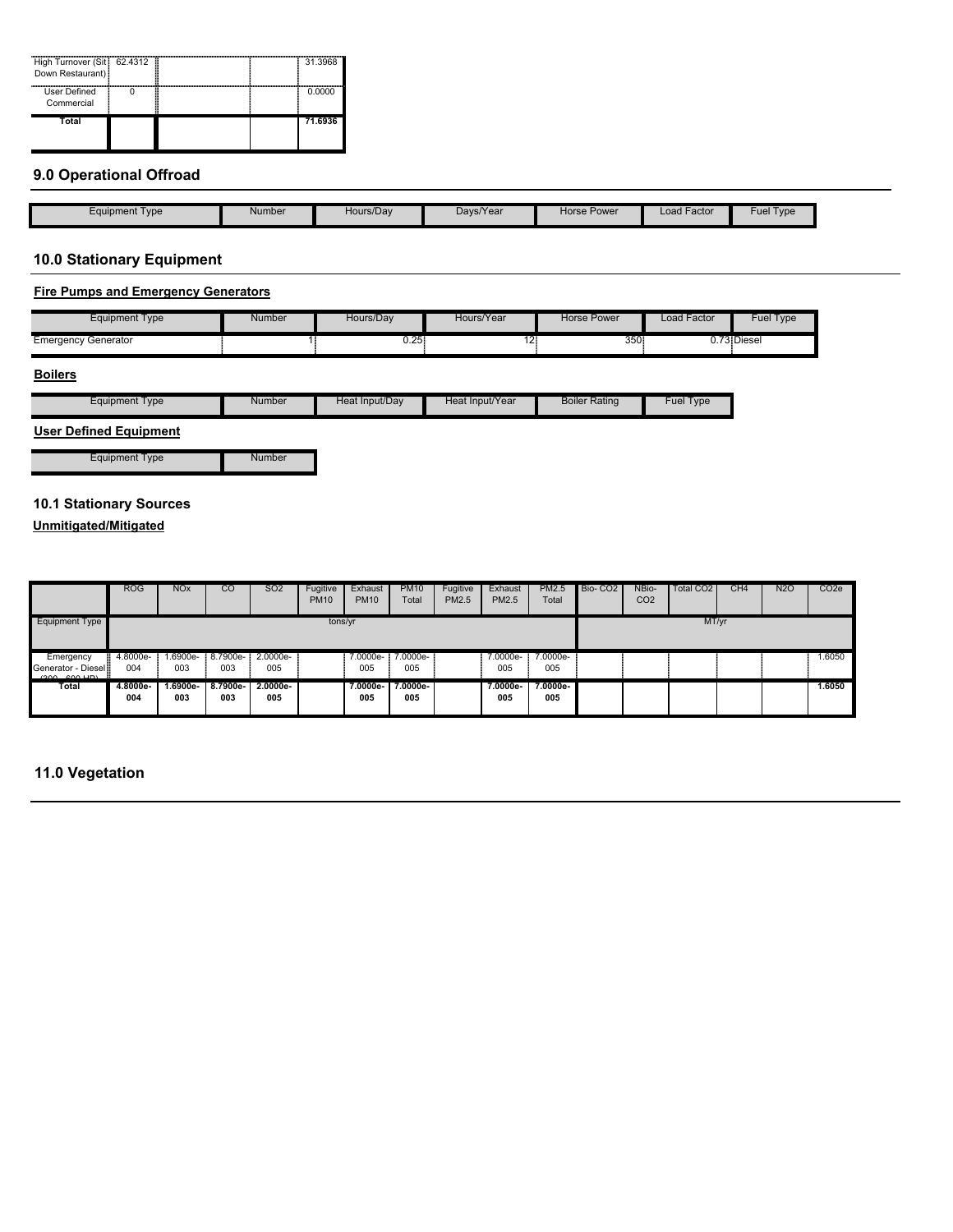2143 Violet-Project (Operations No MXD) - Los Angeles-South Coast County, Annual

**2143 Violet-Project (Operations No MXD)**

**Los Angeles-South Coast County, Annual**

#### **1.0 Project Characteristics**

#### **1.1 Land Usage**

| <b>Land Uses</b>                      | <b>Size</b> | <b>Metric</b>        | Lot Acreage | Floor Surface Area | Population |
|---------------------------------------|-------------|----------------------|-------------|--------------------|------------|
| General Office Building               | 187.37      | 1000sqft             | 4.30        | 187.374.00         |            |
| User Defined Commercial               | 1.00        | User Defined Unit    | 0.00        | 0.00               |            |
| <b>Enclosed Parking with Elevator</b> | 828.00      | Space                | 0.00        | 331.200.00         |            |
| High Turnover (Sit Down Restaurant)   | 21.86       | 1000sqft             | 0.00        | 21.858.00          |            |
| Apartments High Rise                  | 347.00      | <b>Dwelling Unit</b> | 0.00        | 325,385.00         | 843        |

#### **1.2 Other Project Characteristics**

| <b>Urbanization</b>        | Urban | Wind Speed (m/s)                        | 2.2   | <b>Precipitation Freg (Days)</b> |       | 33   |
|----------------------------|-------|-----------------------------------------|-------|----------------------------------|-------|------|
| <b>Climate Zone</b>        | 11    |                                         |       | <b>Operational Year</b>          |       | 2024 |
| <b>Utility Company</b>     |       | Los Angeles Department of Water & Power |       |                                  |       |      |
| CO2 Intensity<br>(lb/MWhr) | 615   | <b>CH4 Intensity</b><br>(lb/MWhr)       | 0.029 | N2O Intensity<br>(lb/MWhr)       | 0.006 |      |

#### **1.3 User Entered Comments & Non-Default Data**

Project Characteristics - LADWP CO2 Intensity Factor for Year 2024 (Interpolated)

Land Use - site specific. Project population (XIII. Population and Housing from IS)

Vehicle Trips - see assumptions Commercial uses

Woodstoves - No wood fireplaces or stoves

Area Coating -

Energy Use - adjustment for parking structure electricity usage

Construction Off-road Equipment Mitigation -

Mobile Land Use Mitigation -

Mobile Commute Mitigation -

Area Mitigation -

Energy Mitigation -

Water Mitigation -

Waste Mitigation -

Stationary Sources - Emergency Generators and Fire Pumps -

Stationary Sources - Emergency Generators and Fire Pumps EF - BACT for EG's

| Table Name    | <b>Column Name</b>       | Default Value | <b>New Value</b> |
|---------------|--------------------------|---------------|------------------|
| tblEnergyUse  | LightingElect            | 1.75          | 2.33             |
| tblEnergyUse  | <b>T24E</b>              | 3.92          | 0.49             |
| tblFireplaces | <b>FireplaceWoodMass</b> | 1.019.20      | 0.00             |
| tblFireplaces | <b>NumberGas</b>         | 294.95        | 312.30           |
| tblFireplaces | NumberNoFireplace        | 34.70         | 34.07            |
| tblFireplaces | NumberWood               | 17.35         | 0.00             |
| tblGrading    | MaterialExported         | 0.00          | 239.500.00       |
| tblLandUse    | LandUseSquareFeet        | 187,370.00    | 187,374.00       |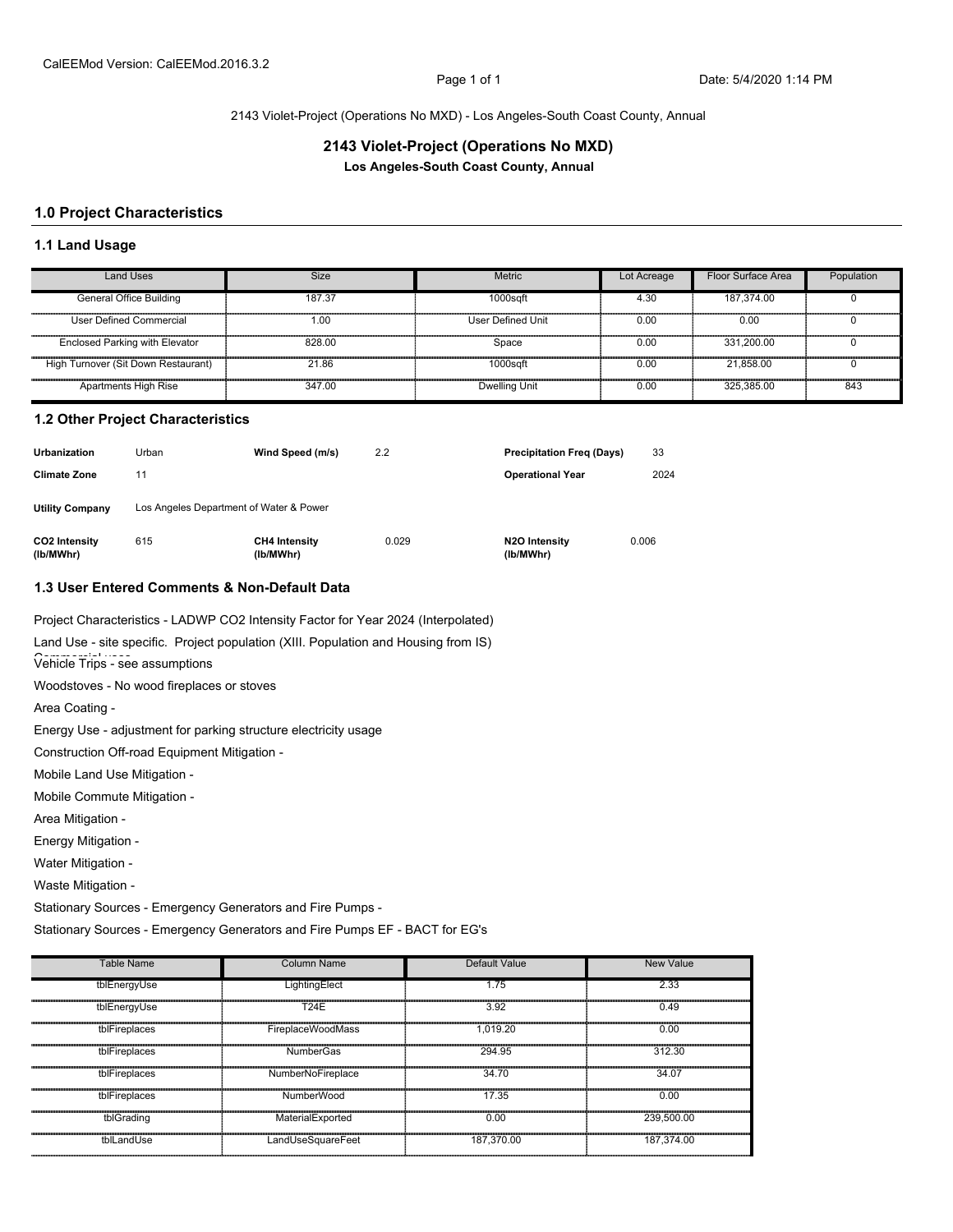| tblLandUse                     | LandUseSquareFeet   | 21,860.00   | 21,858.00   |
|--------------------------------|---------------------|-------------|-------------|
| tblLandUse                     | LandUseSquareFeet   | 347,000.00  | 325,385.00  |
| tblLandUse                     | LotAcreage          | 7.45        | 0.00        |
| tblLandUse                     | LotAcreage          | 0.50        | 0.00        |
| tblLandUse                     | LotAcreage          | 5.60        | 0.00        |
| tblLandUse                     | Population          | 992.00      | 843.00      |
| tblProjectCharacteristics      | CO2IntensityFactor  | 1227.89     | 615         |
| tblStationaryGeneratorsPumpsEF | NOX_EF              | 2.85        | 0.50        |
| tblStationaryGeneratorsPumpsEF | PM10_EF             | 0.15        | 0.02        |
| tblStationaryGeneratorsPumpsEF | <b>PM2_5_EF</b>     | 0.15        | 0.02        |
| tblStationaryGeneratorsPumpsEF | ROG_EF              | 2.2480e-003 | 3.1000e-004 |
| tblVehicleTrips                | $\overline{CC\_TL}$ | 8.40        | 0.00        |
| tblVehicleTrips                | $CC$ _TL            | 8.40        | 0.00        |
| tblVehicleTrips                | $CC$ _TL            | 8.40        | 0.00        |
| tblVehicleTrips                | $CC$ _TL            | 8.40        | 7.41        |
| tblVehicleTrips                | CC_TTP              | 48.00       | 0.00        |
| tblVehicleTrips                | CC_TTP              | 72.50       | 0.00        |
| tblVehicleTrips                | CC_TTP              | 0.00        | 100.00      |
| tblVehicleTrips                | CNW_TL              | 6.90        | 0.00        |
| tblVehicleTrips                | CNW_TL              | 6.90        | 0.00        |
| tblVehicleTrips                | CNW_TL              | 6.90        | 0.00        |
| tblVehicleTrips                | CNW_TL              | 6.90        | 0.00        |
| tblVehicleTrips                | CNW_TTP             | 19.00       | 0.00        |
| tblVehicleTrips                | CNW_TTP             | 19.00       | 0.00        |
| tblVehicleTrips                | CW_TL               | 16.60       | 0.00        |
| tblVehicleTrips                | $CW_TL$             | 16.60       | 0.00        |
| tblVehicleTrips                | $CW_TL$             | 16.60       | 0.00        |
| tblVehicleTrips                | $CW_TL$             | 16.60       | 0.00        |
| tblVehicleTrips                | CW_TTP              | 33.00       | 0.00        |
| tblVehicleTrips                | CW_TTP              | 8.50        | 0.00        |
| tblVehicleTrips                | DV_TP               | 11.00       | 0.00        |
| tblVehicleTrips                | $DV_TP$             | 19.00       | 0.00        |
| tblVehicleTrips                | $DV_TP$             | 20.00       | 0.00        |
| tblVehicleTrips                | $HO$ _TL            | 8.70        | 0.00        |
| tblVehicleTrips                | HO_TTP              | 40.60       | 0.00        |
| tblVehicleTrips                | HS_TL               | 5.90        | 0.00        |
| tblVehicleTrips                | HS_TTP              | 19.20       | 0.00        |
| tblVehicleTrips                | HW_TL               | 14.70       | 0.00        |
| tblVehicleTrips                | HW_TTP              | 40.20       | 0.00        |
| tblVehicleTrips                | PB TP               | 3.00        | 0.00        |
| tblVehicleTrips                | $PB$ <sub>TP</sub>  | 4.00        | 0.00        |
| tblVehicleTrips                | PB TP               | 43.00       | 0.00        |
| tblVehicleTrips                | $PB$ <sub>TP</sub>  | 0.00        | 6.30        |
| tblVehicleTrips                | PR_TP               | 86.00       | 0.00        |
| tblVehicleTrips                | $\overline{PR\_TP}$ | 77.00       | 0.00        |
| tblVehicleTrips                | PR TP               | 37.00       | 0.00        |
| tblVehicleTrips                | $\overline{PR\_TP}$ | 0.00        | 93.70       |
| tblVehicleTrips                | $ST_TR$             | 4.98        | 0.00        |
| tblVehicleTrips                | $ST_T$ $R$          | 2.46        | 0.00        |
| tblVehicleTrips                | $ST_T$ $R$          | 158.37      | 0.00        |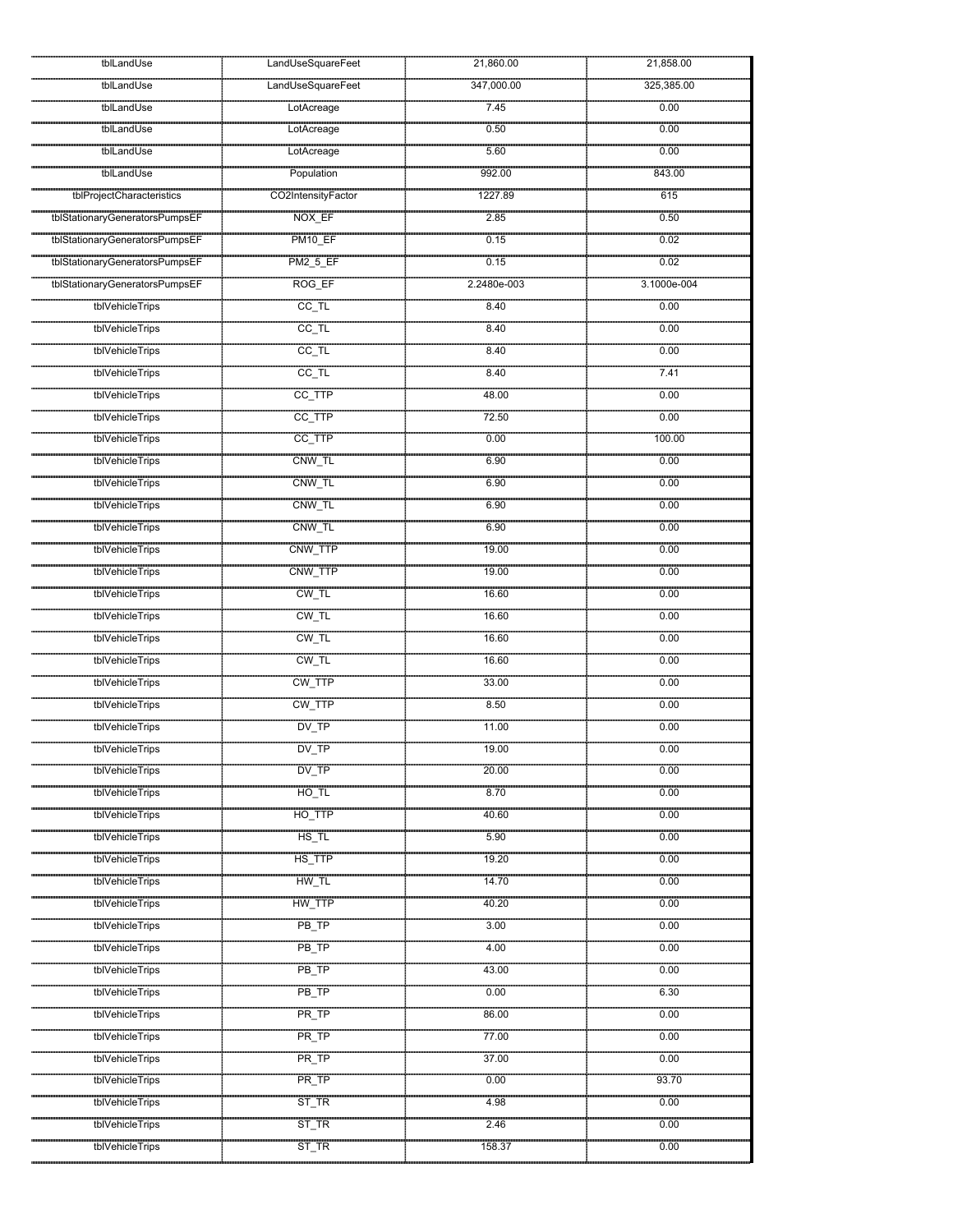| tblVehicleTrips | ST TR                     | 0.00   | 6,929.00 |
|-----------------|---------------------------|--------|----------|
| tblVehicleTrips | SU TR                     | 3.65   | 0.00     |
| tblVehicleTrips | SU_TR                     | 1.05   | 0.00     |
| tblVehicleTrips | SU TR                     | 131.84 | 0.00     |
| tblVehicleTrips | SU TR                     | 0.00   | 6,929.00 |
| tblVehicleTrips | WD TR                     | 4.20   | 0.00     |
| tblVehicleTrips | WD TR                     | 11.03  | 0.00     |
| tblVehicleTrips | WD TR                     | 127.15 | 0.00     |
| tblVehicleTrips | WD TR                     | 0.00   | 6,929.00 |
| tblWoodstoves   | NumberCatalytic           | 17.35  | 0.00     |
| tblWoodstoves   | <b>NumberNoncatalytic</b> | 17.35  | 0.00     |
| tblWoodstoves   | <b>WoodstoveDayYear</b>   | 25.00  | 0.00     |
| tblWoodstoves   | WoodstoveWoodMass         | 999.60 | 0.00     |

# **2.0 Emissions Summary**

# **2.2 Overall Operational**

**Unmitigated Operational**

|              | <b>ROG</b>      | <b>NOx</b>      | CO              | SO <sub>2</sub> | Fugitive<br><b>PM10</b> | Exhaust<br><b>PM10</b> | <b>PM10</b><br>Total | Fugitive<br>PM2.5 | Exhaust<br>PM2.5 | PM2.5<br>Total  | Bio-CO <sub>2</sub> | NBio-<br>CO <sub>2</sub> | Total CO2 | CH <sub>4</sub> | N <sub>2</sub> O | CO <sub>2</sub> e |
|--------------|-----------------|-----------------|-----------------|-----------------|-------------------------|------------------------|----------------------|-------------------|------------------|-----------------|---------------------|--------------------------|-----------|-----------------|------------------|-------------------|
| Category     | tons/yr         |                 |                 |                 |                         |                        |                      |                   |                  | MT/yr           |                     |                          |           |                 |                  |                   |
| Area         | 2.2730          | 0.1061          | 3.6178          | 6.0000e-<br>004 |                         | 0.0251                 | 0.0251               |                   | 0.0251           | 0.0251          |                     |                          |           |                 |                  | 81.4536           |
| Energy       | 0.0550          | 0.4902          | 0.3507          | 3.0000e-<br>003 |                         | 0.0380                 | 0.0380               |                   | 0.0380           | 0.0380          |                     |                          |           |                 |                  | 2,163.291         |
| Mobile       | 1.6385          | 7.4938          | 20.2639         | 0.0774          | 6.6519                  | 0.0596                 | 6.7115               | 1.7829            | 0.0554           | 1.8383          |                     |                          |           |                 |                  | 7,169.428         |
| Stationary   | 4.8000e-<br>004 | 1.6900e-<br>003 | 8.7900e-<br>003 | 2.0000e-<br>005 |                         | 7.0000e-<br>005        | 7.0000e-<br>005      |                   | 7.0000e-<br>005  | 7.0000e-<br>005 |                     |                          |           |                 |                  | 1.6050            |
| Waste        |                 |                 |                 |                 |                         | 0.0000                 | 0.0000               |                   | 0.0000           | 0.0000          |                     |                          |           |                 |                  | 298.7235          |
| Water        |                 |                 |                 |                 |                         | 0.0000                 | 0.0000               |                   | 0.0000           | 0.0000          |                     |                          |           |                 |                  | 422.4386          |
| <b>Total</b> | 3.9669          | 8.0918          | 24.2412         | 0.0810          | 6.6519                  | 0.1228                 | 6.7747               | 1.7829            | 0.1186           | 1.9014          |                     |                          |           |                 |                  | 10,136.94<br>03   |

# **Mitigated Operational**

|               | <b>ROG</b>      | <b>NOx</b>      | CO.             | SO <sub>2</sub> | Fugitive<br><b>PM10</b> | Exhaust<br><b>PM10</b> | <b>PM10</b><br>Total | Fugitive<br>PM2.5 | Exhaust<br>PM2.5 | PM2.5<br>Total  | Bio-CO <sub>2</sub> | NBio-<br>CO <sub>2</sub> | Total CO2 | CH <sub>4</sub> | N <sub>2</sub> O | CO <sub>2</sub> e |
|---------------|-----------------|-----------------|-----------------|-----------------|-------------------------|------------------------|----------------------|-------------------|------------------|-----------------|---------------------|--------------------------|-----------|-----------------|------------------|-------------------|
| Category      | tons/yr         |                 |                 |                 |                         |                        |                      |                   |                  |                 | MT/yr               |                          |           |                 |                  |                   |
| Area          | 2.2730          | 0.1061          | 3.6178          | 6.0000e-<br>004 |                         | 0.0251                 | 0.0251               |                   | 0.0251           | 0.0251          |                     |                          |           |                 |                  | 81.4536           |
| Energy        | 0.0526          | 0.4694          | 0.3361          | 2.8700e-<br>003 |                         | 0.0364                 | 0.0364               |                   | 0.0364           | 0.0364          |                     |                          |           |                 |                  | 2,104.747<br>8    |
| <b>Mobile</b> | 1.6385          | 7.4938          | 20.2639         | 0.0774          | 6.6519                  | 0.0596                 | 6.7115               | 1.7829            | 0.0554           | 1.8383          |                     |                          |           |                 |                  | 7,169.428         |
| Stationary    | 4.8000e-<br>004 | 1.6900e-<br>003 | 8.7900e-<br>003 | 2.0000e-<br>005 |                         | 7.0000e-<br>005        | 7.0000e-<br>005      |                   | 7.0000e-<br>005  | 7.0000e-<br>005 |                     |                          |           |                 |                  | 1.6050            |
| Waste         |                 |                 |                 |                 |                         | 0.0000                 | 0.0000               |                   | 0.0000           | 0.0000          |                     |                          |           |                 |                  | 71.6936           |
| Water         |                 |                 |                 |                 |                         | 0.0000                 | 0.0000               |                   | 0.0000           | 0.0000          |                     |                          |           |                 |                  | 422.4386          |
| <b>Total</b>  | 3.9646          | 8.0710          | 24.2266         | 0.0809          | 6.6519                  | 0.1212                 | 6.7730               | 1.7829            | 0.1170           | 1.8998          |                     |                          |           |                 |                  | 9,851.366<br>5    |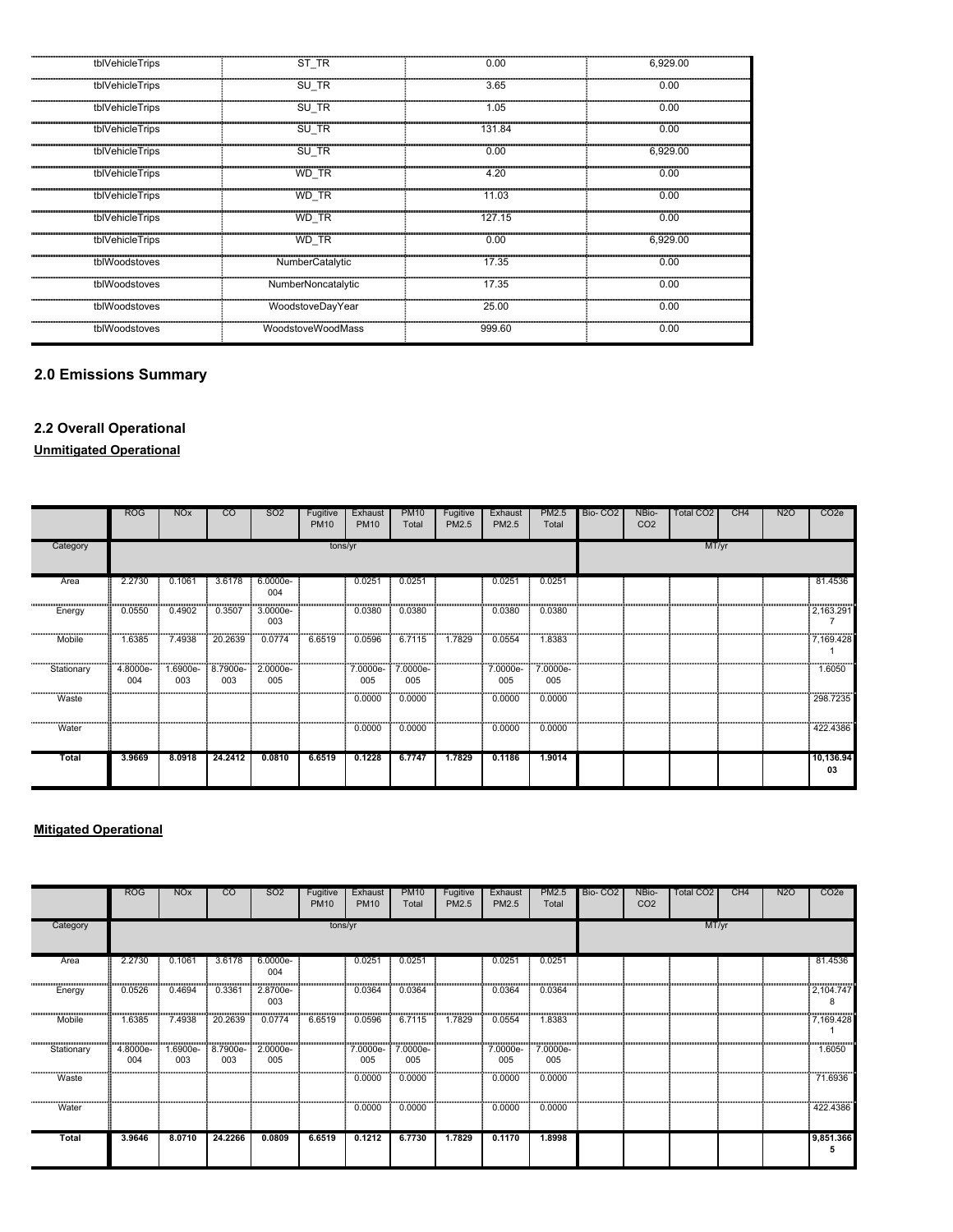|                             | <b>ROG</b> | <b>NO<sub>x</sub></b> | $_{\rm co}$ | <b>SO2</b> | Fugitive<br><b>PM10</b> | <b>Exhaust</b><br><b>PM10</b> | <b>PM10</b><br><b>Total</b> | Fugitive<br><b>PM2.5</b> | <b>Exhaust</b><br><b>PM2.5</b> | <b>PM2.5</b><br><b>Total</b> |      | Bio-CO2 NBio-CO2 | $\tau$ <sub>otal</sub><br>CO <sub>2</sub> | CH <sub>4</sub> | N <sub>20</sub> | CO <sub>2e</sub> |
|-----------------------------|------------|-----------------------|-------------|------------|-------------------------|-------------------------------|-----------------------------|--------------------------|--------------------------------|------------------------------|------|------------------|-------------------------------------------|-----------------|-----------------|------------------|
| Percent<br><b>Reduction</b> | 0.06       | 0.26                  | 0.06        | 0.16       | 0.00                    | .31                           | 0.02                        | 0.00                     | . 36                           | 0.08                         | 0.00 | 0.00             | 0.00                                      | 0.00            | 0.00            | 2.82             |

# **4.0 Operational Detail - Mobile**

# **4.1 Mitigation Measures Mobile**

|             | <b>ROG</b> | <b>NOx</b> | CO      | <b>SO2</b> | Fugitive<br><b>PM10</b> | Exhaust<br><b>PM10</b> | <b>PM10</b><br>Total | Fugitive<br>PM2.5 | Exhaust<br><b>PM2.5</b> | <b>PM2.5</b><br>Total | Bio-CO <sub>2</sub> | NBio-<br>CO <sub>2</sub> | Total CO <sub>2</sub> | CH <sub>4</sub> | <b>N2O</b> | CO <sub>2e</sub> |
|-------------|------------|------------|---------|------------|-------------------------|------------------------|----------------------|-------------------|-------------------------|-----------------------|---------------------|--------------------------|-----------------------|-----------------|------------|------------------|
| Category    | tons/yr    |            |         |            |                         |                        |                      |                   |                         |                       |                     | MT/yr                    |                       |                 |            |                  |
| Mitigated   | .6385      | 7.4938     | 20.2639 | 0.0774     | 6.6519                  | 0.0596                 | 6.7115               | .7829             | 0.0554                  | .8383                 |                     |                          |                       |                 |            | 7,169.428        |
| Unmitigated | .6385      | 4938       | 20.2639 | 0.0774     | 6.6519                  | 0.0596                 | 6.7115               | .7829             | 0.0554                  | 1.8383                |                     |                          |                       |                 |            | 7,169.428        |

### **4.2 Trip Summary Information**

|                                       |          | Average Daily Trip Rate |          | Unmitigated       | Mitigated         |
|---------------------------------------|----------|-------------------------|----------|-------------------|-------------------|
| Land Use                              | Weekdav  | Saturday                | Sundav   | <b>Annual VMT</b> | <b>Annual VMT</b> |
| Apartments High Rise                  | 0.00     | 0.00                    | 0.00     |                   |                   |
| <b>Enclosed Parking with Elevator</b> | 0.00     | 0.00                    | 0.00     |                   |                   |
| General Office Building               | 0.00     | 0.00                    | 0.00     |                   |                   |
| High Turnover (Sit Down Restaurant)   | 0.00     | 0.00                    | 0.00     |                   |                   |
| User Defined Commercial               | 6.929.00 | 6.929.00                | 6929.00  | 17.527.647        | 17.527.647        |
| Total                                 | 6.929.00 | 6.929.00                | 6.929.00 | 17.527.647        | 17.527.647        |

# **4.3 Trip Type Information**

|                                       |                | <b>Miles</b> |      |      | Trip % |                                                                    | <b>Trip Purpose %</b> |                 |         |  |  |
|---------------------------------------|----------------|--------------|------|------|--------|--------------------------------------------------------------------|-----------------------|-----------------|---------|--|--|
| Land Use                              | $H-W$ or $C-W$ |              |      |      |        | I H-S or C-C I H-O or C-NW I H-W or C-I H-S or C-C I H-O or C-NW I | Primary               | <b>Diverted</b> | Pass-by |  |  |
| Apartments High Rise                  | 0.00           | 0.00         | 0.00 | 0.00 | 0.00   | 0.00                                                               |                       |                 |         |  |  |
| <b>Enclosed Parking with Elevator</b> | 0.00           | 0.00         | 0.00 | 0.00 | 0.00   | 0.00                                                               |                       |                 |         |  |  |
| General Office Building               | 0.00           | 0.00         | 0.00 | 0.00 | 0.00   | 0.00                                                               |                       |                 |         |  |  |
| High Turnover (Sit Down               | 0.00           | 0.00         | 0.00 | 0.00 | 0.00   | 0.00                                                               | O                     |                 | 0       |  |  |
| User Defined Commercial               | 0.00           | 7.41         | 0.00 | 0.00 | 100.00 | 0.00                                                               | 93.7                  |                 | 6.3     |  |  |

#### **4.4 Fleet Mix**

| Land Use                               | LDA      | LDT1     | LDT2                       | MDV               | LHD1     | LHD <sub>2</sub>                                                                        | <b>MHD</b> | <b>HHD</b>                 | OBUS | <b>UBUS</b> | <b>MCY</b>                          | <b>SBUS</b>                | <b>MH</b>         |
|----------------------------------------|----------|----------|----------------------------|-------------------|----------|-----------------------------------------------------------------------------------------|------------|----------------------------|------|-------------|-------------------------------------|----------------------------|-------------------|
| Apartments High Rise                   | 0.545348 | 0.044620 |                            | 0.206559 0.118451 | 0.015002 | 0.006253                                                                                |            | 0.020617 0.031756 0.002560 |      | 0.002071    | 0.005217                            |                            | 0.000696 0.000850 |
| Enclosed Parking with Elevator         | 0.545348 |          |                            |                   |          | $0.044620$ $0.206559$ $0.118451$ $0.015002$ $0.006253$ $0.020617$ $0.031756$ $0.002560$ |            |                            |      | 0.002071    | 0.005217                            |                            | 0.000696 0.000850 |
| General Office Building                | 0.545348 | 0.044620 |                            | 0.206559 0.118451 |          | 0.015002 0.006253                                                                       |            | 0.020617 0.031756 0.002560 |      |             | 0.002071 0.005217 0.000696 0.000850 |                            |                   |
| High Turnover (Sit Down<br>Restaurant) | 0.545348 |          | 0.044620 0.206559 0.118451 |                   |          | 0.015002 0.006253                                                                       |            | 0.020617 0.031756 0.002560 |      | 0.002071    |                                     | 0.005217 0.000696 0.000850 |                   |
| User Defined Commercial                | 0.545348 |          |                            |                   |          | 0.015002 0.006253                                                                       |            | 0.020617 0.031756 0.002560 |      | 0.002071    | 0.005217                            |                            |                   |

# **5.0 Energy Detail**

Historical Energy Use: N

# **5.1 Mitigation Measures Energy**

Exceed Title 24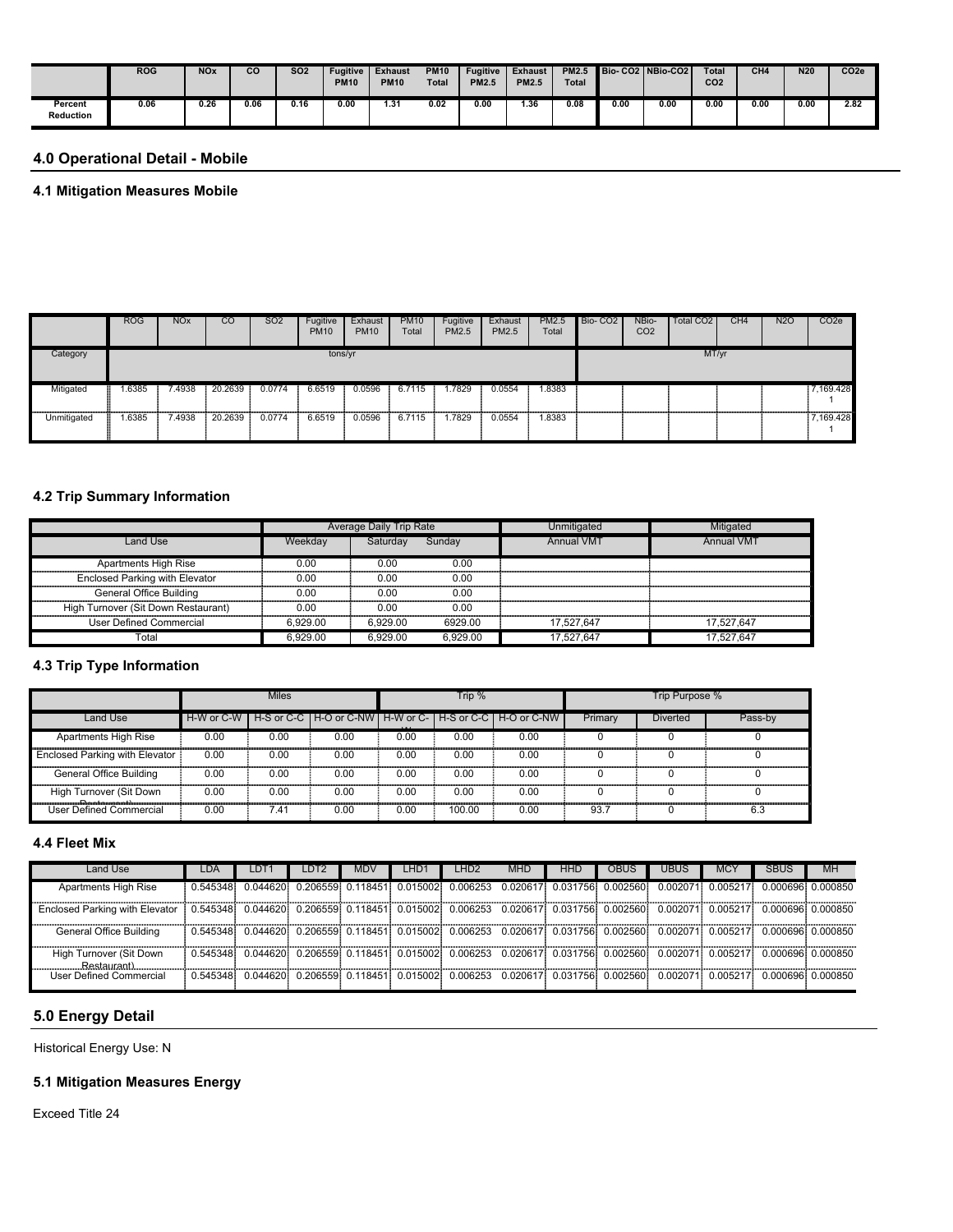|                                | ROG    | <b>NOx</b> | CO     | SO <sub>2</sub> | Fugitive<br><b>PM10</b> | Exhaust<br><b>PM10</b> | PM10<br>Total | Fugitive<br>PM2.5 | Exhaust<br><b>PM2.5</b> | PM2.5<br>Total | Bio-CO <sub>2</sub> | NBio-<br>CO <sub>2</sub> | Total CO2 | CH4 | N <sub>2</sub> O | CO <sub>2e</sub> |
|--------------------------------|--------|------------|--------|-----------------|-------------------------|------------------------|---------------|-------------------|-------------------------|----------------|---------------------|--------------------------|-----------|-----|------------------|------------------|
| Category                       |        |            |        |                 | tons/yr                 |                        |               |                   |                         |                |                     |                          | MT/yr     |     |                  |                  |
| Electricity<br>Mitigated       |        |            |        |                 |                         | 0.0000                 | 0.0000        |                   | 0.0000                  | 0.0000         |                     |                          |           |     |                  | 1,580.880<br>6   |
| Electricity<br>Unmitigated     |        |            |        |                 |                         | 0.0000                 | 0.0000        |                   | 0.0000                  | 0.0000         |                     |                          |           |     |                  | 1,616.133        |
| <b>NaturalGas</b><br>Mitigated | 0.0526 | 0.4694     | 0.3361 | 2.8700e-<br>003 |                         | 0.0364                 | 0.0364        |                   | 0.0364                  | 0.0364         |                     |                          |           |     |                  | 523.8671         |
| NaturalGas<br>Unmitigated      | 0.0550 | 0.4902     | 0.3507 | 3.0000e-<br>003 |                         | 0.0380                 | 0.0380        |                   | 0.0380                  | 0.0380         |                     |                          |           |     |                  | 547.1586         |

# **Unmitigated 5.2 Energy by Land Use - NaturalGas**

|                                                  | NaturalGal<br>s Use | <b>ROG</b> | NO <sub>x</sub> | CO.    | SO <sub>2</sub>   | Fugitive<br><b>PM10</b> | Exhaust<br><b>PM10</b> | <b>PM10</b><br>Total | Fugitive<br>PM2.5 | Exhaust<br>PM2.5 | PM2.5<br>Total  | Bio- CO2   NBio- CO2   Total CO2 |       | CH <sub>4</sub> | N <sub>2</sub> O | CO <sub>2</sub> e |
|--------------------------------------------------|---------------------|------------|-----------------|--------|-------------------|-------------------------|------------------------|----------------------|-------------------|------------------|-----------------|----------------------------------|-------|-----------------|------------------|-------------------|
| Land Use                                         | kBTU/yr             |            |                 |        |                   |                         | tons/yr                |                      |                   |                  |                 |                                  | MT/yr |                 |                  |                   |
| Apartments High 13.19828e+<br>Rise               | 006                 | 0.0173     | 0.1474          | 0.0627 | 9.4000e-<br>004   |                         | 0.0119                 | 0.0119               |                   | 0.0119           | 0.0119          |                                  |       |                 |                  | 171.6865          |
| Enclosed Parking<br>with Elevator                | $^{\circ}$          | 0.0000     | 0.0000          | 0.0000 | 0.0000            |                         | 0.0000                 | 0.0000               |                   | 0.0000           | 0.0000          |                                  |       |                 |                  | 0.0000            |
| <b>General Office</b><br>Building                | 1.95056e+<br>006    | 0.0105     | 0.0956          | 0.0803 | 5.7000e-<br>004   |                         | 7.2700e-<br>003        | 7.2700e-<br>003      |                   | 7.2700e-<br>003  | 7.2700e-<br>003 |                                  |       |                 |                  | 104.7080          |
| High Turnover (Sit 5.04395e+<br>Down Restaurant) | 006                 | 0.0272     | 0.2473          | 0.2077 | 1.4800e-<br>003   |                         | 0.0188                 | 0.0188               |                   | 0.0188           | 0.0188          |                                  |       |                 |                  | 270.7640          |
| <b>User Defined</b><br>Commercial                | $\mathbf{0}$        | 0.0000     | 0.0000          | 0.0000 | 0.0000            |                         | 0.0000                 | 0.0000               |                   | 0.0000           | 0.0000          |                                  |       |                 |                  | 0.0000            |
| <b>Total</b>                                     |                     | 0.0550     | 0.4902          | 0.3507 | $2.9900e-$<br>003 |                         | 0.0380                 | 0.0380               |                   | 0.0380           | 0.0380          |                                  |       |                 |                  | 547.1586          |

# **Mitigated**

|                                                  | NaturalGa<br>s Use | <b>ROG</b>      | <b>NO<sub>x</sub></b>                                                   | <sub>CO</sub> | SO <sub>2</sub> | Fugitive<br><b>PM10</b> | Exhaust<br><b>PM10</b> | <b>PM10</b><br>Total | Fugitive<br>PM2.5 | Exhaust<br>PM2.5 | PM2.5<br>Total  | Bio- CO2 NBio- CO2 Total CO2 |  | CH <sub>4</sub> | N <sub>2</sub> O | CO <sub>2</sub> e |
|--------------------------------------------------|--------------------|-----------------|-------------------------------------------------------------------------|---------------|-----------------|-------------------------|------------------------|----------------------|-------------------|------------------|-----------------|------------------------------|--|-----------------|------------------|-------------------|
| Land Use                                         | kBTU/yr            |                 | tons/yr<br>0.1404<br>0.0597<br>$9.0000e-$<br>0.0114<br>0.0114<br>0.0114 |               |                 |                         |                        |                      |                   |                  |                 | MT/yr                        |  |                 |                  |                   |
| Apartments High 13.04609e+<br>Rise               | 006                | 0.0164          |                                                                         |               | 004             |                         |                        |                      |                   |                  | 0.0114          |                              |  |                 |                  | 163.5167          |
| <b>Enclosed Parking</b><br>with Elevator         | $\mathbf 0$        | 0.0000          | 0.0000                                                                  | 0.0000        | 0.0000          |                         | 0.0000                 | 0.0000               |                   | 0.0000           | 0.0000          |                              |  |                 |                  | 0.0000            |
| <b>General Office</b><br>Building                | 1.76281e+<br>006   | 9.5100e-<br>003 | 0.0864                                                                  | 0.0726        | 5.2000e-<br>004 |                         | 6.5700e-<br>003        | 6.5700e-<br>003      |                   | 6.5700e-<br>003  | 6.5700e-<br>003 |                              |  |                 |                  | 94.6295           |
| High Turnover (Sit 4.95001e+<br>Down Restaurant) | 006                | 0.0267          | 0.2427                                                                  | 0.2038        | 1.4600e-<br>003 |                         | 0.0184                 | 0.0184               |                   | 0.0184           | 0.0184          |                              |  |                 |                  | 265.7209          |
| User Defined<br>Commercial                       | $^{\circ}$         | 0.0000          | 0.0000                                                                  | 0.0000        | 0.0000          |                         | 0.0000                 | 0.0000               |                   | 0.0000           | 0.0000          |                              |  |                 |                  | 0.0000            |
| Total                                            |                    | 0.0526          | 0.4694                                                                  | 0.3361        | 2.8800e-<br>003 |                         | 0.0364                 | 0.0364               |                   | 0.0364           | 0.0364          |                              |  |                 |                  | 523.8671          |

**5.3 Energy by Land Use - Electricity**

**Unmitigated**

|          | Use    | Electricity Total CO2 | CH <sub>4</sub> | <b>N2O</b> | CO <sub>2</sub> e |
|----------|--------|-----------------------|-----------------|------------|-------------------|
| Land Use | kWh/yr |                       |                 | MT/yr      |                   |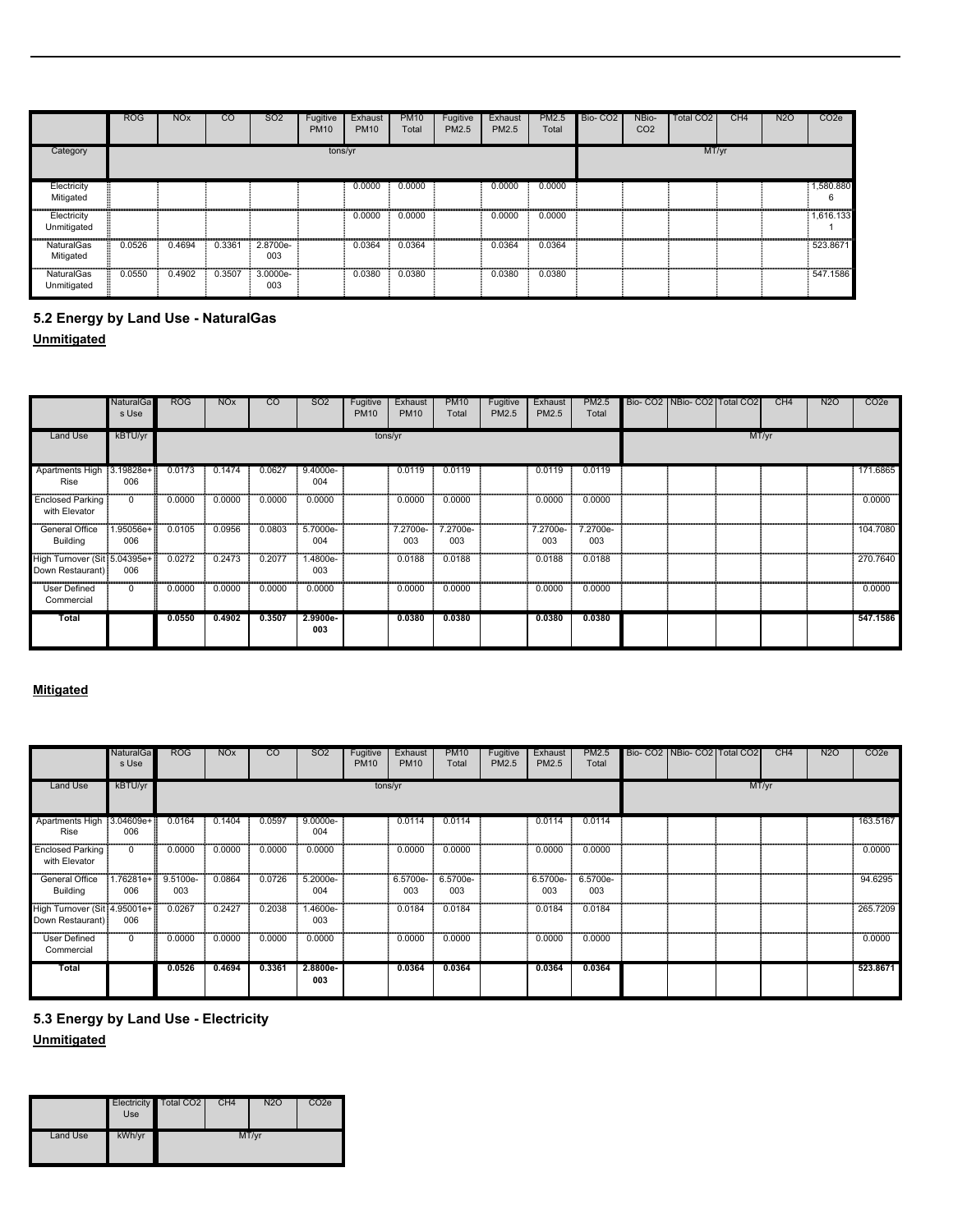| Apartments High   1.37415e+ |           |   |  | 384.8977  |
|-----------------------------|-----------|---|--|-----------|
| Rise                        | 006       |   |  |           |
|                             |           |   |  |           |
| <b>Enclosed Parking</b>     | 996912    | ≣ |  | 279.2342  |
| with Elevator               |           |   |  |           |
|                             |           |   |  |           |
| General Office              | 2.43399e+ |   |  | 681.7581  |
| <b>Building</b>             | 006       |   |  |           |
|                             |           |   |  |           |
| High Turnover (Sit          | 964812    | Ξ |  | 270.2431  |
| Down Restaurant)            |           |   |  |           |
|                             |           |   |  |           |
| <b>User Defined</b>         |           |   |  | 0.0000    |
| Commercial                  |           |   |  |           |
|                             |           |   |  |           |
| Total                       |           |   |  | 1,616.133 |
|                             |           |   |  |           |
|                             |           |   |  |           |

#### **Mitigated**

|                                            | Electricity<br>Use | Total CO <sub>2</sub> | CH <sub>4</sub> | N2O   | CO2e                                        |
|--------------------------------------------|--------------------|-----------------------|-----------------|-------|---------------------------------------------|
| <b>Land Use</b>                            | kWh/yr             |                       |                 | MT/yr |                                             |
| Apartments High   1.36844e+<br><b>Rise</b> | 006                |                       |                 |       | 383.2984                                    |
| <b>Enclosed Parking</b><br>with Elevator   | 980683             |                       |                 |       | ,,,,,,,,,,,,,,,,,,,,,,,,,,,,,,,<br>274.6886 |
| General Office<br><b>Building</b>          | 2.3478e+0<br>06    |                       |                 |       | 657.6158                                    |
| High Turnover (Sit<br>Down Restaurant)     | 947085             |                       |                 |       | 265.2778                                    |
| <b>User Defined</b><br>Commercial          |                    |                       |                 |       | 0.0000                                      |
| Total                                      |                    |                       |                 |       | 1,580.880                                   |

#### **6.0 Area Detail**

# **6.1 Mitigation Measures Area**

Use only Natural Gas Hearths

|             | <b>ROG</b> | <b>NO<sub>x</sub></b> | CO     | <b>SO2</b>      | Fugitive<br><b>PM10</b> | Exhaust<br><b>PM10</b> | <b>PM10</b><br>Total | Fugitive<br>PM2.5 | Exhaust<br><b>PM2.5</b> | <b>PM2.5</b><br>Total | Bio-CO <sub>2</sub> | NBio-<br>CO <sub>2</sub> | Total CO <sub>2</sub> | CH <sub>4</sub> | <b>N2O</b> | CO <sub>2e</sub> |
|-------------|------------|-----------------------|--------|-----------------|-------------------------|------------------------|----------------------|-------------------|-------------------------|-----------------------|---------------------|--------------------------|-----------------------|-----------------|------------|------------------|
| Category    |            |                       |        |                 | tons/yr                 |                        |                      |                   |                         |                       |                     |                          | MT/yr                 |                 |            |                  |
| Mitigated   | 2.2730     | 0.1061                | 3.6178 | 6.0000e-<br>004 |                         | 0.0251                 | 0.0251               |                   | 0.0251                  | 0.0251                |                     |                          |                       |                 |            | 81.4536          |
| Unmitigated | 2.2730     | 0.1061                | 3.6178 | 6.0000e-<br>004 |                         | 0.0251                 | 0.0251               |                   | 0.0251                  | 0.0251                |                     |                          |                       |                 |            | 81.4536          |

# **6.2 Area by SubCategory**

**Unmitigated**

|                          | <b>ROG</b> | <b>NO<sub>x</sub></b> | CO | SO <sub>2</sub> | Fugitive<br><b>PM10</b> | Exhaust<br><b>PM10</b> | <b>PM10</b><br>Total | Fugitive<br>PM2.5 | Exhaust<br>PM2.5 | <b>PM2.5</b><br>Total | Bio-CO <sub>2</sub> | NBio-<br>CO <sub>2</sub> | Total CO <sub>2</sub> | CH <sub>4</sub> | <b>N2O</b> | CO <sub>2e</sub> |
|--------------------------|------------|-----------------------|----|-----------------|-------------------------|------------------------|----------------------|-------------------|------------------|-----------------------|---------------------|--------------------------|-----------------------|-----------------|------------|------------------|
| SubCategory              |            |                       |    |                 | tons/yr                 |                        |                      |                   |                  |                       |                     |                          | MT/yr                 |                 |            |                  |
| Architectural<br>Coating | 0.2034     |                       |    |                 |                         | 0.0000                 | 0.0000               |                   | 0.0000           | 0.0000                |                     |                          |                       |                 |            | 0.0000           |
| Consumer<br>Products     | 1.9533     |                       |    |                 |                         | 0.0000                 | 0.0000               |                   | 0.0000           | 0.0000                |                     |                          |                       |                 |            | 0.0000           |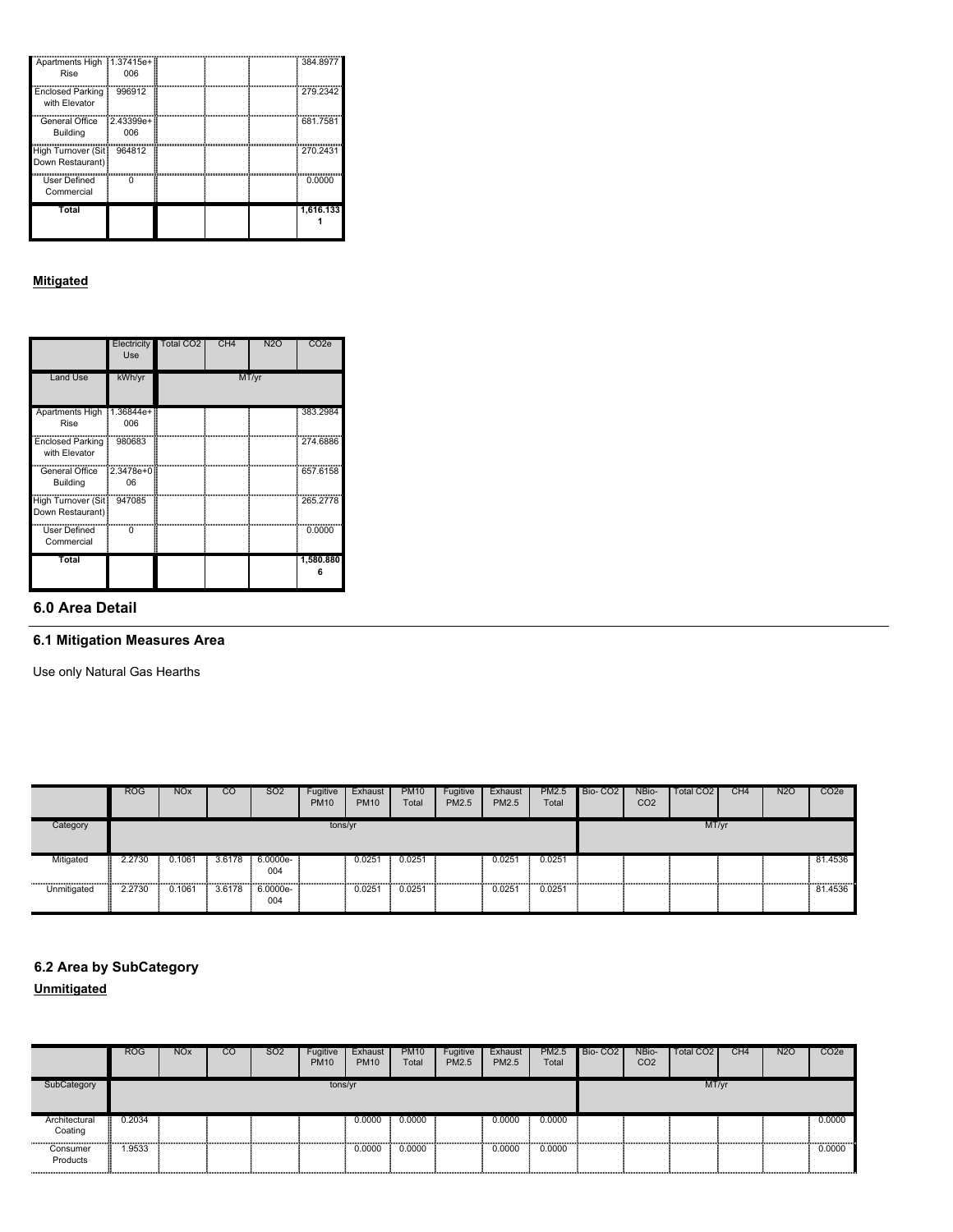| Hearth      | 7.5800e-<br>003 | 0.0648 | 0.0276 | 4.1000e-<br>004   | 5.2400e- 5.2400e-<br>003 | 003    | 5.2400e-<br>003    | 5.2400e-<br>003 |  |  | 75.4405 |
|-------------|-----------------|--------|--------|-------------------|--------------------------|--------|--------------------|-----------------|--|--|---------|
| Landscaping | 0.1088          | 0.0413 | 3.5902 | 1.9000e-<br>004   | 0.0199                   | 0.0199 | 0.0199             | 0.0199          |  |  | 6.0131  |
| Total       | 2.2730          | 0.1061 | 3.6178 | $6.0000e-$<br>004 | 0.0251                   | 0.0251 | 0.025 <sup>2</sup> | 0.0251          |  |  | 81.4536 |

# **Mitigated**

| <b>ROG</b>      | <b>NO<sub>x</sub></b> | $\overline{c}$ | SO <sub>2</sub>   | Fugitive<br><b>PM10</b> | Exhaust<br><b>PM10</b> | <b>PM10</b><br>Total | Fugitive<br>PM2.5 | <b>Exhaust</b><br>PM2.5 | PM2.5<br>Total  | Bio-CO <sub>2</sub> | NBio-<br>CO <sub>2</sub> | Total CO <sub>2</sub> | CH <sub>4</sub> | <b>N2O</b> | CO <sub>2</sub> e |
|-----------------|-----------------------|----------------|-------------------|-------------------------|------------------------|----------------------|-------------------|-------------------------|-----------------|---------------------|--------------------------|-----------------------|-----------------|------------|-------------------|
|                 |                       |                |                   |                         |                        |                      |                   |                         |                 |                     |                          |                       |                 |            |                   |
| 0.2034          |                       |                |                   |                         | 0.0000                 | 0.0000               |                   | 0.0000                  | 0.0000          |                     |                          |                       |                 |            | 0.0000            |
| 1.9533          |                       |                |                   |                         | 0.0000                 | 0.0000               |                   | 0.0000                  | 0.0000          |                     |                          |                       |                 |            | 0.0000            |
| 7.5800e-<br>003 | 0.0648                | 0.0276         | 4.1000e-<br>004   |                         | 5.2400e-<br>003        | 5.2400e-<br>003      |                   | 5.2400e-<br>003         | 5.2400e-<br>003 |                     |                          |                       |                 |            | 75.4405           |
| 0.1088          | 0.0413                | 3.5902         | 1.9000e-<br>004   |                         | 0.0199                 | 0.0199               |                   | 0.0199                  | 0.0199          |                     |                          |                       |                 |            | 6.0131            |
| 2.2730          | 0.1061                | 3.6178         | $6.0000e-$<br>004 |                         | 0.0251                 | 0.0251               |                   | 0.0251                  | 0.0251          |                     |                          |                       |                 |            | 81.4536           |
|                 |                       |                |                   |                         |                        | tons/yr              |                   |                         |                 |                     |                          |                       |                 | MT/yr      |                   |

## **7.0 Water Detail**

**7.1 Mitigation Measures Water**

|             | Total CO <sub>2</sub>                  | CH <sub>4</sub> | <b>N2O</b> | CO <sub>2</sub> e                              |
|-------------|----------------------------------------|-----------------|------------|------------------------------------------------|
| Category    |                                        | MT/yr           |            |                                                |
| Mitigated   | <b>THE REAL PROPERTY AND REAL</b>      |                 |            | 422.4386<br>i                                  |
| Unmitigated | <b>TELEVISION NAMES AND RESPONSIVE</b> |                 |            | ,,,,,,,,,,,,,,,,,,,,,,,,,,,,,,,,,,<br>422.4386 |

# **7.2 Water by Land Use Unmitigated**

|                                                           | door Use                | Indoor/Out Total CO2 | CH <sub>4</sub> | N2O   | CO2e                                          |
|-----------------------------------------------------------|-------------------------|----------------------|-----------------|-------|-----------------------------------------------|
| <b>Land Use</b>                                           | Mgal                    |                      |                 | MT/yr |                                               |
| Apartments High 22.6084 /<br>Rise                         | 14.2532                 |                      |                 |       | 157.5850                                      |
| <b>Enclosed Parking</b><br>with Elevator                  | 0/0                     |                      |                 |       | 0.0000                                        |
| General Office<br>Building                                | 33.302/<br>I<br>20.4109 |                      |                 |       | 230.3040<br>,,,,,,,,,,,,,,,,,,,,,,,,,,,,,,,,, |
| High Turnover (Sit 6.63525 /<br>Down Restaurant) 0.423526 |                         |                      |                 |       | 34.5495<br>,,,,,,,,,,,,,,,,,,,,,,,,,,,,,      |
| User Defined<br>Commercial                                | n<br>0                  |                      |                 |       | 0.0000                                        |
| Total                                                     |                         |                      |                 |       | 422.4386                                      |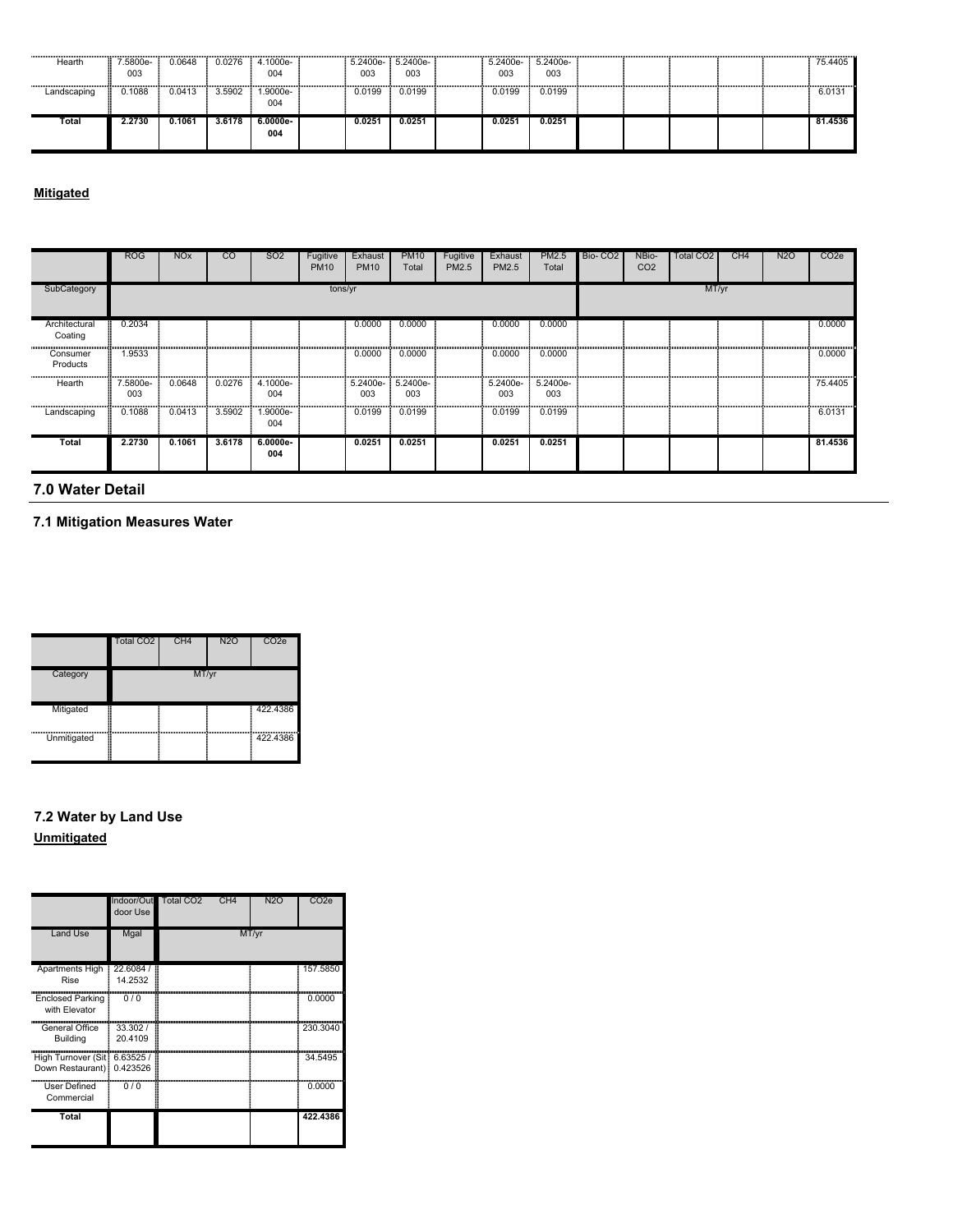#### **Mitigated**

|                                                            | door Use                                               | Indoor/Out Total CO2<br>CH4 | N2O   | CO2e                                      |
|------------------------------------------------------------|--------------------------------------------------------|-----------------------------|-------|-------------------------------------------|
| <b>Land Use</b>                                            | Mgal                                                   |                             | MT/yr |                                           |
| Apartments High   22.6084 /<br>Rise                        | 14.2532<br>I                                           |                             |       | 157.5850<br>,,,,,,,,,,,,,,,,,,,,,,,,,,,,, |
| <b>Enclosed Parking</b><br>with Elevator                   | 0/0                                                    |                             |       | 0.0000                                    |
| General Office<br><b>Building</b>                          | ,,,,,,,,,,,,,,,,,,,,,,,,,,,<br>33.302/<br>Ī<br>20.4109 |                             |       | ,,,,,,,,,,,,,,,,,,,,,,,,,,,,,<br>230.3040 |
| High Turnover (Sit! 6.63525 /<br>Down Restaurant) 0.423526 |                                                        |                             |       | 34.5495<br>,,,,,,,,,,,,,,,,,,,,,,,,,,,,   |
| User Defined<br>Commercial                                 | 0                                                      |                             |       | 0.0000                                    |
| Total                                                      |                                                        |                             |       | 422.4386                                  |

#### **8.0 Waste Detail**

#### **8.1 Mitigation Measures Waste**

Institute Recycling and Composting Services

#### **Category/Year**

|                                       | Total CO <sub>2</sub>                                                                                          | CH <sub>4</sub> | <b>N2O</b> | CO <sub>2</sub> e |
|---------------------------------------|----------------------------------------------------------------------------------------------------------------|-----------------|------------|-------------------|
|                                       |                                                                                                                | MT/yr           |            |                   |
| Mitigated<br><b>THE REAL PROPERTY</b> | រណីបានបញ្ជាក់បានបញ្ជាក់បានបញ្ជាក់បានបញ្ជាក់បានបញ្ជាក់បានបញ្ជាក់បានបញ្ជាក់បានបញ្ជាក់បានបញ្ជាក់បានបញ្ជាក់បានបញ្ជ |                 |            | 71.6936           |
| Unmitigated                           |                                                                                                                |                 |            | 298.7235          |

### **8.2 Waste by Land Use Unmitigated**

|                                          | Waste<br>Disposed | <b>Total CO2</b><br>CH4                                                                                        | N2O   | CO2e                                   |
|------------------------------------------|-------------------|----------------------------------------------------------------------------------------------------------------|-------|----------------------------------------|
| <b>Land Use</b>                          | tons              |                                                                                                                | MT/yr |                                        |
| <b>Apartments High</b><br>Rise           | 159.62            | ทยมนยนยนของแทนของแทนของแทนของแทนของแทนของแทนของแทนของแทนของแทนของแทนของแทนของแทนของแทนของแทนของแทนของแทนของแทน |       | 80.2731                                |
| <b>Enclosed Parking</b><br>with Elevator |                   |                                                                                                                |       | 0.0000<br>,,,,,,,,,,,,,,,,,,,,,,,,,,,, |
| General Office<br><b>Building</b>        | 174.25            |                                                                                                                |       | 87.6306                                |
| High Turnover (Sit<br>Down Restaurant)   | 260.13            |                                                                                                                |       | 130.8198                               |
| User Defined<br>Commercial               |                   |                                                                                                                |       | 0.0000                                 |
| Total                                    |                   |                                                                                                                |       | 298.7235                               |

#### **Mitigated**